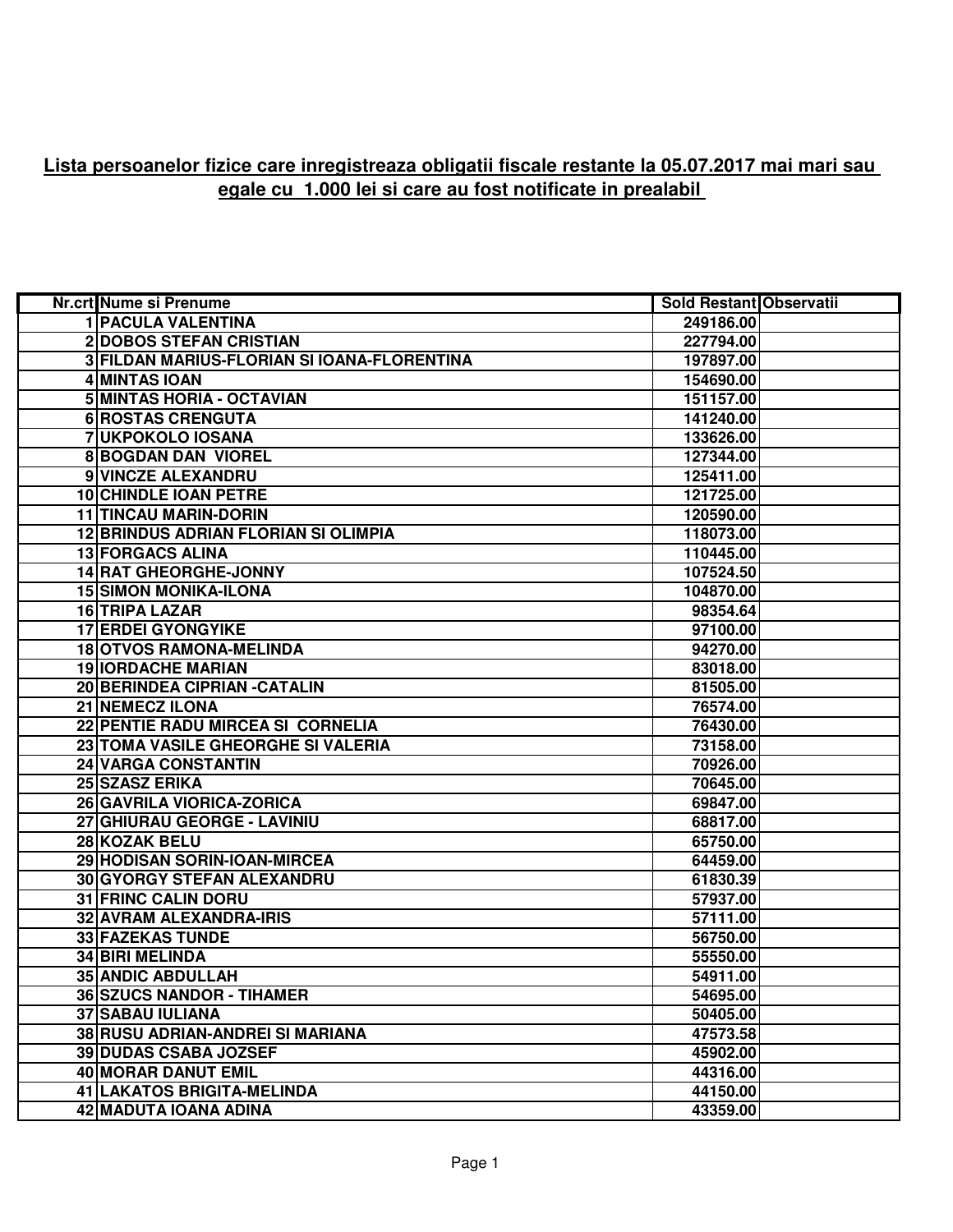| Nr.crt Nume si Prenume              | Sold Restant Observatii |  |
|-------------------------------------|-------------------------|--|
| 43 SZENTGYORGYI LAJOS-JOZSEF        | 43333.00                |  |
| 44 OROSZ ANCA                       | 42346.00                |  |
| 45 GABOR STEFAN SI TEREZIA          | 41893.00                |  |
| 46 TRIFA CALIN-CIPRIAN              | 41739.26                |  |
| 47 BERKE VASILE-MARIUS SI LAURA     | 41316.50                |  |
| 48 HILANI RADWAN                    | 40649.00                |  |
| 49 GHIURO IOAN                      | 40333.00                |  |
| 50 DUDLER GABOR                     | 39539.00                |  |
| 51 PRODAN RIVANA                    | 39240.00                |  |
| 52 MANYI LASZLO-LEVENTE             | 39178.00                |  |
| 53 DOBAI MARIUS DAN                 | 39094.24                |  |
| 54 CAPOTA PAVEL SI MARIA            | 39035.96                |  |
| 55 RAITA CALIN SI ALINA             | 38469.00                |  |
| 56 IVANOV C-TIN DANIEL-VASADI MAGD. | 38325.50                |  |
| <b>57 PETREA HOREA COSMIN</b>       | 38150.00                |  |
| <b>58 BEKE ZOLTAN</b>               | 37966.00                |  |
| 59 BOGDAN CRISTIAN DAN              | 37901.00                |  |
| 60 COITA FLOARE-AURICA              | 37468.00                |  |
| 61 TAUT SERGIU-CLAUDIU              | 36683.00                |  |
| 62 CLOPCE GAVRIL SI LUCIA           | 35956.00                |  |
| 63 CLEPE FLORIN-SABIN               | 35894.00                |  |
| 64 KEREZSI EVA-KATALIN              | 35742.00                |  |
| <b>65 FAUR NICUSOR-DARIUS</b>       | 35516.00                |  |
| <b>66 CABA DUMITRU</b>              | 35137.00                |  |
| 67 TASI ROBERT-LASZLO               | 34055.00                |  |
| 68 VAIDA RAUL FLAVIU                | 33761.00                |  |
| 69 TUDORAN MARCEL MARIUS            | 32815.00                |  |
| 70 KOVACS ERZSEBET                  | 32720.00                |  |
| <b>71 SINKA ELISABETA</b>           | 32700.00                |  |
| 72 GALEA FLORIAN CALIN SI ENIKO     | 32509.00                |  |
| 73 TASNADI LEVENTE SI CORINA        | 32483.10                |  |
| 74 PERRIA CAMELIA-RAMONA            | 32401.40                |  |
| 75 DEMETER ALEXANDRU                | 32268.00                |  |
| <b>76 SABAU DANIEL-IOSIF</b>        | 32170.00                |  |
| 77 MARTIN DUMITRU                   | 31473.00                |  |
| 78 LAKATOS SZELURINA                | 31415.00                |  |
| 79 CAVESTRO ANTONIO- GABRIELE       | 31222.00                |  |
| 80 MANEA ROMULUT SI FLOARE          | 31200.00                |  |
| <b>81 MANEA DARIUS-FLAVIUS</b>      | 31185.00                |  |
| 82 BABO KALMAN                      | 31045.46                |  |
| 83 COTUNA NICOLAE CRISTIAN          | 30873.00                |  |
| 84 BOCA MARIAN MARCEL SI MIRELA     | 30522.67                |  |
| <b>85 LUPSE NICOLAE</b>             | 30504.00                |  |
| 86 CHIRILA ADRIAN FLORIN            | 29975.00                |  |
| 87 ROSTAS DITA                      | 29943.44                |  |
| <b>88 HORVATH SANDOR</b>            | 29942.00                |  |
| 89 MOS ALINA LACRIMIOARA            | 29646.00                |  |
| 90 CSAKI KALMAN                     | 29548.00                |  |
| 91 STERIU VIOREL                    | 28902.00                |  |
| 92 VARGA MARGIT                     | 28800.00                |  |
| 93 RUJE FLORIN DANIEL               | 28652.00                |  |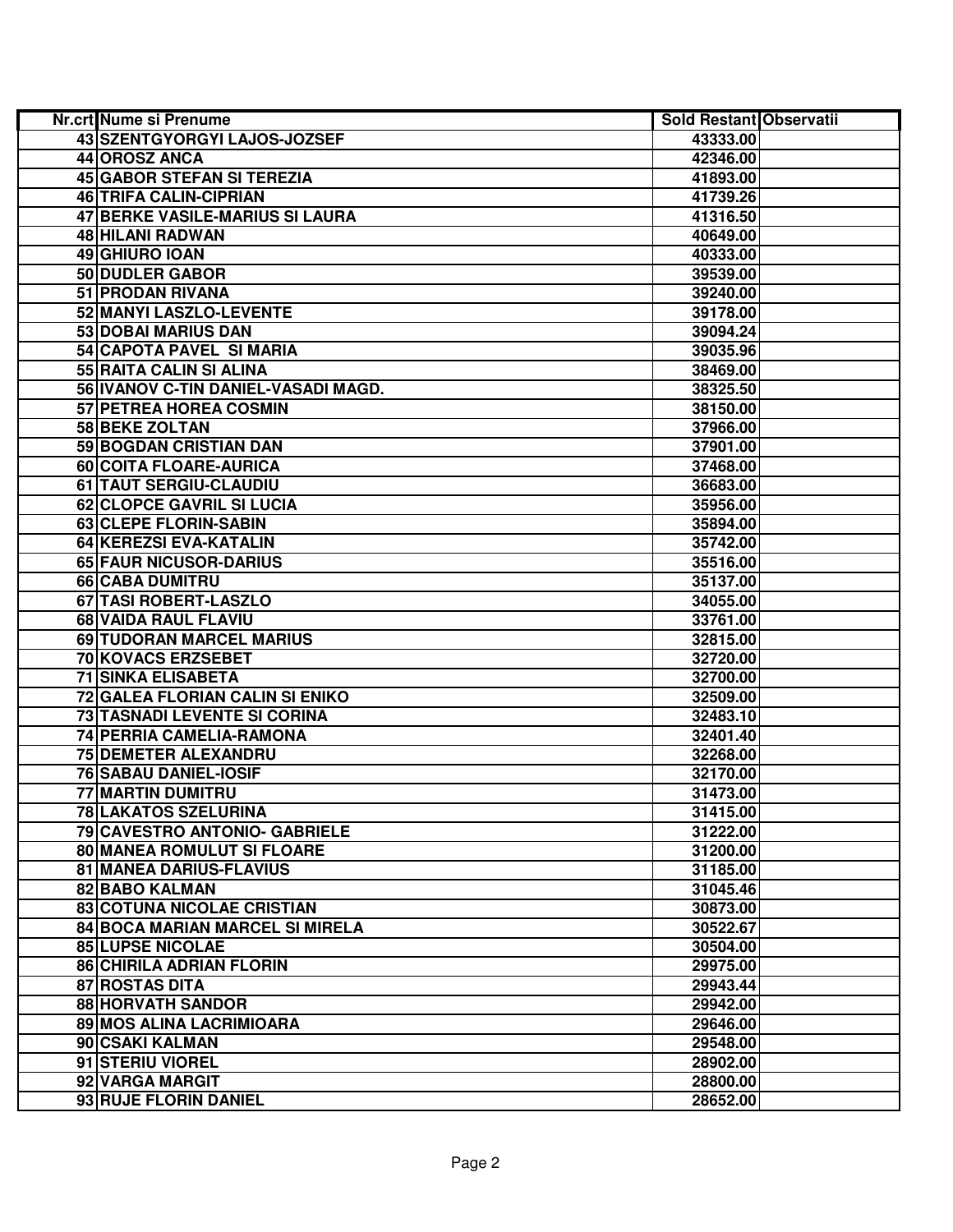| <b>Nr.crt Nume si Prenume</b>                                              | Sold Restant Observatii |                        |
|----------------------------------------------------------------------------|-------------------------|------------------------|
| 94 ERDEI ROMULUS MODIGLIANI                                                | 28584.00                |                        |
| 95 LACATOS PAMELA                                                          | 28355.00                |                        |
| 96 CHIS FLORIAN DAN                                                        | 28321.00                |                        |
| 97 BOGDAN GHEORGHE                                                         | 28284.00                |                        |
| 98 BARANKA RUPI                                                            | 28245.00                |                        |
| 99 FREUNDLICH SAMUEL ADAM                                                  | 27776.00                |                        |
| 100 BALOGH BOBI-SZABOLCS                                                   | 27441.00                |                        |
| <b>101 FILIMON CALIN CLAUDIU</b>                                           | 27303.00                |                        |
| <b>102 BUHAS CARMEN-LAURA</b>                                              | 27257.00                |                        |
| 103 VIDICAN IOAN                                                           | 27121.12                |                        |
| <b>104 MIHALCEA VASILE</b>                                                 | 27082.00                |                        |
| 105 BIRAU VALENTIN-MARIN SI LIVIA                                          | 26937.00                |                        |
| 106 MARICESCU GABRIEL IOAN                                                 | 26770.00                |                        |
| <b>107 MORGOS ADRIAN</b>                                                   | 26764.00                |                        |
| 108 TUDOR CONSTANTIN-SEBASTIAN                                             | 26291.00                |                        |
| <b>109 NANASSY NORBERT CSABA</b>                                           | 26233.50                |                        |
| 110 TODERICI DORIN-CORNEL                                                  |                         | 26070.92 PROCES PE ROL |
| 111 BALOG LADISLAU                                                         | 25986.00                |                        |
| <b>112 ROSTAS MIHALY</b>                                                   | 25745.00                |                        |
| 113 BELU ADRIAN                                                            | 25682.00                |                        |
| <b>114 KONCSAG ARTHUR</b>                                                  | 25434.00                |                        |
| 115 TRIPA FRANCO-OVIDIU-MAURO                                              | 25302.86                |                        |
| <b>116 TUDOSE MIRCEA</b>                                                   | 25294.00                |                        |
| <b>117 GABOR MATEI</b>                                                     | 25283.50                |                        |
| <b>118 MUDURA LEONTIN SANDU SI MIRELA</b>                                  | 25253.66                |                        |
| 119 MORTAN GHEORGHE-SORIN                                                  | 25249.00                |                        |
| <b>120 PUCHIANU DOREL</b>                                                  | 25158.00                |                        |
| <b>121 BAUMANN VALERIA</b>                                                 | 25134.00                |                        |
| <b>122 PUSCAS AVRAM SI LIDIA</b>                                           | 25106.50                |                        |
| 123 BUT ADRIAN-GYORGY                                                      | 25015.00                |                        |
| <b>124 SORODOC IONEL VIOREL</b>                                            | 24969.50                |                        |
| <b>125 BOCSA LILIANA MONICA</b>                                            | 24926.00                |                        |
| <b>126 MIHOC SILVIAN</b>                                                   | 24819.00                |                        |
| <b>127 RACOLTA MARIUS SORIN</b>                                            | 24798.00                |                        |
| <b>128 HODUT NORBERT JANOS</b>                                             | 24773.00                |                        |
| <b>129 SFERLE DANUT</b>                                                    | 24613.40                |                        |
| <b>130 MATEIAS TEODOR MARIUS</b>                                           | 24505.00                |                        |
| <b>131 BUDURA VASILE SI SILVIA</b>                                         | 24415.00                |                        |
| <b>132 HORVATH ETELKA</b>                                                  | 24130.00                |                        |
| 133 POPA ADRIAN                                                            | 24121.00                |                        |
| <b>134 MUT VASILE SI DOMNICA</b>                                           | 24011.00                |                        |
| <b>135 HANSEN JUHAS CORNEL</b><br><b>136 GANTNER IUDITA IRINA SI CAROL</b> | 23924.00                |                        |
| <b>137 TIRON ANDREEA-ALINA</b>                                             | 23344.00                |                        |
| <b>138 CIUCIU DUMITRU SI VIORICA</b>                                       | 23280.00                |                        |
| 139 UNGVARI GYULA ZOLTAN                                                   | 22710.00                |                        |
| <b>140 GABOR MATEI</b>                                                     | 22600.00<br>22560.00    |                        |
| 141 KHALFALLAH SAMI BEN KHALFALLAH                                         | 22532.00                |                        |
| <b>142 REPCIUC SEBASTIAN</b>                                               | 22461.00                |                        |
| <b>143 FEKETE-BANDI-PISTA NARCIS</b>                                       | 22380.00                |                        |
| <b>144 OPRIS OVIDIU</b>                                                    | 22261.00                |                        |
|                                                                            |                         |                        |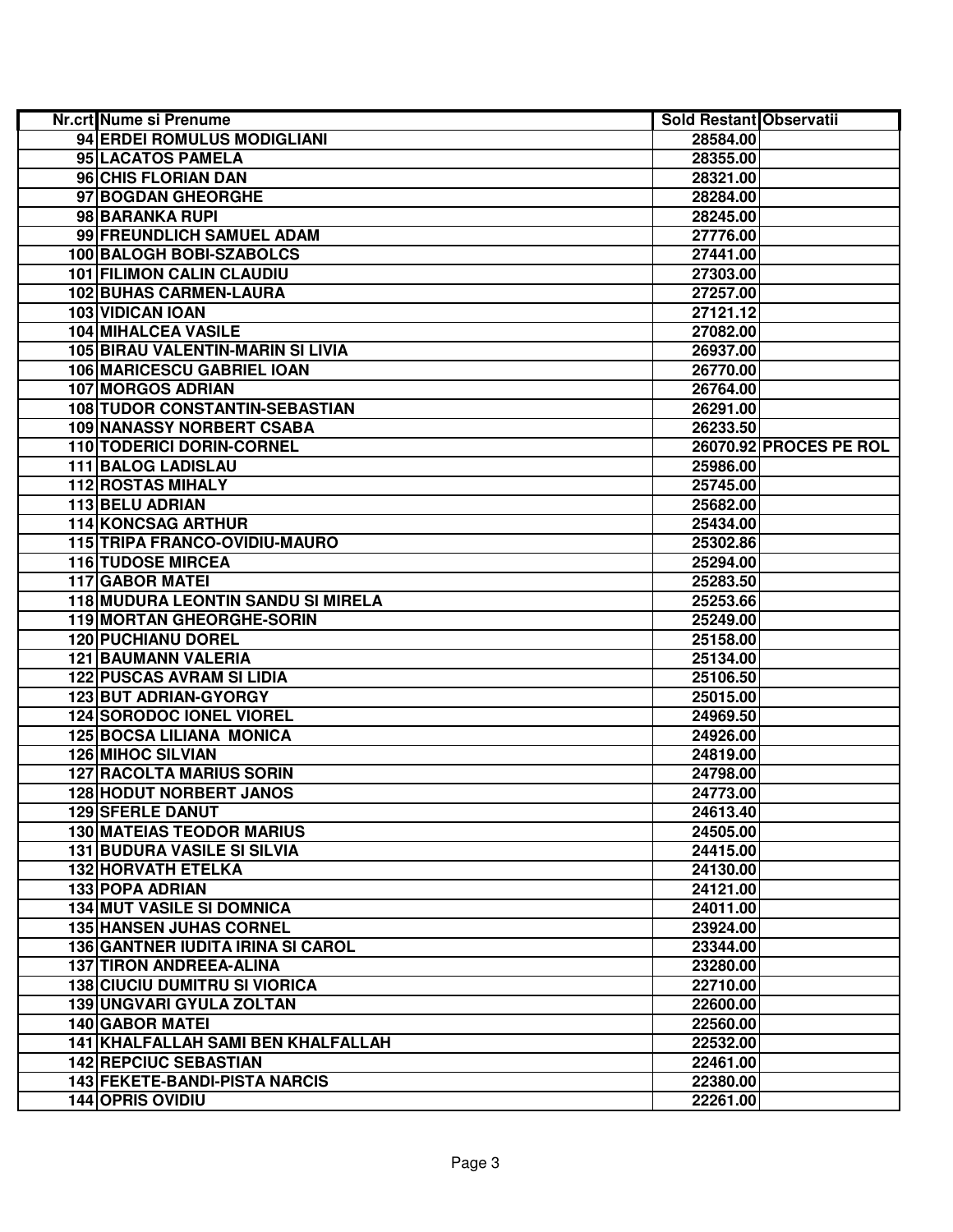| Nr.crt Nume si Prenume               | Sold Restant Observatii |                        |
|--------------------------------------|-------------------------|------------------------|
| <b>145 MELEG CSABA</b>               | 21992.14                |                        |
| 146 RADU IOAN                        | 21926.00                |                        |
| 147 AVRAM DANIEL RADU                | 21809.00                |                        |
| 148 GHIURO RAUL-FABIAN               | 21732.00                |                        |
| 149 ROSTAS JAN                       | 21685.00                |                        |
| <b>150 SAVAN AUGUSTIN-SEBASTIAN</b>  | 21624.01                |                        |
| 151 BRIZZI PAOLO                     | 21496.00                |                        |
| 152 RATKAI ZOLTAN                    | 21467.00                |                        |
| <b>153 CSEH MELANIA NADIA</b>        | 21378.00                |                        |
| 154 MERCE-SABAU DANIEL-LUCIAN        | 21374.00                |                        |
| <b>155 CARJAN DANIEL</b>             | 21312.00                |                        |
| <b>156 NAGY DAVID-CRISTIAN</b>       | 21100.00                |                        |
| <b>157 RASVANTA CORNEL</b>           | 21090.00                |                        |
| 158 HEBRISTYAN MIA-OLIMPIA           | 20856.00                |                        |
| <b>159 BELETCHI SIMONA</b>           | 20833.00                |                        |
| 160 ZSISKU LAJOS                     |                         | 20777.00 PROCES PE ROL |
| <b>161 BALAWI ISSAM</b>              | 20742.00                |                        |
| 162 GABOR IOAN                       | 20739.00                |                        |
| <b>163 CUCIULA ADRIAN-LEONTIN</b>    | 20474.00                |                        |
| <b>164 BALIBAN MARCEL</b>            | 20456.00                |                        |
| <b>165 KHAWALED ISSA</b>             | 20415.00                |                        |
| <b>166 LUCUTA CONSTANTIN-STEFAN</b>  | 20313.00                |                        |
| <b>167 PAL INGRID BEATRIX</b>        | 20191.00                |                        |
| <b>168 COVACI IOAN SI ELISABETA</b>  | 20188.00                |                        |
| <b>169 PATER SORIN</b>               | 20098.00                |                        |
| 170 ROSCA LUCIA                      | 20000.00                |                        |
| <b>171 MATEIAS IOAN</b>              | 19859.00                |                        |
| 172 BODO NORBERT-ZSOLT               | 19725.00                |                        |
| 173 GYORGY-CSAKI ERNEST SI IBOLYA    | 19713.00                |                        |
| <b>174 OTVOS KAROLY-MARIUS</b>       | 19640.00                |                        |
| <b>175 GABOR DUMITRU</b>             | 19628.00                |                        |
| 176 DUDLER DAN-IOSIF                 | 19610.00                |                        |
| 177 FECHETE ZINA-MARIOARA            | 19535.00                |                        |
| <b>178 CRISTEA TRAIAN SI ANA</b>     |                         | 19413.00 PROCES PE ROL |
| 179 CIMERDEAN RARES - MIREL SI KLARA | 19394.00                |                        |
| <b>180 ONACA TEODOR</b>              | 19382.68                |                        |
| <b>181 ZAHARIA MARIUS</b>            | 19355.05                |                        |
| <b>182 BUNGAU FLORIN</b>             | 19337.50                |                        |
| <b>183 MUDURE VICTOR SI ADRIANA</b>  | 19230.00                |                        |
| <b>184 TROISTA ION</b>               | 19172.00                |                        |
| <b>185 SIMON ERZSEBET</b>            | 19170.00                |                        |
| 186 GUBA PAUL-CAROL SI CSILLA-ANGELA | 19138.00                |                        |
| <b>187 MOLDOVAN OANA-BIANCA</b>      | 19080.97                |                        |
| <b>188 MITU CONSTANTIN</b>           | 19063.00                |                        |
| <b>189 LINGURAR MINISTRU</b>         | 18990.00                |                        |
| <b>190 LAKATOS ETELKA</b>            | 18930.00                |                        |
| <b>191 GABOR MATEI</b>               | 18863.00                |                        |
| <b>192 PLATONA IULIA</b>             | 18809.00                |                        |
| <b>193 MURASAN VLAD CRISTIAN</b>     | 18750.00                |                        |
| <b>194 SZALACSI ENIKO</b>            | 18740.00                |                        |
| <b>195 GABOR GAVRIL</b>              | 18681.00                |                        |
|                                      |                         |                        |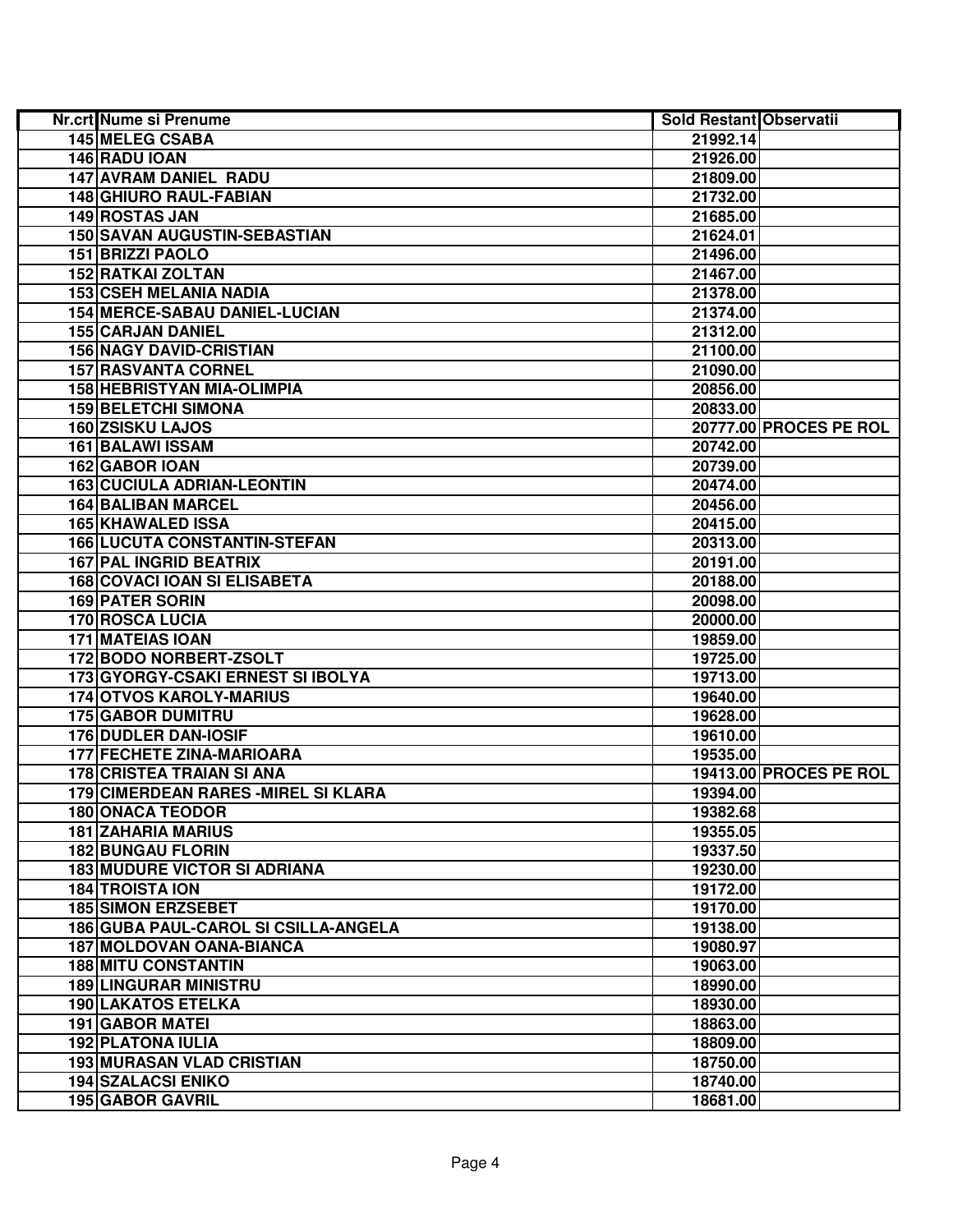| Nr.crt Nume si Prenume                                   | Sold Restant Observatii |  |
|----------------------------------------------------------|-------------------------|--|
| <b>196 HEPES FLORIN CLAUDIU</b>                          | 18603.00                |  |
| 197 GAL IOAN                                             | 18544.00                |  |
| <b>198 LAKATOS SANDOR</b>                                | 18510.00                |  |
| <b>199 TIRLA NICOLAE</b>                                 | 18483.00                |  |
| 200 COVACI MIRCEA-MIHAI                                  | 18461.00                |  |
| 201 POPESCU COSTEL                                       | 18444.00                |  |
| 202 USVAT ADRIAN                                         | 18378.00                |  |
| 203 CHIRILA ALEXANDRA-MARIA                              | 18373.00                |  |
| 204 FISCUTEAN TIBERIU-OCTAVIAN SI DANA-IOANA             | 18371.00                |  |
| 205 SERES JANOS ZSOLT                                    | 18361.00                |  |
| 206 MANGRA PETRU-LIVIU                                   | 18311.00                |  |
| <b>207 MERTE CRISTIAN-DORU</b>                           | 18221.00                |  |
| 208 LITA ANDREI                                          | 18137.00                |  |
| 209 SAVA ANDREA                                          | 18120.00                |  |
| 210 NICA LAURA SI EUGEN                                  | 17914.00                |  |
| 211 GABOR IANCU                                          | 17848.00                |  |
| 212 BACIU HOREA-SABIN                                    | 17832.00                |  |
| 213 SELES DIANA-CAMELIA                                  | 17807.00                |  |
| 214 SZTUFLIAK PETER                                      | 17800.00                |  |
| 215 SINKA JANOS                                          | 17695.00                |  |
| 216 CIURAR ANTON                                         | 17669.50                |  |
| <b>217 BOTA ELISABETA</b>                                | 17616.00                |  |
| 218 CORNEA GABRIEL                                       | 17581.81                |  |
| <b>219 SPRIDON CRISTIAN</b>                              | 17547.00                |  |
| 220 PETRESCU CRISTIAN-GHEORGHE                           | 17535.00                |  |
| <b>221 COZMA BENIAMIN-RUBEN</b>                          | 17436.00                |  |
| 222 GUIAS SERGIU-EMANUEL                                 | 17419.00                |  |
| 223 IGNATESCU EDIT-SAROLTA                               | 17331.00                |  |
| 224 ROMOCEA DAN MIRCEA                                   | 17302.00                |  |
| 225 IUHAS GHEORGHE SI FLOARE                             | 17195.00                |  |
| 226 LAZAR IOAN                                           | 17185.00                |  |
| <b>227 COMAN VASILE</b>                                  | 17055.00                |  |
| <b>228 PAUNESCU NICOLAE</b>                              | 17053.00                |  |
| 229 MOGYOROSI IULIANNA SI BIHARI PIROSKA SI PENZES IRENE | 17049.00                |  |
| 230 CRISAN FLORIN-VIOREL                                 | 16947.00                |  |
| 231 TIRLEA LOREDANA                                      | 16873.00                |  |
| 232 OPREA LACRAMIOARA-MARIANA                            | 16849.00                |  |
| 233 AVRAM GAVRIL                                         | 16714.00                |  |
| 234 FRENTIU CRISTIAN                                     | 16670.00                |  |
| 235 COTRAU CORNELIA                                      | 16657.00                |  |
| 236 STANA VASILE-CALIN SI DANA-JANINA                    | 16629.00                |  |
| 237 MICULESCU DACIAN MIRCEA                              | 16600.15                |  |
| 238 SUPURAN CIPRIAN-ROMEO                                | 16564.00                |  |
| 239 ISZTOJKA GAVRIL                                      | 16553.00                |  |
| 240 HORVATH NORBERT                                      | 16540.00                |  |
| <b>241 SAIDI NADER</b>                                   | 16513.00                |  |
| 242 LATA FLORIN                                          |                         |  |
| 243 KOSZTA SANDOR - ATTILA                               | 16512.00                |  |
| 244 GOLBAN NICUSOR - CONSTANTIN                          | 16440.00                |  |
|                                                          | 16413.50                |  |
| <b>245 TANASE MARIANA</b>                                | 16400.00                |  |
| 246 GABOR IOAN                                           | 16380.51                |  |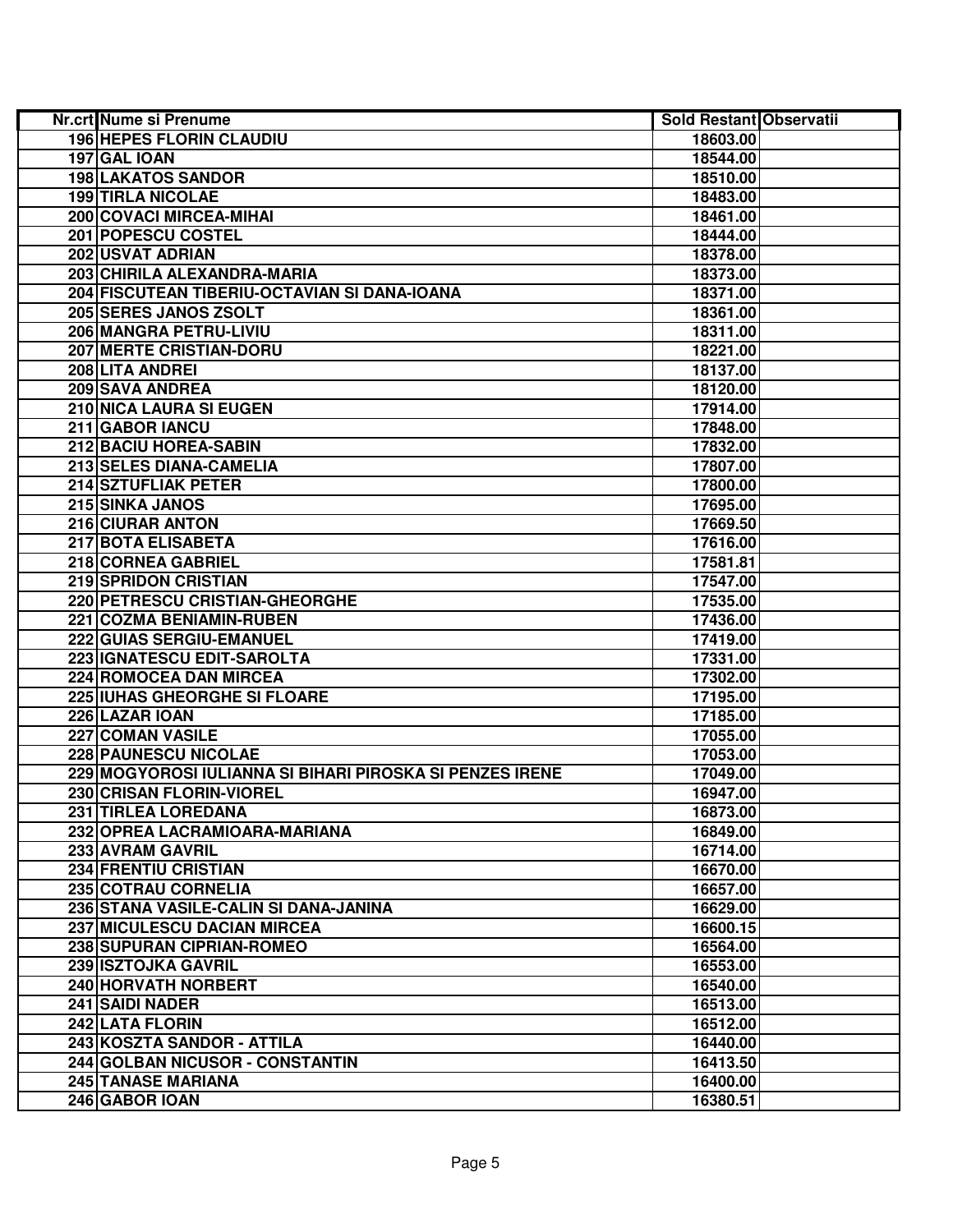| Nr.crt Nume si Prenume                   | Sold Restant Observatii |  |
|------------------------------------------|-------------------------|--|
| 247 CASAPU CRISTIAN-AURELIAN             | 16335.00                |  |
| <b>248 GABOR AMBRUS</b>                  | 16271.45                |  |
| 249 SALAJAN CIPRIAN                      | 16211.00                |  |
| 250 SUCIU GAVRIL SI CLAUDIA-GHEORGHINA   | 16209.23                |  |
| 251 FAZEKAS LEVENTE-ERVIN                | 16197.00                |  |
| 252 FABANELLI GIOVANNI                   | 16193.00                |  |
| 253 CERCEL FLORIN-GHEORGHE SI RENATA     | 16093.00                |  |
| 254 MURVAI NORBERT-EUGEN                 | 16091.00                |  |
| 255 PRODAN ZAHARIA-ZOLTAN                | 16089.00                |  |
| <b>256 DUDLER JANOS GYULA</b>            | 16000.00                |  |
| 257 TOTH ATTILA                          | 16000.00                |  |
| 258 GYONGYOSI DAMARIS MARIA              | 15920.00                |  |
| 259 JURJAK PAUL-DAN                      | 15906.00                |  |
| 260 ROSTAS RUMITA                        | 15884.00                |  |
| 261 BOSNYAK OTTO                         | 15800.00                |  |
| 262 ANTOCI IOAN                          | 15786.66                |  |
| 263 GABOR IOSIF SI SUSANA                | 15772.00                |  |
| 264 GLIGOR LAZAR-FLORIAN                 | 15728.26                |  |
| 265 BRISCAN CALIN SORIN                  | 15678.00                |  |
| 266 BARTA MIKLOS-ATTILA                  | 15654.00                |  |
| 267 ZBIRCEA RADU-CRISTIAN SI CORNELIA    | 15631.00                |  |
| <b>268 HAISAN COSTICA</b>                | 15583.00                |  |
| <b>269 ROSTAS REMUS</b>                  | 15577.00                |  |
| <b>270 VIDICAN ELENA-OLIMPIA</b>         | 15539.00                |  |
| 271 AMBRO CIPRIAN                        | 15529.00                |  |
| 272 GHERMAN IOAN                         | 15522.00                |  |
| 273 ABRAHAM CALIN                        | 15519.00                |  |
| 274 COPIL FLORIAN                        | 15420.00                |  |
| <b>275 BURCSA RADU</b>                   | 15381.00                |  |
| 276 PETRUT IOAN                          | 15344.00                |  |
| 277 LINGURAR GETA                        | 15305.00                |  |
| 278 BARA CLAUDIA                         | 15291.00                |  |
| 279 SZTOJKA ISTVAN                       | 15269.00                |  |
| 280 RATIU ADRIAN-CRISTIAN                | 15237.00                |  |
| 281 RUGE IOAN                            | 15230.00                |  |
| 282 KOZMA DENES-ANTAL                    | 15225.00                |  |
| <b>283 FUSCAS NICOLAE</b>                | 15220.00                |  |
| 284 BAT FLORICA                          | 15216.00                |  |
| <b>285 POPA OCTAVIAN</b>                 | 15204.00                |  |
| 286 LUNG AURELIAN MIHAITA                | 15128.00                |  |
| <b>287 SEUCHE LUCIAN-GHEORGHE</b>        | 15127.00                |  |
| 288 MOGA CORINA SANDA                    | 15113.00                |  |
| 289 APOSTOAEI PAUL-PETRU                 | 15100.00                |  |
| 290 MEER IOAN-PAUL                       | 15071.00                |  |
| 291 KISS ROTH MONICA SI LAJOS            | 15064.00                |  |
| 292 MARIAN FLORIN-MIRCEA-LUCIAN SI GRETA | 15028.00                |  |
| 293 MOLDOVAN CALIN-GHEORGHE              | 14995.00                |  |
| 294 STIUBEA IOAN                         | 14993.00                |  |
| 295 MERCE-PASCA MARIUS-LUCIAN            | 14980.00                |  |
| 296 COSTIN FLORIN ALIN                   | 14968.00                |  |
| 297 OLAH IOAN-IOSIF                      | 14960.00                |  |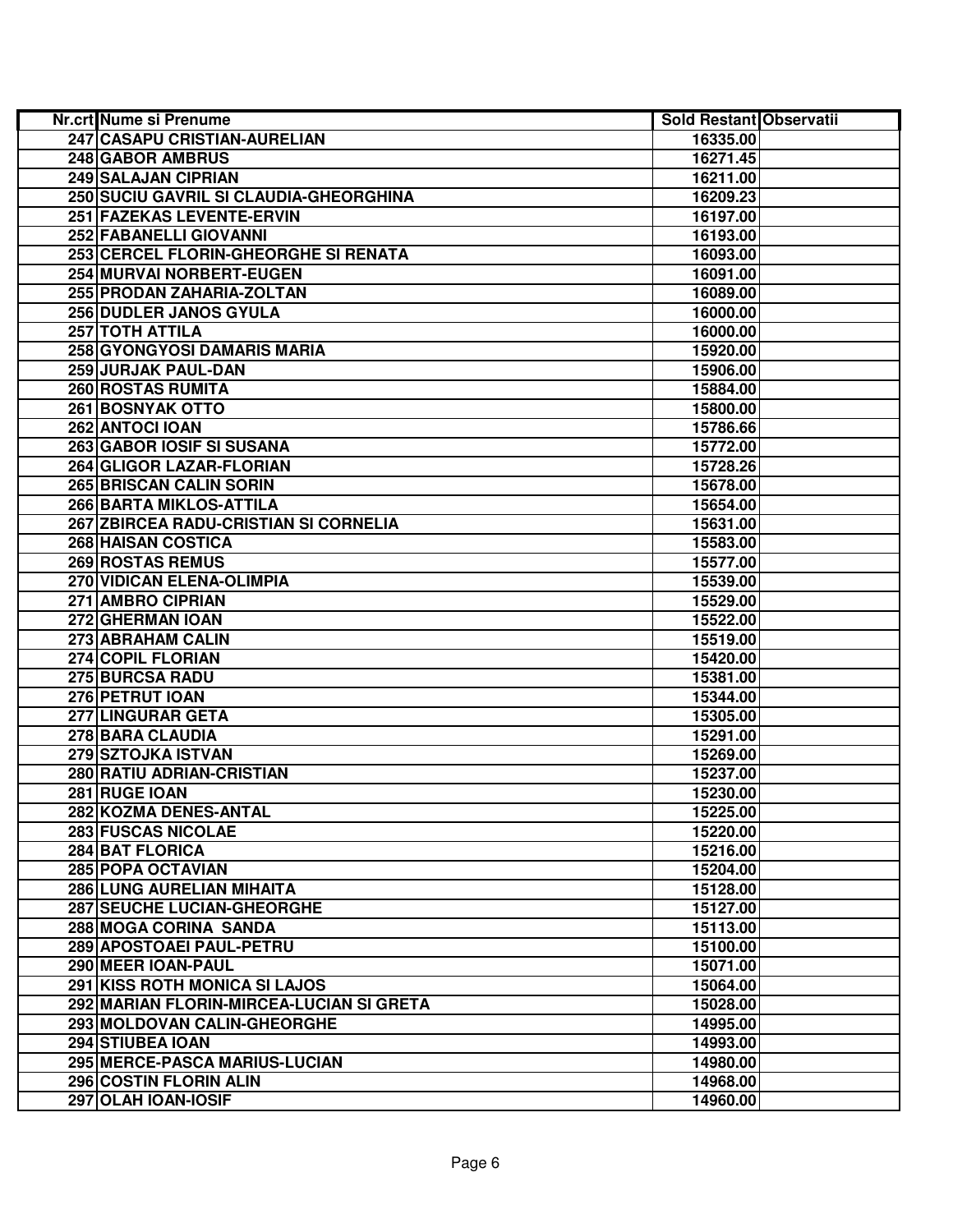| <b>Nr.crt Nume si Prenume</b>        | <b>Sold Restant Observatii</b> |  |
|--------------------------------------|--------------------------------|--|
| 298 HULE OCTAVIAN-VALENTIN           | 14913.00                       |  |
| <b>299 TODERICI IOAN OVIDIU</b>      | 14875.00                       |  |
| 300 ISZTOIKA EVA                     | 14859.96                       |  |
| 301 BOCA KALMAN JOZSEF               | 14844.00                       |  |
| <b>302 MOISIL PAMFIL SI NASTASIA</b> | 14832.00                       |  |
| 303 BUZATU MARIAN-NISTOR             | 14805.00                       |  |
| 304 PISCOTI VALENTIN                 | 14805.00                       |  |
| 305 BODIU BOGDAN RADU                | 14800.70                       |  |
| 306 BOGDAN JONAS-CSABA-OTTILA        | 14791.00                       |  |
| 307 ISZTOIKA MARIA                   | 14747.00                       |  |
| 308 ELER CSABA-ROBERT                | 14706.00                       |  |
| 309 HOSSZU DANIEL                    | 14656.00                       |  |
| 310 GUETARI RAZI                     | 14651.00                       |  |
| 311 HIRTEA CRISTIAN GABRIEL          | 14596.00                       |  |
| <b>312 VARGA ERIKA ILDIKO</b>        | 14593.00                       |  |
| 313 HALUSKA ROBERT                   | 14590.10                       |  |
| 314 BOCHIS CALIN PETRU               | 14580.00                       |  |
| 315 GAVRILAS MIRELA-SILVIA           | 14568.00                       |  |
| 316 GEBER TUNDE                      | 14565.00                       |  |
| <b>317 BUSANU VERONICA</b>           | 14549.53                       |  |
| 318 MOCA VIOREL SI VIORICA           | 14547.14                       |  |
| 319 GHIT PETRU-ALEXANDRU             | 14500.00                       |  |
| 320 MANAILA COSMIN-EUGEN             | 14445.00                       |  |
| 321 COTRAU GEORGE-REMUS              | 14438.00                       |  |
| 322 SZABO IBOLYA                     | 14417.00                       |  |
| <b>323 NAGY DANIIL</b>               | 14331.00                       |  |
| 324 BARANKA MINDRA                   | 14312.00                       |  |
| <b>325 TICHILA FLORIAN</b>           | 14276.00                       |  |
| 326 COSTEA OVIDIU CABINET DE AVOCAT  | 14245.00                       |  |
| 327 MOISA FLORA                      | 14242.00                       |  |
| 328 PANTIS GHEORGHE-CORNEL           | 14236.00                       |  |
| 329 KATONA ALEXANDRA-LOREDANA        | 14200.00                       |  |
| 330 RUSU NICOLAE-ALEXANDRU           | 14193.99                       |  |
| 331 CEARNAU OVIDIU DANIEL            | 14165.00                       |  |
| 332 GYENGE ISTVAN-ATTILA             | 14150.00                       |  |
| 333 DEMIAN ISTVAN CSABA              | 14132.00                       |  |
| 334 DOBA NICOLAE                     | 14096.00                       |  |
| 335 KULCSAR STEFAN                   | 14056.00                       |  |
| 336 GABOR IOAN                       | 14018.00                       |  |
| 337 SABAU REMUS-ADRIAN               | 13977.00                       |  |
| 338 BLAGA VIOREL                     | 13944.00                       |  |
| 339 ZETOCHA RAUL                     | 13941.00                       |  |
| 340 ARON TIBOR                       | 13940.00                       |  |
| 341 GABOR STEFAN                     | 13940.00                       |  |
| 342 KERESZTESY ROMEO-EMIL            | 13930.00                       |  |
| <b>343 GIURA DUMITRU SI MINODORA</b> | 13917.24                       |  |
| 344 POP ALEXANDRU-SORIN              | 13913.00                       |  |
| 345 BOROS IONEL-ALEXANDRU            | 13892.00                       |  |
| <b>346 ROSTAS AUGUSTIN</b>           | 13875.00                       |  |
| 347 STANA OCTAVIAN                   | 13857.50                       |  |
| 348 MUDURA RAZVAN-MIRCEA             | 13857.00                       |  |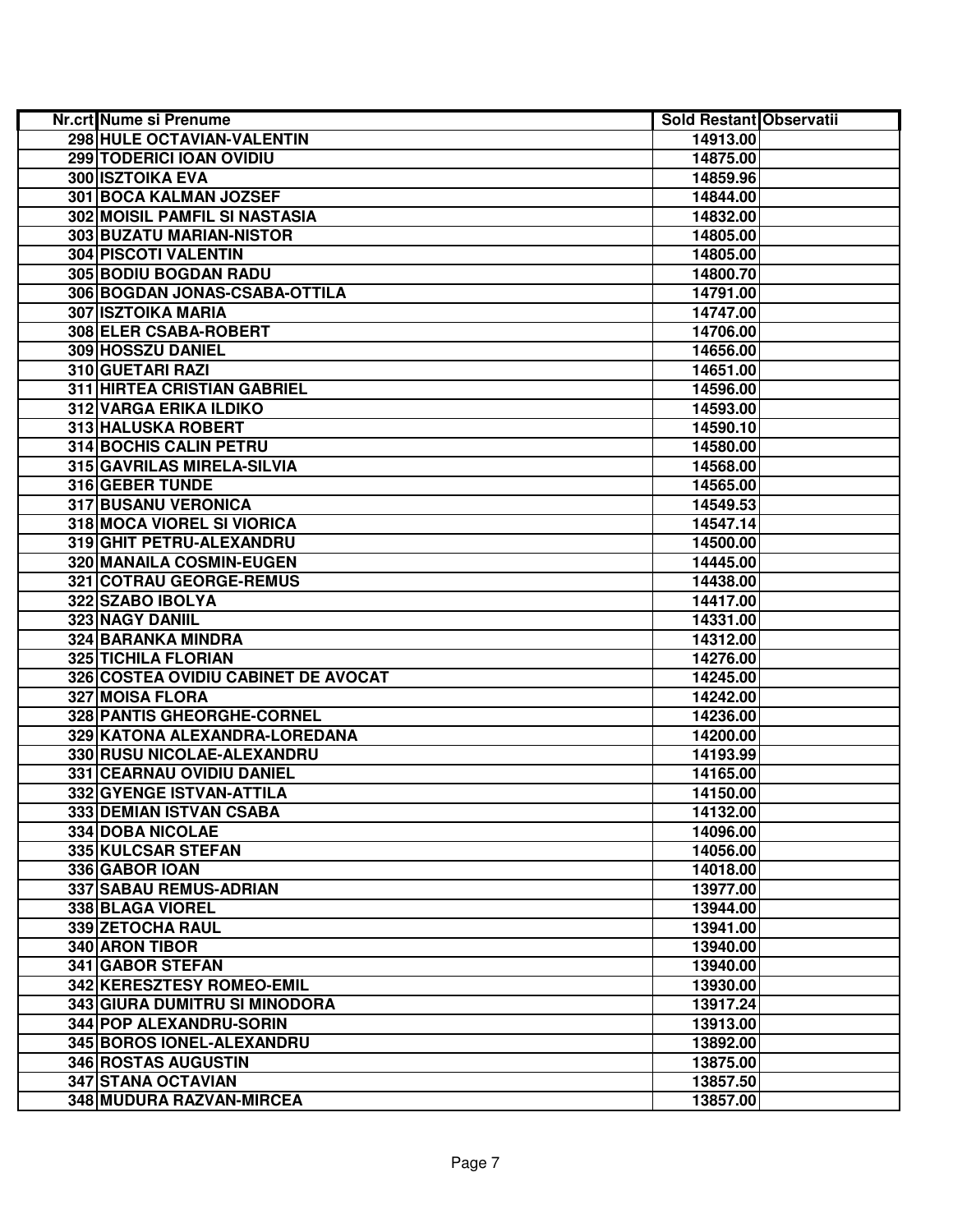| Nr.crt Nume si Prenume                   | Sold Restant Observatii |  |
|------------------------------------------|-------------------------|--|
| 349 SZALAI CLAUDIUS-FELIX                | 13824.00                |  |
| 350 ROSU VASILE                          | 13820.00                |  |
| 351 DUME VASILE-CORNELIU SI CORNELIA     | 13750.00                |  |
| 352 TUDOR GHEORGHE SI HORTENSIA GABRIELA | 13747.46                |  |
| 353 CARLIG ILDIKO-CSILLA                 | 13685.00                |  |
| 354 ROSTAS ANDRONICA SI AUGUSTIN         | 13684.00                |  |
| 355 SABAU SORIN                          | 13581.34                |  |
| 356 MEZEI MARGIT                         | 13555.00                |  |
| 357 VARGA ALEXANDRU-VALENTIN-SEBASTIAN   | 13535.00                |  |
| 358 MIKLOS GABOR                         | 13517.00                |  |
| 359 ROSTAS VALERIAN                      | 13435.00                |  |
| 360 VARGA MIKLOS-GABOR                   | 13429.21                |  |
| 361 PUSCAU CORNEL                        | 13353.00                |  |
| 362 BAR MARIOARA                         | 13300.00                |  |
| 363 FARKAS ALEXANDRU                     | 13263.00                |  |
| 364 GABOR TEREZIA                        | 13250.00                |  |
| 365 POPA RADU ADRIAN                     | 13239.00                |  |
| 366 VARGA KRISTIAN                       | 13215.50                |  |
| 367 VARGA BELA IULIU                     | 13211.00                |  |
| 368 CSASZAR TAMAS                        | 13208.00                |  |
| <b>369 PANTEA ARTHUR CORNEL</b>          | 13202.00                |  |
| 370 PATAKI EVA                           | 13189.00                |  |
| <b>371 STOIKA RADU</b>                   | 13178.00                |  |
| 372 OPRIS CORNELIA-MIRELA                | 13061.00                |  |
| 373 SILAGHI SORIN-SILVIU                 | 13058.00                |  |
| 374 HAITA FLORIAN-GAVRIL                 | 13027.00                |  |
| 375 VARGA LASZLO                         | 13020.00                |  |
| 376 MUNDRUCZ FLAMINGO-TONI               | 13016.00                |  |
| 377 DEMETER SANDA                        | 12990.00                |  |
| 378 MOCSAR LADISLAU                      | 12980.00                |  |
| 379 DASCAL ALEXANDRU DUMITRU             | 12971.00                |  |
| 380 GABOR CRISTIAN FLORIN                | 12963.00                |  |
| 381 GAVRILAS ALIN-SORIN SI RENATA-ALINA  | 12946.00                |  |
| 382 FABIAN MONIKA-ZSUZSANNA              | 12935.00                |  |
| 383 HORVATH COLOMAN                      | 12923.00                |  |
| 384 OROS DACIAN                          | 12902.00                |  |
| 385 TATAR ADRIAN-DACIAN                  | 12878.54                |  |
| 386 NICULESCU TRAIAN                     | 12876.00                |  |
| <b>387 MATEAS GHEORGHE-ROMEO</b>         | 12813.64                |  |
| 388 MOCIAN OVIDIU                        | 12796.00                |  |
| <b>389 TENTEA CSEPEI SANDOR</b>          | 12754.00                |  |
| 390 FODOR PETER-LASZLO                   | 12709.00                |  |
| 391 TARR MAGDOLNA BEATA                  | 12700.00                |  |
| 392 GABOR RUPERT                         | 12676.00                |  |
| 393 STOJKA GAVRIL                        | 12670.00                |  |
| 394 POPOVICIU RADU-FLORIN                | 12651.00                |  |
| 395 BIGASZ IOSIF                         | 12628.00                |  |
| 396 GHEREG FLORIN-SORIN                  | 12619.00                |  |
| <b>397 TAKACS GEOSEFINA</b>              | 12600.00                |  |
| <b>398 FAZACAS DUMITRU CIPRIAN</b>       | 12598.92                |  |
| 399 MANGRA ADINA FLORINA                 | 12581.00                |  |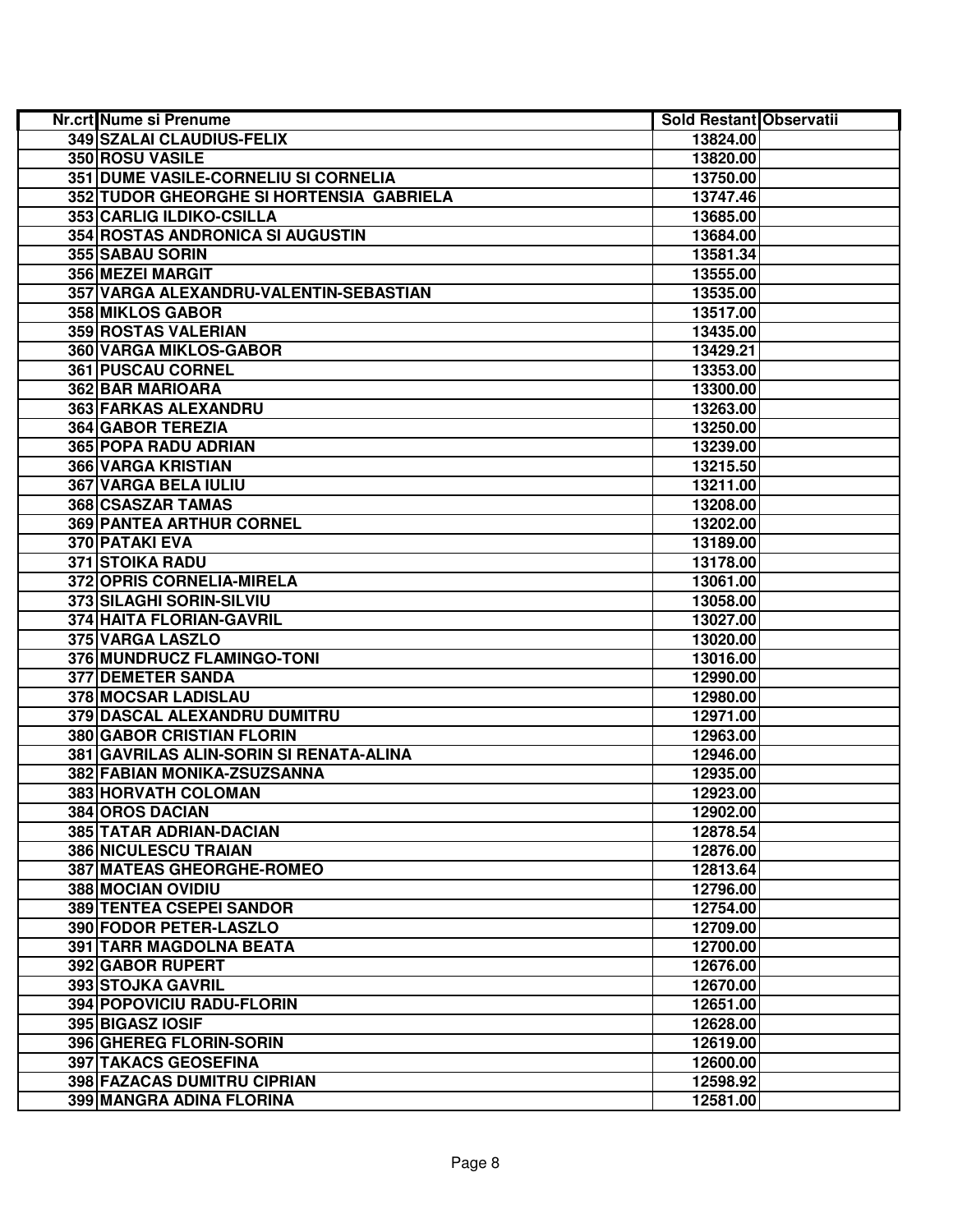| <b>Nr.crt Nume si Prenume</b>          | Sold Restant Observatii |  |
|----------------------------------------|-------------------------|--|
| 400 DRIMBA MIHAI - SEBASTIAN           | 12557.00                |  |
| <b>401 VEKERDI LEVENTE-CSABA</b>       | 12554.00                |  |
| 402 LAZAR ARDELEAN SI LENUTA           | 12550.00                |  |
| 403 ASZTALOS ILDIKO                    | 12515.00                |  |
| 404 PAPP CONSTANTIN-RADU               | 12500.00                |  |
| 405 BOSZORMENY MALVINA                 | 12490.00                |  |
| 406 GHIT GHEORGHE MIRCEA               | 12470.00                |  |
| 407 PAHONTU CRISTIAN                   | 12454.00                |  |
| 408 ROSTAS AUGUSTIN                    | 12440.00                |  |
| 409 BERE MUGUREL                       | 12427.50                |  |
| 410 BUKSA STEFAN OVIDIU                | 12404.00                |  |
| 411 MARTIN CRISTIAN PAUL               | 12400.90                |  |
| 412 VASADI CORNELIU-DANIEL SI LIDIA    | 12388.00                |  |
| 413 CIOCAN RAYMOND                     | 12363.00                |  |
| 414 NEDELCU ANDREI                     | 12361.00                |  |
| <b>415 NOVAK NORBERT</b>               | 12360.00                |  |
| 416 POPA VASILE                        | 12321.00                |  |
| 417 FILIP MARIUS CORNEL                | 12302.00                |  |
| 418 UNGUR GHEORGHE-DANIEL              | 12301.00                |  |
| <b>419 CRACIUN FLORIN</b>              | 12288.66                |  |
| 420 MOCA FLORENTINA-ELENA              | 12271.00                |  |
| 421 LUPSA CIPRIAN - DUMITRU SI MIHAELA | 12255.00                |  |
| 422 SZTOJKA LAJOS                      | 12235.00                |  |
| 423 FETEA IOAN                         | 12225.00                |  |
| <b>424 COSTEA EUGEN-PETRU</b>          | 12210.00                |  |
| 425 FARKAS CAROL-ROBERT                | 12190.00                |  |
| <b>426 GABOR ZSUZSA</b>                | 12171.00                |  |
| 427 VESE FLORIAN SI ROSTAS FRANCISC.   | 12144.00                |  |
| 428 FARTEA EDINA                       | 12119.00                |  |
| <b>429 SMEIRAT AHMAD NAYEF AHMAD</b>   | 12116.00                |  |
| 430 ROSTAS AUGUSTIN                    | 12108.00                |  |
| 431 BARNA CALIN MARIUS                 | 12107.00                |  |
| 432 GABOR DUMITRU GABOR TEREZIA        | 12083.00                |  |
| 433 CABAU ANDREI-VLAD                  | 12052.00                |  |
| 434 COMAN TIMEA-REBEKA                 | 12051.00                |  |
| <b>435 GALIS LAZAR</b>                 | 12038.00                |  |
| <b>436 PALOS FLORIN-MIHAI</b>          | 12036.00                |  |
| 437 ARDAI ALBERT-GYULA                 | 12028.30                |  |
| 438 DAVID CORNEL                       | 12011.00                |  |
| <b>439 SZMERCSANYI ELENA-IRINA</b>     | 12011.00                |  |
| 440 GALIS VIOREL                       | 12007.00                |  |
| 441 NAGY IMRE                          | 12000.00                |  |
| <b>442 SIMONYI GYORGY</b>              | 12000.00                |  |
| 443 VARGA OVIDIU-FLORIN                | 12000.00                |  |
| 444 RUJE - TUDOR CECILIA SI EUGEN      | 11929.00                |  |
| <b>445 CRISAN GHEORGHE DANIEL</b>      | 11900.00                |  |
| <b>446 SCHITTENHELM LASZLO-ATTILA</b>  | 11900.00                |  |
| 447 SEICA IOANA-CODRUTA-EVA            | 11900.00                |  |
| 448 POPA MARIANA                       | 11893.00                |  |
| 449 TODORAN MARCEL-MARIUS              | 11851.00                |  |
| 450 MAJER FELIX SI EDINA               | 11831.28                |  |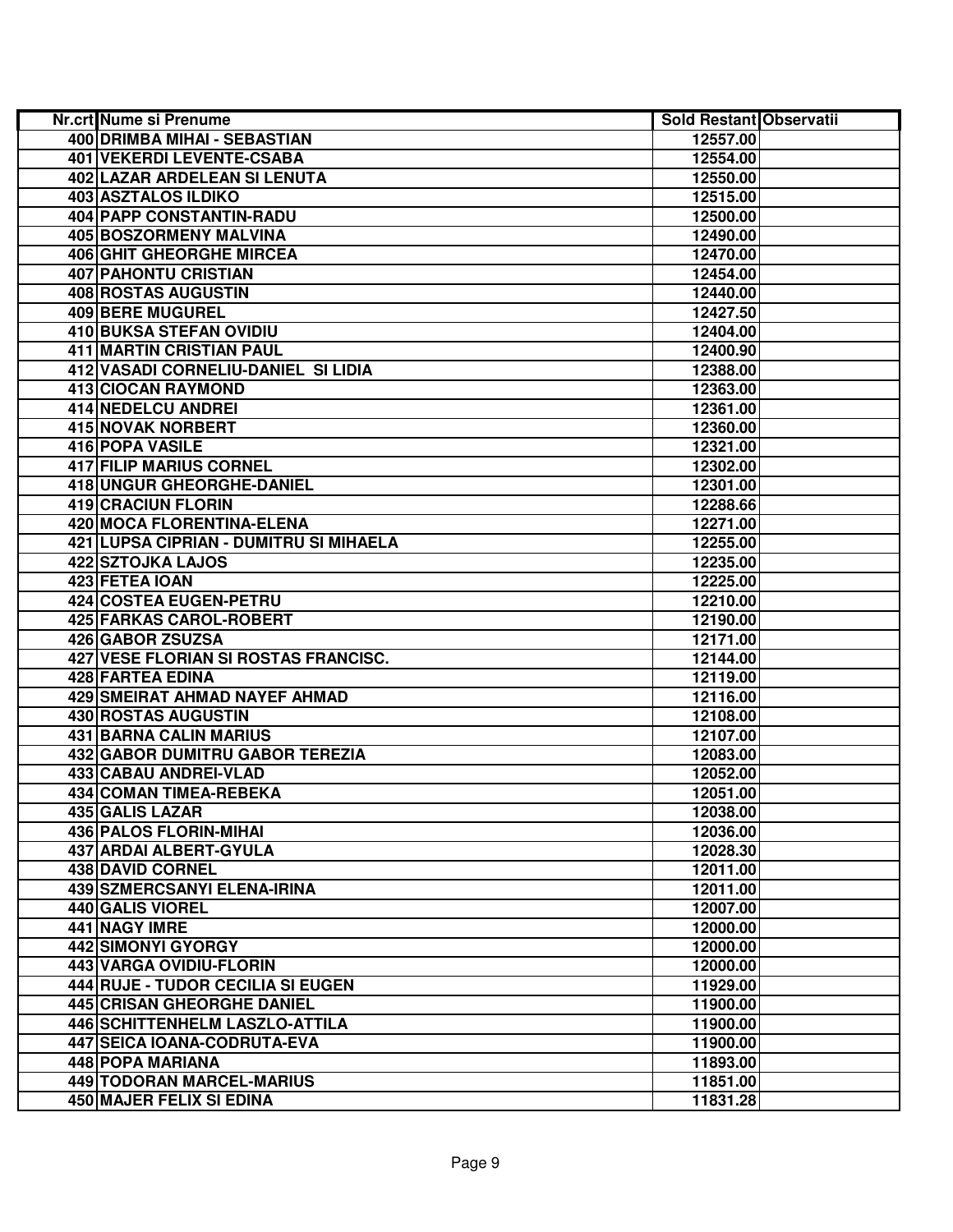| Nr.crt Nume si Prenume                                  | Sold Restant Observatii |  |
|---------------------------------------------------------|-------------------------|--|
| 451 HARAGOS RENE LASZLO                                 | 11779.00                |  |
| <b>452 CHIRICHEU DACIAN SI DANA</b>                     | 11777.00                |  |
| 453 BAUMAN RAYMOND                                      | 11750.00                |  |
| 454 BONDOR CORNEL-VALENTIN-GABRIEL                      | 11708.72                |  |
| 455 BAK MARIA                                           | 11695.00                |  |
| 456 SZEKELY CSILLA-LAURA                                | 11694.00                |  |
| 457 GACEU GABRIEL ALIN                                  | 11693.00                |  |
| 458 VARGA IOAN                                          | 11685.00                |  |
| <b>459 PANTIS AUREL</b>                                 | 11676.00                |  |
| <b>460 BONACIU LUCIAN-GHEORGHE SI FLOARE</b>            | 11669.00                |  |
| <b>461 BIRAU CRISTIAN</b>                               | 11655.50                |  |
| 462 MAGHIAR MARIUS- ADRIAN SI CARMEN                    | 11643.00                |  |
| <b>463 BURGHELEA SIMONA</b>                             | 11632.00                |  |
| 464 KULCSAR JENO-ELEMER                                 | 11618.00                |  |
| 465 GOGAN CLAUDIU - CRISTIAN                            | 11600.00                |  |
| 466 PUSKAS ALEXANDRU                                    | 11600.00                |  |
| 467 MOLNAR ATTILA-JANOS                                 | 11582.00                |  |
| 468 TARAU DAFIN - ANDREI                                | 11514.49                |  |
| <b>469 BUNGO ANDRAS</b>                                 | 11499.00                |  |
| 470 CACIAUNU VALENTIN COSMIN                            | 11495.00                |  |
| <b>471 IENCIU NICOLAE</b>                               | 11425.00                |  |
| 472 GABOR LUDOVIC                                       | 11398.00                |  |
| 473 FODOR MIRCEA                                        | 11388.00                |  |
| <b>474 GABOR GABOR</b>                                  | 11370.00                |  |
| <b>475 TICU CONSTANTIN-IONEL</b>                        | 11370.00                |  |
| <b>476 SABAU MIHAELA-FLORINA</b>                        | 11354.00                |  |
| 477 POPA MIHAI                                          | 11325.00                |  |
| 478 II.IND. ANTAL ROBERT                                | 11304.00                |  |
| 479 GHEMIS MONICA-FLORINA                               | 11297.00                |  |
| 480 FARKAS MARIA                                        | 11278.00                |  |
| <b>481 SICOE NELU DORU</b>                              | 11264.00                |  |
| 482 NAGY ZOLTAN(CRAMEI 18)                              | 11257.00                |  |
| 483 BUDAI DAN                                           | 11239.00                |  |
| 484 BIVOL GHENADIE                                      | 11228.16                |  |
| <b>485 SANDIKCI KASIM</b>                               | 11216.00                |  |
| <b>486 BELCEA FLAVIUS-ROBERT</b>                        | 11212.00                |  |
| 487 PETRUT DANIEL-CIPRIAN                               | 11197.00                |  |
| 488 SOCIETATE PROF. NOTARIALA PANA FLORIN SI PANA LAURA | 11173.00                |  |
| <b>489 PAL LUDOVIC</b>                                  | 11150.98                |  |
| 490 DAJKA CORNELIA                                      | 11148.00                |  |
| <b>491 MLADIN COSMIN GHEORGHE</b>                       | 11143.07                |  |
| 492 BAJOR NORBERT                                       | 11128.00                |  |
| 493 ROMOSAN IOAN-DOREL CABINET DE AVOCAT                | 11124.00                |  |
| 494 SAVAN HORIA-ADRIAN                                  | 11107.00                |  |
| 495 MARTIN IONEL-PAUL SI LENUTA                         | 11106.00                |  |
| 496 GYONGYOSI IOAN                                      | 11100.00                |  |
| <b>497 LUNG - MITRICA DORU</b>                          | 11080.00                |  |
| 498 COSMA OVIDIU SORIN                                  | 11067.49                |  |
| <b>499 ZANCA IONUT-MARIUS</b>                           | 11048.00                |  |
| 500 TARLEA HORATIU RAZVAN                               | 11047.00                |  |
| <b>501 LUNKA ERIKA</b>                                  | 11040.00                |  |
|                                                         |                         |  |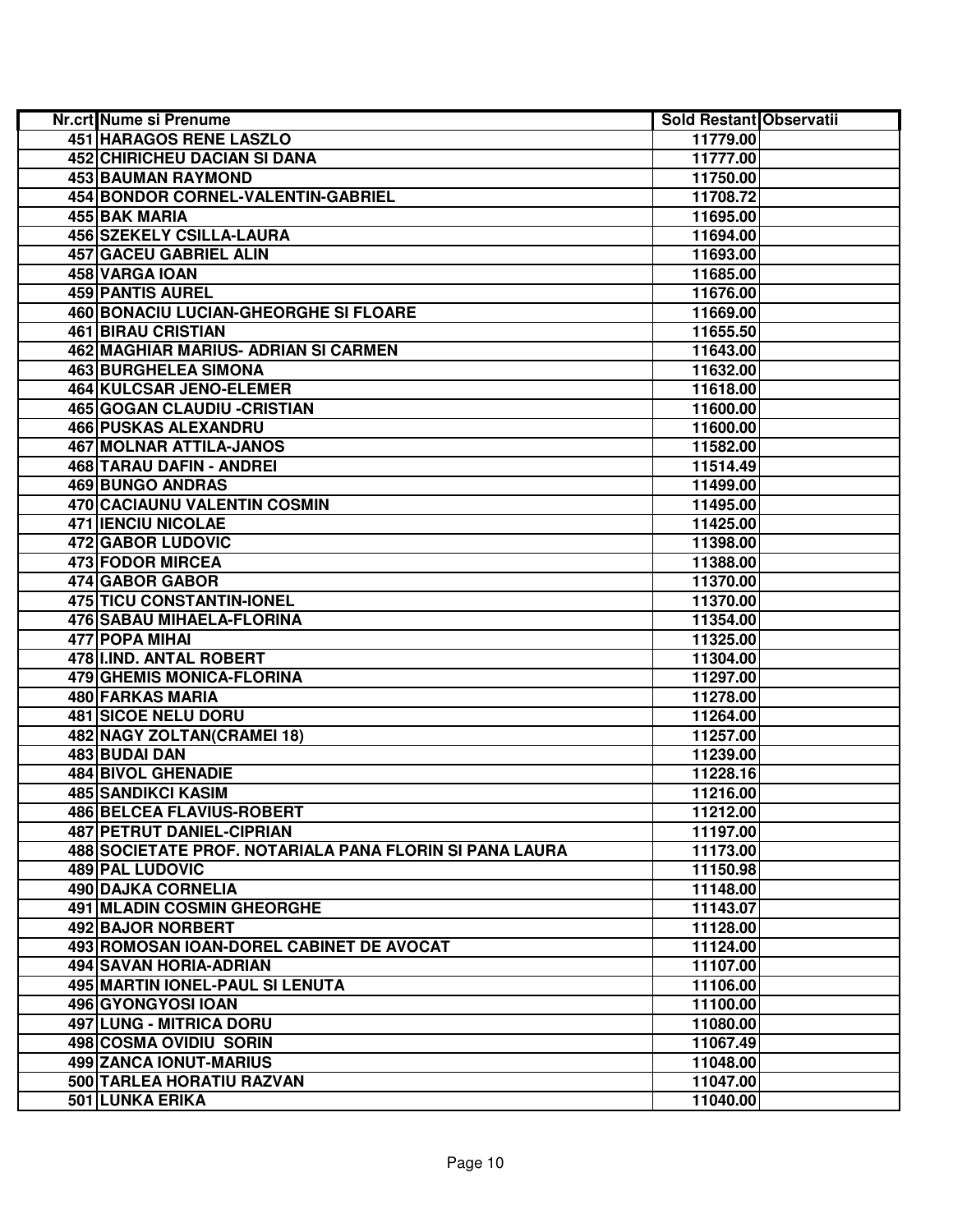| <b>Nr.crt Nume si Prenume</b>           | Sold Restant Observatii |                        |
|-----------------------------------------|-------------------------|------------------------|
| 502 SELEJEAN AURICA                     | 11029.00                |                        |
| 503 MESAROS GABRIELA-MARCELA            | 11023.00                |                        |
| 504 ONACA LUMINITA-CARMEN               | 11017.00                |                        |
| 505 RISNOVEANU VLAD                     | 11015.00                |                        |
| 506 MIHUT CRISTIAN-MARIAN               | 11002.00                |                        |
| 507 GABOR GITA                          | 11000.00                |                        |
| 508 GHIT NICOLETA                       | 11000.00                |                        |
| 509 VARGA-SEBESTYEN IMRE                | 11000.00                |                        |
| 510 GYORGY-CSAKI JANOS                  | 10998.17                |                        |
| 511 BOSNYAK CSILLA-KATALIN              | 10996.00                |                        |
| 512 BULGARU VIOREL NUTU                 | 10980.00                |                        |
| 513 ALBUI MARIN                         | 10951.98                |                        |
| 514 PARA CLAUDIU-CRISTIAN               | 10940.00                |                        |
| 515 BLEJAN OCTAVIAN AUGUSTIN            | 10931.00                |                        |
| 516 DERECICHEI RAUL-VIOREL              | 10919.00                |                        |
| 517 ISTOIKA MATE                        | 10913.00                |                        |
| 518 BOLOCAN CRISTIAN                    | 10909.00                |                        |
| 519 MATES MARIAN                        | 10902.00                |                        |
| 520 SAS MARIA GABRIELA                  | 10900.00                |                        |
| 521 SZILAGYI FLORIN                     | 10899.00                |                        |
| 522 TAUT DUMITRU NICOLAE                | 10899.00                |                        |
| 523 RACZ IOSIF                          | 10895.50                |                        |
| 524 KOROSI BARNA                        | 10836.00                |                        |
| 525 SANDOR CRISTIAN                     | 10834.00                |                        |
| 526 SIRB AGOTA                          | 10813.00                |                        |
| 527 ADORJAN TIBERIU ALEXANDRU SI ILDIKO | 10804.00                |                        |
| 528 VARGA ADRIAN-IOAN SI MARIA          | 10800.00                |                        |
| 529 BORZ IOAN-VASILE                    | 10797.00                |                        |
| 530 MICLOS GHEORGHINA                   | 10770.00                |                        |
| 531 HIRI FRANCIS                        | 10750.00                |                        |
| 532 NEGRUT-CHIPE CARMEN-DALIA           | 10750.00                |                        |
| 533 ENACHE MELANIA-ANTONIA              | 10734.96                |                        |
| 534 DOCZI SIGHISMUND                    | 10720.00                |                        |
| 535 KOSZTIN VASILE-ANDREI               | 10680.00                |                        |
| 536 GALEA DORINA SI LAZAR               | 10670.00                |                        |
| 537 GAVRUTA MARIANA SILVIA              | 10663.00                |                        |
| 538 TODA CRISTIAN                       | 10658.17                |                        |
| 539 COPIL DANIEL-EMIL                   | 10657.00                |                        |
| 540 BOT FLORINA                         | 10639.00                |                        |
| 541 GOVOREANU ION SI MIHAELA            | 10625.24                |                        |
| <b>542 TOIA GHEORGHE</b>                | 10619.00                |                        |
| 543 POP DANUT-AUREL                     | 10604.00                |                        |
| 544 ISZTOIKA MATEI                      |                         | 10603.00 PROCES PE ROL |
| 545 COVACIU ANGELA                      | 10600.00                |                        |
| 546 PAUL GERARDO-ROMULUS                | 10600.00                |                        |
| 547 TIPLEA PETRU-AUREL                  | 10597.00                |                        |
| 548 COMAN LUCIAN VALENTIN               | 10568.00                |                        |
| 549 TURCUT SERGIU-BOGDAN                | 10560.00                |                        |
| 550 COSTACHE NICOLAE-ADRIAN             | 10558.00                |                        |
| <b>551 POP TEODORA MARINELA</b>         | 10547.00                |                        |
| 552 NAGY NICOLAE-ALEXANDRU              | 10539.00                |                        |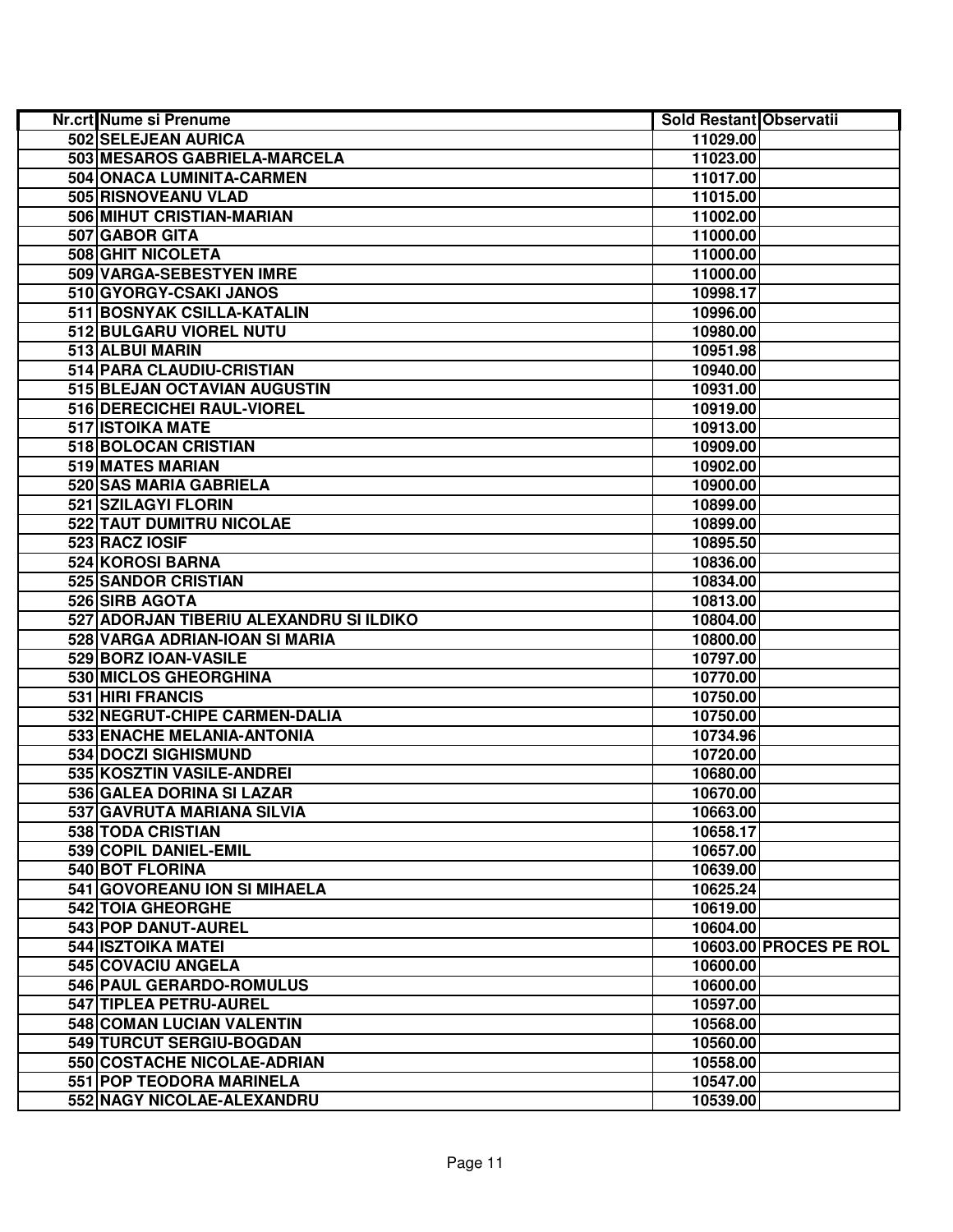| Nr.crt Nume si Prenume                        | Sold Restant Observatii |  |
|-----------------------------------------------|-------------------------|--|
| 553 BIRAU CRISTIAN                            | 10536.50                |  |
| 554 BOTA MARIUS-SORIN-OVIDIU                  | 10525.00                |  |
| 555 BONDAR ALEXANDRU-RAZVAN                   | 10518.00                |  |
| 556 SLEIDER NORBERT-ISTVAN                    | 10506.00                |  |
| 557 SZENTIVANYI ELISABETA-ANDREA              | 10500.86                |  |
| 558 KEREKES ZOLTAN SI MAGDOLNA                | 10500.00                |  |
| 559 OROSZ FERENC                              | 10500.00                |  |
| 560 PIERSUNARU CRISMARITA                     | 10500.00                |  |
| 561 ROBOS DORIN FLORIN                        | 10500.00                |  |
| 562 VASARI ILEANA-VERONICA                    | 10497.00                |  |
| 563 SOLTAN ION SI LAURA-CARMEN                | 10482.00                |  |
| 564 POPOVICI RADU-DUMITRU                     | 10476.00                |  |
| 565 LAKATOS ERZSEBET                          | 10475.00                |  |
| 566 BAKO ZOLTAN                               | 10459.00                |  |
| 567 CORBUT DANIEL                             | 10448.00                |  |
| 568 MOLDOVAN GHEORGHE-CRISTIAN                | 10440.00                |  |
| 569 VADAS CSABA-IMRE                          | 10439.00                |  |
| 570 TIPLEA COSMIN-NICOLAE                     | 10432.29                |  |
| 571 APOSTOL CELUS TIBERIUS                    | 10419.00                |  |
| 572 POP FLORINA-CRISTINA                      | 10411.62                |  |
| 573 MARTIN CLAUDIU-GABRIEL                    | 10400.00                |  |
| <b>574 PALATIN ILEANA</b>                     | 10400.00                |  |
| 575 TARAU CLAUDIU-FLORENTIN                   | 10394.00                |  |
| 576 ZBIRCEA MIRCEA-NICOLAE SI CORINA-NICOLETA | 10390.79                |  |
| 577 MATEI MADALINA GEORGIANA                  | 10390.00                |  |
| 578 GABOR GHIZELA                             | 10380.00                |  |
| 579 SZALKAI GHEORGHE                          | 10368.00                |  |
| 580 ROSTAS CODRUT                             | 10361.00                |  |
| 581 ISZTOIKA GAVRIL                           | 10356.00                |  |
| 582 BORBELY MAGDALENA SI LUDOVIC              | 10354.00                |  |
| 583 MARC IOSIF                                | 10336.00                |  |
| 584 KOCSIS ATTILA-ROMULUS                     | 10286.00                |  |
| 585 BRINZAS DACIAN                            | 10271.03                |  |
| 586 POPA TEOFIL-DANIEL                        | 10264.00                |  |
| 587 BOROS RAMONA-CAMELIA                      | 10250.00                |  |
| 588 DUNAI CRISTIAN SI GABRIELA                | 10249.00                |  |
| 589 IUHAS MARIANA                             | 10240.00                |  |
| 590 CATANA MIHAIL                             | 10234.00                |  |
| 591 HAISZLER ATTILA-ZSOLT                     | 10216.00                |  |
| 592 RICCIO ROBERTO                            | 10214.00                |  |
| 593 HERCUT VIOREL                             | 10213.00                |  |
| 594 PASCA FLORIN                              | 10212.50                |  |
| 595 AL HOSIN GHAZIE                           | 10200.00                |  |
| 596 BANCIU ALINA                              | 10200.00                |  |
| 597 VARGA STEFAN                              | 10191.00                |  |
| 598 LUNKA ADAM-NORBERT                        | 10160.00                |  |
| 599 POPOVICI GHEORGHE-FLORIAN                 | 10160.00                |  |
| 600 VASILE ANITA                              | 10147.00                |  |
| 601 MURESAN IOAN                              | 10143.00                |  |
| 602 BARBURAS PAUL-MIRCEA                      | 10124.00                |  |
| 603 ZIGA EMANUEL-VIOREL                       | 10120.00                |  |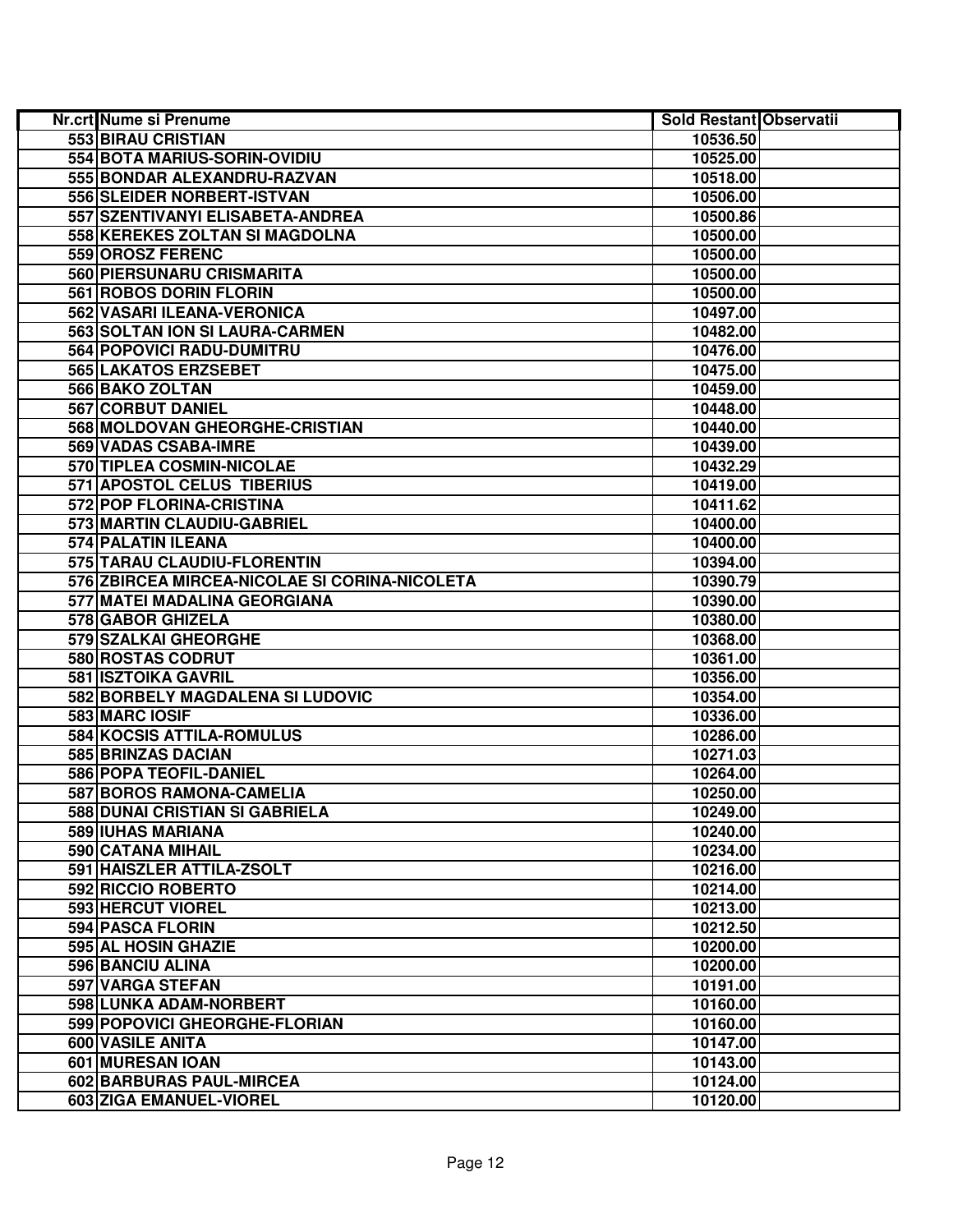| Nr.crt Nume si Prenume                 | Sold Restant Observatii |  |
|----------------------------------------|-------------------------|--|
| 604 ABRUDAN ADRIAN                     | 10116.00                |  |
| 605 PUIE RAZVAN-GEORGE                 | 10105.00                |  |
| 606 CALIN ROBERT                       | 10100.00                |  |
| 607 LESAC ROBERT                       | 10100.00                |  |
| 608 BISTRAN NICOLAE-VALENTIN           | 10089.00                |  |
| 609 PUIEA FELICIA                      | 10086.00                |  |
| <b>610 DEMETER FLORINA</b>             | 10045.00                |  |
| 611 PAUR NORBERT ATTILA                | 10016.14                |  |
| 612 LUNCAN AXENIA                      | 10014.00                |  |
| 613 IUHAS DORIN AUREL                  | 10009.00                |  |
| 614 MIKO JANOS                         | 10008.00                |  |
| 615 REMES AUREL                        | 10008.00                |  |
| 616 BOGDAN IOAN-NICOLAE                | 10000.00                |  |
| 617 BUNGO LASZLO                       | 10000.00                |  |
| 618 CUCCIA FLORICA                     | 10000.00                |  |
| 619 FARCAS CORNELIA-FLORINA            | 10000.00                |  |
| 620 HANIS ALEXANDRU                    | 10000.00                |  |
| 621 HIRIS LOREDANA-MARIA               | 10000.00                |  |
| 622 MADA ELISABETA                     | 10000.00                |  |
| 623 MARTON CSABA                       | 10000.00                |  |
| 624 MIHELE LIDIA-ANA                   | 10000.00                |  |
| 625 ONET CONSTANTIN                    | 10000.00                |  |
| 626 PETRICAU MIHAELA-CRISTINA          | 10000.00                |  |
| 627 SZABO BEATRIX- IVETT               | 10000.00                |  |
| 628 TIAR IOANA-MARIANA                 | 10000.00                |  |
| 629 TOCAI FLORICA                      | 10000.00                |  |
| 630 ZALAI EDITH                        | 10000.00                |  |
| 631 BALINT ARPAD                       | 9997.00                 |  |
| 632 MERCEA ADRIAN SI SANDA             | 9991.45                 |  |
| 633 KERESZTURI GABRIELA                | 9991.00                 |  |
| 634 RIF MARIN SI SIMONA-FLORENTINA     | 9987.00                 |  |
| 635 TIMAR OLIVER VALENTIN SI AUGUSTINA | 9968.00                 |  |
| 636 ULICI FOCSA RUXANDRA               | 9960.00                 |  |
| 637 RUSU ANDREI                        | 9950.00                 |  |
| 638 TURCAS LIVIU                       | 9930.00                 |  |
| 639 COZAC IOAN SI CONSTANTA LUCIA      | 9902.00                 |  |
| 640 MIRON TRAIAN REMUS SI IOANA        | 9901.00                 |  |
| 641 OPREA ECATERINA                    | 9900.00                 |  |
| 642 GABOR BANO                         | 9895.00                 |  |
| 643 TOMA SILVIU-MARIAN                 | 9889.00                 |  |
| 644 MOS TEODOR                         | 9883.00                 |  |
| 645 HALACU TITUS SIMION                | 9865.00                 |  |
| 646 STOKKER GHEORGHE                   | 9860.00                 |  |
| 647 SCHOLLER IOSIF LEVENTE             | 9849.62                 |  |
| 648 MOROCA MARIA                       | 9845.00                 |  |
| 649 BORZA LILIANA DORINA               | 9826.00                 |  |
| 650 GALIS DELIA-ELENA                  | 9807.00                 |  |
| 651 GOLDEMBERG CRISTIAN-RADU           | 9788.00                 |  |
| 652 BUTCOVAN LIVIU-IONEL               | 9764.00                 |  |
| <b>653 VANCEA CORNELIA</b>             | 9738.00                 |  |
| 654 POPA TUNS DANIEL SI SASS IULIANA   | 9728.57                 |  |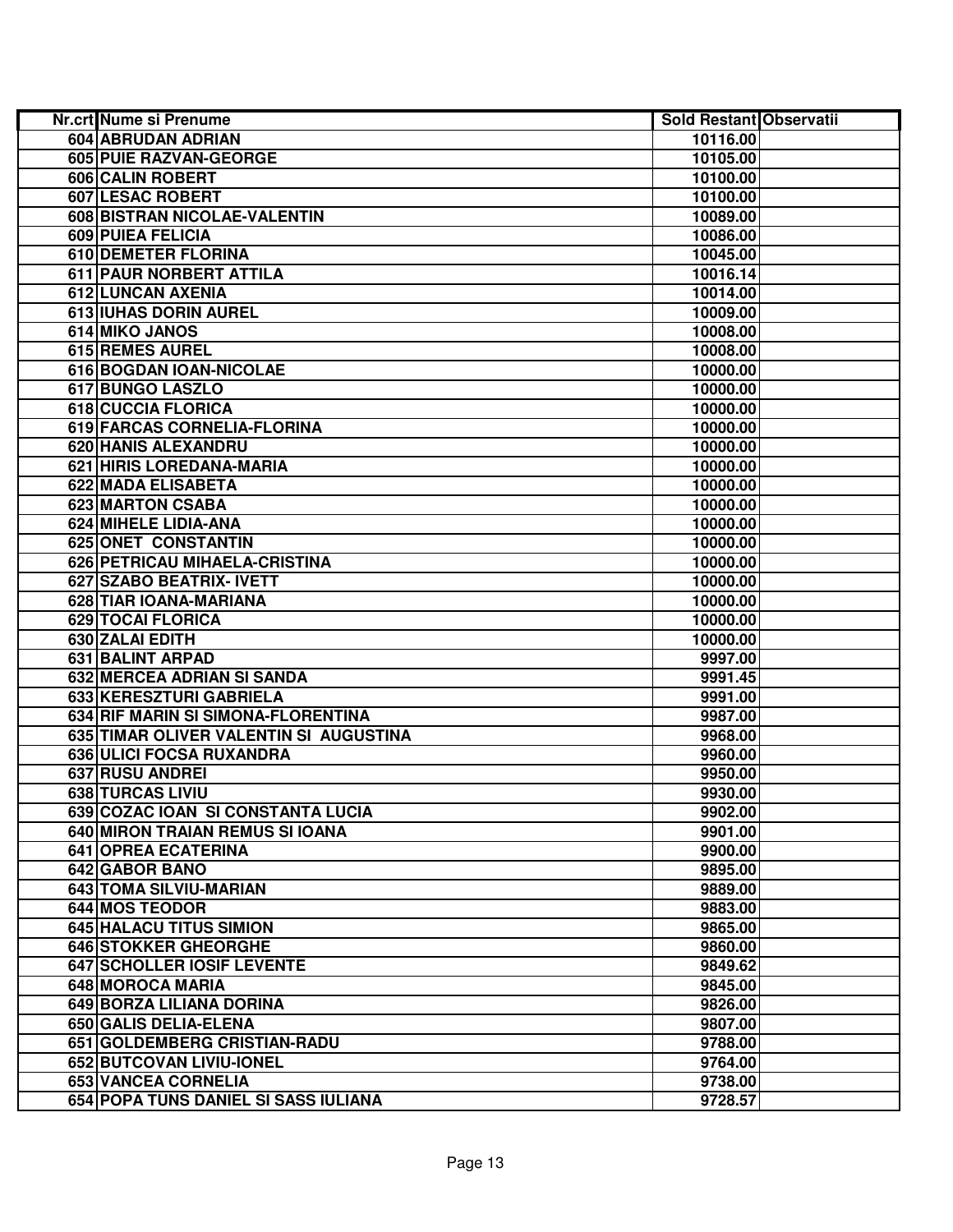| Nr.crt Nume si Prenume               | Sold Restant Observatii |  |
|--------------------------------------|-------------------------|--|
| <b>655 GABOR STEFAN</b>              | 9728.00                 |  |
| <b>656 SUCIU HOREA MIHAI</b>         | 9728.00                 |  |
| 657 HRINCA COSTICA                   | 9697.00                 |  |
| 658 COBIRZAN CLAUDIA-CRISTINA        | 9696.00                 |  |
| 659 BODOG TEOFIL-PAVEL               | 9658.00                 |  |
| 660 COPIL PETRU-MARIUS               | 9658.00                 |  |
| 661 HUBERT JOZSEF                    | 9654.20                 |  |
| 662 ISZTOIKA STEFAN                  | 9650.00                 |  |
| 663 ROMANIUC ADRIAN-NICOLAE          | 9612.95                 |  |
| 664 HUSZTI VASILE                    | 9607.39                 |  |
| 665 COVACI MIHAI                     | 9600.00                 |  |
| 666 JUSCA VIRGIL-VASILE              | 9600.00                 |  |
| 667   PASALAU (FOSTA MERCA) DANIELA  | 9572.00                 |  |
| 668 VARGA ZOLTAN                     | 9563.36                 |  |
| 669 BIRTA IONUT-VALENTIN             | 9536.00                 |  |
| 670 ILIES THOMAS BECKET              | 9534.00                 |  |
| 671 SECARA MIRCEA-EMIL               | 9509.00                 |  |
| 672 SZABO LASZLO-IOZSEF              | 9507.00                 |  |
| 673 SATRAN CAROL                     | 9500.00                 |  |
| 674 CIOBOTARIU CRISTIAN SI CLAUDIA   | 9477.00                 |  |
| 675 OLAH EMERIC                      | 9466.00                 |  |
| 676 CHIRODEA CRISTIAN                | 9459.00                 |  |
| 677 BUDAU DANIEL                     | 9458.00                 |  |
| <b>678 HOTEA ADRIAN MIRCEA</b>       | 9454.00                 |  |
| 679 GABOR DUMITRU                    | 9449.00                 |  |
| 680 FECHETE OCTAV LUCRETIU           | 9436.00                 |  |
| 681   TOMA ADINA-VASILICA            | 9435.50                 |  |
| 682 DEMIAN GAVRIL                    | 9433.00                 |  |
| 683 TOIA VIOREL                      | 9424.00                 |  |
| 684 BALOG DUMITRU ANDREI             | 9410.00                 |  |
| 685 SAVA VASILE ILIE                 | 9395.00                 |  |
| 686 BACIU IRINA                      | 9386.97                 |  |
| 687 POPOVICI ANNA-MARIA              | 9372.00                 |  |
| 688 CICORTAS DORINICA                | 9370.00                 |  |
| 689 BARANYKA IANOS                   | 9365.00                 |  |
| 690 SILAGHI MARIUS-GHEORGHE          | 9365.00                 |  |
| 691 SIM REMUS VIOREL                 | 9360.00                 |  |
| 692 TASEDAN CIPRIAN-IOAN             | 9340.00                 |  |
| 693 CORA CRISTIAN-IOAN               | 9329.00                 |  |
| <b>694 BURLE DUMITRU SI VICTORIA</b> | 9324.00                 |  |
| 695 SARACUT CLAUDIA MONICA           | 9316.00                 |  |
| 696 MIHUT AUREL                      | 9297.00                 |  |
| 697 JARCA-RUGAN IOANA-RAMONA         | 9283.03                 |  |
| 698 OPRIS RADU OVIDIU                | 9274.00                 |  |
| 699 LASCU PETRU-FLORIN               | 9264.00                 |  |
| 700 BOCRA MIRCEA                     | 9259.00                 |  |
| <b>701 ISTOICA LUDOVIC</b>           | 9256.01                 |  |
| 702 BOLOCA CRISTIAN                  | 9239.00                 |  |
| <b>703 GEUDENS PHILIPPE</b>          | 9234.00                 |  |
| 704 PUSZTAI ISTVAN-JOZSEF            | 9234.00                 |  |
| 705 TAU IONEL-SORIN                  | 9225.00                 |  |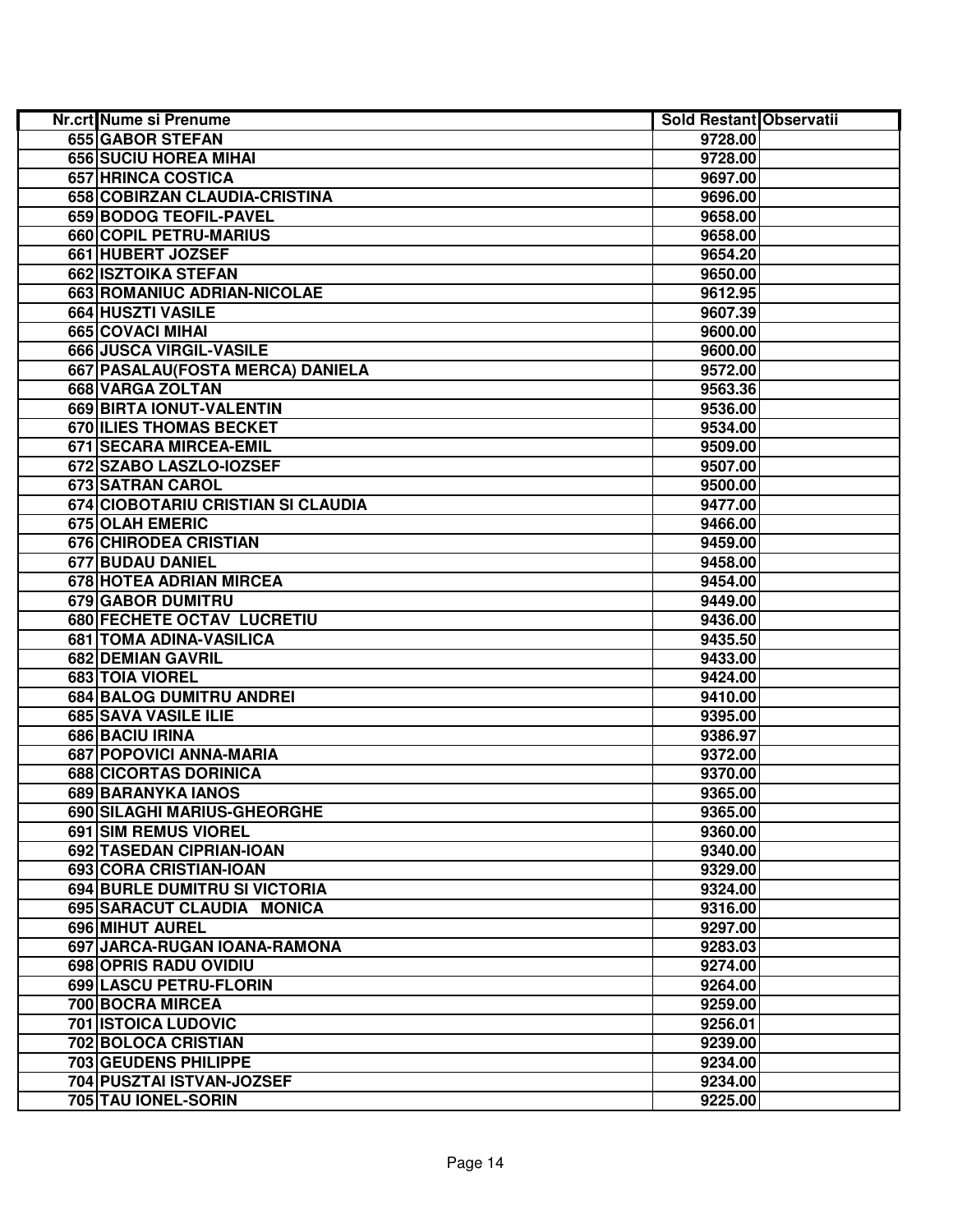| Nr.crt Nume si Prenume                    | Sold Restant Observatii |  |
|-------------------------------------------|-------------------------|--|
| 706 GABOR MATE                            | 9211.00                 |  |
| 707 ROSTAS ANTON                          | 9207.00                 |  |
| 708 LIBANT KATALIN SAROLTA                | 9186.97                 |  |
| 709 BOCHIS VALENTIN FLORIN                | 9150.00                 |  |
| 710 RADOI NICOLAE                         | 9141.00                 |  |
| 711 VAIDA FLORIN - EMANUEL                | 9130.00                 |  |
| 712 NICORUT FLORICA                       | 9125.00                 |  |
| 713 LUKACS IOSIF                          | 9120.00                 |  |
| 714 URS LIDIA-FLORICA                     | 9114.00                 |  |
| <b>715 BUCIAS MARGIT</b>                  | 9100.00                 |  |
| 716 KISS FERENC                           | 9080.00                 |  |
| 717 AVRAM DINU-CATALIN                    | 9072.00                 |  |
| 718 LATA IOAN ALEXANDRU                   | 9071.00                 |  |
| 719 BARANYKA CLARA                        | 9060.00                 |  |
| 720 BOGDAN ADRIAN-FLORIN                  | 9042.00                 |  |
| 721 BORRI SATURNO                         | 9039.00                 |  |
| 722 JUDEA CORNELIA-CARMEN                 | 9039.00                 |  |
| 723 RASCU LAURENTIU-PETRE                 | 9037.00                 |  |
| 724 BELENESI GHEORGHE GABRIEL CIPRIAN     | 9034.00                 |  |
| <b>725 ISZTOIKA RUPI</b>                  | 9030.00                 |  |
| 726 REZMUVES ROBERT                       | 9030.00                 |  |
| 727 CIOACA FLORINEL                       | 9025.29                 |  |
| 728 BACIU-POPA IOAN                       | 9020.15                 |  |
| 729 BACIU RAZVAN-COSMIN                   | 9014.89                 |  |
| 730 MORAR BOGDAN-MIHAI                    | 9007.00                 |  |
| 731 FALUB COSMIN-BIR. IND. DE ARHITECTURA | 9004.00                 |  |
| 732 BOLDIS MONICA-IRINA                   | 9000.00                 |  |
| 733 IANOSDAN ANAMARIA-RAMONA              | 9000.00                 |  |
| 734 SAJO LASZLO                           | 8994.00                 |  |
| 735 JUNC IOAN                             | 8988.50                 |  |
| 736 LAPUSCA VALENTIN                      | 8986.00                 |  |
| <b>737 TURCAN EUGENIU</b>                 | 8980.00                 |  |
| 738 NYUZO JANOS                           | 8979.00                 |  |
| 739 BERE VIOREL                           | 8970.00                 |  |
| 740 DERBAN FLORIN-NICOLAE                 | 8962.00                 |  |
| 741 PETRILA IOAN-DUMITRU                  | 8943.00                 |  |
| 742 POP ANUTA                             | 8942.00                 |  |
| 743 BALOGH OLGA                           | 8930.00                 |  |
| 744 PAP ZOLTAN IULIU                      | 8926.00                 |  |
| <b>745 ISTOICA MATEI</b>                  | 8917.00                 |  |
| 746 KOVACS ELVIRA                         | 8910.00                 |  |
| 747 KHALFALLAH MOSBAH                     | 8909.30                 |  |
| 748 ORBAI LUCIAN-FLORIN                   | 8898.00                 |  |
| 749 VERES TIBERIU                         | 8869.00                 |  |
| 750 BOROS ZOLTAN                          | 8865.00                 |  |
| <b>751 ROSTAS FRANCISC</b>                | 8861.00                 |  |
| <b>752 PLATONA NICOLAE MARIUS</b>         | 8856.00                 |  |
| <b>753 NAGY SANDOR</b>                    | 8834.00                 |  |
| 754 TARNOVETCHI GEORGE-IOAN               | 8821.00                 |  |
| <b>755 BOLDIS CALIN-MIHAI</b>             | 8818.50                 |  |
| <b>756 BUDA RUBEN</b>                     | 8812.00                 |  |
|                                           |                         |  |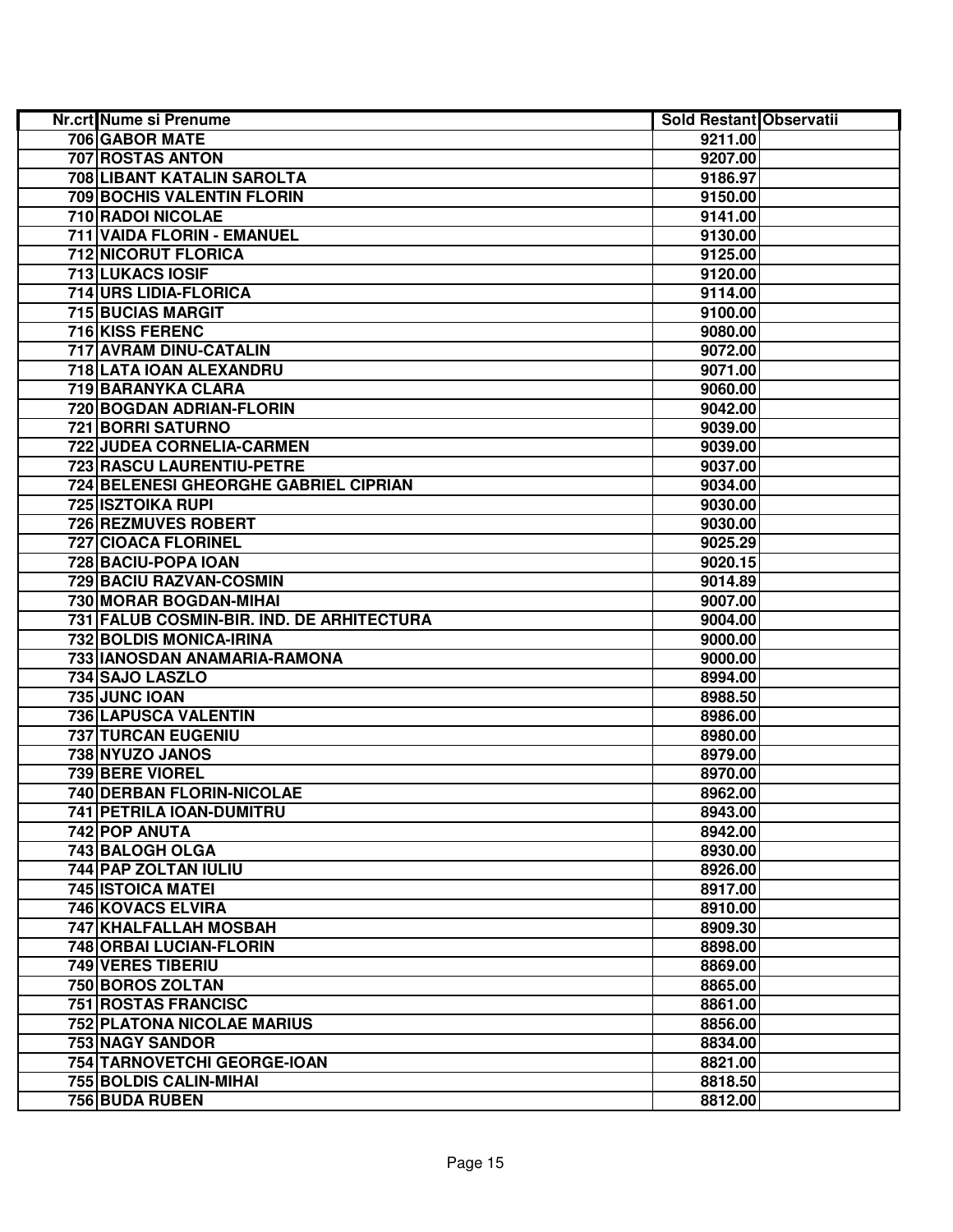| Nr.crt Nume si Prenume                  | Sold Restant Observatii |  |
|-----------------------------------------|-------------------------|--|
| <b>757 PASKA MARIAN-VIRGIL</b>          | 8794.00                 |  |
| 758 CIURAR NUTU                         | 8775.00                 |  |
| 759 GENCSI ATTILA                       | 8774.00                 |  |
| 760 POPOVICI LIVIU NICOLAE              | 8773.00                 |  |
| 761 BORBELYI ALEXANDRU                  | 8765.00                 |  |
| 762 JUHASZ ILDIKO                       | 8765.00                 |  |
| <b>763 MALEK MARTON</b>                 | 8750.00                 |  |
| 764 RACZ ELVIRA                         | 8750.00                 |  |
| 765 FLORIAN GHEORGHE                    | 8724.00                 |  |
| 766 SECARA CORIOLAN                     | 8709.00                 |  |
| 767 BALAIAN OVIDIU-GABRIEL              | 8703.00                 |  |
| 768 MOLDOVAN FLORIN-EUGEN               | 8700.00                 |  |
| 769 VARGA IOAN                          | 8700.00                 |  |
| 770 ISZTOIKA EVA                        | 8690.69                 |  |
| 771 BRIZZI MICHELE                      | 8682.00                 |  |
| 772 GRAUR CSABA-ALEXANDRU               | 8674.00                 |  |
| 773 BIROUAS RADU                        | 8670.00                 |  |
| 774 POPESCU EMIL MIHAIL                 | 8664.00                 |  |
| 775 IUHAS GAVRIL                        | 8662.00                 |  |
| 776 JUCA IOAN-DORIN                     | 8659.00                 |  |
| 777 STAN MARIN                          | 8640.00                 |  |
| 778 GHENGHIU IOAN-DANUT                 | 8632.00                 |  |
| 779 POPA CALIN SI LAVINIA-ALINA         | 8617.00                 |  |
| 780 VALCEANU ALEXANDRU-VLAD             | 8610.00                 |  |
| <b>781 CRET OVIDIU NICOLAE</b>          | 8608.50                 |  |
| 782 BURCSA JANKO SI GITA                | 8607.00                 |  |
| 783 KOTVAN ELISABETA                    | 8604.00                 |  |
| 784 PORTAN CALIN-IOAN CABINET DE AVOCAT | 8600.00                 |  |
| 785 CHERECHES RAZVAN-ARMAND             | 8595.00                 |  |
| 786 GABOR IANCU                         | 8572.00                 |  |
| <b>787 ISZTOICA IANCU</b>               | 8561.00                 |  |
| 788 BODNAR CARMEN-ILDIKO                | 8555.00                 |  |
| 789 VARY ELISABETA SI GHERASIM          | 8552.00                 |  |
| 790 CIRNU RAUL-TIBERIU                  | 8550.00                 |  |
| 791 TUDORAN ILIE-MARCEL                 | 8543.00                 |  |
| <b>792 IAKOB NICOLAE</b>                | 8538.00                 |  |
| <b>793ISUPARARE BOGDAN-SEBASTIAN</b>    | 8525.00                 |  |
| 794 MATEI MARIANA                       | 8521.00                 |  |
| 795 NAGY LORANT                         | 8514.00                 |  |
| 796 GABOR ROZALIA                       | 8510.00                 |  |
| 797 TINCAU LIVIU-CORNEL SI ELZA         | 8508.82                 |  |
| <b>798 GABOR GAVRIL</b>                 | 8507.50                 |  |
| 799 BUT PETRU-FRANCISC                  | 8505.00                 |  |
| 800 POSZTOS ZSOLT-FERENCZ               | 8505.00                 |  |
| 801 BARANYKA ECATERINA                  | 8500.00                 |  |
| 802 LELEA VIOREL                        | 8500.00                 |  |
| 803 PINTYE BRIGITTE-ANTONIA             | 8500.00                 |  |
| 804 NEAGA NICOLETA-FELICIA              | 8494.00                 |  |
| 805 BICA ANGELA-CLAUDIA                 | 8480.00                 |  |
| 806 STRUGAREANU ANGELA                  | 8480.00                 |  |
| 807 MOCA SORIN VICTOR SI FLORINA        | 8475.00                 |  |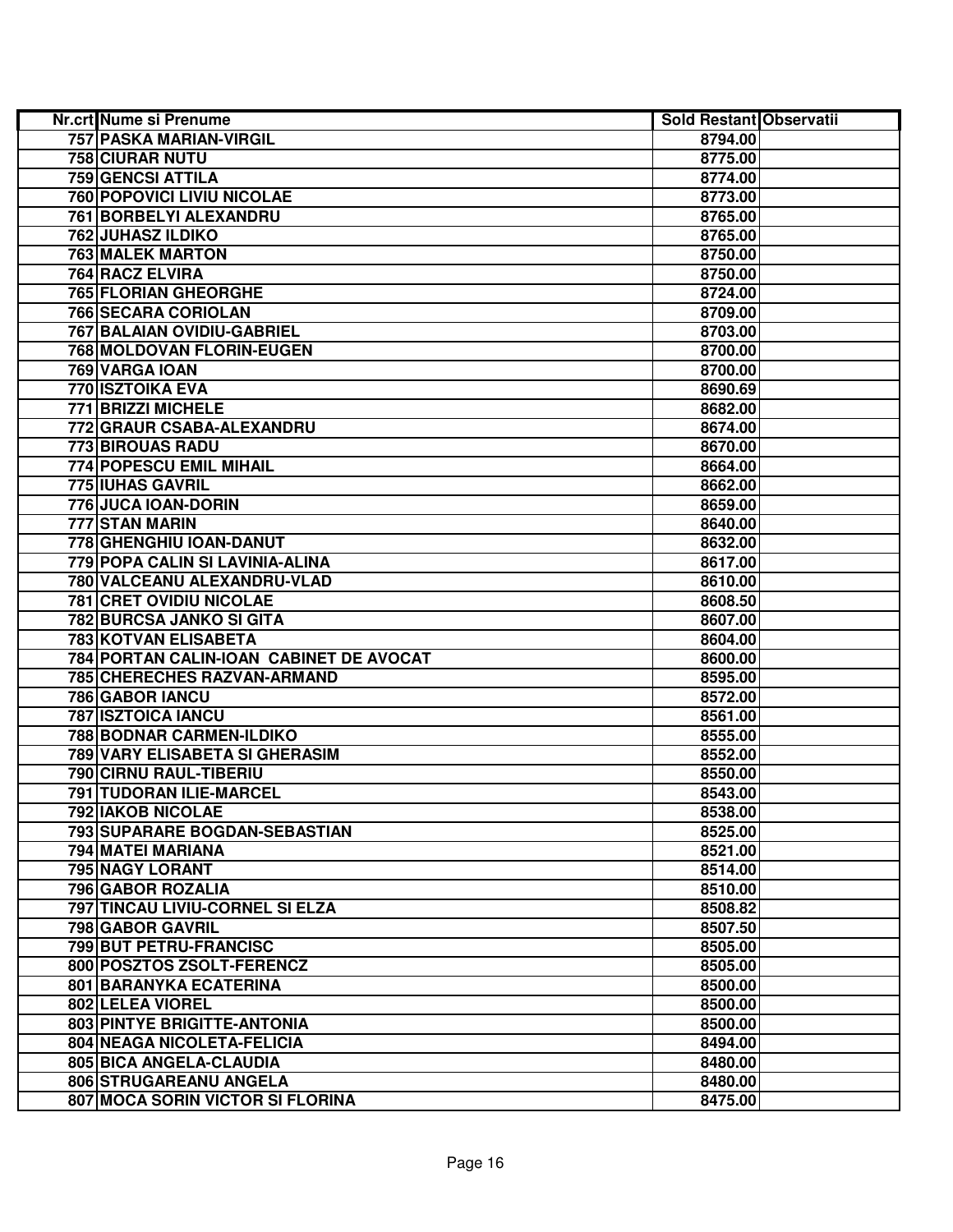| Nr.crt Nume si Prenume                     | Sold Restant Observatii |  |
|--------------------------------------------|-------------------------|--|
| 808 POPA OCTAVIAN                          | 8475.00                 |  |
| 809 ECSEDI STEFAN-EMERIC                   | 8468.64                 |  |
| 810 JOUNAS ANTAL-FRANCISC                  | 8468.40                 |  |
| 811 KOVACS LASZLO-LEVENTE                  | 8468.00                 |  |
| 812 MARNEA DAN-FLORIN                      | 8452.00                 |  |
| 813 FEHER PIROSCA                          | 8443.00                 |  |
| 814 GAIDOS SAMUEL SIMION                   | 8435.00                 |  |
| 815 VILHAM GABRIELLA-ENIKO                 | 8416.00                 |  |
| 816 GABOR STEFAN                           | 8409.40                 |  |
| 817 MAGHIAR DIANA CAMELIA                  | 8409.00                 |  |
| 818 BOLONI EMANUELA-MONICA                 | 8408.00                 |  |
| 819 MICLE GHEORGHE                         | 8405.00                 |  |
| 820 COSTA MIRCEA-ADRIAN                    | 8400.00                 |  |
| 821 COSTEA ION                             | 8396.00                 |  |
| 822 HOEFSMIT LILIANA STEFANIA              | 8396.00                 |  |
| 823 BLAGA FLORENTINA-ANGELA SI VIOREL-IOAN | 8389.00                 |  |
| 824 RATIU IOAN ADRIAN                      | 8378.00                 |  |
| 825 BABOS ERZSEBET                         | 8374.00                 |  |
| 826 SZABADOS ALEXANDRU                     | 8364.00                 |  |
| 827 MAGHIAR TRAIAN SI GABRIELA NICOLETA    | 8358.00                 |  |
| 828 LELE CLAUDIU-MARIUS                    | 8352.00                 |  |
| 829 BULZAN IOANA-ANDREEA                   | 8349.00                 |  |
| 830 TURCAS DANIEL MARIUS                   | 8345.00                 |  |
| 831 OROSZ SANDOR SI VIOLETA                | 8341.00                 |  |
| 832 NUTAS ANTONIA-BIANCA                   | 8331.00                 |  |
| 833 GABOR LAJOS                            | 8320.00                 |  |
| 834 BIRTA VASILE-CATALIN                   | 8316.00                 |  |
| 835 MOLDOVAN VASILE                        | 8314.00                 |  |
| 836 DEAC OLIMPIU                           | 8312.00                 |  |
| 837 GANA IONUT-GABRIEL                     | 8304.00                 |  |
| 838 VAKAR MARIA-LIANA                      | 8290.00                 |  |
| 839 MALAN MARIUS SI CARMEN                 | 8260.00                 |  |
| 840 MIHELE FLORIAN                         | 8259.00                 |  |
| 841 SCORTARI ILIE-CONSTANTIN               | 8258.00                 |  |
| <b>842 FECHETE DACIAN</b>                  | 8250.00                 |  |
| 843 SIMON ANDREI                           | 8250.00                 |  |
| <b>844 PINTEAN GHEORGHE</b>                | 8243.35                 |  |
| <b>845 VARGA ISTVAN JOZSEF</b>             | 8236.27                 |  |
| 846 ARDELEAN IOANA - MARIA                 | 8234.00                 |  |
| 847 POPA ADRIAN CRISTIAN                   | 8200.00                 |  |
| 848 SOLOMIE IONUT GABRIEL                  | 8197.00                 |  |
| <b>849 FARCUTA NICOLAE</b>                 | 8195.00                 |  |
| 850 BALAZS ALEXANDRU-LADISLAU              | 8180.00                 |  |
| 851 MOT TEODOR-FLORIAN                     | 8178.00                 |  |
| 852 POP VALERIA                            | 8175.00                 |  |
| <b>853 NYIKA CRISTIAN-MARCEL</b>           | 8150.00                 |  |
| 854 MIHAI MARIUS                           | 8133.00                 |  |
| 855 HALASZ STEFAN MARIA                    | 8127.00                 |  |
| 856 LAJOS ANDREA - NICULINA                | 8120.00                 |  |
| 857 MACZKO LASZLO SI KATALIN               | 8118.00                 |  |
| 858 ROSTAS MIRCEA SI LUCRETIA              | 8110.00                 |  |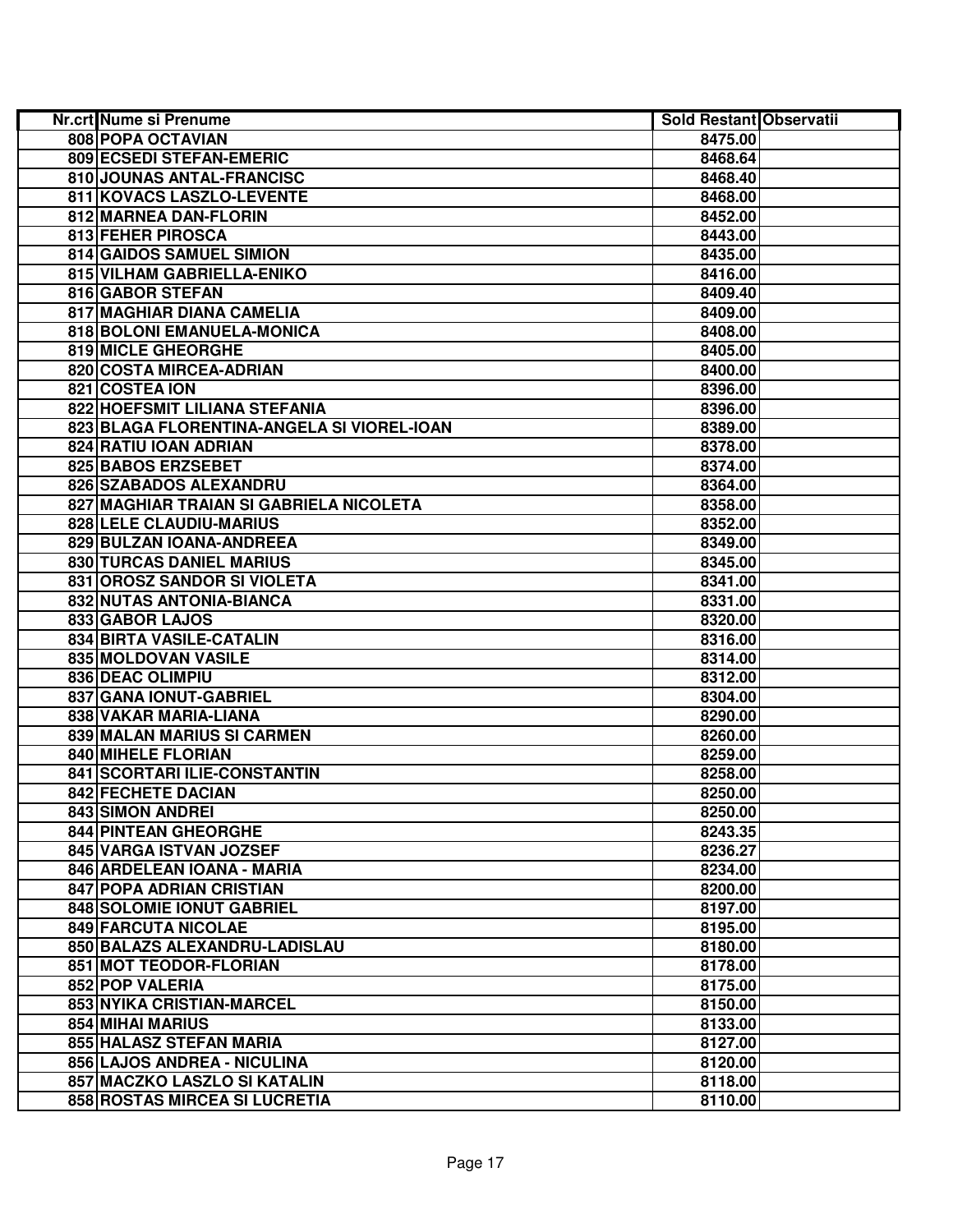| Nr.crt Nume si Prenume           | Sold Restant Observatii |  |
|----------------------------------|-------------------------|--|
| 859 NAGY-PRATA ZOLTAN GYORGY     | 8106.00                 |  |
| 860 MOCEAN AUGUSTIN GABRIEL      | 8103.48                 |  |
| 861 DRIMBA ADRIAN-MIHAI          | 8100.00                 |  |
| 862 MINDRUT TEODOR               | 8100.00                 |  |
| 863 SZULCSIK ISTVAN              | 8074.00                 |  |
| 864 TOIE GEORGIANA-BIANCA        | 8074.00                 |  |
| 865 GYONGYOSI NORBERT            | 8070.00                 |  |
| 866 REDNIC LYNDA                 | 8060.00                 |  |
| 867 PIERSUNARU DUMITRU           | 8054.00                 |  |
| 868 MOISI TEODOR-DOREL           | 8043.00                 |  |
| 869 TIREAN MONICA-CORINA SI IOAN | 8037.00                 |  |
| 870 CSATARY ERZSEBET-GABRIELA    | 8031.00                 |  |
| 871 VARGA OVIDIU MARIAN          | 8031.00                 |  |
| 872 ROSU COSMIN                  | 8024.00                 |  |
| 873 URUGIUC-APATI LIVIU-PAUL     | 8020.00                 |  |
| 874 KOVARI JOZSEF-CSABA          | 8005.00                 |  |
| 875 BAGHE MARIA                  | 8000.00                 |  |
| 876 BALAN IOAN-CRISTIAN          | 8000.00                 |  |
| 877 BIRTA CRISTINA-IOANA         | 8000.00                 |  |
| 878 BODNAR DANIELA               | 8000.00                 |  |
| <b>879 BODNAR GAVRIL EUGEN</b>   | 8000.00                 |  |
| 880 CIOCANARU HOREA-ALEXANDRU    | 8000.00                 |  |
| 881 CONTINI SILVIA-GEORGETA      | 8000.00                 |  |
| 882 COZMA MARIANA                | 8000.00                 |  |
| 883 CSER JANOS-ATTILA            | 8000.00                 |  |
| 884 DOCA IOAN                    | 8000.00                 |  |
| 885 EPUREANU DORIN               | 8000.00                 |  |
| 886 GERZON RUDOLF                | 8000.00                 |  |
| 887 GIBOI EMILIA                 | 8000.00                 |  |
| 888 GOIA ANGELA-HAJNALKA         | 8000.00                 |  |
| 889 HALASZ GYONGYI               | 8000.00                 |  |
| 890 HARAGOS ORSOLYA              | 8000.00                 |  |
| 891 IOVA MARTA                   | 8000.00                 |  |
| 892 KORPAS FLORIAN               | 8000.00                 |  |
| 893 LAKATOS SANDOR               | 8000.00                 |  |
| 894 LICOIU LUDOVIC-ATTILA        | 8000.00                 |  |
| 895 MEZEI PETRU FRANCISC         | 8000.00                 |  |
| 896 MOCA FLORINA-CRISTINA        | 8000.00                 |  |
| 897 OKOS ISTVAN-JOZSEF           | 8000.00                 |  |
| 898 PUSCAS ALINA-TATIANA         | 8000.00                 |  |
| 899 SARAZ ANGELA                 | 8000.00                 |  |
| 900 SIFT GABRIELA-CORINA         | 8000.00                 |  |
| 901 SZABO JOZSEF                 | 8000.00                 |  |
| 902 SZILAGYI ANIKO               | 8000.00                 |  |
| 903 TOTH SANDOR                  | 8000.00                 |  |
| 904 VASILE DIANA-ANCA            | 8000.00                 |  |
| 905 BARNA PETRU-GHEORGHE         | 7994.00                 |  |
| 906 DARABAN DOREL PETRU          | 7992.00                 |  |
| 907 BLAGA GHEORGHE SI ELISAVETA  | 7984.00                 |  |
| 908 POPESCU TITUS-MARIAN         | 7972.00                 |  |
| 909 STOIKA GABOR                 | 7954.00                 |  |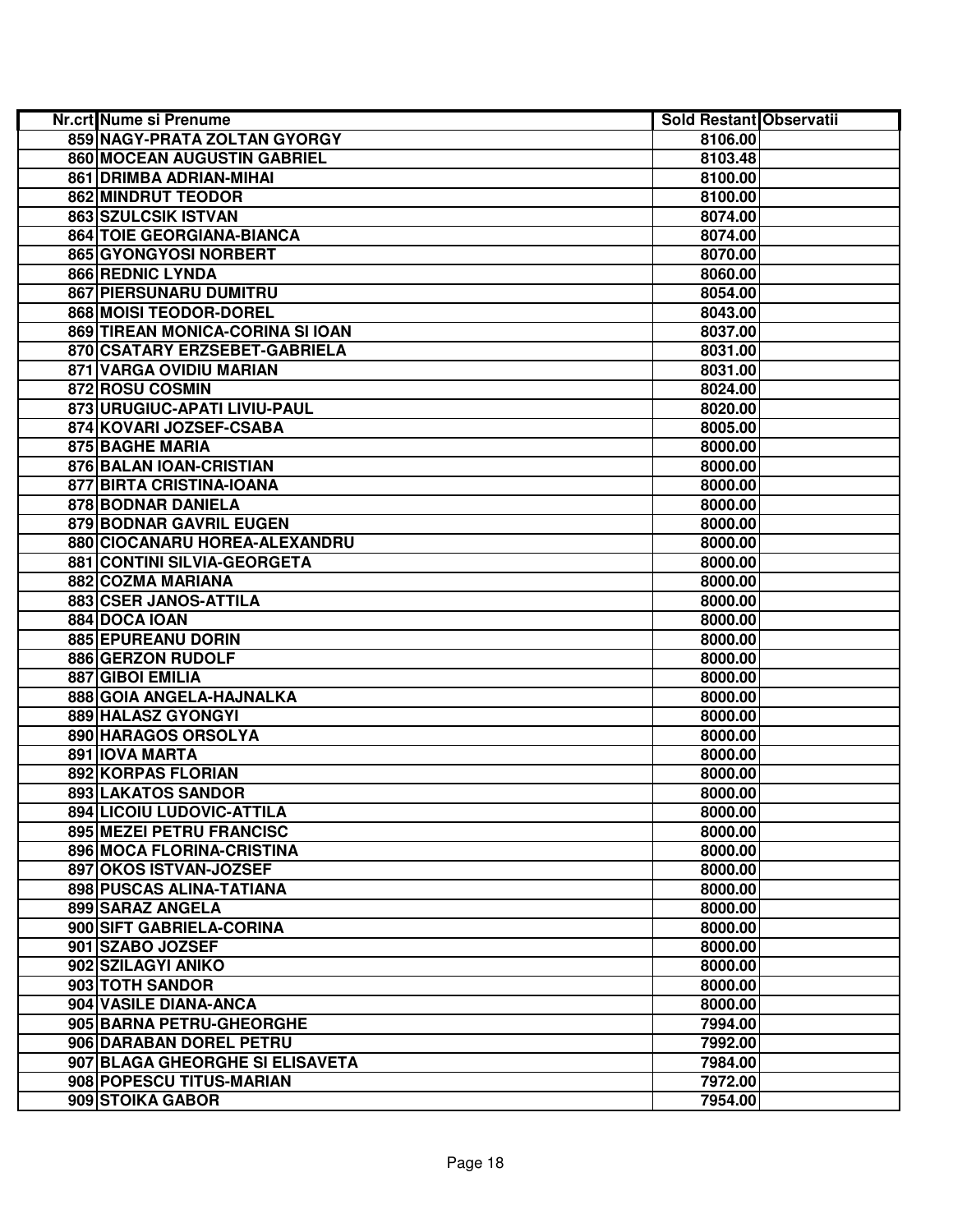| <b>Nr.crt Nume si Prenume</b>               | Sold Restant Observatii |  |
|---------------------------------------------|-------------------------|--|
| 910 SZEKRENYES LAJOS                        | 7953.00                 |  |
| 911 ISZTOIKA GABOR SI EVA                   | 7950.40                 |  |
| 912 MEZE DANIELA-VIORICA                    | 7941.35                 |  |
| 913 SIMON JULIETA-LACRIMIOARA               | 7926.00                 |  |
| 914 BERECZKI CSABA-IOSIF                    | 7916.00                 |  |
| 915 FARKAS GUSZTAV                          | 7907.00                 |  |
| 916 ROSCA TIBERIU SI MIOARA                 | 7906.33                 |  |
| 917 BOZGA VASILE                            | 7905.00                 |  |
| 918 CIGAN CATALINA MARIA                    | 7900.00                 |  |
| 919 KISS MARIA-MAGDALENA                    | 7900.00                 |  |
| 920 VISOVAN CIPRIAN                         | 7900.00                 |  |
| 921 ISAK ADAM                               | 7877.00                 |  |
| 922 CIRGE GHEORGHE JUN                      | 7876.00                 |  |
| 923 COSMA FLORIN-CALIN                      | 7866.00                 |  |
| 924 TIVADAR GAVRIL                          | 7864.00                 |  |
| 925 LASCAU IOANA-PATRICIA                   | 7850.00                 |  |
| 926 ROSTAS LUCRETIA                         | 7850.00                 |  |
| 927 DAN NICOLAE                             | 7845.00                 |  |
| 928 DRAGAN HORATIU-CHRISTIAN                | 7838.00                 |  |
| 929 FIT NICOLAE                             | 7832.50                 |  |
| 930 HAINAL LUCIAN-CALIN                     | 7826.00                 |  |
| 931 VAKAR LUCIAN-MIHAI                      | 7825.00                 |  |
| 932 GABOR LUJZA, GABOR, IANCU, MATEI, LUIZA | 7822.00                 |  |
| 933 BARTA ANDREA-MONIKA                     | 7818.00                 |  |
| 934 SIMO MARIA-MAGDALENA                    | 7817.00                 |  |
| 935 DRAGAN ANTONIO-DANIEL                   | 7806.00                 |  |
| 936 CHITARU ALEXANDRA - RAMONA              | 7803.00                 |  |
| 937 LUNGU VIRGIL SI IBOLYA                  | 7798.00                 |  |
| 938 PALLO IZABELLA                          | 7792.00                 |  |
| 939 POPA DORU-ADRIAN-IOAN                   | 7790.00                 |  |
| 940 ROSTAS ATTILA STEFAN                    | 7775.00                 |  |
| 941 SIMON ROBERT                            | 7765.00                 |  |
| 942 BALINT FLORIN-CALIN                     | 7747.00                 |  |
| 943 POP VASILE OVIDIU                       | 7736.00                 |  |
| 944 GABOR RUPI                              | 7735.00                 |  |
| 945 BACIU LIVIA-NICOLETA                    | 7724.00                 |  |
| 946 POP ROBERT                              | 7712.00                 |  |
| 947 IUONAS DANA-MIRELA, VIVIEN SI MARK      | 7700.50                 |  |
| 948 COSTIN ALEXANDRU IOSIF                  | 7678.82                 |  |
| 949 ISTOICA IOAN                            | 7678.50                 |  |
| 950 TRIFAN DUMITRU                          | 7676.00                 |  |
| 951 MONE RAZVAN-MADALIN                     | 7673.00                 |  |
| 952 ISZTOIKA MATEI                          | 7670.00                 |  |
| 953 STOICA MARIA                            | 7665.00                 |  |
| 954 ASZTALOS ZSOLT-FERENCZ                  | 7655.00                 |  |
| 955 POPA OCTAVIAN                           | 7652.00                 |  |
| 956 POP LUCIAN-NICOLAE                      | 7651.00                 |  |
| 957 BONTA LUCIAN-FLORIN                     | 7650.00                 |  |
| 958 MOTOS MIHAI                             | 7644.00                 |  |
| 959 ERDEI ADALBERT EMERIC                   | 7629.00                 |  |
| 960 IONESCU DORIN SI GABRIELA               | 7626.00                 |  |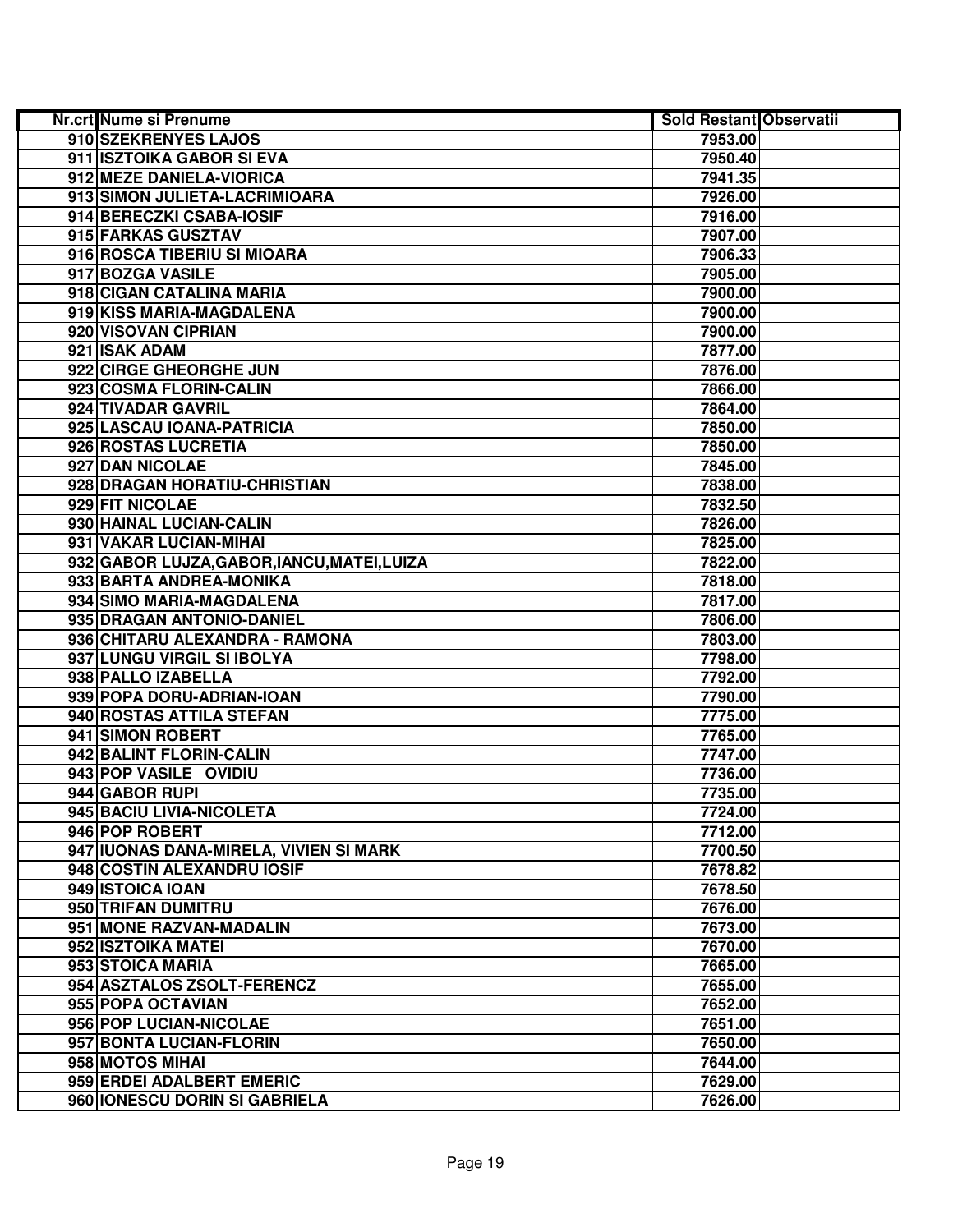| Nr.crt Nume si Prenume                          | Sold Restant Observatii |  |
|-------------------------------------------------|-------------------------|--|
| 961 MALAIES NICOLAE, MALAIES SUSANA, LAZAR MINA | 7625.00                 |  |
| 962 BANDICI MARCEL-GEORGE                       | 7621.00                 |  |
| 963 DEM COLOMAN                                 | 7615.89                 |  |
| 964 MANEA ADRIAN SI FELICIA                     | 7614.00                 |  |
| 965 BONDICI CRINA-FELICIA                       | 7575.04                 |  |
| 966 GABOR RUPI                                  | 7570.00                 |  |
| 967 LASZLO CSABA                                | 7557.00                 |  |
| 968 CIGAN CRISTIAN VASILE                       | 7550.00                 |  |
| 969 POP RODICA-ANDREEA                          | 7550.00                 |  |
| 970 URSU MIHAI-ADRIAN                           | 7547.50                 |  |
| 971 SAS IONUT-ANDREI                            | 7546.00                 |  |
| 972 TIPOS NICOLAE                               | 7545.30                 |  |
| 973 CIOCAN GHEORGHE SI ANA                      | 7534.00                 |  |
| 974 FARKAS TIBOR                                | 7529.00                 |  |
| 975 KOVACS RICHARD ZSOLT                        | 7521.00                 |  |
| 976 GHIT IONUT-ALEXANDRU                        | 7514.00                 |  |
| 977 COZAC ANDREA-SIDONIA                        | 7500.00                 |  |
| 978 POP RAZVAN                                  | 7500.00                 |  |
| 979 BAICAN PETRU CORNEL SI MARIA                | 7496.00                 |  |
| 980 MOLDOVAN FLORIN ANDREI                      | 7493.00                 |  |
| 981 MORUS CRISTIAN CLAUDIU                      | 7490.00                 |  |
| 982 MITAN NICOLAE                               | 7486.00                 |  |
| 983 SAPI JANOS                                  | 7483.00                 |  |
| 984 NEGREAN ADRIAN NISTOR                       | 7467.00                 |  |
| 985 KOVACS ISTVAN                               | 7462.00                 |  |
| 986 SCHUSTER HANZ                               | 7448.00                 |  |
| 987 GABOR IOAN ADRIAN                           | 7444.24                 |  |
| 988 SZTOJKA DEMETER                             | 7440.00                 |  |
| 989 VARGA IOZSEF                                | 7436.00                 |  |
| 990 TODERICI MIHAIU SI GEORGETA                 | 7432.00                 |  |
| 991 IONESCU GABRIEL RAZVAN                      | 7430.00                 |  |
| 992 MEHES MARIA                                 | 7428.00                 |  |
| 993 MIRZA DARIUS-GELU                           | 7428.00                 |  |
| 994 CARAIANI BENONI MARIAN                      | 7409.00                 |  |
| 995 APOSTOL CORNEL                              | 7406.00                 |  |
| 996 LEU ZOLTAN-DAN                              | 7404.00                 |  |
| 997 IUONAS VIVIEN-VANDA                         | 7403.00                 |  |
| 998 KISS LASZLO                                 | 7400.00                 |  |
| 999 MATYASI FRANCISC                            | 7398.00                 |  |
| 1000 DAN REMUS-CLAUDIU                          | 7397.00                 |  |
| 1001 BULZAN VIOREL-CALIN                        | 7386.00                 |  |
| 1002 IUDEAN RAMONA-CLAUDIA                      | 7379.00                 |  |
| 1003 NOVAK ZSOLT-ISTVAN                         | 7370.00                 |  |
| <b>1004 FURTOS STELIAN ADRIAN</b>               | 7362.00                 |  |
| <b>1005 BELENES TRAIAN</b>                      | 7356.90                 |  |
| 1006 FERARU ANNAMARIA-GABRIELLA                 | 7351.00                 |  |
| 1007 IOVAN IOAN                                 | 7345.00                 |  |
| 1008 POPA ROMEO                                 | 7340.00                 |  |
| <b>1009 ISZTOIKA LUDOVIC</b>                    | 7337.00                 |  |
| 1010 BULZAN MARIA                               | 7330.00                 |  |
| 1011   IGNATESCU-SABAU ALBERT-CSABA             | 7329.00                 |  |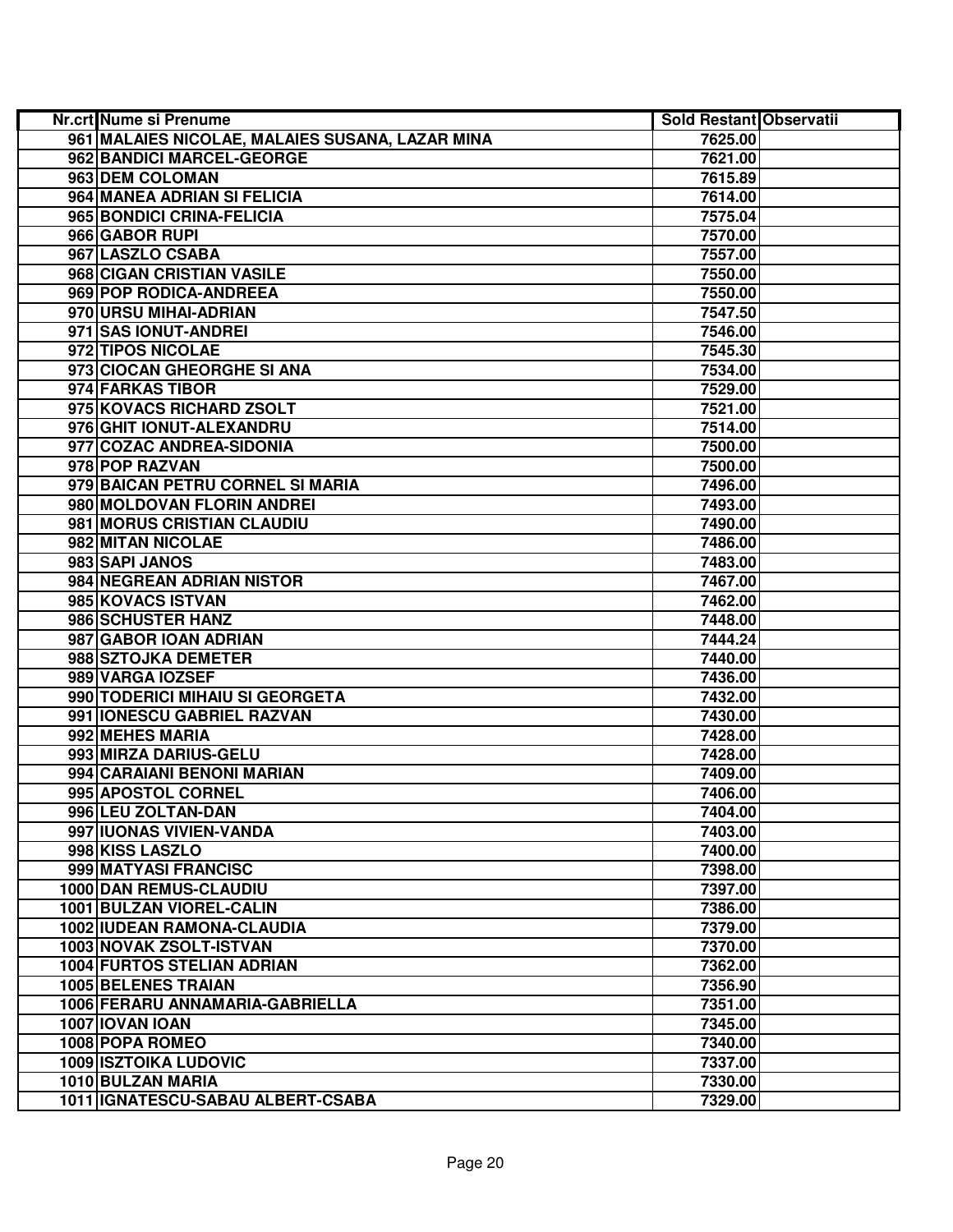| <b>Nr.crt Nume si Prenume</b>                | Sold Restant Observatii |  |
|----------------------------------------------|-------------------------|--|
| 1012 GOINA VASILE                            | 7325.00                 |  |
| 1013 BOCSAN GELU                             | 7324.00                 |  |
| <b>1014 TENT MIRCEA SI MARIA</b>             | 7315.00                 |  |
| 1015 ILAS MIREL-ALIN                         | 7313.00                 |  |
| 1016 CELIK BIROL                             | 7303.00                 |  |
| 1017 SILAGHI COSMIN-EMANUEL                  | 7303.00                 |  |
| 1018 GABOR MINDRA                            | 7300.00                 |  |
| <b>1019 LAKATOS TIBOR</b>                    | 7300.00                 |  |
| 1020 LASCAU MARINA-LUCICA                    | 7300.00                 |  |
| 1021 TARAU TEODOR                            | 7298.00                 |  |
| 1022 CZEGLEDI NORBERT                        | 7291.00                 |  |
| 1023 VARGA IDA                               | 7280.00                 |  |
| 1024 CSERVAK MIKLOS ZSOLT                    | 7275.00                 |  |
| 1025 COLOSVARI VIORICA                       | 7270.00                 |  |
| <b>1026 DAVID VASILE LUCIAN</b>              | 7254.00                 |  |
| 1027 ROMOCEA-MORAR IONEL                     | 7242.00                 |  |
| 1028 HOMMER SANDOR ZOLTAN                    | 7237.00                 |  |
| 1029 COSTIN ADRIAN                           | 7235.00                 |  |
| 1030 BERINDEI PETRU                          | 7231.00                 |  |
| 1031 DEIBEL SIEGFRIED                        | 7231.00                 |  |
| 1032 HOMOLYA EMERIC                          | 7225.00                 |  |
| 1033 TOROK IULIU SI ILONA                    | 7224.15                 |  |
| 1034 BOLONI ARON                             | 7221.00                 |  |
| 1035 MLADIN MIHAELA ANCA                     | 7219.00                 |  |
| <b>1036 ISZTOIKA STEFAN</b>                  | 7202.00                 |  |
| 1037 CHEREGI GEORGE RAZVAN                   | 7200.50                 |  |
| 1038 GORAN NARCISA MADALINA                  | 7200.00                 |  |
| 1039 IZSAK JOZSEF                            | 7200.00                 |  |
| 1040 DOMOCOS FLORIN                          | 7198.00                 |  |
| 1041 CRACIUN CALIN-IONEL                     | 7195.00                 |  |
| <b>1042 BACIU CORNEL-CIPRIAN</b>             | 7193.00                 |  |
| 1043 GABOR STEFAN                            | 7187.00                 |  |
| 1044 ROSTAS CODRUT                           | 7178.50                 |  |
| 1045 GABOR CLARA                             | 7175.00                 |  |
| 1046 MAILINGER IOSIF                         | 7174.00                 |  |
| <b>1047 MARIAN CALIN OLIVIU</b>              | 7171.00                 |  |
| <b>1048 MOLNAR DOMINIQUE ANGELLO</b>         | 7170.00                 |  |
| 1049 KISS GEZA BOBI                          | 7153.00                 |  |
| 1050 SULUGIUC SADCO-GEORGE SI RALUCA CODRUTA | 7151.00                 |  |
| <b>1051 MOLCSAN TAMAS</b>                    | 7145.00                 |  |
| 1052 GAVITA GABRIEL                          | 7131.00                 |  |
| 1053 PASCA IOAN                              | 7114.50                 |  |
| 1054 MARTIN FLORICA-MARIOARA                 | 7114.00                 |  |
| 1055 MUNTEAN IULIU                           | 7105.00                 |  |
| 1056 ONICA ADRIAN-DORU                       | 7105.00                 |  |
| <b>1057 CABA CALIN FLORENTIN</b>             | 7104.00                 |  |
| 1058 HEGEDUS LASZLO                          | 7091.00                 |  |
| <b>1059 HODISAN CRISTIAN</b>                 | 7084.00                 |  |
| 1060 STIOP CALIN IONEL                       | 7083.77                 |  |
| <b>1061 PADUREAN MARIN FLORIN</b>            | 7083.00                 |  |
| 1062 TINC ALIN-FLORIN                        | 7069.00                 |  |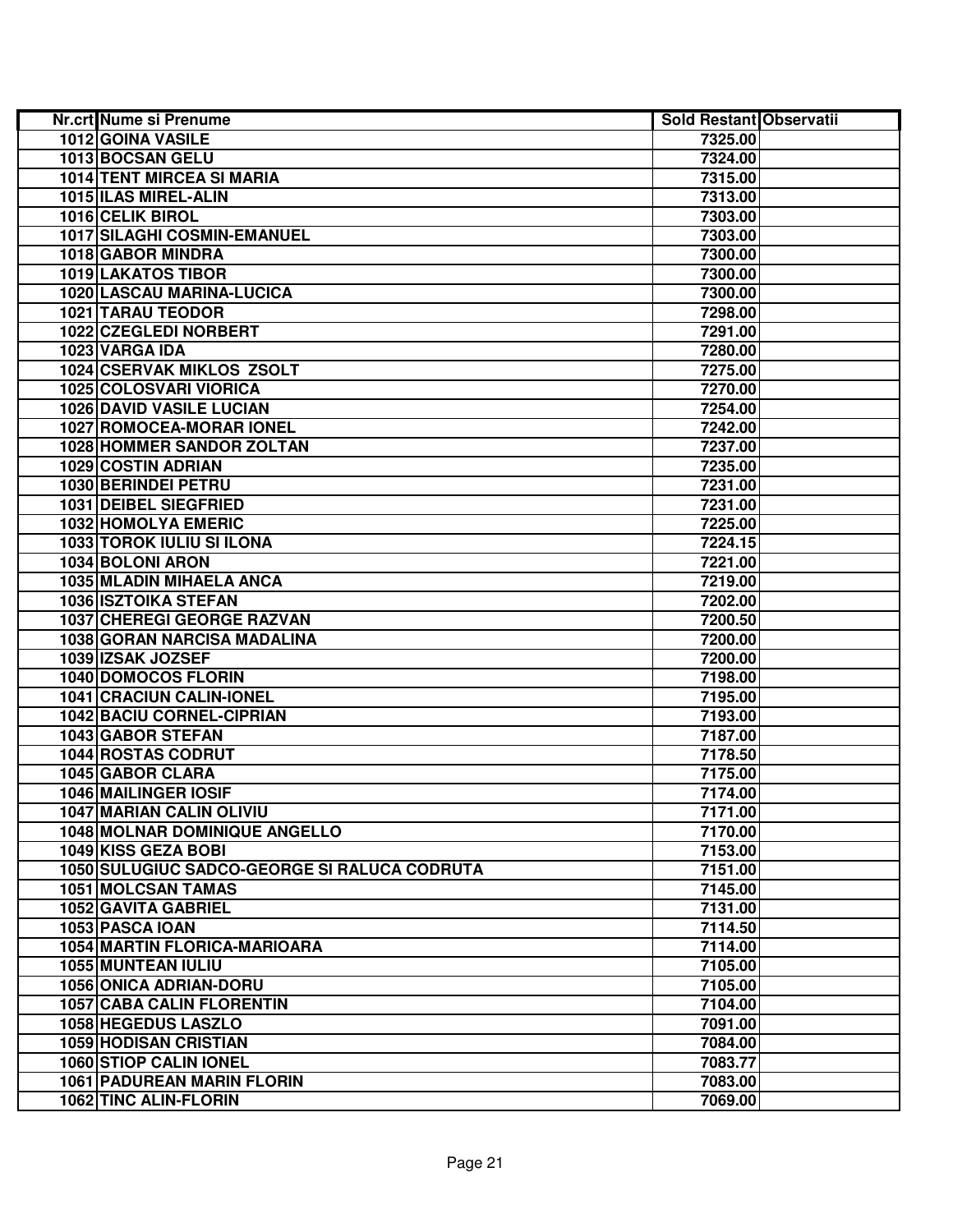| <b>Nr.crt Nume si Prenume</b>           | Sold Restant Observatii |  |
|-----------------------------------------|-------------------------|--|
| 1063 CODRIEANU IOAN                     | 7060.00                 |  |
| 1064 BOB IOAN RADU                      | 7046.00                 |  |
| 1065 NAGY ATTILA                        | 7040.00                 |  |
| 1066 CAPOTA OVIDIU                      | 7039.22                 |  |
| 1067 GABOR MATEI                        | 7038.44                 |  |
| 1068 STOIA BOGDAN-MIHAI                 | 7036.00                 |  |
| 1069 CORENIUC CLAUDIU-EMIL              | 7035.00                 |  |
| 1070 KELEMEN LASZLO                     | 7030.00                 |  |
| <b>1071 KISS NORBERT</b>                | 7030.00                 |  |
| 1072 SEBESTYEN ADRIAN                   | 7025.00                 |  |
| <b>1073 BUZGUTA OVIDIU IOAN</b>         | 7016.00                 |  |
| 1074 BUHAS CALIN-OVIDIU                 | 7008.00                 |  |
| 1075 BRETAN MARIA                       | 7000.00                 |  |
| 1076 ILUTA FLORIN                       | 6990.00                 |  |
| 1077 TIRIL RADU-MARIUS                  | 6983.00                 |  |
| 1078 BLAGA GAVRIL SI MARIA              | 6979.00                 |  |
| 1079 GABOR SUSANA                       | 6970.00                 |  |
| 1080 BRATA MARIA                        | 6960.00                 |  |
| 1081 RAT SORIN                          | 6959.00                 |  |
| 1082 DEZSI GEZA                         | 6952.00                 |  |
| 1083 MATIU SIMONA DORINA SI OVIDIU      | 6925.00                 |  |
| 1084 SEBESTYEN MARIN                    | 6925.00                 |  |
| 1085 GABOR STEFAN                       | 6920.00                 |  |
| 1086 RACHITA ANDI-ALIN                  | 6908.00                 |  |
| 1087 TARA VLAD GELU                     | 6905.00                 |  |
| 1088 BALAN SERGIU-VIRGIL                | 6894.00                 |  |
| 1089 DAN MARTIAN                        | 6894.00                 |  |
| <b>1090 CIURAR RADU</b>                 | 6891.00                 |  |
| 1091 BACIU DACIAN-CONSTANTIN            | 6888.00                 |  |
| 1092 MALAIES OCTAVIAN                   | 6885.00                 |  |
| 1093 LAZAR GHEORGHE                     | 6880.00                 |  |
| 1094 ZARAU GABRIEL                      | 6871.00                 |  |
| 1095 BALOGH TIBOR                       | 6870.00                 |  |
| 1096 RAZVANTA COSMIN PAUL               | 6870.00                 |  |
| <b>1097 MICLOS MIRCEA SI GHEORGHINA</b> | 6866.00                 |  |
| 1098 BORZA EMILIAN                      | 6865.00                 |  |
| 1099 PETRICAU ALINA-VASILICA            | 6855.00                 |  |
| 1100 GUG PAVEL SI RAVEICA               | 6850.00                 |  |
| 1101 KOVACS LUMINITA SI IONESCU MUGUREL | 6846.00                 |  |
| <b>1102 COSTEA FLORIAN DAVID</b>        | 6840.00                 |  |
| 1103 NEMES ALEXANDRU                    | 6840.00                 |  |
| 1104 ITTU MONICA-DORINA                 | 6828.00                 |  |
| 1105 PERNES IOAN CALIN                  | 6826.75                 |  |
| <b>1106 BERINDE RADU SI DIANA</b>       | 6819.50                 |  |
| 1107 IUGA MARIA                         | 6817.00                 |  |
| <b>1108 CIUCA CRISTIAN-ADRIAN</b>       | 6813.00                 |  |
| <b>1109 SABAU KAROLY</b>                | 6806.00                 |  |
| <b>1110 NECULAI DANIEL</b>              | 6797.07                 |  |
| 1111 GILAU GHEORGHE-CAROL               | 6795.00                 |  |
| 1112 GABOR GAVRIL                       | 6784.00                 |  |
| <b>1113 STROIU TANASE</b>               | 6772.00                 |  |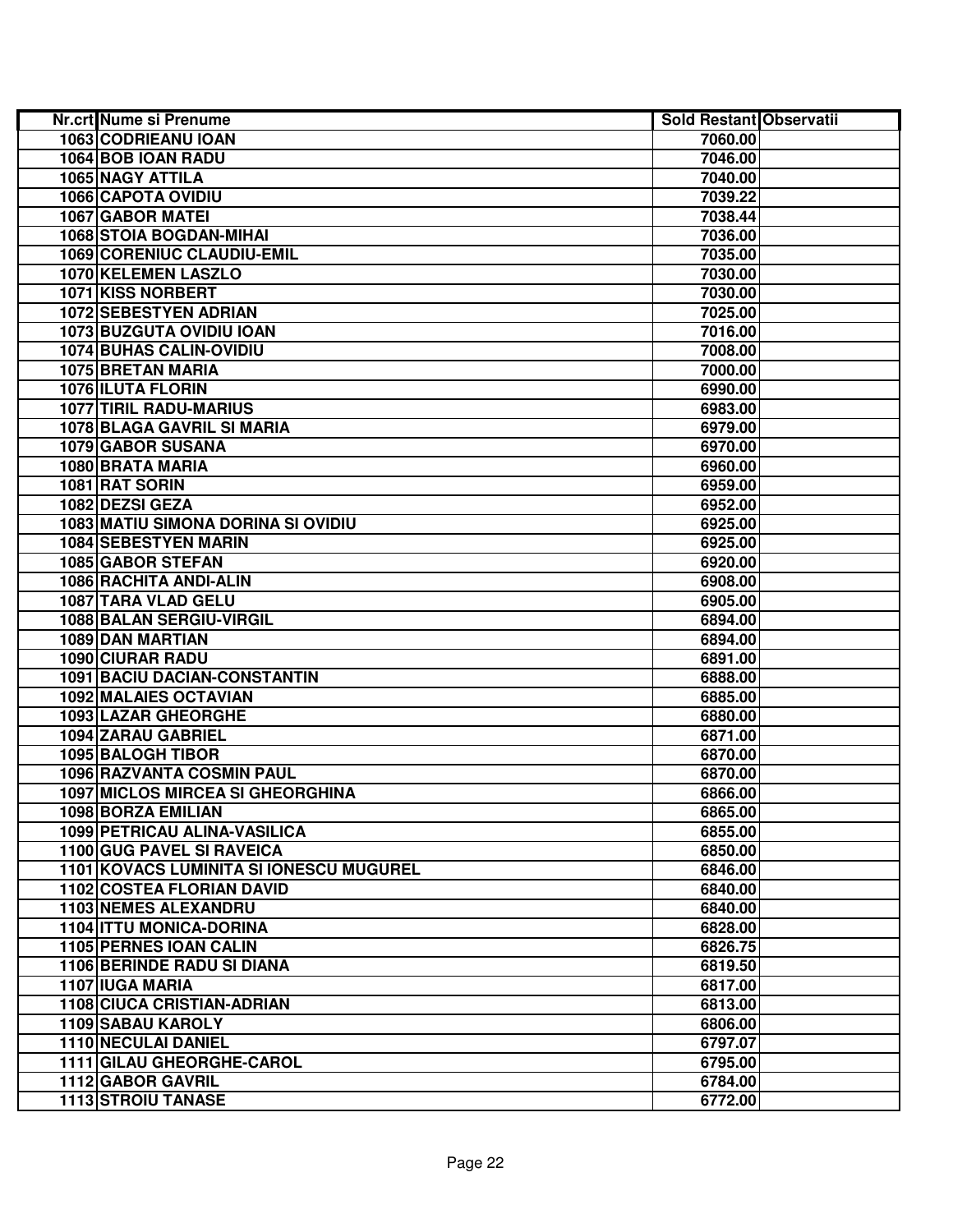| Nr.crt Nume si Prenume             | Sold Restant Observatii |  |
|------------------------------------|-------------------------|--|
| 1114 TEM STEFAN-PETRU-EMERIC       | 6764.00                 |  |
| <b>1115 MIHAI DOREL-CONSTANTIN</b> | 6760.00                 |  |
| 1116 HURMUZ SURAJ                  | 6753.00                 |  |
| <b>1117 STOICA LUDOVIC</b>         | 6749.00                 |  |
| <b>1118 CIOTIR CIPRIAN GEORGE</b>  | 6747.00                 |  |
| 1119 GABOR TEREZ                   | 6743.00                 |  |
| 1120 VESA DANIEL                   | 6737.00                 |  |
| 1121 DOBLE RADU EUGEN              | 6731.00                 |  |
| <b>1122 POP NADIA-ILEANA</b>       | 6726.00                 |  |
| 1123 MOCSAR JOZSEF                 | 6723.00                 |  |
| 1124 LAKATOS ERZSEBET-NOEMI        | 6715.00                 |  |
| 1125 SUTA VASILE-SEBASTIAN         | 6700.50                 |  |
| 1126 BARA MIRELA AURELIA           | 6695.00                 |  |
| 1127 BALOG PETRU                   | 6692.00                 |  |
| 1128 UNGUR GYORGY-JOZSEF           | 6689.00                 |  |
| 1129 UNGUR CLAUDIU-LIVIU           | 6686.00                 |  |
| <b>1130 ZAHARIE TIBOR</b>          | 6680.00                 |  |
| 1131 LESAK SANDOR                  | 6671.00                 |  |
| <b>1132 BOGDAN FELIX ROLAND</b>    | 6670.00                 |  |
| 1133 ANDREI CATALIN-GAVRIL         | 6666.39                 |  |
| 1134 SANDOR-BARLEA ZOLTAN          | 6662.00                 |  |
| <b>1135 SATMARI VIRGIL</b>         | 6662.00                 |  |
| 1136 LORINCZ LAJOS                 | 6644.00                 |  |
| <b>1137 LEURINTIU GAVRIL</b>       | 6641.00                 |  |
| <b>1138 PURICE IOAN CRISTIAN</b>   | 6638.00                 |  |
| 1139 BALOGH IOSIF                  | 6632.00                 |  |
| <b>1140 URSACHE IONUT-BOGDAN</b>   | 6626.00                 |  |
| 1141 KISS CSABA                    | 6624.00                 |  |
| 1142 SALAGEAN DANIEL-OLIMPIU       | 6622.00                 |  |
| 1143 GYORI MONIKA                  | 6610.00                 |  |
| <b>1144 ALBUTIU ANGELA</b>         | 6600.00                 |  |
| <b>1145 MOISIN ALEXANDRU</b>       | 6600.00                 |  |
| 1146 NYUZO ERZSEBET                | 6600.00                 |  |
| <b>1147 MUTIU CRISTIAN</b>         | 6595.00                 |  |
| 1148 KAJCZA ANTON GIULIO           | 6586.00                 |  |
| 1149 PAP ZSOLT PETER               | 6586.00                 |  |
| <b>1150 MURESAN AURELIAN</b>       | 6584.00                 |  |
| 1151 STAFIE SORIN                  | 6577.17                 |  |
| <b>1152 POGAN ADRIAN SEVER</b>     | 6552.00                 |  |
| 1153 INDIG LASZLO ROBERT           | 6547.00                 |  |
| 1154 GABOR GABOR                   | 6543.02                 |  |
| <b>1155 CIOCAN FLORIAN LUCIAN</b>  | 6542.00                 |  |
| <b>1156 VENTEL ALEXANDRU</b>       | 6536.00                 |  |
| 1157 ALBUTIU DOREL-DUMITRU         | 6535.00                 |  |
| 1158 VAIDA DORIN SI DANIELA        | 6533.00                 |  |
| 1159 KISS LADISLAU-ANDREI-IOSIF    | 6531.00                 |  |
| <b>1160 STOICA PAUL SORIN</b>      | 6530.00                 |  |
| 1161 SILAGHI ANA INTREP.FAM        | 6525.00                 |  |
| 1162 ANDOR ALIN-IOAN               | 6521.50                 |  |
| <b>1163 OTVOS CLAUDIU PETRU</b>    | 6521.00                 |  |
| <b>1164 TAKACS RENATTA-EDINA</b>   | 6513.00                 |  |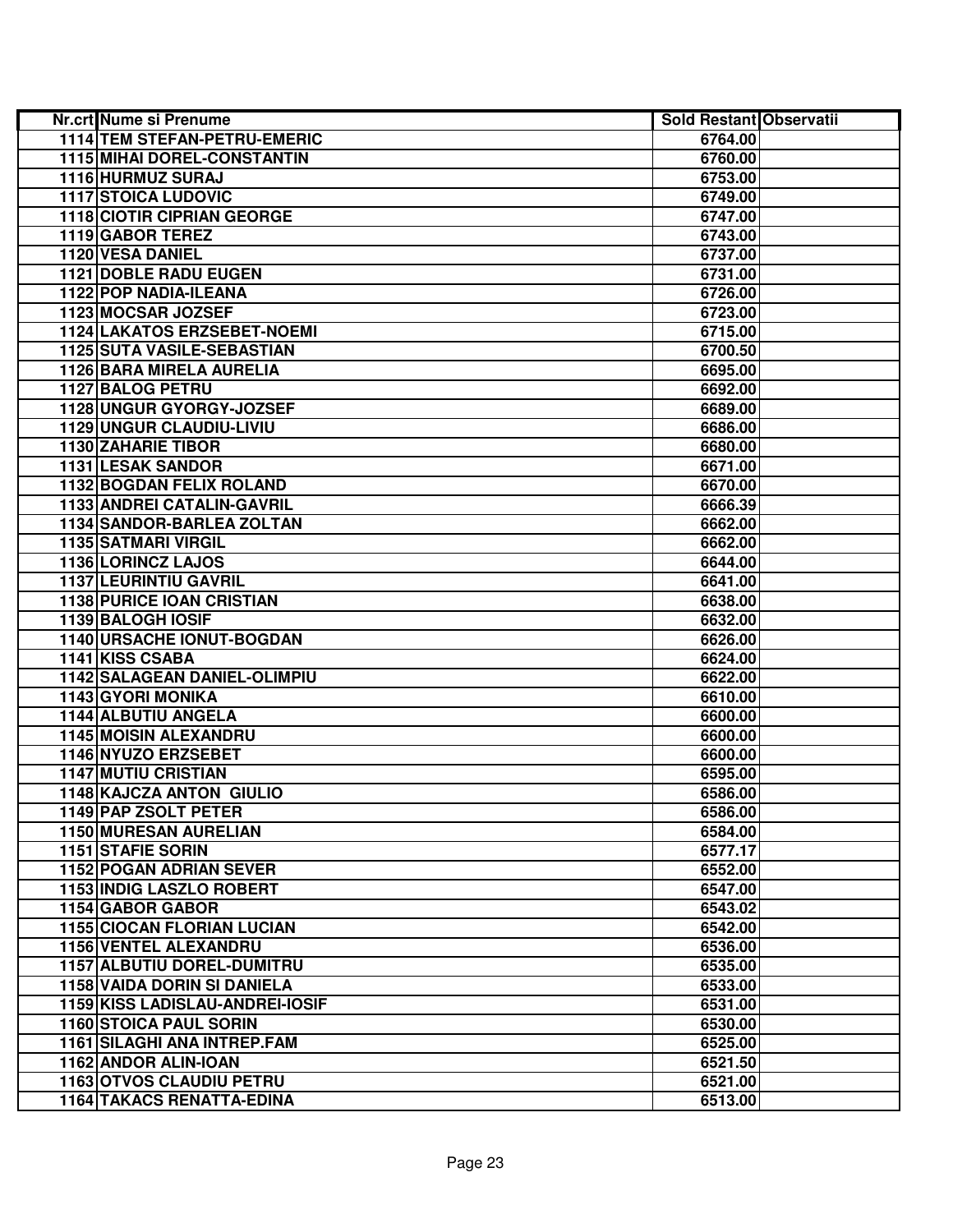| <b>Nr.crt</b> Nume si Prenume              | Sold Restant Observatii |                       |
|--------------------------------------------|-------------------------|-----------------------|
| 1165 BOSCA SERGIU                          | 6510.00                 |                       |
| 1166 TATAR DAN-ALEXANDRU                   | 6507.00                 |                       |
| <b>1167 MICH AGNETA</b>                    | 6506.00                 |                       |
| 1168 AGH FERENCZ OSZKAR                    | 6500.00                 |                       |
| 1169 BUDAI IOSIF                           | 6500.00                 |                       |
| 1170 CAVASDAN REMUS                        | 6500.00                 |                       |
| 1171 CHILBA DENISA-KRISZTINA               | 6500.00                 |                       |
| 1172 DASCAL VIVIANA-IOANA                  | 6500.00                 |                       |
| 1173 GALCA DUMITRU-NICOLAE-DAN             | 6500.00                 |                       |
| <b>1174 LELE MARCEL HORIA</b>              | 6500.00                 |                       |
| 1175 NAGY EVA                              | 6500.00                 |                       |
| 1176 OSAN ALIN                             | 6500.00                 |                       |
| 1177 SASS SANDOR-JOZSEF                    | 6500.00                 |                       |
| <b>1178 SILAGHI ARPAD</b>                  | 6500.00                 |                       |
| 1179 KUKLA ISTVAN ROBERT                   | 6497.00                 |                       |
| 1180 RUS CALIN-DUMITRU                     | 6493.31                 |                       |
| 1181 MAKAI CAROL                           | 6490.00                 |                       |
| <b>1182 PATAKI-HASAS EMIL</b>              | 6490.00                 |                       |
| 1183 DAVID DANIEL-VIRGIL                   | 6481.00                 |                       |
| <b>1184 LAKATOS AUGUSTIN</b>               | 6480.00                 |                       |
| <b>1185 HRIN GHEORGHE-DORIN</b>            | 6479.88                 |                       |
| <b>1186 BUDA CRISTIAN AUREL</b>            | 6460.00                 |                       |
| <b>1187 CIURAR ROBERT</b>                  | 6460.00                 |                       |
| 1188 ALFOLDI SERGIU ALIN                   | 6455.66                 |                       |
| <b>1189 CIORBA MARIUS</b>                  | 6450.00                 |                       |
| <b>1190 MESESAN CORIOLAN</b>               | 6447.00                 |                       |
| <b>1191 TIRITEU FRANCISC</b>               | 6446.53                 |                       |
| 1192 POPAN IOAN                            | 6440.00                 |                       |
| 1193 CABA DANIELA                          | 6438.00                 |                       |
| 1194 HALACU LUCIAN-GHEORGHE                | 6435.00                 |                       |
| <b>1195 ISTOICA IOAN SI TEREZ</b>          | 6432.00                 |                       |
| 1196 BAROTI ATTILA                         | 6431.00                 |                       |
| 1197 COSTEA FLAVIU                         | 6422.50                 |                       |
| 1198 MIHAI GHEORGHE                        | 6420.00                 |                       |
| 1199 HANIS ZSOLT                           | 6400.00                 |                       |
| 1200 MEDVE IOAN                            | 6400.00                 |                       |
| <b>1201 COSMA LENNON-LEVENTE-KRISZTIAN</b> |                         | 6399.00 PROCES PE ROL |
| <b>1202 GABOR DUMITRU</b>                  | 6393.00                 |                       |
| <b>1203 MIKUCZ MATILDA</b>                 | 6392.67                 |                       |
| <b>1204 FERENT EDUARD</b>                  | 6383.45                 |                       |
| <b>1205 CHIRICA EMERIC ZSOLT</b>           | 6380.00                 |                       |
| <b>1206 SGINDAR DANIEL</b>                 | 6378.50                 |                       |
| <b>1207 CIUCIU IACOB-CORNEL</b>            | 6372.73                 |                       |
| <b>1208 CATAUDELLA GIORGIO</b>             | 6365.00                 |                       |
| 1209 BARNA LASZLO-AURELIAN                 | 6363.00                 |                       |
| <b>1210 SIME IONUT-VLAD</b>                | 6362.00                 |                       |
| <b>1211 BIRTAS MIHAI GABRIEL</b>           | 6361.00                 |                       |
| <b>1212 FORT IONUT-CRISTIAN</b>            | 6361.00                 |                       |
| <b>1213 CIUCIUMIS STEFAN-DUMITRU</b>       | 6354.00                 |                       |
| 1214 FERARIU BOGDAN IOAN                   | 6351.50                 |                       |
| 1215 GABOR STEFAN                          | 6341.00                 |                       |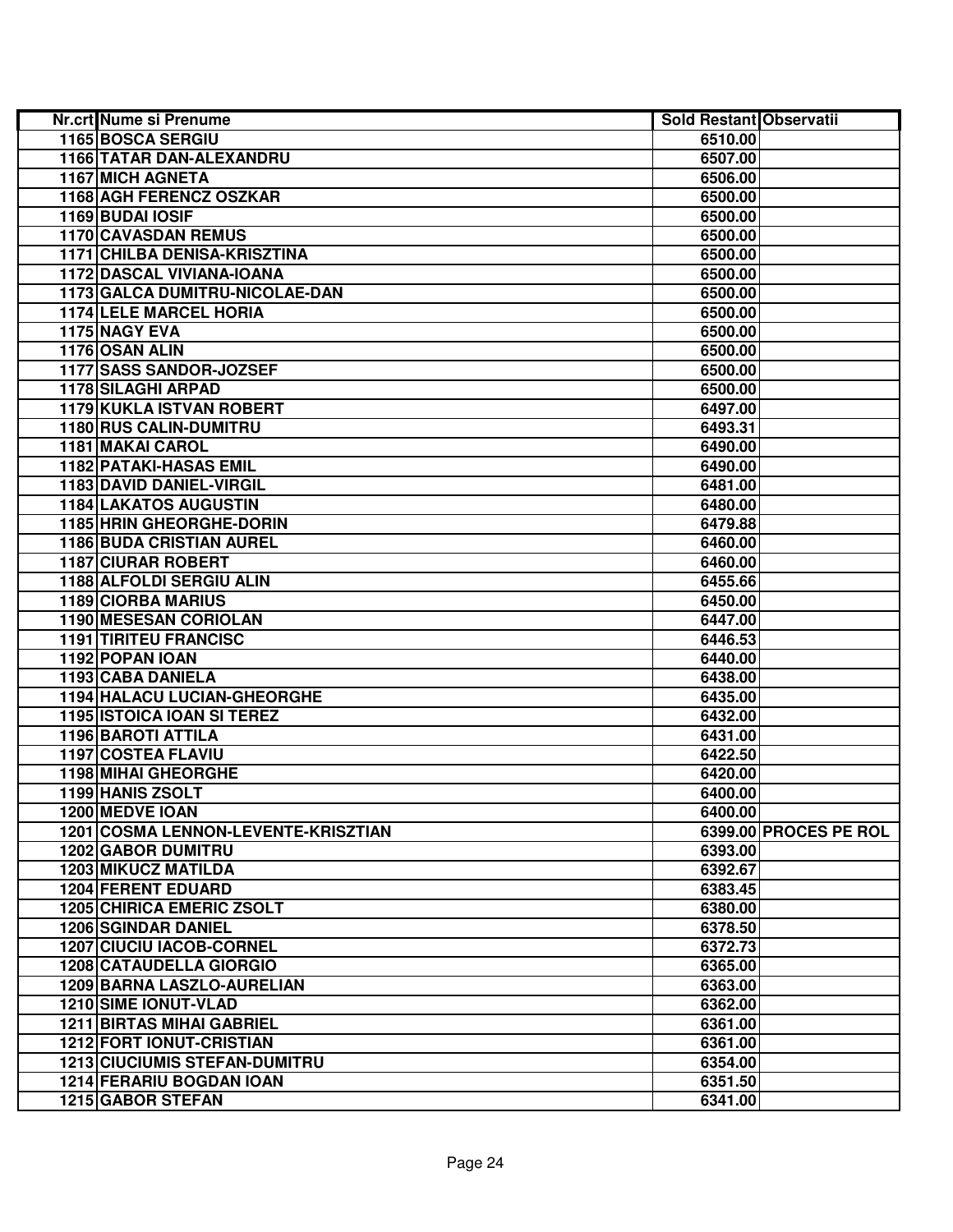| Nr.crt Nume si Prenume                       | Sold Restant Observatii |                       |
|----------------------------------------------|-------------------------|-----------------------|
| <b>1216 SUCIU VIOREL FLORIN</b>              | 6340.00                 |                       |
| 1217 POTRA IOAN - INTREPRINDERE INDIVIDUALA  | 6338.00                 |                       |
| 1218 VARGA ALEXANDRU SI PIROSKA              | 6325.00                 |                       |
| 1219 ANDOR ALEXANDRU DAN                     | 6321.00                 |                       |
| 1220 COVACIU ALEXANDRU                       | 6321.00                 |                       |
| <b>1221 PATCAS CRISTIAN BOGDAN</b>           | 6320.00                 |                       |
| 1222 TARLEA ANCA-LIANA                       | 6311.00                 |                       |
| 1223 SZUTOR EVA                              | 6310.00                 |                       |
| 1224 BALOGH NORBERT-NANDOR                   | 6305.00                 |                       |
| 1225 IUONAS CORNELIU-REMUS SI ILDIKO GYONGYI | 6305.00                 |                       |
| 1226 PASCA-TANC BIANCA-CLARA                 | 6285.00                 |                       |
| 1227 GHENGHIU LAURENTIU-RADU                 | 6284.08                 |                       |
| 1228 KARACSONYI MARGARETA                    | 6284.00                 |                       |
| 1229 MUNTEANU NELU-MIRCEA                    | 6280.00                 |                       |
| 1230 GABOR PETRU                             | 6278.00                 |                       |
| <b>1231 MICLE CONSTANTIN</b>                 | 6274.50                 |                       |
| <b>1232 CHIOREAN-VAGNER MARIUS-OVIDIU</b>    | 6259.00                 |                       |
| 1233 POPESCU-BALAZS FLORIN                   | 6255.00                 |                       |
| 1234 KHAN FARAZ                              | 6251.00                 |                       |
| 1235 LEUCA VIOREL                            | 6251.00                 |                       |
| 1236 BIGASZ MAGDALENA ROZALIA SI DANIEL      | 6250.00                 |                       |
| <b>1237 ZVAGYURA ZSIROS</b>                  | 6250.00                 |                       |
| <b>1238 SARB ADRIAN-DANIEL</b>               | 6235.00                 |                       |
| 1239 HORJA GAVRIL                            | 6232.00                 |                       |
| <b>1240 CIURAR LAIE</b>                      | 6226.00                 |                       |
| 1241 GONCZE ATTILA-BELA                      | 6226.00                 |                       |
| 1242 ZANONI PAOLO                            | 6223.00                 |                       |
| <b>1243 FIZESAN RAMONA NICOLETA</b>          | 6208.40                 |                       |
| 1244 BLAGOE-BREDICEANU CRISTIAN-FLAVIUS      | 6208.00                 |                       |
| <b>1245 UR IOSIF</b>                         | 6206.00                 |                       |
| 1246 KISS LAJOS                              | 6202.00                 |                       |
| <b>1247 PALL CSABA SANDOR</b>                | 6201.00                 |                       |
| 1248 IOVANOVICI MILAN IONUT                  | 6200.40                 |                       |
| 1249 ASTEFANOAEI LUCIAN-FLORENTIN            | 6200.00                 |                       |
| 1250 GABOR IANCU                             | 6200.00                 |                       |
| <b>1251 HAVRINCEA DANIEL-NONY</b>            | 6200.00                 |                       |
| <b>1252 POPA OVIDIU</b>                      | 6200.00                 |                       |
| <b>1253 POPA DANIELA VIOLETA</b>             | 6197.00                 |                       |
| 1254 GABOR GABRIEL                           | 6195.00                 |                       |
| 1255 GABOR GABOR                             | 6194.28                 |                       |
| <b>1256 TOTH STEFAN SI KATALIN</b>           |                         | 6184.00 PROCES PE ROL |
| <b>1257 VIDICAN GABRIEL-OVIDIU</b>           | 6179.00                 |                       |
| 1258 ARDELEAN GHEORGHE-SORIN                 | 6172.00                 |                       |
| 1259 GHIURO DINU SORIN                       | 6170.00                 |                       |
| 1260 CORBUT PAUL-SEBASTIAN                   | 6163.00                 |                       |
| 1261 ROMOSAN IOAN DOREL SI FLORICA LILIANA   | 6163.00                 |                       |
| <b>1262 GABOR MATEI</b>                      | 6161.00                 |                       |
| 1263 IHAB M.I.ABUALKHIR                      | 6160.00                 |                       |
| <b>1264 PUSKAS MIKLOS-ZOLTAN</b>             | 6160.00                 |                       |
| 1265 ROSTAS IOAN-DOLAR                       | 6160.00                 |                       |
| <b>1266 NEVELITS MARIUS-LUCIAN</b>           | 6154.00                 |                       |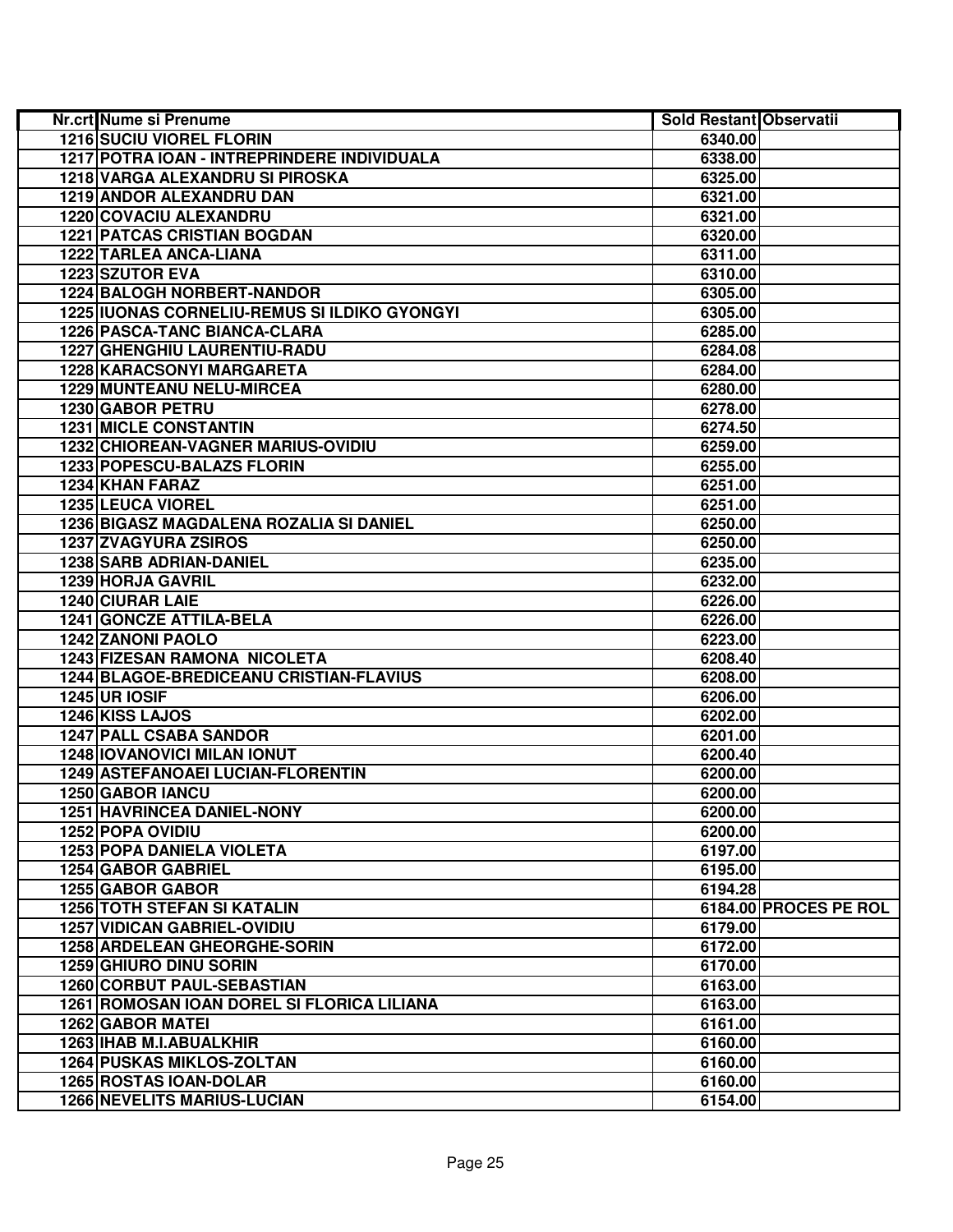| <b>Nr.crt Nume si Prenume</b>            | Sold Restant Observatii |  |
|------------------------------------------|-------------------------|--|
| <b>1267 STATE VASILE</b>                 | 6146.03                 |  |
| <b>1268 LENCAR IOAN-CALIN</b>            | 6142.00                 |  |
| 1269 VLAD DUMITRU                        | 6140.53                 |  |
| 1270 GABOR RUPI                          | 6134.98                 |  |
| 1271 KELEMEN IOAN SI ROZALIA             | 6123.00                 |  |
| <b>1272 NICA EUGEN-CATALIN</b>           | 6123.00                 |  |
| <b>1273 MATICAS IOAN-EMILIAN</b>         | 6122.00                 |  |
| 1274 KAPALAI LORANT BELA                 | 6120.00                 |  |
| 1275 DASCALESCU ADELA-ELENA              | 6100.00                 |  |
| 1276 ISZTOYKA GABOR                      | 6100.00                 |  |
| 1277 PAULESCU RAZVAN NICOLAE SI ANGELA A | 6094.74                 |  |
| 1278 BORSI MIHAELA-VIRGINIA              | 6083.00                 |  |
| 1279 BARBONTA CORINA IOANA               | 6081.00                 |  |
| 1280 RUGAN IOAN                          | 6080.00                 |  |
| 1281 SIMOC SILVIA                        | 6064.00                 |  |
| 1282 KOPAR ROBERT-NICOLAE                | 6063.00                 |  |
| <b>1283 SAMU SORIN MIHAI</b>             | 6061.00                 |  |
| 1284 POP OVIDIU-DORIN                    | 6060.53                 |  |
| <b>1285 BENTA OCTAVIAN-OVIDIU</b>        | 6057.73                 |  |
| <b>1286 CHERECHES FLOARE</b>             | 6057.00                 |  |
| <b>1287 POP MARIUS</b>                   | 6057.00                 |  |
| <b>1288 SILAGHI ADRIAN-GABRIEL</b>       | 6057.00                 |  |
| <b>1289 LAKATOS VIORICA</b>              | 6055.00                 |  |
| <b>1290 ONITA DANIEL</b>                 | 6054.18                 |  |
| <b>1291 POP MIHAELA-LILIANA</b>          | 6054.00                 |  |
| <b>1292 CALAU DUMITRU</b>                | 6041.00                 |  |
| <b>1293 BURCSA MIHAI</b>                 | 6040.00                 |  |
| 1294 ANCSAN VASILE CIPRIAN SI AURICA     | 6037.00                 |  |
| 1295 GABOR GAVRIL                        | 6033.00                 |  |
| <b>1296 ROSTAS EMANUEL</b>               | 6032.00                 |  |
| 1297 DE SMET MEDA                        | 6031.00                 |  |
| <b>1298 FOCOS GABRIEL-RAZVAN</b>         | 6023.17                 |  |
| <b>1299 SUCIU EVA VIORICA</b>            | 6019.00                 |  |
| 1300 FORGACIU SEBASTIAN                  | 6017.00                 |  |
| <b>1301 NICORUT FLORIN</b>               | 6010.00                 |  |
| <b>1302 MARIAN MIRCEA</b>                | 6008.00                 |  |
| 1303 HEREDEA DANIEL                      | 6006.00                 |  |
| 1304 PANC PETRU                          | 6006.00                 |  |
| 1305 AL EZZEH TAREQ AHMAD TALAB          | 6000.00                 |  |
| <b>1306 AMBRUS CLAUDIA</b>               | 6000.00                 |  |
| <b>1307 APOSTOL LETITIA-MIHAELA</b>      | 6000.00                 |  |
| <b>1308 BODNAR IOANA TEODORA</b>         | 6000.00                 |  |
| 1309 BOTH ZSOLT                          | 6000.00                 |  |
| 1310 BRINDUS OLIMPIA                     | 6000.00                 |  |
| <b>1311 BRONT VIORICA-ALINA</b>          | 6000.00                 |  |
| 1312 BUDAI KAROLY-ROBERT                 | 6000.00                 |  |
| <b>1313 BULGARU FLORIN</b>               | 6000.00                 |  |
| 1314 BUNTA DAN-PETRU                     | 6000.00                 |  |
| <b>1315 COLCER CORINA</b>                | 6000.00                 |  |
| <b>1316 CSOKA ATTILA</b>                 | 6000.00                 |  |
| 1317 DAROCZI ERZSEBET                    | 6000.00                 |  |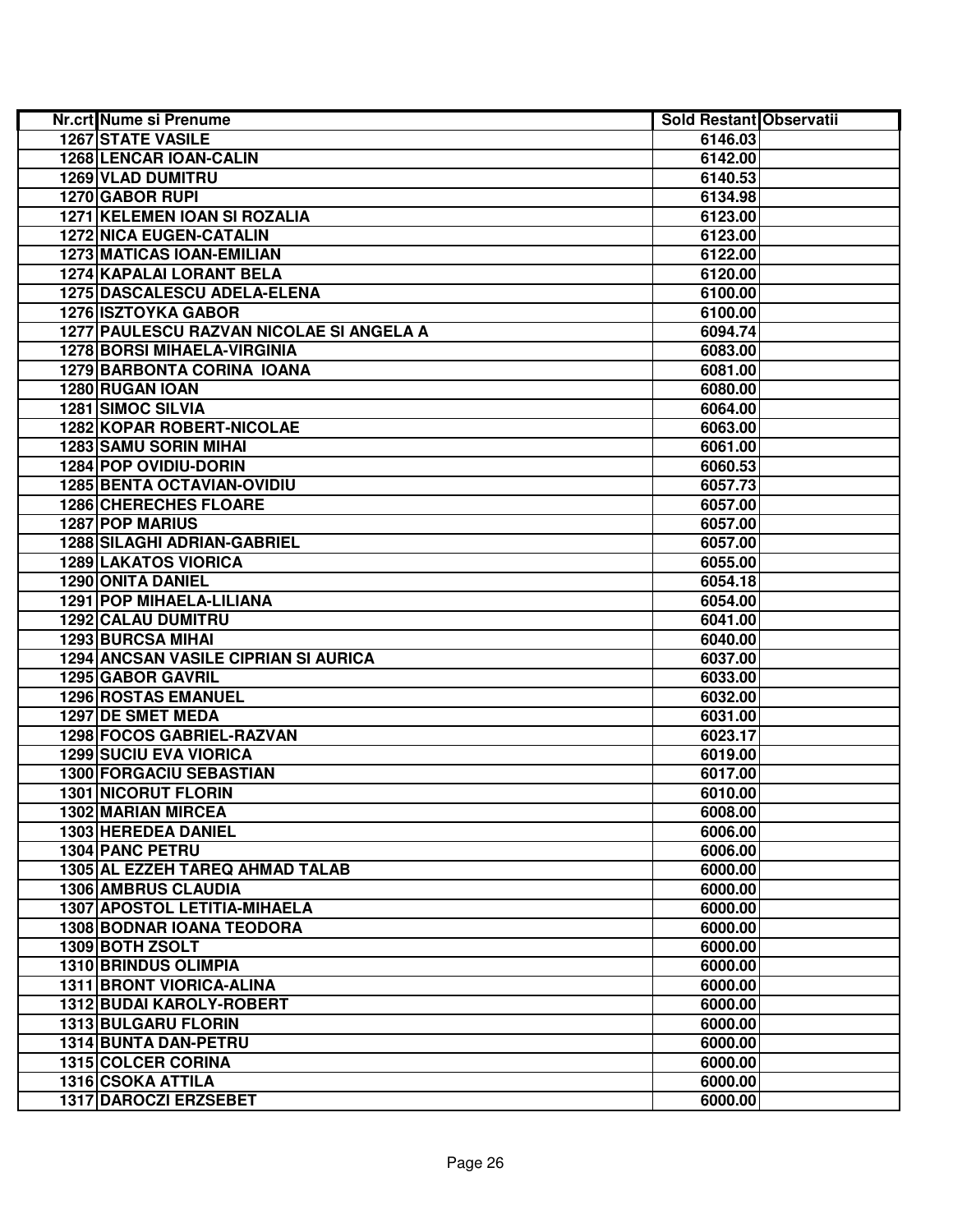| 1318 DEAK ISTVAN<br>6000.00<br>1319 DOBOVAN ALEXANDRU<br>6000.00<br>1320 DOMJAN CAROL ZSOLT<br>6000.00<br>1321 FLONTA DANIEL<br>6000.00<br><b>1322 FOIT DANUT VIOREL</b><br>6000.00<br><b>1323 GALASSINI NATALINO FERRUCCIO</b><br>6000.00<br>1324 GERGELY KAROLY<br>6000.00<br>1325 GLATZ SANDOR-JOZSEF<br>6000.00<br>1326 HANGA GEANINA-CLAUDIA<br>6000.00<br>1327 HERMAN ROZALIA-IZABELA<br>6000.00<br>1328 IVAN LUCIAN-ARON<br>6000.00<br>1329 KILINC MARIA<br>6000.00<br>1330 LASZLO ILDIKO MARIA<br>6000.00<br>1331 LAZA FLOARE<br>6000.00<br>1332 LAZAR- POJEGA CRISTIAN IOAN<br>6000.00<br>1333 LECHINTEANU EUGEN<br>6000.00<br>1334 MAGHIAR SPERANTA-ADINA<br>6000.00<br>1335 MIHANCEA FLORINA-MARINA<br>6000.00<br>1336 MIHUTA PETRU-SORIN<br>6000.00<br><b>1337 MOTOS MARCEL</b><br>6000.00<br>1338 MUDURA MIRELA<br>6000.00<br><b>1339 MUNTEAN IRINA</b><br>6000.00<br><b>1340 PATCAS CRINA NARCISA</b><br>6000.00<br><b>1341 PLES FLORINEL</b><br>6000.00<br><b>1342 POPA FLORIN-GHEORGHE</b><br>6000.00<br>1343 POPA GEORGETA<br>6000.00<br>1344 POPA NICOLAE CALIN<br>6000.00<br>1345 POPA RAMONA-IOANA<br>6000.00<br>1346 RODA PAOLO<br>6000.00<br><b>1347 ROSTAS MARIA</b><br>6000.00<br>1348 SAMANIEGO SOTO EDUARDO ARMANDO<br>6000.00<br><b>1349 SANDOR TRAIAN-ANTONIU</b><br>6000.00<br><b>1350 STANCIU EUGEN</b><br>6000.00<br>1351 TABUS TANIA-GEORGETA-IOANA<br>6000.00<br>1352 TOROK LEVENTE-LORANT<br>6000.00<br><b>1353 VAN GELEEN ELENA CRISTINA</b><br>6000.00<br>6000.00<br>1354 VARDAI ANDREEA MARIA<br>1355 VICAS FLORIN<br>6000.00<br><b>1356 VIGLIONE MICHELLE</b><br>6000.00<br>1357 LUPU IBOLYA<br>5998.00<br><b>1358 NEMETH GABOR</b><br>5997.68<br><b>1359 DRUGAS TEODOR</b><br>5997.00<br>1360 ALB MONICA<br>5995.00<br>1361 DUCA EMILIA<br>5995.00<br><b>1362 HODIS RODICA</b><br>5995.00<br>1363 BREAZ SORIN-MIHAI<br>5990.86<br><b>1364 BUT IOANA-GHEORGHINA</b><br>5990.00<br><b>1365 PELE DOREL FLORIN SI RODICA</b><br>5990.00<br>1366 MURGULY JOZSEF<br>5988.88<br>1367 NAGY LAJOS<br>5983.00<br>1368 OLAH EMMA<br>5983.00 | <b>Nr.crt Nume si Prenume</b> | Sold Restant Observatii |  |
|-------------------------------------------------------------------------------------------------------------------------------------------------------------------------------------------------------------------------------------------------------------------------------------------------------------------------------------------------------------------------------------------------------------------------------------------------------------------------------------------------------------------------------------------------------------------------------------------------------------------------------------------------------------------------------------------------------------------------------------------------------------------------------------------------------------------------------------------------------------------------------------------------------------------------------------------------------------------------------------------------------------------------------------------------------------------------------------------------------------------------------------------------------------------------------------------------------------------------------------------------------------------------------------------------------------------------------------------------------------------------------------------------------------------------------------------------------------------------------------------------------------------------------------------------------------------------------------------------------------------------------------------------------------------------------------------------------------------------------------------------------------------------------------------------------------------------------------------------------------------------------------------------------------------------------------------------------------------------------------------------------------------------------------------------------------------------|-------------------------------|-------------------------|--|
|                                                                                                                                                                                                                                                                                                                                                                                                                                                                                                                                                                                                                                                                                                                                                                                                                                                                                                                                                                                                                                                                                                                                                                                                                                                                                                                                                                                                                                                                                                                                                                                                                                                                                                                                                                                                                                                                                                                                                                                                                                                                         |                               |                         |  |
|                                                                                                                                                                                                                                                                                                                                                                                                                                                                                                                                                                                                                                                                                                                                                                                                                                                                                                                                                                                                                                                                                                                                                                                                                                                                                                                                                                                                                                                                                                                                                                                                                                                                                                                                                                                                                                                                                                                                                                                                                                                                         |                               |                         |  |
|                                                                                                                                                                                                                                                                                                                                                                                                                                                                                                                                                                                                                                                                                                                                                                                                                                                                                                                                                                                                                                                                                                                                                                                                                                                                                                                                                                                                                                                                                                                                                                                                                                                                                                                                                                                                                                                                                                                                                                                                                                                                         |                               |                         |  |
|                                                                                                                                                                                                                                                                                                                                                                                                                                                                                                                                                                                                                                                                                                                                                                                                                                                                                                                                                                                                                                                                                                                                                                                                                                                                                                                                                                                                                                                                                                                                                                                                                                                                                                                                                                                                                                                                                                                                                                                                                                                                         |                               |                         |  |
|                                                                                                                                                                                                                                                                                                                                                                                                                                                                                                                                                                                                                                                                                                                                                                                                                                                                                                                                                                                                                                                                                                                                                                                                                                                                                                                                                                                                                                                                                                                                                                                                                                                                                                                                                                                                                                                                                                                                                                                                                                                                         |                               |                         |  |
|                                                                                                                                                                                                                                                                                                                                                                                                                                                                                                                                                                                                                                                                                                                                                                                                                                                                                                                                                                                                                                                                                                                                                                                                                                                                                                                                                                                                                                                                                                                                                                                                                                                                                                                                                                                                                                                                                                                                                                                                                                                                         |                               |                         |  |
|                                                                                                                                                                                                                                                                                                                                                                                                                                                                                                                                                                                                                                                                                                                                                                                                                                                                                                                                                                                                                                                                                                                                                                                                                                                                                                                                                                                                                                                                                                                                                                                                                                                                                                                                                                                                                                                                                                                                                                                                                                                                         |                               |                         |  |
|                                                                                                                                                                                                                                                                                                                                                                                                                                                                                                                                                                                                                                                                                                                                                                                                                                                                                                                                                                                                                                                                                                                                                                                                                                                                                                                                                                                                                                                                                                                                                                                                                                                                                                                                                                                                                                                                                                                                                                                                                                                                         |                               |                         |  |
|                                                                                                                                                                                                                                                                                                                                                                                                                                                                                                                                                                                                                                                                                                                                                                                                                                                                                                                                                                                                                                                                                                                                                                                                                                                                                                                                                                                                                                                                                                                                                                                                                                                                                                                                                                                                                                                                                                                                                                                                                                                                         |                               |                         |  |
|                                                                                                                                                                                                                                                                                                                                                                                                                                                                                                                                                                                                                                                                                                                                                                                                                                                                                                                                                                                                                                                                                                                                                                                                                                                                                                                                                                                                                                                                                                                                                                                                                                                                                                                                                                                                                                                                                                                                                                                                                                                                         |                               |                         |  |
|                                                                                                                                                                                                                                                                                                                                                                                                                                                                                                                                                                                                                                                                                                                                                                                                                                                                                                                                                                                                                                                                                                                                                                                                                                                                                                                                                                                                                                                                                                                                                                                                                                                                                                                                                                                                                                                                                                                                                                                                                                                                         |                               |                         |  |
|                                                                                                                                                                                                                                                                                                                                                                                                                                                                                                                                                                                                                                                                                                                                                                                                                                                                                                                                                                                                                                                                                                                                                                                                                                                                                                                                                                                                                                                                                                                                                                                                                                                                                                                                                                                                                                                                                                                                                                                                                                                                         |                               |                         |  |
|                                                                                                                                                                                                                                                                                                                                                                                                                                                                                                                                                                                                                                                                                                                                                                                                                                                                                                                                                                                                                                                                                                                                                                                                                                                                                                                                                                                                                                                                                                                                                                                                                                                                                                                                                                                                                                                                                                                                                                                                                                                                         |                               |                         |  |
|                                                                                                                                                                                                                                                                                                                                                                                                                                                                                                                                                                                                                                                                                                                                                                                                                                                                                                                                                                                                                                                                                                                                                                                                                                                                                                                                                                                                                                                                                                                                                                                                                                                                                                                                                                                                                                                                                                                                                                                                                                                                         |                               |                         |  |
|                                                                                                                                                                                                                                                                                                                                                                                                                                                                                                                                                                                                                                                                                                                                                                                                                                                                                                                                                                                                                                                                                                                                                                                                                                                                                                                                                                                                                                                                                                                                                                                                                                                                                                                                                                                                                                                                                                                                                                                                                                                                         |                               |                         |  |
|                                                                                                                                                                                                                                                                                                                                                                                                                                                                                                                                                                                                                                                                                                                                                                                                                                                                                                                                                                                                                                                                                                                                                                                                                                                                                                                                                                                                                                                                                                                                                                                                                                                                                                                                                                                                                                                                                                                                                                                                                                                                         |                               |                         |  |
|                                                                                                                                                                                                                                                                                                                                                                                                                                                                                                                                                                                                                                                                                                                                                                                                                                                                                                                                                                                                                                                                                                                                                                                                                                                                                                                                                                                                                                                                                                                                                                                                                                                                                                                                                                                                                                                                                                                                                                                                                                                                         |                               |                         |  |
|                                                                                                                                                                                                                                                                                                                                                                                                                                                                                                                                                                                                                                                                                                                                                                                                                                                                                                                                                                                                                                                                                                                                                                                                                                                                                                                                                                                                                                                                                                                                                                                                                                                                                                                                                                                                                                                                                                                                                                                                                                                                         |                               |                         |  |
|                                                                                                                                                                                                                                                                                                                                                                                                                                                                                                                                                                                                                                                                                                                                                                                                                                                                                                                                                                                                                                                                                                                                                                                                                                                                                                                                                                                                                                                                                                                                                                                                                                                                                                                                                                                                                                                                                                                                                                                                                                                                         |                               |                         |  |
|                                                                                                                                                                                                                                                                                                                                                                                                                                                                                                                                                                                                                                                                                                                                                                                                                                                                                                                                                                                                                                                                                                                                                                                                                                                                                                                                                                                                                                                                                                                                                                                                                                                                                                                                                                                                                                                                                                                                                                                                                                                                         |                               |                         |  |
|                                                                                                                                                                                                                                                                                                                                                                                                                                                                                                                                                                                                                                                                                                                                                                                                                                                                                                                                                                                                                                                                                                                                                                                                                                                                                                                                                                                                                                                                                                                                                                                                                                                                                                                                                                                                                                                                                                                                                                                                                                                                         |                               |                         |  |
|                                                                                                                                                                                                                                                                                                                                                                                                                                                                                                                                                                                                                                                                                                                                                                                                                                                                                                                                                                                                                                                                                                                                                                                                                                                                                                                                                                                                                                                                                                                                                                                                                                                                                                                                                                                                                                                                                                                                                                                                                                                                         |                               |                         |  |
|                                                                                                                                                                                                                                                                                                                                                                                                                                                                                                                                                                                                                                                                                                                                                                                                                                                                                                                                                                                                                                                                                                                                                                                                                                                                                                                                                                                                                                                                                                                                                                                                                                                                                                                                                                                                                                                                                                                                                                                                                                                                         |                               |                         |  |
|                                                                                                                                                                                                                                                                                                                                                                                                                                                                                                                                                                                                                                                                                                                                                                                                                                                                                                                                                                                                                                                                                                                                                                                                                                                                                                                                                                                                                                                                                                                                                                                                                                                                                                                                                                                                                                                                                                                                                                                                                                                                         |                               |                         |  |
|                                                                                                                                                                                                                                                                                                                                                                                                                                                                                                                                                                                                                                                                                                                                                                                                                                                                                                                                                                                                                                                                                                                                                                                                                                                                                                                                                                                                                                                                                                                                                                                                                                                                                                                                                                                                                                                                                                                                                                                                                                                                         |                               |                         |  |
|                                                                                                                                                                                                                                                                                                                                                                                                                                                                                                                                                                                                                                                                                                                                                                                                                                                                                                                                                                                                                                                                                                                                                                                                                                                                                                                                                                                                                                                                                                                                                                                                                                                                                                                                                                                                                                                                                                                                                                                                                                                                         |                               |                         |  |
|                                                                                                                                                                                                                                                                                                                                                                                                                                                                                                                                                                                                                                                                                                                                                                                                                                                                                                                                                                                                                                                                                                                                                                                                                                                                                                                                                                                                                                                                                                                                                                                                                                                                                                                                                                                                                                                                                                                                                                                                                                                                         |                               |                         |  |
|                                                                                                                                                                                                                                                                                                                                                                                                                                                                                                                                                                                                                                                                                                                                                                                                                                                                                                                                                                                                                                                                                                                                                                                                                                                                                                                                                                                                                                                                                                                                                                                                                                                                                                                                                                                                                                                                                                                                                                                                                                                                         |                               |                         |  |
|                                                                                                                                                                                                                                                                                                                                                                                                                                                                                                                                                                                                                                                                                                                                                                                                                                                                                                                                                                                                                                                                                                                                                                                                                                                                                                                                                                                                                                                                                                                                                                                                                                                                                                                                                                                                                                                                                                                                                                                                                                                                         |                               |                         |  |
|                                                                                                                                                                                                                                                                                                                                                                                                                                                                                                                                                                                                                                                                                                                                                                                                                                                                                                                                                                                                                                                                                                                                                                                                                                                                                                                                                                                                                                                                                                                                                                                                                                                                                                                                                                                                                                                                                                                                                                                                                                                                         |                               |                         |  |
|                                                                                                                                                                                                                                                                                                                                                                                                                                                                                                                                                                                                                                                                                                                                                                                                                                                                                                                                                                                                                                                                                                                                                                                                                                                                                                                                                                                                                                                                                                                                                                                                                                                                                                                                                                                                                                                                                                                                                                                                                                                                         |                               |                         |  |
|                                                                                                                                                                                                                                                                                                                                                                                                                                                                                                                                                                                                                                                                                                                                                                                                                                                                                                                                                                                                                                                                                                                                                                                                                                                                                                                                                                                                                                                                                                                                                                                                                                                                                                                                                                                                                                                                                                                                                                                                                                                                         |                               |                         |  |
|                                                                                                                                                                                                                                                                                                                                                                                                                                                                                                                                                                                                                                                                                                                                                                                                                                                                                                                                                                                                                                                                                                                                                                                                                                                                                                                                                                                                                                                                                                                                                                                                                                                                                                                                                                                                                                                                                                                                                                                                                                                                         |                               |                         |  |
|                                                                                                                                                                                                                                                                                                                                                                                                                                                                                                                                                                                                                                                                                                                                                                                                                                                                                                                                                                                                                                                                                                                                                                                                                                                                                                                                                                                                                                                                                                                                                                                                                                                                                                                                                                                                                                                                                                                                                                                                                                                                         |                               |                         |  |
|                                                                                                                                                                                                                                                                                                                                                                                                                                                                                                                                                                                                                                                                                                                                                                                                                                                                                                                                                                                                                                                                                                                                                                                                                                                                                                                                                                                                                                                                                                                                                                                                                                                                                                                                                                                                                                                                                                                                                                                                                                                                         |                               |                         |  |
|                                                                                                                                                                                                                                                                                                                                                                                                                                                                                                                                                                                                                                                                                                                                                                                                                                                                                                                                                                                                                                                                                                                                                                                                                                                                                                                                                                                                                                                                                                                                                                                                                                                                                                                                                                                                                                                                                                                                                                                                                                                                         |                               |                         |  |
|                                                                                                                                                                                                                                                                                                                                                                                                                                                                                                                                                                                                                                                                                                                                                                                                                                                                                                                                                                                                                                                                                                                                                                                                                                                                                                                                                                                                                                                                                                                                                                                                                                                                                                                                                                                                                                                                                                                                                                                                                                                                         |                               |                         |  |
|                                                                                                                                                                                                                                                                                                                                                                                                                                                                                                                                                                                                                                                                                                                                                                                                                                                                                                                                                                                                                                                                                                                                                                                                                                                                                                                                                                                                                                                                                                                                                                                                                                                                                                                                                                                                                                                                                                                                                                                                                                                                         |                               |                         |  |
|                                                                                                                                                                                                                                                                                                                                                                                                                                                                                                                                                                                                                                                                                                                                                                                                                                                                                                                                                                                                                                                                                                                                                                                                                                                                                                                                                                                                                                                                                                                                                                                                                                                                                                                                                                                                                                                                                                                                                                                                                                                                         |                               |                         |  |
|                                                                                                                                                                                                                                                                                                                                                                                                                                                                                                                                                                                                                                                                                                                                                                                                                                                                                                                                                                                                                                                                                                                                                                                                                                                                                                                                                                                                                                                                                                                                                                                                                                                                                                                                                                                                                                                                                                                                                                                                                                                                         |                               |                         |  |
|                                                                                                                                                                                                                                                                                                                                                                                                                                                                                                                                                                                                                                                                                                                                                                                                                                                                                                                                                                                                                                                                                                                                                                                                                                                                                                                                                                                                                                                                                                                                                                                                                                                                                                                                                                                                                                                                                                                                                                                                                                                                         |                               |                         |  |
|                                                                                                                                                                                                                                                                                                                                                                                                                                                                                                                                                                                                                                                                                                                                                                                                                                                                                                                                                                                                                                                                                                                                                                                                                                                                                                                                                                                                                                                                                                                                                                                                                                                                                                                                                                                                                                                                                                                                                                                                                                                                         |                               |                         |  |
|                                                                                                                                                                                                                                                                                                                                                                                                                                                                                                                                                                                                                                                                                                                                                                                                                                                                                                                                                                                                                                                                                                                                                                                                                                                                                                                                                                                                                                                                                                                                                                                                                                                                                                                                                                                                                                                                                                                                                                                                                                                                         |                               |                         |  |
|                                                                                                                                                                                                                                                                                                                                                                                                                                                                                                                                                                                                                                                                                                                                                                                                                                                                                                                                                                                                                                                                                                                                                                                                                                                                                                                                                                                                                                                                                                                                                                                                                                                                                                                                                                                                                                                                                                                                                                                                                                                                         |                               |                         |  |
|                                                                                                                                                                                                                                                                                                                                                                                                                                                                                                                                                                                                                                                                                                                                                                                                                                                                                                                                                                                                                                                                                                                                                                                                                                                                                                                                                                                                                                                                                                                                                                                                                                                                                                                                                                                                                                                                                                                                                                                                                                                                         |                               |                         |  |
|                                                                                                                                                                                                                                                                                                                                                                                                                                                                                                                                                                                                                                                                                                                                                                                                                                                                                                                                                                                                                                                                                                                                                                                                                                                                                                                                                                                                                                                                                                                                                                                                                                                                                                                                                                                                                                                                                                                                                                                                                                                                         |                               |                         |  |
|                                                                                                                                                                                                                                                                                                                                                                                                                                                                                                                                                                                                                                                                                                                                                                                                                                                                                                                                                                                                                                                                                                                                                                                                                                                                                                                                                                                                                                                                                                                                                                                                                                                                                                                                                                                                                                                                                                                                                                                                                                                                         |                               |                         |  |
|                                                                                                                                                                                                                                                                                                                                                                                                                                                                                                                                                                                                                                                                                                                                                                                                                                                                                                                                                                                                                                                                                                                                                                                                                                                                                                                                                                                                                                                                                                                                                                                                                                                                                                                                                                                                                                                                                                                                                                                                                                                                         |                               |                         |  |
|                                                                                                                                                                                                                                                                                                                                                                                                                                                                                                                                                                                                                                                                                                                                                                                                                                                                                                                                                                                                                                                                                                                                                                                                                                                                                                                                                                                                                                                                                                                                                                                                                                                                                                                                                                                                                                                                                                                                                                                                                                                                         |                               |                         |  |
|                                                                                                                                                                                                                                                                                                                                                                                                                                                                                                                                                                                                                                                                                                                                                                                                                                                                                                                                                                                                                                                                                                                                                                                                                                                                                                                                                                                                                                                                                                                                                                                                                                                                                                                                                                                                                                                                                                                                                                                                                                                                         |                               |                         |  |
|                                                                                                                                                                                                                                                                                                                                                                                                                                                                                                                                                                                                                                                                                                                                                                                                                                                                                                                                                                                                                                                                                                                                                                                                                                                                                                                                                                                                                                                                                                                                                                                                                                                                                                                                                                                                                                                                                                                                                                                                                                                                         |                               |                         |  |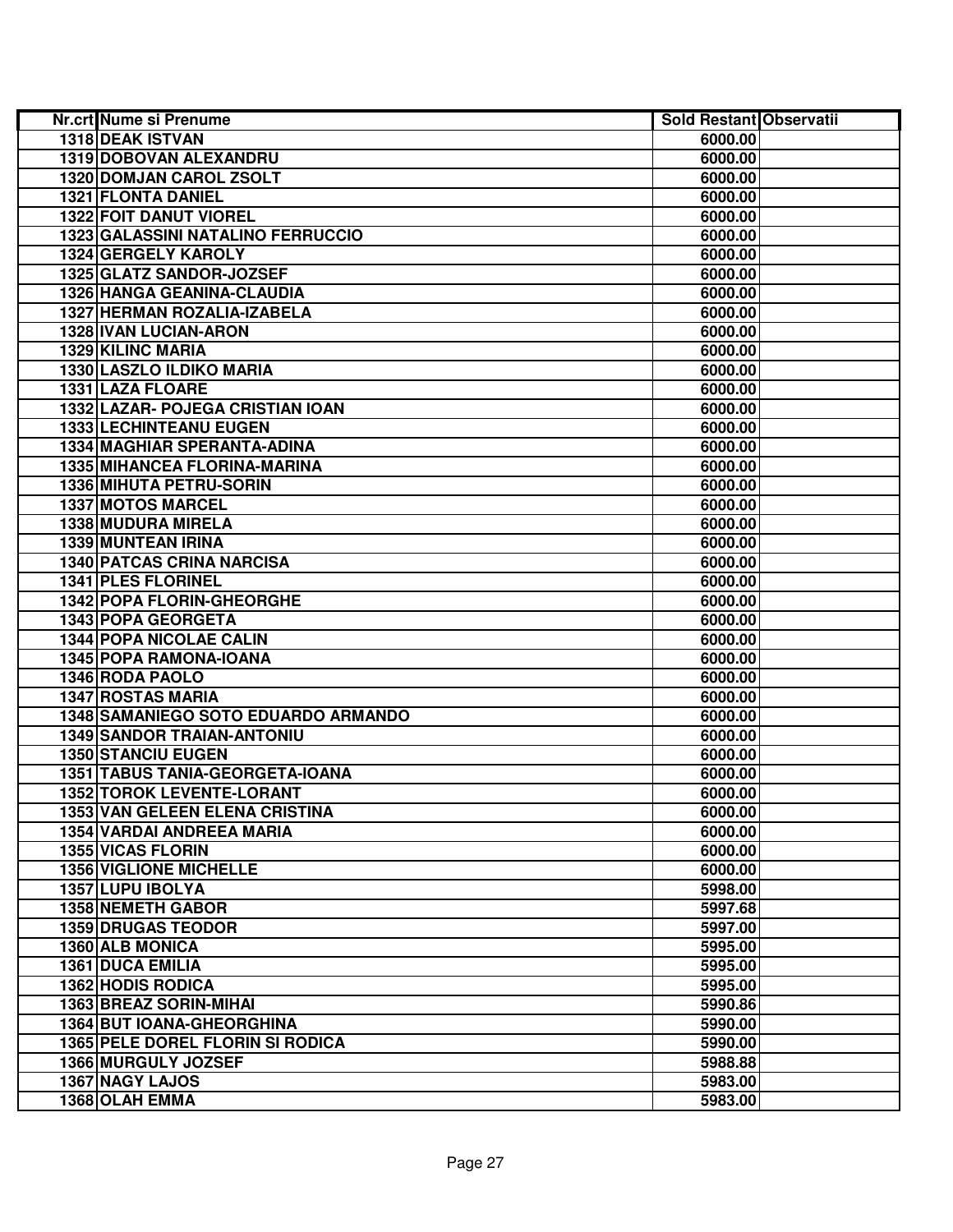| Nr.crt Nume si Prenume                   | Sold Restant Observatii |  |
|------------------------------------------|-------------------------|--|
| 1369 GHETEA ANA                          | 5982.00                 |  |
| <b>1370 MATEI CATALIN NICOLAE</b>        | 5974.00                 |  |
| 1371 STROE MIRCEA-DANIEL SI RAMONA TEREZ | 5972.52                 |  |
| 1372 HOTOPAN LOREDANA-MARIANA            | 5971.00                 |  |
| 1373 INDRIE GHEORGHE-FLORIN              | 5970.00                 |  |
| 1374 VULCAN GABRIELA                     | 5969.00                 |  |
| 1375 SILAGHI PAUL-FLORIN                 | 5967.50                 |  |
| <b>1376 COSAC MATEI-ROMEO</b>            | 5960.00                 |  |
| <b>1377 TIRTIU REMUS-CRISRIAN</b>        | 5960.00                 |  |
| 1378 BERENDE NELA-GAFIA                  | 5954.00                 |  |
| <b>1379 BULC GHEORGHE CRISTIAN</b>       | 5949.00                 |  |
| 1380 MILLE ROMEO                         | 5945.00                 |  |
| 1381 BALOGH CARLA - ETELKA               | 5942.00                 |  |
| 1382 DERECICHEI FLORIN                   | 5942.00                 |  |
| <b>1383 DUMITRESCU RAVECA</b>            | 5942.00                 |  |
| 1384 SABAU CARMEN-VIORICA                | 5942.00                 |  |
| <b>1385 SANDOR TEODOR MIHAI</b>          | 5942.00                 |  |
| 1386 DEMETER LADISLAU                    | 5935.00                 |  |
| <b>1387 PATRASCU NATALIA</b>             | 5927.00                 |  |
| 1388 TODA MARIA                          | 5927.00                 |  |
| 1389 SZABO ROBERT                        | 5923.00                 |  |
| 1390 GABOR SUSANA                        | 5913.00                 |  |
| 1391 VARGA ISTVAN ROBERT                 | 5902.00                 |  |
| 1392 MICH TEOFIL                         | 5901.00                 |  |
| <b>1393 PUSKAS MIKLOS</b>                | 5900.00                 |  |
| <b>1394 SERE VASILE</b>                  | 5895.00                 |  |
| <b>1395 HEBRISTEAN VIOREL-LAURIAN</b>    | 5881.00                 |  |
| 1396 VARGA GHEORGHE                      | 5880.00                 |  |
| 1397 DROBOTA BENIAMIN-CORNELIU           | 5874.00                 |  |
| 1398 KATONA FRANCISC                     | 5871.00                 |  |
| 1399 SAITI SAMUIEL-LUCIAN                | 5870.00                 |  |
| <b>1400 SIMON ANCUTA</b>                 | 5865.00                 |  |
| <b>1401 GHIT ALEXANDRU</b>               | 5864.00                 |  |
| 1402 MOGA SORIN-HORATIU-IOAN             | 5862.00                 |  |
| 1403 KUDELASZ LEVENTE-TIBOR              | 5860.00                 |  |
| 1404 CIURBA GABRIEL                      | 5855.00                 |  |
| <b>1405 MOTEL CONSTANTIN</b>             | 5847.54                 |  |
| 1406 HEREDEA DANIEL IONUT                | 5834.00                 |  |
| 1407 LASZLO ISTVAN                       | 5831.00                 |  |
| <b>1408 BORZA AUREL MARIUS</b>           | 5829.00                 |  |
| <b>1409 AMBUDAN ILONA</b>                | 5824.00                 |  |
| 1410 BOITOR CAROL                        | 5822.00                 |  |
| 1411 TENT IOAN                           | 5822.00                 |  |
| <b>1412 BIRTAS SANDU IOAN</b>            | 5811.00                 |  |
| <b>1413 GAVRUTA GAVRAS TEODOR MARIUS</b> | 5810.00                 |  |
| <b>1414 SIME RADU HORIA</b>              | 5809.00                 |  |
| <b>1415 EDDO INNOCENT OLUWALONIMI</b>    | 5807.00                 |  |
| 1416 POPA VIOREL                         | 5807.00                 |  |
| <b>1417 CORDA IONAS</b>                  | 5804.00                 |  |
| <b>1418 TICOSI MIRCEA-CALIN</b>          | 5800.00                 |  |
| <b>1419 FRUNZA ANDREI-MARIAN</b>         | 5795.00                 |  |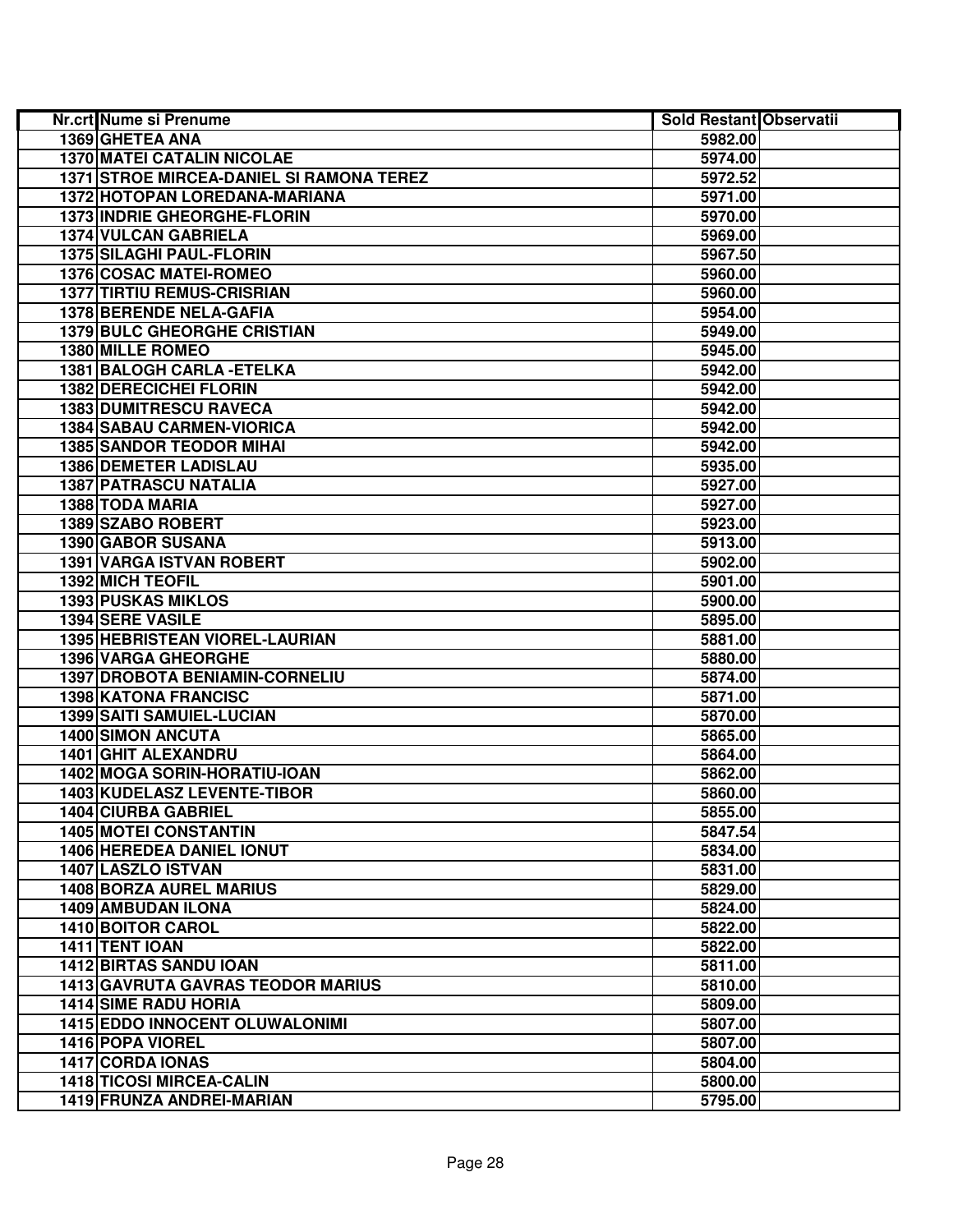| <b>Nr.crt Nume si Prenume</b>                   | Sold Restant Observatii |  |
|-------------------------------------------------|-------------------------|--|
| <b>1420 LASCU FLORENTINA-ALINA</b>              | 5781.00                 |  |
| <b>1421 BUCUR ADRIAN SI FLORICA</b>             | 5762.00                 |  |
| <b>1422 SUCIU SEBASTIAN</b>                     | 5750.00                 |  |
| <b>1423 TOTH SANDOR SI LIDIA</b>                | 5748.19                 |  |
| 1424 BODEA NORBERT                              | 5745.00                 |  |
| 1425 GABOR JANOS                                | 5740.00                 |  |
| 1426 APETREI DANIEL                             | 5734.00                 |  |
| <b>1427 CHIS MARIUS-DANIEL</b>                  | 5723.00                 |  |
| <b>1428 PETRIS PATRICIA</b>                     | 5712.00                 |  |
| <b>1429 BERES STEFAN SI ILEANA</b>              | 5711.00                 |  |
| 1430 GABOR IANOS                                | 5700.00                 |  |
| <b>1431 TRUBACS MARTA</b>                       | 5700.00                 |  |
| <b>1432 TRIFU MIRCEA MARIUS</b>                 | 5696.00                 |  |
| <b>1433 PRODAN MIRELA-LOREDANA</b>              | 5686.00                 |  |
| 1434 FARKAS CLAUDIA-MIHAELA, INTREP.INDIVIDUALA | 5678.00                 |  |
| 1435 GAVRILAS COSMIN                            | 5676.86                 |  |
| 1436 CABAU GABRIEL BENIAMIN                     | 5674.11                 |  |
| <b>1437 LES NICUSOR VIOREL</b>                  | 5673.00                 |  |
| 1438 DASCAL IONEL                               | 5670.00                 |  |
| <b>1439 LINGURAR MARIN</b>                      | 5667.00                 |  |
| 1440 ROSCA ANA MARIA GALINA                     | 5655.00                 |  |
| <b>1441 MERA NICOLAE SI VIORICA</b>             | 5652.00                 |  |
| <b>1442 ISZTOICA PETRU</b>                      | 5650.00                 |  |
| <b>1443 POP MARCEL CRISTIAN</b>                 | 5650.00                 |  |
| 1444 CIUHANDU BOGDAN-DANUT                      | 5648.00                 |  |
| <b>1445 ERDEI IOSIF CRISTIAN</b>                | 5645.00                 |  |
| 1446 FURTOS ANDREI-VALENTIN                     | 5639.00                 |  |
| <b>1447 IANTO ARPAD-CSONGOR</b>                 | 5636.00                 |  |
| 1448 SPIRU ANGELICA-LUCIA                       | 5635.43                 |  |
| 1449 GABOR ISTVAN                               | 5631.00                 |  |
| <b>1450 GABOR LUDOVIC</b>                       | 5630.00                 |  |
| 1451 SERB IOAN-AURELIAN                         | 5627.00                 |  |
| 1452 GIURGIU ALINA DOINITA IOANA                | 5623.00                 |  |
| 1453 MEDREA COSMIN-GABRIEL                      | 5623.00                 |  |
| <b>1454 ERDEI ATTILA</b>                        | 5620.00                 |  |
| <b>1455 MARCON VASILE GHEORGHE</b>              | 5620.00                 |  |
| 1456 ARDELEAN GABRIELA-LUMINITA                 | 5618.00                 |  |
| <b>1457 HATTAB MOHAMED AMINE</b>                | 5616.00                 |  |
| <b>1458 DAROCZI VASILE</b>                      | 5607.00                 |  |
| 1459 ALDEA ADRIAN-CONSTANTIN                    | 5605.50                 |  |
| 1460 OLAR SIMONA-FLORENTINA INT. IND            | 5601.00                 |  |
| <b>1461 ANECHIFORESEI CATALIN-CONSTANTIN</b>    | 5600.00                 |  |
| <b>1462 BOT CALIN ARON</b>                      | 5600.00                 |  |
| <b>1463 HULEA TRAIAN</b>                        | 5600.00                 |  |
| 1464 TOMELE IOAN SI MIRELA RAMONA SORINA        | 5599.00                 |  |
| <b>1465 CATANA CALIN-PETRICA SI DENISA</b>      | 5558.00                 |  |
| <b>1466 STAN VIOREL</b>                         | 5550.00                 |  |
| <b>1467 MIHUT ECATERINA-CARMEN</b>              | 5546.26                 |  |
| <b>1468 MATE RUDOLF</b>                         | 5544.00                 |  |
| <b>1469 BAN FLORIAN</b>                         | 5540.00                 |  |
| 1470 LAKATOS ERZSEBET                           | 5540.00                 |  |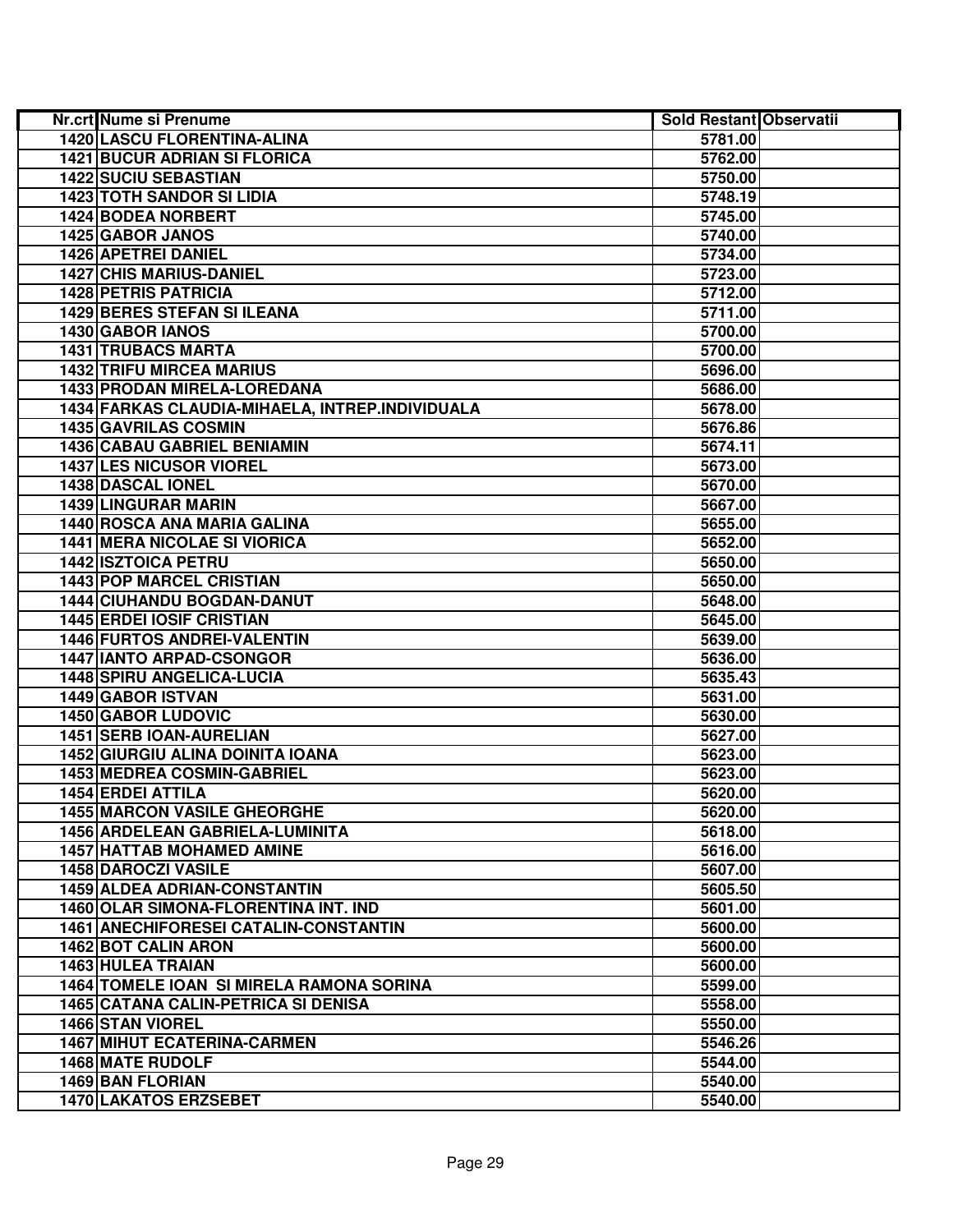| Nr.crt Nume si Prenume                  | Sold Restant Observatii |  |
|-----------------------------------------|-------------------------|--|
| 1471 PAP HAJNALKA                       | 5540.00                 |  |
| 1472 TORZSA IOSIF                       | 5539.00                 |  |
| 1473 GABOR STEFAN                       | 5535.00                 |  |
| 1474 KARABULUT YILMAZ                   | 5532.00                 |  |
| <b>1475 AGOSTON EMIL IOAN</b>           | 5520.00                 |  |
| <b>1476 NEMET BENIAMIN</b>              | 5512.00                 |  |
| 1477 KOVACS-SZALAKNAI ESZTER SI LUDOVIC | 5507.00                 |  |
| <b>1478 MIKLOS ELISABETA</b>            | 5504.00                 |  |
| 1479 MOT RELU SEBASTIAN                 | 5504.00                 |  |
| <b>1480 SIMINIC MARIA</b>               | 5504.00                 |  |
| 1481 CALIN ANITA                        | 5500.00                 |  |
| 1482 GROZE TRAIAN                       | 5500.00                 |  |
| 1483 GYONGYOSI FERDINAND-GHEORGHE       | 5500.00                 |  |
| <b>1484 SOLYOM ADAM LASZLO</b>          | 5495.50                 |  |
| 1485 IVASCA IOAN - DANIEL               | 5495.00                 |  |
| 1486 TOLAS MARIA - ANGELICA             | 5492.00                 |  |
| 1487 DR.COSTEA IOAN COSMIN-CMI          | 5486.00                 |  |
| 1488 CURA EDINA-ERZSEBET                | 5481.00                 |  |
| 1489 CORDOVAN JENO                      | 5470.00                 |  |
| 1490 VARGA BARNA ATTILA                 | 5467.00                 |  |
| 1491 RADUCANU VASILE RAJ                | 5463.00                 |  |
| 1492 SIMU GELU-VOICU-MARIN              | 5460.00                 |  |
| 1493 GAL EMERIC                         | 5450.00                 |  |
| <b>1494 LACATUS ALINA-FELICIA</b>       | 5449.59                 |  |
| 1495 VAD MARIN-LASZLO                   | 5449.00                 |  |
| <b>1496 HODISAN ELISABETA</b>           | 5448.00                 |  |
| <b>1497 ANDOR STEFAN</b>                | 5445.00                 |  |
| <b>1498 ISZTOIKA LUDOVIC</b>            | 5434.00                 |  |
| 1499 KATI ALEXANDRU                     | 5429.00                 |  |
| <b>1500 VANCIA VALENTIN</b>             | 5428.00                 |  |
| 1501 BAR GABRIEL                        | 5424.00                 |  |
| 1502 DUDOMA IOSIF                       | 5418.00                 |  |
| 1503 TAMBA SIMONA IOANA                 | 5413.00                 |  |
| 1504 TAR KAROLY                         | 5410.00                 |  |
| <b>1505 PORUMB CORNELIA</b>             | 5400.18                 |  |
| 1506 MARIAN IOAN-IOSIF                  | 5400.00                 |  |
| 1507 VIDICAN DAN                        | 5400.00                 |  |
| 1508 HALMAJAN PETRU ADRIAN              | 5399.00                 |  |
| 1509 ROVERS ADRIANUS-MATHEUS-PETRUS     | 5399.00                 |  |
| 1510 OLTEANU FLAVIUS-DECEBAL            | 5391.00                 |  |
| 1511 CABA FLORICA-DANIELA               | 5390.00                 |  |
| 1512 JEBEREAN ALINA IOANA               | 5386.00                 |  |
| <b>1513 MINDRUTIU MARIUS</b>            | 5384.00                 |  |
| <b>1514 BOROD GHEORGHE</b>              | 5383.00                 |  |
| <b>1515 MIKLOS IANCU</b>                | 5370.00                 |  |
| 1516 LINGURAR IOAN-CALIN                | 5367.00                 |  |
| 1517 GABOR MARCO                        | 5365.00                 |  |
| 1518 OROSZ IOAN                         | 5362.00                 |  |
| <b>1519 REZMIVES SAMUIL</b>             | 5356.00                 |  |
| <b>1520 FARKAS ATTILA-NORBERT</b>       | 5355.00                 |  |
| <b>1521 HORVATH ADALBERT</b>            | 5355.00                 |  |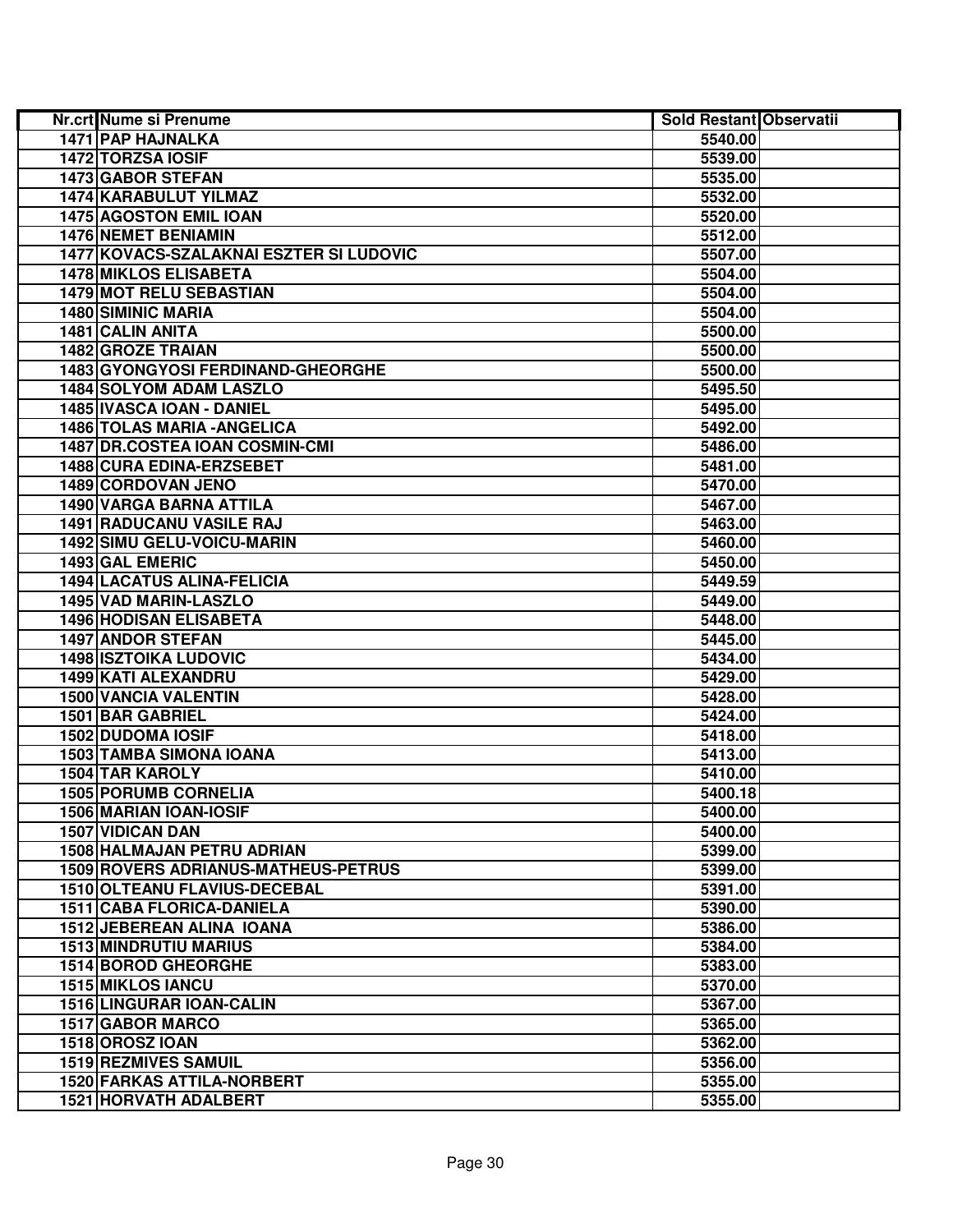| 1522 KIS CARMEN<br>5354.00<br><b>1523 DOMOCOS CRISTIAN-VLAD</b><br>5346.00<br><b>1524 BALINT FLORIAN</b><br>5344.00<br><b>1525 RADAC AUREL-GHEORGHE</b><br>5340.87<br>1526 POP IOANA-MONICA<br>5340.00<br>1527 SZUCS ARPAD JOZSEF<br>5336.50<br>1528 VIDICAN RAZVAN - SERGIU<br>5327.50<br>1529 BUT DACIANA MIHAELA SI VOLSITZ PAUL<br>5323.00<br><b>1530 IUHAS ECATERINA</b><br>5316.00<br>1531 GABOR IANCU<br>5305.00<br><b>1532 BOJANI SORIN GHEORGHE</b><br>5300.00<br>1533 SELICEANU OLIVIU DANIEL<br>5299.00<br><b>1534 VEG LADISLAU-EMERIC</b><br>5293.00<br><b>1535 TOTORAN FLORINA</b><br>5290.14<br>1536 BUT CLAUDIA-MARCELA<br>5287.00<br><b>1537 MAGHIAR CATALIN-GEORGE</b><br>5284.44<br>1538 LAZAU CIPRIAN VLADUT<br>5280.00<br>1539 ROSTAS RIBILA<br>5274.50<br>1540 PFA APATI NICOLETA<br>5271.00<br><b>1541 KUCHEL REMUS</b><br>5270.00<br>1542 GHETI RAUL-EMANUEL<br>5265.00<br><b>1543 VIDICAN MELANIA</b><br>5257.00<br><b>1544 BUTUC ADELA IOANA</b><br>5255.00<br><b>1545 CALIN ALINA-BRANDUSA</b><br>5250.00<br>1546 MIHAILA DAN<br>5248.00<br><b>1547 ONUT-TOMA PETRU</b><br>5245.00<br>1548 ULMARU PETRACHE<br>5237.00<br>1549 KUN ORSOLYA<br>5227.00<br>1550 BODEA DANIEL-TIBERIU<br>5222.24<br>1551 LERNER FRIDA<br>5217.00<br><b>1552 BURCSA MATEI</b><br>5203.00<br>1553 CAMPAN OCTAVIAN-IOAN<br>5202.00<br><b>1554 JANCSO ERZSEBET</b><br>5200.39<br><b>1555 DANO GYORGY-KALMAN</b><br>5200.00<br><b>1556 GABOR KATALIN</b><br>5200.00<br><b>1557 KOMAREK GYULA-MIHALY</b><br>5200.00<br>5200.00<br><b>1558 LIANU LAVINIA-EUGENIA SI ION-CONSTANTIN</b><br><b>1559 PATAKI MAGDALENA SI ENIKO</b><br>5199.00<br><b>1560 CRACIUN VIOREL-MARIUS</b><br>5196.00<br><b>1561 CIOLOS CRISTIAN-VICTOR</b><br>5190.00<br><b>1562 INDRIES PATRICIA-TEODORA</b><br>5189.00<br>1563 GORGOZ SERVET<br>5186.00<br>1564 KELE IANOS<br>5181.00<br><b>1565 VARGA SANDOR</b><br>5180.00 | Nr.crt Nume si Prenume                    | Sold Restant Observatii |  |
|-----------------------------------------------------------------------------------------------------------------------------------------------------------------------------------------------------------------------------------------------------------------------------------------------------------------------------------------------------------------------------------------------------------------------------------------------------------------------------------------------------------------------------------------------------------------------------------------------------------------------------------------------------------------------------------------------------------------------------------------------------------------------------------------------------------------------------------------------------------------------------------------------------------------------------------------------------------------------------------------------------------------------------------------------------------------------------------------------------------------------------------------------------------------------------------------------------------------------------------------------------------------------------------------------------------------------------------------------------------------------------------------------------------------------------------------------------------------------------------------------------------------------------------------------------------------------------------------------------------------------------------------------------------------------------------------------------------------------------------------------------------------------------------------------------------------------------------------------------------------------------------------------------|-------------------------------------------|-------------------------|--|
|                                                                                                                                                                                                                                                                                                                                                                                                                                                                                                                                                                                                                                                                                                                                                                                                                                                                                                                                                                                                                                                                                                                                                                                                                                                                                                                                                                                                                                                                                                                                                                                                                                                                                                                                                                                                                                                                                                     |                                           |                         |  |
|                                                                                                                                                                                                                                                                                                                                                                                                                                                                                                                                                                                                                                                                                                                                                                                                                                                                                                                                                                                                                                                                                                                                                                                                                                                                                                                                                                                                                                                                                                                                                                                                                                                                                                                                                                                                                                                                                                     |                                           |                         |  |
|                                                                                                                                                                                                                                                                                                                                                                                                                                                                                                                                                                                                                                                                                                                                                                                                                                                                                                                                                                                                                                                                                                                                                                                                                                                                                                                                                                                                                                                                                                                                                                                                                                                                                                                                                                                                                                                                                                     |                                           |                         |  |
|                                                                                                                                                                                                                                                                                                                                                                                                                                                                                                                                                                                                                                                                                                                                                                                                                                                                                                                                                                                                                                                                                                                                                                                                                                                                                                                                                                                                                                                                                                                                                                                                                                                                                                                                                                                                                                                                                                     |                                           |                         |  |
|                                                                                                                                                                                                                                                                                                                                                                                                                                                                                                                                                                                                                                                                                                                                                                                                                                                                                                                                                                                                                                                                                                                                                                                                                                                                                                                                                                                                                                                                                                                                                                                                                                                                                                                                                                                                                                                                                                     |                                           |                         |  |
|                                                                                                                                                                                                                                                                                                                                                                                                                                                                                                                                                                                                                                                                                                                                                                                                                                                                                                                                                                                                                                                                                                                                                                                                                                                                                                                                                                                                                                                                                                                                                                                                                                                                                                                                                                                                                                                                                                     |                                           |                         |  |
|                                                                                                                                                                                                                                                                                                                                                                                                                                                                                                                                                                                                                                                                                                                                                                                                                                                                                                                                                                                                                                                                                                                                                                                                                                                                                                                                                                                                                                                                                                                                                                                                                                                                                                                                                                                                                                                                                                     |                                           |                         |  |
|                                                                                                                                                                                                                                                                                                                                                                                                                                                                                                                                                                                                                                                                                                                                                                                                                                                                                                                                                                                                                                                                                                                                                                                                                                                                                                                                                                                                                                                                                                                                                                                                                                                                                                                                                                                                                                                                                                     |                                           |                         |  |
|                                                                                                                                                                                                                                                                                                                                                                                                                                                                                                                                                                                                                                                                                                                                                                                                                                                                                                                                                                                                                                                                                                                                                                                                                                                                                                                                                                                                                                                                                                                                                                                                                                                                                                                                                                                                                                                                                                     |                                           |                         |  |
|                                                                                                                                                                                                                                                                                                                                                                                                                                                                                                                                                                                                                                                                                                                                                                                                                                                                                                                                                                                                                                                                                                                                                                                                                                                                                                                                                                                                                                                                                                                                                                                                                                                                                                                                                                                                                                                                                                     |                                           |                         |  |
|                                                                                                                                                                                                                                                                                                                                                                                                                                                                                                                                                                                                                                                                                                                                                                                                                                                                                                                                                                                                                                                                                                                                                                                                                                                                                                                                                                                                                                                                                                                                                                                                                                                                                                                                                                                                                                                                                                     |                                           |                         |  |
|                                                                                                                                                                                                                                                                                                                                                                                                                                                                                                                                                                                                                                                                                                                                                                                                                                                                                                                                                                                                                                                                                                                                                                                                                                                                                                                                                                                                                                                                                                                                                                                                                                                                                                                                                                                                                                                                                                     |                                           |                         |  |
|                                                                                                                                                                                                                                                                                                                                                                                                                                                                                                                                                                                                                                                                                                                                                                                                                                                                                                                                                                                                                                                                                                                                                                                                                                                                                                                                                                                                                                                                                                                                                                                                                                                                                                                                                                                                                                                                                                     |                                           |                         |  |
|                                                                                                                                                                                                                                                                                                                                                                                                                                                                                                                                                                                                                                                                                                                                                                                                                                                                                                                                                                                                                                                                                                                                                                                                                                                                                                                                                                                                                                                                                                                                                                                                                                                                                                                                                                                                                                                                                                     |                                           |                         |  |
|                                                                                                                                                                                                                                                                                                                                                                                                                                                                                                                                                                                                                                                                                                                                                                                                                                                                                                                                                                                                                                                                                                                                                                                                                                                                                                                                                                                                                                                                                                                                                                                                                                                                                                                                                                                                                                                                                                     |                                           |                         |  |
|                                                                                                                                                                                                                                                                                                                                                                                                                                                                                                                                                                                                                                                                                                                                                                                                                                                                                                                                                                                                                                                                                                                                                                                                                                                                                                                                                                                                                                                                                                                                                                                                                                                                                                                                                                                                                                                                                                     |                                           |                         |  |
|                                                                                                                                                                                                                                                                                                                                                                                                                                                                                                                                                                                                                                                                                                                                                                                                                                                                                                                                                                                                                                                                                                                                                                                                                                                                                                                                                                                                                                                                                                                                                                                                                                                                                                                                                                                                                                                                                                     |                                           |                         |  |
|                                                                                                                                                                                                                                                                                                                                                                                                                                                                                                                                                                                                                                                                                                                                                                                                                                                                                                                                                                                                                                                                                                                                                                                                                                                                                                                                                                                                                                                                                                                                                                                                                                                                                                                                                                                                                                                                                                     |                                           |                         |  |
|                                                                                                                                                                                                                                                                                                                                                                                                                                                                                                                                                                                                                                                                                                                                                                                                                                                                                                                                                                                                                                                                                                                                                                                                                                                                                                                                                                                                                                                                                                                                                                                                                                                                                                                                                                                                                                                                                                     |                                           |                         |  |
|                                                                                                                                                                                                                                                                                                                                                                                                                                                                                                                                                                                                                                                                                                                                                                                                                                                                                                                                                                                                                                                                                                                                                                                                                                                                                                                                                                                                                                                                                                                                                                                                                                                                                                                                                                                                                                                                                                     |                                           |                         |  |
|                                                                                                                                                                                                                                                                                                                                                                                                                                                                                                                                                                                                                                                                                                                                                                                                                                                                                                                                                                                                                                                                                                                                                                                                                                                                                                                                                                                                                                                                                                                                                                                                                                                                                                                                                                                                                                                                                                     |                                           |                         |  |
|                                                                                                                                                                                                                                                                                                                                                                                                                                                                                                                                                                                                                                                                                                                                                                                                                                                                                                                                                                                                                                                                                                                                                                                                                                                                                                                                                                                                                                                                                                                                                                                                                                                                                                                                                                                                                                                                                                     |                                           |                         |  |
|                                                                                                                                                                                                                                                                                                                                                                                                                                                                                                                                                                                                                                                                                                                                                                                                                                                                                                                                                                                                                                                                                                                                                                                                                                                                                                                                                                                                                                                                                                                                                                                                                                                                                                                                                                                                                                                                                                     |                                           |                         |  |
|                                                                                                                                                                                                                                                                                                                                                                                                                                                                                                                                                                                                                                                                                                                                                                                                                                                                                                                                                                                                                                                                                                                                                                                                                                                                                                                                                                                                                                                                                                                                                                                                                                                                                                                                                                                                                                                                                                     |                                           |                         |  |
|                                                                                                                                                                                                                                                                                                                                                                                                                                                                                                                                                                                                                                                                                                                                                                                                                                                                                                                                                                                                                                                                                                                                                                                                                                                                                                                                                                                                                                                                                                                                                                                                                                                                                                                                                                                                                                                                                                     |                                           |                         |  |
|                                                                                                                                                                                                                                                                                                                                                                                                                                                                                                                                                                                                                                                                                                                                                                                                                                                                                                                                                                                                                                                                                                                                                                                                                                                                                                                                                                                                                                                                                                                                                                                                                                                                                                                                                                                                                                                                                                     |                                           |                         |  |
|                                                                                                                                                                                                                                                                                                                                                                                                                                                                                                                                                                                                                                                                                                                                                                                                                                                                                                                                                                                                                                                                                                                                                                                                                                                                                                                                                                                                                                                                                                                                                                                                                                                                                                                                                                                                                                                                                                     |                                           |                         |  |
|                                                                                                                                                                                                                                                                                                                                                                                                                                                                                                                                                                                                                                                                                                                                                                                                                                                                                                                                                                                                                                                                                                                                                                                                                                                                                                                                                                                                                                                                                                                                                                                                                                                                                                                                                                                                                                                                                                     |                                           |                         |  |
|                                                                                                                                                                                                                                                                                                                                                                                                                                                                                                                                                                                                                                                                                                                                                                                                                                                                                                                                                                                                                                                                                                                                                                                                                                                                                                                                                                                                                                                                                                                                                                                                                                                                                                                                                                                                                                                                                                     |                                           |                         |  |
|                                                                                                                                                                                                                                                                                                                                                                                                                                                                                                                                                                                                                                                                                                                                                                                                                                                                                                                                                                                                                                                                                                                                                                                                                                                                                                                                                                                                                                                                                                                                                                                                                                                                                                                                                                                                                                                                                                     |                                           |                         |  |
|                                                                                                                                                                                                                                                                                                                                                                                                                                                                                                                                                                                                                                                                                                                                                                                                                                                                                                                                                                                                                                                                                                                                                                                                                                                                                                                                                                                                                                                                                                                                                                                                                                                                                                                                                                                                                                                                                                     |                                           |                         |  |
|                                                                                                                                                                                                                                                                                                                                                                                                                                                                                                                                                                                                                                                                                                                                                                                                                                                                                                                                                                                                                                                                                                                                                                                                                                                                                                                                                                                                                                                                                                                                                                                                                                                                                                                                                                                                                                                                                                     |                                           |                         |  |
|                                                                                                                                                                                                                                                                                                                                                                                                                                                                                                                                                                                                                                                                                                                                                                                                                                                                                                                                                                                                                                                                                                                                                                                                                                                                                                                                                                                                                                                                                                                                                                                                                                                                                                                                                                                                                                                                                                     |                                           |                         |  |
|                                                                                                                                                                                                                                                                                                                                                                                                                                                                                                                                                                                                                                                                                                                                                                                                                                                                                                                                                                                                                                                                                                                                                                                                                                                                                                                                                                                                                                                                                                                                                                                                                                                                                                                                                                                                                                                                                                     |                                           |                         |  |
|                                                                                                                                                                                                                                                                                                                                                                                                                                                                                                                                                                                                                                                                                                                                                                                                                                                                                                                                                                                                                                                                                                                                                                                                                                                                                                                                                                                                                                                                                                                                                                                                                                                                                                                                                                                                                                                                                                     |                                           |                         |  |
|                                                                                                                                                                                                                                                                                                                                                                                                                                                                                                                                                                                                                                                                                                                                                                                                                                                                                                                                                                                                                                                                                                                                                                                                                                                                                                                                                                                                                                                                                                                                                                                                                                                                                                                                                                                                                                                                                                     |                                           |                         |  |
|                                                                                                                                                                                                                                                                                                                                                                                                                                                                                                                                                                                                                                                                                                                                                                                                                                                                                                                                                                                                                                                                                                                                                                                                                                                                                                                                                                                                                                                                                                                                                                                                                                                                                                                                                                                                                                                                                                     |                                           |                         |  |
|                                                                                                                                                                                                                                                                                                                                                                                                                                                                                                                                                                                                                                                                                                                                                                                                                                                                                                                                                                                                                                                                                                                                                                                                                                                                                                                                                                                                                                                                                                                                                                                                                                                                                                                                                                                                                                                                                                     |                                           |                         |  |
|                                                                                                                                                                                                                                                                                                                                                                                                                                                                                                                                                                                                                                                                                                                                                                                                                                                                                                                                                                                                                                                                                                                                                                                                                                                                                                                                                                                                                                                                                                                                                                                                                                                                                                                                                                                                                                                                                                     |                                           |                         |  |
|                                                                                                                                                                                                                                                                                                                                                                                                                                                                                                                                                                                                                                                                                                                                                                                                                                                                                                                                                                                                                                                                                                                                                                                                                                                                                                                                                                                                                                                                                                                                                                                                                                                                                                                                                                                                                                                                                                     |                                           |                         |  |
|                                                                                                                                                                                                                                                                                                                                                                                                                                                                                                                                                                                                                                                                                                                                                                                                                                                                                                                                                                                                                                                                                                                                                                                                                                                                                                                                                                                                                                                                                                                                                                                                                                                                                                                                                                                                                                                                                                     |                                           |                         |  |
|                                                                                                                                                                                                                                                                                                                                                                                                                                                                                                                                                                                                                                                                                                                                                                                                                                                                                                                                                                                                                                                                                                                                                                                                                                                                                                                                                                                                                                                                                                                                                                                                                                                                                                                                                                                                                                                                                                     |                                           |                         |  |
|                                                                                                                                                                                                                                                                                                                                                                                                                                                                                                                                                                                                                                                                                                                                                                                                                                                                                                                                                                                                                                                                                                                                                                                                                                                                                                                                                                                                                                                                                                                                                                                                                                                                                                                                                                                                                                                                                                     |                                           |                         |  |
|                                                                                                                                                                                                                                                                                                                                                                                                                                                                                                                                                                                                                                                                                                                                                                                                                                                                                                                                                                                                                                                                                                                                                                                                                                                                                                                                                                                                                                                                                                                                                                                                                                                                                                                                                                                                                                                                                                     |                                           |                         |  |
|                                                                                                                                                                                                                                                                                                                                                                                                                                                                                                                                                                                                                                                                                                                                                                                                                                                                                                                                                                                                                                                                                                                                                                                                                                                                                                                                                                                                                                                                                                                                                                                                                                                                                                                                                                                                                                                                                                     | <b>1566 KOVACS MIRCEA-IOAN SI CODRUTA</b> | 5179.00                 |  |
| 5177.00<br><b>1567 PRAHOVEANU CRISTINA</b>                                                                                                                                                                                                                                                                                                                                                                                                                                                                                                                                                                                                                                                                                                                                                                                                                                                                                                                                                                                                                                                                                                                                                                                                                                                                                                                                                                                                                                                                                                                                                                                                                                                                                                                                                                                                                                                          |                                           |                         |  |
| 5176.90<br><b>1568 NEMES DUMITRU SI VIORICA</b>                                                                                                                                                                                                                                                                                                                                                                                                                                                                                                                                                                                                                                                                                                                                                                                                                                                                                                                                                                                                                                                                                                                                                                                                                                                                                                                                                                                                                                                                                                                                                                                                                                                                                                                                                                                                                                                     |                                           |                         |  |
| <b>1569 BARANKA GAVRIL</b><br>5165.00                                                                                                                                                                                                                                                                                                                                                                                                                                                                                                                                                                                                                                                                                                                                                                                                                                                                                                                                                                                                                                                                                                                                                                                                                                                                                                                                                                                                                                                                                                                                                                                                                                                                                                                                                                                                                                                               |                                           |                         |  |
| <b>1570 SUCIU CIPRIAN VALENTIN</b><br>5164.00                                                                                                                                                                                                                                                                                                                                                                                                                                                                                                                                                                                                                                                                                                                                                                                                                                                                                                                                                                                                                                                                                                                                                                                                                                                                                                                                                                                                                                                                                                                                                                                                                                                                                                                                                                                                                                                       |                                           |                         |  |
| <b>1571 BUZ CORINA-MARIA</b><br>5158.00                                                                                                                                                                                                                                                                                                                                                                                                                                                                                                                                                                                                                                                                                                                                                                                                                                                                                                                                                                                                                                                                                                                                                                                                                                                                                                                                                                                                                                                                                                                                                                                                                                                                                                                                                                                                                                                             |                                           |                         |  |
| <b>1572 SAVA FLORIN-IOAN</b><br>5156.00                                                                                                                                                                                                                                                                                                                                                                                                                                                                                                                                                                                                                                                                                                                                                                                                                                                                                                                                                                                                                                                                                                                                                                                                                                                                                                                                                                                                                                                                                                                                                                                                                                                                                                                                                                                                                                                             |                                           |                         |  |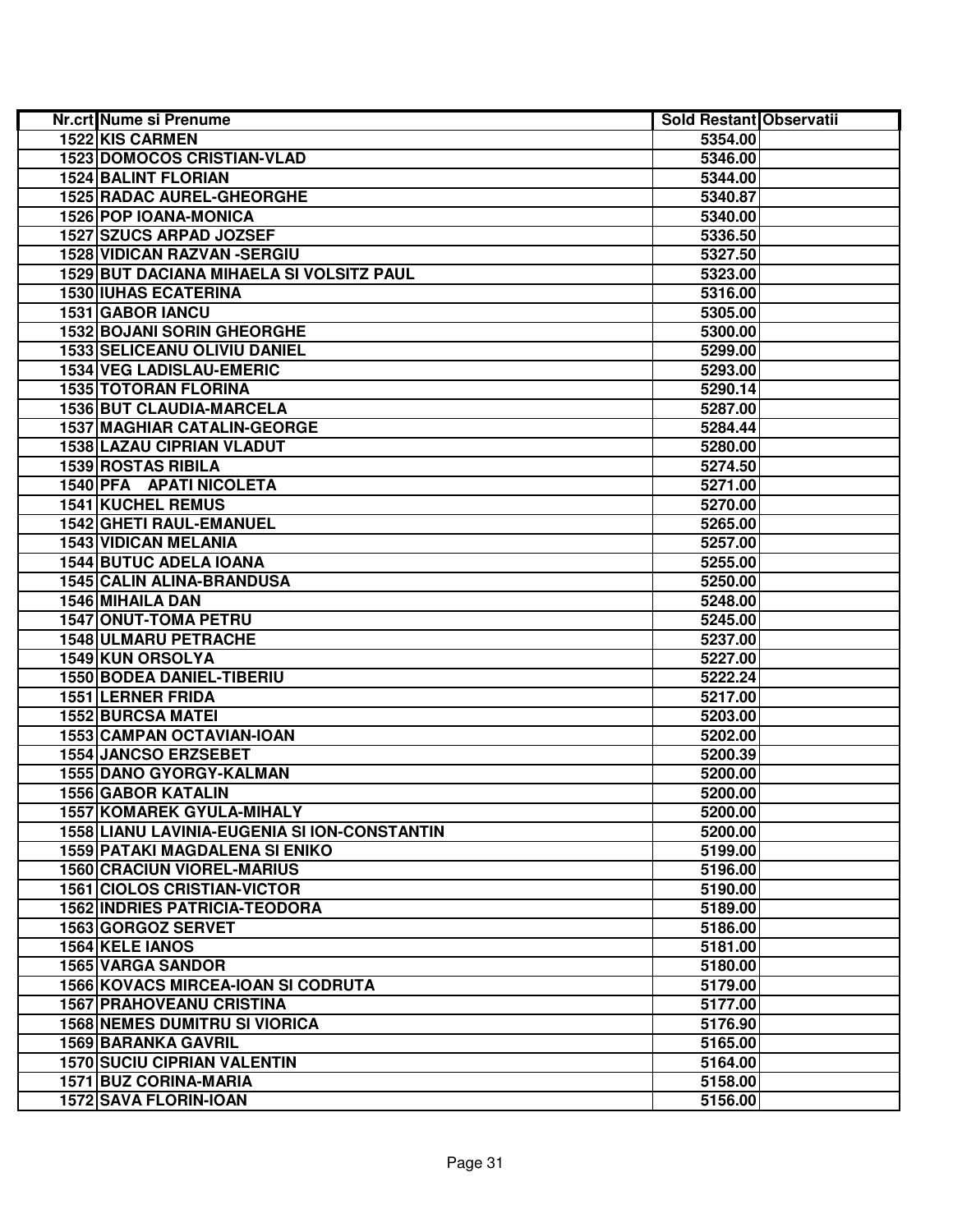| Nr.crt Nume si Prenume                         | Sold Restant Observatii |  |
|------------------------------------------------|-------------------------|--|
| 1573 POPA FLORICA                              | 5153.00                 |  |
| <b>1574 BUSUIOC ANAMARIA-FLORINA</b>           | 5151.00                 |  |
| <b>1575 BENTAN CONSTANTIN</b>                  | 5150.00                 |  |
| <b>1576 MANCI DANIEL</b>                       | 5149.00                 |  |
| <b>1577 LUCUTA VICTOR IONEL</b>                | 5137.00                 |  |
| 1578 JUNJAN RAUL-CLAUDIU                       | 5135.00                 |  |
| <b>1579 STANA GHEORGHE</b>                     | 5135.00                 |  |
| <b>1580 DAVID DACIAN IONUT</b>                 | 5123.00                 |  |
| <b>1581 PARASCHIVA CONSTANTIN-EMIL</b>         | 5122.00                 |  |
| <b>1582 IGNAT MONICA-DELIA SI ADRIAN</b>       | 5121.00                 |  |
| 1583 CIARNAU IOAN                              | 5110.00                 |  |
| <b>1584 DUMITRIU STEFAN</b>                    | 5100.00                 |  |
| 1585 PRAJA LEVENTE-VASILE                      | 5100.00                 |  |
| <b>1586 SNIDER ANNA ANISOARA</b>               | 5099.00                 |  |
| 1587 IOVAN ALEXANDRU                           | 5090.00                 |  |
| <b>1588 CRETU VIOREL REMUS</b>                 | 5087.00                 |  |
| 1589 PAP SANDOR-JOZSEF                         | 5087.00                 |  |
| 1590 KOSZTIN LEVENTE TIBOR                     | 5084.00                 |  |
| 1591 DUDAS IMRE-LASZLO                         | 5070.00                 |  |
| <b>1592 UNGUR CRACIUN</b>                      | 5065.50                 |  |
| 1593 GABOR IOAN                                | 5059.00                 |  |
| 1594 SECARA NELA-MIRELA                        | 5047.00                 |  |
| <b>1595 DE MUCCI LUIGI</b>                     | 5040.00                 |  |
| <b>1596 SZOMBATI GABRIELA SI EMERIC</b>        | 5027.00                 |  |
| <b>1597 TINCAU MARINA-FLORENTINA</b>           | 5025.00                 |  |
| <b>1598 GABOR GABRIEL</b>                      | 5020.00                 |  |
| 1599 GHILEA FLORIAN-GHEORGHE SI DORINA-DANIELA | 5018.00                 |  |
| 1600 MASETTI MORENO                            | 5016.00                 |  |
| <b>1601 BALOGH DORINA SI GHEORGHE</b>          | 5012.00                 |  |
| 1602 BARANYKA GABRIEL                          | 5005.00                 |  |
| <b>1603 VOLGYESI ROBERT-ATTILA</b>             | 5005.00                 |  |
| 1604 FARKAS ANNAMARIA-MAGDALENA                | 5002.00                 |  |
| 1605 VAKAR CLAUDIU-NOEL                        | 5002.00                 |  |
| 1606 BALAZS ANDREEA                            | 5000.00                 |  |
| 1607 DELCZEG CSABA                             | 5000.00                 |  |
| <b>1608 DOBAI CONSTANTIN SI ELISABETA</b>      | 5000.00                 |  |
| 1609 KISS JANOS                                | 5000.00                 |  |
| <b>1610 PANTEA MARIANA-DANIELA</b>             | 5000.00                 |  |
| 1611 ISTOICA IOAN                              | 4998.00                 |  |
| 1612 GADOLA RADU-DAN                           | 4994.00                 |  |
| <b>1613 HORVATH JENO ZOLTAN</b>                | 4994.00                 |  |
| <b>1614 JURGIU LENUTA-MARIA</b>                | 4988.91                 |  |
| 1615 BABO GHEORGHE                             | 4985.00                 |  |
| 1616 VERES GEORGETA                            | 4980.00                 |  |
| <b>1617 MATEAS ALIN FLORIN SI ROZALIA</b>      | 4978.00                 |  |
| <b>1618 COROI LUCIAN-MIRCEA</b>                | 4976.00                 |  |
| <b>1619 BANO TUNDE VIORICA</b>                 | 4972.00                 |  |
| 1620 SZABO ARPAD-NORBERT                       | 4971.00                 |  |
| <b>1621 SFERLE FLORIAN-SEBASTIAN</b>           | 4956.50                 |  |
| 1622 POP EMIL-GAVRIL SI RALUCA                 | 4955.00                 |  |
| 1623 ROMOCEA ROXANA-NICOLETA                   | 4945.00                 |  |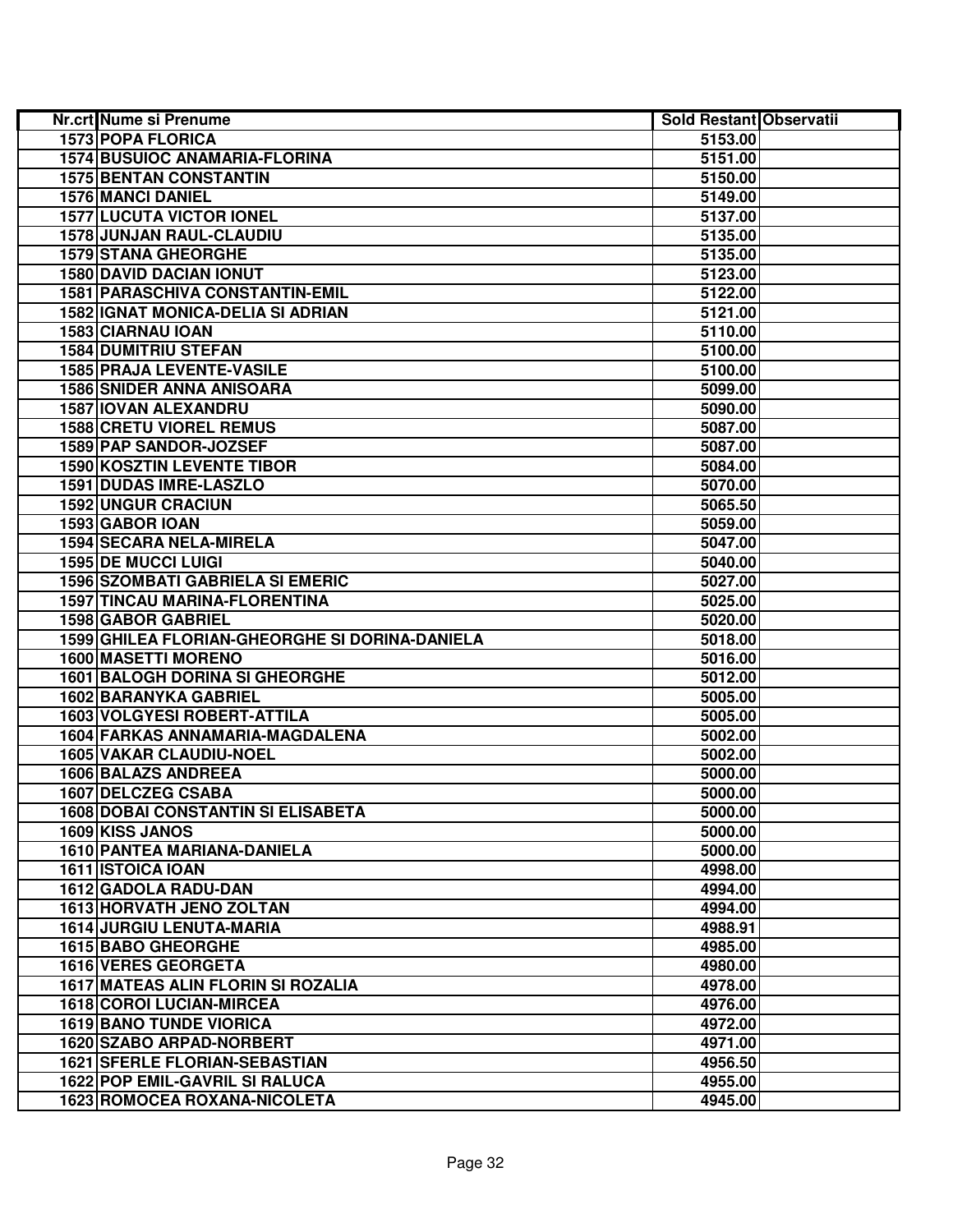| <b>Nr.crt</b> Nume si Prenume             | Sold Restant Observatii |  |
|-------------------------------------------|-------------------------|--|
| <b>1624 IONESCU MARIN</b>                 | 4939.00                 |  |
| <b>1625 BOLDUT IONEL-CLAUDIU</b>          | 4937.00                 |  |
| <b>1626 ROSTAS NUTU</b>                   | 4935.00                 |  |
| 1627 POP BOGDAN-MIRCEA                    | 4934.00                 |  |
| <b>1628 VARGA MIRCEA-GIONI</b>            | 4933.00                 |  |
| <b>1629 SALAJAN SORIN-REMUS</b>           | 4931.00                 |  |
| <b>1630 VANCSA ARPAD-OLIVER</b>           | 4927.00                 |  |
| <b>1631 BARSAN IOAN SI ELENA KLOTILDA</b> | 4924.00                 |  |
| 1632 KAHILOGULLARI SEDAT                  | 4918.00                 |  |
| 1633 GALIS ALIN-HADRIAN                   | 4916.00                 |  |
| 1634 KOVARI TIBERIU                       | 4914.00                 |  |
| <b>1635 CALAU FLORIN-DORIN</b>            | 4912.00                 |  |
| 1636 CABA CORNEL                          | 4911.00                 |  |
| <b>1637 CAMPAN CRISTIAN-FLORIN</b>        | 4906.00                 |  |
| <b>1638 ROSTAS MATEI</b>                  | 4905.00                 |  |
| 1639 BERNATH CATALINA                     | 4904.00                 |  |
| 1640 BORBOLA GYULA SI GABRIELA            | 4904.00                 |  |
| 1641 CIORA NICUSOR-NELU                   | 4902.50                 |  |
| 1642 GEREBENES EVA                        | 4900.00                 |  |
| 1643 SZABO IOZSEF                         | 4900.00                 |  |
| <b>1644 FURTOS TEODOR MARIN</b>           | 4899.00                 |  |
| <b>1645 FILIP GHEORGHE DOREL</b>          | 4895.00                 |  |
| <b>1646 SZUCS ROBERT - KAROLY</b>         | 4894.00                 |  |
| 1647 OLAH ALEXANDRU IOAN                  | 4892.00                 |  |
| 1648 BUTIRI IONEL                         | 4889.86                 |  |
| <b>1649 MUSCA IOSIF ANTON</b>             | 4879.00                 |  |
| <b>1650 BADOIU EUGEN SI SANDA</b>         | 4875.00                 |  |
| 1651 DICU SERGIU-PETRU                    | 4874.00                 |  |
| 1652 GORDAN DANIEL                        | 4871.00                 |  |
| <b>1653 BUDA FLORENTINA LENUTA</b>        | 4865.00                 |  |
| <b>1654 ISZTOIKA STEFAN</b>               | 4865.00                 |  |
| <b>1655 MIHOC DANIEL ANDREI</b>           | 4863.00                 |  |
| <b>1656 POPA EDUARD-CRISTIAN</b>          | 4861.50                 |  |
| 1657 STEF IOAN                            | 4848.00                 |  |
| 1658 GALL ISTVAN CSABA                    | 4846.00                 |  |
| 1659 TATAR MARIAN-GEORGE                  | 4837.00                 |  |
| <b>1660 IONESCU STEFAN-MARIAN</b>         | 4835.00                 |  |
| <b>1661 BARANOSCHI MIHAI-FLORIN</b>       | 4833.00                 |  |
| <b>1662 IENCIU VLAD-OCTAVIAN</b>          | 4830.00                 |  |
| <b>1663 POP GHEORGHE CLAUDIU</b>          | 4819.00                 |  |
| <b>1664 PAPP FLORIN-EMANUEL</b>           | 4818.00                 |  |
| <b>1665 SARCA GHEORGHE SI EUGENIA</b>     | 4817.00                 |  |
| <b>1666 URS AUGUSTIN SI VALERIA</b>       | 4817.00                 |  |
| 1667 SCORTE ANA                           | 4810.00                 |  |
| <b>1668 SFARLEA SEBASTIAN</b>             | 4807.00                 |  |
| <b>1669 FORGACIU DUMITRU ROMICA</b>       | 4803.00                 |  |
| <b>1670 UNGUR FLORIN-GHEORGHE</b>         | 4803.00                 |  |
| <b>1671 LAZAR DORIN IOAN</b>              | 4796.74                 |  |
| <b>1672 JURCA MIRELA-CLAUDIA</b>          | 4796.00                 |  |
| <b>1673 LACZKO FRANCISC</b>               | 4796.00                 |  |
| <b>1674 PORCAR FLORIN CORNEL</b>          | 4793.59                 |  |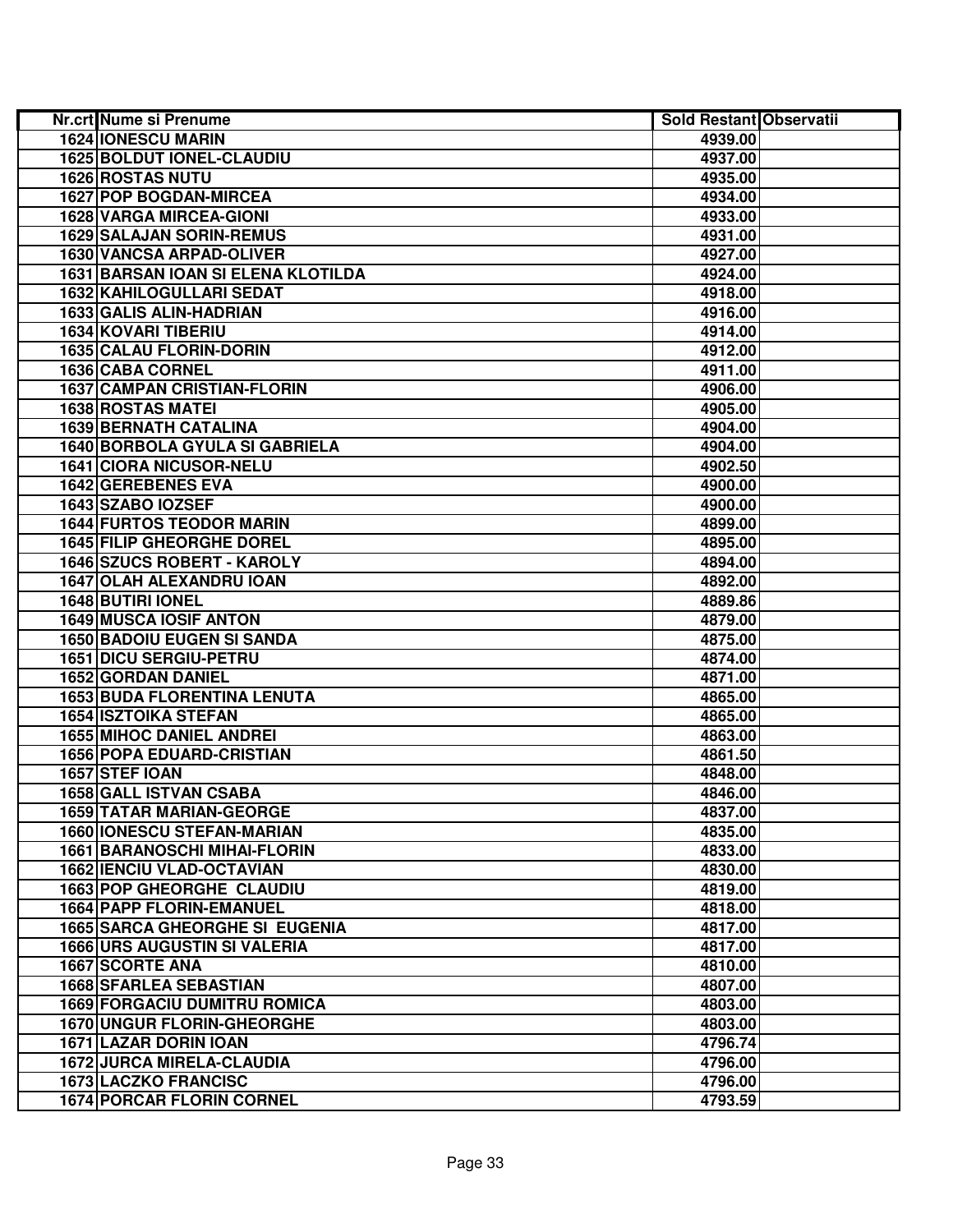| <b>Nr.crt Nume si Prenume</b>                                    | <b>Sold Restant Observatii</b> |  |
|------------------------------------------------------------------|--------------------------------|--|
| <b>1675 CIMERDEAN KLARA</b>                                      | 4792.06                        |  |
| <b>1676 PETER CAROL</b>                                          | 4792.00                        |  |
| <b>1677 DARABAN MARIUS MIHAI</b>                                 | 4786.84                        |  |
| <b>1678 SERBAN MIHAI CLAUDIU</b>                                 | 4785.00                        |  |
| 1679 COPIL FLORIAN                                               | 4783.00                        |  |
| 1680 ZACH VASILE                                                 | 4777.00                        |  |
| <b>1681 PETRILA CRISTIAN-OVIDIU</b>                              | 4775.00                        |  |
| 1682 FORIS EDE CSONGOR                                           | 4771.00                        |  |
| 1683 BENTE FLORIN-CRISTIAN SI LILIANA                            | 4769.00                        |  |
| <b>1684 FODOR TIBERIU IOSIF</b>                                  | 4766.00                        |  |
| <b>1685 LAKATOS EUGEN</b>                                        | 4765.00                        |  |
| 1686 ARI ATTILA                                                  | 4762.00                        |  |
| 1687 CABA DOINA                                                  | 4761.17                        |  |
| <b>1688 MIKLOS TEREZ MARGIT</b>                                  | 4760.00                        |  |
| 1689 ZSEBE ARPAD SI ERZSEBET                                     | 4759.00                        |  |
| 1690 KALLAI EVA-PIROSKA                                          | 4750.00                        |  |
| <b>1691 SIMON ADRIAN-EMIL</b>                                    | 4750.00                        |  |
| 1692 COLTA RADU                                                  | 4748.00                        |  |
| 1693 MIKLOS GABOR                                                | 4747.00                        |  |
| <b>1694 TROFIMOV CLAUDIA</b>                                     | 4746.00                        |  |
| <b>1695 BINET GIORGIAN SERBAN STEFAN</b>                         | 4742.00                        |  |
| <b>1696 LAZAR SEBASTIAN MIHAI ANDREI</b>                         | 4740.00                        |  |
| <b>1697 PAMFILOIU LUCIAN</b>                                     | 4739.00                        |  |
| <b>1698 PATAI CAROL</b>                                          | 4738.00                        |  |
| <b>1699 FOGHIS CATALIN-VIOREL</b>                                | 4737.50                        |  |
| 1700 CHEREGI GHEORGHE - ADRIAN                                   | 4737.00                        |  |
| <b>1701 DRIMBA CIPRIAN MARIUS</b>                                | 4733.00                        |  |
| 1702 MOISE GHEORGHE                                              | 4732.00                        |  |
| 1703 VARGA ALIN-COSMIN                                           | 4730.50                        |  |
| <b>1704 OCHIS DUMITRU</b>                                        | 4730.00                        |  |
| 1705 BUDAI MELINDA                                               | 4729.00                        |  |
| <b>1706 JUCAN AUGUSTIN-DOREL</b>                                 | 4724.00                        |  |
| 1707 SASU SEXTIL RAUL                                            | 4714.00                        |  |
| <b>1708 ARNOCZKI EUGEN</b>                                       | 4711.00                        |  |
| 1709 SIPOS STEFAN ( MIRONESCU FLORICA )                          | 4710.00                        |  |
| 1710 LEABU CARLA-LAURA                                           | 4705.99                        |  |
| 1711 COJOCARU SORIN-IONUT<br><b>1712 HERMAN IOAN</b>             | 4702.88                        |  |
|                                                                  | 4702.30                        |  |
| 1713 BORSE ALEXANDRU                                             | 4700.00                        |  |
| <b>1714 CHIRITOIU OVIDIU</b><br><b>1715 FOTA SEBASTIAN-EUGEN</b> | 4700.00<br>4700.00             |  |
|                                                                  |                                |  |
| 1716 GABOR GABOR<br>1717 LAKATOS SURAJ                           | 4700.00<br>4700.00             |  |
| 1718 VERZEA IONUT                                                | 4700.00                        |  |
| 1719 GEREBENES ZSUZSANNA                                         | 4690.00                        |  |
| 1720 ZAFIU MARIAN                                                | 4690.00                        |  |
| <b>1721 SZABO LEVENTE</b>                                        | 4688.00                        |  |
| <b>1722 GAVRILUT ELENA</b>                                       | 4683.00                        |  |
| 1723 MEZEI IULIANA                                               | 4680.00                        |  |
| <b>1724 RADULESCU ANDREI</b>                                     | 4680.00                        |  |
| <b>1725 BALAJ CALIN-SILVIU</b>                                   | 4677.79                        |  |
|                                                                  |                                |  |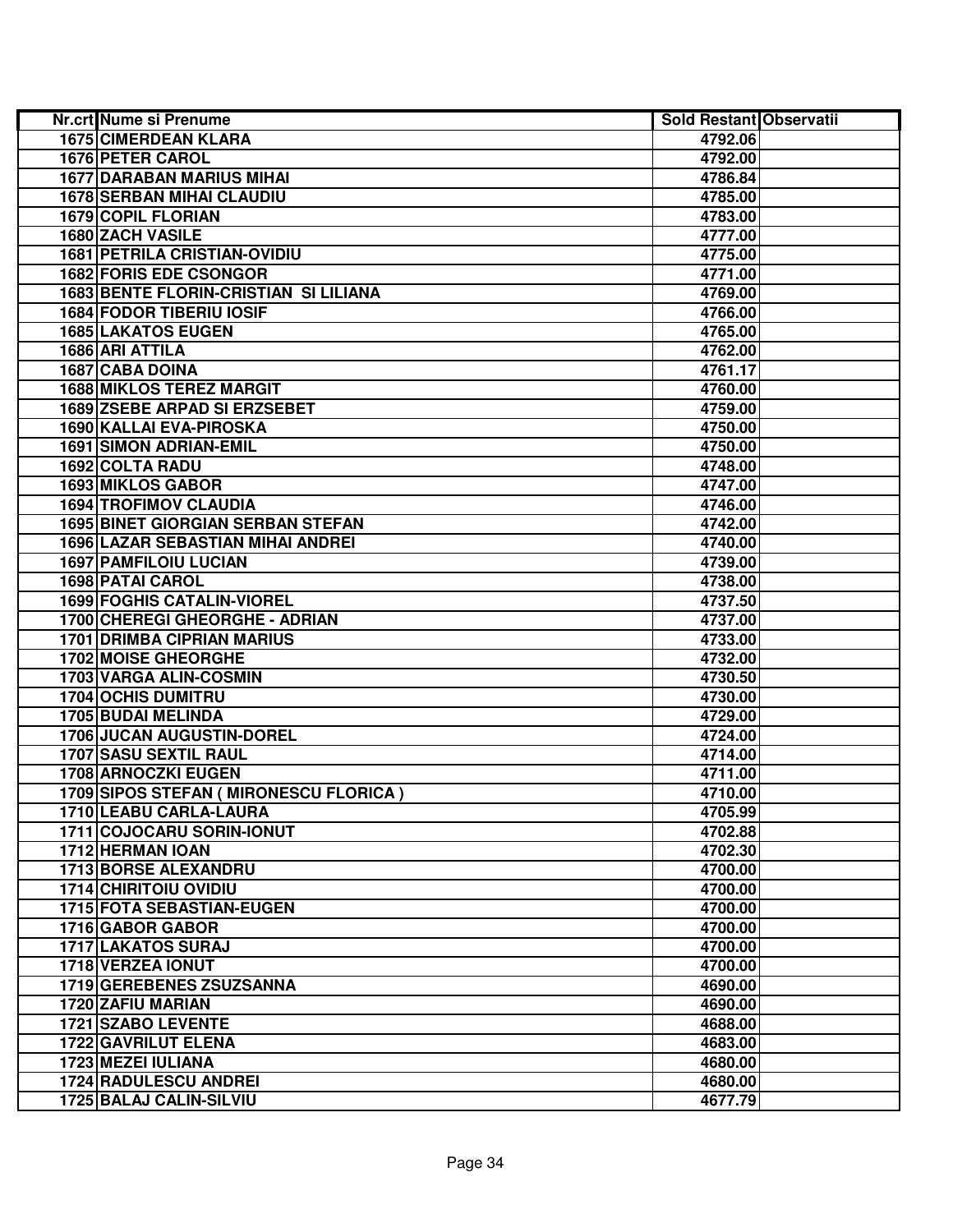| Nr.crt Nume si Prenume                           | Sold Restant Observatii |  |
|--------------------------------------------------|-------------------------|--|
| 1726 GRAMA PAUL-OVIDIU                           | 4674.00                 |  |
| 1727 DRAJAN BOGDAN ALEXANDRU                     | 4673.00                 |  |
| <b>1728 FISCHER ROBERT CLAUDIU</b>               | 4670.00                 |  |
| <b>1729 CIRNU MARIOARA SI RAULTIBERIU</b>        | 4662.00                 |  |
| 1730 GABOR IANCU                                 | 4662.00                 |  |
| 1731 BADEA FLORIN-GABRIEL                        | 4660.00                 |  |
| 1732 FLORIAN GHEORGHE                            | 4660.00                 |  |
| 1733 POPESCU IONUT                               | 4659.00                 |  |
| 1734 POPUTE TEODOR                               | 4659.00                 |  |
| <b>1735 MURVAI SERGIU RAZVAN</b>                 | 4656.00                 |  |
| 1736 LUPSE IONEL                                 | 4653.00                 |  |
| 1737 MATEA NICOLAE                               | 4648.00                 |  |
| 1738 BACIU DANIEL                                | 4639.00                 |  |
| 1739 COCIUBAN PAUL-CRISTIAN                      | 4632.00                 |  |
| 1740 RACZ SANDOR                                 | 4632.00                 |  |
| 1741 SILAGHI VASILE                              | 4625.00                 |  |
| 1742 MATE KAROLY IMRE                            | 4622.00                 |  |
| 1743 SABAU BIANCA HEA                            | 4620.00                 |  |
| 1744 NASTA MARINELA LIANA                        | 4613.00                 |  |
| 1745 BANES JESSIE-RUXANDRA                       | 4609.00                 |  |
| <b>1746 TURCUT LUCIAN-FLORIN</b>                 | 4606.00                 |  |
| <b>1747 HEGHEDUS PETRU-ADRIAN</b>                | 4600.00                 |  |
| <b>1748 STIUBE LUCIAN</b>                        | 4600.00                 |  |
| <b>1749 MITRASCA ANDREI-NICOLAE</b>              | 4598.00                 |  |
| <b>1750 GHERMAN VASILE CRISTIAN</b>              | 4597.00                 |  |
| <b>1751 HEGEDUS CORNELIA-IOANA</b>               | 4596.00                 |  |
| <b>1752 STANCU MARINELA</b>                      | 4595.31                 |  |
| 1753 SZELES ANA ILEANA SI LATA VIORICA-ELISABETA | 4595.00                 |  |
| <b>1754 HAS RICHARD-TEODOR</b>                   | 4590.00                 |  |
| 1755 FEKETE DOREL                                | 4588.00                 |  |
| <b>1756 ZAHA NICOLAE-IONUT</b>                   | 4586.00                 |  |
| 1757 CIARNAU SANDOR                              | 4580.00                 |  |
| <b>1758 FENCEA VIOREL-DOREL</b>                  | 4579.00                 |  |
| 1759 BITIS IOAN                                  | 4577.00                 |  |
| <b>1760 BURCA LAURA-CRISTINA</b>                 | 4575.00                 |  |
| <b>1761 TOMA COSMIN-SILVIU</b>                   | 4569.00                 |  |
| <b>1762 BOLOGAN GEORGE SI LIVIA</b>              | 4567.00                 |  |
| <b>1763 BUMBUI MIHAI CATALIN</b>                 | 4565.00                 |  |
| 1764 GABOR MARIA                                 | 4560.00                 |  |
| <b>1765 CURTMAN DANIEL</b>                       | 4558.00                 |  |
| 1766 STURZ CIPRIAN-IOAN SI CRINA-IOANA           | 4558.00                 |  |
| 1767 MOLNAR ISTVAN-ALBERT                        | 4556.00                 |  |
| 1768 POSTOVEANU PETRU-CLAUDIU                    | 4555.00                 |  |
| <b>1769 COSTE ALEXANDRU VASILE</b>               | 4553.00                 |  |
| 1770 BARBU CORNEL                                | 4552.00                 |  |
| 1771 MUDURA ALIN IOAN                            | 4548.00                 |  |
| <b>1772 DEMIAN TRAIAN-DANIEL SI NICOLETA</b>     | 4540.00                 |  |
| <b>1773 HENDRE LENUTA</b>                        | 4540.00                 |  |
| 1774 MEZEI ANDREI IOSIF SI VIOLA-MARIA           | 4535.00                 |  |
| <b>1775 KLANICZA MARGIT</b>                      | 4532.00                 |  |
| <b>1776 STROIU VASILE</b>                        | 4531.00                 |  |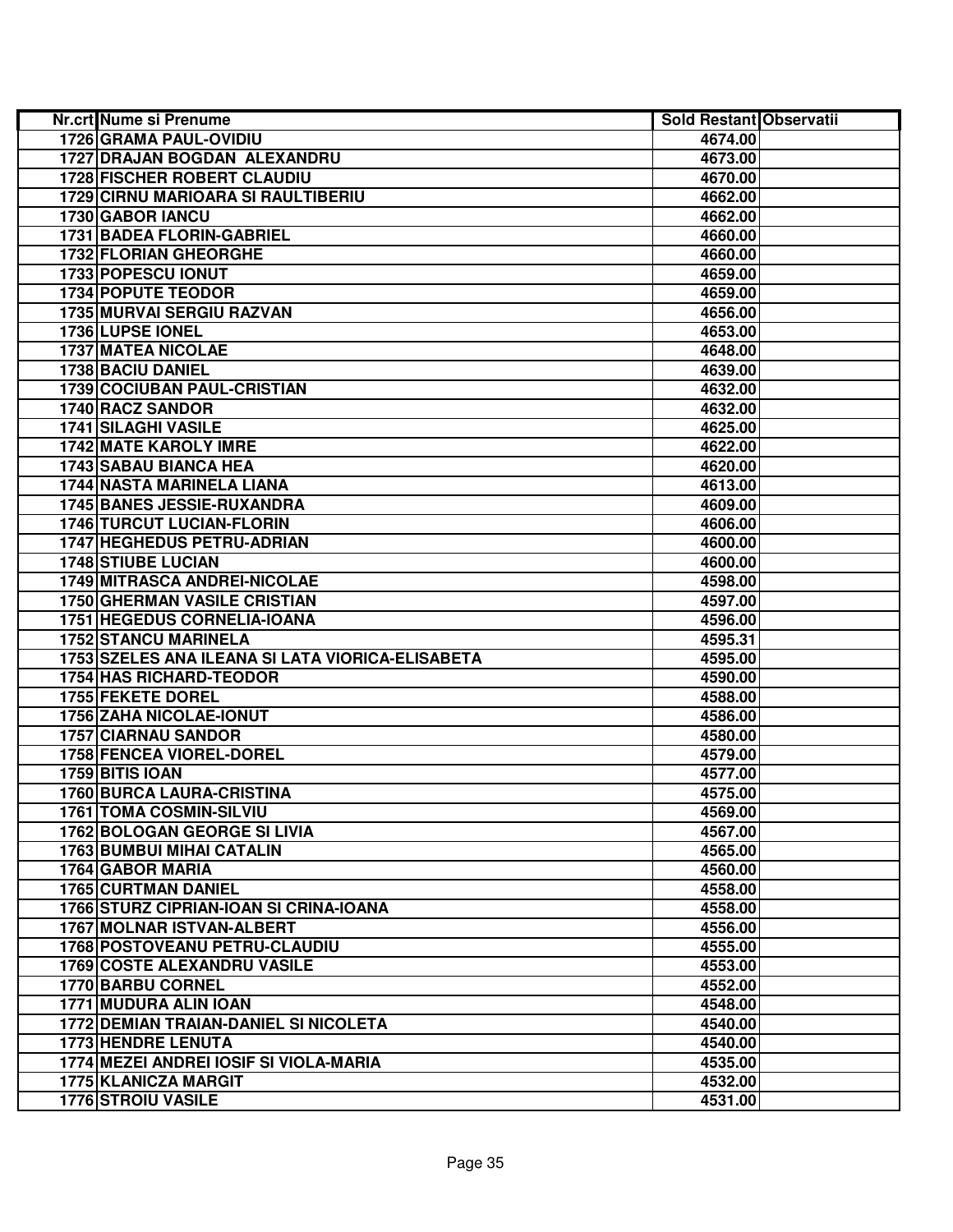| Nr.crt Nume si Prenume                | Sold Restant Observatii |  |
|---------------------------------------|-------------------------|--|
| <b>1777 ORBAI EUSEBIU</b>             | 4530.00                 |  |
| 1778 GROSU CONSTANTIN                 | 4527.00                 |  |
| 1779 MOS MIHAI-SILVIU                 | 4524.00                 |  |
| 1780 OLCEAN IOAN                      | 4523.00                 |  |
| 1781 DUTA ALEXANDRU-NICOLAE           | 4522.00                 |  |
| 1782 EGYED-DACZ ZOLT-TIBOR            | 4520.00                 |  |
| 1783 NAN FELICIA-RAMONA               | 4518.00                 |  |
| 1784 TEGLAS MARIA                     | 4515.00                 |  |
| 1785 BACIU JOITA                      | 4514.00                 |  |
| 1786 BIRTA SORIN VASILE SI CLAUDIA    | 4509.00                 |  |
| 1787 CHERMAN BOGDAN-MADALIN           | 4509.00                 |  |
| 1788 BODEA DANA-ANCA                  | 4507.60                 |  |
| 1789 NAGY SANDOR                      | 4505.00                 |  |
| 1790 MORARET CARMEN SI CORNEL         | 4503.00                 |  |
| 1791 TANC VLAD                        | 4501.00                 |  |
| <b>1792 DRUGAS CRISTINA</b>           | 4500.00                 |  |
| 1793 HOTEA IONUT-CIPRIAN              | 4500.00                 |  |
| 1794 MADAU IOAN MIRCEA                | 4500.00                 |  |
| 1795 MURVAI ERZSEBET                  | 4500.00                 |  |
| <b>1796 OTVOS REMUS TIBERIU</b>       | 4500.00                 |  |
| 1797 PANTAZI NICOLETA                 | 4500.00                 |  |
| 1798 TODINCA ANDREA-MARIA             | 4500.00                 |  |
| <b>1799 ISTOICA MATEI</b>             | 4495.00                 |  |
| 1800 ROSTAS DOLI                      | 4487.00                 |  |
| 1801 BODOG IOAN                       | 4485.48                 |  |
| <b>1802 KOVACS LADISLAU DESIDERIU</b> | 4483.00                 |  |
| <b>1803 ARDELEANU CRISTINA CARMEN</b> | 4482.00                 |  |
| <b>1804 BELCEA ECATERINA</b>          | 4480.00                 |  |
| <b>1805 SIMON RODICA-RAMONA</b>       | 4477.00                 |  |
| 1806 ISAI OLIMPIU                     | 4466.00                 |  |
| <b>1807 GABOR STEFAN</b>              | 4465.00                 |  |
| 1808 SZABO IULIANNA                   | 4462.00                 |  |
| 1809 KISS IBOJ                        | 4461.00                 |  |
| 1810 BALLA LAURA CLAUDIA              | 4460.00                 |  |
| <b>1811 CORCHES DORIN-OCTAVIAN</b>    | 4460.00                 |  |
| <b>1812 POPA FLORIAN SI EVA</b>       | 4458.00                 |  |
| <b>1813 MATIUT LAVINIU-VALERIU</b>    | 4455.00                 |  |
| <b>1814 MAILAT CORNEL</b>             | 4447.00                 |  |
| 1815 KAYMAZ AKANSEL                   | 4442.00                 |  |
| 1816 IMECS MARIA                      | 4434.00                 |  |
| 1817 KOCIS MARIA                      | 4434.00                 |  |
| 1818 GABOR RUDI                       | 4430.00                 |  |
| <b>1819 USATII ALEXANDRA</b>          | 4429.00                 |  |
| 1820 MAIORESCU IOANA MADALINA         | 4425.00                 |  |
| 1821 HAMZA MARIA                      | 4422.41                 |  |
| <b>1822 MINDRUTIU ROVINO</b>          | 4420.00                 |  |
| <b>1823 SALAJAN IOAN MARIN</b>        | 4420.00                 |  |
| <b>1824 HARANGUS CAIUS-VASILIU</b>    | 4418.00                 |  |
| <b>1825 IANCAU IOAN</b>               | 4418.00                 |  |
| <b>1826 MISTOR SORIN - CRISTINEL</b>  | 4417.00                 |  |
| <b>1827 KISKASZA ROBERT</b>           | 4414.00                 |  |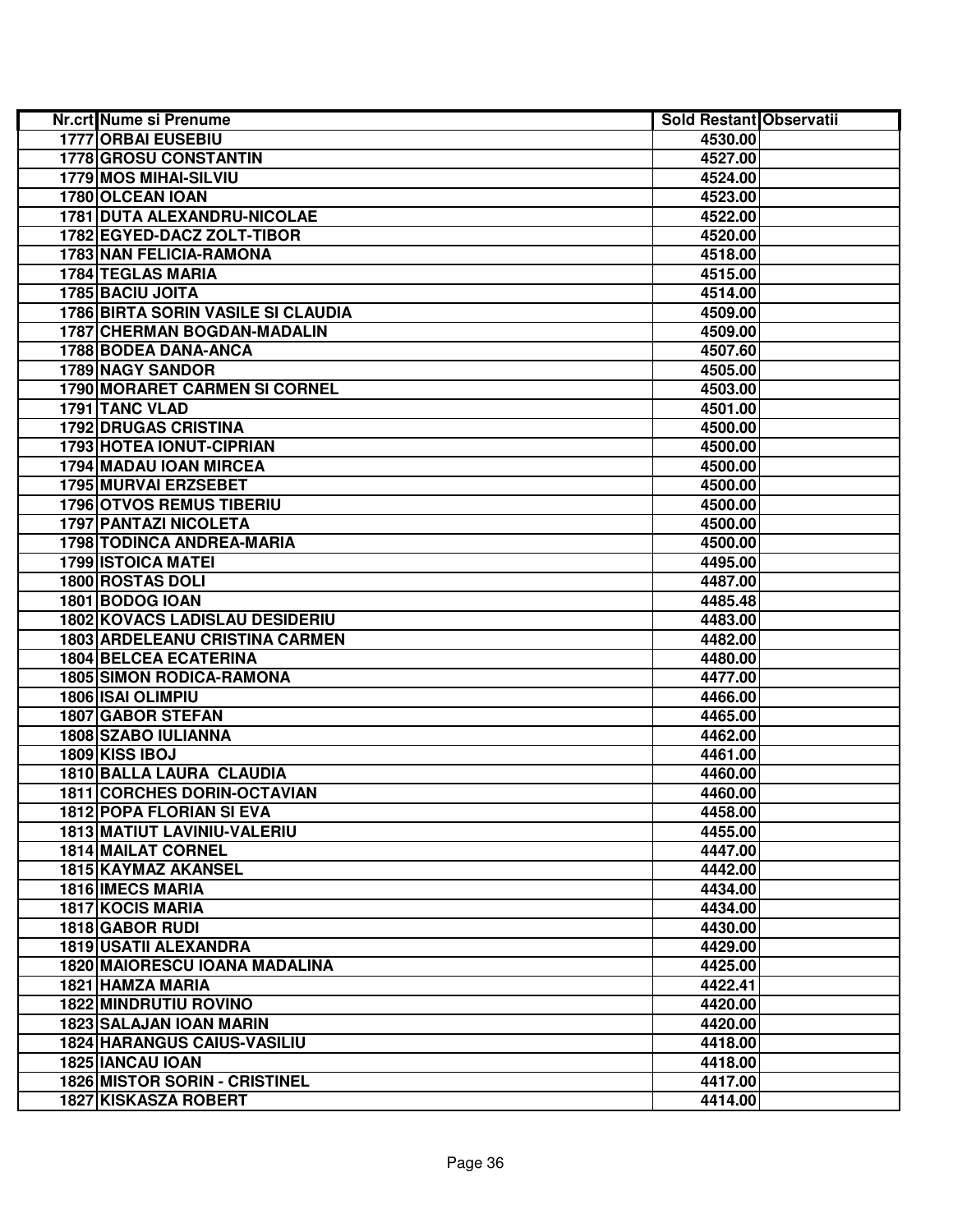| Nr.crt Nume si Prenume                     | Sold Restant Observatii |  |
|--------------------------------------------|-------------------------|--|
| 1828 GABOR MATE                            | 4411.00                 |  |
| 1829 SARBU MIHAI                           | 4410.00                 |  |
| 1830 SECAN DANIEL                          | 4409.00                 |  |
| 1831 VARGA ALEXANDRU-GYULA                 | 4405.00                 |  |
| <b>1832 ISZTOIKA MANDRA</b>                | 4402.00                 |  |
| 1833 SZASZ PAUL                            | 4402.00                 |  |
| 1834 GABOR RUPI                            | 4399.00                 |  |
| 1835 BREK GAVRIL-ZOLTAN                    | 4398.00                 |  |
| <b>1836 ISZTOIKA GAVRIL</b>                | 4397.00                 |  |
| <b>1837 BALINT ADRIANA-FELICIA</b>         | 4391.00                 |  |
| 1838 MADA GHEORGHE - ADRIAN                | 4391.00                 |  |
| 1839 VARGA PAULA                           | 4391.00                 |  |
| 1840 POPA ADRIAN FLORIN                    | 4388.00                 |  |
| <b>1841 ZAHARIA GRIGORE</b>                | 4385.50                 |  |
| 1842 GABOR GIZELLA                         | 4380.00                 |  |
| <b>1843 NAGY FRANCISC</b>                  | 4376.00                 |  |
| <b>1844 DEMIAN ANTONIO</b>                 | 4375.00                 |  |
| <b>1845 GABOR MATEI</b>                    | 4371.00                 |  |
| <b>1846 STURZ MIRCEA CLAUDIU</b>           | 4370.00                 |  |
| 1847 GABOR IANCU                           | 4369.73                 |  |
| <b>1848 BARTOK ANIKO</b>                   | 4366.00                 |  |
| <b>1849 LAKATOS MONIKA EVA</b>             | 4366.00                 |  |
| <b>1850 FLOREA MARCEL PASCU</b>            | 4364.00                 |  |
| <b>1851 ZGLIMBE TEODOR</b>                 | 4364.00                 |  |
| 1852 APOSTOL SORIN                         | 4363.00                 |  |
| <b>1853 SARKADI AUGUSTIN-GEZA</b>          | 4355.00                 |  |
| <b>1854 GABOR GAVRIL</b>                   | 4353.00                 |  |
| <b>1855 RAIZI CONSTANTIN CALIN</b>         | 4351.00                 |  |
| 1856 DULAU CLAUDIU-MIHAI SI SIMONA FLORINA | 4343.21                 |  |
| <b>1857 KISS GEORGIANA</b>                 | 4341.36                 |  |
| 1858 HURMUZ DAN                            | 4334.00                 |  |
| <b>1859 COSTEA MARIUS COSTEL</b>           | 4330.00                 |  |
| 1860 SZABO IOAN                            | 4330.00                 |  |
| <b>1861 TICUSAN ANCA-LIVIA</b>             | 4330.00                 |  |
| 1862 SALL MARTA                            | 4329.00                 |  |
| 1863 ERDEI ADALBERT                        | 4325.00                 |  |
| <b>1864 PORTAN CALIN IOAN</b>              | 4322.00                 |  |
| 1865 BADEU MARCEL-DOREL SI SIMONA-MARINA   | 4319.00                 |  |
| <b>1866 RADU VLAD-IONUT</b>                | 4314.00                 |  |
| <b>1867 ROMAN GHEORGHE-LUCIAN</b>          | 4314.00                 |  |
| 1868 KOSZEGHI VIOREL SI FLOARE             | 4312.00                 |  |
| <b>1869 GABOR GABRIEL</b>                  | 4306.00                 |  |
| <b>1870 BALOG GABRIELA LEONTINA</b>        | 4304.00                 |  |
| <b>1871 TRIFAN CAROL</b>                   | 4302.50                 |  |
| <b>1872 FLORIEAN MIHAI</b>                 | 4300.00                 |  |
| <b>1873 FORIS ISTVAN</b>                   | 4300.00                 |  |
| 1874 GUZMANN SANDOR-JOZSEF                 | 4300.00                 |  |
| 1875 SION IOAN                             | 4300.00                 |  |
| 1876 TRIFA IULIU                           | 4300.00                 |  |
| <b>1877 VASILE IULIAN SI MAGDALENA</b>     | 4296.00                 |  |
| 1878 OTVOS ANDREI-NORBERT                  |                         |  |
|                                            | 4291.00                 |  |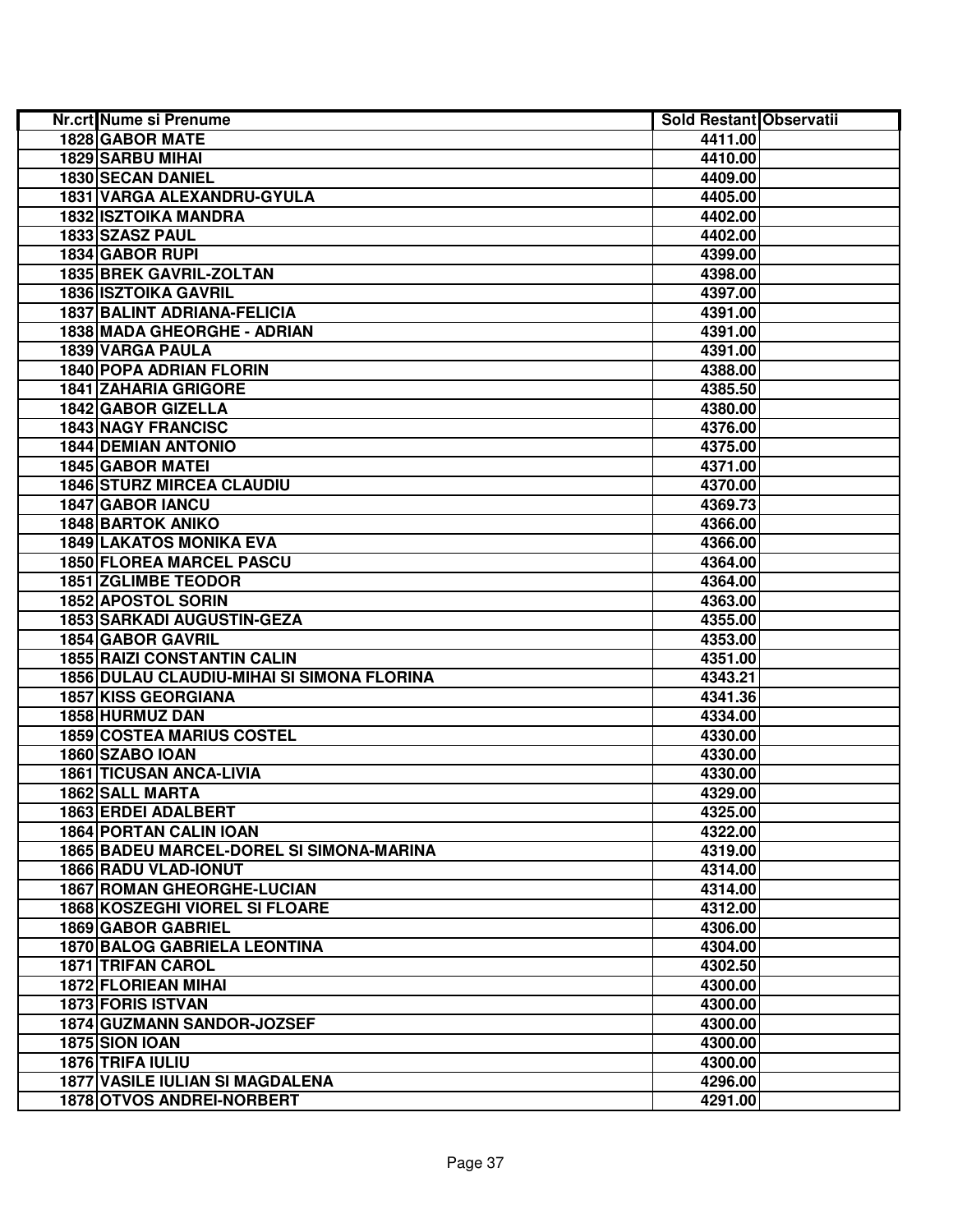| Nr.crt Nume si Prenume                                  | Sold Restant Observatii |  |
|---------------------------------------------------------|-------------------------|--|
| <b>1879 ELENES CIPRIAN-IONEL</b>                        | 4290.15                 |  |
| 1880 KHOVANYECZ MILAN                                   | 4290.00                 |  |
| <b>1881 GANEA GHEORGHE</b>                              | 4289.00                 |  |
| 1882 POPA VIRGIL-VALERIAN SI VIORICA                    | 4287.00                 |  |
| <b>1883 RADEANU COSTEL</b>                              | 4287.00                 |  |
| <b>1884 INDRIES CLAUDIA DOLORES</b>                     | 4285.00                 |  |
| 1885 SABAU LIVIU-MARIAN                                 | 4284.00                 |  |
| 1886 CSERNA ADRIAN-FLORIN                               | 4282.00                 |  |
| <b>1887 IZSAK GHEORGHE</b>                              | 4276.00                 |  |
| 1888 MURESAN ALIN IOAN                                  | 4274.00                 |  |
| 1889 POPA ALIN FLORIN                                   | 4274.00                 |  |
| 1890 ENESCU ADRIAN                                      | 4270.00                 |  |
| 1891 PELE MIHAI                                         | 4270.00                 |  |
| <b>1892 TIMAR GABRIELA ANCA</b>                         | 4269.00                 |  |
| 1893 COLTA ROZALIA                                      | 4268.00                 |  |
| 1894 PRECUP VALENTINA-VICTORIA                          | 4266.50                 |  |
| <b>1895 INVERARDI FULVIO</b>                            | 4265.00                 |  |
| <b>1896 DAVID STELIAN</b>                               | 4261.58                 |  |
| <b>1897 ISTOIKA EVA</b>                                 | 4261.00                 |  |
| <b>1898 IONUT IOAN</b>                                  | 4260.00                 |  |
| <b>1899 BODOGAI FLORIN-VASILE</b>                       | 4256.00                 |  |
| <b>1900 GANTOUS BSHARA</b>                              | 4256.00                 |  |
| <b>1901 SZENTGYORGYI LASZLO</b>                         | 4252.00                 |  |
| <b>1902 VERES CRISTIAN</b>                              | 4251.16                 |  |
| 1903 RACZ SANDOR                                        | 4251.00                 |  |
| <b>1904 PUSCAS MARIA</b>                                | 4250.00                 |  |
| 1905 ROSTAS CRISAN                                      | 4250.00                 |  |
| 1906 GHERGHEV DANIELA AURELIA                           | 4248.00                 |  |
| <b>1907 ISZTOIKA CAROL</b>                              | 4245.00                 |  |
| 1908 ROSTAS LAURA                                       | 4245.00                 |  |
| 1909 BALAZS GYULA                                       | 4240.00                 |  |
| 1910 POPP MIHAI-AUGUSTIN                                | 4235.00                 |  |
| 1911 ZAH MANEA OANA LAURA - INTREP. INDIVIDUALA         | 4231.00                 |  |
| 1912 ROSTAS MARIA                                       | 4229.00                 |  |
| <b>1913 COMAN MONIKA</b>                                | 4223.94                 |  |
| 1914 RETEG ROMEO-LASZLO                                 | 4219.00                 |  |
| <b>1915 NISTOR JANOS</b>                                | 4218.00                 |  |
| 1916 DANCIU ADRIAN-CRISTIAN                             | 4214.67                 |  |
| <b>1917 CODRIEAN VASILE-TEODOR</b>                      | 4213.25                 |  |
| 1918 LIBANT FLORIN-MARIAN                               | 4213.00                 |  |
| <b>1919 HORVATH GIZELLA</b>                             | 4210.00                 |  |
| 1920 IGNATESCU CIPRIAN-CONSTANTIN SI MARINA-ALEXANDRINA | 4206.88                 |  |
| <b>1921 CAMPEANU ADRIAN SI MAGHIAR CRISTINA-LAURA</b>   | 4201.00                 |  |
| 1922 GABOR EVA                                          | 4201.00                 |  |
| <b>1923 BUNGAU GHEORGHE-IOAN</b>                        | 4200.00                 |  |
| <b>1924 HANGA ANA-VOICHITA</b>                          | 4200.00                 |  |
| <b>1925 VANDICI IOAN</b>                                | 4200.00                 |  |
| <b>1926 TAUT AURELIA</b>                                | 4199.00                 |  |
| <b>1927 VASILACHE MIHAI-VLAD</b>                        | 4198.00                 |  |
| 1928 NAZIR IRFAN                                        |                         |  |
|                                                         | 4195.15                 |  |
| <b>1929 PELE ALEXANDRU</b>                              | 4195.00                 |  |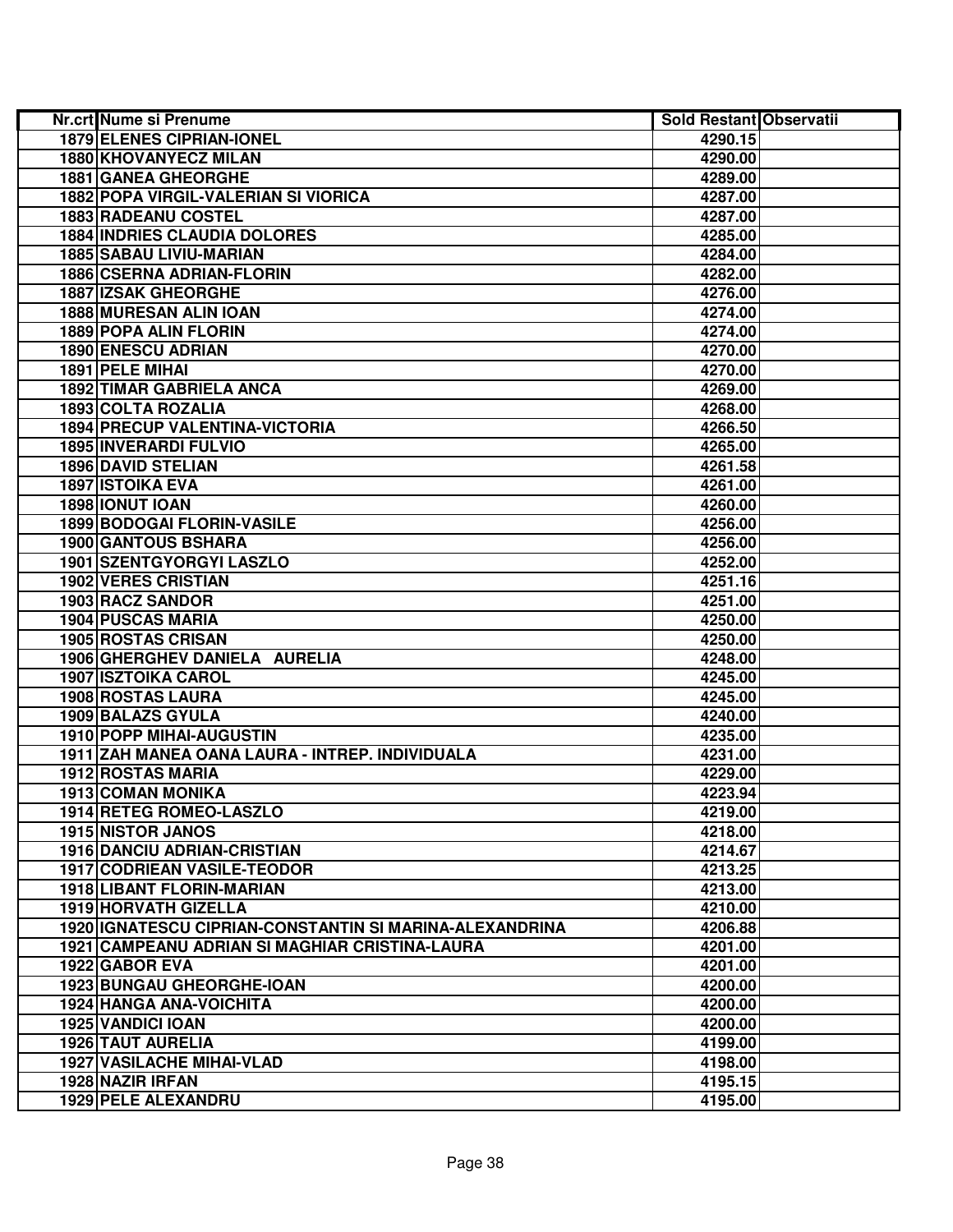| Nr.crt Nume si Prenume                           | Sold Restant Observatii |                       |
|--------------------------------------------------|-------------------------|-----------------------|
| 1930 POPA SILVIA IOANA                           | 4195.00                 |                       |
| 1931 SZABO ADALBERT                              | 4191.00                 |                       |
| 1932 CIOCOIU IONEL SI GABRIELA                   | 4190.20                 |                       |
| 1933 NEGRUT-CHIPE DANIEL                         | 4190.00                 |                       |
| 1934 SFERLE DANIEL                               | 4170.00                 |                       |
| 1935 KOZMA SANDOR LASZLO                         | 4169.00                 |                       |
| 1936 KOZAK ADRIAN                                | 4167.50                 |                       |
| 1937 BUMB JOZSEF                                 | 4165.00                 |                       |
| 1938 ROSTAS FLORIN                               | 4165.00                 |                       |
| 1939 CRET MIHAI SI EUGENIA                       | 4159.00                 |                       |
| 1940 BATRIN IOAN SI ANA                          | 4157.00                 |                       |
| 1941 SZILAGY JANOS-IMRE                          | 4155.00                 |                       |
| <b>1942 KEREZSI REMUS</b>                        | 4150.00                 |                       |
| <b>1943 CHIRCEA SORIN SI ANDREEA</b>             | 4144.00                 |                       |
| 1944 PENZES IRINA                                | 4143.00                 |                       |
| 1945 JUDEA IOAN                                  | 4140.00                 |                       |
| <b>1946 TANASE DORIAN</b>                        | 4140.00                 |                       |
| <b>1947 ILISIE FLORIN NICOLAE</b>                | 4137.09                 |                       |
| <b>1948 COCIUBEI DUMITRU CLAUDIU</b>             | 4137.00                 |                       |
| 1949 SZABO SZABOLCS-NORBERT                      | 4130.00                 |                       |
| 1950 BELCE DANIELA                               | 4124.00                 |                       |
| 1951 BOSZORMENYI BRIGITTA                        | 4120.00                 |                       |
| <b>1952 MOLDOVAN LUCICA</b>                      | 4116.00                 |                       |
| 1953 TITI ADALBERT                               | 4113.96                 |                       |
| 1954 GYERMAN FLORIN - SORIN SI NADIA-LAURA-MARIA | 4110.00                 |                       |
| <b>1955 PAUL TEODOR SI ELISABETA</b>             | 4108.00                 |                       |
| <b>1956 CERNAU MARIA</b>                         | 4106.00                 |                       |
| 1957 DR. COTE DANIELA C.M.I.                     | 4105.00                 |                       |
| 1958 KISS ELEMER                                 | 4105.00                 |                       |
| <b>1959 LUNCAN PETRU SORIN</b>                   | 4102.00                 |                       |
| 1960 KUN SANDOR-VIKTOR                           | 4100.00                 |                       |
| 1961 FARTEA ZSOLT ATTILA                         | 4097.00                 |                       |
| <b>1962 BATRANA POPA OVIDIU</b>                  | 4095.00                 |                       |
| <b>1963 PRECUP ELENA AURELIA</b>                 | 4090.00                 |                       |
| <b>1964 VLAS MARIAN-MANUEL</b>                   | 4089.00                 |                       |
| 1965 SAS RAZVAN                                  | 4088.00                 |                       |
| <b>1966 BARBES DIXINA</b>                        | 4085.00                 |                       |
| <b>1967 OVANESCU CONSTANTIN-CIPRIAN</b>          | 4083.00                 |                       |
| <b>1968 BENGA VIOREL</b>                         | 4082.00                 |                       |
| 1969 ROSTAS IONAT                                | 4082.00                 |                       |
| 1970 MARZA ILIE FLORIN                           | 4081.00                 |                       |
| <b>1971 CHIRILA MIRCEA GEORGE</b>                | 4079.00                 |                       |
| <b>1972 MARCU GHEORGHE</b>                       |                         | 4071.54 PROCES PE ROL |
| 1973 KEREZSI BELLA - ANGELO                      | 4070.50                 |                       |
| 1974 KAPALAI ZSOLT-ARPAD                         | 4066.00                 |                       |
| <b>1975 SARKADI ATTILA</b>                       | 4066.00                 |                       |
| <b>1976 CRISTEA CATALIN</b>                      | 4065.00                 |                       |
| <b>1977 FLORIAN IOSIF</b>                        | 4063.00                 |                       |
| <b>1978 VENTEL KALMAN</b>                        | 4063.00                 |                       |
| <b>1979 BOTEZATU ANGELICA</b>                    | 4057.00                 |                       |
| 1980 COITA STEFAN MARIUS DA MARIO I I            | 4057.00                 |                       |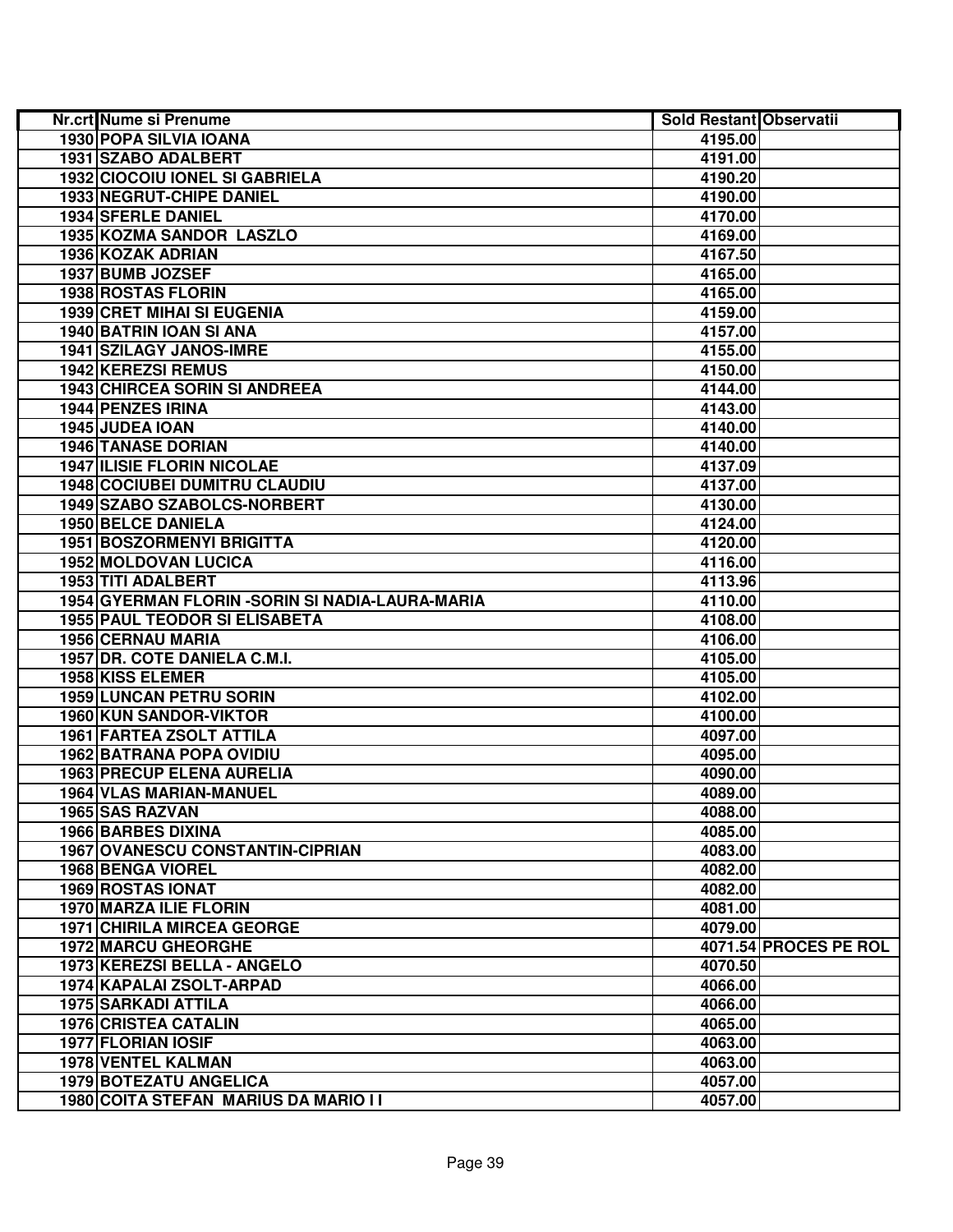| <b>Nr.crt Nume si Prenume</b>            | Sold Restant Observatii |  |
|------------------------------------------|-------------------------|--|
| <b>1981 BOGDAN DOREL GAVRIL</b>          | 4056.00                 |  |
| <b>1982 LUPSE CAMELIA-MARIANA</b>        | 4055.00                 |  |
| <b>1983 CHISE SERBAN-CATALIN</b>         | 4050.00                 |  |
| <b>1984 DAMICS FERENC-SANDOR</b>         | 4050.00                 |  |
| 1985 SARKADI EMIL                        | 4050.00                 |  |
| 1986 ANTOCI IONUT                        | 4049.83                 |  |
| <b>1987 FECHETE OCTAVIAN-MARIUS</b>      | 4046.50                 |  |
| 1988 ARDELEAN FLORIN DOREL               | 4045.00                 |  |
| 1989 HAVA ALEXANDRU-IOAN                 | 4040.00                 |  |
| 1990 GORDAN VESTIAN SI RODICA            | 4039.00                 |  |
| 1991 FLUIERAS TEODOR-LEONTIN             | 4036.00                 |  |
| 1992 NAGY NOEMI                          | 4036.00                 |  |
| 1993 GABOR IANCU                         | 4030.00                 |  |
| 1994 CADAR ADRIAN                        | 4025.00                 |  |
| 1995 LAKATOS RITA                        | 4025.00                 |  |
| 1996 MURZA ILONA EVA SI TIBERIU EUGEN    | 4025.00                 |  |
| 1997 ALAFI LAVINIU-CORNEL                | 4024.00                 |  |
| 1998 HOSU DANIELA                        | 4023.00                 |  |
| <b>1999 KUPE FRANCISC TEODOR</b>         | 4023.00                 |  |
| <b>2000 SAMU IVAN</b>                    | 4022.50                 |  |
| 2001 HEGYI NORBERT                       | 4022.00                 |  |
| 2002 POPA DANIEL-CIPRIAN                 | 4019.54                 |  |
| 2003 COTRO VLAD-TUDOR                    | 4019.18                 |  |
| <b>2004 CRISTE MIHAI-ANDREI</b>          | 4019.00                 |  |
| 2005 BORA SORIN-IOSIF                    | 4016.00                 |  |
| 2006 TIODAR ILIE                         | 4016.00                 |  |
| 2007 CICU VASILE-DANIEL                  | 4014.00                 |  |
| 2008 DAN IOSIF ATTILA                    | 4011.72                 |  |
| 2009 TUNDUC ADRIAN                       | 4007.00                 |  |
| 2010 POP FLORIAN                         | 4006.00                 |  |
| 2011 SULYOK ILDIKO-EVA                   | 4002.00                 |  |
| 2012 BALOG ISTVAN                        | 4000.00                 |  |
| 2013 BALOGH RUDOLF KAJCZA MONICA         | 4000.00                 |  |
| 2014 BENTE CALIN-FLORIN                  | 4000.00                 |  |
| 2015 BIRO ZSOLT                          | 4000.00                 |  |
| 2016 BLAGE CAMELIA-BIANCA                | 4000.00                 |  |
| 2017 BOCSA TIBERIU MIHAI                 | 4000.00                 |  |
| 2018 BOGA CLEMENTINTA GABRIELA           | 4000.00                 |  |
| 2019 BORA CIPRIAN                        | 4000.00                 |  |
| 2020 BOROS ANA INTREPRINDERE INDIVIDUALA | 4000.00                 |  |
| 2021 BUT GHEORGHE SI DACIAN JULIEN       | 4000.00                 |  |
| 2022 CAMPAN NELU-FLORIN                  | 4000.00                 |  |
| 2023 CAVUS CIHAN ISKENDER                | 4000.00                 |  |
| 2024 CIPCIRI ADRIAN-SORIN SI LILIANA     | 4000.00                 |  |
| 2025 CORBEANU MIRCEA RAUL                | 4000.00                 |  |
| 2026 COZMA FLORIN VALENTIN               | 4000.00                 |  |
| 2027 COZMI EMIL                          | 4000.00                 |  |
| 2028 DAROCZY MIHAI                       | 4000.00                 |  |
| 2029 FORIS ATTILA                        | 4000.00                 |  |
| 2030 GABOR KATALIN                       | 4000.00                 |  |
| 2031 GABOR MANDRA                        | 4000.00                 |  |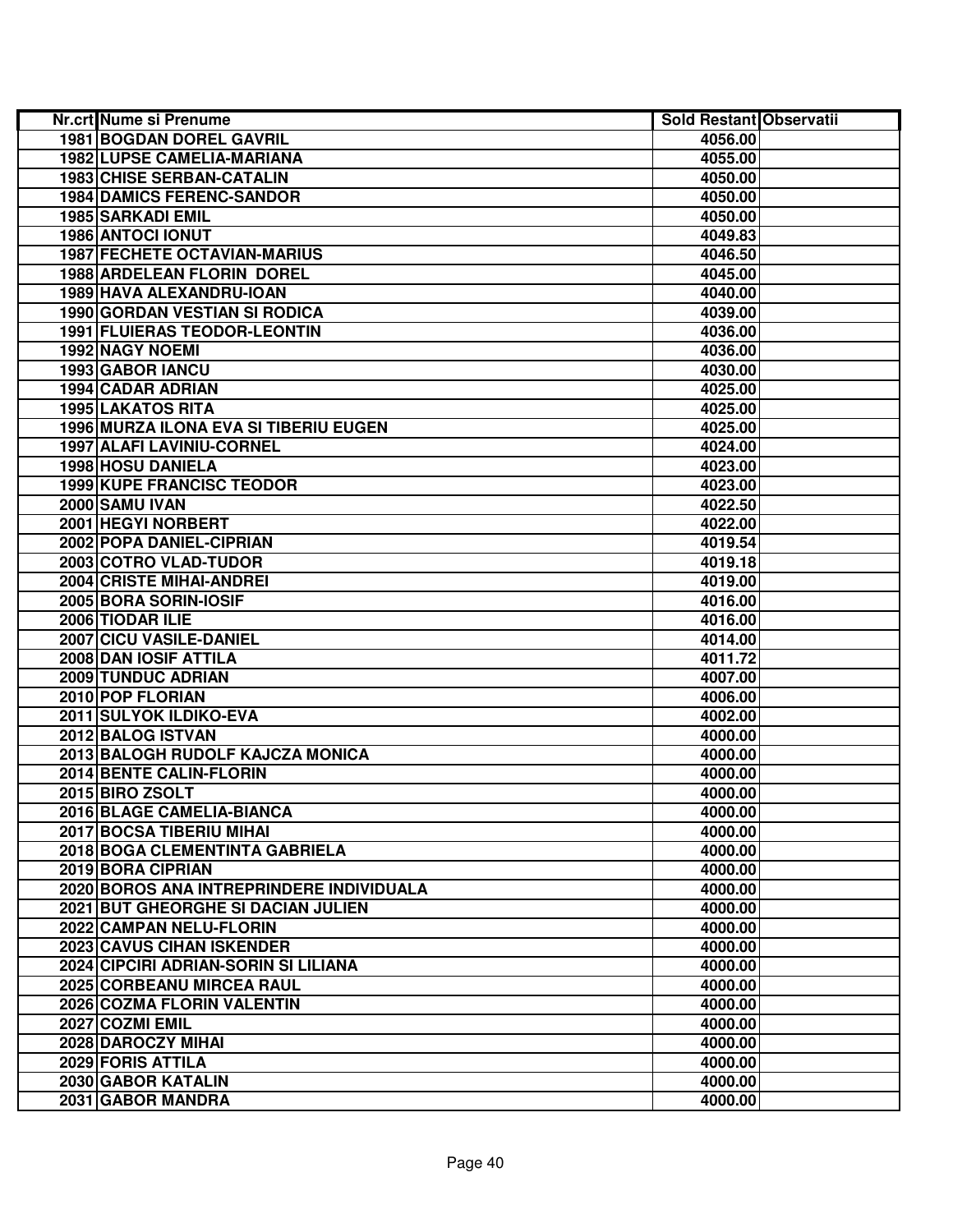| <b>Nr.crt Nume si Prenume</b>                    | Sold Restant Observatii |  |
|--------------------------------------------------|-------------------------|--|
| 2032 GABOR RUPERT                                | 4000.00                 |  |
| 2033 GHERGHELEINIC DIANA-TEODORA                 | 4000.00                 |  |
| 2034 GHIMIS GEORGETA-CECILIA                     | 4000.00                 |  |
| 2035 GUI MARIA- NATALIA                          | 4000.00                 |  |
| 2036 GYORFI OVIDIU-LIVIU                         | 4000.00                 |  |
| 2037 HAMZA ZOLTAN-LASZLO                         | 4000.00                 |  |
| 2038 HANIS LASZLO                                | 4000.00                 |  |
| 2039 HAPA ECATERINA                              | 4000.00                 |  |
| 2040 HERMAN CIPRIAN MARIUS                       | 4000.00                 |  |
| 2041 HOFFMAN CSABA-LEVENTE                       | 4000.00                 |  |
| 2042 HUTYRA GRAM ZOLTAN PETER                    | 4000.00                 |  |
| 2043 KARACSONYI CONSTANTIN                       | 4000.00                 |  |
| 2044 KISS ISTVAN-IOZSEF                          | 4000.00                 |  |
| 2045 LAZAR ILDIKO                                | 4000.00                 |  |
| 2046 MARIS RADU ALEXANDRU                        | 4000.00                 |  |
| 2047 MOLDOVAN FLORIN                             | 4000.00                 |  |
| 2048 NAGY MARTA                                  | 4000.00                 |  |
| 2049 NEDELCU GEORGIAN                            | 4000.00                 |  |
| 2050 NEGRUTI RODICA ELIZA                        | 4000.00                 |  |
| 2051 PATCAS MIRELA EMILIA                        | 4000.00                 |  |
| 2052 PETRICA ALINA RAMONA                        | 4000.00                 |  |
| <b>2053 POPA OCTAVIAN FLORIN</b>                 | 4000.00                 |  |
| 2054 POTI MELINDA                                | 4000.00                 |  |
| 2055 ROMOCEA ELISAVETA                           | 4000.00                 |  |
| 2056 RUS ANIKO                                   | 4000.00                 |  |
| 2057 SARATOC DANIEL-IOAN                         | 4000.00                 |  |
| 2058 SAS FERENC                                  | 4000.00                 |  |
| 2059 SCORTE FLORIAN                              | 4000.00                 |  |
| 2060 SECAN ADRIANA-MIHAELA<br>2061 SEICHE FLORIN | 4000.00                 |  |
| 2062 TIBU DOINA OTILIA                           | 4000.00                 |  |
| 2063 TIGAN ANDA-CLAUDIA                          | 4000.00<br>4000.00      |  |
| 2064 TOTOS FERENC-ATTILA                         | 4000.00                 |  |
| 2065 VANCEA ALIN DANIEL                          | 4000.00                 |  |
| 2066 VARGA AUGUSTIN ADRIAN                       | 4000.00                 |  |
| 2067 VARGA ILEANA                                | 4000.00                 |  |
| 2068 ZANGRANDO ORIANO                            | 4000.00                 |  |
| 2069 BARNA FLORIAN                               | 3999.50                 |  |
| 2070 GERGYELY LAJOS                              | 3999.00                 |  |
| 2071 LAKATOS ALEXANDRU                           | 3998.00                 |  |
| 2072 MATEA MARGARETA-EVA                         | 3996.42                 |  |
| 2073 KALOZ LAURENTIU                             | 3995.00                 |  |
| 2074 DRAGAN CARMEN-ADRIANA                       | 3994.00                 |  |
| 2075 TABUS VIORICA                               | 3994.00                 |  |
| 2076 SIDOR CALIN                                 | 3993.87                 |  |
| 2077 BARNA GHEORGHE                              | 3993.00                 |  |
| 2078 FECHETE MARGARETA                           | 3993.00                 |  |
| <b>2079 KENCSE RENATA</b>                        | 3992.00                 |  |
| 2080 DERECICHEI ADRIAN                           | 3990.00                 |  |
| 2081 ONICA CARMEN-SIMONA                         | 3984.00                 |  |
| 2082 TOROK TAMAS GYULA                           | 3982.50                 |  |
|                                                  |                         |  |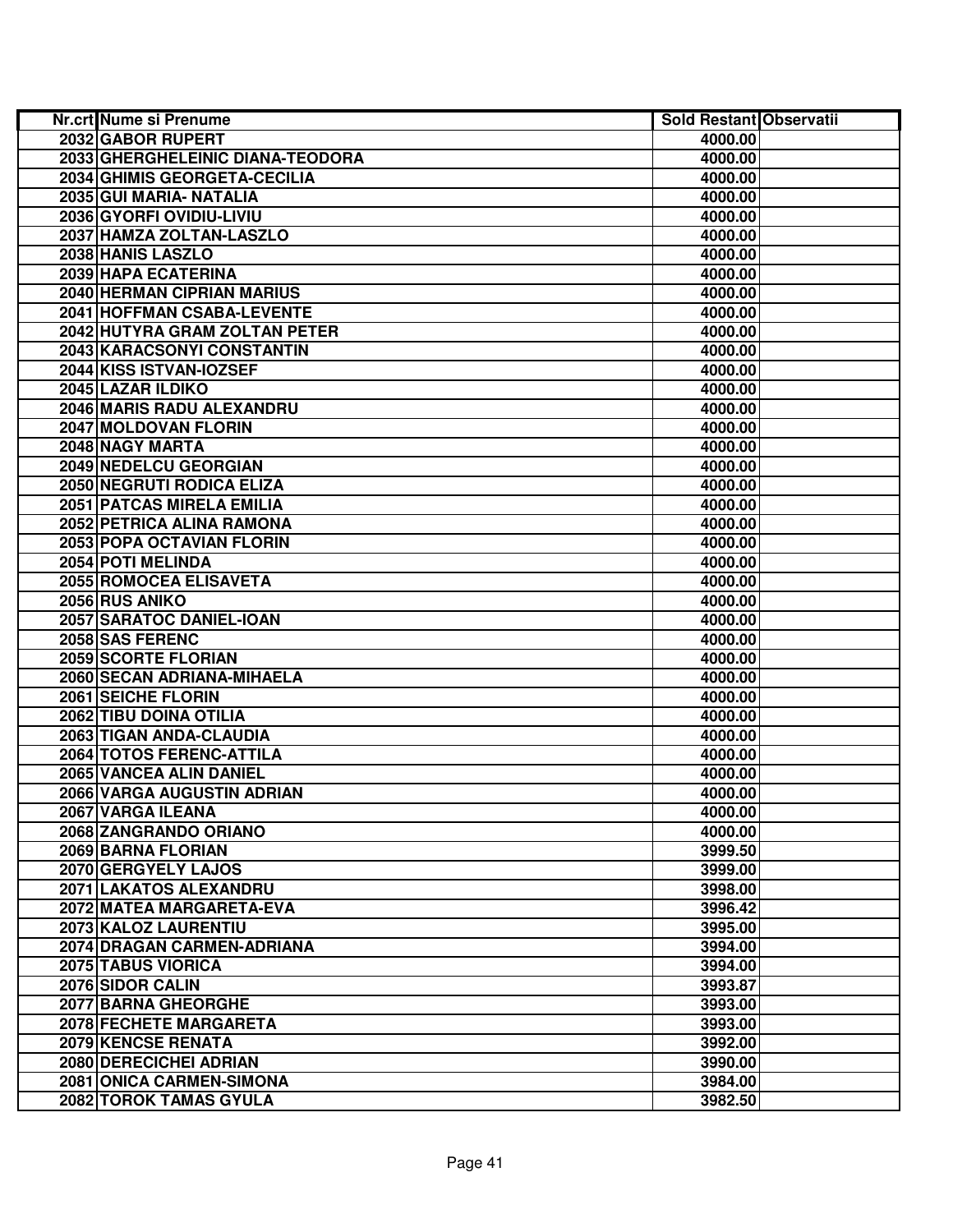| Nr.crt Nume si Prenume                | Sold Restant Observatii |  |
|---------------------------------------|-------------------------|--|
| 2083 LYBERIOU MAGDALINI               | 3981.00                 |  |
| 2084 STIUBE SERGIU-VASILE             | 3980.00                 |  |
| 2085 BONATIU MIHAELA SI GHEORGHE      | 3979.00                 |  |
| 2086 WEKERLE IACOB                    | 3978.00                 |  |
| 2087 FLORIAN GYONGYI TUNDE            | 3977.00                 |  |
| 2088 ZEMBREA CARMEN-MONICA            | 3975.00                 |  |
| 2089 BUNDEA ALEXANDRU MIHAI           | 3973.00                 |  |
| 2090 ISTOICA BANDI                    | 3973.00                 |  |
| 2091 BULACA RAUL COSMIN               | 3972.00                 |  |
| 2092 BOGARIU ADRIAN-IONEL             | 3970.00                 |  |
| 2093 BROINAS ALEXANDRU MIHAI          | 3969.00                 |  |
| 2094 FODOR FLAVIUS COSMIN             | 3966.00                 |  |
| 2095 CHERELEU DUMITRU-ADRIAN          | 3964.00                 |  |
| 2096 CIRIL GABRIEL-FLORIN             | 3962.00                 |  |
| 2097 POSTOL STEFAN-VASILE             | 3958.00                 |  |
| 2098 SFERLE VIOREL SI MARIA           | 3957.00                 |  |
| 2099 FOGHIS CATALIN-FLORIN            | 3956.00                 |  |
| 2100 ROSTAS CAROLINA                  | 3950.00                 |  |
| 2101 ROSTAS CAROLINA                  | 3950.00                 |  |
| 2102 KURUCZ PAUL FRANCISC             | 3946.00                 |  |
| 2103 MAGYARI ROBERT-STEFAN            | 3942.00                 |  |
| <b>2104 LAL IOAN</b>                  | 3941.00                 |  |
| 2105 MASCAS GEORGES-TEODOR            | 3930.00                 |  |
| 2106 POPOVICI IOAN-FLORIN             | 3929.00                 |  |
| 2107 STRATULAT MIHAELA-LETITIA        | 3927.00                 |  |
| 2108 VILCEANU MIHAI-SORIN             | 3923.00                 |  |
| 2109 ERDEI GHEORGHE                   | 3920.00                 |  |
| 2110 GABOR MARTIN                     | 3920.00                 |  |
| 2111 LADANYI TIBOR-ISTVAN             | 3919.00                 |  |
| 2112 CRISAN DORIN                     | 3918.00                 |  |
| 2113 VARGA GHEORGHE-PETRU             | 3914.00                 |  |
| 2114 LOVAS ELISABETA                  | 3910.00                 |  |
| 2115 PUPAZA RAZVAN-ADRIAN SI GABRIELA | 3908.00                 |  |
| 2116 BARATI ENEAS                     | 3907.00                 |  |
| 2117 CAB.AVOCATIAL MAN COSMIN         | 3906.00                 |  |
| 2118 MIKLOS MATEI                     | 3903.00                 |  |
| 2119 PERRIA ALESSANDRO                | 3898.00                 |  |
| 2120 SERES FLORIN CALIN               | 3897.00                 |  |
| <b>2121 ISZTOIKA DUMITRU</b>          | 3895.00                 |  |
| 2122 FILIP SIMINA-ANAMARIA            | 3894.00                 |  |
| 2123 FLORINCUTA GEORGIANA-LAURA       | 3891.95                 |  |
| 2124 CAMPEAN MIRCEA-COSMIN            | 3891.00                 |  |
| 2125 SUR IUSTINA                      | 3891.00                 |  |
| 2126 BOLOJAN FLORIN-CRISTIAN          | 3888.00                 |  |
| 2127 IOJA CLAUDIA DANIELA             | 3888.00                 |  |
| 2128 CHEREJI GEORGE-DORIN             | 3887.00                 |  |
| 2129 P.F.A. CUCURUZAN OVIDIU          | 3884.00                 |  |
| 2130 STOICA JANOS SI EVA              | 3884.00                 |  |
| 2131 BARANKA GAVRILA                  | 3881.00                 |  |
| 2132 DOBAI MARIANA                    | 3880.00                 |  |
| 2133 IGNATESCU DEZIDERIU ROBERT       | 3868.94                 |  |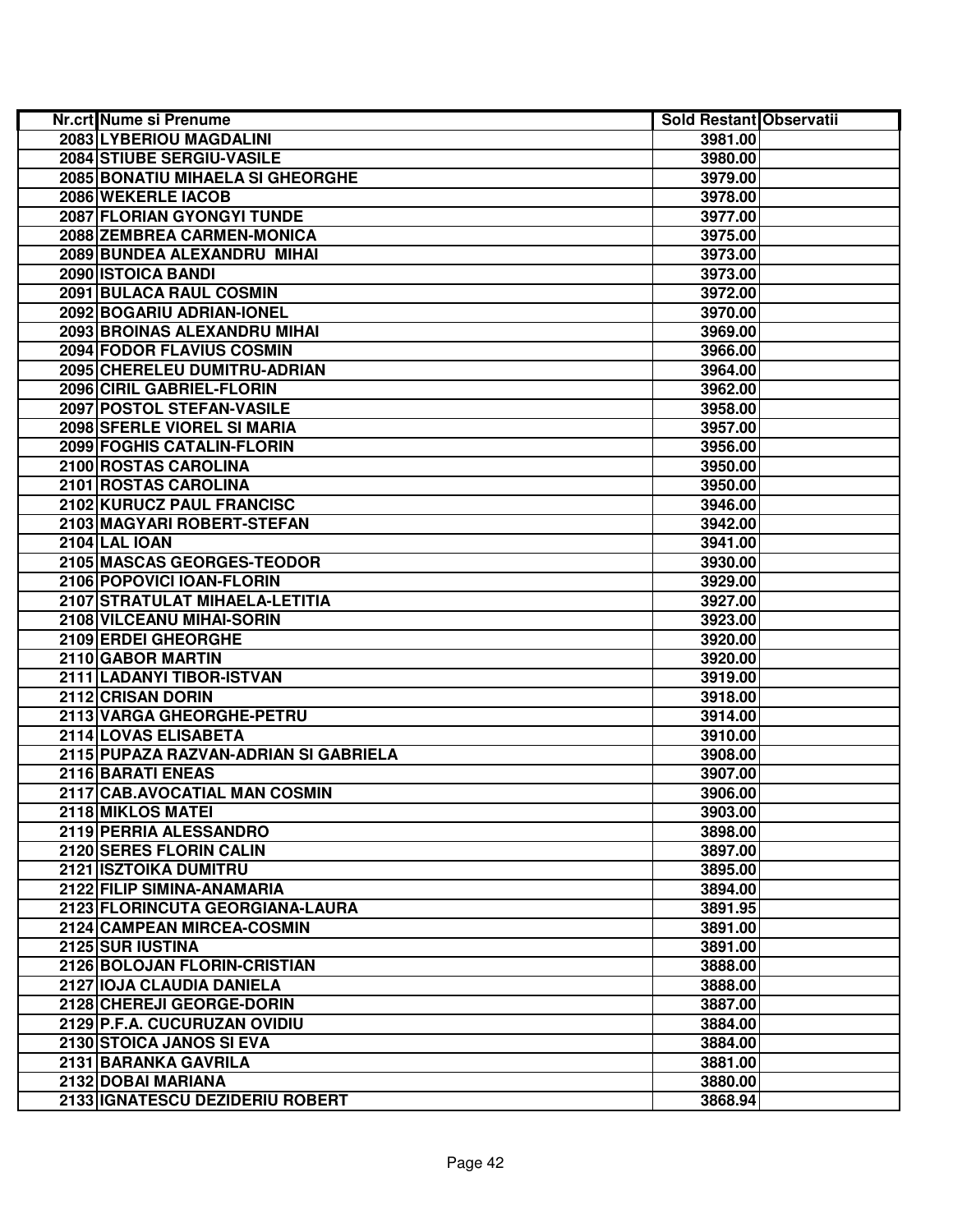| Nr.crt Nume si Prenume                 | Sold Restant Observatii |  |
|----------------------------------------|-------------------------|--|
| 2134 TOCAIU IOAN                       | 3866.00                 |  |
| 2135 NEGRUT DAN-SILVIU                 | 3861.00                 |  |
| 2136 FLOREA DAN EUSEBIU                | 3860.00                 |  |
| 2137 URDE CRISTIAN-GHEORGHE            | 3860.00                 |  |
| 2138 NAGY ZOLTAN-ISTVAN                | 3857.00                 |  |
| 2139 TONT GOMBOS FLORIAN               | 3857.00                 |  |
| 2140 NAGY-PRATA GABRIELA               | 3853.25                 |  |
| 2141 FARAGAU-DIACONESCU GAVRIL-CORNEL  | 3853.00                 |  |
| 2142 SZONDI EDITH                      | 3853.00                 |  |
| 2143 BALINT DAVID                      | 3847.00                 |  |
| 2144 OLAH KRISZTIAN IMRE               | 3846.00                 |  |
| 2145 ISZTOIKA GABOR                    | 3840.00                 |  |
| 2146 BUDAI ISTVAN                      | 3837.00                 |  |
| 2147 BODEA MARCEL                      | 3835.00                 |  |
| 2148 ISZTOIKA LUDOVIC                  | 3835.00                 |  |
| 2149 SCORTE PAUL-MARIUS                | 3835.00                 |  |
| 2150 GABOR STEFAN-SAMUEL               | 3832.58                 |  |
| 2151 ROSTAS MATE                       | 3825.00                 |  |
| 2152 TUSA CLAUDIU-CATALIN              | 3825.00                 |  |
| 2153 CRACIUN SORIN-IOAN                | 3823.00                 |  |
| 2154 POENARU GEORGE                    | 3822.56                 |  |
| 2155 POPESCU SERGIU-RAUL               | 3820.00                 |  |
| 2156 SCHECEK IUDITH                    | 3819.00                 |  |
| 2157 CALIN VASILE                      | 3814.00                 |  |
| 2158 FELECAN VOICU-SORIN               | 3814.00                 |  |
| 2159 GABOR IOAN                        | 3814.00                 |  |
| 2160 PETRILA RAMONA-IOANA              | 3813.88                 |  |
| 2161 NAGY ANDREI MIHAI                 | 3811.00                 |  |
| 2162 ROMAN GAVRILA                     | 3810.00                 |  |
| 2163 BLAGE IOAN NICOLAE                | 3809.00                 |  |
| 2164 ISZTOIKA MANDRA                   | 3807.00                 |  |
| 2165 MARIAN IOACHIM-DOREL              | 3804.00                 |  |
| 2166 SCORTEA COSMIN-GHEORGHE           | 3804.00                 |  |
| 2167 SZATHMARI CSABA ZSOLT SI ANIKO    | 3802.00                 |  |
| 2168 DONEI EVA ECATERINA               | 3800.00                 |  |
| 2169 SZABO SANDOR JOZSEF               | 3800.00                 |  |
| 2170 AMBRUZS FRANCISC CSABA SI KATALIN | 3799.00                 |  |
| 2171 BOGOSI TIBERIU                    | 3799.00                 |  |
| 2172 IOVA CIPRIAN NICOLAE              | 3799.00                 |  |
| 2173 SZUCS GYULA-ATTILA                | 3797.96                 |  |
| 2174 GHITA STELIAN MIRCEA              | 3795.00                 |  |
| 2175 LINGURAR TRAIAN                   | 3791.00                 |  |
| 2176 BAHICA VASILE                     | 3790.00                 |  |
| 2177 GEREBENES RUDI                    | 3790.00                 |  |
| 2178 PALE ALEXANDRU                    | 3790.00                 |  |
| 2179 VIDICAN ADRIAN                    | 3788.00                 |  |
| 2180 MOTRIUC TIBERIU-EMILIAN           | 3786.00                 |  |
| 2181 MIHELE NICOLAE                    | 3783.00                 |  |
| 2182 KUPAS ELISABETA                   | 3780.00                 |  |
| <b>2183 NISTOR BIANCA</b>              | 3777.34                 |  |
| 2184 ZLIBUT RODICA-OLIMPIA             | 3776.00                 |  |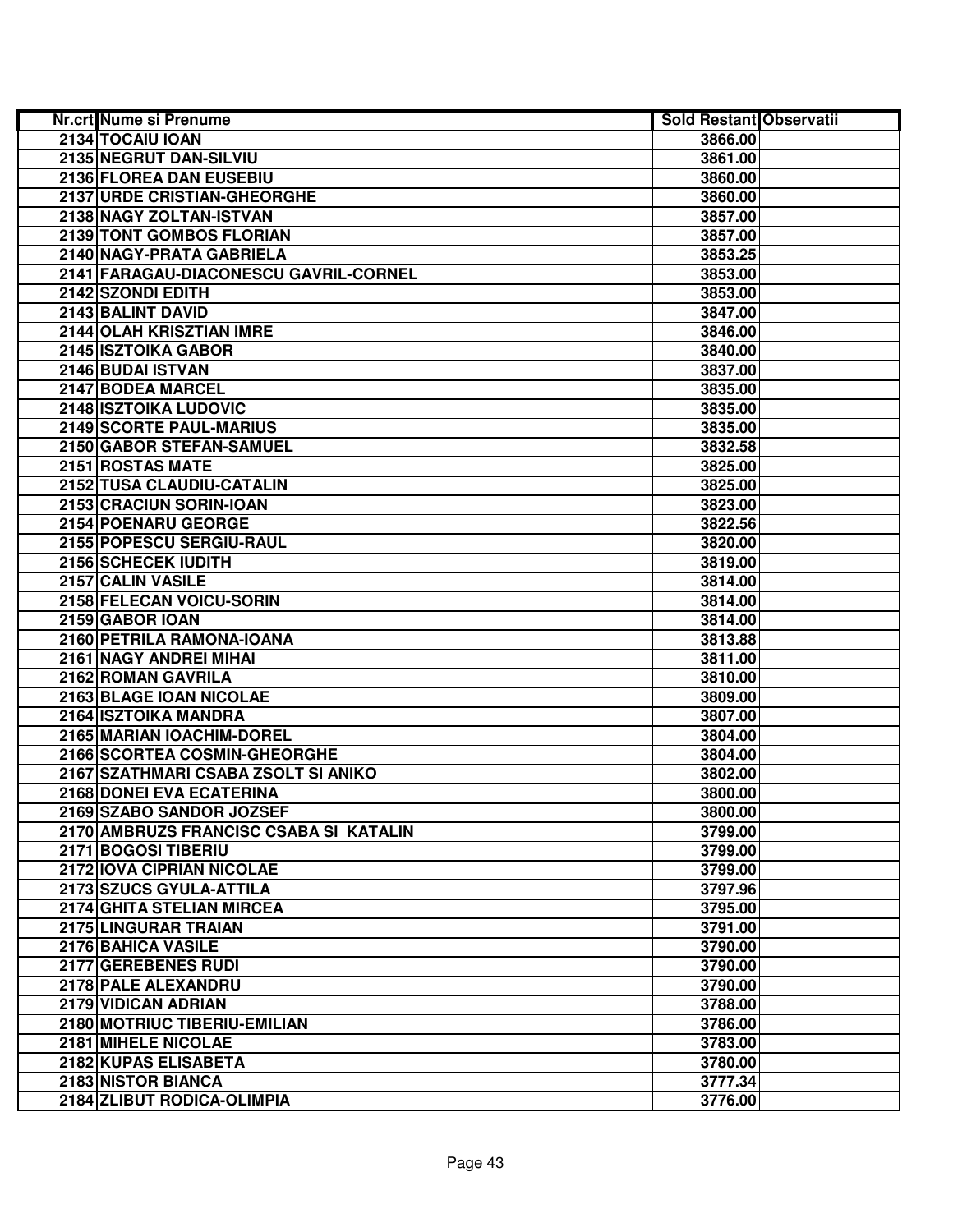| Nr.crt Nume si Prenume             | Sold Restant Observatii |  |
|------------------------------------|-------------------------|--|
| 2185 LETEA GHEORGHE CAB. AV.       | 3773.00                 |  |
| 2186 GAVRUTA ADRIAN                | 3771.00                 |  |
| 2187 MADA LUCIAN                   | 3770.00                 |  |
| 2188 BELKO JANOS ZOLTAN            | 3765.00                 |  |
| 2189 LAZA LIVIU                    | 3762.25                 |  |
| 2190 POP RALUCA                    | 3751.07                 |  |
| 2191 GABORAS SANDOR                | 3750.00                 |  |
| 2192 SZTOJKA KLARA                 | 3750.00                 |  |
| 2193 OROS ADRIAN                   | 3749.50                 |  |
| 2194 SIME BOGDAN                   | 3744.00                 |  |
| 2195 CZAPP IOSIF                   | 3742.70                 |  |
| 2196 BUNGAU MARIAN-CRISTIAN        | 3742.00                 |  |
| 2197 KOVACS DAVID-GYORGY           | 3740.00                 |  |
| 2198 MOGA ANCA                     | 3731.00                 |  |
| 2199 NOVAC PETRU SI MARIOARA       | 3730.00                 |  |
| 2200 BANYAI ARPAD ALBERT           | 3729.00                 |  |
| 2201 TIGAN DUMITRU-DAN SI LUMINITA | 3726.00                 |  |
| 2202 KONKOLY RICHARD               | 3725.00                 |  |
| 2203 MODA SANDOR                   | 3725.00                 |  |
| 2204 MOLNAR KAROLY                 | 3721.50                 |  |
| 2205 MATEI ADRIAN GHEORGHE         | 3717.00                 |  |
| 2206 BARANKA CATALINA              | 3715.00                 |  |
| 2207 GUI ADRIAN-ALEXANDRU          | 3715.00                 |  |
| 2208 MODOG ROMEO-FELIX             | 3714.00                 |  |
| 2209 GAVRUTA-GAVRAS ALEXANDRA      | 3711.00                 |  |
| 2210 GUG FLORIN CRISTIAN           | 3710.13                 |  |
| 2211 DEIAC MARIUS-DANIEL           | 3710.00                 |  |
| 2212 DEAC DOREL                    | 3702.00                 |  |
| 2213 DRONCA DACIAN                 | 3700.00                 |  |
| 2214 GABOR GETA                    | 3700.00                 |  |
| 2215 GABOR MARIA                   | 3700.00                 |  |
| 2216 GABOR RITA MANDRA             | 3700.00                 |  |
| <b>2217 HAISAN DOINA</b>           | 3700.00                 |  |
| 2218 KOVACI GABRIEL                | 3700.00                 |  |
| 2219 TIUTIU SILVIAN-VLADUT         | 3700.00                 |  |
| 2220 VARGA ROMULUS-NICOLAE         | 3700.00                 |  |
| 2221 LAZA LUCIAN                   | 3696.00                 |  |
| 2222 MARTIN IOAN                   | 3696.00                 |  |
| 2223 TAKACS ENDRE SI GERGELY MARIA | 3696.00                 |  |
| 2224 DINCA VALERICA                | 3692.00                 |  |
| 2225 MITAN IOANA                   | 3692.00                 |  |
| 2226 GABOR IANCU                   | 3690.00                 |  |
| 2227 SFRENGEU ILIE-IERONIM         | 3689.23                 |  |
| 2228 BARANYKA RUPERT               | 3689.00                 |  |
| 2229 GHETIVU VICTOR                | 3686.00                 |  |
| 2230 DARIDA LIVIU                  | 3685.00                 |  |
| 2231 IOVAN ADRIAN IONEL            | 3680.00                 |  |
| 2232 CMECIU CRISTIAN-ROMULUS       | 3678.00                 |  |
| 2233 SANTER TIBERIU-ATTILA         | 3678.00                 |  |
| 2234 MATARU DUMITRU                | 3677.00                 |  |
| 2235 CODREA MARIAN VIOREL          | 3653.00                 |  |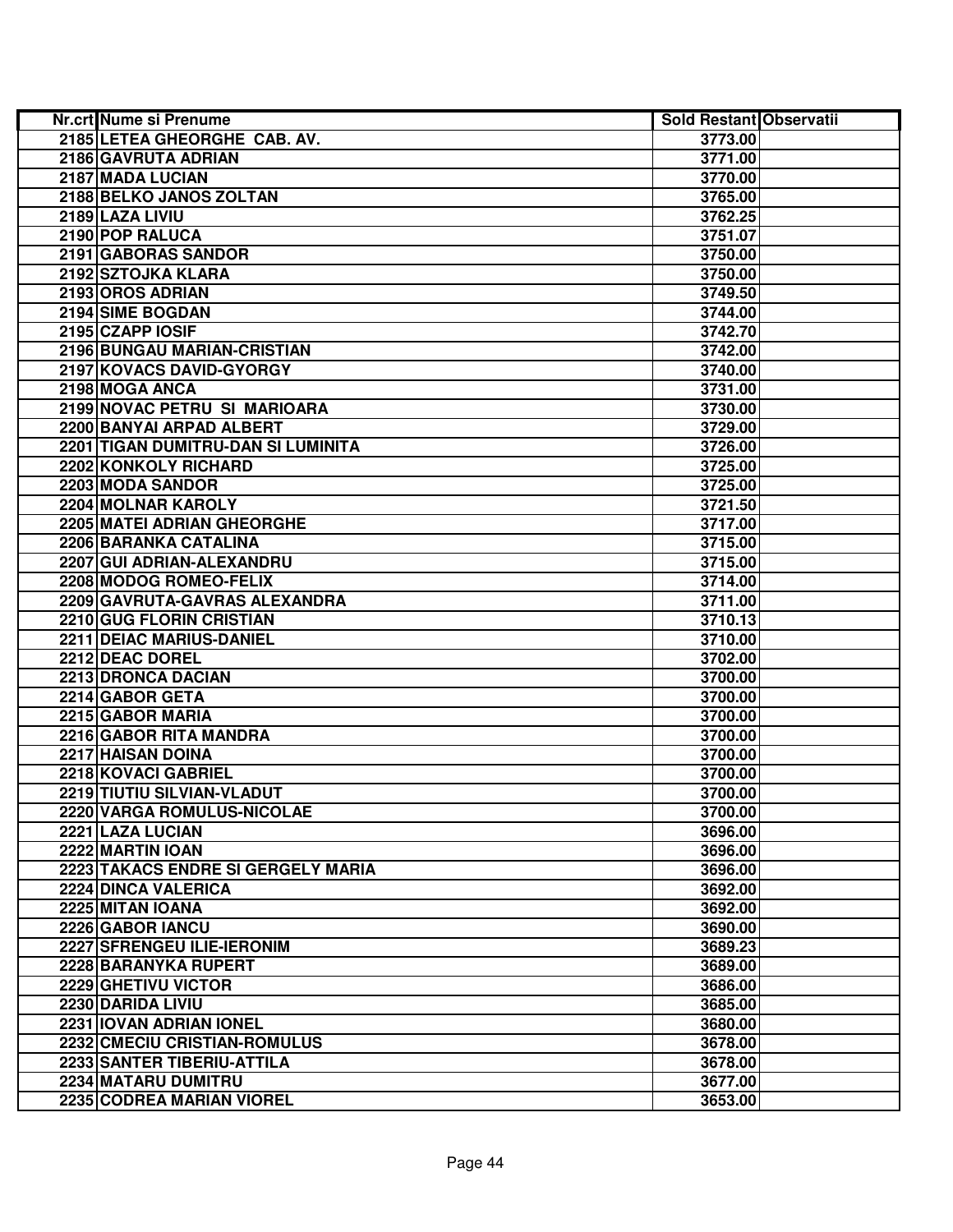| Nr.crt Nume si Prenume                             | Sold Restant Observatii |  |
|----------------------------------------------------|-------------------------|--|
| 2236 DEHELEAN ALIN-SEBASTIAN SI GEORGETA-AURELIA   | 3650.00                 |  |
| 2237 GABOR IANOS                                   | 3650.00                 |  |
| 2238 LUNGU IGOR-DUMITRU                            | 3650.00                 |  |
| 2239 ISZTOIKA LUDOVIC                              | 3646.00                 |  |
| 2240 GABOR RUPI SI CATALINA                        | 3644.00                 |  |
| 2241 KERI ZSOLT                                    | 3644.00                 |  |
| 2242 BAICAN FLORIN-VASILE                          | 3642.00                 |  |
| 2243 POPOVICI FLORIN                               | 3636.41                 |  |
| 2244 IOVAN MARIA EVA                               | 3635.00                 |  |
| 2245 BOGOLE CLAUDIA MARIA SI PANTIS GHEORGHE.SORIN | 3634.00                 |  |
| 2246 SZIKI IBOLYA SI LUDOVIC                       | 3633.00                 |  |
| 2247 SILAGHI DORIN                                 | 3630.00                 |  |
| 2248 BEDO ERIKA-REKA                               | 3629.00                 |  |
| 2249 BRAJER IANOS GYORGY                           | 3628.00                 |  |
| 2250 EDU DORINEL                                   | 3626.00                 |  |
| 2251 LUPO IOANA                                    | 3625.00                 |  |
| 2252 LARINT IOAN                                   | 3624.00                 |  |
| 2253 TIPLEA DANIEL CRISTIAN                        | 3623.00                 |  |
| 2254 MEGYERI RICHARD                               | 3620.00                 |  |
| 2255 CHEREJI ANA                                   | 3619.00                 |  |
| 2256 GHEORGHE GABRIEL-SORIN SI IOAN-MARCEL         | 3619.00                 |  |
| 2257 SFARLEA MIRCEA-FLORIAN                        | 3617.72                 |  |
| 2258 MESTER JOZSEF-CSABA                           | 3613.00                 |  |
| 2259 SOLOMIE VERONICA                              | 3612.00                 |  |
| 2260 CICORTAS CRINA IOANA                          | 3606.00                 |  |
| 2261 BALLA TIBOR-MIKLOS                            | 3605.45                 |  |
| 2262 OPRIS TRAIAN MIREL                            | 3603.00                 |  |
| 2263 DUMITRAS ROBERT                               | 3600.00                 |  |
| 2264 RUS PETRU-NICOLAE                             | 3600.00                 |  |
| 2265 STOICA RUPERT                                 | 3598.50                 |  |
| 2266 THEISZ SANDOR                                 | 3596.00                 |  |
| 2267 CHANTUS MAIER                                 | 3592.50                 |  |
| 2268 SUCIU DAVID GABRIEL                           | 3591.00                 |  |
| 2269 BOTOS SEBASTIAN-CRISTIAN                      | 3590.00                 |  |
| 2270 BRADAU CRISTIAN-GHEORGHE                      | 3590.00                 |  |
| 2271 POIANA CRISTINEL                              | 3590.00                 |  |
| 2272 SABAU IOAN                                    | 3585.00                 |  |
| 2273 SZTOIKA GABOR                                 | 3584.00                 |  |
| 2274 VIDICAN MARIUS-COSMIN                         | 3583.00                 |  |
| 2275 PESCAR IOSIF                                  | 3582.00                 |  |
| 2276 DAVID LUCRETIA                                | 3580.00                 |  |
| 2277 HAIAS EMIL                                    | 3580.00                 |  |
| 2278 LASCU EUGEN                                   | 3577.98                 |  |
| 2279 ROSTAS MALIN                                  | 3577.00                 |  |
| 2280 ARDELEAN GAVRIL                               | 3573.00                 |  |
| 2281 PLESA NICOLAE-DORIN                           | 3572.00                 |  |
| 2282 POPP GHEORGHE CAROL                           | 3571.00                 |  |
| <b>2283 POPOVICI IONUT-SERBAN</b>                  | 3570.02                 |  |
| 2284 KOVACS IMRE                                   | 3570.00                 |  |
| 2285 MATYASI GABOR-ISTVAN                          | 3569.00                 |  |
| 2286 CHENIB AYMEN                                  | 3568.00                 |  |
|                                                    |                         |  |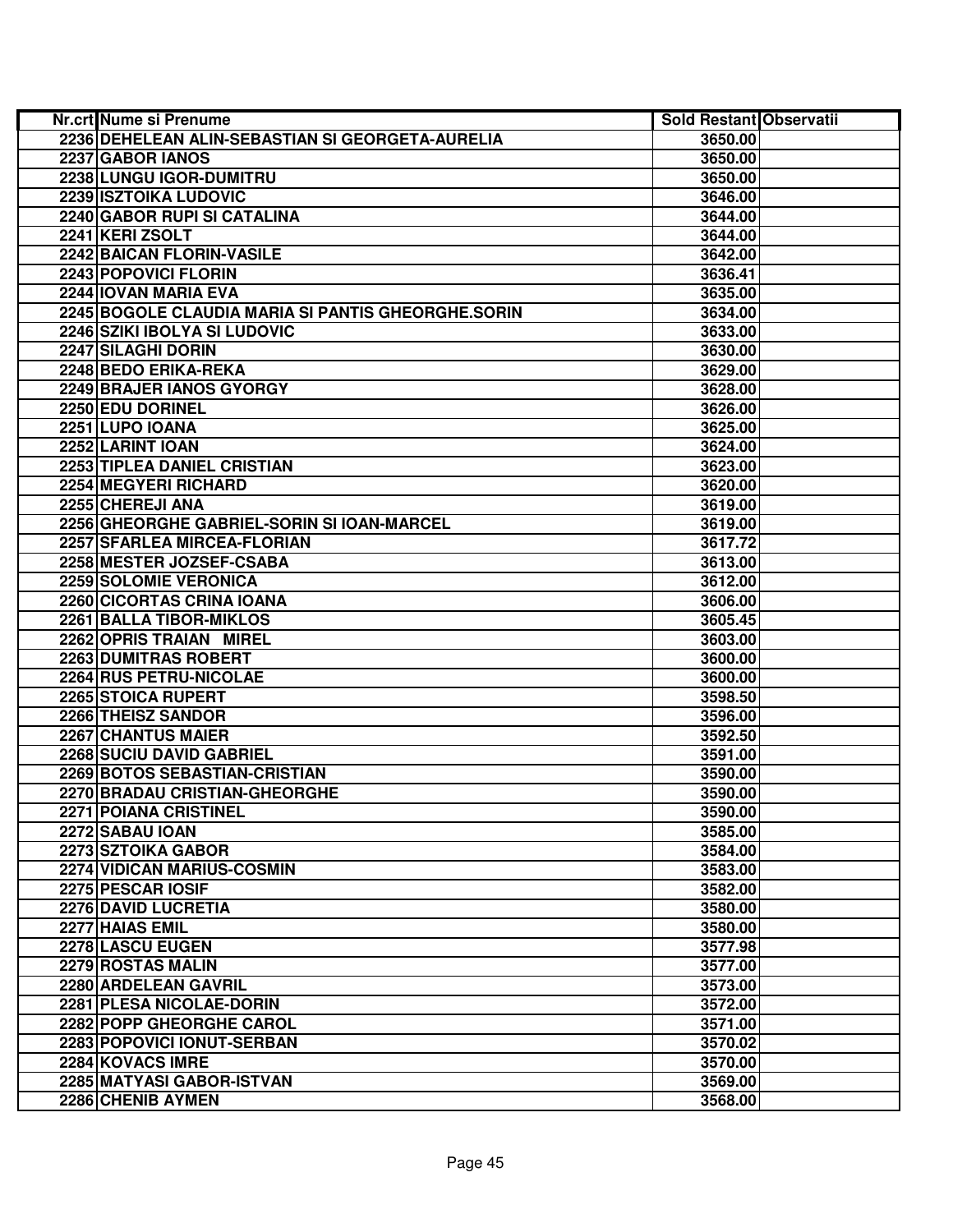| Nr.crt Nume si Prenume                | Sold Restant Observatii |  |
|---------------------------------------|-------------------------|--|
| 2287 TELEKI MIHAI-ROBERT-SAMUIL       | 3566.00                 |  |
| 2288 OZ ISMAIL                        | 3565.00                 |  |
| 2289 AVRAM FLAVIU SERGIU              | 3560.00                 |  |
| 2290 VERES MIHAI                      | 3560.00                 |  |
| 2291 FURTOS GEORGE-ALEX               | 3559.00                 |  |
| 2292 BUDA OCTAVIAN-VALENTIN SI ALIZ   | 3554.50                 |  |
| 2293 ROSEL SANDOR                     | 3553.00                 |  |
| 2294 BARANKA RUPI                     | 3550.00                 |  |
| 2295 MORARU CIPRIAN MARIAN            | 3550.00                 |  |
| 2296 LUNCA IOSIF                      | 3548.00                 |  |
| 2297 TAMAS IOANA-ANAMARIA             | 3548.00                 |  |
| 2298 HAMZA NICOLAE                    | 3544.00                 |  |
| 2299 CHILLIK SANDOR-ZOLTAN            | 3541.73                 |  |
| 2300 MAGHIAR GHEORGHE-MIHAI           | 3541.00                 |  |
| 2301 NEGRU RAUL AUGUSTIN              | 3540.00                 |  |
| 2302 RUGE MARIUS-TRAIAN               | 3530.00                 |  |
| 2303 SAVA GEORGE-ALEXANDRU            | 3528.00                 |  |
| 2304 MOLNAR CAROL LADISLAU            | 3524.00                 |  |
| 2305 CAVASDAN CORNEL-VALERIU          | 3522.00                 |  |
| 2306 PRECUP TRAIAN                    | 3518.29                 |  |
| 2307 CALIN MARIUS-GHEORGHE            | 3515.00                 |  |
| 2308 FOGHIS TRAIAN                    | 3514.00                 |  |
| 2309 DRAGOS VASILE SI MARIA           | 3513.00                 |  |
| 2310 POTROVITA IOANA-CRISTINA         | 3513.00                 |  |
| 2311 CRETU IONEL                      | 3510.00                 |  |
| 2312 GRAUR MARIANA                    | 3510.00                 |  |
| 2313 GABOR GETA                       | 3509.00                 |  |
| 2314 PALADE PAULA ALEXANDRA           | 3503.00                 |  |
| 2315 BADEA SIMONA                     | 3500.00                 |  |
| 2316 HAICAI IOAN                      | 3500.00                 |  |
| 2317 KUPE MELINDA ANITA               | 3500.00                 |  |
| 2318 POGOR MARINA                     | 3500.00                 |  |
| 2319 SAJN-GYORFI ILDIKO               | 3500.00                 |  |
| 2320 TOPORAS SEBASTIAN                | 3500.00                 |  |
| 2321 DUDOMA EUGEN                     | 3497.00                 |  |
| 2322 ALB ANDREI                       | 3496.00                 |  |
| 2323 SARBA CIPRIAN-GHEORGHE SI ANCUTA | 3495.00                 |  |
| 2324 STEFANESCU GHEORGHE-FLORIN       | 3493.00                 |  |
| 2325 POPESCU SEBASTIAN TUDOR          | 3492.00                 |  |
| 2326 SOTOC RAOUL ALEXANDRU            | 3488.00                 |  |
| 2327 DOMBI BERTALAN                   | 3481.00                 |  |
| 2328 SZIME-NECHIFOR RENATO-GABRIEL    | 3480.00                 |  |
| 2329 BLIKLING ELENA                   | 3476.00                 |  |
| 2330 LETEA SERGIU TEODOR              | 3476.00                 |  |
| 2331 BAHICA GHEORGHE                  | 3475.00                 |  |
| 2332 BICA GHEORGHE                    | 3474.00                 |  |
| 2333 VANCEA DUMITRU-DOREL             | 3464.00                 |  |
| 2334 BARNA ANDREI-TIBERIUS            | 3463.08                 |  |
| 2335 BUTA CALIN MIHAI                 | 3463.00                 |  |
| 2336 LINGURAR AUREL                   | 3463.00                 |  |
| 2337 CORBU ADRIAN-PAUL                | 3462.00                 |  |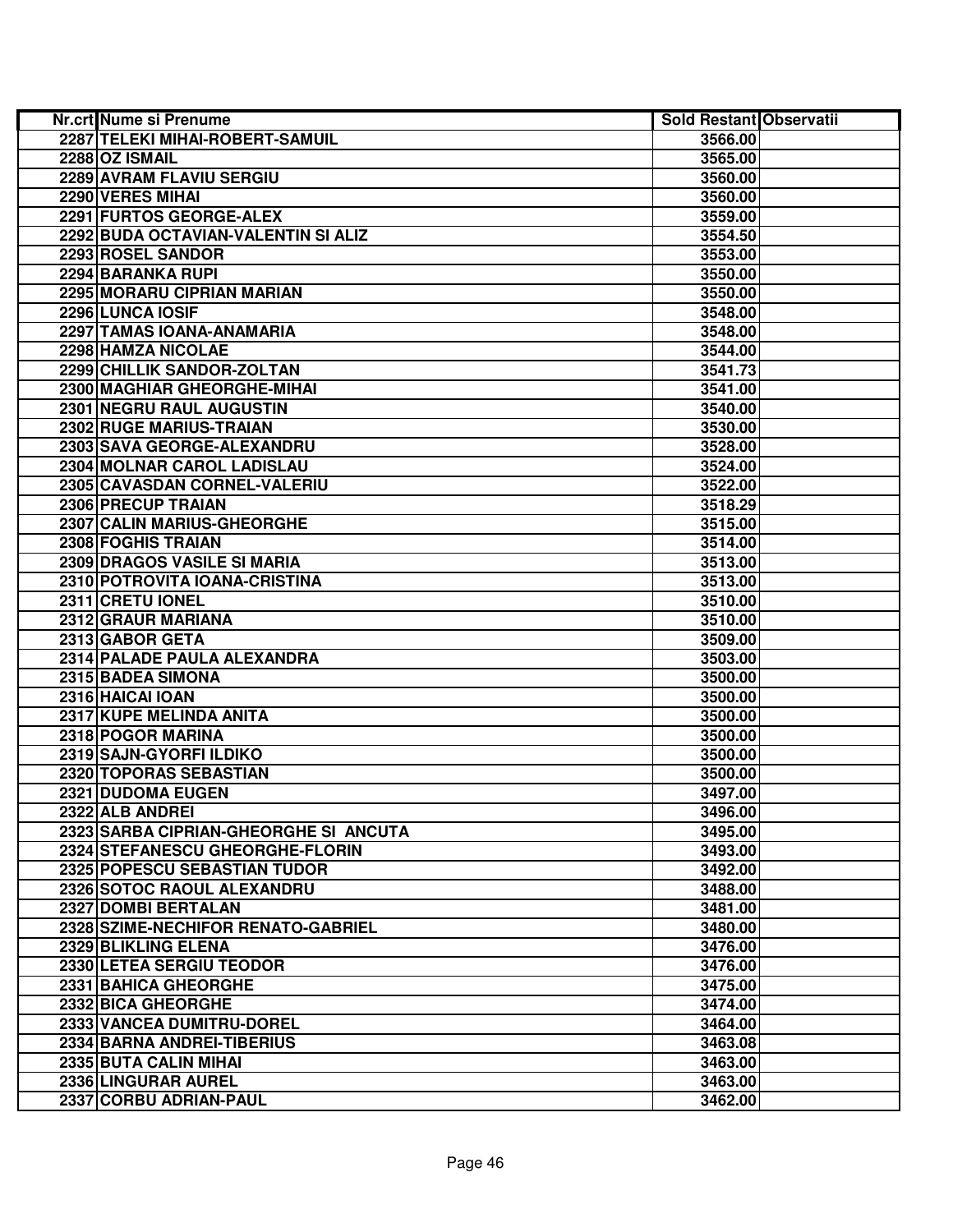| Nr.crt Nume si Prenume                          | <b>Sold Restant Observatii</b> |  |
|-------------------------------------------------|--------------------------------|--|
| 2338 KOVARI SANDOR                              | 3460.00                        |  |
| 2339 LUNG-MITRICA NICHITA                       | 3460.00                        |  |
| 2340 VIDICAN FLORIN-DANIEL                      | 3458.00                        |  |
| 2341 GABOR SUSANA GIZELA                        | 3450.00                        |  |
| 2342 TOTH EDUARD                                | 3450.00                        |  |
| 2343 IUGA DANIEL                                | 3449.00                        |  |
| 2344 KELEMEN LASZLO - INTREPRINDERE INDIVIDUALA | 3448.00                        |  |
| 2345 LUPARU ALEXANDRINA                         | 3448.00                        |  |
| 2346 VIERU PETRICA                              | 3448.00                        |  |
| 2347 BALAN HORATIU-MARIAN                       | 3447.00                        |  |
| 2348 HETES-PESTEAN PASCU                        | 3447.00                        |  |
| 2349 GAZDAG ALEXANDRU                           | 3443.00                        |  |
| 2350 ISZTOICA STEFAN                            | 3440.00                        |  |
| 2351 SIPOS LAJOS                                | 3440.00                        |  |
| 2352 ISZTOJKA EVA                               | 3438.00                        |  |
| 2353 PAINA LUCIAN-IOAN                          | 3436.00                        |  |
| 2354 SARKADI ATTILA                             | 3432.00                        |  |
| 2355 PASCALAU IOAN                              | 3430.00                        |  |
| 2356 ESER REMZI                                 | 3429.00                        |  |
| 2357 MARINCAS SZILVIA                           | 3428.00                        |  |
| 2358 ZEMBREA ALEXANDRU-FRANCISC                 | 3422.30                        |  |
| 2359 MURVAI BRUNO                               | 3422.00                        |  |
| 2360 BARTA ALEXANDRU                            | 3418.00                        |  |
| 2361 ERDELYI SORIN                              | 3418.00                        |  |
| 2362 MIKLOS GABOR                               | 3416.00                        |  |
| 2363 CSENGERI JOZSEF                            | 3414.00                        |  |
| 2364 SACACI ALEXANDRU-MARCEL                    | 3414.00                        |  |
| 2365 DAVID PETRU SI FELICIA                     | 3413.00                        |  |
| 2366 ROSSI STEFAN-LEONTIN                       | 3413.00                        |  |
| 2367 TOBIAS LASZLO-KALMAN                       | 3402.79                        |  |
| 2368 BERE CORINA-DELIA                          | 3402.00                        |  |
| 2369 COCIS CONSTANTIN                           | 3400.00                        |  |
| 2370 IANC MAGDALENA                             | 3398.00                        |  |
| 2371 BECHERU LIVIU SI MIRELA-ELENA              | 3395.00                        |  |
| 2372 LATCAU LIVIU                               | 3395.00                        |  |
| 2373 TAMAS IOSIF                                | 3395.00                        |  |
| 2374 MERCSANYI IOSIF                            | 3394.00                        |  |
| 2375 NIREAN GHEORGHE-ADRIAN                     | 3393.00                        |  |
| 2376 SULTAN-TIRTEA ALEXANDRU-CALIN              | 3392.20                        |  |
| 2377 CIORDAS CONSTANTIN                         | 3388.00                        |  |
| 2378 ILE DORIN-ILIE                             | 3383.00                        |  |
| 2379 LUP MARIUS GHEORGHE                        | 3370.00                        |  |
| 2380 MINDRUTIU PETRU PAL                        | 3370.00                        |  |
| 2381 VARGA ROMULUS                              | 3364.00                        |  |
| 2382 KULPINSZKI MIHALY                          | 3360.00                        |  |
| 2383 ENACHE MALINA                              | 3359.00                        |  |
| 2384 LELEA VASILE-CATALIN                       | 3358.00                        |  |
| 2385 LAKATOS JOZSEF-ROBERT                      | 3356.00                        |  |
| 2386 BELCE STEFAN                               | 3355.00                        |  |
| 2387 POPA PETRU                                 | 3355.00                        |  |
| 2388 ZAINEA-MOLDOVAN SERGIU- EMIL               | 3355.00                        |  |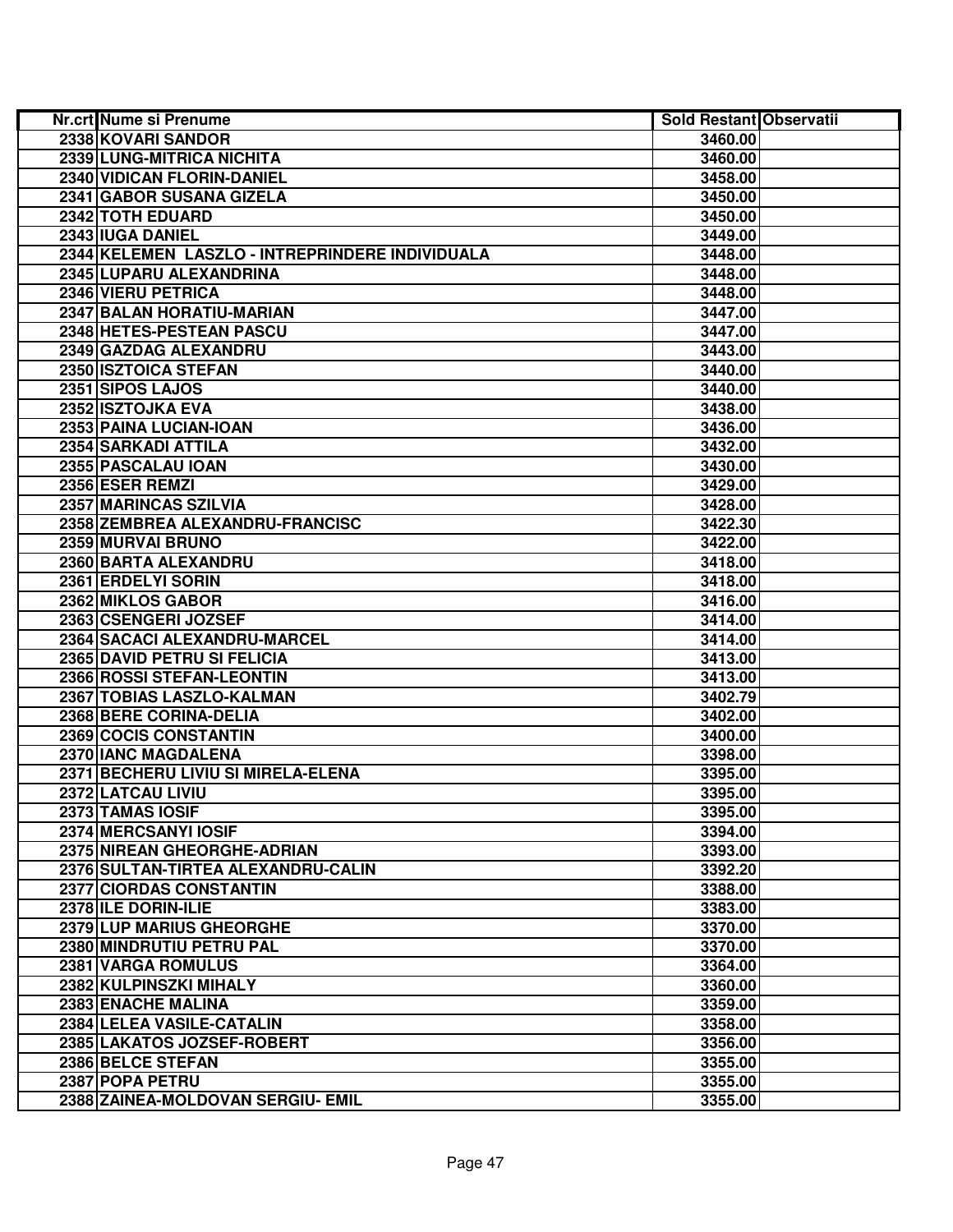| Nr.crt Nume si Prenume                 | Sold Restant Observatii |  |
|----------------------------------------|-------------------------|--|
| 2389 VARGA ELEONORA-ILDIKO             | 3351.00                 |  |
| 2390 MAGHIAR DARIUS                    | 3350.00                 |  |
| 2391 ROSTAS CRAISOR                    | 3350.00                 |  |
| 2392 ANDOR ALEXANDRU SI TEODORA        | 3347.00                 |  |
| 2393 PONTOS ADRIAN-BOGDAN              | 3347.00                 |  |
| 2394 SZFERLE OVIDIU                    | 3345.00                 |  |
| 2395 BOKA IOZSEF                       | 3344.00                 |  |
| 2396 NEGRU PETRU                       | 3344.00                 |  |
| 2397 KURUCZ ALEXANDRU                  | 3340.00                 |  |
| 2398 NEDELEA IONEL-DUMITRU             | 3339.00                 |  |
| 2399 GUNTA DANIELA                     | 3338.00                 |  |
| 2400 MOHAMMED ELSAYED ANSAF ABDELLAH   | 3338.00                 |  |
| 2401 MOLNAR ERIKA                      | 3338.00                 |  |
| 2402 KALMAR PARASCHIVA                 | 3337.00                 |  |
| 2403 COCIUBAN ENIKO-ANDREA             | 3334.00                 |  |
| 2404 KAPAS PETER-ZSOLT SI NAOMI REBECA | 3333.00                 |  |
| 2405 MOISA SERGIU IOAN                 | 3331.00                 |  |
| 2406 ERDEI CIPRIAN-TEOFIL              | 3327.50                 |  |
| 2407 MACARIE NORBERT                   | 3324.00                 |  |
| 2408 BLAGA VICTOR                      | 3320.00                 |  |
| 2409 SARAC GAVRIL ADRIAN               | 3320.00                 |  |
| 2410 SOLYOM MONIKA-ERIKA               | 3320.00                 |  |
| 2411 VOICILA DORIAN-IONUT              | 3320.00                 |  |
| 2412 GABOR IANCU                       | 3317.00                 |  |
| 2413 HORJAN NICOLAE                    | 3317.00                 |  |
| 2414 AVRAM IONUT LAVINIU               | 3316.00                 |  |
| 2415 COSTEA FLORIN NICOLAE             | 3316.00                 |  |
| 2416 ISZTOJKA GAVRIL                   | 3315.00                 |  |
| 2417 BLAGE SERGIU-FLORIN               | 3313.00                 |  |
| 2418 BRANDAS CRISTIAN                  | 3310.18                 |  |
| 2419 CLEPE RAOUL-FLORIN                | 3310.00                 |  |
| 2420 LUP ALEXANDRU                     | 3310.00                 |  |
| 2421 POPOVICI GEORGE ALEX              | 3310.00                 |  |
| 2422 LACATUS FLORIAN                   | 3305.00                 |  |
| 2423 OSVALD IREN                       | 3304.00                 |  |
| 2424 GAVRIS HORATIU - VICTOR           | 3303.00                 |  |
| <b>2425 BAYCZAR FERENCZ</b>            | 3300.00                 |  |
| 2426 PFA TUDOSE MIRCEA                 | 3300.00                 |  |
| 2427 HAIDUC CALIN DANIEL               | 3298.00                 |  |
| 2428 HARAGOS MONICA-FLORENTINA         | 3295.00                 |  |
| 2429 GABOR GABORE SI ROZALIA           | 3294.00                 |  |
| 2430 ROSTAS IOAN SI LINA               | 3293.00                 |  |
| 2431 CIOABA STEFAN                     | 3290.00                 |  |
| 2432 TOCILA ANGELA-MARIANA             | 3289.00                 |  |
| 2433 GAL LEVENTE-LUDOVIC               | 3287.00                 |  |
| 2434 DOJCINOVIC NEVEN                  | 3282.00                 |  |
| <b>2435 UNGUREANU MELINDA</b>          | 3281.00                 |  |
| 2436 CIUCIU LIVIA                      | 3280.15                 |  |
| 2437 VARGA RUDOLF                      | 3280.00                 |  |
| 2438 CURTA BUJOR-MUGUREL-IOSIF         | 3278.50                 |  |
| 2439 LACRARU ADRIAN                    | 3278.00                 |  |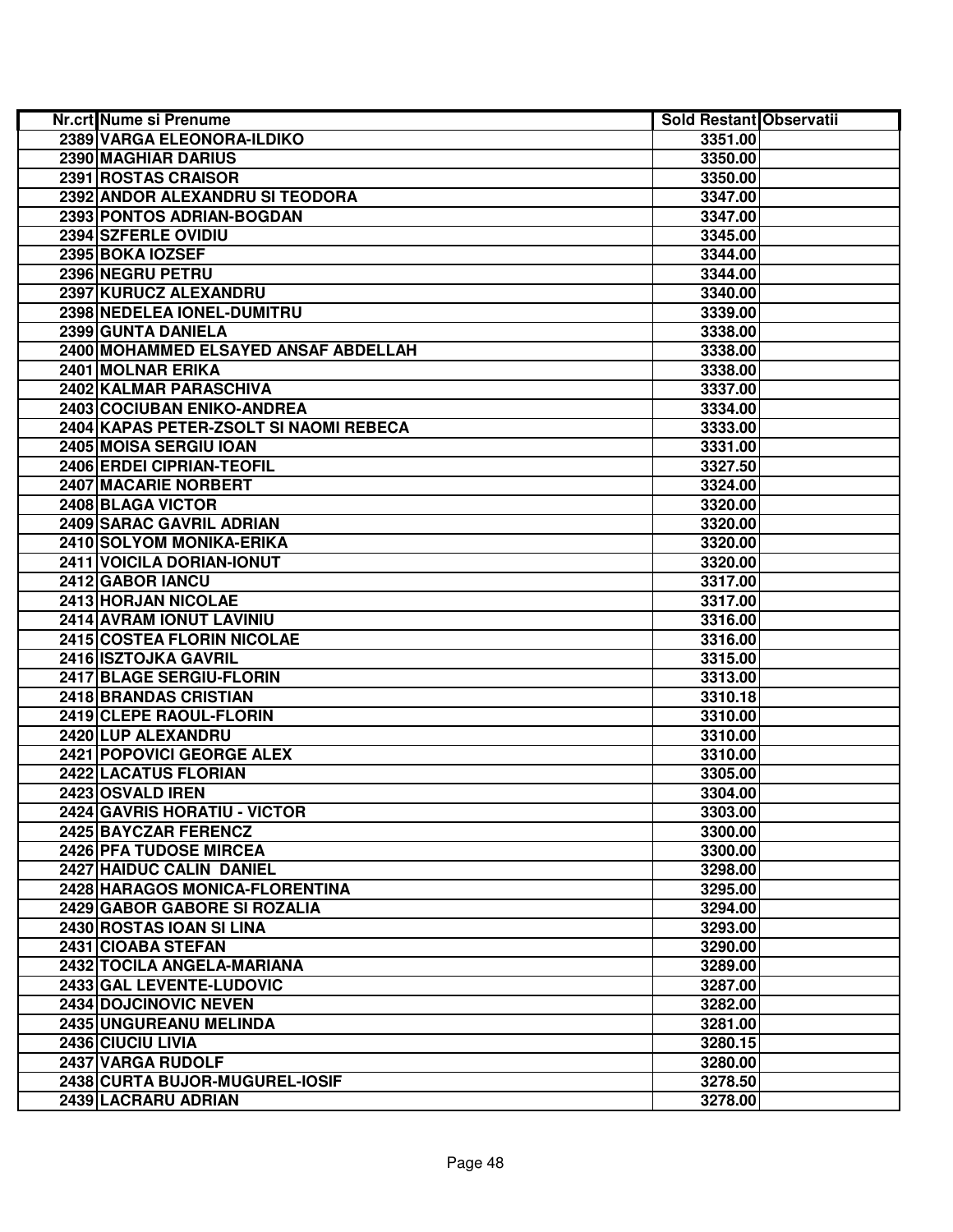| Nr.crt Nume si Prenume                  | Sold Restant Observatii |  |
|-----------------------------------------|-------------------------|--|
| <b>2440 PUPAZA CRISTIAN</b>             | 3274.00                 |  |
| 2441 ZLIBUT OVIDIU SI ADRIANA           | 3274.00                 |  |
| 2442 BONCSA MARTIN                      | 3273.00                 |  |
| 2443 CABINET DE AVOCATURA- LAZEA COSMIN | 3273.00                 |  |
| 2444 BUDAI ERZSEBET                     | 3270.00                 |  |
| 2445 SZILAGY RUDOLF                     | 3270.00                 |  |
| 2446 MISKOLCZI CRISTIAN-SEBASTIAN       | 3269.00                 |  |
| 2447 SZEKELY OFELIA-DORINA              | 3265.00                 |  |
| 2448 KOVACS IRMA-ROZALIA                | 3263.00                 |  |
| 2449 MATE RAINER-ZSOLT                  | 3263.00                 |  |
| 2450 GEREBENES LUDOVIC                  | 3255.52                 |  |
| 2451 BANCESCU COSMIN                    | 3254.00                 |  |
| 2452 BERTALAN LASZLO                    | 3250.00                 |  |
| 2453 BURCEA RUPI                        | 3250.00                 |  |
| 2454 POP GHEORGHE                       | 3250.00                 |  |
| 2455 BUIE GIGEL-MIREL                   | 3248.00                 |  |
| 2456 MOS SERGIU-BOGDAN                  | 3247.00                 |  |
| 2457 HALMAJAN COSMIN-IONUT              | 3243.00                 |  |
| 2458 CRISAN SERGIU-FLORIN               | 3241.76                 |  |
| 2459 IHOS MONICA-IOANA                  | 3241.00                 |  |
| 2460 ALBITER VALENTIN IOAN              | 3240.00                 |  |
| 2461   IONOI-PERET LEONTIN-VALERIU      | 3239.76                 |  |
| 2462 SIMINIE MIHAI-IOAN                 | 3235.21                 |  |
| 2463 COSTIN SORIN - DAN                 | 3235.00                 |  |
| 2464 OTVOS ROZALIA                      | 3234.10                 |  |
| 2465 FURTOS CALIN DAN                   | 3232.00                 |  |
| 2466 DASCALESCU DUMITRU CODRUT          | 3227.00                 |  |
| 2467 ALKAYED KHALAF                     | 3225.00                 |  |
| 2468 BARA MIRCEA                        | 3221.00                 |  |
| 2469 TURA IOAN                          | 3220.00                 |  |
| 2470 BENE LORAND-CSABA                  | 3216.00                 |  |
| 2471 NEGRUT IOAN - VLADIMIR             | 3215.00                 |  |
| 2472 TEKERES ANDREI ROBERT              | 3215.00                 |  |
| 2473 BORSI ARMOND                       | 3213.00                 |  |
| 2474 SASVARI DANIEL-GEORGE              | 3212.00                 |  |
| 2475 GUBA ERNO                          | 3210.00                 |  |
| <b>2476 HARSAN EUGEN ANDREI</b>         | 3210.00                 |  |
| 2477 BONCE ALIN                         | 3206.00                 |  |
| 2478 RATIU TATIANA-MARINELA             | 3203.00                 |  |
| 2479 MILIAN FLORIAN LAZAR               | 3202.00                 |  |
| 2480 SZILAGYI ROBERT                    | 3200.00                 |  |
| 2481 TAJAMAL HUSSAIN SHAH               | 3200.00                 |  |
| 2482 TEGLAS DORINA                      | 3200.00                 |  |
| 2483 TRIPP ADRIAN-IOAN                  | 3200.00                 |  |
| 2484 HAVA MIRCEA-DOREL                  | 3198.00                 |  |
| 2485 VERES IOAN                         | 3198.00                 |  |
| 2486 VALCEANU TUDOR-VLADIMIR            | 3197.00                 |  |
| 2487 RATIU ANA                          | 3196.00                 |  |
| 2488 GALE ALIN-MARIUS                   | 3195.00                 |  |
| 2489 GYORGY-CSAKI ISTVAN                | 3195.00                 |  |
| 2490 LUNCAN IOANA-ELENA                 | 3195.00                 |  |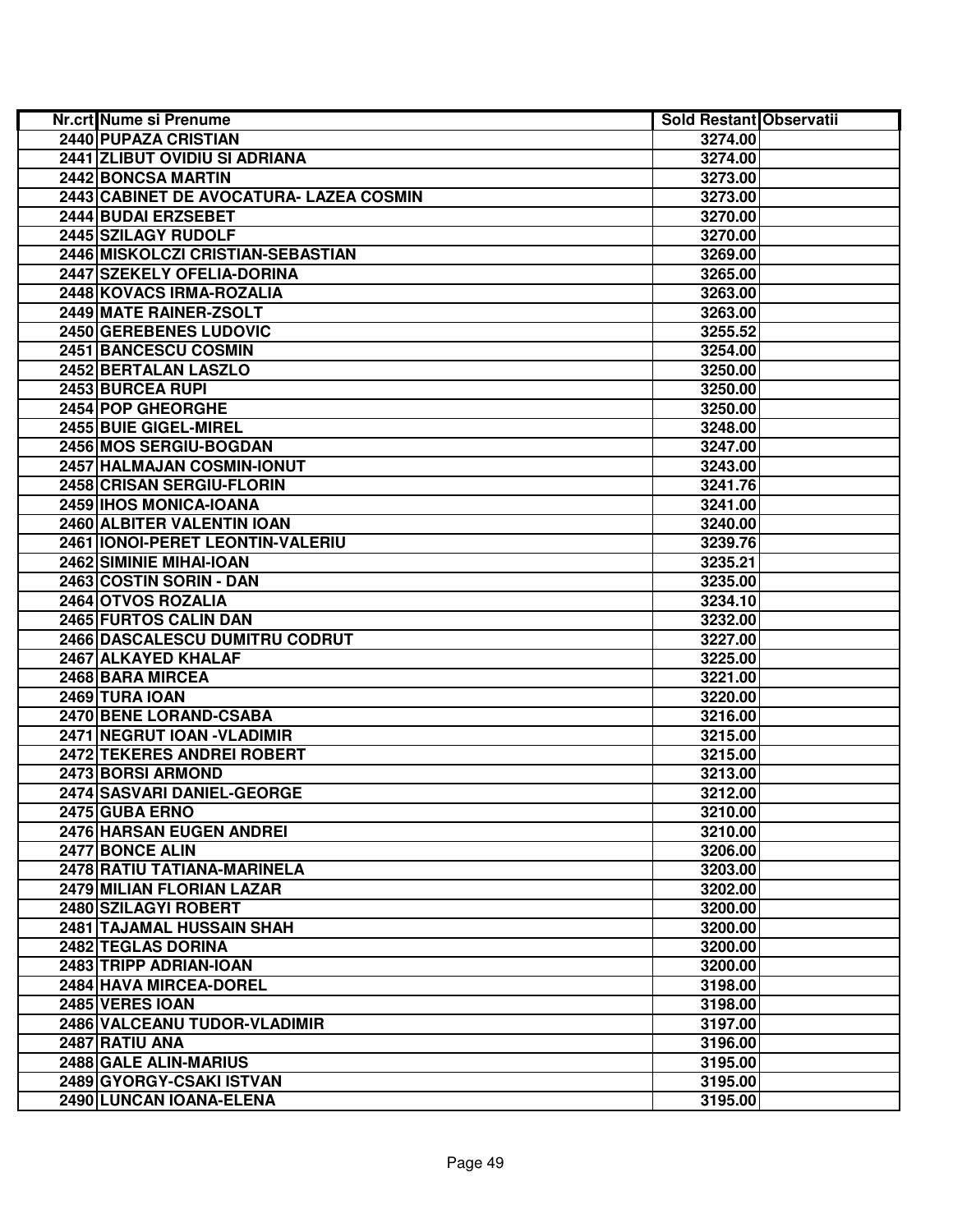| Nr.crt Nume si Prenume                     | <b>Sold Restant Observatii</b> |                       |
|--------------------------------------------|--------------------------------|-----------------------|
| 2491 ZAH-MANEA DANIEL-AVRAM                | 3194.00                        |                       |
| 2492 DURGHEU MIRCEA IONEL                  | 3193.00                        |                       |
| 2493 MAGHIAR ANDREI-MARCEL                 | 3191.46                        |                       |
| 2494 TOCA MONICA                           | 3191.00                        |                       |
| 2495 DIREYBATOGULLARI MEVLUT               | 3190.00                        |                       |
| 2496 SCHOLLER EDUARD-LEVENTE               | 3189.00                        |                       |
| 2497 MURVAI PETER                          | 3185.00                        |                       |
| 2498 TOIA BOGDAN CORNEL                    | 3183.35                        |                       |
| 2499 POCIOIAN FLORIAN GHEORGHE             | 3183.00                        |                       |
| 2500 BLAGA COSMIN-AURELIAN                 | 3180.00                        |                       |
| 2501 IONESCU ALEXANDER                     | 3180.00                        |                       |
| 2502 MARIAN GHEORGHE-AURELIAN              | 3180.00                        |                       |
| 2503 MLADIN VIOLETA                        | 3180.00                        |                       |
| 2504 BOKA JENO                             | 3178.00                        |                       |
| 2505 TIRPE CALIN                           | 3175.00                        |                       |
| 2506 PASCAR CORNELIU-ADRIAN                | 3173.00                        |                       |
| 2507 SAITOS OCTAVIAN ALEXANDRU             | 3169.00                        |                       |
| 2508 LAZAR-POJEGA DUMITRU SI MARTA         |                                | 3168.00 PROCES PE ROL |
| 2509 POP THOMAS MICHAEL                    | 3166.00                        |                       |
| 2510 BUZAS STEFAN                          | 3165.00                        |                       |
| 2511 LAKATOS ALEXANDRU-EDUARD              | 3165.00                        |                       |
| 2512 GABOR TEREZA                          | 3162.00                        |                       |
| 2513 RADULESCU SIMONA                      | 3159.54                        |                       |
| <b>2514 CACUCI GHEORGHE DOREL</b>          | 3156.00                        |                       |
| 2515 BUDAU VIOREL                          | 3155.00                        |                       |
| 2516 BAN DANUT                             | 3151.00                        |                       |
| 2517 OLAR LIANA                            | 3151.00                        |                       |
| 2518 VURA NORBERT TIBERIU                  | 3151.00                        |                       |
| 2519 SZABO DAVID                           | 3150.00                        |                       |
| 2520 CIORINGAN IOAN SI ADRIANA             | 3149.00                        |                       |
| 2521 DAVIDOV NELU                          | 3148.00                        |                       |
| 2522 POPA DOREL SEBASTIAN                  | 3148.00                        |                       |
| 2523 BONDOR VIORICA                        | 3142.00                        |                       |
| 2524 GABOR STEFAN                          | 3142.00                        |                       |
| 2525 TIRLEA GHEORGHE-DACIAN                | 3142.00                        |                       |
| 2526 DEMIAN IOAN                           | 3140.00                        |                       |
| 2527 VERES OVIDIU-STEFAN                   | 3130.00                        |                       |
| <b>2528 SOOS ELISABETA PARASCHIVA</b>      | 3128.95                        |                       |
| 2529 KEREZSI RUDOLF                        | 3126.00                        |                       |
| 2530 BODOG ALIN FLORIN                     | 3120.00                        |                       |
| 2531 MOZA VIOREL-CRISTIAN                  | 3120.00                        |                       |
| 2532 NAGY TIBERIU                          | 3120.00                        |                       |
| 2533 FENYES ALEXANDRU STEFAN               | 3119.01                        |                       |
| 2534 BAGULESCU FLORIAN-VASILE              | 3117.24                        |                       |
| 2535 SALAJAN TEODOR-DOREL                  | 3116.00                        |                       |
| 2536 PRECUP PETRICA SORIN                  | 3115.00                        |                       |
| 2537 VLAD IONEL                            | 3115.00                        |                       |
| 2538 BIRTA IOAN SI VALERIA                 | 3113.00                        |                       |
| 2539 HERETIU MARIUS-CRISTIAN -NADINA -PAUL | 3113.00                        |                       |
| 2540 SERB VICTOR SI MARIOARA               | 3113.00                        |                       |
| 2541 COTUT RAZVAN-OVIDIU                   | 3112.00                        |                       |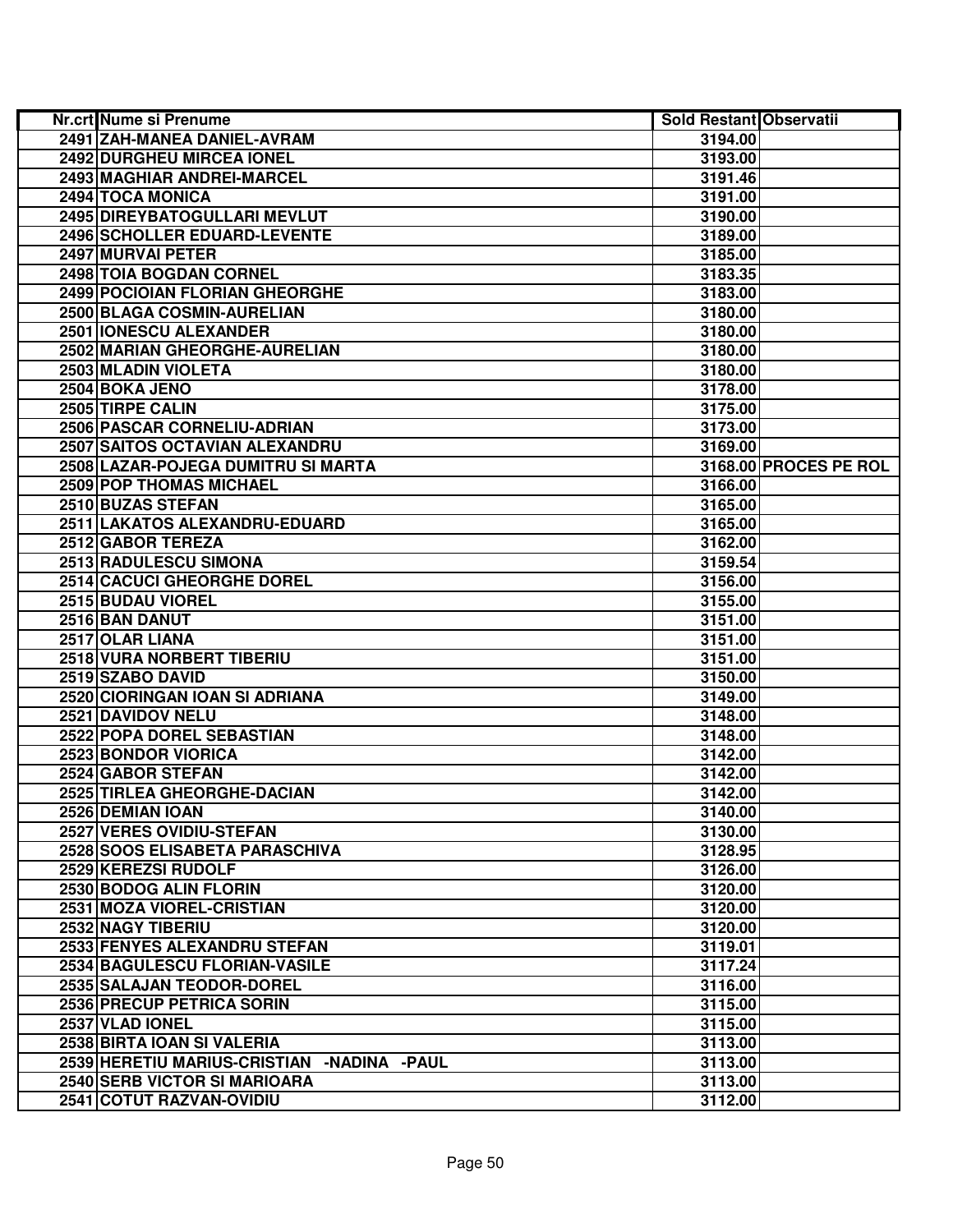| Nr.crt Nume si Prenume                   | Sold Restant Observatii |                       |
|------------------------------------------|-------------------------|-----------------------|
| 2542 LAZAR IOAN GAVRIL                   | 3112.00                 |                       |
| 2543 SZABO ATTILA                        | 3112.00                 |                       |
| 2544 PAUL BALINT                         | 3110.00                 |                       |
| 2545 SACUI SORIN                         | 3109.76                 |                       |
| 2546 ARVAI CRISTIAN GHEORGHE             | 3108.00                 |                       |
| 2547 BORBELYI ALEXANDRU SI SAS MAGDOLNA  | 3108.00                 |                       |
| 2548 GHIURA NICOLAE                      | 3102.00                 |                       |
| 2549 DOARNA IONUT-MIRCEA                 | 3100.00                 |                       |
| 2550 BOCHIS DOREL                        | 3097.00                 |                       |
| 2551 COLTA ELISABETA                     | 3097.00                 |                       |
| 2552 FRIED ANA ALIZ                      | 3096.00                 |                       |
| 2553 REZMUVES TUDOR-GHEORGHE             | 3094.00                 |                       |
| <b>2554 MARCON DANIEL</b>                | 3093.00                 |                       |
| 2555 BONCA DAN-FLORIN                    | 3091.52                 |                       |
| 2556 ISTOICA IANCU                       | 3091.00                 |                       |
| 2557 GABOR MINDRA                        | 3090.00                 |                       |
| 2558 STAVARACHE SEBASTIAN-MARIUS         | 3090.00                 |                       |
| 2559 ZUCHIATHI CSABA-ZOLTAN              | 3084.00                 |                       |
| 2560 NAGY ZSOLT BARNABAS SI AGOTA ANDREA | 3081.00                 |                       |
| 2561 PETCU TOADER                        | 3076.00                 |                       |
| 2562 TOTH JENO                           | 3074.00                 |                       |
| 2563 BOGDAN VIOREL                       | 3069.00                 |                       |
| 2564 SZABO BELA                          | 3068.00                 |                       |
| 2565 MAGYARI EDMOND-ROMEO                | 3065.00                 |                       |
| 2566 GAL CRISTIAN-FLORIN                 | 3062.73                 |                       |
| 2567 MEZEI VICTOR                        | 3060.00                 |                       |
| 2568 SZABO ISTVAN VALENTIN               | 3060.00                 |                       |
| 2569 SZEBENI GYONGYI SI SANDOR           | 3060.00                 |                       |
| 2570 BICA FLORIAN-AUREL                  | 3050.00                 |                       |
| 2571 MOHD SAID MOHD ABU MAHFOUZ          | 3050.00                 |                       |
| 2572 NEGRU GEORGE-NICOLAE                | 3050.00                 |                       |
| 2573 URSADAN EMIL SI CORNELIA            | 3050.00                 |                       |
| 2574 VASARHELYI MARIA                    |                         | 3048.00 PROCES PE ROL |
| 2575 DEMETER TRAIAN                      | 3043.29                 |                       |
| 2576 POP ALINA-DORINA                    | 3041.00                 |                       |
| 2577 GABORAS SERGIU                      | 3040.00                 |                       |
| <b>2578 MORAR VIORICA</b>                | 3040.00                 |                       |
| 2579 CANALAS SERGIU-ALEX                 | 3038.00                 |                       |
| <b>2580 FASIE CORNELIA SI RADU</b>       | 3037.00                 |                       |
| 2581 AMBRO VASILE                        | 3036.00                 |                       |
| 2582 LASZLO IULIANA-MARIA                | 3036.00                 |                       |
| 2583 SZABO JOZSEF                        | 3035.00                 |                       |
| 2584 HADI BELA                           | 3031.51                 |                       |
| 2585 BARANKA GAVRIL                      | 3030.00                 |                       |
| 2586 GAVRIS DANIEL                       | 3030.00                 |                       |
| 2587 SZABO ERIKA                         | 3030.00                 |                       |
| 2588 SIPOS EUGEN CRISTIAN                | 3029.00                 |                       |
| 2589 SZABO EVA-IZABELA                   | 3027.00                 |                       |
| 2590 NAGHIU DORIN                        | 3020.00                 |                       |
| <b>2591 STANESCU SORIN GEORGE</b>        | 3015.00                 |                       |
| 2592 TURAN YUSUF                         | 3015.00                 |                       |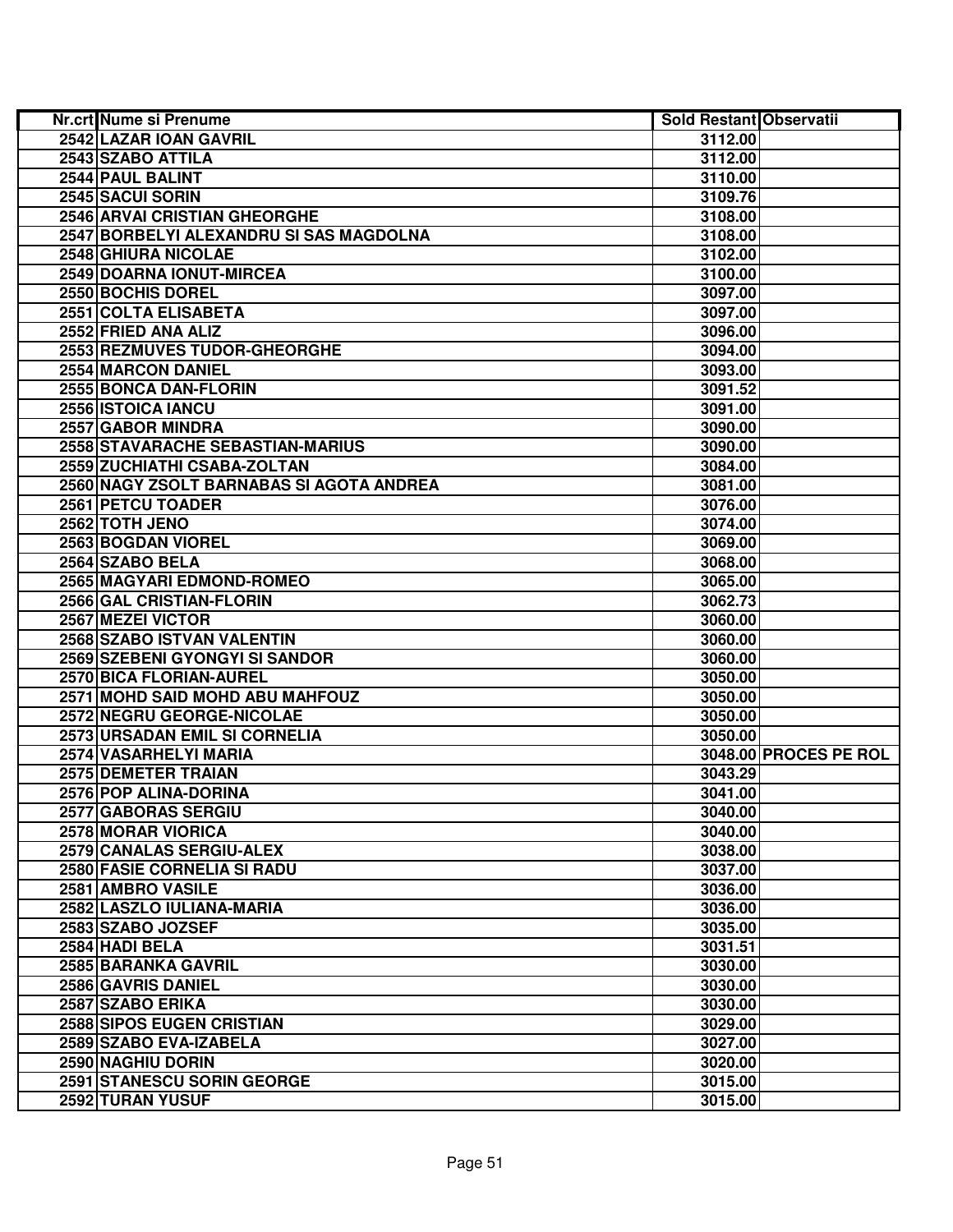| Nr.crt Nume si Prenume                     | Sold Restant Observatii |  |
|--------------------------------------------|-------------------------|--|
| 2593 PASC RAUL-PAUL                        | 3014.00                 |  |
| 2594 UNGUR MIRCEA ADRIAN                   | 3012.00                 |  |
| 2595 OLAH HORATIU ALEXANDRU                | 3010.00                 |  |
| 2596 BAN LUCIAN-IONUT                      | 3005.00                 |  |
| 2597 FOIA SERGIU-COSMIN                    | 3005.00                 |  |
| 2598 BULZAN ADRIAN-IOAN                    | 3002.00                 |  |
| 2599 BACIU IONUT-CALIN                     | 3000.00                 |  |
| 2600 ESER REMZI                            | 3000.00                 |  |
| 2601 FLONTA RAMONA IOANA                   | 3000.00                 |  |
| 2602 GABOR BANO                            | 3000.00                 |  |
| 2603 MADUTA CATALIN ADRIAN                 | 3000.00                 |  |
| 2604 MOISA ADRIAN-ILIE                     | 3000.00                 |  |
| 2605 MOLNAR MARIAN-GABRIEL                 | 3000.00                 |  |
| 2606 ONITA MARIA-TUNDE                     | 3000.00                 |  |
| 2607 ONYEZEBE NONSO GODWIN                 | 3000.00                 |  |
| 2608 TRIFAN ALEXANDRA-MARIA                | 3000.00                 |  |
| 2609 PELE IOAN                             | 2998.00                 |  |
| 2610 DEJEU NICOLAE                         | 2997.50                 |  |
| 2611 BILTI LUCIA MARIETA                   | 2995.00                 |  |
| 2612 CIOCAN DANUT ADRIAN                   | 2993.00                 |  |
| 2613 VARGA CSONGOR-BELA                    | 2993.00                 |  |
| 2614 PASCA OVIDIU-ALIN                     | 2992.00                 |  |
| 2615 ASTALAS CLAUDIU- PETRU                | 2990.00                 |  |
| 2616 BALAJ IOSIF SI CORNELIA FLORICA       | 2988.00                 |  |
| 2617 SZTANKOVITS ALEXANDRU                 | 2981.00                 |  |
| 2618 JONAS MELINDA-MARIA                   | 2978.60                 |  |
| 2619 MOHAMED ELMAHDI-HASSAN OSMAN          | 2975.81                 |  |
| 2620 UDREA ANTON-AURELIAN- MARIUS          | 2975.00                 |  |
| 2621 CHEREGI GHEORGHE                      | 2973.00                 |  |
| 2622 TITI ROBERT                           | 2972.00                 |  |
| 2623 BAICAN ANDREEA-NICOLETA               | 2970.00                 |  |
| 2624 KOSA ZOLTAN                           | 2965.00                 |  |
| 2625 HAJYAHYA CERASELA-IOANA               | 2964.00                 |  |
| 2626 VEKERDI ATTILA                        | 2961.00                 |  |
| 2627 JENEI GYORGY                          | 2960.00                 |  |
| 2628 VASIU EMIL                            | 2960.00                 |  |
| 2629 CAPUS FLORIN SI MARGARETA CLAUDIA     | 2955.00                 |  |
| <b>2630 CIARNAU GHEORGHE-DORIN</b>         | 2955.00                 |  |
| 2631 CHHATARPAL SINGH                      | 2954.00                 |  |
| 2632 COSTEA CRISTIAN DANUT                 | 2954.00                 |  |
| 2633 SUTEU OVIDIU-HORIA                    | 2952.00                 |  |
| 2634 BAHICA VASILE                         | 2950.00                 |  |
| 2635 TOTH OLIVER                           | 2949.00                 |  |
| 2636 MOLNAR TIHAMER-ZSOLT                  | 2943.00                 |  |
| 2637 TULKOS ROMEO EMERIC                   | 2942.00                 |  |
| 2638 STEFAN ADRIAN MUGUREL SI NICOLETA MIR | 2939.00                 |  |
| 2639 GABOR RUPI                            | 2937.00                 |  |
| 2640 BANDI DANIEL                          | 2934.50                 |  |
| <b>2641 MUNTEANU DOINA</b>                 | 2933.00                 |  |
| 2642 FERCHE CIPRIAN-FLORIN                 | 2932.00                 |  |
| 2643 OLAR DANIEL SI LIANA                  | 2932.00                 |  |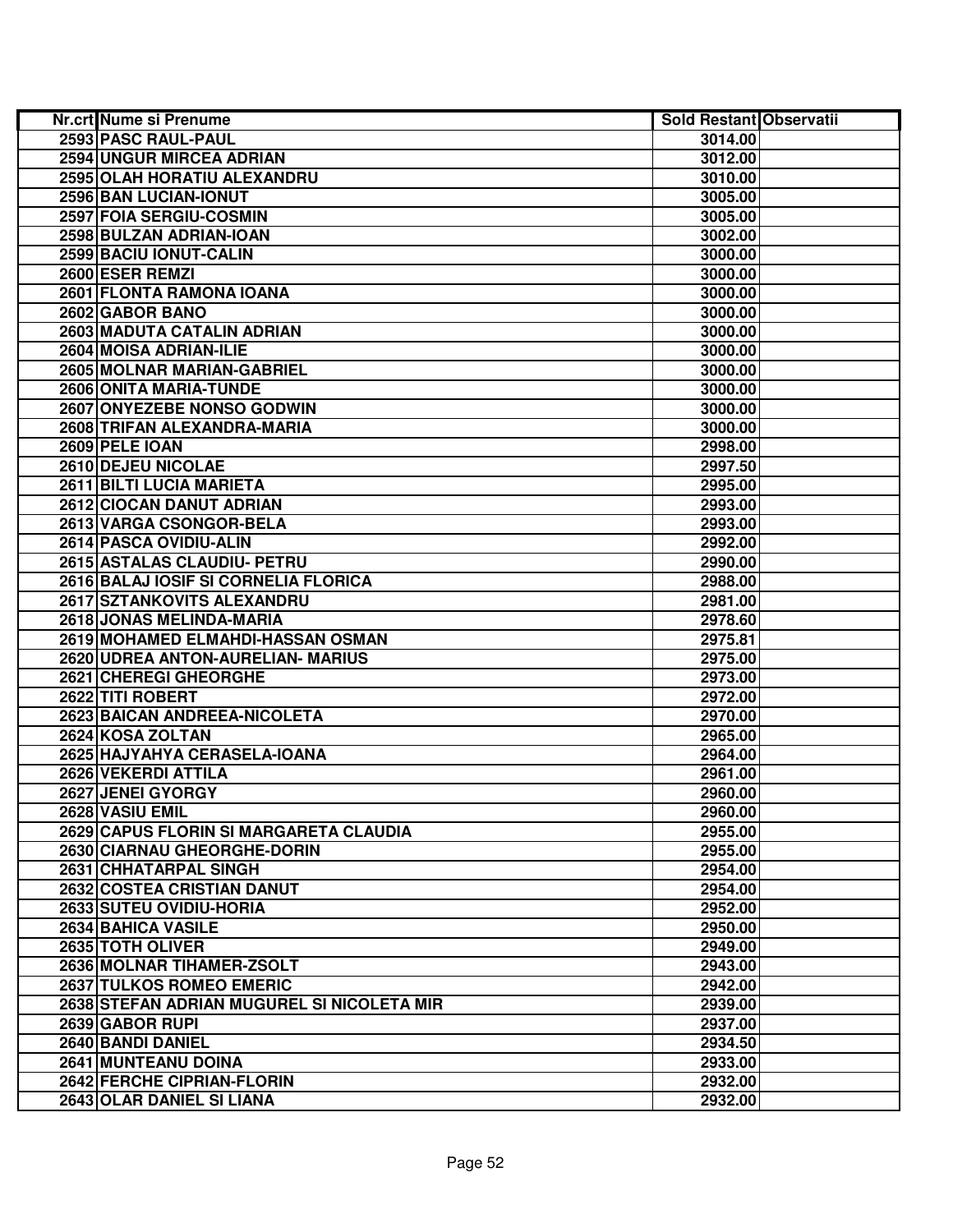| Nr.crt Nume si Prenume                | Sold Restant Observatii |  |
|---------------------------------------|-------------------------|--|
| 2644 VARGA DANIEL-KAROLY              | 2930.00                 |  |
| 2645 ARDELEAN IOAN CALIN              | 2920.00                 |  |
| 2646 BERGER SANDOR-DAVID              | 2920.00                 |  |
| 2647 POPOVICIU ALEXANDRU-ROMULUS      | 2920.00                 |  |
| 2648 TROK MIHAI-MARIUS                | 2915.00                 |  |
| 2649 BOGDAN MARIA                     | 2912.00                 |  |
| 2650 RACZ CLAUDIA-IRINA               | 2912.00                 |  |
| 2651 GHERGHINA ION SI CLAUDIA FLORICA | 2911.54                 |  |
| 2652 OTVOS VERA                       | 2910.00                 |  |
| 2653 MARINCEAN DORU-GEORGE SI DIANA   | 2907.63                 |  |
| 2654 GABOR GAVRIL                     | 2902.50                 |  |
| 2655 QUESLATI NESRINE                 | 2901.00                 |  |
| 2656 TODORAN LIVIU                    | 2901.00                 |  |
| 2657 DEJI VIOREL                      | 2900.00                 |  |
| 2658 ELES CSABA-SEBASTIAN-NICOLAE     | 2900.00                 |  |
| <b>2659 LEONTE COSTICA</b>            | 2900.00                 |  |
| 2660 CIOBAN CONSTANTIN                | 2899.74                 |  |
| 2661 STEFAN FLORIAN                   | 2898.00                 |  |
| 2662 GLIGOR TRAIAN SI LENUTA          | 2896.00                 |  |
| 2663 CODRIEANU OTILIA - RAMONA        | 2895.00                 |  |
| 2664 CHISVARI REKA                    | 2892.00                 |  |
| 2665 MINECAN MIRELA-VALENTINA         | 2892.00                 |  |
| 2666 HENEGARU CLAUDIU                 | 2891.00                 |  |
| 2667 NISTOR CALIN IOAN                | 2887.00                 |  |
| 2668 SUCIU IOAN                       | 2885.00                 |  |
| 2669 GHIMAN REMUS-PAUL                | 2880.00                 |  |
| <b>2670 VLADESAN NICODIM</b>          | 2880.00                 |  |
| 2671 DEJEU IOAN-LIVIU                 | 2877.00                 |  |
| 2672 KOVACS LEVENTE-GYULA             | 2874.00                 |  |
| 2673 PLASTIN ADRIAN FLORIN            | 2869.54                 |  |
| 2674 FERENCZ STEFAN                   | 2868.00                 |  |
| 2675 ABRUDAN RADU-ALIN                | 2860.04                 |  |
| 2676 CUC ADRIAN-NICOLAE               | 2860.00                 |  |
| 2677 MOS FLAVIU RADU SI ANCA CLAUDIA  | 2859.27                 |  |
| 2678 CIORDAS CATALIN-BOGDAN           | 2858.50                 |  |
| 2679 RADOVICI CIPRIAN ADRIAN          | 2858.16                 |  |
| 2680 MEZE LUIGY-VASILE                | 2855.00                 |  |
| <b>2681 IORGOVAN EUGEN-IONEL</b>      | 2854.00                 |  |
| <b>2682 SUTAK NICOLAE MIHAI</b>       | 2854.00                 |  |
| <b>2683 CUCU MIHAI SABIN</b>          | 2853.00                 |  |
| 2684 MAIER VALERIU GELU               | 2851.00                 |  |
| 2685 BUZI AMBRUS                      | 2850.00                 |  |
| 2686 LETA VLAD-IULIAN                 | 2850.00                 |  |
| 2687 VASS VERONICA                    | 2850.00                 |  |
| 2688 POP DRAGOMIR                     | 2849.94                 |  |
| 2689 MOISI CRISTIAN-DANIEL            | 2849.00                 |  |
| 2690 STOICA IANCU                     | 2848.00                 |  |
| 2691 BOT ADRIAN MIRCEA                | 2846.00                 |  |
| 2692 ARON ALEXANDRU-ILIE              | 2844.00                 |  |
| 2693 ORBAI NICOLAE ALIN FLORIN        | 2844.00                 |  |
| 2694 SERE PAVEL-CORNELIU SI LUCIANA   | 2844.00                 |  |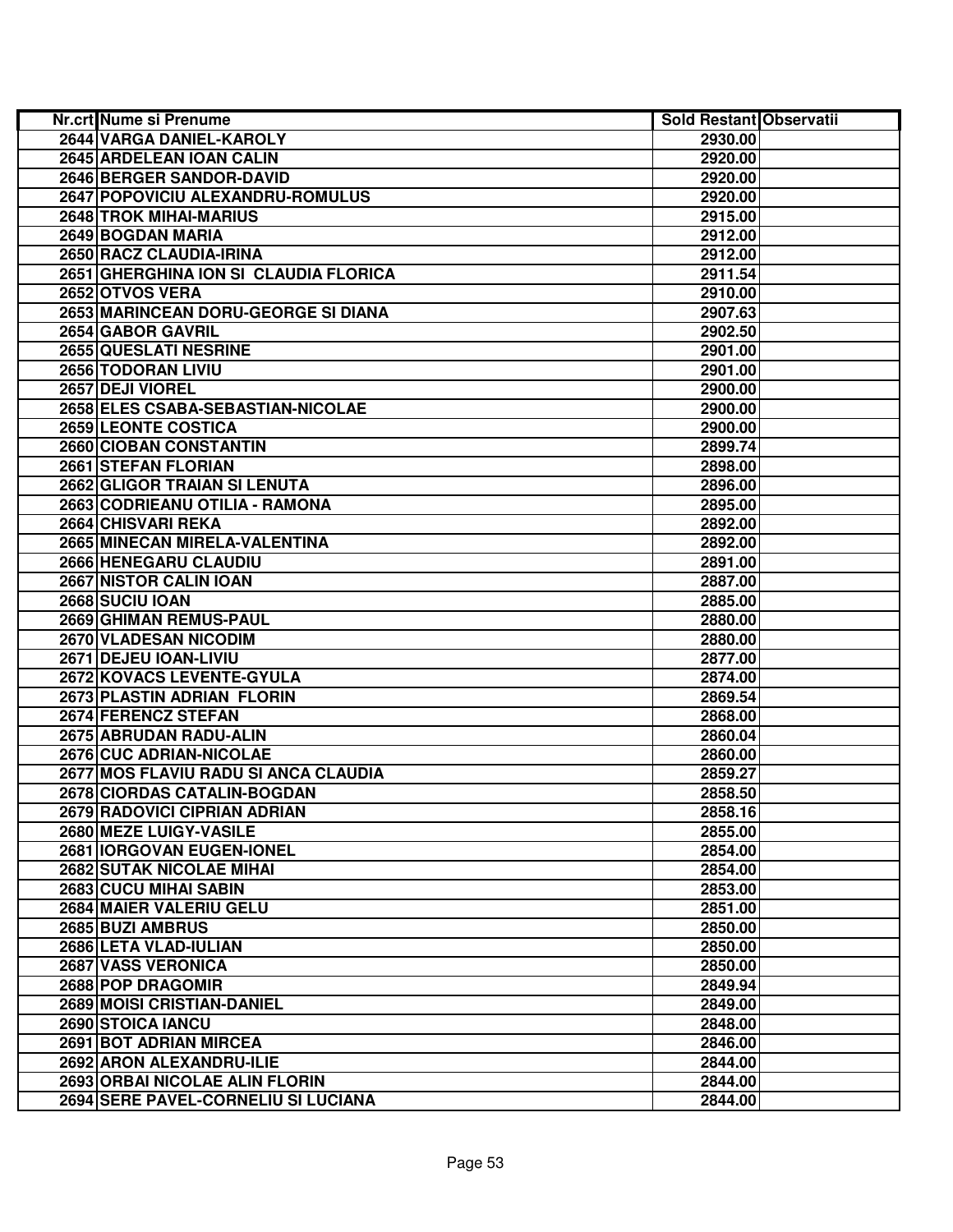| 2695 GYORGY CSAKI-ISTVAN, INTREP.INDIV.<br>2843.00<br>2696 JANOSI ATTILA SI GABRIELLA<br>2840.00<br>2697 BIBART CAMELIA-DALIA<br>2835.00<br>2698 MOGA RADU-FLORIN SI ROMINA-CRISTINA<br>2835.00<br>2699 SIMUT LUCIAN<br>2835.00<br>2700 VARGA VICTOR<br>2834.00<br>2701 PETRUS TRAIAN<br>2831.00<br>2702 SAMU GABRIEL DAVID<br>2830.00<br>2703 IENCIU ADRIAN-FLORIN<br>2827.43<br>2704 ROMAN FLORIN<br>2827.39<br>2705 SANDRA SERGIU NICOLAE<br>2826.00<br>2706 ISZTOIKA MATEI<br>2824.00<br>2707 ROSTAS AVERESCU<br>2820.00<br>2708 ONODI CRISTIAN-ROBERT<br>2819.00<br>2709 GABOR ANDREI<br>2817.00<br>2710 FORIS SANDOR-GYORGU<br>2816.00<br>2711 SZEKELY ZOLTAN-ATTILA<br>2816.00<br>2712 BENKE IOZSEF<br>2813.00<br>2713 MOCAN CORNELIA-DACIANA<br>2810.00<br>2714 NOVAC-IUHASZ OLIMPIU-NICOLAE<br>2810.00<br>2715 IGNATESCU PAUL-GEORGE<br>2809.00<br>2716 HOFFMANN LASZLO<br>2805.00<br>2717 TANFOGLIO DOMENICO<br>2805.00<br>2718 JURESCHI VERONICA-AURELIA<br>2803.00<br>2719 MILADI OUSSAMA<br>2803.00<br>2720 TOMELE CONSTANTIN SI FLORICA<br>2801.00<br>2721 GABOR STEFAN<br>2800.00<br>2722 JURCA SORIN-GHEORGHE<br>2800.00<br>2723 VALCIU MIHAI DOREL<br>2800.00<br>2724 VARGA ISTVAN-SANDOR<br>2800.00<br>2725 LACATUS ZOLTAN OLIVER<br>2798.00<br>2726 TRUM CSABA<br>2798.00<br>2727 GYURKUCZA GYORGY<br>2795.00<br>2728 ZEMBREA MARIUS DOREL<br>2793.00<br>2729 TENTEA CSEPEI NORMAN<br>2792.00<br>2730 LUPU ADRIAN-NICOLAE<br>2790.00<br>2731 VARGA SIMION<br>2790.00<br>2732 BALOGH VICTOR-ANDRAS<br>2788.13<br>2733 BLAGA DANIEL<br>2788.00<br>2734 MILEA MARIANA<br>2787.00<br>2735 COSMA DANA<br>2786.00<br>2736 BOBSEA FLORIN<br>2785.00<br>2737 GAL OVIDIU SERGIU<br>2785.00<br>2738 FEKETE BANDI PISTA CATALINA<br>2782.00<br>2739 SIMON STEFAN<br>2782.00<br>2740 CAB.AVOCAT SALLAK STEFAN<br>2780.00<br>2741 POP IULIA-GEORGETA SI SAMIR<br>2779.00<br>2742 LAZAU MARIN<br>2776.00<br>2775.00<br>2743 BODOG IOAN SI ELENA<br>2744 VASS RUDOLF<br>2775.00<br>2745 LUKACS ROBERT - ALEXANDRU<br>2765.00 | Nr.crt Nume si Prenume | Sold Restant Observatii |  |
|----------------------------------------------------------------------------------------------------------------------------------------------------------------------------------------------------------------------------------------------------------------------------------------------------------------------------------------------------------------------------------------------------------------------------------------------------------------------------------------------------------------------------------------------------------------------------------------------------------------------------------------------------------------------------------------------------------------------------------------------------------------------------------------------------------------------------------------------------------------------------------------------------------------------------------------------------------------------------------------------------------------------------------------------------------------------------------------------------------------------------------------------------------------------------------------------------------------------------------------------------------------------------------------------------------------------------------------------------------------------------------------------------------------------------------------------------------------------------------------------------------------------------------------------------------------------------------------------------------------------------------------------------------------------------------------------------------------------------------------------------------------------------------------------------------------------------------------------------------------------------------------------------------------------------------------------------------------------------------------------------------------------------------|------------------------|-------------------------|--|
|                                                                                                                                                                                                                                                                                                                                                                                                                                                                                                                                                                                                                                                                                                                                                                                                                                                                                                                                                                                                                                                                                                                                                                                                                                                                                                                                                                                                                                                                                                                                                                                                                                                                                                                                                                                                                                                                                                                                                                                                                                  |                        |                         |  |
|                                                                                                                                                                                                                                                                                                                                                                                                                                                                                                                                                                                                                                                                                                                                                                                                                                                                                                                                                                                                                                                                                                                                                                                                                                                                                                                                                                                                                                                                                                                                                                                                                                                                                                                                                                                                                                                                                                                                                                                                                                  |                        |                         |  |
|                                                                                                                                                                                                                                                                                                                                                                                                                                                                                                                                                                                                                                                                                                                                                                                                                                                                                                                                                                                                                                                                                                                                                                                                                                                                                                                                                                                                                                                                                                                                                                                                                                                                                                                                                                                                                                                                                                                                                                                                                                  |                        |                         |  |
|                                                                                                                                                                                                                                                                                                                                                                                                                                                                                                                                                                                                                                                                                                                                                                                                                                                                                                                                                                                                                                                                                                                                                                                                                                                                                                                                                                                                                                                                                                                                                                                                                                                                                                                                                                                                                                                                                                                                                                                                                                  |                        |                         |  |
|                                                                                                                                                                                                                                                                                                                                                                                                                                                                                                                                                                                                                                                                                                                                                                                                                                                                                                                                                                                                                                                                                                                                                                                                                                                                                                                                                                                                                                                                                                                                                                                                                                                                                                                                                                                                                                                                                                                                                                                                                                  |                        |                         |  |
|                                                                                                                                                                                                                                                                                                                                                                                                                                                                                                                                                                                                                                                                                                                                                                                                                                                                                                                                                                                                                                                                                                                                                                                                                                                                                                                                                                                                                                                                                                                                                                                                                                                                                                                                                                                                                                                                                                                                                                                                                                  |                        |                         |  |
|                                                                                                                                                                                                                                                                                                                                                                                                                                                                                                                                                                                                                                                                                                                                                                                                                                                                                                                                                                                                                                                                                                                                                                                                                                                                                                                                                                                                                                                                                                                                                                                                                                                                                                                                                                                                                                                                                                                                                                                                                                  |                        |                         |  |
|                                                                                                                                                                                                                                                                                                                                                                                                                                                                                                                                                                                                                                                                                                                                                                                                                                                                                                                                                                                                                                                                                                                                                                                                                                                                                                                                                                                                                                                                                                                                                                                                                                                                                                                                                                                                                                                                                                                                                                                                                                  |                        |                         |  |
|                                                                                                                                                                                                                                                                                                                                                                                                                                                                                                                                                                                                                                                                                                                                                                                                                                                                                                                                                                                                                                                                                                                                                                                                                                                                                                                                                                                                                                                                                                                                                                                                                                                                                                                                                                                                                                                                                                                                                                                                                                  |                        |                         |  |
|                                                                                                                                                                                                                                                                                                                                                                                                                                                                                                                                                                                                                                                                                                                                                                                                                                                                                                                                                                                                                                                                                                                                                                                                                                                                                                                                                                                                                                                                                                                                                                                                                                                                                                                                                                                                                                                                                                                                                                                                                                  |                        |                         |  |
|                                                                                                                                                                                                                                                                                                                                                                                                                                                                                                                                                                                                                                                                                                                                                                                                                                                                                                                                                                                                                                                                                                                                                                                                                                                                                                                                                                                                                                                                                                                                                                                                                                                                                                                                                                                                                                                                                                                                                                                                                                  |                        |                         |  |
|                                                                                                                                                                                                                                                                                                                                                                                                                                                                                                                                                                                                                                                                                                                                                                                                                                                                                                                                                                                                                                                                                                                                                                                                                                                                                                                                                                                                                                                                                                                                                                                                                                                                                                                                                                                                                                                                                                                                                                                                                                  |                        |                         |  |
|                                                                                                                                                                                                                                                                                                                                                                                                                                                                                                                                                                                                                                                                                                                                                                                                                                                                                                                                                                                                                                                                                                                                                                                                                                                                                                                                                                                                                                                                                                                                                                                                                                                                                                                                                                                                                                                                                                                                                                                                                                  |                        |                         |  |
|                                                                                                                                                                                                                                                                                                                                                                                                                                                                                                                                                                                                                                                                                                                                                                                                                                                                                                                                                                                                                                                                                                                                                                                                                                                                                                                                                                                                                                                                                                                                                                                                                                                                                                                                                                                                                                                                                                                                                                                                                                  |                        |                         |  |
|                                                                                                                                                                                                                                                                                                                                                                                                                                                                                                                                                                                                                                                                                                                                                                                                                                                                                                                                                                                                                                                                                                                                                                                                                                                                                                                                                                                                                                                                                                                                                                                                                                                                                                                                                                                                                                                                                                                                                                                                                                  |                        |                         |  |
|                                                                                                                                                                                                                                                                                                                                                                                                                                                                                                                                                                                                                                                                                                                                                                                                                                                                                                                                                                                                                                                                                                                                                                                                                                                                                                                                                                                                                                                                                                                                                                                                                                                                                                                                                                                                                                                                                                                                                                                                                                  |                        |                         |  |
|                                                                                                                                                                                                                                                                                                                                                                                                                                                                                                                                                                                                                                                                                                                                                                                                                                                                                                                                                                                                                                                                                                                                                                                                                                                                                                                                                                                                                                                                                                                                                                                                                                                                                                                                                                                                                                                                                                                                                                                                                                  |                        |                         |  |
|                                                                                                                                                                                                                                                                                                                                                                                                                                                                                                                                                                                                                                                                                                                                                                                                                                                                                                                                                                                                                                                                                                                                                                                                                                                                                                                                                                                                                                                                                                                                                                                                                                                                                                                                                                                                                                                                                                                                                                                                                                  |                        |                         |  |
|                                                                                                                                                                                                                                                                                                                                                                                                                                                                                                                                                                                                                                                                                                                                                                                                                                                                                                                                                                                                                                                                                                                                                                                                                                                                                                                                                                                                                                                                                                                                                                                                                                                                                                                                                                                                                                                                                                                                                                                                                                  |                        |                         |  |
|                                                                                                                                                                                                                                                                                                                                                                                                                                                                                                                                                                                                                                                                                                                                                                                                                                                                                                                                                                                                                                                                                                                                                                                                                                                                                                                                                                                                                                                                                                                                                                                                                                                                                                                                                                                                                                                                                                                                                                                                                                  |                        |                         |  |
|                                                                                                                                                                                                                                                                                                                                                                                                                                                                                                                                                                                                                                                                                                                                                                                                                                                                                                                                                                                                                                                                                                                                                                                                                                                                                                                                                                                                                                                                                                                                                                                                                                                                                                                                                                                                                                                                                                                                                                                                                                  |                        |                         |  |
|                                                                                                                                                                                                                                                                                                                                                                                                                                                                                                                                                                                                                                                                                                                                                                                                                                                                                                                                                                                                                                                                                                                                                                                                                                                                                                                                                                                                                                                                                                                                                                                                                                                                                                                                                                                                                                                                                                                                                                                                                                  |                        |                         |  |
|                                                                                                                                                                                                                                                                                                                                                                                                                                                                                                                                                                                                                                                                                                                                                                                                                                                                                                                                                                                                                                                                                                                                                                                                                                                                                                                                                                                                                                                                                                                                                                                                                                                                                                                                                                                                                                                                                                                                                                                                                                  |                        |                         |  |
|                                                                                                                                                                                                                                                                                                                                                                                                                                                                                                                                                                                                                                                                                                                                                                                                                                                                                                                                                                                                                                                                                                                                                                                                                                                                                                                                                                                                                                                                                                                                                                                                                                                                                                                                                                                                                                                                                                                                                                                                                                  |                        |                         |  |
|                                                                                                                                                                                                                                                                                                                                                                                                                                                                                                                                                                                                                                                                                                                                                                                                                                                                                                                                                                                                                                                                                                                                                                                                                                                                                                                                                                                                                                                                                                                                                                                                                                                                                                                                                                                                                                                                                                                                                                                                                                  |                        |                         |  |
|                                                                                                                                                                                                                                                                                                                                                                                                                                                                                                                                                                                                                                                                                                                                                                                                                                                                                                                                                                                                                                                                                                                                                                                                                                                                                                                                                                                                                                                                                                                                                                                                                                                                                                                                                                                                                                                                                                                                                                                                                                  |                        |                         |  |
|                                                                                                                                                                                                                                                                                                                                                                                                                                                                                                                                                                                                                                                                                                                                                                                                                                                                                                                                                                                                                                                                                                                                                                                                                                                                                                                                                                                                                                                                                                                                                                                                                                                                                                                                                                                                                                                                                                                                                                                                                                  |                        |                         |  |
|                                                                                                                                                                                                                                                                                                                                                                                                                                                                                                                                                                                                                                                                                                                                                                                                                                                                                                                                                                                                                                                                                                                                                                                                                                                                                                                                                                                                                                                                                                                                                                                                                                                                                                                                                                                                                                                                                                                                                                                                                                  |                        |                         |  |
|                                                                                                                                                                                                                                                                                                                                                                                                                                                                                                                                                                                                                                                                                                                                                                                                                                                                                                                                                                                                                                                                                                                                                                                                                                                                                                                                                                                                                                                                                                                                                                                                                                                                                                                                                                                                                                                                                                                                                                                                                                  |                        |                         |  |
|                                                                                                                                                                                                                                                                                                                                                                                                                                                                                                                                                                                                                                                                                                                                                                                                                                                                                                                                                                                                                                                                                                                                                                                                                                                                                                                                                                                                                                                                                                                                                                                                                                                                                                                                                                                                                                                                                                                                                                                                                                  |                        |                         |  |
|                                                                                                                                                                                                                                                                                                                                                                                                                                                                                                                                                                                                                                                                                                                                                                                                                                                                                                                                                                                                                                                                                                                                                                                                                                                                                                                                                                                                                                                                                                                                                                                                                                                                                                                                                                                                                                                                                                                                                                                                                                  |                        |                         |  |
|                                                                                                                                                                                                                                                                                                                                                                                                                                                                                                                                                                                                                                                                                                                                                                                                                                                                                                                                                                                                                                                                                                                                                                                                                                                                                                                                                                                                                                                                                                                                                                                                                                                                                                                                                                                                                                                                                                                                                                                                                                  |                        |                         |  |
|                                                                                                                                                                                                                                                                                                                                                                                                                                                                                                                                                                                                                                                                                                                                                                                                                                                                                                                                                                                                                                                                                                                                                                                                                                                                                                                                                                                                                                                                                                                                                                                                                                                                                                                                                                                                                                                                                                                                                                                                                                  |                        |                         |  |
|                                                                                                                                                                                                                                                                                                                                                                                                                                                                                                                                                                                                                                                                                                                                                                                                                                                                                                                                                                                                                                                                                                                                                                                                                                                                                                                                                                                                                                                                                                                                                                                                                                                                                                                                                                                                                                                                                                                                                                                                                                  |                        |                         |  |
|                                                                                                                                                                                                                                                                                                                                                                                                                                                                                                                                                                                                                                                                                                                                                                                                                                                                                                                                                                                                                                                                                                                                                                                                                                                                                                                                                                                                                                                                                                                                                                                                                                                                                                                                                                                                                                                                                                                                                                                                                                  |                        |                         |  |
|                                                                                                                                                                                                                                                                                                                                                                                                                                                                                                                                                                                                                                                                                                                                                                                                                                                                                                                                                                                                                                                                                                                                                                                                                                                                                                                                                                                                                                                                                                                                                                                                                                                                                                                                                                                                                                                                                                                                                                                                                                  |                        |                         |  |
|                                                                                                                                                                                                                                                                                                                                                                                                                                                                                                                                                                                                                                                                                                                                                                                                                                                                                                                                                                                                                                                                                                                                                                                                                                                                                                                                                                                                                                                                                                                                                                                                                                                                                                                                                                                                                                                                                                                                                                                                                                  |                        |                         |  |
|                                                                                                                                                                                                                                                                                                                                                                                                                                                                                                                                                                                                                                                                                                                                                                                                                                                                                                                                                                                                                                                                                                                                                                                                                                                                                                                                                                                                                                                                                                                                                                                                                                                                                                                                                                                                                                                                                                                                                                                                                                  |                        |                         |  |
|                                                                                                                                                                                                                                                                                                                                                                                                                                                                                                                                                                                                                                                                                                                                                                                                                                                                                                                                                                                                                                                                                                                                                                                                                                                                                                                                                                                                                                                                                                                                                                                                                                                                                                                                                                                                                                                                                                                                                                                                                                  |                        |                         |  |
|                                                                                                                                                                                                                                                                                                                                                                                                                                                                                                                                                                                                                                                                                                                                                                                                                                                                                                                                                                                                                                                                                                                                                                                                                                                                                                                                                                                                                                                                                                                                                                                                                                                                                                                                                                                                                                                                                                                                                                                                                                  |                        |                         |  |
|                                                                                                                                                                                                                                                                                                                                                                                                                                                                                                                                                                                                                                                                                                                                                                                                                                                                                                                                                                                                                                                                                                                                                                                                                                                                                                                                                                                                                                                                                                                                                                                                                                                                                                                                                                                                                                                                                                                                                                                                                                  |                        |                         |  |
|                                                                                                                                                                                                                                                                                                                                                                                                                                                                                                                                                                                                                                                                                                                                                                                                                                                                                                                                                                                                                                                                                                                                                                                                                                                                                                                                                                                                                                                                                                                                                                                                                                                                                                                                                                                                                                                                                                                                                                                                                                  |                        |                         |  |
|                                                                                                                                                                                                                                                                                                                                                                                                                                                                                                                                                                                                                                                                                                                                                                                                                                                                                                                                                                                                                                                                                                                                                                                                                                                                                                                                                                                                                                                                                                                                                                                                                                                                                                                                                                                                                                                                                                                                                                                                                                  |                        |                         |  |
|                                                                                                                                                                                                                                                                                                                                                                                                                                                                                                                                                                                                                                                                                                                                                                                                                                                                                                                                                                                                                                                                                                                                                                                                                                                                                                                                                                                                                                                                                                                                                                                                                                                                                                                                                                                                                                                                                                                                                                                                                                  |                        |                         |  |
|                                                                                                                                                                                                                                                                                                                                                                                                                                                                                                                                                                                                                                                                                                                                                                                                                                                                                                                                                                                                                                                                                                                                                                                                                                                                                                                                                                                                                                                                                                                                                                                                                                                                                                                                                                                                                                                                                                                                                                                                                                  |                        |                         |  |
|                                                                                                                                                                                                                                                                                                                                                                                                                                                                                                                                                                                                                                                                                                                                                                                                                                                                                                                                                                                                                                                                                                                                                                                                                                                                                                                                                                                                                                                                                                                                                                                                                                                                                                                                                                                                                                                                                                                                                                                                                                  |                        |                         |  |
|                                                                                                                                                                                                                                                                                                                                                                                                                                                                                                                                                                                                                                                                                                                                                                                                                                                                                                                                                                                                                                                                                                                                                                                                                                                                                                                                                                                                                                                                                                                                                                                                                                                                                                                                                                                                                                                                                                                                                                                                                                  |                        |                         |  |
|                                                                                                                                                                                                                                                                                                                                                                                                                                                                                                                                                                                                                                                                                                                                                                                                                                                                                                                                                                                                                                                                                                                                                                                                                                                                                                                                                                                                                                                                                                                                                                                                                                                                                                                                                                                                                                                                                                                                                                                                                                  |                        |                         |  |
|                                                                                                                                                                                                                                                                                                                                                                                                                                                                                                                                                                                                                                                                                                                                                                                                                                                                                                                                                                                                                                                                                                                                                                                                                                                                                                                                                                                                                                                                                                                                                                                                                                                                                                                                                                                                                                                                                                                                                                                                                                  |                        |                         |  |
|                                                                                                                                                                                                                                                                                                                                                                                                                                                                                                                                                                                                                                                                                                                                                                                                                                                                                                                                                                                                                                                                                                                                                                                                                                                                                                                                                                                                                                                                                                                                                                                                                                                                                                                                                                                                                                                                                                                                                                                                                                  |                        |                         |  |
|                                                                                                                                                                                                                                                                                                                                                                                                                                                                                                                                                                                                                                                                                                                                                                                                                                                                                                                                                                                                                                                                                                                                                                                                                                                                                                                                                                                                                                                                                                                                                                                                                                                                                                                                                                                                                                                                                                                                                                                                                                  |                        |                         |  |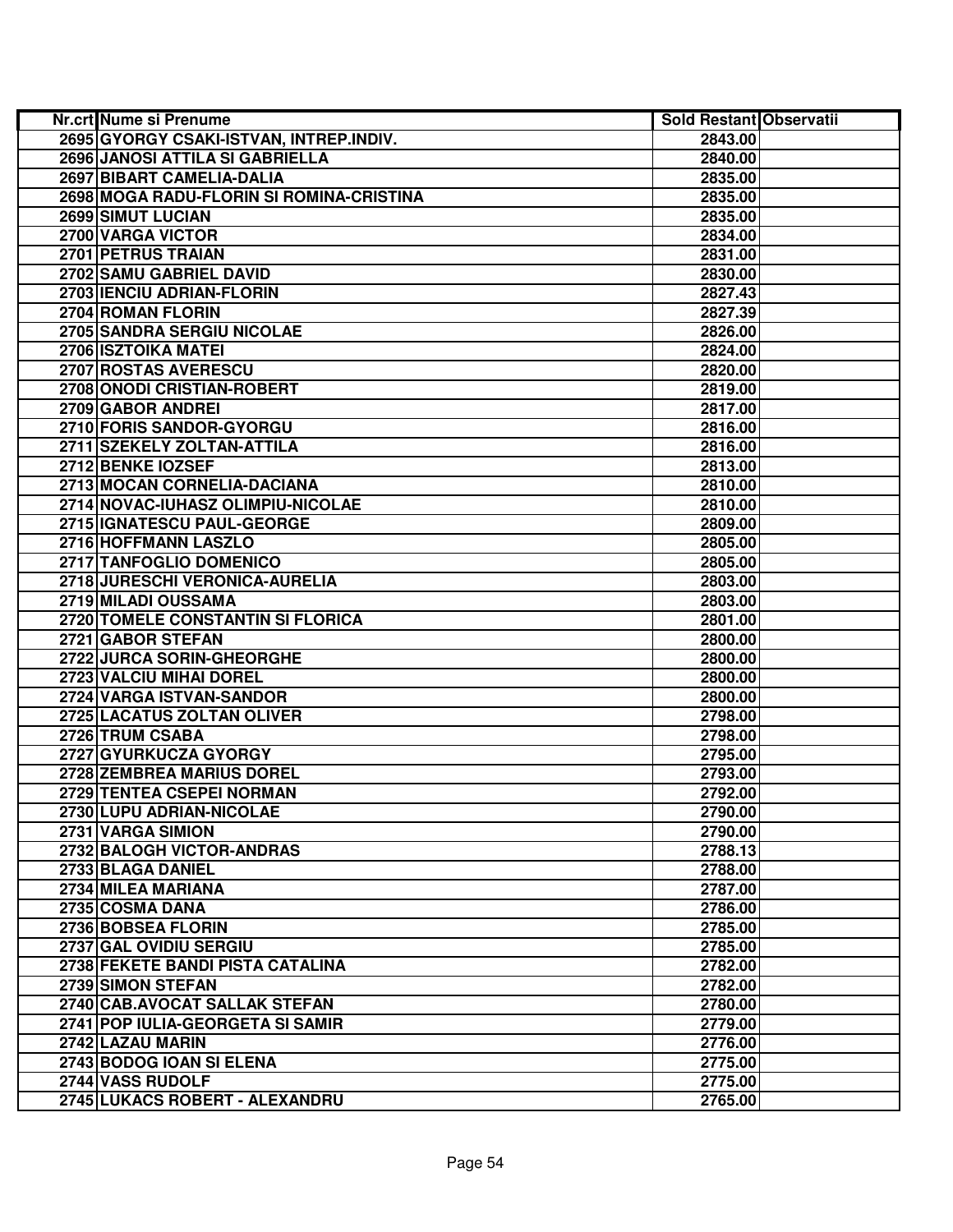| Nr.crt Nume si Prenume                     | Sold Restant Observatii |  |
|--------------------------------------------|-------------------------|--|
| 2746 MAIER GHEORGHE                        | 2763.55                 |  |
| 2747 CLOP GIANINA - NICOLETA               | 2762.00                 |  |
| 2748 DUME SORIN - MARIAN SI VALENTINA      | 2762.00                 |  |
| 2749 ERDEI TIBERIU                         | 2761.00                 |  |
| 2750 GABOR IOAN                            | 2761.00                 |  |
| 2751 BUZGUTA JAN-SEBASTIAN ARON            | 2760.00                 |  |
| 2752 OTVOS MIKLOS                          | 2760.00                 |  |
| 2753 UIVAROSAN COSMIN HORATIU DACIAN       | 2758.12                 |  |
| 2754 OPREA MARCEL-LUCIAN                   | 2758.00                 |  |
| 2755 ABRUDAN ALIN DANIEL                   | 2757.00                 |  |
| 2756 GROZA ALIN                            | 2757.00                 |  |
| 2757 GABOR MINDRA                          | 2756.00                 |  |
| 2758 SASAREANU FLORINA INTR.IND.           | 2755.00                 |  |
| 2759 LAZAR RENATA-KATALIN                  | 2753.00                 |  |
| 2760 NEMES VLAD                            | 2750.00                 |  |
| 2761 CALO ALEXANDRU                        | 2747.70                 |  |
| 2762 BALLA ZOLTAN SANDOR                   | 2747.00                 |  |
| 2763 BOROS LASZLO                          | 2745.00                 |  |
| 2764 SPAGNUOLO MARIA                       | 2743.00                 |  |
| 2765 AV. MUNTEANU BOGDAN-CABINET DE AVOCAT | 2742.00                 |  |
| 2766 POP ALEXANDRU-CONSTANTIN              | 2741.00                 |  |
| 2767 DRUGAS LUCIAN-FLORIAN SI ADRIANA      | 2739.00                 |  |
| 2768 VARGA IMRE                            | 2739.00                 |  |
| 2769 BALAN RUDOLF-CONSTANTIN               | 2738.00                 |  |
| 2770 BOROS DAN ALEXANDRU                   | 2736.00                 |  |
| 2771 COPIL-STOICA IONELA                   | 2733.00                 |  |
| 2772 HUDRICIU BOGDAN ION                   | 2732.00                 |  |
| 2773 BODOG ADAM                            | 2731.00                 |  |
| 2774 PANTEA PAUL-SORIN                     | 2730.00                 |  |
| 2775 GABOR IOAN                            | 2728.00                 |  |
| 2776 SERBAN LUCIAN DORIN                   | 2727.38                 |  |
| 2777 GABOR DUMITRU                         | 2727.00                 |  |
| 2778 CIURAR LIZA                           | 2726.00                 |  |
| 2779 BUTCA CIPRIAN-IOAN                    | 2720.00                 |  |
| 2780 FORIAN ATILA-IOSIF                    | 2720.00                 |  |
| 2781 GOINA NICOLETA MARIA                  | 2720.00                 |  |
| 2782 SERBAN GHEORGHE                       | 2720.00                 |  |
| 2783 BARTOK ILEANA                         | 2717.00                 |  |
| 2784 ROMAN MELANIA-GHEORGHINA              | 2717.00                 |  |
| 2785 GEREBENES IANCU                       | 2716.00                 |  |
| 2786 ROXIN AUREL                           | 2714.05                 |  |
| 2787 MOS MARIA                             | 2712.00                 |  |
| 2788 DERECICHEI ALEXANDRU                  | 2710.64                 |  |
| 2789 RADEANU CRISTIAN-MIHAI                | 2709.87                 |  |
| 2790 CIRSTEA CRISTIAN                      | 2707.00                 |  |
| 2791 MORAR IONEL SI AURICA                 | 2707.00                 |  |
| 2792 ANCA ADRIAN SI CARMEN                 | 2705.00                 |  |
| 2793 BALLA DAVID                           | 2702.00                 |  |
| 2794 BEJAN DOCHIANA-SABINA                 | 2702.00                 |  |
| 2795 CHIS RAZVAN-ADRIAN                    | 2699.47                 |  |
| 2796 CORAS FLOARE                          | 2699.00                 |  |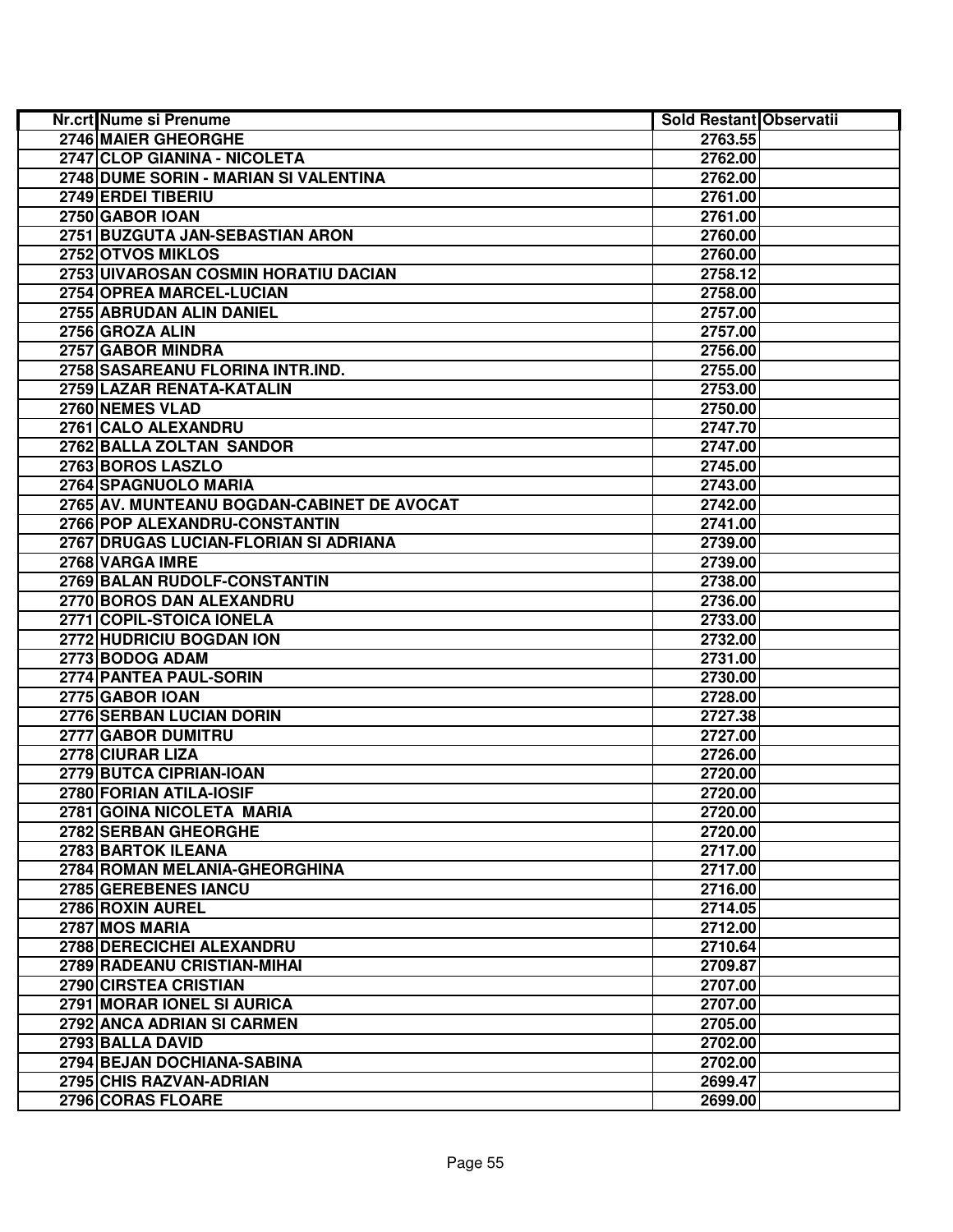| 2797 LAZAR OLIVER<br>2697.00<br>2798 ROTAR DANIEL<br>2696.00<br>2799 BSAT MOHAMED NAZIH<br>2695.00<br>2800 MOHACI JOZSEF-AUGUSTIN<br>2693.00<br>2801 PIT COSMIN-IONUT-CIPRIAN<br>2692.60<br>2802 IOSIF VASILE-FLORIN SI NATALIA<br>2691.00<br>2803 BUZ IOAN SI CORINA-MARIA<br>2690.00<br>2804 NAGY BELA ZOLTAN<br>2690.00<br>2805 BONDAR RADU-FELICIAN SI SANDA-LAURA<br>2682.00<br>2806 GELBERT SAMUIL<br>2681.00<br>2807 BOAMBA CRISTIAN OCTAVIAN COSMIN<br>2680.00<br>2808 CHIS CORNEL - DANUT<br>2680.00<br>2809 CIOBOTA HORIA<br>2680.00<br>2810 ZELE ATTILA<br>2680.00<br>2811 BICHIS RAMONA MELINDA<br>2679.00<br>2812 ARON IOSIF-ALEXANDRU<br>2675.00<br>2813 PETRICAS FLORIAN<br>2674.00<br>2814 CLITAN IONEL<br>2672.00<br>2815 NENCIU MARIAN-TRAIAN<br>2671.50<br>2816 ZEYAD HUSSEIN SAEED ATIEH<br>2671.00<br>2817 GUTI CRISTIAN<br>2670.00<br>2818 KISS TIBERIU<br>2670.00<br>2819 OPREAN CATALIN GHEORGHE<br>2665.00<br>2820 SZILAGYI BELA<br>2665.00<br>2821 SAITOS ANABELA<br>2663.64<br>2822 VODA FLORENTINA-TEODORA<br>2660.00<br>2823 JUDEA ANDREI-REMUS<br>2658.26<br>2824 POP GHEORGHE SI IOANA LIVIA<br>2656.00<br>2825 NEGREANU ERIC-ROLAND<br>2654.00<br>2826 IVAN SEBASTIAN-DAN<br>2650.18<br>2827 ASTILEAN ADRIAN EMIL<br>2650.00<br>2828 GHEORGHE SIMONA ADRIENNE<br>2650.00<br>2829 DEMETER IOAN<br>2647.67<br>2830 OLARIU MIHAI DORIN<br>2646.38<br>2831 SERFEZI OVIDIU-FLORIN<br>2646.00<br>2832 SANDOR ANDREI<br>2645.00<br>2833 PATCAS TEOFIL<br>2643.00<br>2834 SIMOCA VICTORIA<br>2642.00<br>2835 BOKA SANDOR<br>2640.00<br>2836 ACHENBACH DAN<br>2639.00<br>2837 BENTAN ANGELA<br>2636.00<br>2838 VARGA ROMEO-ADRIAN<br>2633.00<br>2839 CIRLIG FLORIN IOAN<br>2632.93<br>2840 CAB. CONTABILITATE GUI KATALIN<br>2632.00<br>2841 SZILAGYI NORBERT ISTVAN<br>2630.00<br>2842 SZABO AURICA MARGHARETA<br>2627.00<br>2843 BORS IOAN-VASILE<br>2625.00<br>2844 BIHARI SANDOR-ZSOLT<br>2622.00<br>2845 CIUPA IOAN<br>2621.06<br>2846 KUSZTURA ROLAND CRISTIAN<br>2621.00<br>2847 STURZ CORNELIA DANIELA<br>2620.00 | Nr.crt Nume si Prenume | Sold Restant Observatii |  |
|--------------------------------------------------------------------------------------------------------------------------------------------------------------------------------------------------------------------------------------------------------------------------------------------------------------------------------------------------------------------------------------------------------------------------------------------------------------------------------------------------------------------------------------------------------------------------------------------------------------------------------------------------------------------------------------------------------------------------------------------------------------------------------------------------------------------------------------------------------------------------------------------------------------------------------------------------------------------------------------------------------------------------------------------------------------------------------------------------------------------------------------------------------------------------------------------------------------------------------------------------------------------------------------------------------------------------------------------------------------------------------------------------------------------------------------------------------------------------------------------------------------------------------------------------------------------------------------------------------------------------------------------------------------------------------------------------------------------------------------------------------------------------------------------------------------------------------------------------------------------------------------------------------------------------------------------------------------------------------------------------------------------------------------------------|------------------------|-------------------------|--|
|                                                                                                                                                                                                                                                                                                                                                                                                                                                                                                                                                                                                                                                                                                                                                                                                                                                                                                                                                                                                                                                                                                                                                                                                                                                                                                                                                                                                                                                                                                                                                                                                                                                                                                                                                                                                                                                                                                                                                                                                                                                  |                        |                         |  |
|                                                                                                                                                                                                                                                                                                                                                                                                                                                                                                                                                                                                                                                                                                                                                                                                                                                                                                                                                                                                                                                                                                                                                                                                                                                                                                                                                                                                                                                                                                                                                                                                                                                                                                                                                                                                                                                                                                                                                                                                                                                  |                        |                         |  |
|                                                                                                                                                                                                                                                                                                                                                                                                                                                                                                                                                                                                                                                                                                                                                                                                                                                                                                                                                                                                                                                                                                                                                                                                                                                                                                                                                                                                                                                                                                                                                                                                                                                                                                                                                                                                                                                                                                                                                                                                                                                  |                        |                         |  |
|                                                                                                                                                                                                                                                                                                                                                                                                                                                                                                                                                                                                                                                                                                                                                                                                                                                                                                                                                                                                                                                                                                                                                                                                                                                                                                                                                                                                                                                                                                                                                                                                                                                                                                                                                                                                                                                                                                                                                                                                                                                  |                        |                         |  |
|                                                                                                                                                                                                                                                                                                                                                                                                                                                                                                                                                                                                                                                                                                                                                                                                                                                                                                                                                                                                                                                                                                                                                                                                                                                                                                                                                                                                                                                                                                                                                                                                                                                                                                                                                                                                                                                                                                                                                                                                                                                  |                        |                         |  |
|                                                                                                                                                                                                                                                                                                                                                                                                                                                                                                                                                                                                                                                                                                                                                                                                                                                                                                                                                                                                                                                                                                                                                                                                                                                                                                                                                                                                                                                                                                                                                                                                                                                                                                                                                                                                                                                                                                                                                                                                                                                  |                        |                         |  |
|                                                                                                                                                                                                                                                                                                                                                                                                                                                                                                                                                                                                                                                                                                                                                                                                                                                                                                                                                                                                                                                                                                                                                                                                                                                                                                                                                                                                                                                                                                                                                                                                                                                                                                                                                                                                                                                                                                                                                                                                                                                  |                        |                         |  |
|                                                                                                                                                                                                                                                                                                                                                                                                                                                                                                                                                                                                                                                                                                                                                                                                                                                                                                                                                                                                                                                                                                                                                                                                                                                                                                                                                                                                                                                                                                                                                                                                                                                                                                                                                                                                                                                                                                                                                                                                                                                  |                        |                         |  |
|                                                                                                                                                                                                                                                                                                                                                                                                                                                                                                                                                                                                                                                                                                                                                                                                                                                                                                                                                                                                                                                                                                                                                                                                                                                                                                                                                                                                                                                                                                                                                                                                                                                                                                                                                                                                                                                                                                                                                                                                                                                  |                        |                         |  |
|                                                                                                                                                                                                                                                                                                                                                                                                                                                                                                                                                                                                                                                                                                                                                                                                                                                                                                                                                                                                                                                                                                                                                                                                                                                                                                                                                                                                                                                                                                                                                                                                                                                                                                                                                                                                                                                                                                                                                                                                                                                  |                        |                         |  |
|                                                                                                                                                                                                                                                                                                                                                                                                                                                                                                                                                                                                                                                                                                                                                                                                                                                                                                                                                                                                                                                                                                                                                                                                                                                                                                                                                                                                                                                                                                                                                                                                                                                                                                                                                                                                                                                                                                                                                                                                                                                  |                        |                         |  |
|                                                                                                                                                                                                                                                                                                                                                                                                                                                                                                                                                                                                                                                                                                                                                                                                                                                                                                                                                                                                                                                                                                                                                                                                                                                                                                                                                                                                                                                                                                                                                                                                                                                                                                                                                                                                                                                                                                                                                                                                                                                  |                        |                         |  |
|                                                                                                                                                                                                                                                                                                                                                                                                                                                                                                                                                                                                                                                                                                                                                                                                                                                                                                                                                                                                                                                                                                                                                                                                                                                                                                                                                                                                                                                                                                                                                                                                                                                                                                                                                                                                                                                                                                                                                                                                                                                  |                        |                         |  |
|                                                                                                                                                                                                                                                                                                                                                                                                                                                                                                                                                                                                                                                                                                                                                                                                                                                                                                                                                                                                                                                                                                                                                                                                                                                                                                                                                                                                                                                                                                                                                                                                                                                                                                                                                                                                                                                                                                                                                                                                                                                  |                        |                         |  |
|                                                                                                                                                                                                                                                                                                                                                                                                                                                                                                                                                                                                                                                                                                                                                                                                                                                                                                                                                                                                                                                                                                                                                                                                                                                                                                                                                                                                                                                                                                                                                                                                                                                                                                                                                                                                                                                                                                                                                                                                                                                  |                        |                         |  |
|                                                                                                                                                                                                                                                                                                                                                                                                                                                                                                                                                                                                                                                                                                                                                                                                                                                                                                                                                                                                                                                                                                                                                                                                                                                                                                                                                                                                                                                                                                                                                                                                                                                                                                                                                                                                                                                                                                                                                                                                                                                  |                        |                         |  |
|                                                                                                                                                                                                                                                                                                                                                                                                                                                                                                                                                                                                                                                                                                                                                                                                                                                                                                                                                                                                                                                                                                                                                                                                                                                                                                                                                                                                                                                                                                                                                                                                                                                                                                                                                                                                                                                                                                                                                                                                                                                  |                        |                         |  |
|                                                                                                                                                                                                                                                                                                                                                                                                                                                                                                                                                                                                                                                                                                                                                                                                                                                                                                                                                                                                                                                                                                                                                                                                                                                                                                                                                                                                                                                                                                                                                                                                                                                                                                                                                                                                                                                                                                                                                                                                                                                  |                        |                         |  |
|                                                                                                                                                                                                                                                                                                                                                                                                                                                                                                                                                                                                                                                                                                                                                                                                                                                                                                                                                                                                                                                                                                                                                                                                                                                                                                                                                                                                                                                                                                                                                                                                                                                                                                                                                                                                                                                                                                                                                                                                                                                  |                        |                         |  |
|                                                                                                                                                                                                                                                                                                                                                                                                                                                                                                                                                                                                                                                                                                                                                                                                                                                                                                                                                                                                                                                                                                                                                                                                                                                                                                                                                                                                                                                                                                                                                                                                                                                                                                                                                                                                                                                                                                                                                                                                                                                  |                        |                         |  |
|                                                                                                                                                                                                                                                                                                                                                                                                                                                                                                                                                                                                                                                                                                                                                                                                                                                                                                                                                                                                                                                                                                                                                                                                                                                                                                                                                                                                                                                                                                                                                                                                                                                                                                                                                                                                                                                                                                                                                                                                                                                  |                        |                         |  |
|                                                                                                                                                                                                                                                                                                                                                                                                                                                                                                                                                                                                                                                                                                                                                                                                                                                                                                                                                                                                                                                                                                                                                                                                                                                                                                                                                                                                                                                                                                                                                                                                                                                                                                                                                                                                                                                                                                                                                                                                                                                  |                        |                         |  |
|                                                                                                                                                                                                                                                                                                                                                                                                                                                                                                                                                                                                                                                                                                                                                                                                                                                                                                                                                                                                                                                                                                                                                                                                                                                                                                                                                                                                                                                                                                                                                                                                                                                                                                                                                                                                                                                                                                                                                                                                                                                  |                        |                         |  |
|                                                                                                                                                                                                                                                                                                                                                                                                                                                                                                                                                                                                                                                                                                                                                                                                                                                                                                                                                                                                                                                                                                                                                                                                                                                                                                                                                                                                                                                                                                                                                                                                                                                                                                                                                                                                                                                                                                                                                                                                                                                  |                        |                         |  |
|                                                                                                                                                                                                                                                                                                                                                                                                                                                                                                                                                                                                                                                                                                                                                                                                                                                                                                                                                                                                                                                                                                                                                                                                                                                                                                                                                                                                                                                                                                                                                                                                                                                                                                                                                                                                                                                                                                                                                                                                                                                  |                        |                         |  |
|                                                                                                                                                                                                                                                                                                                                                                                                                                                                                                                                                                                                                                                                                                                                                                                                                                                                                                                                                                                                                                                                                                                                                                                                                                                                                                                                                                                                                                                                                                                                                                                                                                                                                                                                                                                                                                                                                                                                                                                                                                                  |                        |                         |  |
|                                                                                                                                                                                                                                                                                                                                                                                                                                                                                                                                                                                                                                                                                                                                                                                                                                                                                                                                                                                                                                                                                                                                                                                                                                                                                                                                                                                                                                                                                                                                                                                                                                                                                                                                                                                                                                                                                                                                                                                                                                                  |                        |                         |  |
|                                                                                                                                                                                                                                                                                                                                                                                                                                                                                                                                                                                                                                                                                                                                                                                                                                                                                                                                                                                                                                                                                                                                                                                                                                                                                                                                                                                                                                                                                                                                                                                                                                                                                                                                                                                                                                                                                                                                                                                                                                                  |                        |                         |  |
|                                                                                                                                                                                                                                                                                                                                                                                                                                                                                                                                                                                                                                                                                                                                                                                                                                                                                                                                                                                                                                                                                                                                                                                                                                                                                                                                                                                                                                                                                                                                                                                                                                                                                                                                                                                                                                                                                                                                                                                                                                                  |                        |                         |  |
|                                                                                                                                                                                                                                                                                                                                                                                                                                                                                                                                                                                                                                                                                                                                                                                                                                                                                                                                                                                                                                                                                                                                                                                                                                                                                                                                                                                                                                                                                                                                                                                                                                                                                                                                                                                                                                                                                                                                                                                                                                                  |                        |                         |  |
|                                                                                                                                                                                                                                                                                                                                                                                                                                                                                                                                                                                                                                                                                                                                                                                                                                                                                                                                                                                                                                                                                                                                                                                                                                                                                                                                                                                                                                                                                                                                                                                                                                                                                                                                                                                                                                                                                                                                                                                                                                                  |                        |                         |  |
|                                                                                                                                                                                                                                                                                                                                                                                                                                                                                                                                                                                                                                                                                                                                                                                                                                                                                                                                                                                                                                                                                                                                                                                                                                                                                                                                                                                                                                                                                                                                                                                                                                                                                                                                                                                                                                                                                                                                                                                                                                                  |                        |                         |  |
|                                                                                                                                                                                                                                                                                                                                                                                                                                                                                                                                                                                                                                                                                                                                                                                                                                                                                                                                                                                                                                                                                                                                                                                                                                                                                                                                                                                                                                                                                                                                                                                                                                                                                                                                                                                                                                                                                                                                                                                                                                                  |                        |                         |  |
|                                                                                                                                                                                                                                                                                                                                                                                                                                                                                                                                                                                                                                                                                                                                                                                                                                                                                                                                                                                                                                                                                                                                                                                                                                                                                                                                                                                                                                                                                                                                                                                                                                                                                                                                                                                                                                                                                                                                                                                                                                                  |                        |                         |  |
|                                                                                                                                                                                                                                                                                                                                                                                                                                                                                                                                                                                                                                                                                                                                                                                                                                                                                                                                                                                                                                                                                                                                                                                                                                                                                                                                                                                                                                                                                                                                                                                                                                                                                                                                                                                                                                                                                                                                                                                                                                                  |                        |                         |  |
|                                                                                                                                                                                                                                                                                                                                                                                                                                                                                                                                                                                                                                                                                                                                                                                                                                                                                                                                                                                                                                                                                                                                                                                                                                                                                                                                                                                                                                                                                                                                                                                                                                                                                                                                                                                                                                                                                                                                                                                                                                                  |                        |                         |  |
|                                                                                                                                                                                                                                                                                                                                                                                                                                                                                                                                                                                                                                                                                                                                                                                                                                                                                                                                                                                                                                                                                                                                                                                                                                                                                                                                                                                                                                                                                                                                                                                                                                                                                                                                                                                                                                                                                                                                                                                                                                                  |                        |                         |  |
|                                                                                                                                                                                                                                                                                                                                                                                                                                                                                                                                                                                                                                                                                                                                                                                                                                                                                                                                                                                                                                                                                                                                                                                                                                                                                                                                                                                                                                                                                                                                                                                                                                                                                                                                                                                                                                                                                                                                                                                                                                                  |                        |                         |  |
|                                                                                                                                                                                                                                                                                                                                                                                                                                                                                                                                                                                                                                                                                                                                                                                                                                                                                                                                                                                                                                                                                                                                                                                                                                                                                                                                                                                                                                                                                                                                                                                                                                                                                                                                                                                                                                                                                                                                                                                                                                                  |                        |                         |  |
|                                                                                                                                                                                                                                                                                                                                                                                                                                                                                                                                                                                                                                                                                                                                                                                                                                                                                                                                                                                                                                                                                                                                                                                                                                                                                                                                                                                                                                                                                                                                                                                                                                                                                                                                                                                                                                                                                                                                                                                                                                                  |                        |                         |  |
|                                                                                                                                                                                                                                                                                                                                                                                                                                                                                                                                                                                                                                                                                                                                                                                                                                                                                                                                                                                                                                                                                                                                                                                                                                                                                                                                                                                                                                                                                                                                                                                                                                                                                                                                                                                                                                                                                                                                                                                                                                                  |                        |                         |  |
|                                                                                                                                                                                                                                                                                                                                                                                                                                                                                                                                                                                                                                                                                                                                                                                                                                                                                                                                                                                                                                                                                                                                                                                                                                                                                                                                                                                                                                                                                                                                                                                                                                                                                                                                                                                                                                                                                                                                                                                                                                                  |                        |                         |  |
|                                                                                                                                                                                                                                                                                                                                                                                                                                                                                                                                                                                                                                                                                                                                                                                                                                                                                                                                                                                                                                                                                                                                                                                                                                                                                                                                                                                                                                                                                                                                                                                                                                                                                                                                                                                                                                                                                                                                                                                                                                                  |                        |                         |  |
|                                                                                                                                                                                                                                                                                                                                                                                                                                                                                                                                                                                                                                                                                                                                                                                                                                                                                                                                                                                                                                                                                                                                                                                                                                                                                                                                                                                                                                                                                                                                                                                                                                                                                                                                                                                                                                                                                                                                                                                                                                                  |                        |                         |  |
|                                                                                                                                                                                                                                                                                                                                                                                                                                                                                                                                                                                                                                                                                                                                                                                                                                                                                                                                                                                                                                                                                                                                                                                                                                                                                                                                                                                                                                                                                                                                                                                                                                                                                                                                                                                                                                                                                                                                                                                                                                                  |                        |                         |  |
|                                                                                                                                                                                                                                                                                                                                                                                                                                                                                                                                                                                                                                                                                                                                                                                                                                                                                                                                                                                                                                                                                                                                                                                                                                                                                                                                                                                                                                                                                                                                                                                                                                                                                                                                                                                                                                                                                                                                                                                                                                                  |                        |                         |  |
|                                                                                                                                                                                                                                                                                                                                                                                                                                                                                                                                                                                                                                                                                                                                                                                                                                                                                                                                                                                                                                                                                                                                                                                                                                                                                                                                                                                                                                                                                                                                                                                                                                                                                                                                                                                                                                                                                                                                                                                                                                                  |                        |                         |  |
|                                                                                                                                                                                                                                                                                                                                                                                                                                                                                                                                                                                                                                                                                                                                                                                                                                                                                                                                                                                                                                                                                                                                                                                                                                                                                                                                                                                                                                                                                                                                                                                                                                                                                                                                                                                                                                                                                                                                                                                                                                                  |                        |                         |  |
|                                                                                                                                                                                                                                                                                                                                                                                                                                                                                                                                                                                                                                                                                                                                                                                                                                                                                                                                                                                                                                                                                                                                                                                                                                                                                                                                                                                                                                                                                                                                                                                                                                                                                                                                                                                                                                                                                                                                                                                                                                                  |                        |                         |  |
|                                                                                                                                                                                                                                                                                                                                                                                                                                                                                                                                                                                                                                                                                                                                                                                                                                                                                                                                                                                                                                                                                                                                                                                                                                                                                                                                                                                                                                                                                                                                                                                                                                                                                                                                                                                                                                                                                                                                                                                                                                                  |                        |                         |  |
|                                                                                                                                                                                                                                                                                                                                                                                                                                                                                                                                                                                                                                                                                                                                                                                                                                                                                                                                                                                                                                                                                                                                                                                                                                                                                                                                                                                                                                                                                                                                                                                                                                                                                                                                                                                                                                                                                                                                                                                                                                                  |                        |                         |  |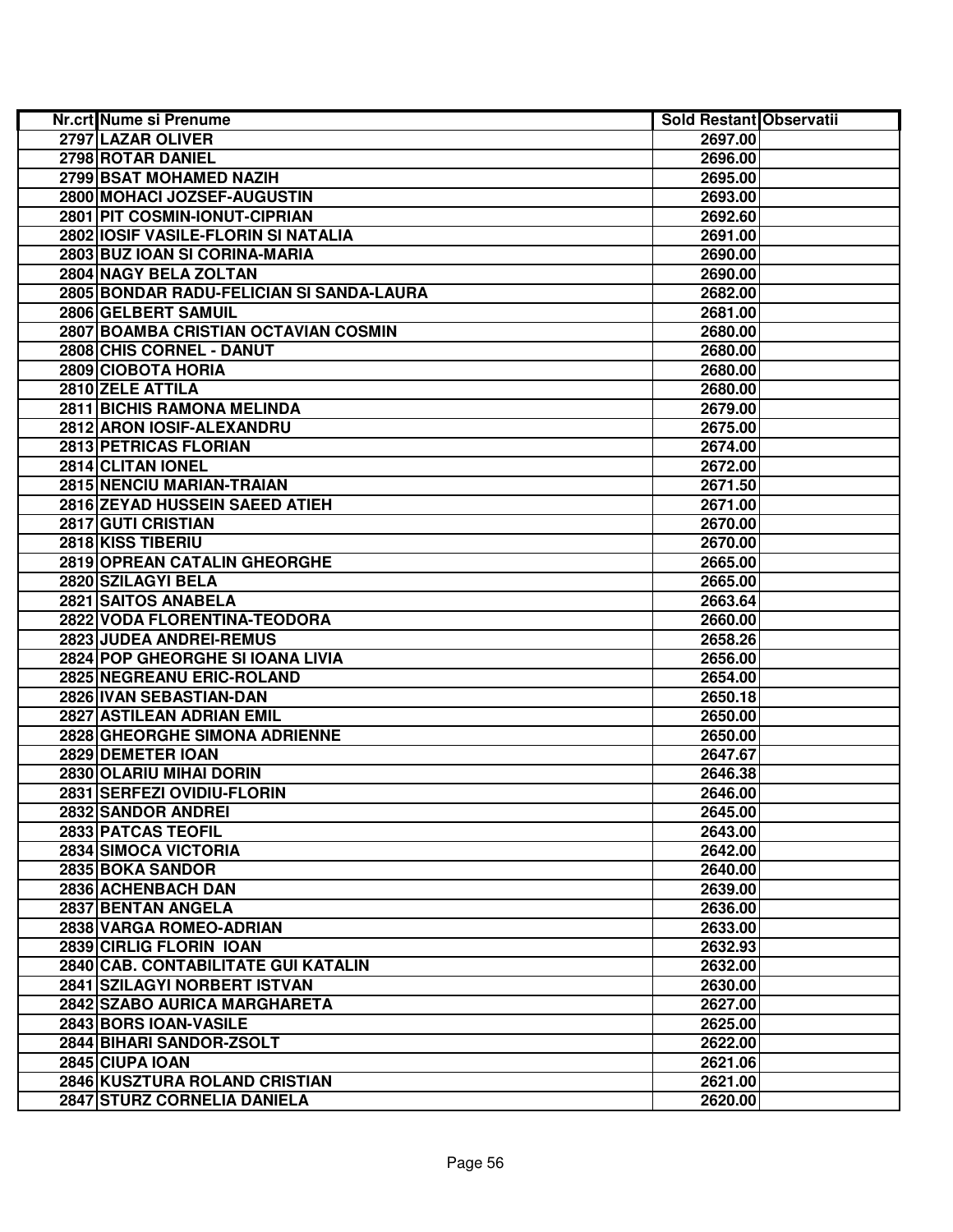| Nr.crt Nume si Prenume                             | Sold Restant Observatii |  |
|----------------------------------------------------|-------------------------|--|
| 2848 BLANARU-MAIER IULIA                           | 2618.50                 |  |
| 2849 ESER ANA-LOREDANA                             | 2617.00                 |  |
| 2850 TOLDAN TRAIAN                                 | 2616.00                 |  |
| 2851 PINTEA GABRIEL-OCTAVIAN SI EUGENIA-FLORENTINA | 2615.91                 |  |
| 2852   IACOB LOREDANA-FLORENTINA SI BUDA DANIEL    | 2613.00                 |  |
| 2853 BOROS STEFAN                                  | 2612.00                 |  |
| 2854 LAZAR GHEORGHE-DANIEL                         | 2608.00                 |  |
| 2855 TOTH ROBERT-EMERIC                            | 2606.00                 |  |
| <b>2856 TUDUCE TRAIAN GEORGE</b>                   | 2602.00                 |  |
| 2857 STAN ALEXANDRA RAMONA-INTR. IND.              | 2601.00                 |  |
| 2858 BOTA VIOREL                                   | 2600.00                 |  |
| 2859 BUZGO AGLAIA MARIA                            | 2600.00                 |  |
| 2860 ISZTOIKA SUSANA-EVA                           | 2600.00                 |  |
| 2861 MESTER ANDREI-GEORGE                          | 2600.00                 |  |
| 2862 POP DANIEL                                    | 2600.00                 |  |
| 2863 STOICA STEFAN                                 | 2600.00                 |  |
| 2864 STOLK ADRIANUS                                | 2600.00                 |  |
| 2865 TUSA ROLAND-LUCIAN                            | 2600.00                 |  |
| 2866 CRISTE IONUT-ALEXANDRU                        | 2598.00                 |  |
| 2867 PAVEL MARIA SI TRAIAN                         | 2598.00                 |  |
| 2868 CURPAS GHEORGHE                               | 2597.00                 |  |
| 2869 SALAGEAN VIOREL SI CRISTIAN                   | 2596.00                 |  |
| 2870 PILINSZKY ZOLTAN                              | 2595.00                 |  |
| 2871 JUCA VIOREL                                   | 2591.00                 |  |
| 2872 FALUB COSMIN-FLORIN                           | 2590.00                 |  |
| 2873 ISZTOIKA RUBEN                                | 2590.00                 |  |
| 2874 IVAN DANIELA                                  | 2590.00                 |  |
| 2875 SACULTET(MILIAN) IOAN                         | 2590.00                 |  |
| 2876 LAKATOS ZOLTAN-JANOS SI DANIELA               | 2589.00                 |  |
| 2877 BEJAN EMIL                                    | 2588.00                 |  |
| 2878 KRALOVSZKI ATTILA-TEOFIL                      | 2585.00                 |  |
| 2879 LUKACS BELA ANDRAS                            | 2585.00                 |  |
| 2880 JUDEA FLORIN-ALEX                             | 2580.00                 |  |
| 2881 HARN IOAN-ALEXANDRU                           | 2579.00                 |  |
| 2882 LUCACIU FILIMON-VIRGIL SI VIOLETA             | 2579.00                 |  |
| 2883 CERMIAN IOSIF ROBERT                          | 2572.00                 |  |
| 2884 SILAGHI RADU                                  | 2571.00                 |  |
| 2885 SIM OCTAVIAN                                  | 2570.00                 |  |
| 2886 BLIDARU ADRIAN-SERBAN                         | 2567.00                 |  |
| 2887 POP DOREL-GHEORGHE                            | 2565.65                 |  |
| 2888 NAGY-ERDEI ISTVAN                             | 2565.61                 |  |
| 2889 MOTOS DANIELA SI MARCEL                       | 2565.00                 |  |
| 2890 MANYAK ERIK-VIKTOR                            | 2563.00                 |  |
| 2891 LUPSEA PETRU-DOLLY                            | 2562.00                 |  |
| 2892 DUMITRESCU JAN-BOGDAN                         | 2558.00                 |  |
| 2893 OROSZ GABOR                                   | 2558.00                 |  |
| 2894 KOVACS VINTEA                                 | 2557.00                 |  |
| 2895 BENDE ELISABETA-GABRIELA                      | 2556.00                 |  |
| 2896 MATIU IONEL OVIDIU                            | 2556.00                 |  |
| <b>2897 CICORTAS DANIEL FLORIN</b>                 | 2555.00                 |  |
| 2898 CUC MARIUS - CIPRIAN                          | 2555.00                 |  |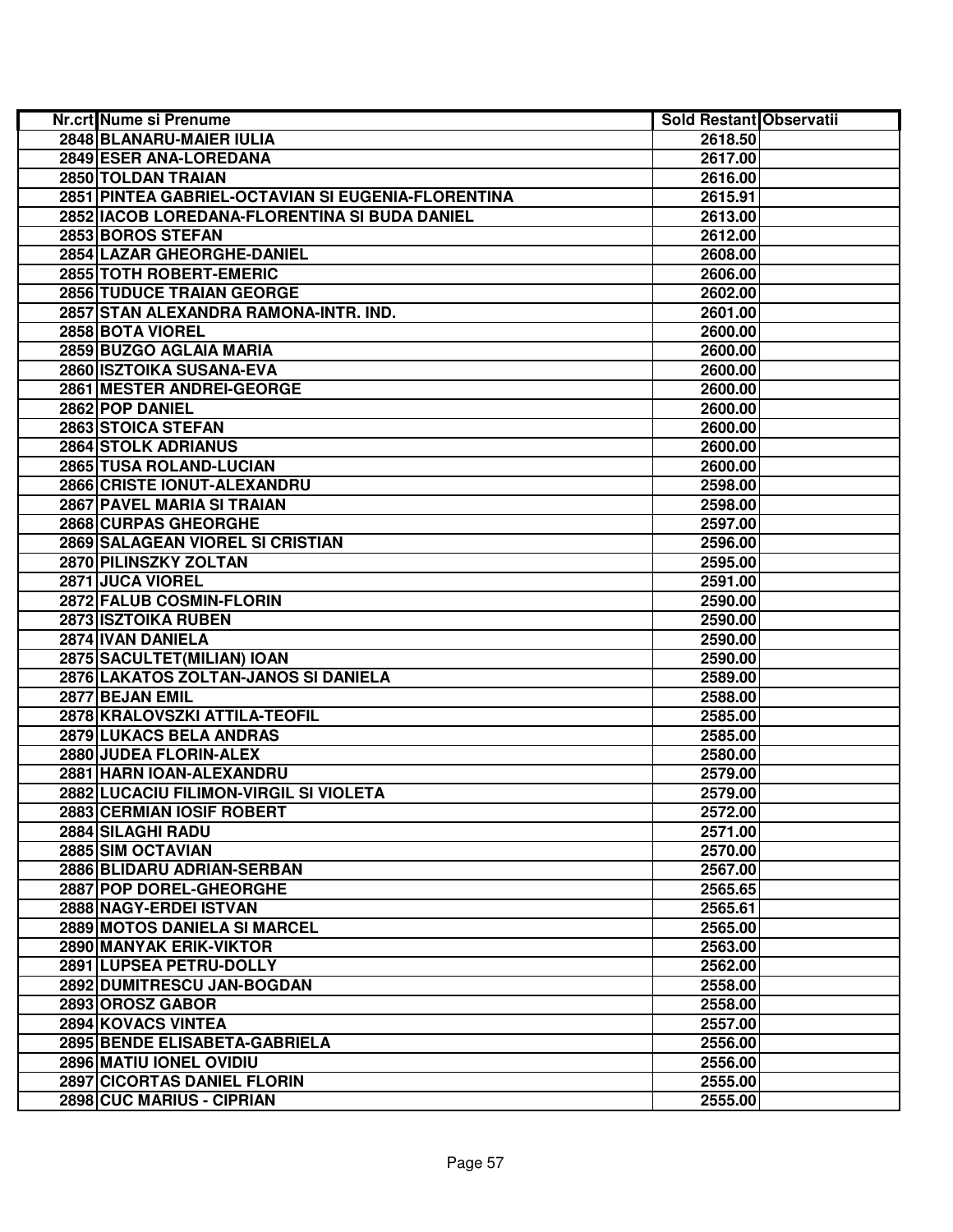| Nr.crt Nume si Prenume                              | Sold Restant Observatii |  |
|-----------------------------------------------------|-------------------------|--|
| 2899 POP MARIA                                      | 2555.00                 |  |
| 2900 CIORDAS FLORIN-GHEORGHE                        | 2553.00                 |  |
| 2901 BODEA CORNELIA LIVIA INTREPRINDERE INDIVIDUALA | 2550.00                 |  |
| 2902 BOLDIS GEORGE                                  | 2550.00                 |  |
| 2903 LINTMAYER JOZSEF-ROBERT                        | 2550.00                 |  |
| 2904 MARTON VIKTOR                                  | 2550.00                 |  |
| 2905 ROSTAS COSTICA                                 | 2550.00                 |  |
| 2906 BANYAI VLAD                                    | 2549.00                 |  |
| 2907 SILAGHI MANOELA GABRIELA                       | 2549.00                 |  |
| 2908 GAL ATTILA                                     | 2545.00                 |  |
| 2909 RADU LIVIU SI CARMEN-CORINA                    | 2542.00                 |  |
| 2910 SANDRA LUCIAN-NICOLAE                          | 2542.00                 |  |
| 2911 FRIEDMANN ALEXANDRU LIVIU                      | 2540.00                 |  |
| 2912 JUHASZ ZOLTAN                                  | 2540.00                 |  |
| 2913 VENTEL FLORIN                                  | 2540.00                 |  |
| 2914 SOANEA GEORGIANA-BIANCA                        | 2539.11                 |  |
| 2915 KISS-JURGE LORAND-OSKAR                        | 2539.00                 |  |
| 2916 BODOG CRISTIAN                                 | 2538.00                 |  |
| 2917 FOIA CRISTIAN-DAN                              | 2538.00                 |  |
| 2918 LINGURAR GHEORGHE-CORNEL                       | 2538.00                 |  |
| 2919 DINCA CIPRIAN                                  | 2536.00                 |  |
| 2920 SARBA SORIN CRISTIAN                           | 2535.00                 |  |
| 2921 TATAI ISTVAN-BALAZS                            | 2534.00                 |  |
| 2922 CRISAN MIRCEA IOAN                             | 2531.00                 |  |
| 2923 ISSA KHAWALED                                  | 2530.00                 |  |
| 2924 SANDOR-COSTEA GAVRILSI LIDIA                   | 2529.00                 |  |
| 2925 BURLAU MARIUS-LAVINIU                          | 2525.00                 |  |
| 2926 MOISI GHEORGHE DANUT                           | 2524.00                 |  |
| 2927 ONACA GHEORGHE-FLORIAN SI TUNDE-MIRABELA       | 2521.29                 |  |
| 2928 BARTALIS HUNOR                                 | 2520.00                 |  |
| 2929 BENCZIK IULIU                                  | 2520.00                 |  |
| 2930 GABOR LUDOVIC                                  | 2520.00                 |  |
| 2931 MAGHIAR AUREL-MIHAI-TEODOR                     | 2520.00                 |  |
| 2932 COROIU FLORINA-CODRUTA SI GHEORGHE-SERGIU      | 2517.00                 |  |
| 2933 TOCUT CRISTIAN-FLORIAN                         | 2517.00                 |  |
| 2934 KOVACS OLGA                                    | 2515.00                 |  |
| 2935 GURGU ANTON                                    | 2514.00                 |  |
| 2936 TALAGIU MARIUS GABRIEL                         | 2513.00                 |  |
| 2937 MAIER FLORIN                                   | 2512.00                 |  |
| 2938 GYONGYOSI MARIUS                               | 2510.21                 |  |
| 2939 PODILA GEORGE MARCEL                           | 2508.00                 |  |
| 2940 MIHELE ADRIAN-FLORIN                           | 2505.00                 |  |
| 2941 COJOCARI SVETLANA                              | 2502.00                 |  |
| 2942 APATI ANDREEA-ELENA                            | 2500.00                 |  |
| 2943 BIRAU-IANCU IONEL                              | 2500.00                 |  |
| 2944 BOROS ANA-MARIA                                | 2500.00                 |  |
| 2945 CRACEA SERGIU-ANDREI                           | 2500.00                 |  |
| 2946 CROITORU ADRIANA-LAVINIA                       | 2500.00                 |  |
| 2947 CUC CORNELIA P.F.A.                            | 2500.00                 |  |
| 2948 GABOR SUSANA                                   | 2500.00                 |  |
| 2949 GANTNER CAROL                                  | 2500.00                 |  |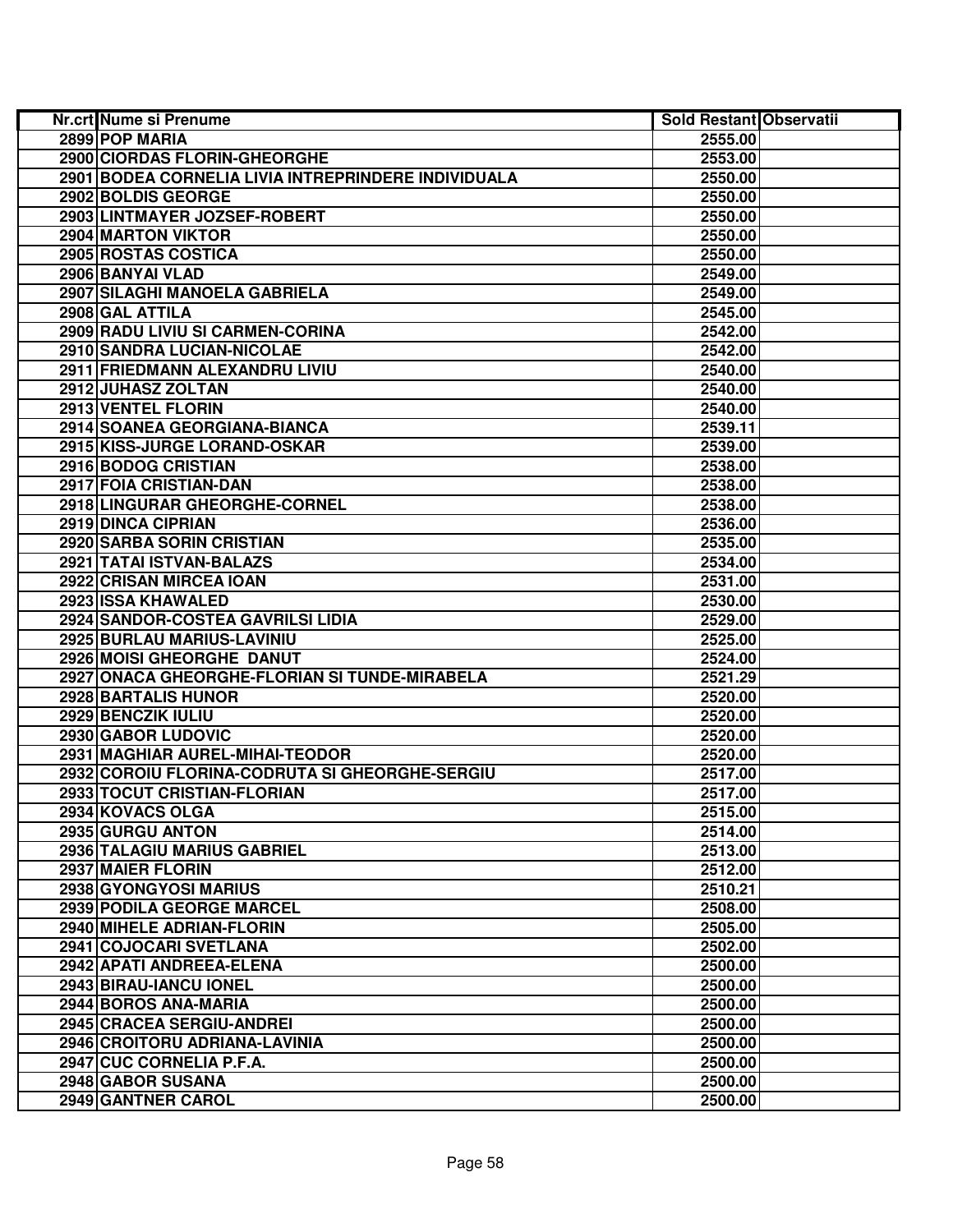| Nr.crt Nume si Prenume                     | Sold Restant Observatii |  |
|--------------------------------------------|-------------------------|--|
| 2950 GICZEI ANDREEA EVA                    | 2500.00                 |  |
| 2951 IAKOB MIHAIL STEFAN                   | 2500.00                 |  |
| 2952 KELE OTTO-LASZLO                      | 2500.00                 |  |
| 2953 KIS IOZSEF                            | 2500.00                 |  |
| 2954 LASZLO MIKLOS-ZOLTAN                  | 2500.00                 |  |
| 2955 LAZA ANTON                            | 2500.00                 |  |
| 2956 LESAK IOZSEF                          | 2500.00                 |  |
| <b>2957 NICULA DECEBAL MARIUS</b>          | 2500.00                 |  |
| 2958 PINTEAN RAUL-CALIN                    | 2500.00                 |  |
| 2959 POPA AURICA                           | 2500.00                 |  |
| 2960 POPESCU TATIANA                       | 2500.00                 |  |
| 2961 REBEGILA EMESE                        | 2500.00                 |  |
| 2962 ROHNER MARIA MAGDALENA                | 2500.00                 |  |
| 2963 SERES KAROLI                          | 2500.00                 |  |
| 2964 TOTH LILIANA                          | 2500.00                 |  |
| 2965 VARGA FLORENTINA                      | 2500.00                 |  |
| 2966 BOZU LORELIA                          | 2497.00                 |  |
| 2967 STEF TRAIAN                           | 2496.00                 |  |
| 2968 GHETE ADRIAN-FLORIN                   | 2495.79                 |  |
| 2969 DONUTIU VASILE ALIN                   | 2495.00                 |  |
| 2970 SZABO ZOLTAN                          | 2495.00                 |  |
| 2971 MERCE-SABAU DELIA-ROWELA SI DANIEL    | 2492.00                 |  |
| 2972 ACHIM RODICA-DANA                     | 2491.00                 |  |
| 2973 TROK ANGELA-RENATA                    | 2490.00                 |  |
| 2974 CABA ZOLTAN SI FRANCISCA              | 2486.00                 |  |
| 2975 TOTH ATTILA                           | 2483.00                 |  |
| 2976 HAIDU TEREZIA SI ALEXANDRU            | 2482.00                 |  |
| 2977 POP MONICA SI MARCEL-DANIEL           | 2482.00                 |  |
| 2978 CUC NICOLETA                          | 2475.00                 |  |
| 2979 FARKAS FERENC-CSABA                   | 2475.00                 |  |
| 2980 KAJCZA TIBOR SI MARTA                 | 2471.00                 |  |
| 2981 VOICU CONSTANTIN                      | 2471.00                 |  |
| 2982 FERARU GABRIEL MIHAI                  | 2470.00                 |  |
| 2983 HUTTNER ZOLTAN                        | 2470.00                 |  |
| 2984 SALAJEAN CRISTIAN-MIHAI               | 2469.00                 |  |
| 2985 MIKLOS ELENA SI MARTIN                | 2467.00                 |  |
| 2986 NEGRUT SILVIU SI CORNELIA             | 2462.00                 |  |
| 2987 POP COSTEL-TEODOR                     | 2461.00                 |  |
| 2988 GABOR IOAN SI MANDRA                  | 2460.00                 |  |
| 2989 MADAU OVIDIU-VASILE                   | 2460.00                 |  |
| 2990 VAIDA DANIELA                         | 2457.00                 |  |
| <b>2991 GUT ILEANA SI MOISE VLADUT</b>     | 2456.00                 |  |
| 2992 SABAU VIORICA                         | 2456.00                 |  |
| 2993 BARNA TIBERIU                         | 2455.00                 |  |
| 2994 ARDELEAN CONSTANTIN                   | 2454.00                 |  |
| 2995 GUTI DORU-FLORIN SI SANDA-LEONICA     | 2454.00                 |  |
| 2996 NAGY ALEXANDRU                        | 2450.00                 |  |
| 2997 SZABO VICTORIA                        | 2450.00                 |  |
| 2998 SECARA ALIN                           | 2447.78                 |  |
| 2999 AV.ILAS CORNELIA-CARMEN CAB.DE AVOCAT | 2446.00                 |  |
| 3000 PAP ARPAD-IOSIF                       | 2443.00                 |  |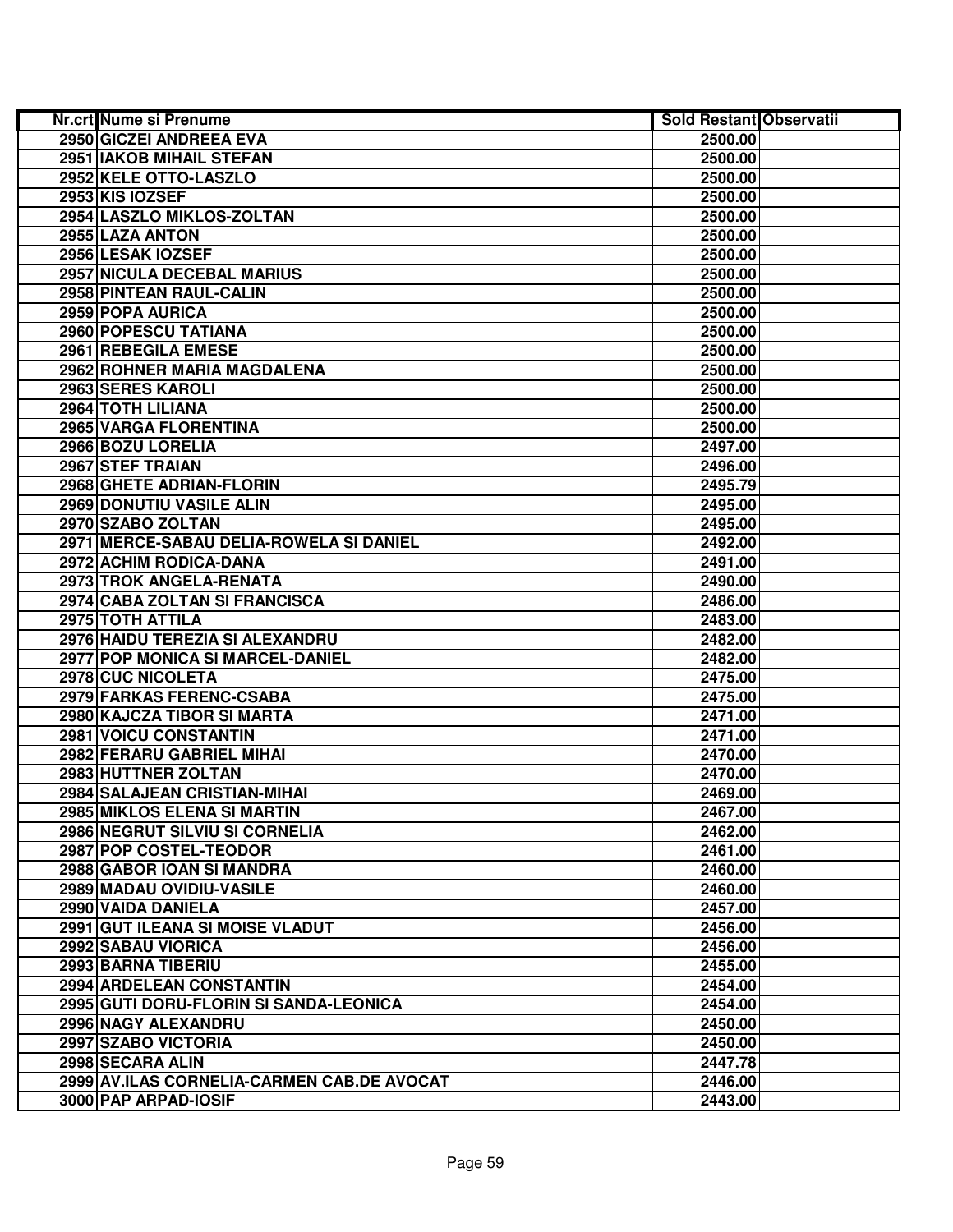| Nr.crt Nume si Prenume                             | Sold Restant Observatii |
|----------------------------------------------------|-------------------------|
| <b>3001 ISTOICA EVA</b>                            | 2440.00                 |
| 3002 PATO FERENC - LASZLO                          | 2440.00                 |
| 3003 SZENASI MARIUS                                | 2440.00                 |
| 3004 EPLI EMA                                      | 2438.00                 |
| 3005 MOLDOVAN GHE.                                 | 2438.00                 |
| 3006 SAAIDA IOANA-CARMEN                           | 2435.00                 |
| 3007 NICULEA ROBERT-CLAUDIU                        | 2434.00                 |
| 3008 BUSTEA MARIANA OLIMPIA                        | 2431.00                 |
| 3009 MAGHIAR NICOLAE                               | 2431.00                 |
| <b>3010 FODOR DANIEL CRACIUN</b>                   | 2429.00 PROCES PE ROL   |
| 3011 GAVRUTA LUCIAN CRISTIAN                       | 2428.00                 |
| 3012 BRUMA MIHAI                                   | 2427.50                 |
| 3013 HERE ADRIANA                                  | 2427.00                 |
| 3014 RADLER ROBERT-ROLAND                          | 2427.00                 |
| 3015 LAKATOS IOSIF                                 | 2425.00                 |
| 3016 LIBANT CONSTANTIN-MARIUS                      | 2425.00                 |
| 3017 OLAR DANUT                                    | 2422.00                 |
| 3018 ARDELEAN CONSTANTA SI IGNA FLORIAN            | 2420.00                 |
| 3019 MADAU ADRIAN-PETRU                            | 2420.00                 |
| 3020 NYUZO SANDOR                                  | 2420.00                 |
| 3021 SARCA ALEXANDRU-VASILE                        | 2420.00                 |
| 3022 POPA EMIL-NICOLAE                             | 2416.50                 |
| 3023 NAGY ZSOLT                                    | 2416.00                 |
| 3024 VLASIN CODRUTA-MARIANA                        | 2415.00                 |
| 3025 TICU DIANA IOLANDA                            | 2414.00                 |
| 3026 LENTI ISTVAN VIKTOR                           | 2413.00                 |
| <b>3027 MELEG KAROLY</b>                           | 2413.00                 |
| 3028 TRIPON ADRIAN-CAPRIAN                         | 2413.00                 |
| 3029 ROZS SANDOR KAROLY                            | 2410.00                 |
| 3030 VLAD FLORIAN                                  | 2408.00                 |
| 3031 KALLAY ANNAMARIA                              | 2406.00                 |
| 3032 PETYAR SZABOLCS-LASZLO SI TUNDE               | 2406.00                 |
| 3033 CSIKAI ESTERA-ZSOFIA                          | 2405.00                 |
| 3034 SOVARSCHI MARIUS-DORIN                        | 2405.00                 |
| 3035 STOIKA MOISE                                  | 2405.00                 |
| 3036 ISTOICA STEFAN                                | 2404.55                 |
| 3037 LAKATOS FLORIN                                | 2403.00                 |
| 3038 MARC SEBASTIAN-FLORIAN                        | 2402.00                 |
| 3039 PACURAR DAN MARCEL                            | 2402.00                 |
| 3040 HORHAT ROBERT-GHEORGHE                        | 2401.00                 |
| 3041 II.I.BALAN RADU-CRISTIAN - INTREP.INDIVIDUALA | 2401.00                 |
| 3042 FARCAS ALEXANDRU BOGDAN                       | 2400.00                 |
| 3043 IOO STEFAN-ROBERT                             | 2400.00                 |
| 3044 JURCA LUCIAN-ALIN                             | 2400.00                 |
| 3045 KEREZSI ARNOLD-ADRIAN                         | 2400.00                 |
| 3046 LEZEU DORIN-FLORIN                            | 2400.00                 |
| 3047 SZTUFLIAK SANDOR-KRISZTIAN                    | 2400.00                 |
| 3048 OPRIS DUMITRU                                 | 2399.00                 |
| 3049 GABOR MATEI                                   | 2397.65                 |
| 3050 LUPO VIORICA-LIVIA                            |                         |
|                                                    | 2397.00                 |
| 3051 SIM COSMIN                                    | 2395.00                 |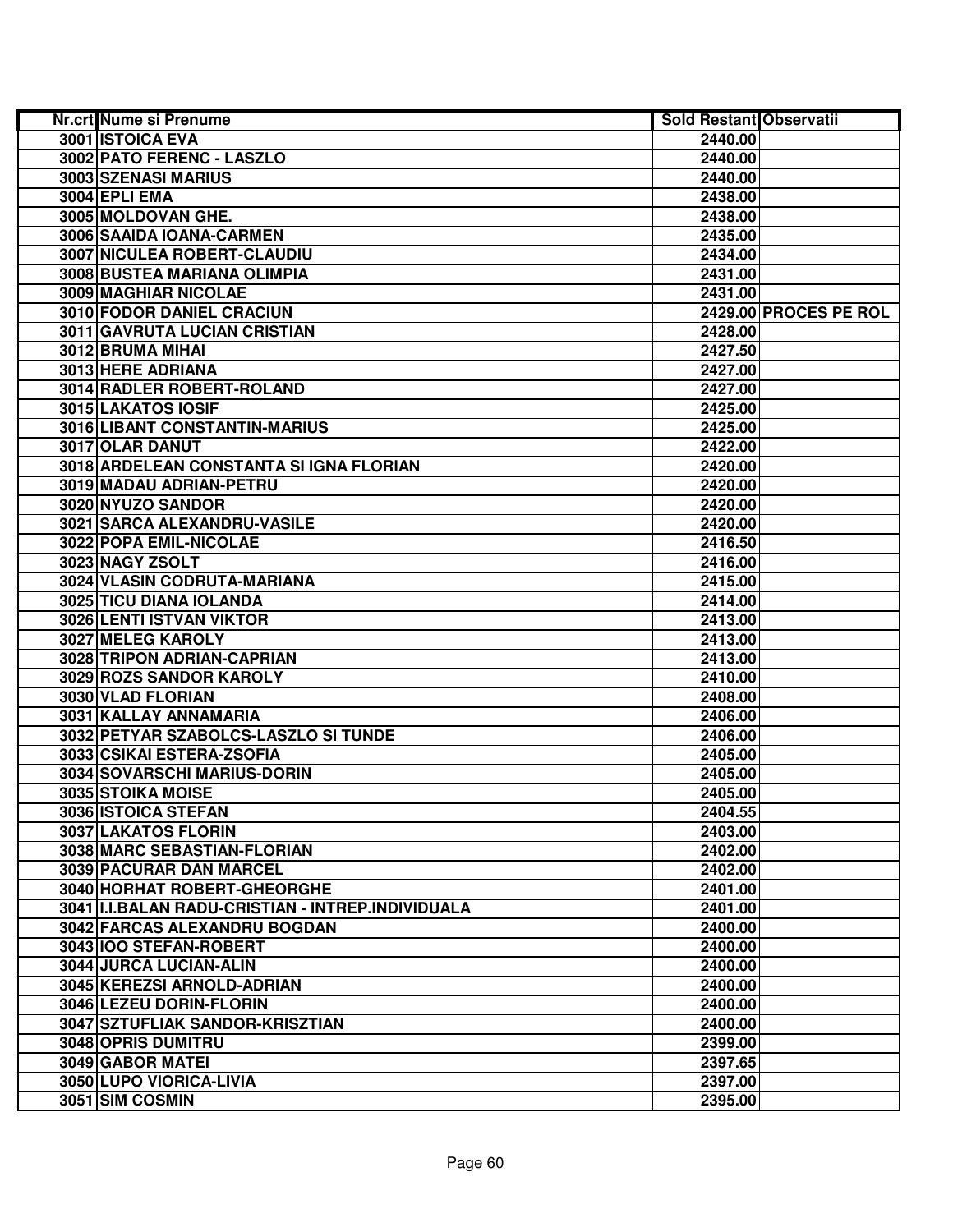| Nr.crt Nume si Prenume                              | Sold Restant Observatii |  |
|-----------------------------------------------------|-------------------------|--|
| 3052 BATRINA CRISTIAN                               | 2393.00                 |  |
| 3053 DEBELKA RICHARD LAJOS                          | 2392.00                 |  |
| 3054 CORA CRISTIAN-PETRU                            | 2390.00                 |  |
| 3055 HADADE MARCEL-ANDREI                           | 2390.00                 |  |
| 3056 NISTOR VIOREL                                  | 2390.00                 |  |
| 3057 DRIMBA MARCEL                                  | 2386.00                 |  |
| 3058 FOTACHE FLORIN                                 | 2382.00                 |  |
| 3059 KOVACS FRANCISC                                | 2381.00                 |  |
| 3060 SAITOS-COFAR MIHAI-CALIN                       | 2381.00                 |  |
| 3061 BALBONI FERDINANDO SI MELINTE ELENA-ALINA      | 2380.00                 |  |
| 3062 MORNA MIHAIL                                   | 2380.00                 |  |
| 3063 GHERMAN VASILE                                 | 2379.00                 |  |
| 3064 BUZE GHEORGHE-SORIN                            | 2378.74                 |  |
| 3065 GHITA SAVU-VIOREL                              | 2377.59                 |  |
| 3066 GABOR ISTVAN                                   | 2377.00                 |  |
| 3067 GHILEA BOGDAN IOAN                             | 2377.00                 |  |
| 3068 BALOTA VIOREL                                  | 2373.57                 |  |
| 3069 CATANA ION                                     | 2373.00                 |  |
| 3070 SAVA IOAN CAB. DE AVOCAT                       | 2371.00                 |  |
| 3071 BAHICA ION                                     | 2370.00                 |  |
| 3072 BOKA GHEORGHE-DANIEL                           | 2370.00                 |  |
| 3073 KENDERESI TIBERIU                              | 2370.00                 |  |
| 3074 DUDOMA EUGEN                                   | 2369.00                 |  |
| 3075 GYORGY JOZSEF-ATTILA                           | 2369.00                 |  |
| 3076 STRIZU DIANA RUXANDRA                          | 2368.17                 |  |
| 3077 BENYO ROZALIA                                  | 2367.00                 |  |
| 3078 BORODAN FLORIN                                 | 2366.00                 |  |
| 3079 DOBOVAN JOZSEF-GEZA                            | 2365.00                 |  |
| 3080 KECSKES IOZSEF                                 | 2365.00                 |  |
| 3081 TOMA ALEXANDRU                                 | 2365.00                 |  |
| 3082 PAUL FLORIN                                    | 2361.91                 |  |
| 3083 KLINCSE IOSIF-VASILE                           | 2361.00                 |  |
| 3084 BUT DACIAN-JULIEN                              | 2358.00                 |  |
| 3085 ROMAN ALEXANDRU-MARCEL                         | 2358.00                 |  |
| 3086 FEIER ANNAMARIA                                | 2357.94                 |  |
| 3087 MOTOC ADINA-IOANA                              | 2357.00                 |  |
| 3088 CIADI STEFAN SI DANIELA                        | 2356.00                 |  |
| 3089 POPA DANIEL-CORNEL SI FELICIA                  | 2352.00                 |  |
| 3090 SZABO GEZA SIGISMUND SI MORVAY-SZABO EDINA-EVA | 2351.00                 |  |
| 3091 IVANYI ERZSEBET SI IOAN                        | 2350.00                 |  |
| 3092 LACATUS MARIUS-SANDOR                          | 2350.00                 |  |
| 3093 STRATULAT VALENTIN-GABRIEL                     | 2350.00                 |  |
| 3094 TIMAR CRISTIAN MIHAI                           | 2350.00                 |  |
| 3095 NAGHI IOAN SI FLORICA                          | 2349.00                 |  |
| 3096 GABOR IANCU                                    | 2348.00                 |  |
| <b>3097 LUCACIU FLORIAN</b>                         | 2348.00                 |  |
| 3098 OMUT PETRU                                     | 2344.00                 |  |
| 3099 PARLOG ALINA-ELISABELA SI POPA DANIELA         | 2343.00                 |  |
| <b>3100 ILIE ADRIAN OVIDIU</b>                      | 2341.00                 |  |
| 3101 GALVEZ RAMIREZ ISRAEL                          | 2340.00                 |  |
| 3102 NICOARA PAUL MARIN                             | 2340.00                 |  |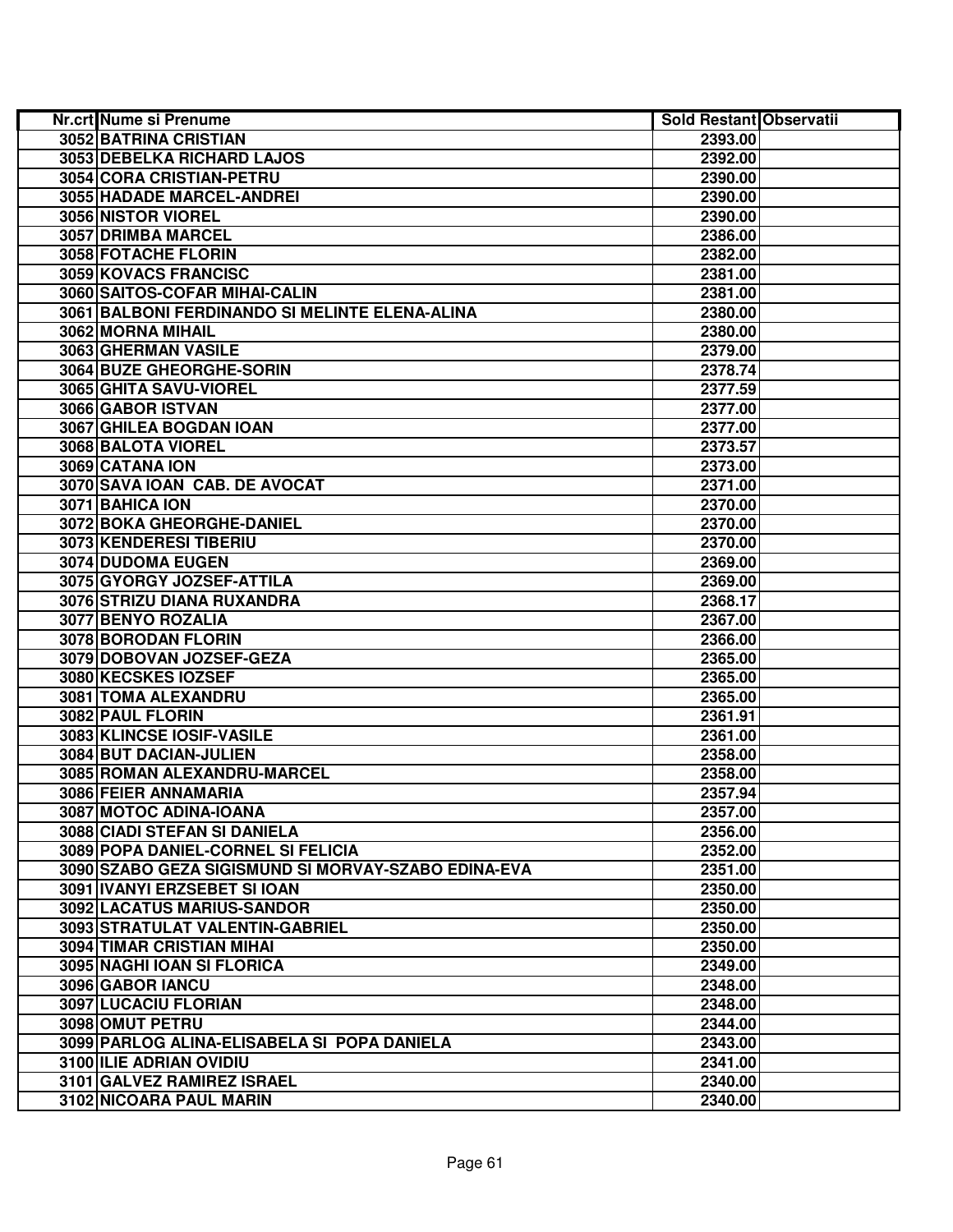| Nr.crt Nume si Prenume                   | Sold Restant Observatii |  |
|------------------------------------------|-------------------------|--|
| 3103 NONEA VIOREL                        | 2340.00                 |  |
| 3104 SZATMARI LAJOS-ROBERT               | 2340.00                 |  |
| 3105 CAVUS CAN                           | 2339.00                 |  |
| 3106 JUCA NICOLAE                        | 2338.00                 |  |
| 3107 ISZTOYKA LUDOVIC                    | 2335.00                 |  |
| 3108 HORGA IOANA                         | 2333.00                 |  |
| 3109 CONTU VASILE COSTEL                 | 2330.00                 |  |
| 3110 COVACIU FLOARE                      | 2330.00                 |  |
| 3111 ILISIA CORINA                       | 2330.00                 |  |
| 3112 LUCUTA DANIEL-MIRCEA                | 2327.00                 |  |
| 3113 RETEK TIBOR                         | 2325.00                 |  |
| 3114 SOTIUT MIHAELA CORINA               | 2324.00                 |  |
| 3115 DASCALU CONSTANTIN                  | 2321.00                 |  |
| 3116 DAVID NORBERT-JOZSEF                | 2320.00                 |  |
| 3117 FILIMON AUREL-SEBASTIAN             | 2320.00                 |  |
| 3118 ORHA MIRCEA-RADU                    | 2318.00                 |  |
| 3119 SZABO CLAUDIA-MARIA                 | 2317.00                 |  |
| 3120 MORVAI ELISAVETA                    | 2316.00                 |  |
| 3121 GHERMAN TRAIAN SI ANA               | 2314.00                 |  |
| 3122 DOMBI ROMULUS EDUARD                | 2312.00                 |  |
| 3123 POP LAVINIU-VASILE                  | 2312.00                 |  |
| 3124 VENTEL GHEORGHE                     | 2312.00                 |  |
| 3125 POPA TUNS DORIN LIVIU INTREP.INDIV. | 2311.00                 |  |
| 3126 HENDRE ERNO                         | 2310.00                 |  |
| 3127 LINGURAR VERONICA                   | 2310.00                 |  |
| <b>3128 ERDEI LAVINIA FELICIA</b>        | 2306.03                 |  |
| 3129 LELEA RAZVAN                        | 2303.56                 |  |
| 3130 BAGOSI FERENC                       | 2303.00                 |  |
| 3131 BOGDAN ADRIAN                       | 2303.00                 |  |
| 3132 LATA CATALIN ROMEO NELU             | 2302.00                 |  |
| 3133 SABADIS IOAN                        | 2301.00                 |  |
| 3134 BARANYKA MARGIT                     | 2300.00                 |  |
| 3135 CANDIT INA                          | 2300.00                 |  |
| 3136 CIARNAU MANUELA OLIMPIA             | 2300.00                 |  |
| 3137 CRACIUN ALEXANDRU ANTONIO           | 2300.00                 |  |
| 3138 DIACONU OANA-AMALIA                 | 2300.00                 |  |
| 3139 FAZEKAS IANOS                       | 2300.00                 |  |
| 3140 GABOR IANCU                         | 2300.00                 |  |
| 3141 KOVARI BELA                         | 2300.00                 |  |
| 3142 MATZEK VENTEL-CRISTIAN              | 2300.00                 |  |
| 3143 MELAN ANAMARIA                      | 2300.00                 |  |
| 3144 OKROS ZOLTAN                        | 2300.00                 |  |
| 3145 PALCZERT NORBERT-EMIL               | 2300.00                 |  |
| 3146 POPA OVIDIU                         | 2300.00                 |  |
| 3147 SFERLE FLORIN-OVIDIU                | 2300.00                 |  |
| 3148 MUNTEANU ADRIAN-VASILE              | 2297.00                 |  |
| 3149 DRINDA ALIN-SIMION                  | 2295.00                 |  |
| 3150 GHERGHELES BOGDAN LIVIU             | 2295.00                 |  |
| 3151 TANCA ADRIAN GHEORGHE               | 2294.00                 |  |
| 3152 LOBONTIU AUREL                      | 2293.00                 |  |
| 3153 TRIPA IOANA ADELINA                 | 2292.50                 |  |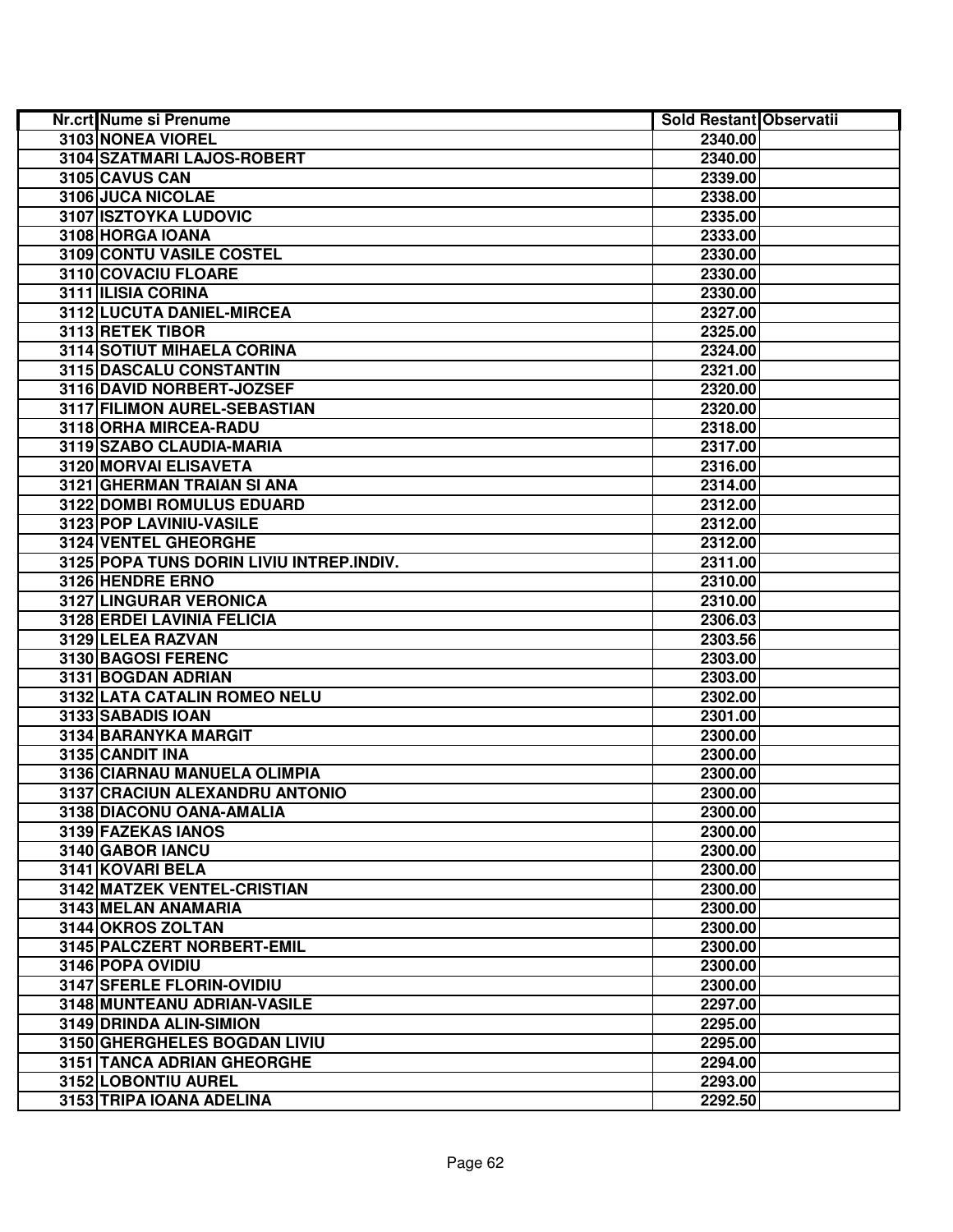| Nr.crt Nume si Prenume                | Sold Restant Observatii |  |
|---------------------------------------|-------------------------|--|
| 3154 BACANA LIVIU                     | 2291.00                 |  |
| 3155 DEJEU IONUT CIPRIAN              | 2291.00                 |  |
| 3156 NAGY-PRATA CRISTIAN              | 2290.00                 |  |
| 3157 SABAU FLORIN-VALENTIN            | 2290.00                 |  |
| 3158 FAZEKAS GHEORGHE SI MARGARETA    | 2288.00                 |  |
| 3159 SIPOS ALEXANDRU                  | 2288.00                 |  |
| 3160 CABINET DE AVOCAT-NEGRU RADU     | 2287.00                 |  |
| 3161 MIHALIUC VOLOGEA                 | 2287.00                 |  |
| 3162 CRAINIC VIRAG                    | 2286.00                 |  |
| 3163 CRAZNIC FLAVIU-DAN               | 2284.00                 |  |
| 3164 NAGY KATALIN                     | 2284.00                 |  |
| 3165 POTRE GRATIAN HORATIUS           | 2282.00                 |  |
| 3166 NAGY CSABA-ISTVAN                | 2281.00                 |  |
| 3167 SZABO ANDREI SI AURICA MARGARETA | 2281.00                 |  |
| 3168 BAMFI SANDOR ZOLTAN              | 2280.00                 |  |
| 3169 VARGA IOSIF-ALIN                 | 2280.00                 |  |
| 3170 CHAMBRE ADRIAN                   | 2279.00                 |  |
| 3171 VESA IOAN-FLORIN                 | 2279.00                 |  |
| 3172 ISTOICA LUDOVIC                  | 2277.00                 |  |
| 3173 NAZSE JANOS                      | 2276.00                 |  |
| 3174 SALAGEAN CRISTIAN                | 2274.00                 |  |
| 3175 DUTCAS NICOLAE-DANIEL            | 2270.00                 |  |
| 3176 GABOR GABOR                      | 2270.00                 |  |
| 3177 KOLUMPAR IOAN                    | 2270.00                 |  |
| 3178 MATE LUDOVIC                     | 2268.60                 |  |
| 3179 CORA CLAUDIU-FLORIN              | 2268.00                 |  |
| 3180 GABOR IOAN                       | 2268.00                 |  |
| 3181 SABIE SERGIU CONSTANTIN          | 2265.00                 |  |
| 3182 STOICA RUPI                      | 2264.00                 |  |
| 3183 MALITA FLORIN                    | 2258.00                 |  |
| 3184 BIRZANU CRISTINA-ANGELA          | 2255.00                 |  |
| 3185 MINDRUTIU EDUARD NORBERT         | 2255.00                 |  |
| 3186 STUPARU MARIN                    | 2255.00                 |  |
| 3187 CRISTEA CRISTIAN NICOLAE         | 2252.00                 |  |
| 3188 FAUR CORNEL BOGDAN               | 2252.00                 |  |
| 3189 GHINDEA DORU-ADRIAN              | 2250.97                 |  |
| 3190 BOKA IULIU                       | 2250.00                 |  |
| 3191 CIOFLEAC LAURA-EUGENIA           | 2250.00                 |  |
| 3192 FEHER CAROL-NICOLAE              | 2250.00                 |  |
| 3193 LOKOS JANOS-IOSIF                | 2250.00                 |  |
| 3194 MOLDOVAN RADU-GEORGE             | 2250.00                 |  |
| 3195 OPREA IONUT-MIHAI                | 2250.00                 |  |
| 3196 PANTEA SORIN-ALEXANDRU           | 2250.00                 |  |
| 3197 VID MARIUS                       | 2250.00                 |  |
| 3198 DAVID CONSTANTIN-EUGEN           | 2247.00                 |  |
| 3199 ONACA DORIN                      | 2242.12                 |  |
| 3200 BACI VIORICA SI KONDOR ARPAD     | 2241.00                 |  |
| 3201 GABOR MATEI                      | 2241.00                 |  |
| 3202 BORA ADELA SI ALIN VIOREL        | 2240.00                 |  |
| 3203 ZAMAR LOREDANA-MARIA             | 2240.00                 |  |
| 3204 GHEORGHITA IOAN-DAN              | 2239.00                 |  |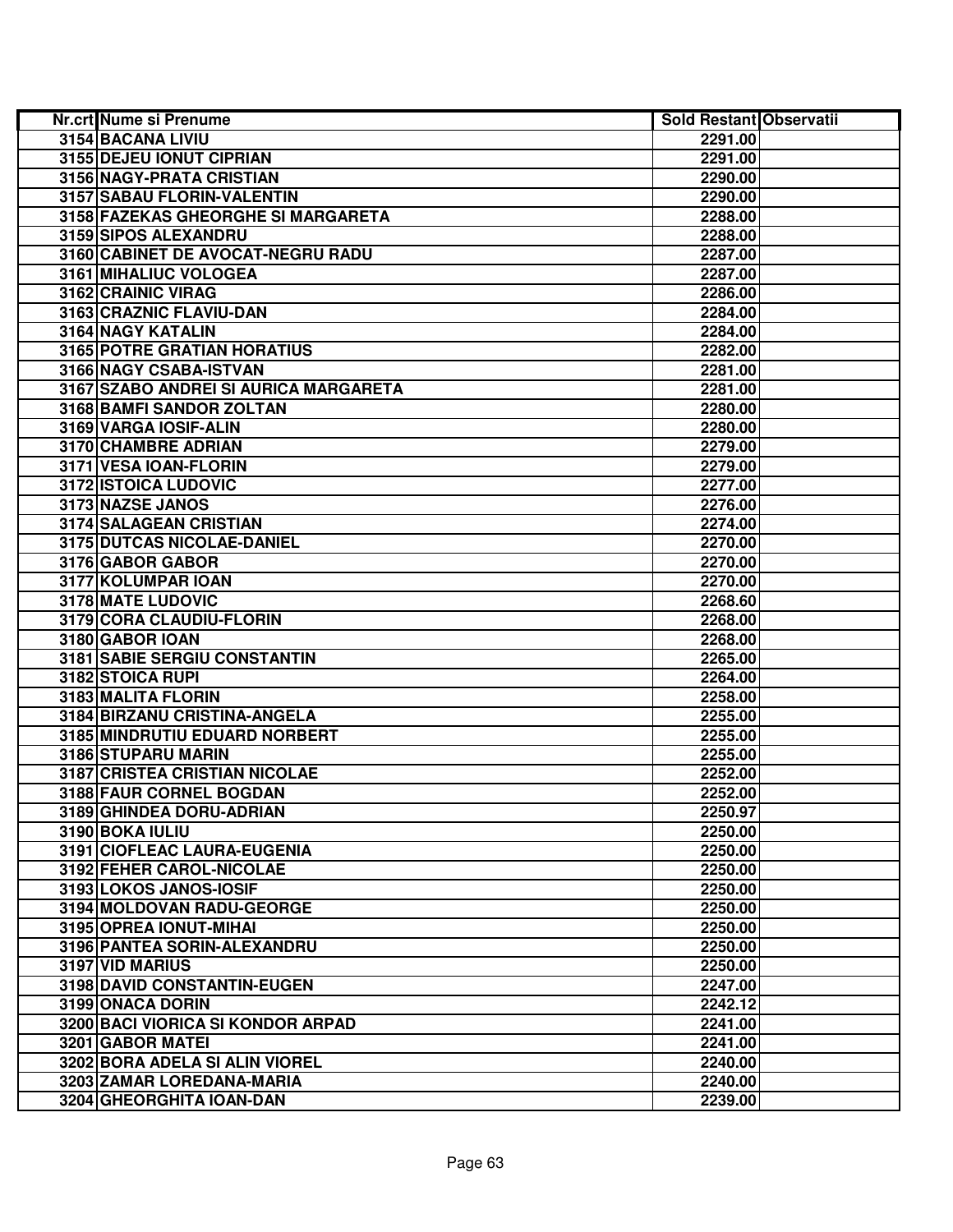| Nr.crt Nume si Prenume                | Sold Restant Observatii |  |
|---------------------------------------|-------------------------|--|
| 3205 COVACI CLAUDIU-FLORIN            | 2238.00                 |  |
| 3206 LUKACS ZSOLT- LASZLO             | 2238.00                 |  |
| 3207 BALOGH ALEXANDRU                 | 2236.00                 |  |
| 3208 CALAMAR SIMION-GAVRIL SI DANIELA | 2236.00                 |  |
| 3209 RAT MARCEL-NICOLAE               | 2235.13                 |  |
| 3210 MARISCAS-DEAC ADRIAN VLAD        | 2235.00                 |  |
| 3211 VESA VALENTIN DAN                | 2235.00                 |  |
| 3212 MICLAU CRISTIAN PETRU            | 2233.50                 |  |
| 3213 MOLNAR ANDREA-ETELKA             | 2232.00                 |  |
| 3214 CARTIS SERGIU-DAN                | 2230.00                 |  |
| 3215 KURUCZ LASZLO                    | 2230.00                 |  |
| 3216 NAGY SIGHISMUND-NICOLAE          | 2230.00                 |  |
| 3217 BALLA ROBERT GYORGY              | 2226.00                 |  |
| 3218 KONYARI ZOLTAN TIBOR             | 2226.00                 |  |
| 3219 GABOR GABI                       | 2225.00                 |  |
| 3220 JOREANU VEACESLAV                | 2223.00                 |  |
| 3221 SZERB ALEXANDRU                  | 2223.00                 |  |
| 3222 PETRICA SANDU SI ALINA           | 2222.00                 |  |
| 3223 CIRIL SANDU-JULIEN               | 2221.00                 |  |
| 3224 GABOR MATEI                      | 2221.00                 |  |
| 3225 CIPLEU DANIEL-ANDREI             | 2220.00                 |  |
| 3226 RACZ IOSIF-IOAN                  | 2220.00                 |  |
| 3227 TINCA ADRIAN                     | 2217.50                 |  |
| 3228 FARKAS IMRE JENO                 | 2216.00                 |  |
| 3229 MURG FLORIN-CLAUDIU              | 2212.50                 |  |
| 3230 EMBER RAMONA-GABRIELA            | 2211.00                 |  |
| 3231 MAKLUCZ LAJOS-LEVENTE            | 2211.00                 |  |
| 3232 ROSTAS EMIL                      | 2211.00                 |  |
| 3233 BOTAU SANDU - IOAN               | 2210.00                 |  |
| 3234 DENES ANCA-CRISTINA              | 2210.00                 |  |
| 3235 KOMIVES IMRE                     | 2206.00                 |  |
| 3236 POP IOAN CRISTIAN                | 2204.50                 |  |
| 3237 CABA PETRU SI BIANCA             | 2204.00                 |  |
| 3238 TESAN EUGEN-NISTOR               | 2202.00                 |  |
| 3239 NEAGA CALIN-DANUT                | 2201.00                 |  |
| 3240 BOKOR ANTAL                      | 2200.84                 |  |
| 3241 BIRAU IONUT PAVEL                | 2200.00                 |  |
| 3242 BRANDUSAN FLORIN                 | 2200.00                 |  |
| 3243 CIURAR GEZA-ALEXANDRU            | 2200.00                 |  |
| 3244 GABOR CLARA                      | 2200.00                 |  |
| 3245 GAL SAMUIL-IONUT                 | 2200.00                 |  |
| 3246 IOVAN FLORIAN                    | 2200.00                 |  |
| 3247 KEREZSI GYULA                    | 2200.00                 |  |
| 3248 KONKOLY BETINA                   | 2200.00                 |  |
| 3249 MOLNAR STEFAN-SORIN              | 2200.00                 |  |
| 3250 NOANEA TRAIAN                    | 2200.00                 |  |
| 3251 VURA FRANCISC-MIHAI              | 2200.00                 |  |
| 3252 TURCAS ADRIAN-VALENTIN           | 2191.00                 |  |
| 3253 IOVAN FLORIN-CLAUDIU             | 2189.86                 |  |
| <b>3254 CIMBALA FLORIN</b>            | 2185.00                 |  |
| 3255 SUCIU MARIA                      | 2182.00                 |  |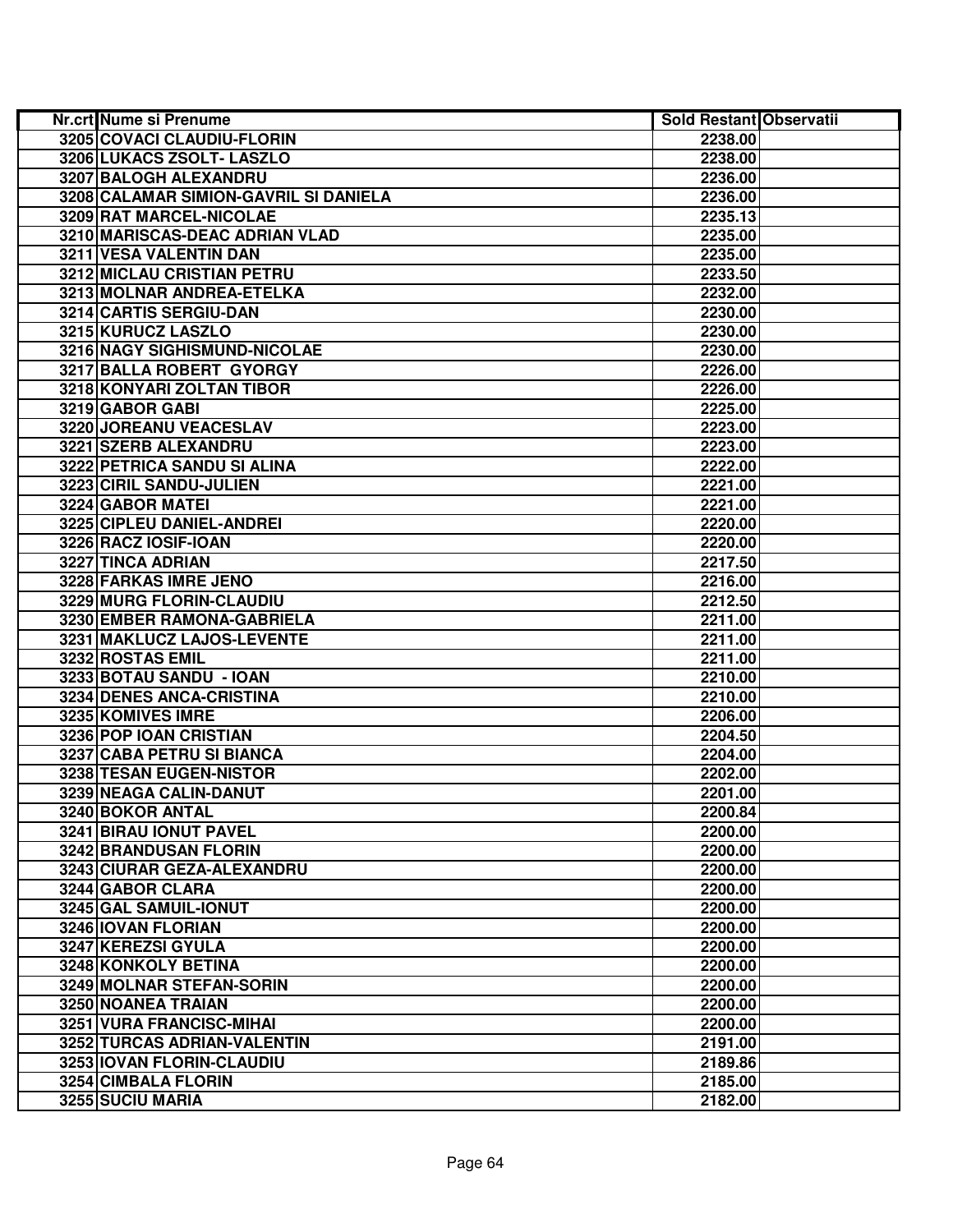| Nr.crt Nume si Prenume                       | Sold Restant Observatii |  |
|----------------------------------------------|-------------------------|--|
| 3256 AVRAM BOGDAN-FLORIN                     | 2181.00                 |  |
| 3257 POPOVICI ADRIAN-IONUT                   | 2181.00                 |  |
| 3258 BOCA COLOMAN                            | 2180.00                 |  |
| 3259 BRADEA ELENA                            | 2180.00                 |  |
| 3260 VENCZEL FRANCISC SI ROZALIA             | 2180.00                 |  |
| 3261 KALMAR GYORGY                           | 2179.50                 |  |
| 3262 BREDICEANU MARIUS-CAIUS                 | 2179.00                 |  |
| 3263 HIRCA LUMINITA-CATALINA                 | 2178.00                 |  |
| 3264 PANTEA ANCA-LACRIMIOARA                 | 2177.79                 |  |
| 3265 MIRON AMBROZIE-CORNEL                   | 2177.00                 |  |
| 3266 BAYCZAR MARCU-DUMITRU                   | 2175.03                 |  |
| 3267 PLES MARIUS-CRISTIAN                    | 2175.00                 |  |
| 3268 ARON MARIUS                             | 2174.00                 |  |
| 3269 BALINT IOAN                             | 2173.00                 |  |
| 3270 ALBUT FLORIAN CORNEL                    | 2170.00                 |  |
| 3271 HURBAN IOAN                             | 2170.00                 |  |
| 3272 OZOHANICS IOAN                          | 2170.00                 |  |
| 3273 POPA CIPRIAN DANIEL                     | 2170.00                 |  |
| 3274 REZMUVES MIHAI                          | 2170.00                 |  |
| 3275 ISTOICA IANCU                           | 2169.00                 |  |
| 3276 BARNA RADU                              | 2168.00                 |  |
| 3277 PUIU PETRICA                            | 2168.00                 |  |
| <b>3278 SAVITCHI CRISTINA-SILVIA</b>         | 2167.18                 |  |
| 3279 CUCU MIRCEA-MARIAN                      | 2166.00                 |  |
| 3280 GABOR CORNEL-LUCIAN                     | 2166.00                 |  |
| 3281 MOCA GABRIELA                           | 2166.00                 |  |
| 3282 NAGY IOSIF SI SUSANA                    | 2166.00                 |  |
| 3283 POP TEODOR                              | 2166.00                 |  |
| 3284 CZUCZURA GHEORGHE                       | 2165.00                 |  |
| 3285 LUCACIU-BOKENYI MARIUS-ALIN             | 2165.00                 |  |
| 3286 BOJTE REGHINA-MARA                      | 2160.00                 |  |
| 3287 KOVACS OLIVER                           | 2160.00                 |  |
| 3288 CHEREGI MIHAI AMAN                      | 2156.00                 |  |
| 3289 SZUCS CSABA LASZLO                      | 2156.00                 |  |
| 3290 BLAGA GAVRIL SI MARIANA                 | 2155.00                 |  |
| 3291 MILIAN TABITA-MARIA                     | 2155.00                 |  |
| 3292 BORZ LIVIU-AUGUSTIN                     | 2152.00                 |  |
| 3293 MONECIU-MIHUT AURICA                    | 2152.00                 |  |
| 3294 FAT COSMIN-FLORIN                       | 2151.00                 |  |
| 3295 MURVAI SEBASTIAN-FLORIN                 | 2151.00                 |  |
| 3296 BIRTA FERENCZ INTR. INDIV.              | 2150.00                 |  |
| 3297 SZILAGYI MIKLOS-JENO                    | 2150.00                 |  |
| 3298 TOTH JANOS                              | 2150.00                 |  |
| 3299 ILIE COSMIN-MARIAN                      | 2149.00                 |  |
| 3300 NEDELCU VASILE-COSMIN SI SERBAN ADRIANA | 2148.00                 |  |
| 3301 TAR KAROLY- SHALOM                      | 2145.00                 |  |
| 3302 ISZTOIKA GAVRIL                         | 2144.56                 |  |
| 3303 BRADEA PETRU-ALEXANDRU                  | 2144.00                 |  |
| <b>3304 SFERLE MATEI RADU</b>                | 2142.00                 |  |
| 3305 BURCA CRISTIAN IOAN                     | 2141.00                 |  |
| 3306 ZAHARI ANDREI SORIN                     | 2141.00                 |  |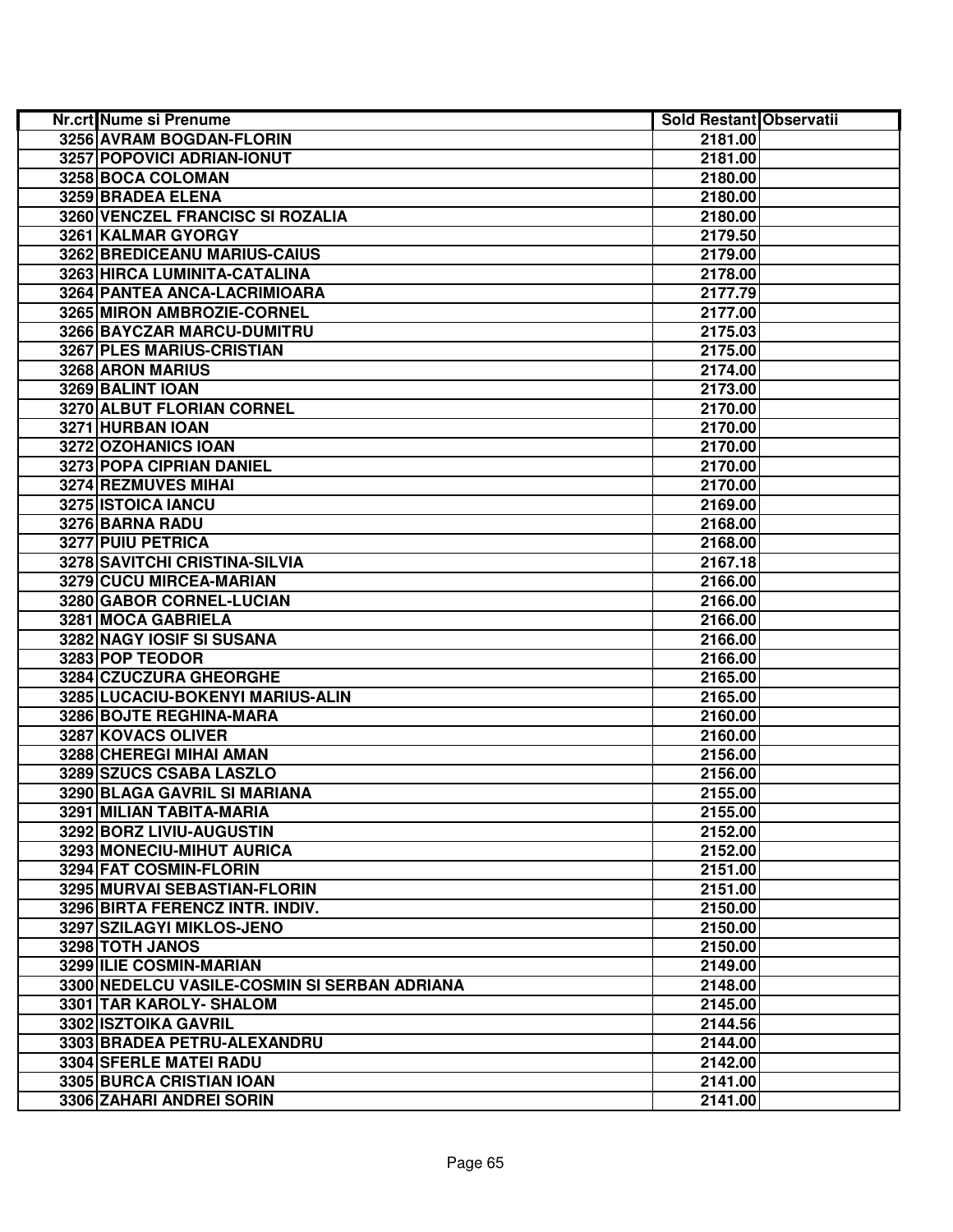| Nr.crt Nume si Prenume                    | <b>Sold Restant Observatii</b> |  |
|-------------------------------------------|--------------------------------|--|
| <b>3307 COLTA DIANA ELISABETA</b>         | 2140.00                        |  |
| 3308 IANCEU CORNEL-SORIN                  | 2140.00                        |  |
| 3309 KISS BARNA                           | 2140.00                        |  |
| 3310 ALI ACHRAF                           | 2136.00                        |  |
| 3311 VISOIU CLAUDIU-MARIAN                | 2136.00                        |  |
| 3312 KOVACS ANITA-IZABELA                 | 2135.00                        |  |
| 3313 BEJUSCA ANGELICA-RODICA              | 2134.00                        |  |
| 3314 SUSTER GHEORGHE                      | 2133.33                        |  |
| 3315 POLEAC NICOLAE                       | 2133.00                        |  |
| 3316 SONEA TEODORA-VIORICA                | 2133.00                        |  |
| 3317 CIMPIAN RADU                         | 2131.00                        |  |
| 3318 PAP IULIU                            | 2131.00                        |  |
| 3319 FARCAS DANIEL-ADRIAN                 | 2130.80                        |  |
| 3320 SZEKELY LASZLO                       | 2130.00                        |  |
| 3321 VASADI CARMEN ANTOANETA              | 2130.00                        |  |
| 3322 NEGRUT OVIDIU                        | 2129.00                        |  |
| 3323 PASCA VASILE SI CAMELIA              | 2129.00                        |  |
| 3324 POPA HOREA-SILVIU                    | 2129.00                        |  |
| 3325 POPOVICS GYULA-ZSOLT                 | 2126.00                        |  |
| 3326 ALEXA AUREL                          | 2125.00                        |  |
| 3327 MIKLOS GABRIEL-MARTON                | 2124.00                        |  |
| 3328 ZAHARIE LUCICA INTR.IND.             | 2123.00                        |  |
| 3329 TONCA ADRIAN-VASILE                  | 2122.00                        |  |
| 3330 PLES ANA                             | 2121.00                        |  |
| 3331 BUBELA IOSIF MARIUS                  | 2120.00                        |  |
| 3332 ILEA MIRCEA-ALIN                     | 2120.00                        |  |
| 3333 POP CATALIN REMUS                    | 2120.00                        |  |
| 3334 STANESCU ALEXANDRU-MARIUS            | 2120.00                        |  |
| 3335 STIUBE PETRU                         | 2120.00                        |  |
| 3336 IAMBOR DUMITRU                       | 2117.00                        |  |
| 3337 CARLIG RAZVAN                        | 2116.30                        |  |
| 3338 VANCEA FLORIN-ADRIAN                 | 2116.00                        |  |
| 3339 HENDRE FELICIAN                      | 2115.00                        |  |
| 3340 IVAN VLAD - ADRIAN SI IVAN DRAGOS    | 2115.00                        |  |
| 3341 POP ANCA-MANUELA                     | 2114.00                        |  |
| 3342 RODINA IOANA-CRISTINA                | 2114.00                        |  |
| 3343 POP SAMIR                            | 2113.00                        |  |
| 3344 CHIRICA GRIGORE                      | 2111.00                        |  |
| 3345 GOCIU ALEXANDRA ANDREA               | 2111.00                        |  |
| 3346 GULES FLORIN CALIN                   | 2110.00                        |  |
| 3347 HARSANYI-CRET ISTVAN-SANDOR          | 2110.00                        |  |
| 3348 POP ALIN-MIHAI                       | 2110.00                        |  |
| 3349 ZENECAN ALEXANDRU SI MARIANA-TEODORA | 2103.00                        |  |
| 3350 MAGDA ANDREI MIHAI                   | 2102.00                        |  |
| 3351 NAGHI CORINA                         | 2101.00                        |  |
| 3352 CHISE VALERIAN FLORIN                | 2100.00                        |  |
| 3353 GABOR JANOS                          | 2100.00                        |  |
| 3354 IOVAN TRAIAN                         | 2100.00                        |  |
| 3355 KISS ELISABETA                       | 2100.00                        |  |
| 3356 OROSZ GYONGYI                        | 2100.00                        |  |
| 3357 SIRBU CONSTANTIN-EDUARD              | 2100.00                        |  |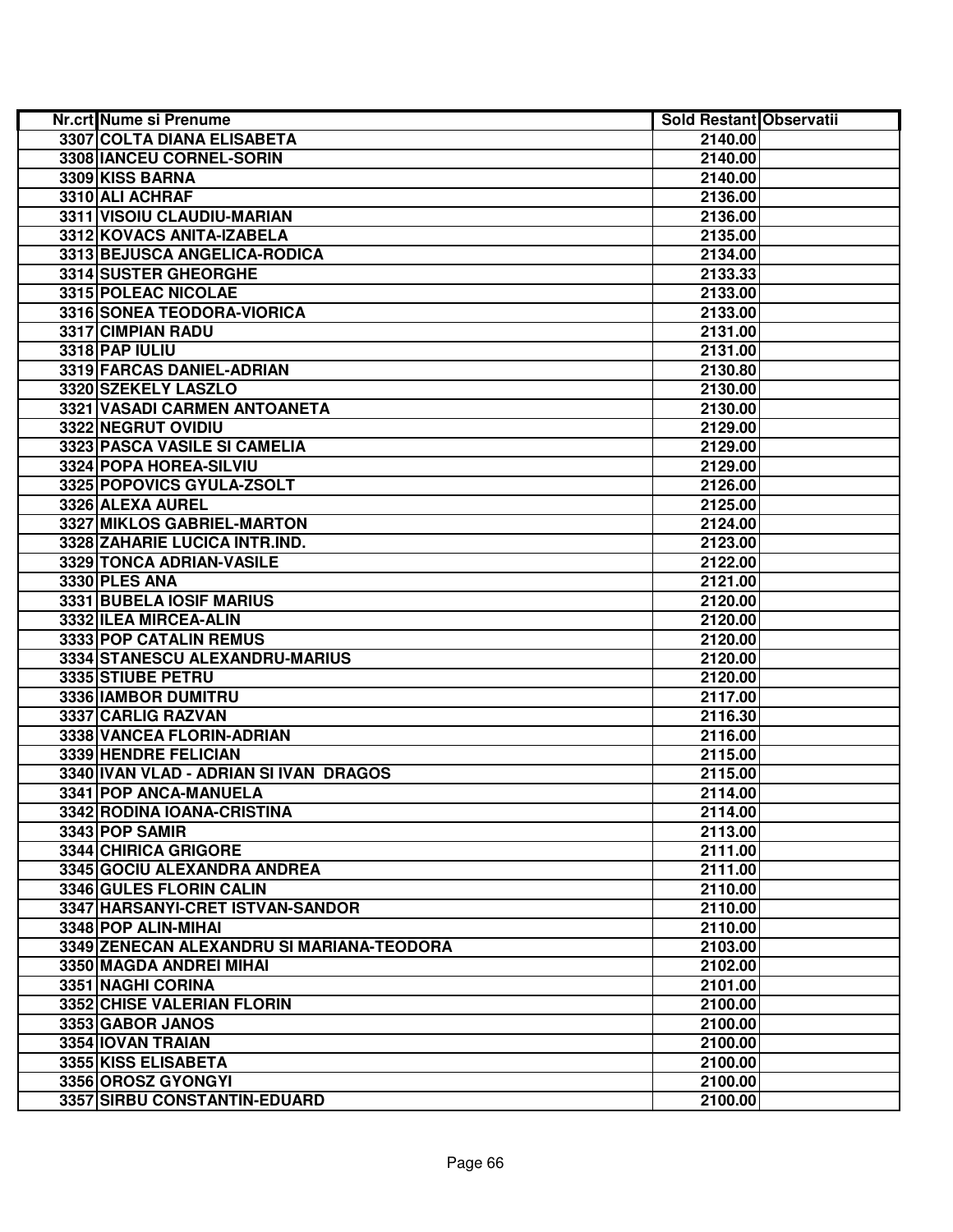| Nr.crt Nume si Prenume                               | Sold Restant Observatii |  |
|------------------------------------------------------|-------------------------|--|
| 3358 ZOICA SORIN-CONSTANTIN                          | 2100.00                 |  |
| 3359 ONCZ ROBERT-ROLAND                              | 2099.00                 |  |
| 3360 PORTAN AUREL SI MARIOARA                        | 2099.00                 |  |
| 3361 BOZGAN GHEORGHINA                               | 2098.00                 |  |
| 3362 JURCUT OCTAVIAN                                 | 2097.00                 |  |
| 3363 TAPASZI IREN KISS EUGEN, KISS GEZA, KISS LASZLO | 2096.00                 |  |
| 3364 PIRTEA PAUL-RAZVAN                              | 2095.00                 |  |
| 3365 RUSSELL ANIL                                    | 2095.00                 |  |
| 3366 BOLOGAN ROBERT                                  | 2094.00                 |  |
| 3367 SILAGHI ANTONETA                                | 2094.00                 |  |
| 3368 MOTOC SEBASTIAN-RUBEN                           | 2092.00                 |  |
| 3369 DOBRE CONSTANTIN                                | 2090.51                 |  |
| 3370 CEARNAU ALEXANDRU                               | 2090.00                 |  |
| 3371 DRUGAS TRAIAN-SORIN                             | 2090.00                 |  |
| 3372 SANDU ILIE                                      | 2090.00                 |  |
| 3373 BATEA DARIUS                                    | 2089.00                 |  |
| 3374 BURCA ROXANA                                    | 2088.00                 |  |
| 3375 STOIE DANIELA FLORENTINA                        | 2088.00                 |  |
| 3376 FERKE CRISTIAN-FLORIN                           | 2085.00                 |  |
| 3377 PATAKI IULIU                                    | 2085.00                 |  |
| 3378 BOT IOAN VASILE                                 | 2084.40                 |  |
| 3379 GHETE ALEXANDRU SI ANNAMARIA                    | 2082.00                 |  |
| 3380 MACIU ALEXANDRU-EMANUIL                         | 2082.00                 |  |
| 3381 GABOR GHIZELA                                   | 2080.00                 |  |
| 3382 LUP IOANA ADELINA                               | 2080.00                 |  |
| 3383 SALAMON RUXANDRA SHEILLA                        | 2080.00                 |  |
| 3384 MOLNAR ZSOLT                                    | 2078.00                 |  |
| 3385 ORBAI LILIANA-HERMINA                           | 2077.00                 |  |
| 3386 POGANA IONEL-MARCEL                             | 2077.00                 |  |
| 3387 CSARNOK IOLANDA                                 | 2076.00                 |  |
| 3388 IONESCU CIPRIAN-GEORGE                          | 2076.00                 |  |
| 3389 DEMIAN STEFAN SI DOMNICA                        | 2075.00                 |  |
| 3390 HORGA FLORIN SI NICOLETA FLORICA                | 2074.00                 |  |
| 3391 SANTA MINEL AUREL                               | 2073.00                 |  |
| 3392 FODOR LADISLAU                                  | 2071.00                 |  |
| 3393 MADA DAVID MIHAI                                | 2070.44                 |  |
| 3394 HEBRISTEAN SERGIU-DOREL                         | 2070.00                 |  |
| 3395 MARCUS FLORINA-ALINA                            | 2070.00                 |  |
| 3396 SARKADI VIORICA                                 | 2070.00                 |  |
| 3397 HAINER MONICA ANNAMARIA                         | 2069.00                 |  |
| 3398 ISZTOIKA STEFAN                                 | 2069.00                 |  |
| 3399 REZMUVES JANOS                                  | 2069.00                 |  |
| 3400 CRUCERU VALENTIN                                | 2067.00                 |  |
| 3401 TUDOSESCU GEORGIANA -MARCELA                    | 2067.00                 |  |
| 3402 BOSCA-DAVID SEBASTIAN-NICOLAE                   | 2066.00                 |  |
| 3403 MILLE STEFAN-CAROL                              | 2066.00                 |  |
| 3404 BUZ ADRIANA SORINA                              | 2065.00                 |  |
| 3405 AMARGHIOALEI SENORA ANGELICA                    | 2064.62                 |  |
| 3406 BORDAS DAN-CRISTIAN                             | 2064.00                 |  |
| 3407 UNGUREANU CORNEL-EMANUEL                        | 2064.00                 |  |
| <b>3408 UNGUR LUMINITA VIOLETA</b>                   | 2060.75                 |  |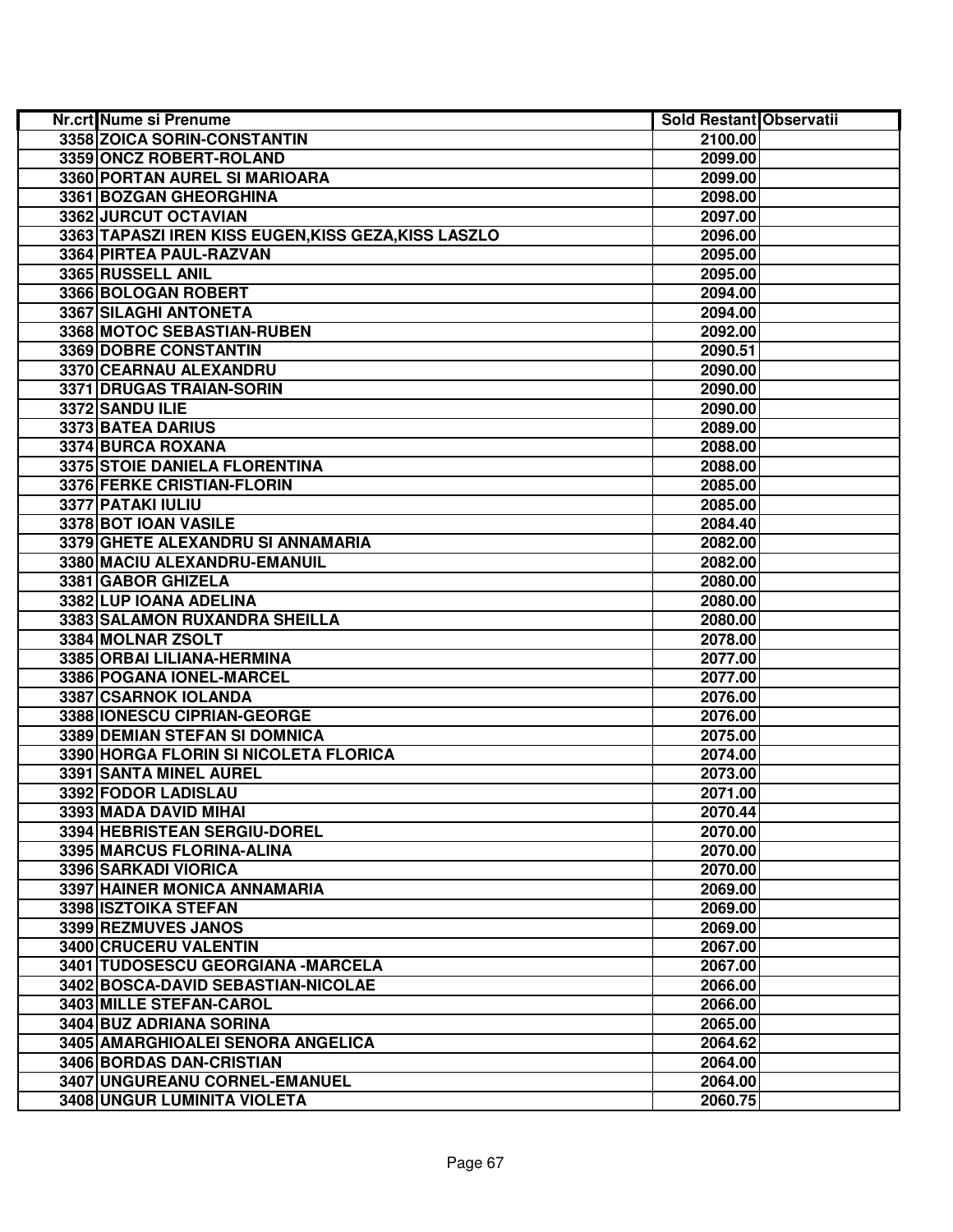| Nr.crt Nume si Prenume                      | Sold Restant Observatii |  |
|---------------------------------------------|-------------------------|--|
| 3409 GABOR MATEI                            | 2060.00                 |  |
| 3410 HURMUZ VASILE                          | 2060.00                 |  |
| 3411 KOSZEGI SANDOR                         | 2060.00                 |  |
| 3412 VARGA NICOLAE                          | 2059.95                 |  |
| 3413 TIRBAN-ZAHA AUREL-MATEI                | 2054.00                 |  |
| 3414 LUCIAN IOAN                            | 2050.00                 |  |
| 3415 MORUT DOINA                            | 2050.00                 |  |
| 3416 ONEL RAZVAN-CALIN                      | 2050.00                 |  |
| 3417 VARGA EMIL-GERENI                      | 2050.00                 |  |
| 3418 VENTEL TIBOR                           | 2050.00                 |  |
| 3419 MARINA MARIANA VIORICA                 | 2048.00                 |  |
| 3420 OROS RADU VASILE                       | 2047.00                 |  |
| 3421 DUMITRESCU CORNEL                      | 2045.00                 |  |
| 3422 VASS ESZTER                            | 2044.00                 |  |
| 3423 VLADILA DECU-IULIAN                    | 2043.00                 |  |
| <b>3424 ROSTAS PARDALIAN</b>                | 2040.00                 |  |
| 3425 CARDOS ARINA-DARIA                     | 2037.00                 |  |
| 3426 COSTEA MIRCEA MARCEL SI GABRIELA       | 2036.00                 |  |
| 3427 POP IONEL MARCEL                       | 2036.00                 |  |
| 3428 POPA LIVIA                             | 2036.00                 |  |
| 3429 TOTH VASILE                            | 2036.00                 |  |
| 3430 CURTUI AUREL                           | 2035.00                 |  |
| 3431 KAGYI LEVENTE FERENCZ                  | 2035.00                 |  |
| 3432 KOCSIS PETER-ATTILA                    | 2035.00                 |  |
| 3433 MOSINCAT ALEXANDRU                     | 2035.00                 |  |
| 3434 NAGY JANOS                             | 2035.00                 |  |
| 3435 PACALA MAGDALINA                       | 2034.00                 |  |
| 3436 ANGELESCU LENUTA-NICULINA              | 2033.00                 |  |
| 3437 KOVACS ZSOLT-CSABA                     | 2032.00                 |  |
| 3438 PADUREAN ALINA-NICOLETA                | 2031.00                 |  |
| 3439 STEFAN LAURA-FELICIA                   | 2031.00                 |  |
| 3440 BUDAU REMUS-PETRU                      | 2030.00                 |  |
| 3441 SILAGHI NICOLAE-ALEXANDRU              | 2026.00                 |  |
| 3442 MEHESZ-MAGHIAR CRISTINA ANA            | 2025.00                 |  |
| 3443 NISTOR RODICA                          | 2025.00                 |  |
| 3444 CHIS PETRU-DANIEL                      | 2024.00                 |  |
| 3445 SERAC ADRIAN-CALIN                     | 2022.00                 |  |
| 3446 CACUCI FLORIAN-CRISTIAN SI MARIOARA    | 2021.00                 |  |
| 3447 CURPAS CALIN-FLORENTIN                 | 2019.00                 |  |
| 3448 BARTOS VICTOR                          | 2018.00                 |  |
| 3449 MADAR PETRU ALIN, ALEXANDRA, IONUT, MA | 2018.00                 |  |
| 3450 MESESAN CORIOLAN-CRISTIAN              | 2017.50                 |  |
| 3451 DUDAS ANDRAS SI GABRIELA               | 2017.00                 |  |
| 3452 IVAN MARIANA - RODICA                  | 2016.18                 |  |
| 3453 COZMA ANDREI DRAGOS                    | 2016.00                 |  |
| 3454 REZMUVES KALMAN                        | 2016.00                 |  |
| 3455 COTE RARES-ALEXANDRU                   | 2015.00                 |  |
| 3456 SOLYOM ZSOLT-PETER                     | 2013.00                 |  |
| 3457 DAVID ANDREEA-BIANCA                   | 2012.00                 |  |
| 3458 ILIES IOAN                             | 2007.50                 |  |
| 3459 KOVACS ALEXANDRU SI LIDIA              | 2007.00                 |  |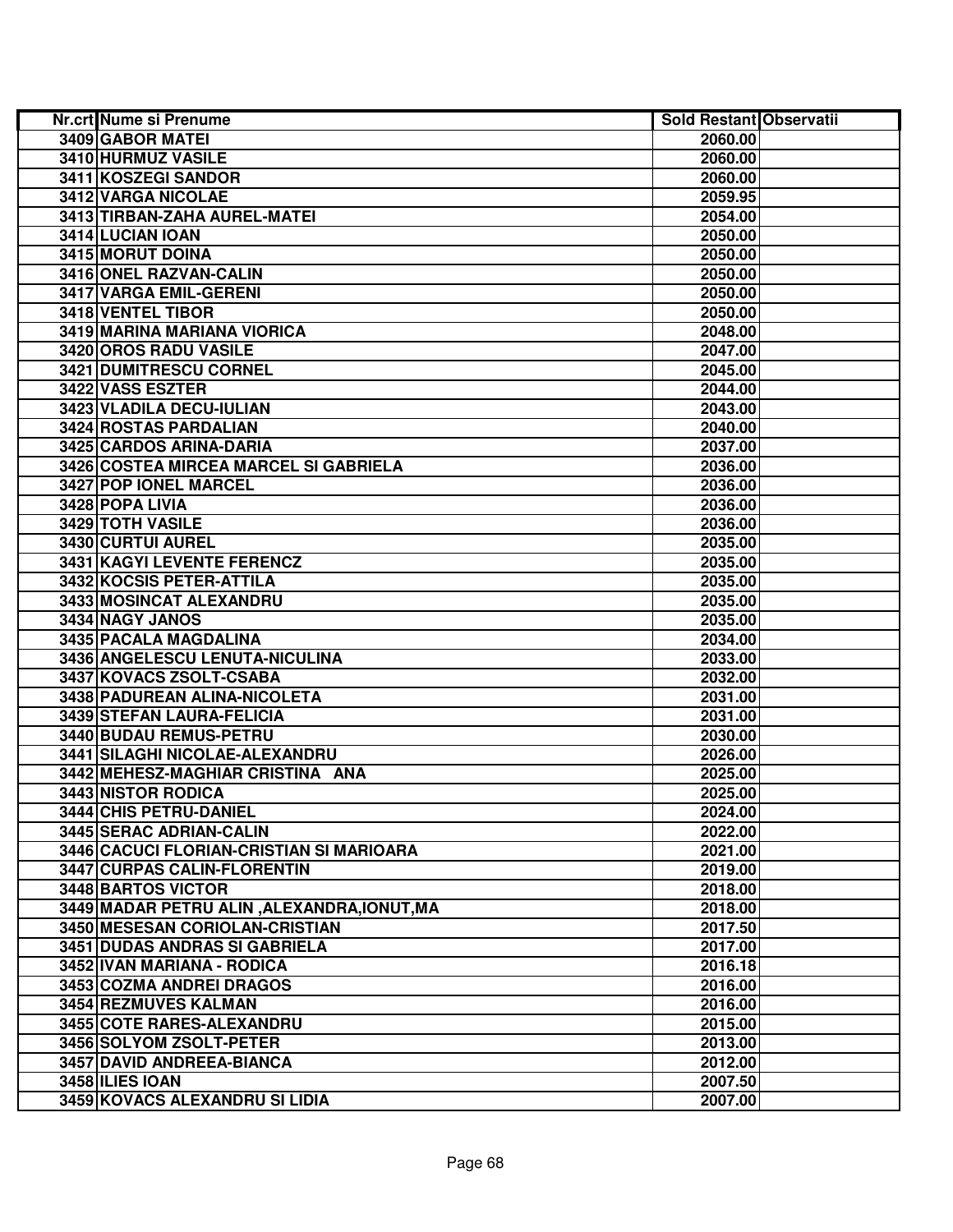| Nr.crt Nume si Prenume                       | Sold Restant Observatii |  |
|----------------------------------------------|-------------------------|--|
| 3460 MARCUT GHEORGHE SI VALERIA LILIANA      | 2007.00                 |  |
| 3461 MIHALI ANDREI SI MARIA                  | 2006.37                 |  |
| 3462 BACIU GHEORGHE                          | 2005.00                 |  |
| 3463 DEMJAN MARIA                            | 2005.00                 |  |
| 3464 GOMBOS CORNEL-VIOREL SI CARMEN          | 2005.00                 |  |
| 3465 HARSAN EUGEN                            | 2005.00                 |  |
| 3466 LUCACIU RODICA- ANGELA                  | 2005.00                 |  |
| 3467 ROJAN NICOLAE                           | 2005.00                 |  |
| 3468 TAMAS GEZA-MIHALY                       | 2005.00                 |  |
| 3469 MUSCAS IOSIF SI RODICA                  | 2003.00                 |  |
| 3470 TANASESCU JAN-LIVIU SI NICOLETA-MANUELA | 2002.00                 |  |
| 3471 FAZAKAS MONIKA SZUSZANNA                | 2001.00                 |  |
| 3472 BORA ILIE                               | 2000.41                 |  |
| 3473 ABU AHMAD HASSAN                        | 2000.00                 |  |
| 3474 ALBU SEBASTIAN-CLAUDIU                  | 2000.00                 |  |
| 3475 ALSAYED IBRAHIM ALMOWAFY ALSHHAT GOODA  | 2000.00                 |  |
| 3476 ARDELEAN ADRIANA                        | 2000.00                 |  |
| 3477 BACRITA ADRIAN                          | 2000.00                 |  |
| 3478 BADIA VALENTIN                          | 2000.00                 |  |
| 3479 BAJNOK ROBERT TIBOR                     | 2000.00                 |  |
| 3480 BEJAN MARIA-LIA                         | 2000.00                 |  |
| 3481 BERTOJA BEREND-ANDRAS-GYORGY            | 2000.00                 |  |
| 3482 BESENYI ANA MARIA                       | 2000.00                 |  |
| 3483 BLAGA LEONTINA                          | 2000.00                 |  |
| 3484 BLAJ LAVINIA                            | 2000.00                 |  |
| 3485 BODIU FLAVIA-DIANA                      | 2000.00                 |  |
| 3486 BOJANI ADRIAN GRIGORE                   | 2000.00                 |  |
| 3487 BORZ ADRIAN IOAN                        | 2000.00                 |  |
| 3488 BORZ CIPRIAN                            | 2000.00                 |  |
| 3489 BUGHIU PETRU CRISTIAN                   | 2000.00                 |  |
| 3490 BUKOVICS IMRE-ANDRAS                    | 2000.00                 |  |
| 3491 BURCEA MANDRA                           | 2000.00                 |  |
| 3492 BUTOI IONELA                            | 2000.00                 |  |
| 3493 BUZDUGAN NICOLETA-ELENA                 | 2000.00                 |  |
| 3494 CADAR MONICA-IOANA                      | 2000.00                 |  |
| 3495 CADAR SORIN DUMITRU SI ANGELA           | 2000.00                 |  |
| 3496 CALIN TAMARA                            | 2000.00                 |  |
| 3497 CHIRCEA ANDREA                          | 2000.00                 |  |
| 3498 CHITORAGA DINU                          | 2000.00                 |  |
| 3499 CLEJAN MELANIA                          | 2000.00                 |  |
| 3500 CORMOS ANETA RENATA                     | 2000.00                 |  |
| 3501 COSTACHE CARMEN-CRISTINA                | 2000.00                 |  |
| 3502 CRISAN FLORICA                          | 2000.00                 |  |
| 3503 DANI ALEXANDRU FELIX                    | 2000.00                 |  |
| 3504 DE PIERI VALERIE GENEVIEVE THERESE      | 2000.00                 |  |
| 3505 DUDAS LIDIA MONICA                      | 2000.00                 |  |
| 3506 DUDAS SANDOR                            | 2000.00                 |  |
| <b>3507 DUME CORNELIA</b>                    | 2000.00                 |  |
| 3508 DUMITRACHESCU IOANA RALUCA              | 2000.00                 |  |
| 3509 EDU VIOREL-VASILE                       | 2000.00                 |  |
| 3510 EHRET CRISTOPHE JACOUES ANTOINE         | 2000.00                 |  |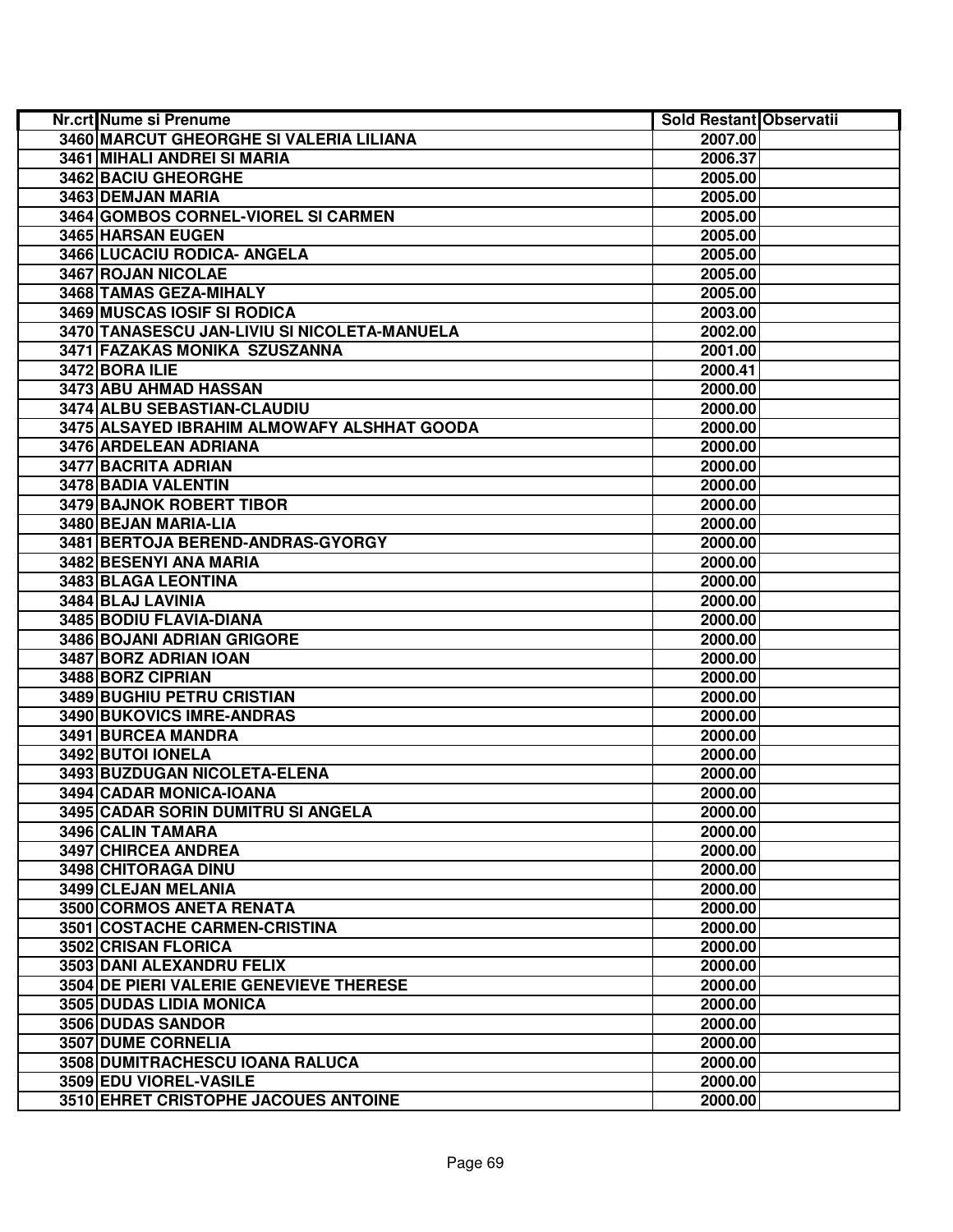| Nr.crt Nume si Prenume        | Sold Restant Observatii |  |
|-------------------------------|-------------------------|--|
| 3511 ELAZZAZI MOHAMED AHMED   | 2000.00                 |  |
| 3512 FABIAN ERZSEBET          | 2000.00                 |  |
| 3513 FACONTI MARCO            | 2000.00                 |  |
| 3514 FARAGO LAIOS-ZOLTAN      | 2000.00                 |  |
| 3515 FARKAS MARIA             | 2000.00                 |  |
| 3516 FASOLO RENZO             | 2000.00                 |  |
| 3517 FEKETE FERENC ISTVAN     | 2000.00                 |  |
| 3518 FILIP ANGELA VIORICA     | 2000.00                 |  |
| 3519 FLORUT SEBASTIAN         | 2000.00                 |  |
| 3520 FORGACIU TEODORA VIORICA | 2000.00                 |  |
| 3521 GABOR JUJCA              | 2000.00                 |  |
| 3522 GABOR MARIA              | 2000.00                 |  |
| 3523 GABOR ROZALIA            | 2000.00                 |  |
| 3524 GAL RAMONA-NICOLETA      | 2000.00                 |  |
| 3525 GAROFEANU LIVIU          | 2000.00                 |  |
| 3526 GASPAR VASILE            | 2000.00                 |  |
| 3527 GRECU IOAN               | 2000.00                 |  |
| 3528 GROZA CARMEN-FLORENTINA  | 2000.00                 |  |
| 3529 GUBENCO SERGHEI          | 2000.00                 |  |
| 3530 GUNTER ELENA             | 2000.00                 |  |
| 3531 HAJNER ERIK-ROBERT       | 2000.00                 |  |
| 3532 ISTOICA LUIZA            | 2000.00                 |  |
| 3533 ISZTOIKA DUMITRU-IOAN    | 2000.00                 |  |
| 3534 ISZTOIKA TEREZA          | 2000.00                 |  |
| 3535 ISZTOJKA MATE            | 2000.00                 |  |
| 3536 IVAN CARMEN              | 2000.00                 |  |
| 3537 JURCA SEBASTIAN-VIOREL   | 2000.00                 |  |
| 3538 KORDA ZSOLT-JANOS        | 2000.00                 |  |
| 3539 KOSA EVA                 | 2000.00                 |  |
| 3540 LACATUS SZELURINA        | 2000.00                 |  |
| 3541 LAZAR CIPRIAN            | 2000.00                 |  |
| 3542 LAZAR ELENA              | 2000.00                 |  |
| 3543 LOCSEI ZSOLT ARPAD       | 2000.00                 |  |
| 3544 LORINCZ IUDIT-VERA       | 2000.00                 |  |
| 3545 LUKACS KALMAN            | 2000.00                 |  |
| 3546 LUNCAN LUCIA             | 2000.00                 |  |
| 3547 MAGYARI ELISABETA        | 2000.00                 |  |
| 3548 MALEK GUSZTAV JOZSEF     | 2000.00                 |  |
| 3549 MANEA ADINA-VALENTINA    | 2000.00                 |  |
| 3550 MARC MIHAI               | 2000.00                 |  |
| 3551 MARINICA MIHAELA         | 2000.00                 |  |
| 3552 MATEAS MARIOARA MIRELA   | 2000.00                 |  |
| 3553 MATICA SIMONA-ADRIANA    | 2000.00                 |  |
| 3554 MICLAUS MARIANA-CLAUDIA  | 2000.00                 |  |
| 3555 MOLDOVAN FLORIN-PETRU    | 2000.00                 |  |
| 3556 MURESAN DOINA            | 2000.00                 |  |
| 3557 NEGRU ANNA               | 2000.00                 |  |
| <b>3558 NELSON BRACALENTE</b> | 2000.00                 |  |
| <b>3559 NEMET ALEXANDRU</b>   | 2000.00                 |  |
| 3560 OLAH ALEXANDRU-REMUS     | 2000.00                 |  |
| 3561 OPRE ELISABETA EDITH     | 2000.00                 |  |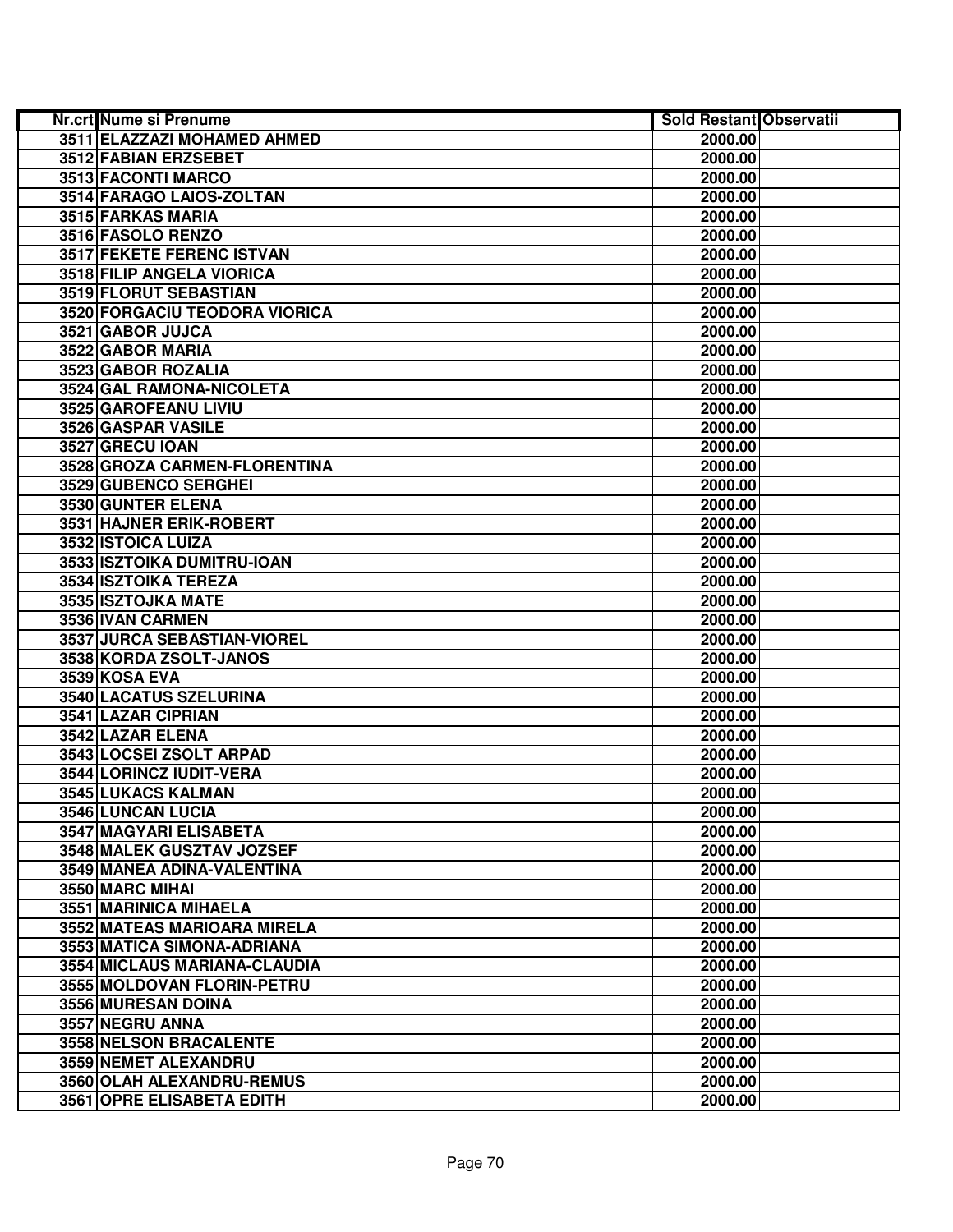| Nr.crt Nume si Prenume                  | <b>Sold Restant Observatii</b> |  |
|-----------------------------------------|--------------------------------|--|
| 3562 ORAS MAGDALENA AURICA              | 2000.00                        |  |
| 3563 PANKOTAI GABOR GERGELY             | 2000.00                        |  |
| 3564 PANTIS SALOMEA-LIANA               | 2000.00                        |  |
| 3565 PAPA RINALDO                       | 2000.00                        |  |
| 3566 PAPP ZSOLT                         | 2000.00                        |  |
| 3567 PASCA CRISTINA-LIGIA               | 2000.00                        |  |
| 3568 PATAKI ANTAL                       | 2000.00                        |  |
| 3569 PAUBLUSZTIG ERZSEBET               | 2000.00                        |  |
| 3570 POP MIHAI                          | 2000.00                        |  |
| 3571 POP-COMAN VASILE                   | 2000.00                        |  |
| 3572 POPOVICI IOAN                      | 2000.00                        |  |
| 3573 POPP TEODOR-LIVIU                  | 2000.00                        |  |
| 3574 PORUMB LILIANA-DANIELA             | 2000.00                        |  |
| 3575 PUSTEA VIOLETA MARIANA             | 2000.00                        |  |
| 3576 REVESZ ALIZ                        | 2000.00                        |  |
| 3577 RONASZEKI ROBERT-JOZSEF            | 2000.00                        |  |
| 3578 SANDOR OLIMPIA                     | 2000.00                        |  |
| 3579 SARAC RAMONA CARMEN                | 2000.00                        |  |
| 3580 SAS MARIUS RADU                    | 2000.00                        |  |
| 3581 SCHMIDT ATTILA IOZSEF              | 2000.00                        |  |
| 3582 SFERLE CORINA LAURA                | 2000.00                        |  |
| 3583 SHERLOCK PATRICK JOHN              | 2000.00                        |  |
| 3584 SIRBU VALENTIN                     | 2000.00                        |  |
| 3585 STERN AKOS ANDRAS                  | 2000.00                        |  |
| 3586 STROIA MARIA                       | 2000.00                        |  |
| 3587 SUN KEYU                           | 2000.00                        |  |
| 3588 SZILAGYI SANDOR                    | 2000.00                        |  |
| 3589 SZTANKOVITS ROZALIA                | 2000.00                        |  |
| 3590 TAKACS KRISZTIAN                   | 2000.00                        |  |
| 3591 TAMAS VLADIMIR                     | 2000.00                        |  |
| 3592 TARB ANA-MARIA                     | 2000.00                        |  |
| 3593 TOTH BRIGITA-ELEONORA              | 2000.00                        |  |
| 3594 TROMBONI SILVANO                   | 2000.00                        |  |
| 3595 VARGA JOZSEF                       | 2000.00                        |  |
| 3596 VARGA ROMEO GHEORGHE               | 2000.00                        |  |
| 3597 VISTISEN JAN                       | 2000.00                        |  |
| 3598 ZDROBA IOANA ROXANA                | 2000.00                        |  |
| 3599 ZERES ANA-DORINA                   | 2000.00                        |  |
| 3600 LAZAR TUDOREANU FLORIAN GHEORGHE   | 1999.00                        |  |
| 3601 DORSONSZKY LASZLO                  | 1995.00                        |  |
| 3602 POCIAN IOAN-GHEORGHE               | 1995.00                        |  |
| 3603 OLTEANU RADU                       | 1994.00                        |  |
| 3604 TAMAS CLAUDIA                      | 1994.00                        |  |
| 3605 TURCUT RADU-IOAN                   | 1992.50                        |  |
| 3606 ANTONIE SORIN                      | 1992.00                        |  |
| 3607 MIHES IOAN-MIHAITA                 | 1992.00                        |  |
| 3608 CIORBA ALEXANDRU                   | 1991.00                        |  |
| 3609 LACATOS ERZSEBET-GYONGYI SI GAVRIL | 1991.00                        |  |
| 3610 MATEI NICOLAE-DOREL                | 1991.00                        |  |
| 3611 COITA DENISA-VASILICA              | 1990.00                        |  |
| 3612 PINTILIE GEORGE BENIAMIN           | 1990.00                        |  |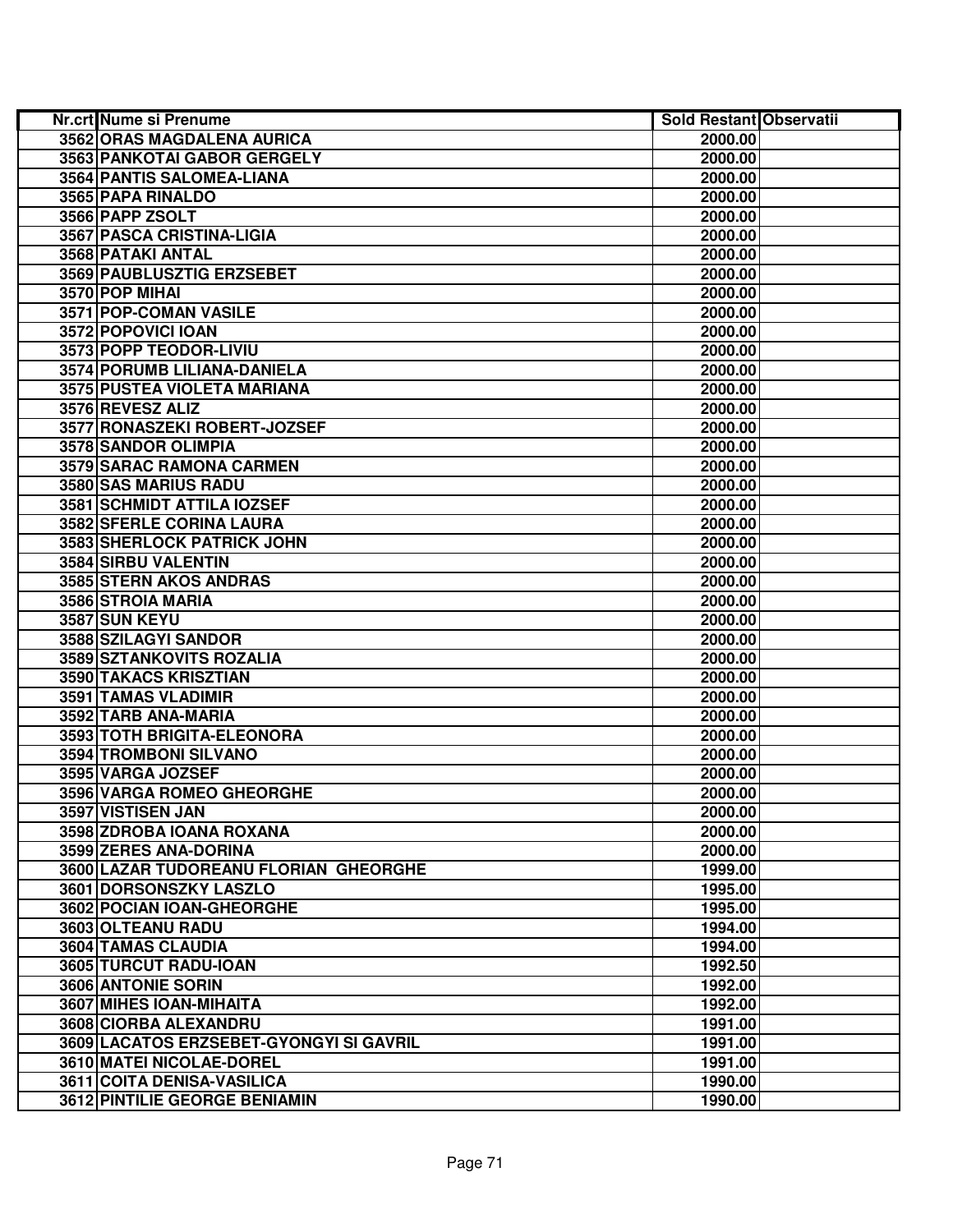| <b>Nr.crt Nume si Prenume</b>      | Sold Restant Observatii |                       |
|------------------------------------|-------------------------|-----------------------|
| 3613 ZETOCHA IOAN                  | 1990.00                 |                       |
| <b>3614 NISTOR TIBERIU-TEODOR</b>  | 1989.00                 |                       |
| 3615 SCHVARCZ ROBERT               | 1989.00                 |                       |
| 3616 MERCEA SEVERUS-IOAN           | 1987.06                 |                       |
| 3617 CSEKE MOZES                   | 1987.00                 |                       |
| 3618 NEDELEA TRAIAN-EUGEN          | 1985.00                 |                       |
| 3619 BOTA MARTA-LAURA              | 1984.00                 |                       |
| 3620 HORVAT CAMELIA ALEXANDRA      | 1982.00                 |                       |
| 3621 MORAR PENELOPA                |                         | 1982.00 PROCES PE ROL |
| 3622 BAK TAMAS                     | 1980.00                 |                       |
| 3623 KOVACS RICHARD- GABOR         | 1980.00                 |                       |
| 3624 ROSTAS RADU                   | 1980.00                 |                       |
| 3625 TIPONUT FLORIN                | 1980.00                 |                       |
| 3626 BOTIS MARCELA                 | 1978.00                 |                       |
| 3627 MESTER DAN GABRIEL            | 1978.00                 |                       |
| 3628 PETRUSAN EUGEN                | 1974.22                 |                       |
| 3629 LAZAR FLAVIU-CORNELIU         | 1973.00                 |                       |
| 3630 MUSTACCHIA SEVERINO           | 1973.00                 |                       |
| 3631 MARINA MARIUS FLORIN          | 1970.00                 |                       |
| 3632 TODINCA DANIEL                | 1970.00                 |                       |
| 3633 CHIS MARIOARA                 | 1967.00                 |                       |
| 3634 MUDURA GHEORGHE MIHAI         | 1967.00                 |                       |
| 3635 POPA TEODOR-LUCIAN            | 1967.00                 |                       |
| 3636 RADULESCU CONSTANTIN          | 1967.00                 |                       |
| 3637 FLORIA NICOLETA               | 1965.03                 |                       |
| 3638 FECHETE EUGENIA-MARIA         | 1964.20                 |                       |
| 3639 KARACSONY ALIN-CORNEL         | 1964.00                 |                       |
| 3640 MORAR AURICA                  | 1964.00                 |                       |
| 3641 PORUMB FLORIN                 | 1964.00                 |                       |
| <b>3642 BARCAN FLORIN SILVIU</b>   | 1963.00                 |                       |
| <b>3643 GUT IOAN</b>               | 1962.00                 |                       |
| <b>3644 MILAC GHEORGHE RICHARD</b> | 1962.00                 |                       |
| 3645 MUSET FLORIN SI DORINA        | 1962.00                 |                       |
| 3646 OLAH ISTVAN-GYULA             | 1962.00                 |                       |
| 3647 DANU PETRU STEFAN             | 1960.00                 |                       |
| 3648 BRAD COSTINELA-MARIANA        | 1959.00                 |                       |
| 3649 STAN OVIDIU-ADRIAN            | 1959.00                 |                       |
| <b>3650 TAUT ADRIAN-GHEORGHE</b>   | 1959.00                 |                       |
| 3651 SAS MARIUS-GHITA              | 1956.00                 |                       |
| <b>3652 TIRITEU CALIN GHEORGHE</b> | 1955.00                 |                       |
| 3653 ALUNGI MIHAI                  | 1954.00                 |                       |
| 3654 FILIP CIPRIAN-CRISTIAN        | 1954.00                 |                       |
| 3655 KAJCZA JOZSEF REMUS           | 1951.00                 |                       |
| 3656 BAKI ARPAD                    | 1950.00                 |                       |
| <b>3657 DANCULEA COSTEL DORIN</b>  | 1950.00                 |                       |
| <b>3658 PENTIE VIORICA</b>         | 1950.00                 |                       |
| 3659 BULZAN DOREL                  | 1949.00                 |                       |
| 3660 KORNYA IOAN-CSONGOR           | 1948.93                 |                       |
| 3661 VASS TIBOR                    | 1948.00                 |                       |
| 3662 CIOBAN MIHAELA-DOLORES        | 1947.00                 |                       |
| 3663 VARGA STELIAN-GELU            | 1945.00                 |                       |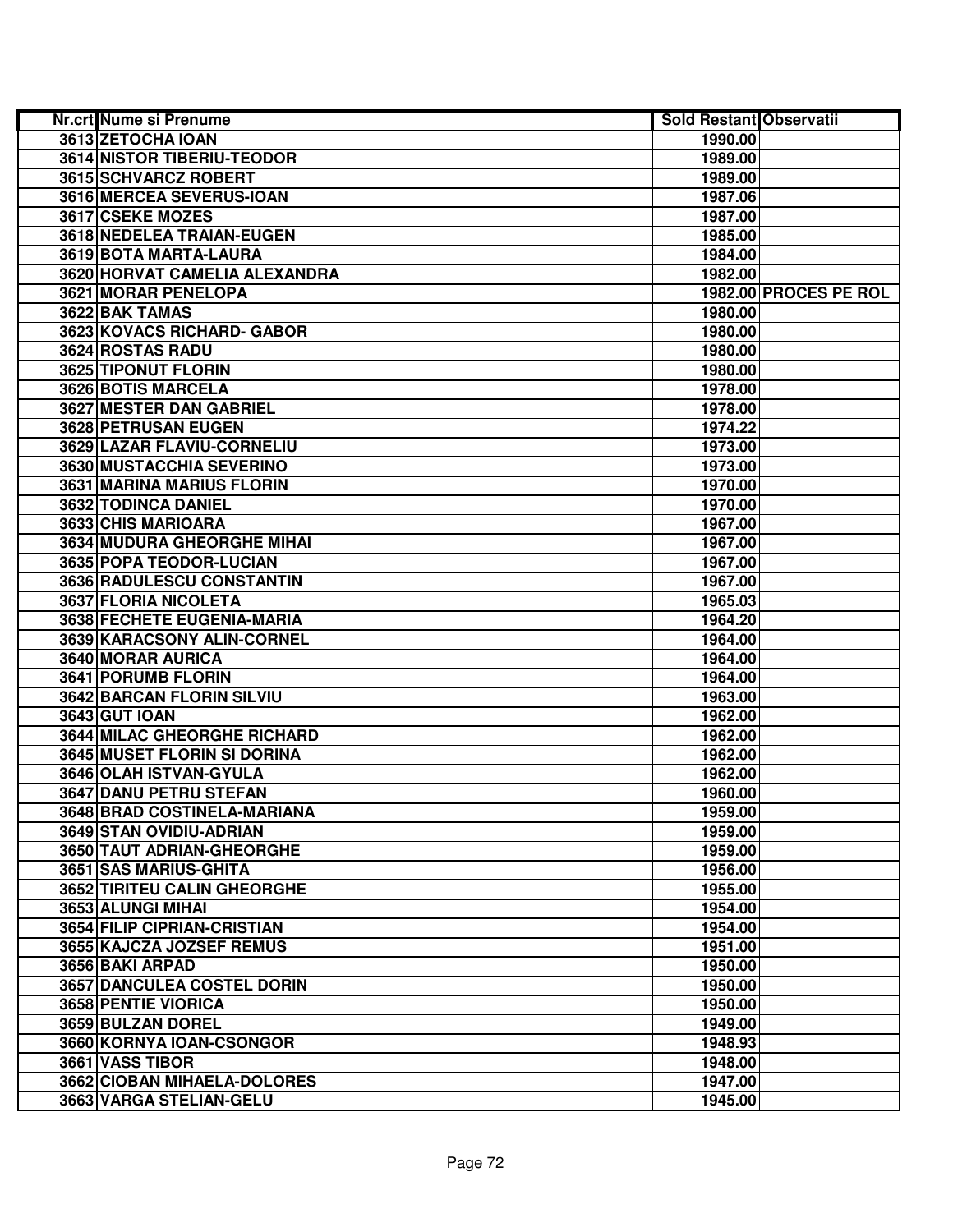| Nr.crt Nume si Prenume        | <b>Sold Restant Observatii</b> |  |
|-------------------------------|--------------------------------|--|
| 3664 COPIL TRAIAN             | 1944.00                        |  |
| 3665 CHEREGI SANDA            | 1940.00                        |  |
| 3666 TOTH DANIEL ALEXANDRU    | 1940.00                        |  |
| 3667 COSMA BOGDAN             | 1935.00                        |  |
| 3668 BONATIU GHEORGHE         | 1933.00                        |  |
| 3669 IONESCU ALEXE-IONUT      | 1933.00                        |  |
| 3670 VERES MARIUS-FLORIN      | 1933.00                        |  |
| 3671 COPIL AVRAM-FLORIN       | 1932.00                        |  |
| 3672 GAVREA DUMITRU           | 1932.00                        |  |
| 3673 STURZU MARIOARA MARIANA  | 1932.00                        |  |
| 3674 DENUTA CEZAR IOAN        | 1930.23                        |  |
| 3675 ARDELEAN MARIA           | 1930.00                        |  |
| 3676 ARVATU OCTAVIAN          | 1930.00                        |  |
| 3677 BOKA BOBI                | 1930.00                        |  |
| 3678 LUNKA IULIU              | 1930.00                        |  |
| 3679 UNGUR GHEORGHE-FLORIN    | 1930.00                        |  |
| 3680 NICOLAE SIMONA           | 1929.00                        |  |
| 3681 ANDRU ROBERT COSMIN      | 1928.00                        |  |
| 3682 MASCAS MIHAI             | 1928.00                        |  |
| 3683 BOITOS CRISTIAN          | 1925.00                        |  |
| 3684 KOVACS ADRIAN            | 1925.00                        |  |
| 3685 NAGY VIKTOR              | 1925.00                        |  |
| 3686 BOROS ANIKO-ENIKO        | 1924.00                        |  |
| 3687 GABOR GABRIEL            | 1924.00                        |  |
| 3688 HEGEDUS HAJNALKA-KATALIN | 1924.00                        |  |
| 3689 VARHELYI CAROL SI KLARA  | 1923.00                        |  |
| 3690 ZGIRD CRISTIAN-OVIDIU    | 1922.00                        |  |
| 3691 GORDAN LIVIA             | 1921.00                        |  |
| 3692 SUMALAN ALEXANDRU        | 1921.00                        |  |
| 3693 BRAD MADALINA            | 1920.00                        |  |
| 3694 BUTA GHEORGHE            | 1920.00                        |  |
| 3695 LAFI MAROUANE            | 1920.00                        |  |
| 3696 MASCAS DANIEL RAZVAN     | 1920.00                        |  |
| 3697 PONTOS SERGIU PAUL       | 1920.00                        |  |
| 3698 SALAJAN DORINA NICULINA  | 1920.00                        |  |
| 3699 SIMON IOSIF              | 1920.00                        |  |
| 3700 COROIU APOLLONIA         | 1916.50                        |  |
| 3701 RAICA OLIMPIU ADRIAN     | 1916.00                        |  |
| 3702 KOVACS ADRIAN            | 1915.00                        |  |
| 3703 CASU ION                 | 1914.00                        |  |
| 3704 BODE MAGDALENA           | 1913.00                        |  |
| 3705 OROS IOSIF               | 1912.00                        |  |
| 3706 CIRPACI AURICA           | 1910.00                        |  |
| 3707 HAMZA ARGENTIN-REMUS     | 1910.00                        |  |
| 3708 NICORUT MARIUS-DUMITRU   | 1910.00                        |  |
| 3709 SIMOC NORBERT-STEFAN     | 1910.00                        |  |
| 3710 LOVAS ALEXANDRU          | 1908.00                        |  |
| 3711 SCURT COSMIN MARCEL      | 1907.29                        |  |
| 3712 BRINZAS FLORIAN          | 1906.00                        |  |
| 3713 ROSTAS MUGUREL           | 1904.00                        |  |
| 3714 CIUCIOIU HORIA           | 1903.00                        |  |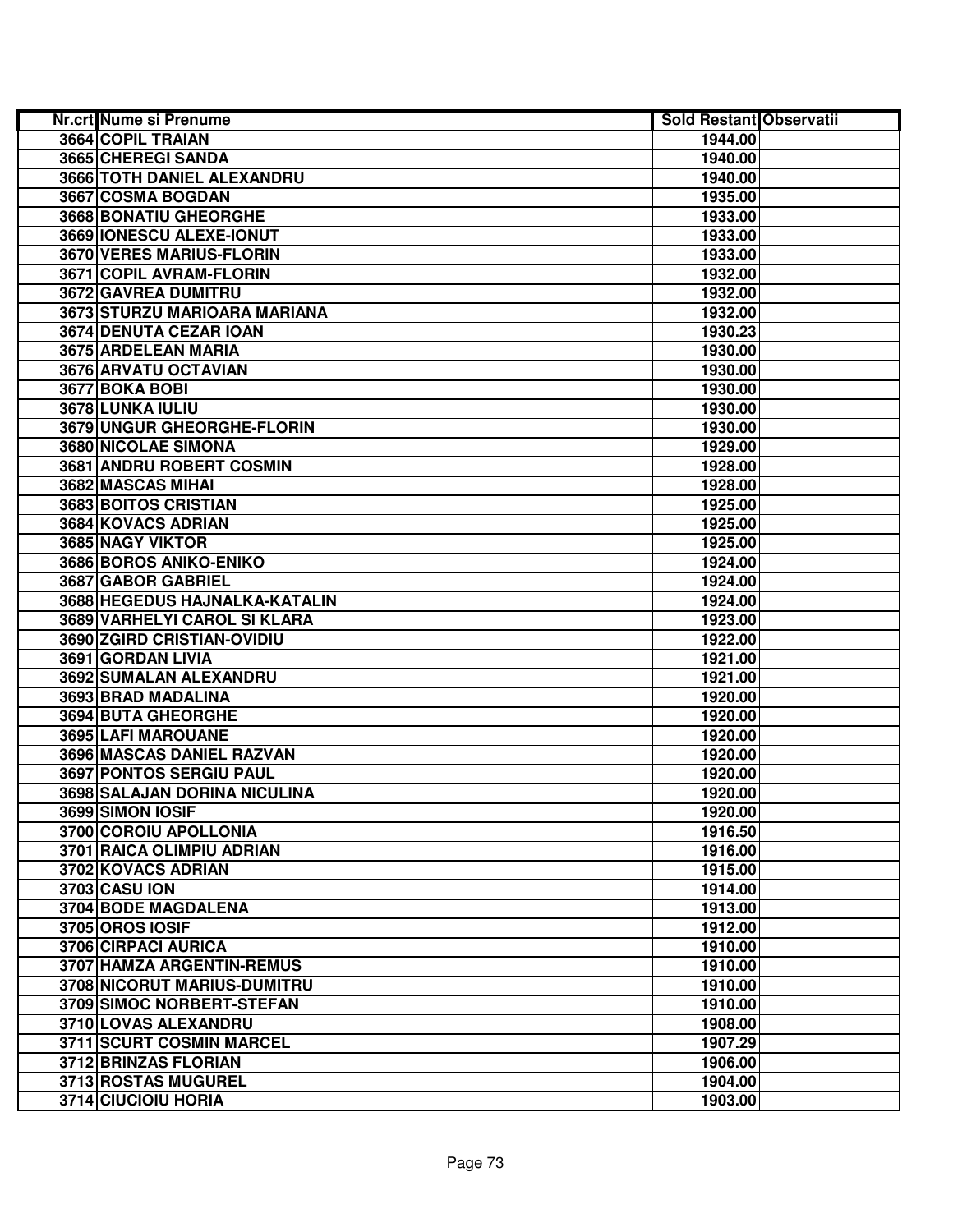| Nr.crt Nume si Prenume                       | <b>Sold Restant Observatii</b> |  |
|----------------------------------------------|--------------------------------|--|
| 3715 LASZLO IOAN SI ANNAMARIA                | 1903.00                        |  |
| 3716 MAGYARI GABOR                           | 1903.00                        |  |
| 3717 COITA DANIEL                            | 1902.36                        |  |
| 3718 SARKA JOZSEF                            | 1902.00                        |  |
| 3719 STANCU CHRISTIAN-ORLANDO                | 1902.00                        |  |
| 3720 CANTOR OVIDIIU                          | 1900.00                        |  |
| 3721 CRISAN MARCEL-BOBI                      | 1900.00                        |  |
| 3722 KOTELES ROBERT-JANOS                    | 1900.00                        |  |
| 3723 KOVACS CARLA-NASTASIA                   | 1900.00                        |  |
| 3724 LINGURAR AUREL                          | 1900.00                        |  |
| 3725 MIKO JANOS                              | 1900.00                        |  |
| 3726 SHIBLI MAHMUD                           | 1897.50                        |  |
| 3727 GABOR IOAN                              | 1895.00                        |  |
| 3728 POPA SEBASTIAN MARIUS - DRUGAS ADRIANA  | 1894.00                        |  |
| 3729 CAMPAN ADRIAN-NICOLAE SI LIVIA-MARINELA | 1893.00                        |  |
| 3730 FILIP LAVINIA ADINA                     | 1893.00                        |  |
| 3731 CUC ADINA-NICOLETA                      | 1892.00                        |  |
| 3732 BORHA IANCU-REMUS                       | 1890.00                        |  |
| 3733 FLORUTA DINU                            | 1890.00                        |  |
| 3734 HERCUT OCTAV                            | 1890.00                        |  |
| 3735 ISZTOJKA IANCU                          | 1890.00                        |  |
| <b>3736 BEI LIVIA</b>                        | 1889.00                        |  |
| 3737 SPIN SEBASTIAN-CALIN                    | 1888.70                        |  |
| 3738 BARATI ANTONIUS                         | 1888.00                        |  |
| 3739 GHERDAN LAVINIA RAMONA                  | 1886.00                        |  |
| 3740 TOMSA ROBERT                            | 1886.00                        |  |
| 3741 MUNTEAN GEORGIANA-CAMELIA               | 1885.00                        |  |
| 3742 SILAGHI ROXANA-ELENA                    | 1881.00                        |  |
| 3743 BALOG FERENC                            | 1880.00                        |  |
| 3744 GYEPAR CRISTIAN-EMERIC                  | 1880.00                        |  |
| 3745 ISZTOIKA EVA                            | 1880.00                        |  |
| 3746 POP OVIDIU DACIAN                       | 1880.00                        |  |
| 3747 SOCA ADRIAN-FLORIN                      | 1880.00                        |  |
| 3748 BUZGO SANDOR-ATTILA                     | 1879.00                        |  |
| 3749 COSTIN DUMITRU LIVIU                    | 1879.00                        |  |
| 3750 GHENT IOAN-TEODOR                       | 1878.00                        |  |
| 3751 ROZSDA IULIANA SI GRIGORE               | 1877.00                        |  |
| 3752 ISTOICA DUMITRU                         | 1875.00                        |  |
| 3753 TAMAS NICOLAE                           | 1874.00                        |  |
| 3754 LAZAR ALBERT                            | 1873.74                        |  |
| 3755 MAXIM-COCIUBAN VALERIAN-IOAN            | 1873.00                        |  |
| 3756 TRIPA CORNEL IOAN                       | 1873.00                        |  |
| 3757 NICORUT DOINA-ELENA                     | 1872.00                        |  |
| 3758 SPRIDON CRISTIAN                        | 1872.00                        |  |
| 3759 ALB ROMULUS                             | 1871.00                        |  |
| 3760 EMBER VIORICA (ENGBER IBOLYA)           | 1871.00                        |  |
| 3761 KOVACS PETER                            | 1871.00                        |  |
| 3762 SECOSAN NICOLAE-SEBASTIAN               | 1871.00                        |  |
| 3763 GAL GRATIAN-ROMEO                       | 1870.00                        |  |
| 3764 MARGINEAN ALIN-CORNEL                   | 1870.00                        |  |
| 3765 GROZEF SVETLANA-NICOLETA                | 1868.00                        |  |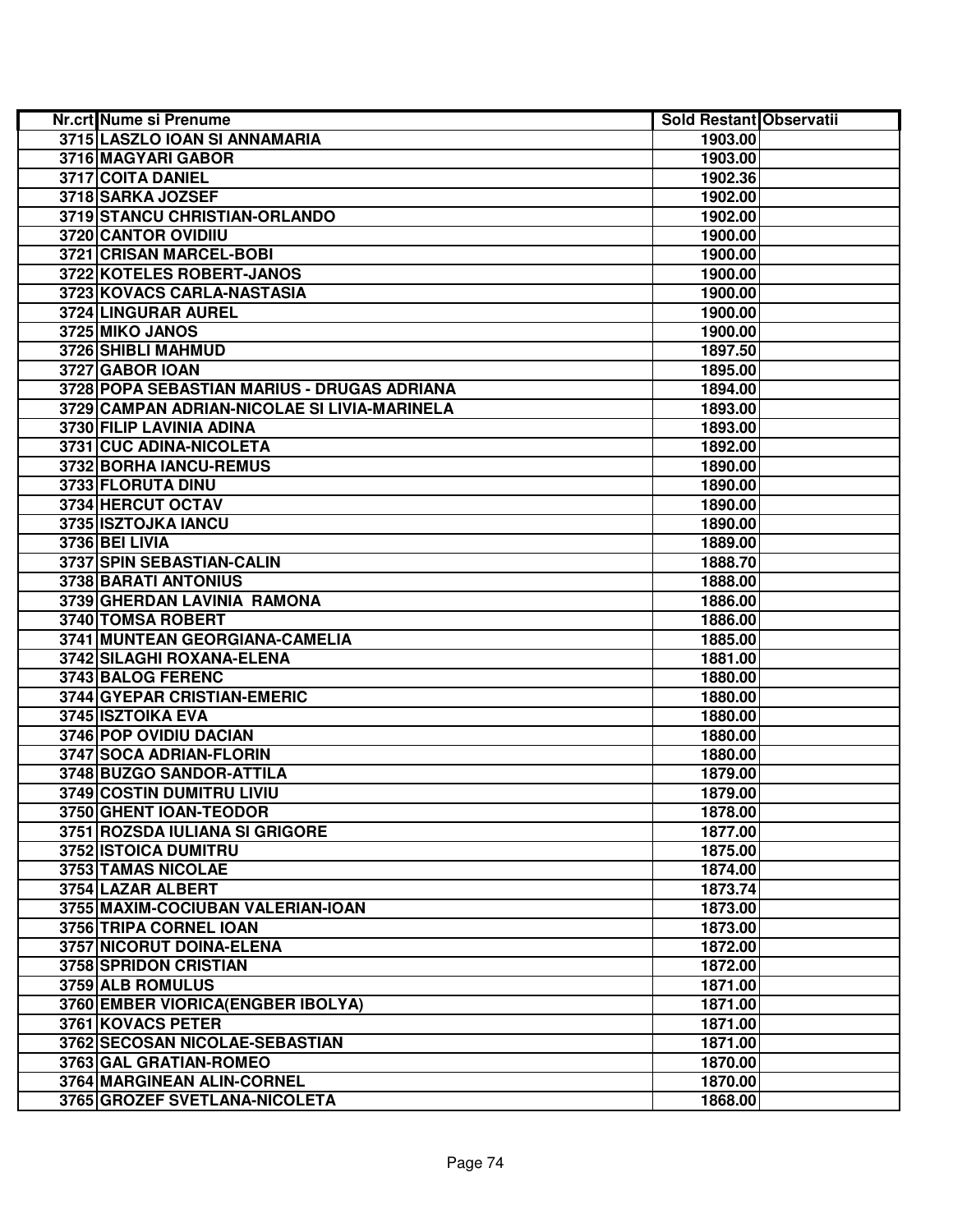| Nr.crt Nume si Prenume                                  | Sold Restant Observatii |  |
|---------------------------------------------------------|-------------------------|--|
| 3766 OPRIS TRAIAN-BOGDAN                                | 1866.51                 |  |
| <b>3767 ISZTOIKA LUDOVIC</b>                            | 1866.00                 |  |
| 3768 TOMODAN IRINA NICOLETA SI TOMODAN IRINA            | 1865.06                 |  |
| 3769 KALMAR ATTILA ENDRE                                | 1865.00                 |  |
| 3770 PACALA GELU FLORIN                                 | 1865.00                 |  |
| 3771 KIS ZOLTAN                                         | 1863.00                 |  |
| 3772 NAGY EMIL-ALEXANDRU                                | 1863.00                 |  |
| 3773 SIPOS ALINA                                        | 1863.00                 |  |
| 3774 FLORIAN AUGUSTIN ADALBERT                          | 1860.00                 |  |
| 3775 KRENEK IOSIF PETRU                                 | 1860.00                 |  |
| 3776 MOLDOVAN IOAN                                      | 1860.00                 |  |
| 3777 SAS CATALIN-MIRCEA                                 | 1860.00                 |  |
| 3778 VARADI ATTILA                                      | 1860.00                 |  |
| 3779 CERCEA STEFAN SI ADRIANA-GEORGETA                  | 1859.00                 |  |
| 3780 DAVID KATALIN GABRIELA                             | 1859.00                 |  |
| 3781 BSAT LUMINITA VALERIA                              | 1858.00                 |  |
| 3782 IACOB CRISTIAN-GHEORGHE                            | 1858.00                 |  |
| 3783 GHIULAN LORENA-CARMEN                              | 1856.00                 |  |
| 3784 DUDAS ATTILA                                       | 1853.51                 |  |
| 3785 RAFAEL ALFRED BARNABAS                             | 1853.08                 |  |
| 3786 DEAK LEONORA                                       | 1853.06                 |  |
| 3787 MARINCEAN CONSTANTIN SI LUCRETIA                   | 1852.00                 |  |
| 3788 GABOR IANCU                                        | 1851.00                 |  |
| 3789 KONETZKI SIMONA                                    | 1851.00                 |  |
| 3790 HALASZ IMRE                                        | 1850.00                 |  |
| 3791 ROSTAS CATALINA                                    | 1850.00                 |  |
| 3792 TURC ADRIAN-MIHAI                                  | 1850.00                 |  |
| 3793 BIRAU FLORIN-AUREL                                 | 1849.00                 |  |
| 3794 FREUNDLICH SAMUEL ADAM - INTREPRINDERE INDIVIDUALA | 1848.00                 |  |
| 3795 POTRE LIVIUS GABRIEL                               | 1847.00                 |  |
| 3796 TENT MARIANA                                       | 1845.00                 |  |
| 3797 GAJE VIOREL-VASILE                                 | 1844.00                 |  |
| 3798 BARANKA TEREZ SI RUPI                              | 1842.00                 |  |
| 3799 GABOR GETA                                         | 1842.00                 |  |
| 3800 SABAU RALUCA-BOGDANA                               | 1842.00                 |  |
| <b>3801 ERDELI MARIUS PETRU</b>                         | 1841.00                 |  |
| 3802 BOJAN ION-SAMIR                                    | 1840.00                 |  |
| 3803 BUCUR GHEORGHE                                     | 1840.00                 |  |
| 3804 DONINI MARCO                                       | 1840.00                 |  |
| 3805 AV.MALAN SI ASOCIATII-SOC.CIVILA PROF.             | 1837.00                 |  |
| 3806 COVACI MARIOARA                                    | 1835.00                 |  |
| 3807 SERES GIZELLA                                      | 1835.00                 |  |
| 3808 AVRAMESCU NICUSOR                                  | 1834.00                 |  |
| 3809 DR.SARCA EUGENIA CM.I.                             | 1834.00                 |  |
| 3810 MOLDOVAN DORIN                                     | 1833.00                 |  |
| 3811 BALOGH AKOS-IMRE SI IOLANDA                        | 1831.00                 |  |
| 3812 DANCS MONIKA-ANDREA                                | 1831.00                 |  |
| 3813 LAKATOS ANTONIO                                    | 1831.00                 |  |
| 3814 CALAU CALIN-ADRIAN                                 | 1830.00                 |  |
| 3815 KEREZSI LUIGI GIUSZEPPE                            | 1830.00                 |  |
| 3816 LAZAU STEFANIA-MIHAELA                             | 1830.00                 |  |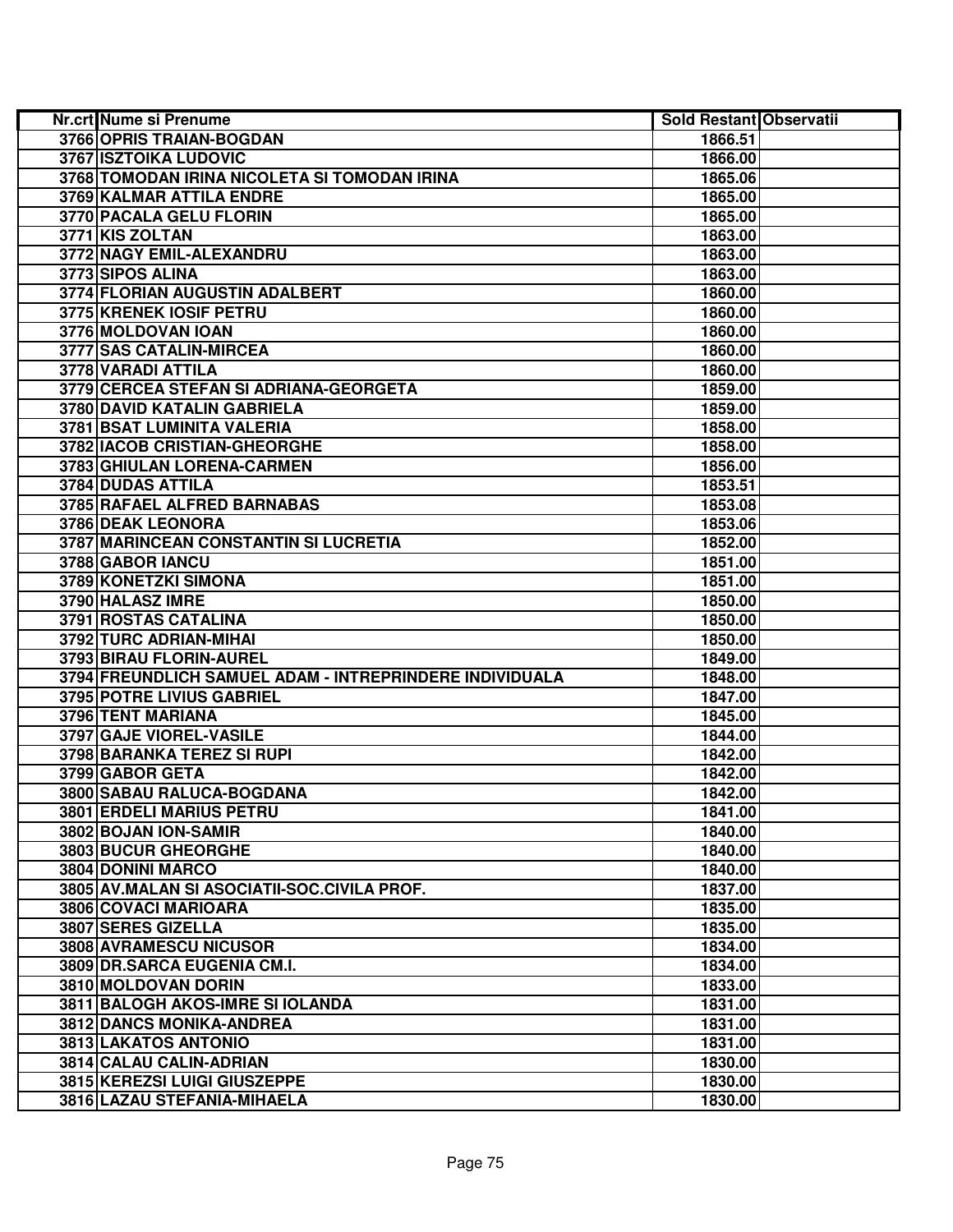| <b>Nr.crt Nume si Prenume</b>            | Sold Restant Observatii |  |
|------------------------------------------|-------------------------|--|
| 3817 PRECUP CLAUDIU-IULIAN               | 1830.00                 |  |
| 3818 COLOSVARI ALEXANDRA                 | 1829.00                 |  |
| 3819 MOGA VIOREL-AUGUSTIN                | 1828.00                 |  |
| 3820 BACIO MARIA TUNDE                   | 1827.00                 |  |
| 3821 TOADER-TODERAS IOAN                 | 1824.00                 |  |
| 3822 ISTOICA BOROS                       | 1823.00                 |  |
| 3823 BANDEA CORNELIA-GABRIELA            | 1822.00                 |  |
| 3824 KISS CLAUDIA IULIANA                | 1821.00                 |  |
| 3825 BUCSA IOAN-CALIN                    | 1820.00                 |  |
| 3826 FISCHER-FODOR ROMULUS               | 1820.00                 |  |
| 3827 BAIDUCA ANA SI IOAN                 | 1815.00                 |  |
| 3828 POP MARIUS                          | 1815.00                 |  |
| 3829 ALB LILIANA-SIMONA                  | 1814.00                 |  |
| 3830 GURBAI BELA                         | 1814.00                 |  |
| 3831 SUSANU LIVIA SI VALERICA            | 1814.00                 |  |
| 3832 SZABO ANETT MARIA                   | 1813.00                 |  |
| 3833 GAL ZOLTAN MARIN                    | 1812.00                 |  |
| 3834 HERCUT GHEORGHE-ADRIAN              | 1812.00                 |  |
| 3835 GROZAV SAMUEL                       | 1811.00                 |  |
| 3836 HENDRE IOAN                         | 1810.00                 |  |
| 3837 MORAR CLAUDIA-JANETA                | 1810.00                 |  |
| 3838 GABOR MINDRA                        | 1807.00                 |  |
| <b>3839 TATAR ADELINA CRISTINA</b>       | 1807.00                 |  |
| 3840 BALLA ZOLTAN                        | 1806.00                 |  |
| 3841 ILE GABRIEL                         | 1804.00                 |  |
| 3842 ONICA IOAN SI ANAMARIA              | 1804.00                 |  |
| <b>3843 SERDULT KATALIN IOLAN</b>        | 1803.00                 |  |
| 3844 OLCEAN DAVID CRISTIAN               | 1802.00                 |  |
| 3845 SANDOR ALIN-FLORENTIN               | 1802.00                 |  |
| 3846 BALINT OTILIA SIMONA                | 1800.02                 |  |
| 3847 ABRUDAN IONUT-PETRISOR              | 1800.00                 |  |
| 3848 GHIULA CALIN                        | 1800.00                 |  |
| 3849 NYUZO ANA                           | 1800.00                 |  |
| 3850 TAMAS MIHAI-RAZVAN                  | 1800.00                 |  |
| 3851 TOTH ALEXANDRU-CRISTIAN             | 1800.00                 |  |
| 3852 NEDISAN TEOFIL                      | 1799.00                 |  |
| <b>3853 CHEREGI AGNETA SI GHEORGHE</b>   | 1798.00                 |  |
| <b>3854 GYONGYOSI VIOLETA</b>            | 1798.00                 |  |
| 3855 MICLE GABRIELA MARIA                | 1797.82                 |  |
| 3856 CSAKVARY EVA                        | 1797.67                 |  |
| 3857 ILE ANA                             | 1797.00                 |  |
| 3858 MATEI SORIN-CRISTIAN                | 1796.00                 |  |
| 3859 SFERLE DENIS ALEXANDRU              | 1795.00                 |  |
| 3860 CHERELEU ANDA-IOANA                 | 1793.57                 |  |
| 3861 LAZAU MARIN SI CONSTANTINA-GABRIELA | 1793.00                 |  |
| 3862 SAITOS COSMIN                       | 1793.00                 |  |
| 3863 LELE IONEL                          | 1792.00                 |  |
| 3864 POP NORBERT-GASPAR                  | 1792.00                 |  |
| 3865 FESUS IOAN                          | 1790.00                 |  |
| 3866 ROSTAS TOADER                       | 1790.00                 |  |
| 3867 MALITA MARIANA                      | 1786.00                 |  |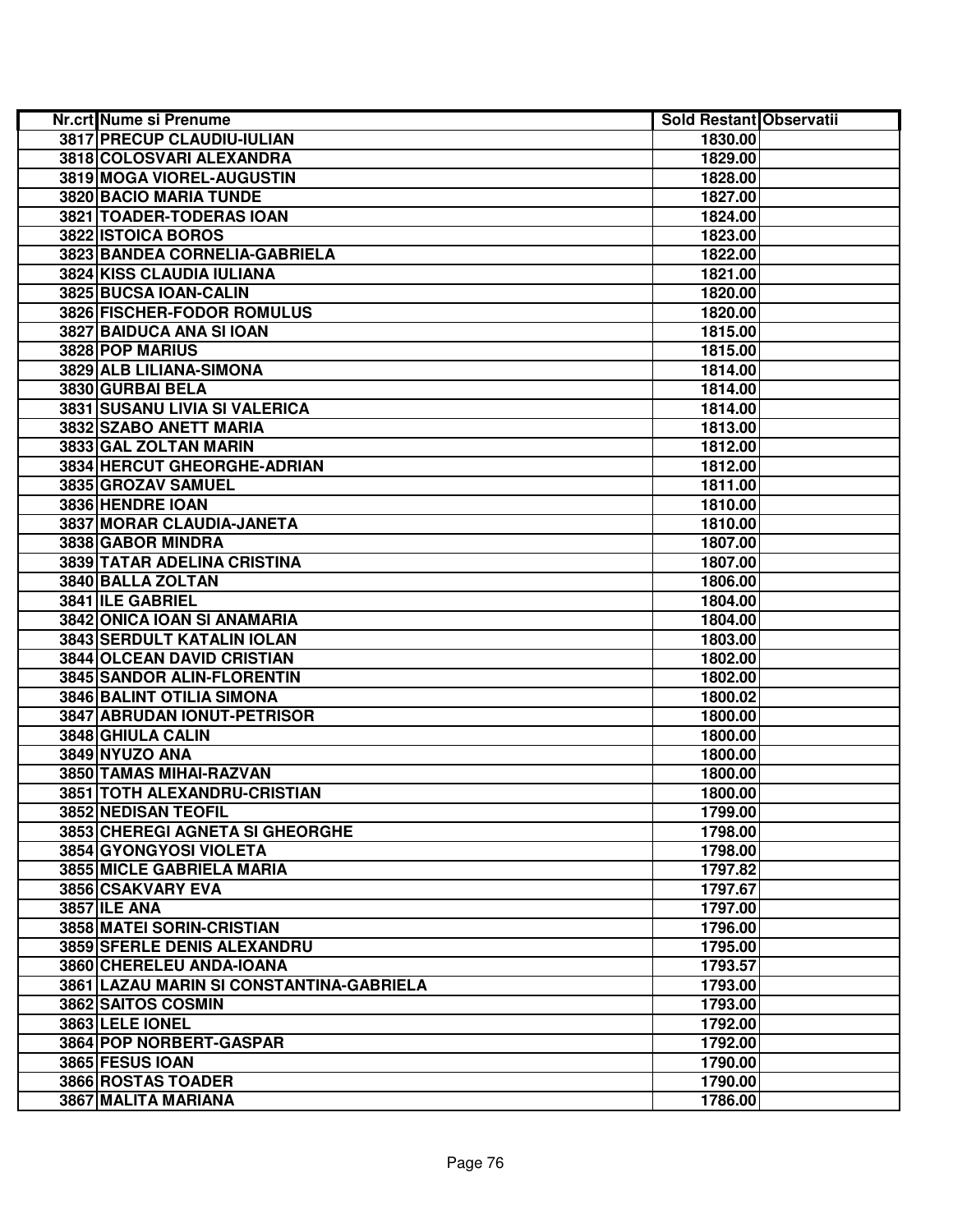| <b>Nr.crt Nume si Prenume</b>                 | Sold Restant Observatii |  |
|-----------------------------------------------|-------------------------|--|
| 3868 HAIVAS SORIN ADRIAN SI CORINA ALEX.      | 1782.00                 |  |
| 3869 HAJDU CAROL                              | 1782.00                 |  |
| 3870 GLIGOR CONSTANTIN                        | 1780.52                 |  |
| 3871 CHILBA AUREL - CSABA                     | 1780.00                 |  |
| 3872 FURTOS DAN MARIUS                        | 1780.00                 |  |
| 3873 OROS MIRCEA-LIVIU SI IOANA - CATALINA    | 1780.00                 |  |
| 3874 SEBESTIEN NORBERT-MIHALY                 | 1780.00                 |  |
| 3875 LAKATOS SANDOR-EDUARD                    | 1779.00                 |  |
| 3876 TOCAI TRAIAN                             | 1779.00                 |  |
| <b>3877 GHEORGHE ROMOLICA</b>                 | 1778.55                 |  |
| 3878 BLINDAS MARK-GABOR                       | 1776.00                 |  |
| 3879 TARCAU RADU DINU                         | 1776.00                 |  |
| 3880 BRINGYE GABRIEL-ADRIAN                   | 1775.00                 |  |
| 3881 GABOR RUPI                               | 1775.00                 |  |
| 3882 COCIS MARIUS DAN SI BONA MIRELA          | 1771.00                 |  |
| 3883 HADADE FLORIN-NICOLAE                    | 1770.00                 |  |
| 3884 MUSCA IMRE-EMERIC                        | 1770.00                 |  |
| 3885 POPA IOAN                                | 1770.00                 |  |
| 3886 CORB ADRIAN-CLAUDIU                      | 1769.00                 |  |
| 3887 AMBRO ADRIAN                             | 1767.00                 |  |
| 3888 POPA IOAN-CODRUT SI RAMONA               | 1765.00                 |  |
| 3889 SABAU CARMEN                             | 1765.00                 |  |
| 3890 STIOP ANDREI COSMIN                      | 1765.00                 |  |
| 3891 ILLE ANDREI-TUDOR                        | 1763.00                 |  |
| 3892 TODOR DANUT-ADRIAN                       | 1763.00                 |  |
| 3893 DEDA ALINA-AMALIA                        | 1761.51                 |  |
| 3894 ADORJAN ATTILA                           | 1760.00                 |  |
| 3895 CRISTOREANU DAN-EDUARD                   | 1760.00                 |  |
| 3896 VINTER ALEXANDRA                         | 1759.00                 |  |
| 3897 HAJZER GEZA                              | 1757.00                 |  |
| 3898 LETEA MARCEL-FLORIN                      | 1757.00                 |  |
| 3899 BENKO GABOR-ATTILA                       | 1756.00                 |  |
| 3900 VASLOVIC COSTICA-CALIN SI CARMEN         | 1756.00                 |  |
| 3901 COSTIN DAN                               | 1755.00                 |  |
| 3902 DOMBI ALEX-LUCIAN                        | 1755.00                 |  |
| 3903 PUSCAS VLAD                              | 1755.00                 |  |
| 3904 STAN CRISTIAN ALEXANDRU                  | 1755.00                 |  |
| 3905 TRIP FLORIAN                             | 1755.00                 |  |
| 3906 KEREZSI BIANCA ROXANA INTREP.INDIVIDUALA | 1754.00                 |  |
| 3907 AVRAM SEBASTIAN-NICOLAE                  | 1752.00                 |  |
| 3908 GULYAS KATALIN                           | 1751.00                 |  |
| 3909 BARATI GEORG                             | 1750.00                 |  |
| 3910 BIRTA PAUL-MARCEL                        | 1750.00                 |  |
| 3911 BRAN FLORENTINA-DANIELA                  | 1750.00                 |  |
| 3912 ISZTOJKA EVA                             | 1750.00                 |  |
| 3913 SAITI SUNAMITA-ROXANA                    | 1750.00                 |  |
| 3914 FARKAS JOZSEF                            | 1748.00                 |  |
| 3915 MIKLOVITS IULIU                          | 1748.00                 |  |
| 3916 RUMUNA ANDRAS-LAJOS                      | 1748.00                 |  |
| 3917 BOSCA ADRIAN-RAZVAN                      | 1747.00                 |  |
| 3918 SHIBLI KAREEM                            | 1747.00                 |  |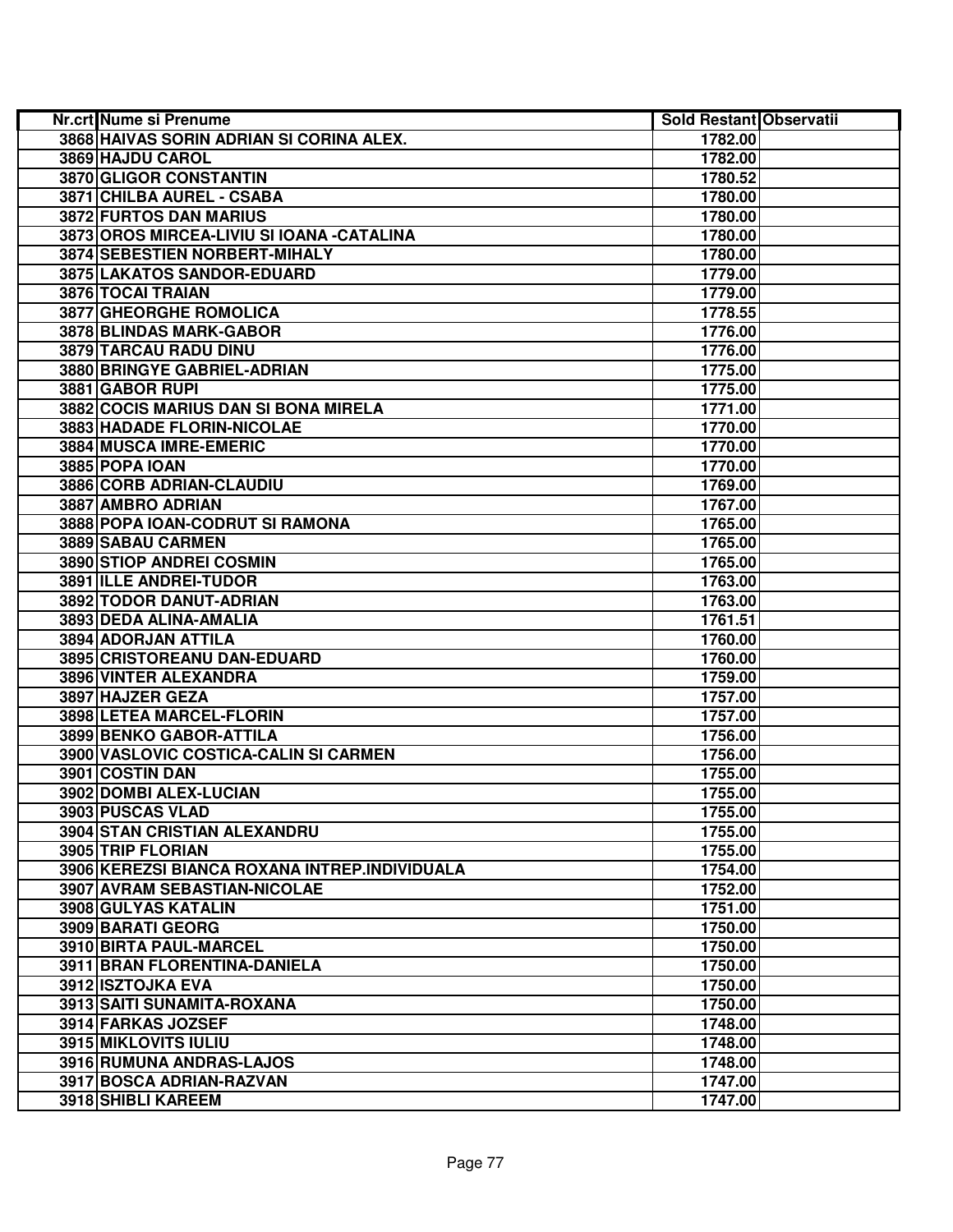| Nr.crt Nume si Prenume                  | <b>Sold Restant Observatii</b> |  |
|-----------------------------------------|--------------------------------|--|
| 3919 GINGU BOGDAN-GHEORGHE              | 1745.00                        |  |
| 3920 POTYOK SANDOR                      | 1745.00                        |  |
| 3921 HODISAN BOGDAN                     | 1744.00                        |  |
| 3922 ZOT FLORIN- LUCIAN                 | 1744.00                        |  |
| 3923 MATIS MARIUS-EUGEN                 | 1743.00                        |  |
| 3924 ZBIRCEA ESTERA-EMILIA              | 1743.00                        |  |
| 3925 BANTO JANOS ZOLTAN                 | 1742.00                        |  |
| 3926 SIPOS IULIU                        | 1742.00                        |  |
| 3927 TOTH ROLLAND-MARK                  | 1742.00                        |  |
| 3928 GOBLYOSNE TAJTI-ILONA              | 1741.00                        |  |
| 3929 GYORI FLORIN-MARIUS                | 1741.00                        |  |
| 3930 TRIFA DOREL MARIUS                 | 1740.59                        |  |
| 3931 BUT-GROZAVESCU CLAUDIU             | 1740.00                        |  |
| 3932 ISZTOIKA MINDRA                    | 1740.00                        |  |
| 3933 KOVACS ARPAD                       | 1739.00                        |  |
| 3934 NAGY PETER JOZSEF SI OLGA          | 1739.00                        |  |
| 3935 ROSTAS CLAUDIA                     | 1738.00                        |  |
| 3936 SZULCSIK SANDOR-ROBERT             | 1738.00                        |  |
| 3937 DAL POS ROMANO                     | 1735.00                        |  |
| 3938 BORA MIRCEA-DAN                    | 1734.00                        |  |
| 3939 FELFOLDI MIHALY                    | 1734.00                        |  |
| 3940 GHEORGHE IOAN SI ROMOLICA          | 1734.00                        |  |
| 3941 GYORGY ILDIKO-RENATA               | 1734.00                        |  |
| 3942 ROTAR RAUL-DUMITRU                 | 1734.00                        |  |
| 3943 TRASCA ALINA FELICIA II            | 1734.00                        |  |
| 3944 SCURT DANIEL                       | 1732.00                        |  |
| 3945 ANTAL BELA JANOS SI ANTAL ADALBERT | 1730.00                        |  |
| 3946 ARDELEAN CLAUDIU-FLORIN            | 1730.00                        |  |
| 3947 MOGA IOANA PAMELA                  | 1730.00                        |  |
| 3948 BORA IOAN-RADU                     | 1729.00                        |  |
| 3949 FODRE ETEL                         | 1729.00                        |  |
| 3950 SZABO ADRIANA-RAMONA               | 1729.00                        |  |
| 3951 VARSZEGI IOSIF-GHEORGHE            | 1728.00                        |  |
| 3952 REMES SEBASTIAN-BOGDAN             | 1727.50                        |  |
| 3953 PARCALAB TEODORA-GEORGETA          | 1727.00                        |  |
| 3954 BOCUT FLORENTINA-ANA MARIA         | 1726.00                        |  |
| 3955 LUCA SERGIU IOAN                   | 1726.00                        |  |
| 3956 P.F.A.BAN CORNELIA                 | 1725.00                        |  |
| 3957 LAKATOS JOZSEF                     | 1724.00                        |  |
| 3958 IANC SEBASTIAN-FLORIN              | 1721.00                        |  |
| 3959 BRAGYE RADU-DAN                    | 1720.00                        |  |
| 3960 CILIAN FLORIN                      | 1720.00                        |  |
| 3961 FILIP SERGIU                       | 1720.00                        |  |
| 3962 MICULA ANDREI - LUCIAN             | 1720.00                        |  |
| 3963 VUSCAN PAUL EDUARD                 | 1720.00                        |  |
| 3964 KISS STEFAN FRANCISC               | 1718.00                        |  |
| 3965 MERCA VIORICA-OTILIA               | 1717.00                        |  |
| 3966 CAZACU RAUL-OVIDIU                 | 1715.00                        |  |
| <b>3967 LELE TEODOR SI ILEANA</b>       | 1715.00                        |  |
| 3968 GABOR CLARA                        | 1714.00                        |  |
| 3969 STEGAROIU ADRIAN                   | 1713.00                        |  |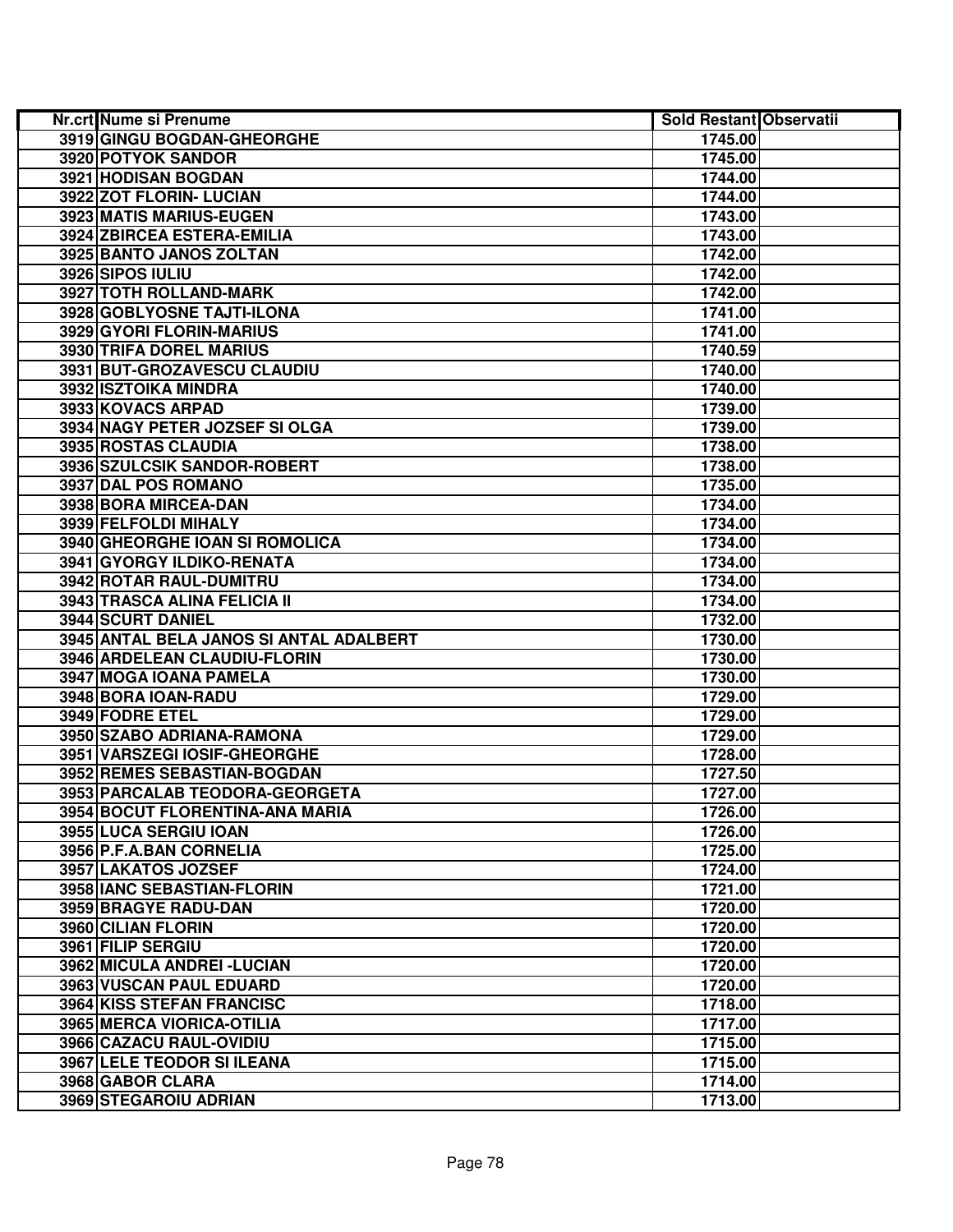| <b>Nr.crt Nume si Prenume</b>              | Sold Restant Observatii |  |
|--------------------------------------------|-------------------------|--|
| 3970 GAL NORBERT                           | 1712.00                 |  |
| 3971 POPA ANDREI COSMIN                    | 1712.00                 |  |
| 3972 CORODI NELU-CRISTIAN                  | 1710.00                 |  |
| 3973 POPA NICOLAE-ALEXANDRU                | 1710.00                 |  |
| 3974 HEGEDUS IOAN-STEFAN                   | 1707.00                 |  |
| 3975 LABAU DOREL                           | 1706.00                 |  |
| 3976 GIURCA MARIUS SI IOANA                | 1705.00                 |  |
| 3977 BUNDIK RAYMOND-JOZSEF                 | 1704.00                 |  |
| 3978 MOLDOVAN MARIANA-LAURA                | 1701.00                 |  |
| 3979 OMAR ROXANA                           | 1701.00                 |  |
| 3980 BENCZIK KLARA                         | 1700.00                 |  |
| 3981 BURLEA CRISTINA                       | 1700.00                 |  |
| 3982 CIURAR MELINDA                        | 1700.00                 |  |
| 3983 COSMAN VASILE                         | 1700.00                 |  |
| 3984 FARKAS KATALIN-REBEKA                 | 1700.00                 |  |
| 3985 GAIDOS PAVEL FLORIN                   | 1700.00                 |  |
| 3986 ISZTOICA EVA                          | 1700.00                 |  |
| 3987 MACAI MIHAI-IONUT                     | 1700.00                 |  |
| 3988 MAGYARI KAROLY                        | 1700.00                 |  |
| 3989 PASCALAU MIRCEA-VASILE                | 1700.00                 |  |
| 3990 PETRISOR DANIEL-PETRU SI DIANA        | 1700.00                 |  |
| 3991 ROMANIUC ANA                          | 1700.00                 |  |
| <b>3992 SAVA GHEORGHE</b>                  | 1700.00                 |  |
| 3993 SZILAGYI ANGELA                       | 1700.00                 |  |
| 3994 VITAN CRISTIAN-FLORIN                 | 1700.00                 |  |
| 3995 BACIU IULIA-TEODORA                   | 1698.02                 |  |
| 3996 MINDRU VICTOR                         | 1696.88                 |  |
| 3997 ROXIN GAVRIL OVIDIU SI ALEXANDRU FRA  | 1696.00                 |  |
| 3998 GOLDEA CRISTINA-MARIOARA              | 1695.00                 |  |
| 3999 GYOKERES ZOLTAN                       | 1695.00                 |  |
| 4000 FARCAS MIRCEA SI IZABELLA             | 1694.00                 |  |
| 4001 BREJE DUMITRU DAN                     | 1692.00                 |  |
| 4002 FIKO ROBERT-ZSOLT                     | 1692.00                 |  |
| <b>4003 MARCUT DAVID CAROL</b>             | 1692.00                 |  |
| 4004 PAPAY MIHNEA-PAUL                     | 1692.00                 |  |
| 4005 AGH ADALBERT                          | 1691.00                 |  |
| 4006 MIKO JANOS                            | 1691.00                 |  |
| 4007 FRANCU ANAMARIA CAB. DE AVOCAT        | 1690.00                 |  |
| 4008 LAZURAN CLAUDIU SEBASTIAN             | 1690.00                 |  |
| 4009 NEGRU ANNA                            | 1690.00                 |  |
| 4010 FETEA ADRIAN-ZOLTAN                   | 1689.00                 |  |
| 4011 IOVAN DANIELA                         | 1686.00                 |  |
| 4012 BALAJ ANDREI CATALIN I.I.             | 1685.00                 |  |
| 4013 GROZA IOAN<br>4014 REZMUVES ALEXANDRU | 1684.00                 |  |
| 4015 GALEA NUREDIN-FLORIN                  | 1684.00                 |  |
| 4016 HEILMAN ZOLTAN                        | 1683.00<br>1682.00      |  |
| 4017 SERB AVRAM-DANUT                      | 1682.00                 |  |
| 4018 HAMZA EVA                             | 1681.00                 |  |
| <b>4019 TACIULET SORINEL</b>               | 1681.00                 |  |
| 4020 BUIBAS EVA                            | 1680.00                 |  |
|                                            |                         |  |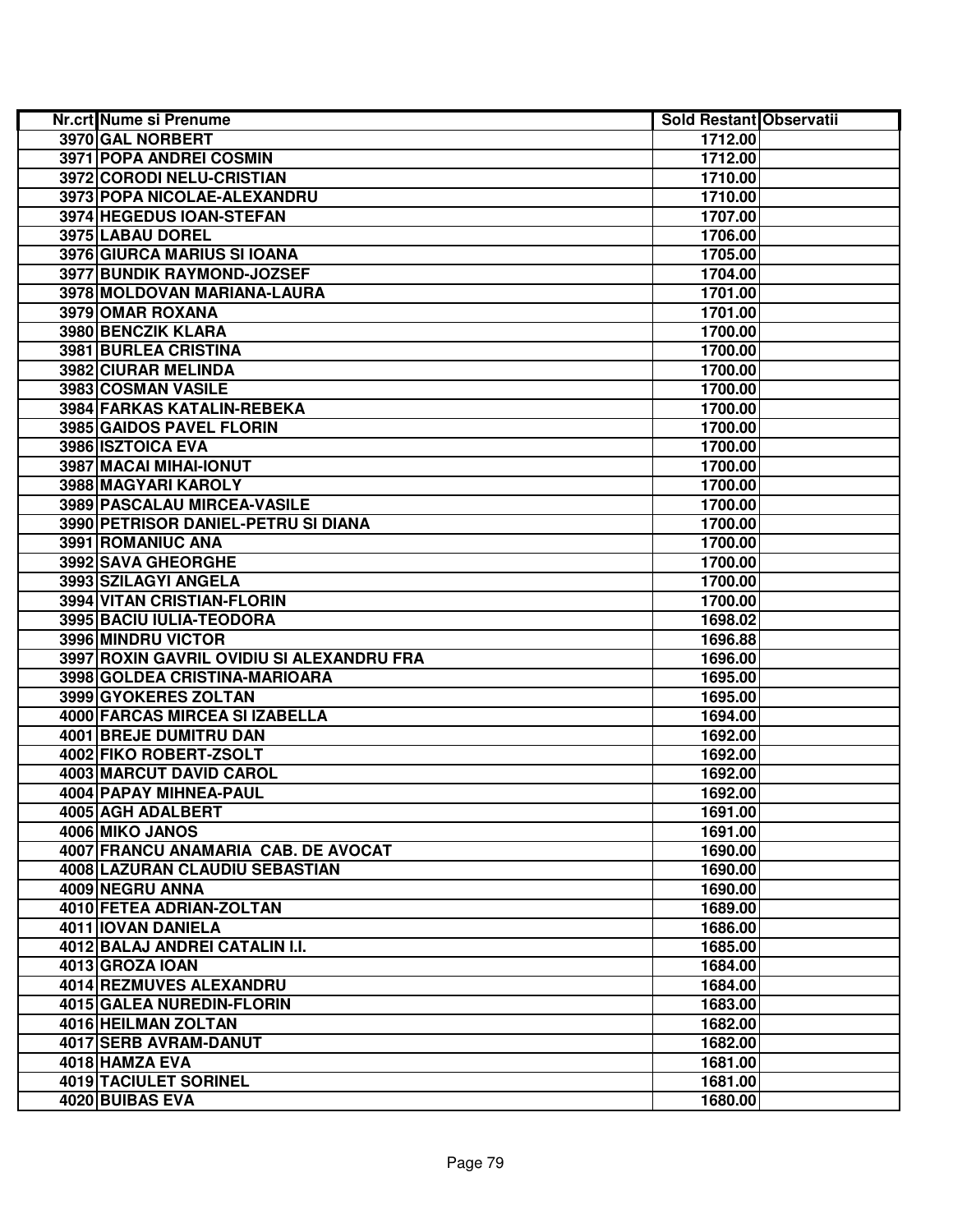| <b>Nr.crt Nume si Prenume</b>        | Sold Restant Observatii |  |
|--------------------------------------|-------------------------|--|
| 4021 BULZAN DANUT                    | 1680.00                 |  |
| <b>4022 CRISAN CLAUDIU</b>           | 1680.00                 |  |
| 4023 ROIBU TEODOR SI FLORICA MARIANA | 1680.00                 |  |
| 4024 GASPAR KLARA                    | 1678.00                 |  |
| 4025 OLTEANU ALEXANDRU-DRAGOS        | 1678.00                 |  |
| 4026 CARTIS GHEORGHE-IOAN            | 1677.65                 |  |
| 4027 DRIMBA ROZALIA                  | 1675.00                 |  |
| 4028 FARCAS IULIANA                  | 1675.00                 |  |
| <b>4029 POP OCTAVIAN-BOGDAN</b>      | 1675.00                 |  |
| 4030 BORSI JOZSEF-ROBERT             | 1674.00                 |  |
| 4031 CAZACIOC DUMITRA-SIMONA         | 1674.00                 |  |
| 4032 CIOCLU BOTOND-PETRU             | 1674.00                 |  |
| 4033 LELESCU DORIAN-CRISTIAN         | 1674.00                 |  |
| 4034 FLORIAN IOSIF GH.               | 1673.00                 |  |
| 4035 MARCUT PAUL                     | 1673.00                 |  |
| 4036 POTRE GABRIEL-FLORIN            | 1673.00                 |  |
| 4037 KOVACS GYORGY                   | 1670.00                 |  |
| 4038 PANTIS CLAUDIU CATALIN          | 1667.00                 |  |
| 4039 ANCA HOREA                      | 1666.00                 |  |
| 4040 CORB CORNELIU BENIAMIN          | 1665.00                 |  |
| 4041   IOVAN CLAUDIU-CRISTIAN        | 1665.00                 |  |
| 4042 MICLOS GHEORGHE-MARIUS          | 1663.00                 |  |
| 4043 BORBIRO LASZLO                  | 1660.00                 |  |
| 4044 GABOR MARGHIT                   | 1660.00                 |  |
| 4045 GRECU ADRIANA                   | 1660.00                 |  |
| 4046 OPREA RONELA TEODORA            | 1660.00                 |  |
| <b>4047 PUTNOKI RAUL</b>             | 1660.00                 |  |
| 4048 ROMAN CORNEL SI MONICA          | 1660.00                 |  |
| 4049 MURGULY KAROLINA                | 1659.55                 |  |
| 4050 BUNGAU CRISTIAN-ALIN            | 1658.00                 |  |
| <b>4051 NAGY ANDRAS</b>              | 1658.00                 |  |
| 4052 SZILAGYI CSABA                  | 1658.00                 |  |
| 4053 COSTEA MARIA DIANA              | 1656.00                 |  |
| 4054 CRISTEA IOAN                    | 1655.00                 |  |
| 4055 GABOR SUSANA                    | 1655.00                 |  |
| <b>4056 MADA STEFAN-TUDOR</b>        | 1655.00                 |  |
| 4057 PUIU LIVIU                      | 1655.00                 |  |
| 4058 COVACI CORNELIA                 | 1654.00                 |  |
| 4059 POP CSABA                       | 1654.00                 |  |
| <b>4060 TINCAU DOREL SI MARIA</b>    | 1654.00                 |  |
| 4061 POPA STEFAN EMIL                | 1653.00                 |  |
| 4062 LAPADAT FLORIN                  | 1652.00                 |  |
| 4063 OGBARSCHI CIPRIAN-IONUT         | 1651.50                 |  |
| 4064 GABOR GABOR                     | 1650.00                 |  |
| 4065 MARCUTIU CRINA                  | 1650.00                 |  |
| 4066 POPA LIVIU                      | 1650.00                 |  |
| 4067 ROSTAS ROMEO PETRU              | 1650.00                 |  |
| <b>4068 TOROK LUDOVIC</b>            | 1650.00                 |  |
| 4069 ZEMPLENYI ZOLTAN-LASZLO         | 1650.00                 |  |
| 4070 ZOICAS MIHAI                    | 1650.00                 |  |
| 4071 SZABO ROBERT-IMRE               | 1649.00                 |  |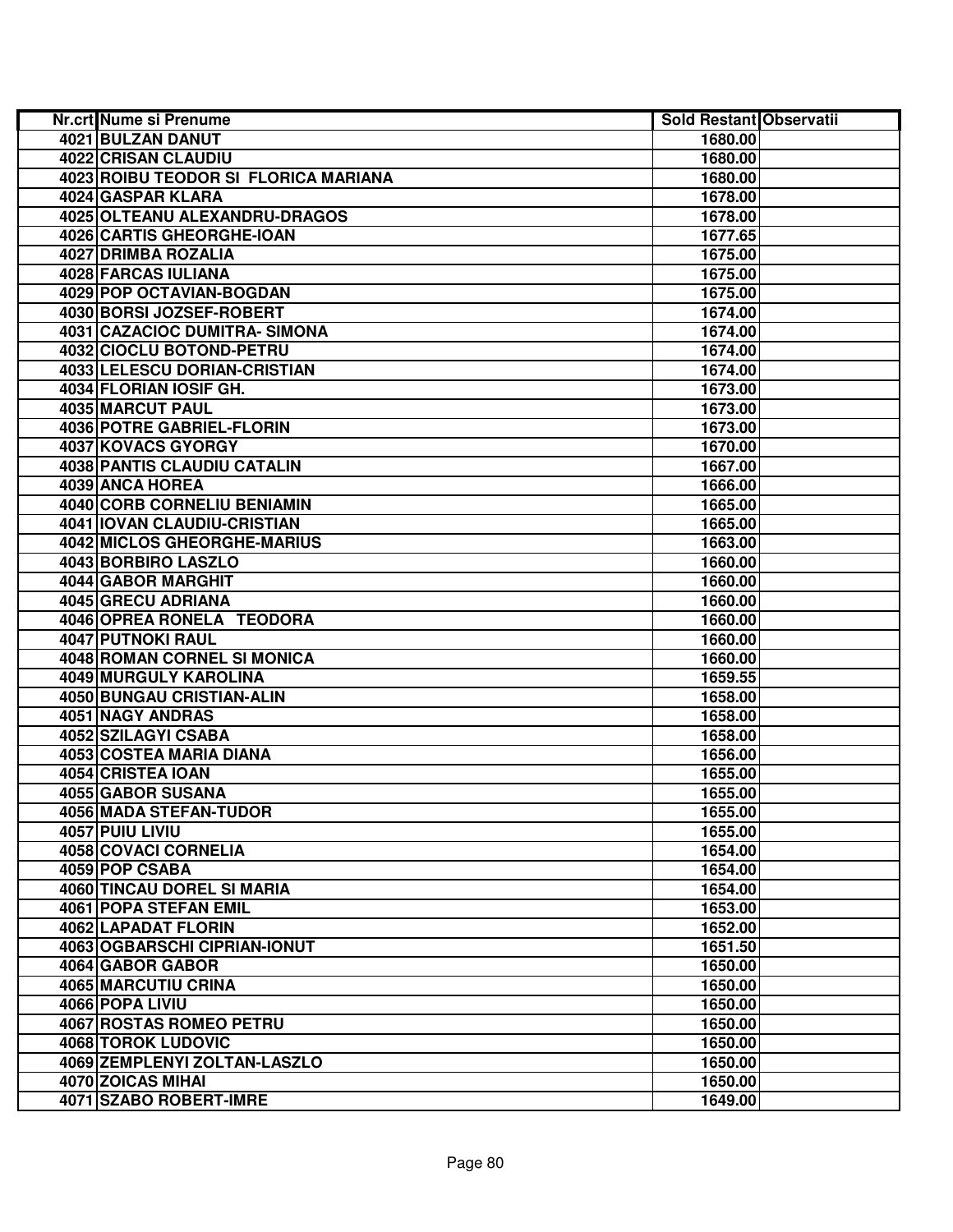| Nr.crt Nume si Prenume                    | Sold Restant Observatii |  |
|-------------------------------------------|-------------------------|--|
| 4072 GABOR MARGARETA                      | 1645.00                 |  |
| 4073 KOVACS IOAN IOSIF                    | 1645.00                 |  |
| 4074 BOCIA VETURIA                        | 1644.00                 |  |
| 4075 PINTYE ISTVAN-GYORGY                 | 1643.00                 |  |
| 4076 HAMZA NORBERT                        | 1642.50                 |  |
| 4077 TASNADE TEODOR                       | 1642.00                 |  |
| 4078 RUSU DANIELA                         | 1640.00                 |  |
| 4079 UNTERLENDER-MERAI GERGO              | 1638.00                 |  |
| 4080 HURMUZ VASILE                        | 1637.50                 |  |
| 4081 AYDIN KAMRAN AZZAM                   | 1637.00                 |  |
| 4082 EMBER RODICA                         | 1637.00                 |  |
| 4083 MORAR IOAN-ADRIAN                    | 1637.00                 |  |
| 4084 DOMOCOS CORINA                       | 1636.00                 |  |
| 4085 BALASCO SEBASTIAN                    | 1635.00                 |  |
| 4086 CIURAR VIOLETA                       | 1635.00                 |  |
| 4087 MALAIES CRISTINA                     | 1635.00                 |  |
| 4088 BERES FERENCZ ZOLTAN                 | 1634.00                 |  |
| 4089 OROS IOAN MARCEL                     | 1634.00                 |  |
| 4090 TAAR LASZLO-ENDRE                    | 1633.00                 |  |
| 4091 BUT ALEXANDRU SERBAN                 | 1630.00                 |  |
| 4092 DUCA EMIL-FLORIN                     | 1630.00                 |  |
| 4093 LACATUS MARCEL                       | 1630.00                 |  |
| 4094 LEAC ALINA-DANA                      | 1630.00                 |  |
| 4095 SZASZ EMERIC-MIHAI                   | 1630.00                 |  |
| 4096 TARI ZOLTAN ANDRAS                   | 1630.00                 |  |
| 4097 SALAJAN MARIOARA                     | 1628.00                 |  |
| <b>4098 LEAHU LUCIA MARIANA</b>           | 1627.00                 |  |
| 4099 VARGA ZOLTAN                         | 1627.00                 |  |
| 4100 CHEREGI DANIEL-CALIN                 | 1626.00                 |  |
| 4101 GAVRA BOGDAN                         | 1625.00                 |  |
| 4102 SZABO TIBERIU                        | 1625.00                 |  |
| 4103 BOTIS VIOREL FLORIAN SI DANIELA VALE | 1624.00                 |  |
| 4104 DAVID GHEORGHE IONEL SI VERONICA     | 1622.00                 |  |
| 4105 JURCA CLAUDIU-MARIUS                 | 1622.00                 |  |
| 4106 IPIA GABRIELA                        | 1621.00                 |  |
| 4107 CALDARAR CIPRIAN FLORIN              | 1620.00                 |  |
| 4108 LIANU ION - CONSTANTIN               | 1620.00                 |  |
| 4109 MOLNAR ANAMARIA                      | 1620.00                 |  |
| 4110 BOBOTAN OVIDIU-VASILE                | 1619.00                 |  |
| 4111 LAKATOS ANETA-DANIELA                | 1619.00                 |  |
| 4112 SIMUT CIPRIAN-FLORIAN SI DANIELA     | 1618.00                 |  |
| 4113 CURA ADRIAN SI EDINA-ERZSEBET        | 1617.00                 |  |
| 4114 LUNGU RAZVAN                         | 1617.00                 |  |
| 4115 BUMBUI IULIANA - ANA                 | 1616.00                 |  |
| 4116 GABOR GAVRIL                         | 1613.00                 |  |
| 4117 HOWARD LEONA- VIOLETA                | 1612.00                 |  |
| 4118 GUI CIPRIAN-MARCEL                   | 1611.00                 |  |
| 4119 JURCA GAVRIL SI MARGARETA            | 1611.00                 |  |
| 4120 BALOGH ALEXANDRU                     | 1610.00                 |  |
| 4121 CSIKI FRANCISC-IOSIF SI ANDREA-BEATA | 1610.00                 |  |
| 4122 HURMUZ MARIANA                       | 1609.05                 |  |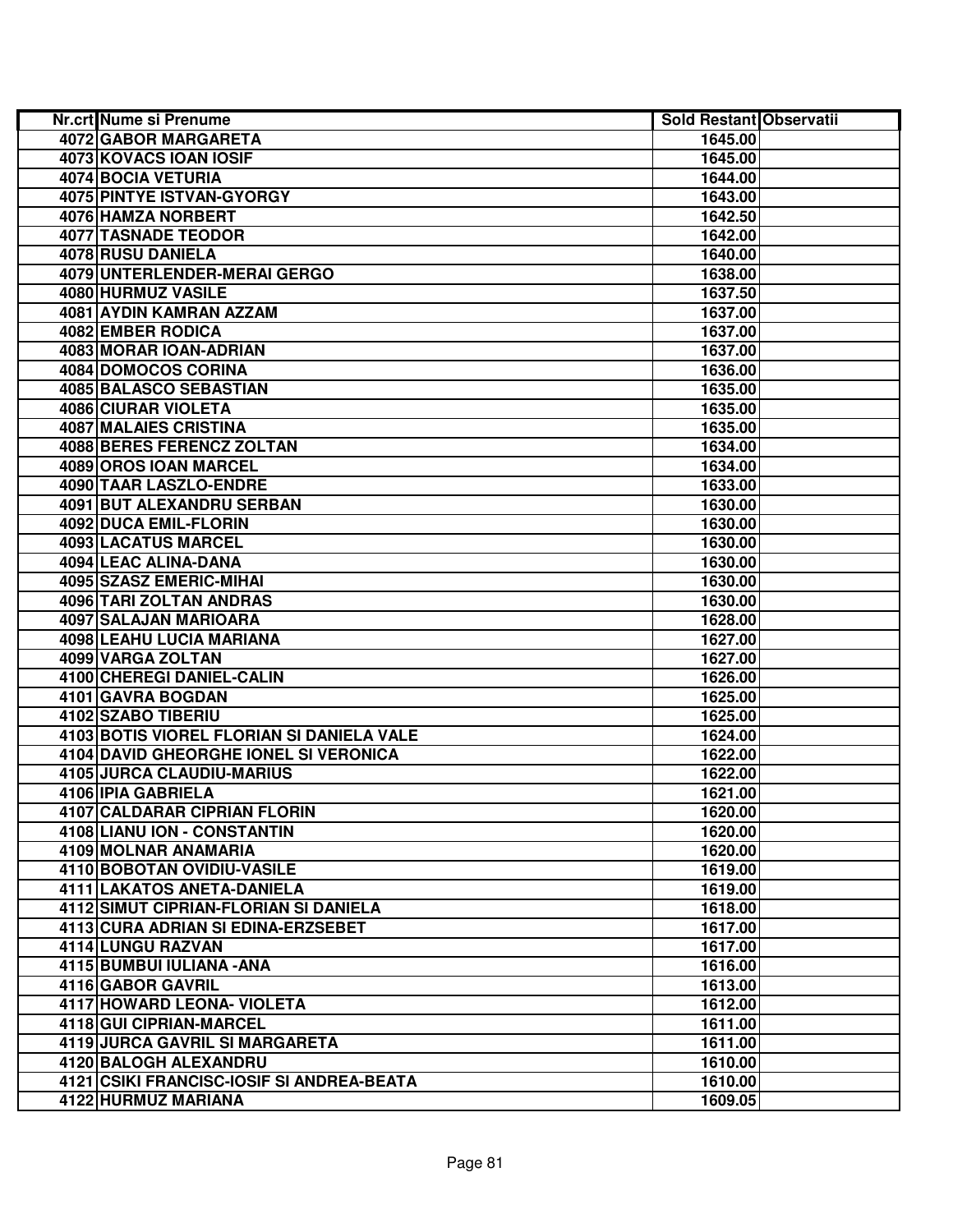| Nr.crt Nume si Prenume                                | Sold Restant Observatii |  |
|-------------------------------------------------------|-------------------------|--|
| 4123 CIOLOCA OCTAVIAN, AUGUSTIN, VICTOR, BEJAN FLOARE | 1607.00                 |  |
| 4124 BUNTA ANA-MARIA GEORGETA                         | 1604.00                 |  |
| 4125 TENT CRISTIAN PETRU                              | 1604.00                 |  |
| 4126 PERTE IONUT CRISTIAN                             | 1603.50                 |  |
| 4127 SZAKACS JOZSEF-ROBERT                            | 1603.00                 |  |
| 4128 LASZLO LEVENTE - MIKLOS                          | 1602.00                 |  |
| 4129 PURGE ILDIKO                                     | 1602.00                 |  |
| <b>4130 RADAC-RATIU DANIELA</b>                       | 1602.00                 |  |
| 4131 SZABADOS NORBERT SANDOR                          | 1602.00                 |  |
| <b>4132 BOCUT SEBASTIAN-PETRE</b>                     | 1601.00                 |  |
| 4133 ADESOZE EMMANUEL SOJI                            | 1600.00                 |  |
| 4134 ALADWAN MASHHOUR-MAHMMOUD                        | 1600.00                 |  |
| 4135 BARTHA LASZLO ADALBERT                           | 1600.00                 |  |
| 4136 BELICCIU IULIA-CORINA                            | 1600.00                 |  |
| 4137 DEME ALEXANDRU                                   | 1600.00                 |  |
| 4138 EL AIDI MOULAY MEHDI                             | 1600.00                 |  |
| <b>4139 FULIAS MARIN CORNEL</b>                       | 1600.00                 |  |
| 4140 GABOR LIZA                                       | 1600.00                 |  |
| 4141 MARIAN RADU ION                                  | 1600.00                 |  |
| 4142 MESZAROS IULIU-ROBERT                            | 1600.00                 |  |
| 4143 MUT GHEORGHE                                     | 1600.00                 |  |
| <b>4144 PINTEAN COSMIN IOAN</b>                       | 1600.00                 |  |
| <b>4145 POP IOAN</b>                                  | 1600.00                 |  |
| <b>4146 RACOLTA SIMONA ANCA</b>                       | 1600.00                 |  |
| 4147 SISIANU OLEG                                     | 1600.00                 |  |
| 4148 TRABELSI MOHAMED MAHDI                           | 1600.00                 |  |
| 4149 ANTON IOAN SANDU                                 | 1598.00                 |  |
| 4150 GHIURAU DORIN-STELIAN                            | 1598.00                 |  |
| 4151 ANDRAS ADRIAN-DANIEL                             | 1597.00                 |  |
| 4152 VARGA EDUARD-TOMI                                | 1596.00                 |  |
| 4153 MAGUI GHEORGHE MIHAI                             | 1593.00                 |  |
| 4154 PIT DACIANA-CLAUDIA                              | 1592.00                 |  |
| 4155 FERCHE FLORINA                                   | 1590.00                 |  |
| 4156 GHITEA ALEXANDRU-IOSIF                           | 1588.00                 |  |
| 4157 MALITA AUGUSTIN                                  | 1588.00                 |  |
| 4158 HADI ATTILA                                      | 1587.00                 |  |
| 4159 OLAR DARIUS-PETRU PFA                            | 1587.00                 |  |
| 4160 SZABO ANA                                        | 1586.00                 |  |
| <b>4161 LECHINTEANU RAUL-SERGIU</b>                   | 1585.00                 |  |
| 4162 GAVRIS STEFAN DANIEL                             | 1584.00                 |  |
| <b>4163 PASCA GHEORGHE-CLAUDIU</b>                    | 1582.00                 |  |
| 4164 BODONEA MIHAELA-FLORENTINA                       | 1581.00                 |  |
| 4165 FILIP ILEANA - DORINA                            | 1581.00                 |  |
| 4166 GATEJ CRISTINA-IOANA                             | 1581.00                 |  |
| 4167 HUSZAR ATTILA                                    | 1581.00                 |  |
| <b>4168 BURCA BOGDAN-MARIUS</b>                       | 1580.00                 |  |
| 4169 DABACAN MADALIN - ALEXANDRU                      | 1580.00                 |  |
| 4170 JENEI ISTVAN                                     | 1580.00                 |  |
| 4171 COFAR ONISIM - TRANDAFIR                         | 1579.00                 |  |
| 4172 KULCZCKI FERENCZ ROMULUS                         | 1576.00                 |  |
| <b>4173 POINAR DUMITRU-ADRIAN</b>                     | 1575.00                 |  |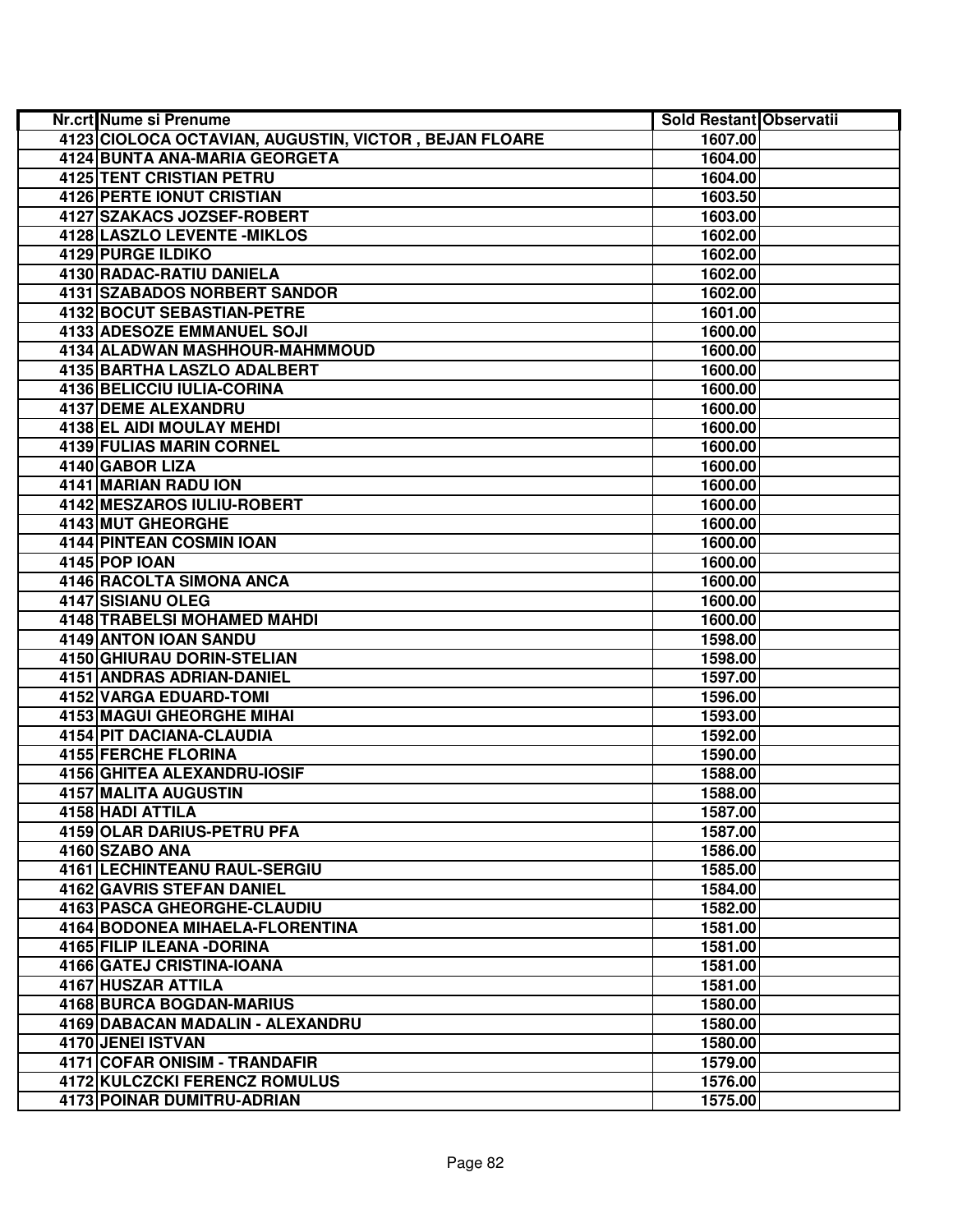| Nr.crt Nume si Prenume              | Sold Restant Observatii |  |
|-------------------------------------|-------------------------|--|
| <b>4174 SCHEIPNER ANITA-RAMONA</b>  | 1575.00                 |  |
| 4175 KOSA KLARA                     | 1574.00                 |  |
| 4176 BLAJ FLORICA SI ADRIAN - EUGEN | 1573.00                 |  |
| 4177 DERECICHEI ANGELA              | 1573.00                 |  |
| 4178 OLAR VALENTINA-IOANA           | 1572.00                 |  |
| 4179 BUNTA NICOLAE SI ANA MARIA     | 1571.00                 |  |
| 4180 ISZTOIKA IOAN                  | 1569.00                 |  |
| 4181 COZMAN FLORIN                  | 1568.00                 |  |
| 4182 KARACSONYI ROBERT-PAVEL        | 1568.00                 |  |
| <b>4183 FANEA LUCIAN-AUGUSTIN</b>   | 1567.00                 |  |
| 4184 FARKAS ERNO-JANOS              | 1567.00                 |  |
| 4185 GUG RAVEICA SI PAVEL           | 1567.00                 |  |
| 4186 PAPALIA ANTONINO               | 1567.00                 |  |
| 4187 CIBOTARU LILIANA               | 1565.00                 |  |
| 4188 GABOR GABOR                    | 1564.00                 |  |
| 4189 BUT GYORGY                     | 1562.00                 |  |
| 4190 IOVAN FLAVIUS                  | 1561.00                 |  |
| 4191 MAGYARI ALEXANDRU              | 1561.00                 |  |
| 4192 STAN OLIVIU- DUMITRU           | 1561.00                 |  |
| 4193 VLAS DANIELA - FLORICA         | 1561.00                 |  |
| 4194 RAD CRISTIAN-DOREL             | 1560.50                 |  |
| 4195 PAP CSABA STEFAN               | 1560.00                 |  |
| 4196 PARCALAB IONUT PETRU           | 1560.00                 |  |
| 4197 PLES IOAN                      | 1560.00                 |  |
| <b>4198 VINTER PETRU</b>            | 1560.00                 |  |
| 4199 ERDEI MARIA                    | 1559.00                 |  |
| 4200 KAPALAI ILEANA-EMA             | 1559.00                 |  |
| 4201 ROGOJAN SAMUIL-ANDREI          | 1559.00                 |  |
| 4202 STROIU VASILE                  | 1558.79                 |  |
| 4203 ADANY BEATA                    | 1558.00                 |  |
| 4204 VARGA GEZA                     | 1558.00                 |  |
| 4205 LATA RODICA SI LIVIU           | 1557.00                 |  |
| 4206 DUMITRAS ADINA-DANA            | 1556.48                 |  |
| 4207 BOCA EVA-BRIGITTA              | 1555.00                 |  |
| 4208 ABRUDAN CRISTIAN-TUDOR         | 1554.00                 |  |
| 4209 BOLOGAN HORIA-VASILE           | 1553.00                 |  |
| 4210 LASLO MIRCEA                   | 1551.00                 |  |
| 4211 POP RAVEICA                    | 1551.00                 |  |
| 4212 BALOGH ROBERT                  | 1550.00                 |  |
| 4213 COTE FLORICICA                 | 1550.00                 |  |
| 4214 KOVACS FLORIN-ALEXANDRU        | 1550.00                 |  |
| 4215 NAGY ARPAD                     | 1550.00                 |  |
| 4216 LUNCAN ZOLTAN                  | 1549.00                 |  |
| 4217 MOS AUREL-GHEORGHE             | 1549.00                 |  |
| 4218 SIMON MARIUS-RAUL              | 1549.00                 |  |
| 4219 TESAN AMALIA-MANUELA           | 1549.00                 |  |
| <b>4220 SZATMARI TIBERIU</b>        | 1548.00                 |  |
| 4221 PETRI NORBERT-SANDOR           | 1547.00                 |  |
| 4222 BRINZEA MIRELA-FLORENTINA      | 1546.00                 |  |
| 4223 VLAD TRAIAN MARIUS             | 1546.00                 |  |
| 4224 RASVANTA VASILE-ADRIAN         | 1545.00                 |  |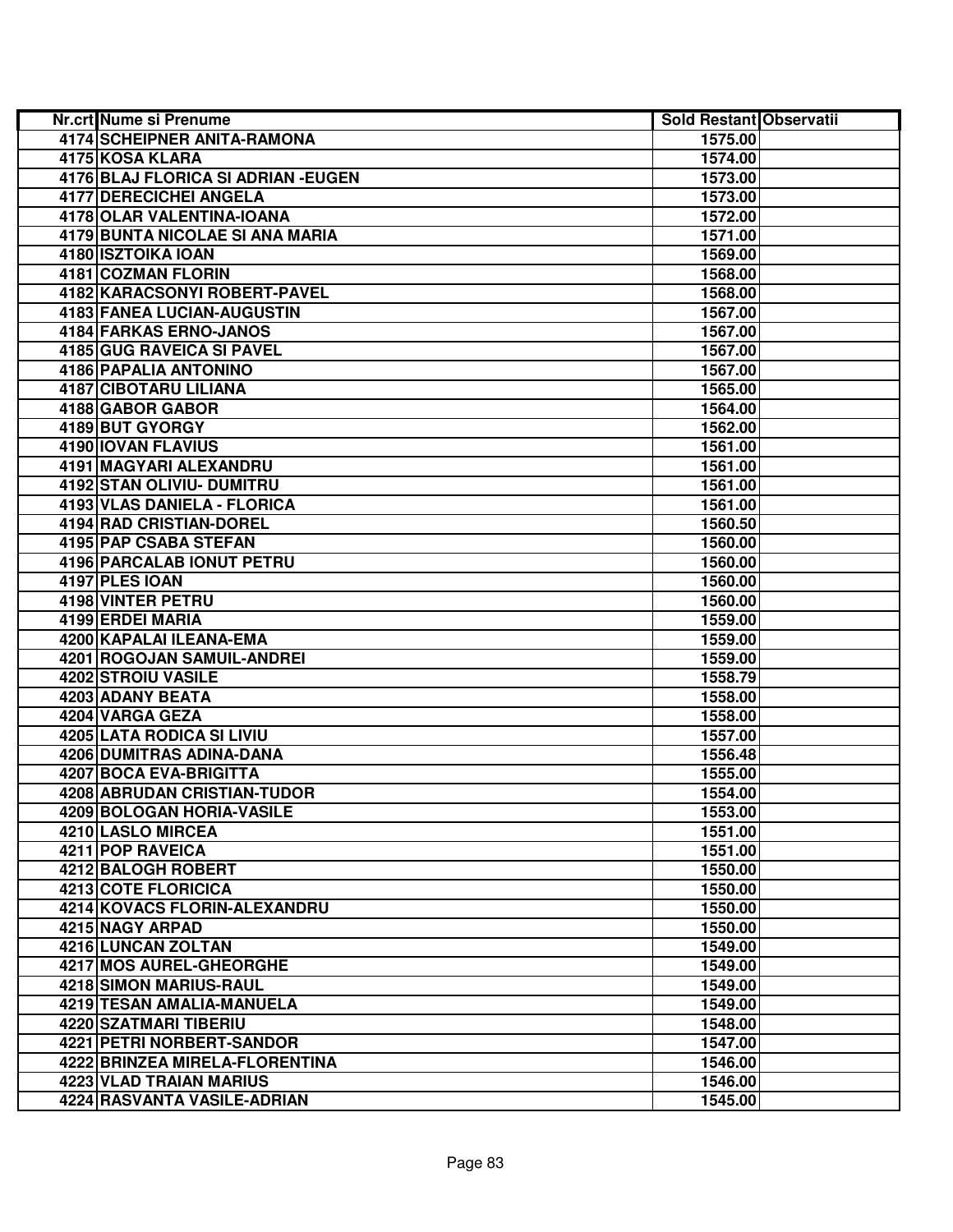| Nr.crt Nume si Prenume                         | <b>Sold Restant Observatii</b> |                       |
|------------------------------------------------|--------------------------------|-----------------------|
| 4225 DRAGAN GEORGE-EMILIAN                     | 1542.00                        |                       |
| 4226 FEKETE CORINA MIHAELA                     | 1542.00                        |                       |
| 4227 MOSINCAT VASILE                           | 1542.00                        |                       |
| 4228 PUSKAS ROBERTO                            | 1542.00                        |                       |
| 4229 TODINCA IONUT-ONORIU                      | 1542.00                        |                       |
| 4230 VLADILA MARIA IOANA                       | 1542.00                        |                       |
| 4231 BARA CIPRIAN-CLAUDIU                      | 1540.00                        |                       |
| 4232 KOVACS ZSOLT-ATTILA                       | 1540.00                        |                       |
| 4233 PORUMB CORNEL                             | 1540.00                        |                       |
| 4234 GABOR LAJOS                               | 1539.50                        |                       |
| 4235 ARDELEAN GHEORGHE-FLORIN                  | 1536.00                        |                       |
| 4236 PETRUT GEORGE OCTAVIAN                    | 1536.00                        |                       |
| 4237 PUPAZA AUREL SI GABRIELA                  | 1536.00                        |                       |
| 4238 JEJERAN PATRICIA-NORA                     | 1535.00                        |                       |
| 4239 KISS ALEXANDRU                            | 1535.00                        |                       |
| <b>4240 STEF DUMITRU-ADRIAN</b>                | 1535.00                        |                       |
| 4241 FILIP VASILE                              | 1534.00                        |                       |
| 4242 POPA VASILE                               | 1533.00                        |                       |
| 4243 PANTIS SERGIU                             | 1532.00                        |                       |
| 4244 LUPO MARIOARA VOICHITA                    | 1531.00                        |                       |
| 4245 BOKA GHEORGHE                             | 1530.00                        |                       |
| 4246 VOINEA GABRIEL                            | 1530.00                        |                       |
| 4247 ARDELEAN IONEL DUMITRU                    | 1528.00                        |                       |
| 4248 IAS IOANA-CLAUDIA SI SORIN ADRIAN         | 1528.00                        |                       |
| 4249 BORDAS STEFAN                             | 1525.00                        |                       |
| <b>4250 ONITA CRISTIAN SEBASTIAN</b>           | 1524.00                        |                       |
| <b>4251 TODERAS BOGDAN-IOAN</b>                | 1524.00                        |                       |
| 4252 COMANCIUC BELA                            | 1521.00                        |                       |
| 4253 DRAGHICI ANDREI-VICTOR                    | 1521.00                        |                       |
| 4254 VENTEL VIOREL                             | 1521.00                        |                       |
| 4255 BORDEI-KISS EVA                           | 1520.00                        |                       |
| <b>4256 DUME AUREL SI VICTORIA</b>             | 1520.00                        |                       |
| 4257 LINGURAR RAMONA-SIMONA                    | 1520.00                        |                       |
| 4258 DEGAU DORINA-MARIANA                      | 1518.00                        |                       |
| 4259 APOSTOL CELUS-VLADIMIR                    | 1517.00                        |                       |
| 4260 ARDELEAN GHEORGHE-CATALIN                 | 1516.00                        |                       |
| 4261 GURAU MARIA                               | 1516.00                        |                       |
| 4262 POPOVICI GHEORGHE SI MARIANA              | 1516.00                        |                       |
| 4263 CIURDAR PETRU SI IOANA                    | 1515.00                        |                       |
| 4264 IUHASZ ERVIN-EUGEN                        | 1515.00                        |                       |
| 4265 MOCIAR TIBOR                              | 1515.00                        |                       |
| 4266 PENTEA (GRADINARU) FLORICA SI DRAGOS-ILIE | 1515.00                        |                       |
| 4267 SZAKACS ZITA ZSUZSANNA                    | 1515.00                        |                       |
| 4268 TOCA DANIEL                               | 1515.00                        |                       |
| 4269 C.M.I.DR.MEER IOAN PAUL                   |                                | 1514.00 PROCES PE ROL |
| 4270 TIRITEU BOGDAN IONUT                      | 1513.00                        |                       |
| 4271 BRETAN ERNEST                             | 1512.00                        |                       |
| <b>4272 FICUT SAMUIL-GABRIEL</b>               | 1512.00                        |                       |
| 4273 GYONGYOSI IOSIF                           | 1512.00                        |                       |
| 4274 COMAN CONSTANTIN                          | 1511.00                        |                       |
| 4275 DEMIAN RADU-MIHAI                         | 1511.00                        |                       |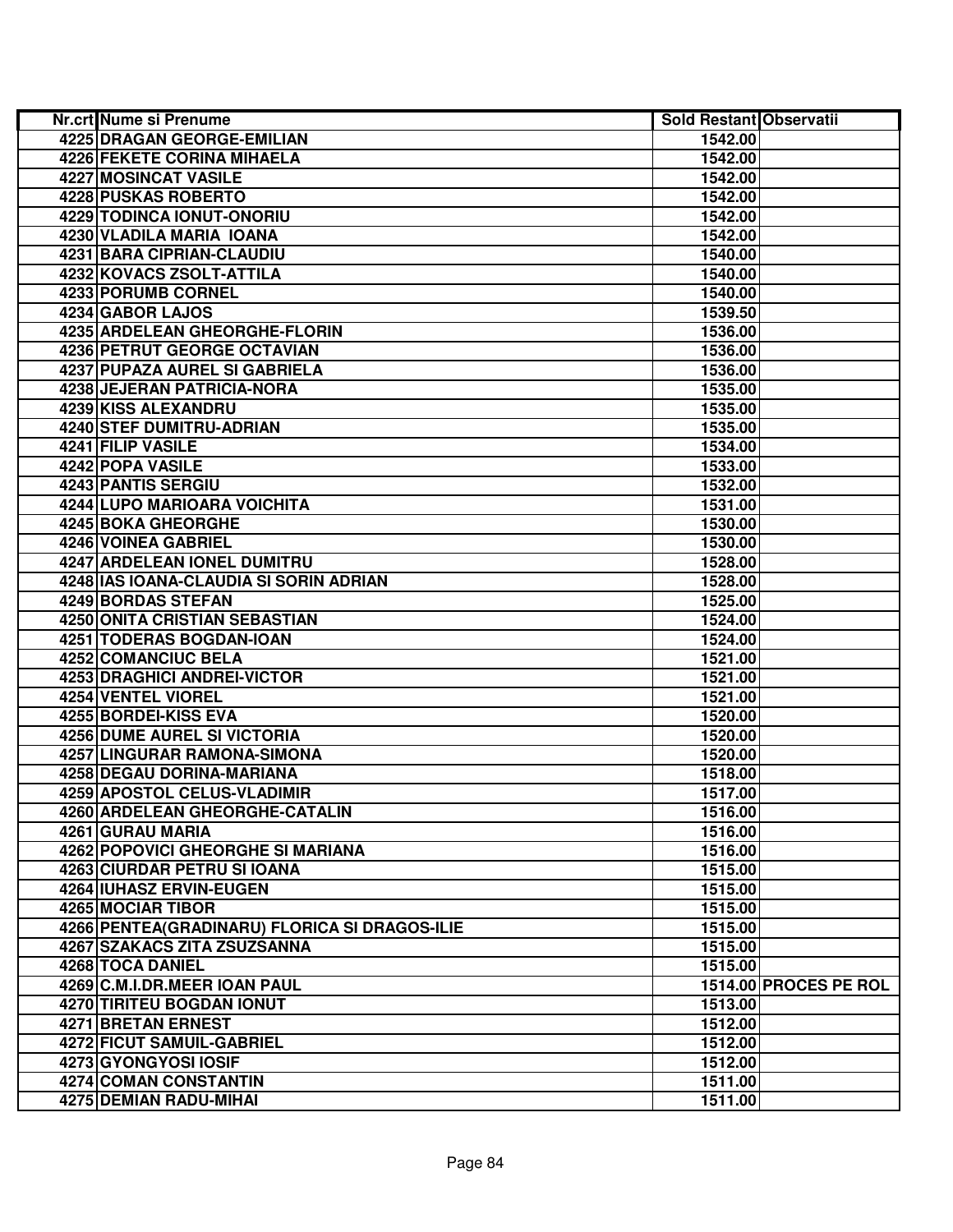| Nr.crt Nume si Prenume                 | Sold Restant Observatii |  |
|----------------------------------------|-------------------------|--|
| 4276 FOLTUT IOAN                       | 1511.00                 |  |
| <b>4277 SCURT FLORIN-PETRU</b>         | 1511.00                 |  |
| 4278 TUDOR ANGEL-VLADIMIR PFA          | 1511.00                 |  |
| 4279 VECON GHEORGHE                    | 1511.00                 |  |
| 4280 GUBA SANDOR                       | 1510.00                 |  |
| 4281 MOISIN OVIDIU                     | 1510.00                 |  |
| 4282 CACUCI ANDREI-CIPRIAN             | 1509.00                 |  |
| 4283 FECHETE IOAN-RADU                 | 1508.00                 |  |
| 4284 MOGA (MESZAROS) ZITA              | 1508.00                 |  |
| <b>4285 SECAN LAURA</b>                | 1506.00                 |  |
| 4286 URSUT GEORGE-SEBASTIAN            | 1505.64                 |  |
| 4287 BUDAU DAN ALEXANDRU               | 1505.00                 |  |
| 4288 MARAMI MARIANA                    | 1502.00                 |  |
| 4289 TICARAT ALEXANDRU                 | 1502.00                 |  |
| 4290 BORLEAN MIRCEA-FLORIN             | 1501.00                 |  |
| 4291 ANTONICS TEODORA EMILIA           | 1500.00                 |  |
| 4292 BALOTA CARMEN RENATA              | 1500.00                 |  |
| 4293 BEJUSCA FLORIN                    | 1500.00                 |  |
| 4294 BENCZIK ROBERT GABOR              | 1500.00                 |  |
| 4295 BURCSA GITA                       | 1500.00                 |  |
| 4296 CSAK KRISZTINA P.F.A              | 1500.00                 |  |
| 4297 CUTULA DANA ANCA                  | 1500.00                 |  |
| <b>4298 DACUNNA VICHIE BRYAN ANDRE</b> | 1500.00                 |  |
| 4299 FILIMON DORIN                     | 1500.00                 |  |
| 4300 GABOR GAVRIL                      | 1500.00                 |  |
| 4301 GABOR MANDRA                      | 1500.00                 |  |
| 4302 GABOR ROZA                        | 1500.00                 |  |
| 4303 GABOR STEFAN                      | 1500.00                 |  |
| 4304 GEANTA ROBERT DUMITRU             | 1500.00                 |  |
| 4305 HAINER LAURA                      | 1500.00                 |  |
| <b>4306 HODUT CALIN MIRCEA</b>         | 1500.00                 |  |
| <b>4307 ISZTOJKA TEREZIA</b>           | 1500.00                 |  |
| 4308 JUZON MARCIN-JACEK                | 1500.00                 |  |
| 4309 KORDOVAN IOSIF                    | 1500.00                 |  |
| 4310 KOTELES ROBERT                    | 1500.00                 |  |
| 4311 LINZENBOLD MIHAI-IOAN             | 1500.00                 |  |
| 4312 MAGHIAR CORNELIA                  | 1500.00                 |  |
| 4313 MARKOVICS ROMULUS-IULIU           | 1500.00                 |  |
| <b>4314 MARTINAO ANDRE RAFAEL</b>      | 1500.00                 |  |
| <b>4315 MERCHES MARCEL-FLORIN</b>      | 1500.00                 |  |
| 4316 MIHAI FLORENTINA                  | 1500.00                 |  |
| 4317 MONENCIU FLORIN-GHEORGHE          | 1500.00                 |  |
| 4318 MULCUTA MIHAI-FLORIN              | 1500.00                 |  |
| 4319 NITE MARIUS                       | 1500.00                 |  |
| 4320 ORGOVAN VIORICA                   | 1500.00                 |  |
| 4321 PISTA FLORIN-IOAN                 | 1500.00                 |  |
| 4322 SABAU RAMONA-MARIA                | 1500.00                 |  |
| 4323 SALAJAN TEODORA-ROXANA            | 1500.00                 |  |
| 4324 SAMU RUPI                         | 1500.00                 |  |
| <b>4325 STUPARU CONSTANTIN</b>         | 1500.00                 |  |
| 4326 SVAB LUCIAN-BENIAMIN              | 1500.00                 |  |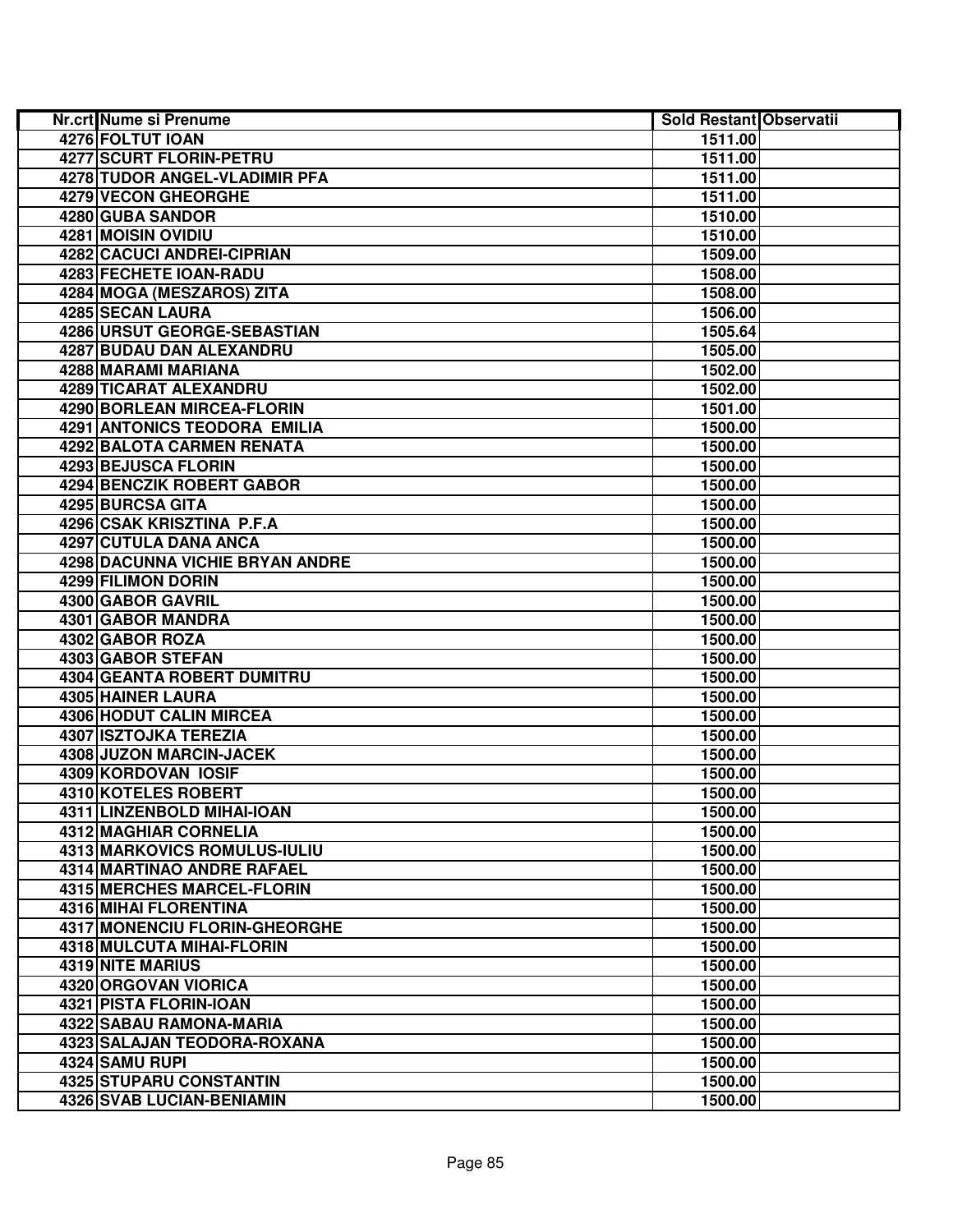| Nr.crt Nume si Prenume                            | Sold Restant Observatii |  |
|---------------------------------------------------|-------------------------|--|
| 4327 TOCILA ANDREI                                | 1500.00                 |  |
| 4328 VARGA RUDOLF                                 | 1500.00                 |  |
| 4329 VARGA TIBOR                                  | 1500.00                 |  |
| 4330 VINCZE KECSKES MATEI GHEORGHE                | 1500.00                 |  |
| <b>4331 MIHALY ROBERT KRISTIAN</b>                | 1499.00                 |  |
| 4332 COSMA LIVIA-LAURA                            | 1498.00                 |  |
| 4333 GUI CIPRIAN-ANDREI                           | 1496.00                 |  |
| 4334 BODEA DUMITRU MARIUS                         | 1495.00                 |  |
| <b>4335 BANCSA EMERIC</b>                         | 1494.74                 |  |
| 4336 MARUNTEL FLORINA-MARIA - PERS.FIZ.AUTORIZATA | 1493.00                 |  |
| <b>4337 MUNTEAN MARIA-ILDIKO</b>                  | 1493.00                 |  |
| 4338 CAB.AV.IND.LUCIAN FLORINA                    | 1491.00                 |  |
| 4339 GABOR MATEI                                  | 1491.00                 |  |
| 4340 CIURAR IOLAND                                | 1490.00                 |  |
| 4341 DEMIR RAMAZAN SI ELENA                       | 1490.00                 |  |
| 4342 MORAR IOAN SI SANDA MIRELA                   | 1490.00                 |  |
| 4343 REZMUVES ELISABETA                           | 1490.00                 |  |
| 4344 SZENTPETERI PAL                              | 1490.00                 |  |
| 4345 TOTOREAN MARCEL ALEXANDRU                    | 1490.00                 |  |
| 4346 NEAGOTA STELIAN IOAN                         | 1489.00                 |  |
| 4347 URSICA DORINA                                | 1489.00                 |  |
| 4348 COZMA IOAN-REMUS                             | 1486.00                 |  |
| 4349 NISTOR FLORENTINA-LENUTA SI IOAN             | 1484.49                 |  |
| 4350 LASZLO ILDIKO                                | 1484.00                 |  |
| 4351 PLUGAR MARIAN                                | 1483.70                 |  |
| 4352 MONUS ROZA                                   | 1483.00                 |  |
| <b>4353 FEKETE JOZSEF ANDRAS</b>                  | 1482.00                 |  |
| 4354 MAG CIPRIAN-BOGDAN                           | 1481.00                 |  |
| 4355 MAKKAI COLOMAN                               | 1481.00                 |  |
| 4356 MICA MARIANA                                 | 1481.00                 |  |
| 4357 CUC ADRIAN-NICOLAE                           | 1480.00                 |  |
| 4358 DUDAS SANDU DANUT                            | 1480.00                 |  |
| 4359 HORVATH GEZA-ROBERT                          | 1480.00                 |  |
| <b>4360 LINGURAR KATALIN</b>                      | 1480.00                 |  |
| 4361 POPA DANIEL SI RODICA                        | 1480.00                 |  |
| 4362 RIF-TOTH MARIA                               | 1480.00                 |  |
| 4363 TOMA NICOLAE-SILVIU                          | 1480.00                 |  |
| 4364 ZLIBUT ADRIANA                               | 1480.00                 |  |
| 4365 LELE MARIANA-IULIANA                         | 1479.00                 |  |
| 4366 ILISIE EUSEBIU                               | 1478.00                 |  |
| <b>4367 BANCSIK TIBERIU CRISTIAN</b>              | 1477.00                 |  |
| 4368 MUDURA RADU FLORIN                           | 1477.00                 |  |
| 4369 SZABO GABRIEL ROLAND                         | 1475.00                 |  |
| 4370 LUCACI FLORIN CALIN                          | 1472.00                 |  |
| 4371 BONDICI BRINDUSA-AMALIA                      | 1471.00                 |  |
| <b>4372 BOCHIS ADRIAN-VASILE</b>                  | 1470.34                 |  |
| <b>4373 BENTE VLAD CRISTIAN</b>                   | 1470.00                 |  |
| <b>4374 CARP PAUL EUGEN</b>                       | 1470.00                 |  |
| <b>4375 MIRCEA VIORICA</b>                        | 1470.00                 |  |
| <b>4376 BURDAN IOSIF</b>                          | 1466.98                 |  |
| 4377 CIOARA SORIN GABRIEL                         | 1466.00                 |  |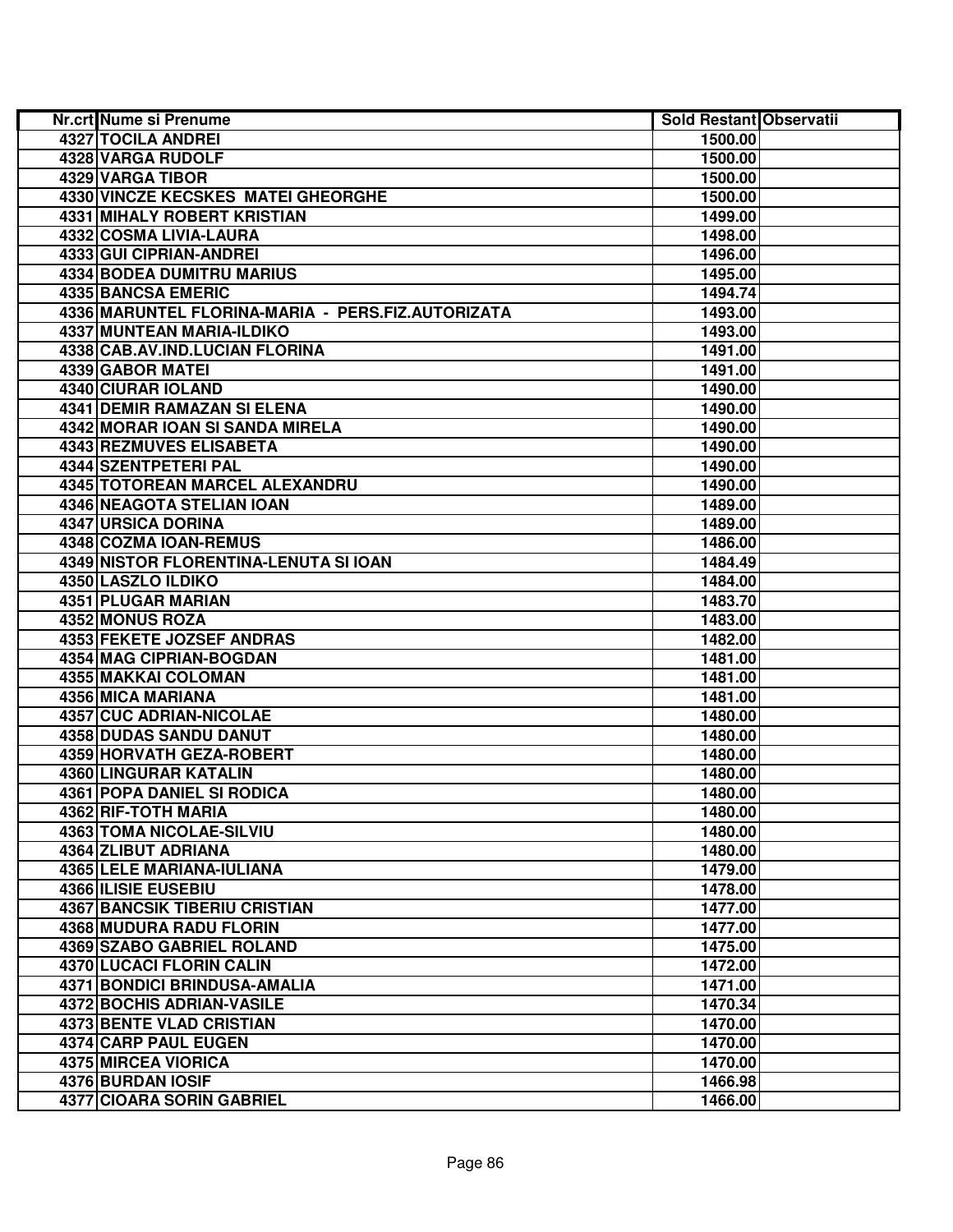| <b>Nr.crt Nume si Prenume</b>           | Sold Restant Observatii |  |
|-----------------------------------------|-------------------------|--|
| 4378 GABOR GAVRIL                       | 1466.00                 |  |
| 4379 GONDOR-OZSVATH ATENA-LILO          | 1466.00                 |  |
| 4380 ANDREJKA ANDREI - GHEORGHE         | 1465.80                 |  |
| 4381 MATICIUC ALIN-FLORIN               | 1465.00                 |  |
| 4382 STEF CRISTIAN                      | 1465.00                 |  |
| 4383 SIMION MIHAELA MARIA               | 1463.00                 |  |
| 4384 BARNUTIU CALIN                     | 1461.88                 |  |
| 4385 LASLAU DUMITRU SI MARIANA          | 1461.00                 |  |
| 4386 CSORDAS IOAN                       | 1460.73                 |  |
| 4387 GROZA DANIEL-GEORGE                | 1460.00                 |  |
| 4388 MLADIN RAZVAN                      | 1459.00                 |  |
| <b>4389 BORA GHEORGHE ADRIAN</b>        | 1458.00                 |  |
| 4390 INDRIES NICOLAE                    | 1458.00                 |  |
| 4391 LUCACI CLAUDIA-RAMONA              | 1457.00                 |  |
| 4392 LAZAR COSMIN                       | 1456.00                 |  |
| 4393 LOVAS CAROL                        | 1456.00                 |  |
| 4394 POPOVICI IULIANA                   | 1456.00                 |  |
| 4395 PETRICA NICOLAE FLORIAN SI MARIANA | 1455.00                 |  |
| 4396 POP ALEXANDRU-TIBERU               | 1455.00                 |  |
| 4397 TOCAI TRAIAN-CALIN                 | 1455.00                 |  |
| 4398 GOGUCZ JANOS-ATTILA                | 1454.00                 |  |
| 4399 JUDEA IOAN-DORU                    | 1454.00                 |  |
| <b>4400 KUCHEL FRANCISC</b>             | 1452.00                 |  |
| 4401 POP CATALIN-DANIEL                 | 1452.00                 |  |
| 4402 SZEKELY KATALIN-ANNA               | 1450.54                 |  |
| <b>4403 ANTON GHEORGHE-CRISTIAN</b>     | 1450.00                 |  |
| 4404 BLINDAS GABOR                      | 1450.00                 |  |
| 4405 DENQ QIFENG                        | 1450.00                 |  |
| 4406 GORDAN ADRIAN CRISTIAN             | 1450.00                 |  |
| 4407 ISZTOICA RUPI                      | 1450.00                 |  |
| 4408 KOVARI COSTEL                      | 1450.00                 |  |
| 4409 LUNGEANU DAN-CRISTIAN              | 1450.00                 |  |
| 4410 SAS GABRIELA-DORINA                | 1450.00                 |  |
| 4411 SZABO ILDIKO SI STEFAN             | 1450.00                 |  |
| 4412 VERES TIBERIU-LEVENTE              | 1450.00                 |  |
| 4413 VETISAN VASILE-COSMIN              | 1450.00                 |  |
| 4414 VOICU FLORIN-DRAGOMIR              | 1449.00                 |  |
| 4415 MERCEA FLORIN-CORNEL               | 1448.00                 |  |
| 4416 LUCUTA ANA-MARIA                   | 1447.00                 |  |
| 4417 MATEIU IOAN                        | 1446.00                 |  |
| 4418 BALAJ CRISTIAN IULIAN              | 1444.00                 |  |
| 4419 GROZE VLAD-TUDOR                   | 1441.00                 |  |
| 4420 BERE SORIN                         | 1440.47                 |  |
| 4421 BAGI TAMAS-ZSOLT                   | 1440.00                 |  |
| 4422 BERECZKI STEFAN                    | 1440.00                 |  |
| 4423 COSMESCU ANDREIA MICHAELA          | 1440.00                 |  |
| 4424 KABAI SIGISMOND                    | 1440.00                 |  |
| 4425 MURARIU CSABA-SZILVESZTER          | 1440.00                 |  |
| 4426 TINTEANU CATALIN-DOREL             | 1440.00                 |  |
| 4427 UNGVARI JOZSEF                     | 1440.00                 |  |
| 4428 CHEREGI IOAN                       | 1439.00                 |  |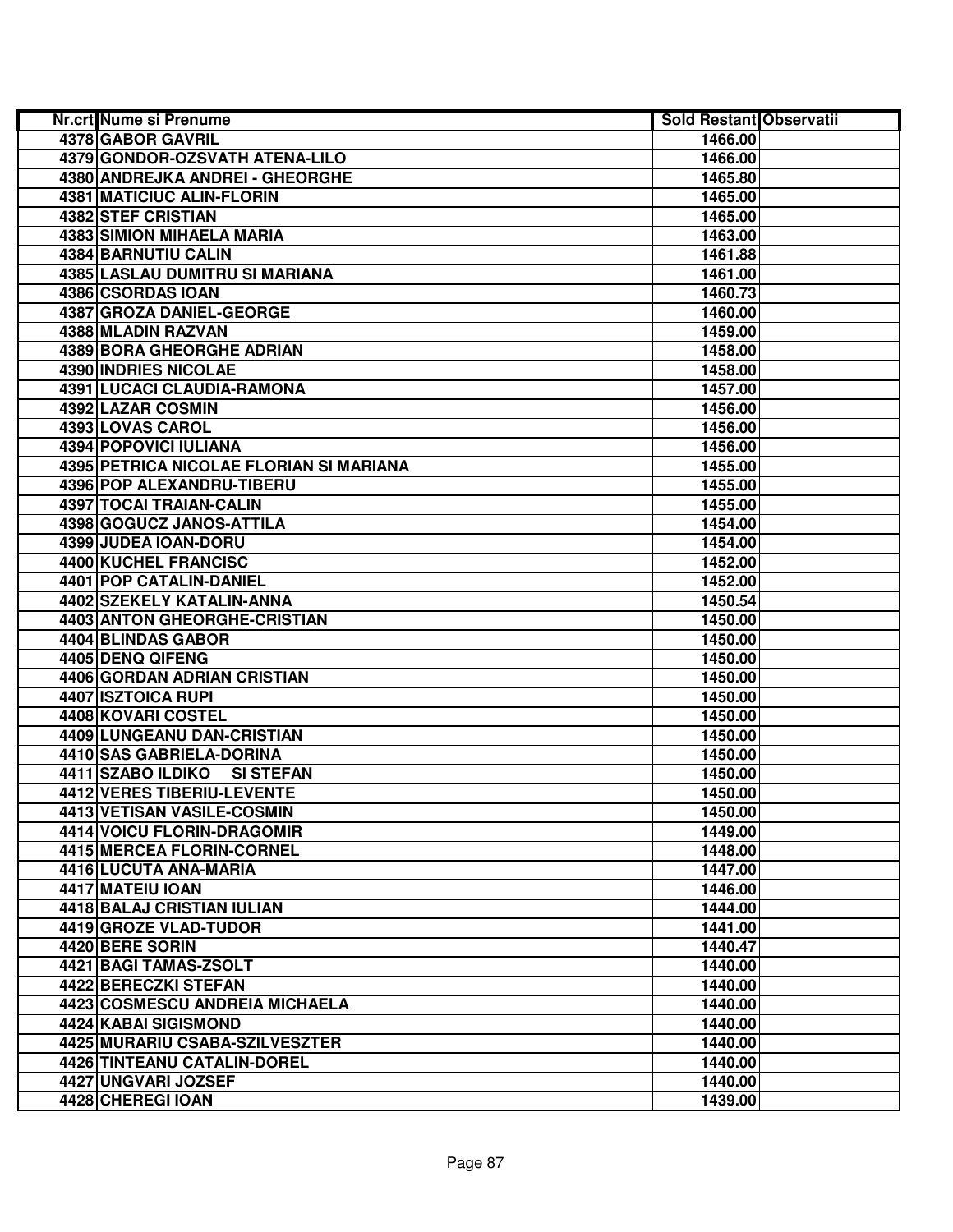| <b>Nr.crt Nume si Prenume</b>              | Sold Restant Observatii |  |
|--------------------------------------------|-------------------------|--|
| 4429 CATANA ALEXANDRU SI FLOAREA           | 1436.00                 |  |
| 4430 BELCE CRISTIAN-DANIEL                 | 1435.00                 |  |
| 4431 COTE GEORGE-CATALIN                   | 1435.00                 |  |
| 4432 DACIN VLADUT-LUCIAN                   | 1435.00                 |  |
| 4433 GAVRIS LAURENTIU-PETRU                | 1435.00                 |  |
| 4434 DANEA CONSTANTIN                      | 1433.00                 |  |
| 4435 GECZI CAROL                           | 1433.00                 |  |
| 4436 BAK CAROL                             | 1432.00                 |  |
| 4437 DINCA ION SI RAMONA-DIANA             | 1431.00                 |  |
| 4438 ELEK BENIAMIN                         | 1431.00                 |  |
| 4439 AGUD GHEORGHE FLORIAN                 | 1430.00                 |  |
| 4440 ILLE MIRCEA-GABRIEL                   | 1430.00                 |  |
| 4441 BOKA IRINA SI ALEXANDRU               | 1429.00                 |  |
| 4442 IONESCU ANDREA-DIANA                  | 1429.00                 |  |
| 4443 BODEA MARIA-BIANCA                    | 1427.00                 |  |
| 4444 NECULAI BENIAMIN SI ILEANA            | 1427.00                 |  |
| 4445 POTRE IOAN-MARIUS                     | 1425.00                 |  |
| 4446 VARGA NORBERT-GABOR                   | 1425.00                 |  |
| 4447 ZACH ANA                              | 1425.00                 |  |
| 4448 DUME SIMONA-MARIANA SI FLORIN-GABRIEL | 1423.00                 |  |
| 4449 FEIER SORIN-ADRIAN                    | 1422.00                 |  |
| 4450 GHETE MIHAELA CAMELIA                 | 1422.00                 |  |
| 4451 TARNOCZY ELVIRA                       | 1422.00                 |  |
| 4452 BELADI ISTVAN-COROY                   | 1420.00                 |  |
| 4453 KRIZSAN SANDOR SI IBOLYA              | 1420.00                 |  |
| 4454 LETAN ALINA-RAMONA                    | 1420.00                 |  |
| 4455 PACURAR MIRCEA                        | 1420.00                 |  |
| 4456 VAIDA FLORIN                          | 1420.00                 |  |
| 4457 ANDRUTA CALIN IONEL                   | 1418.00                 |  |
| 4458 PETRICAS DOREL IOAN SI AGNETA         | 1418.00                 |  |
| 4459 BIRI JANOS IMRE                       | 1417.00                 |  |
| 4460 KIRALY ARPAD-ALEXANDRU                | 1417.00                 |  |
| <b>4461 MEISAROS FLORIN MARIUS</b>         | 1417.00                 |  |
| 4462 MOGYOROSI LUDOVIC                     | 1416.00                 |  |
| 4463 ROCA MARTIN                           | 1416.00                 |  |
| 4464 SZEKELY IOSIF                         | 1416.00                 |  |
| 4465 DEJEU ALEXA-MARIUS                    | 1415.00                 |  |
| 4466 FISCHER CONSTANTIN                    | 1415.00                 |  |
| 4467 PUI CSABA                             | 1415.00                 |  |
| <b>4468 HASI CRISTINA-GABRIELA</b>         | 1414.00                 |  |
| 4469 POPA IONEL SI FLOARE                  | 1413.00                 |  |
| 4470 JUNJAN OVIDIU GABRIEL                 | 1412.00                 |  |
| 4471 CRISAN GHEORGHE SI MARIA              | 1410.00                 |  |
| 4472 MERGE TEODOR-EUTIH                    | 1410.00                 |  |
| 4473 ROSU ALIN-CORNEL                      | 1410.00                 |  |
| 4474 DEDIS VASILE                          | 1409.00                 |  |
| 4475 OROSZ ANTHONIO-MIODORO                | 1409.00                 |  |
| <b>4476 SUVEG ELISABETA MATILDA</b>        | 1409.00                 |  |
| 4477 BALOG MIHAI                           | 1407.00                 |  |
| 4478 LAKATOS MARIA-SILVIA                  | 1407.00                 |  |
| 4479 POPA ARTIMON                          | 1407.00                 |  |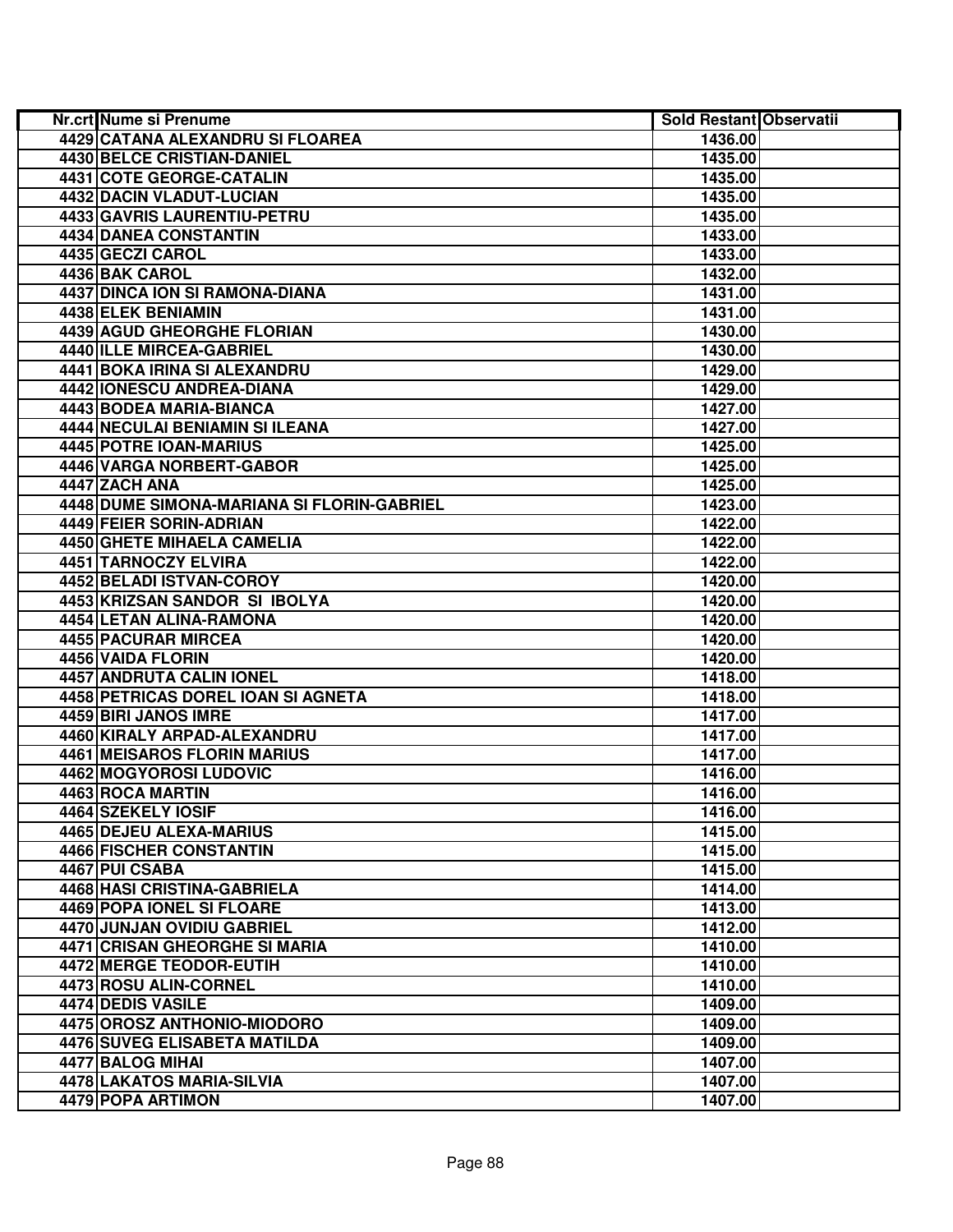| <b>Nr.crt Nume si Prenume</b>        | Sold Restant Observatii |  |
|--------------------------------------|-------------------------|--|
| 4480 HAJDU TIBOR                     | 1406.41                 |  |
| 4481 ROATIS MIHAI-ANTON              | 1406.00                 |  |
| 4482 HAITA CONSTANTIN                | 1405.00                 |  |
| 4483 MOISI CALIN REMUS               | 1405.00                 |  |
| 4484 SZABO SANDOR ROLAND             | 1405.00                 |  |
| 4485 NAGY ROBERT                     | 1403.00                 |  |
| 4486 BARA FLORINA-RODICA             | 1402.00                 |  |
| <b>4487 CUCU ALEXANDRU ADRIAN</b>    | 1402.00                 |  |
| 4488 ALI MUDASSAR                    | 1400.00                 |  |
| 4489 BAICAN CLAUDIU SEBASTIAN        | 1400.00                 |  |
| 4490 BOKA BARNUS                     | 1400.00                 |  |
| 4491 BULZAN NICOLAE-CALIN            | 1400.00                 |  |
| 4492 CODRE ADRIAN-LUCIAN             | 1400.00                 |  |
| 4493 DUMA DOROTHEA                   | 1400.00                 |  |
| 4494 GIRDAN RODICA                   | 1400.00                 |  |
| 4495 HORVATH ALEXANDRU               | 1400.00                 |  |
| 4496 KUCZAPSKI NORA                  | 1400.00                 |  |
| 4497 PERSENCO IURIE                  | 1400.00                 |  |
| 4498 PETROI ELIZA-CRISTINA           | 1400.00                 |  |
| 4499 POPA DARIUS-PAUL                | 1400.00                 |  |
| 4500 PUSCAS ALEXANDRU-DAN, P.F.A.    | 1400.00                 |  |
| 4501 SARAZ OLIVIA                    | 1400.00                 |  |
| <b>4502 SAVA REMUS PFA</b>           | 1400.00                 |  |
| 4503 SZOCS VERONIKA                  | 1400.00                 |  |
| 4504 TORUN SEDA                      | 1400.00                 |  |
| <b>4505 TRIPON LUMINITA</b>          | 1400.00                 |  |
| 4506 LAKATOS DANIEL                  | 1399.00                 |  |
| 4507 DEMIAN BOGDAN                   | 1397.88                 |  |
| 4508 MAN ANDREI-VASILE               | 1396.93                 |  |
| <b>4509 ILUTA TANEA NICULINA</b>     | 1396.50                 |  |
| 4510 MOGA REMUS OVIDIU               | 1395.00                 |  |
| <b>4511 SUCIU PETRU</b>              | 1395.00                 |  |
| <b>4512 GHEORGHE STEFAN-SORIN</b>    | 1392.00                 |  |
| 4513 ANDOR FERENCZ                   | 1390.00                 |  |
| 4514 FURTOS MARCO DIANO              | 1390.00                 |  |
| 4515 MANTO DIANA - MARIA             | 1390.00                 |  |
| 4516 NICHITA MIHAI-DAN               | 1390.00                 |  |
| 4517 ONACA IOANA-ANCUTA              | 1390.00                 |  |
| 4518 TONT MARIUS-COSMIN              | 1390.00                 |  |
| 4519 PINTO ANDREA                    | 1389.00                 |  |
| 4520 SOCACIU SERGIU-GHEORGHE         | 1389.00                 |  |
| 4521 KULCSAR MIHAI SI ERZSEBET       | 1387.00                 |  |
| 4522 BRINDA FLORIN-DANUT             | 1385.00                 |  |
| 4523 COJOCARU VLAD-CONSTANTIN        | 1385.00                 |  |
| 4524 DUDOMA ZSOLT                    | 1385.00                 |  |
| <b>4525 FLORIAN EMIL-GHEORGHE</b>    | 1385.00                 |  |
| <b>4526 PORTAN RAMONA</b>            | 1385.00                 |  |
| <b>4527 GABOR STEFAN SI CATALINA</b> | 1383.89                 |  |
| <b>4528 FECHETE IULIU SORIN</b>      | 1383.00                 |  |
| <b>4529 HANAS ANGELA</b>             | 1383.00                 |  |
| <b>4530 GABOR STEFAN-MARCEL</b>      | 1380.96                 |  |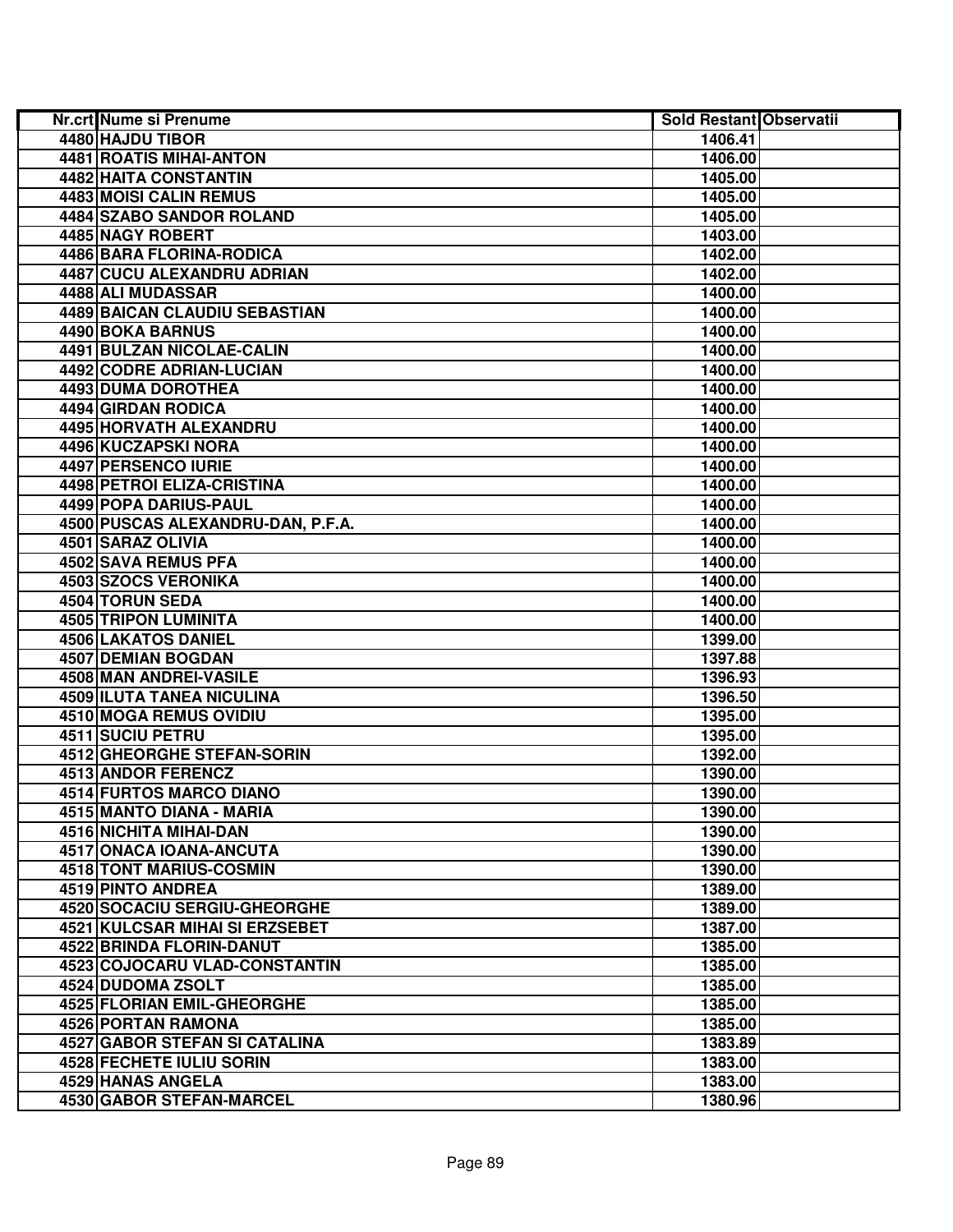| Nr.crt Nume si Prenume                        | Sold Restant Observatii |  |
|-----------------------------------------------|-------------------------|--|
| <b>4531 JUDET ROBERTO</b>                     | 1380.00                 |  |
| 4532 KOVARI DANIEL                            | 1380.00                 |  |
| 4533 CODILA MARIUS-GHEORGHE                   | 1379.00                 |  |
| 4534 TIVADAR GABRIEL RAZVAN                   | 1379.00                 |  |
| 4535 BARBURA CALIN                            | 1378.00                 |  |
| 4536 BIRO ISTVAN SI IRINA                     | 1378.00                 |  |
| 4537 GYURKO IOAN - COSTEL SI CORNELIA-ADRIANA | 1378.00                 |  |
| 4538 PURDA ANA SI DUMITRU                     | 1378.00                 |  |
| 4539 SZABO KAROLY                             | 1378.00                 |  |
| 4540 FEHER MARIANA DANA                       | 1376.00                 |  |
| 4541 GABOR GETA                               | 1376.00                 |  |
| <b>4542 GIULAI FLORIAN-ALIN</b>               | 1376.00                 |  |
| 4543 VARGA IOSIF                              | 1376.00                 |  |
| 4544 LASCAU DANUT                             | 1375.49                 |  |
| 4545 GRAUR ALEXANDRU GABRIEL                  | 1375.00                 |  |
| 4546 BOT RAZVAN-MIHAI                         | 1374.00                 |  |
| 4547 MOTOACA MARIAN                           | 1374.00                 |  |
| 4548 PAPAY MAGDALENA                          | 1374.00                 |  |
| 4549 PACURAR ALINA-CODRUTA                    | 1373.86                 |  |
| 4550 EHIK ZOLTAN KAROLY                       | 1373.00                 |  |
| 4551 FEFLEA RUXANDRA-IOANA                    | 1372.50                 |  |
| 4552 SFERLEA CATALIN                          | 1372.50                 |  |
| 4553 ISTRATE ANA                              | 1372.00                 |  |
| <b>4554 NAGY KAROLY</b>                       | 1372.00                 |  |
| <b>4555 POPOVICIU AUREL</b>                   | 1372.00                 |  |
| <b>4556 COZI GHEORGHE ADRIAN</b>              | 1370.00                 |  |
| 4557 INDRIE IOAN-CRISTIAN                     | 1370.00                 |  |
| 4558 PRAJA MARIA                              | 1370.00                 |  |
| 4559 VARADI IOZSEF                            | 1368.00                 |  |
| 4560 ITTU CALIN FLORENTIN                     | 1367.00                 |  |
| 4561 POP MIHNEA EMILIAN                       | 1367.00                 |  |
| 4562 MORGOVAN OVIDIU-FLORIN                   | 1366.00                 |  |
| 4563 VARGA GIANINA VALERIA                    | 1366.00                 |  |
| 4564 AL JAAFAR SALAH JABER                    | 1365.00                 |  |
| 4565 IZSAK NISTOR                             | 1365.00                 |  |
| <b>4566 KOVACS ROLAND</b>                     | 1365.00                 |  |
| 4567 SHIBLI NEYMAR                            | 1365.00                 |  |
| 4568 KOSZEGI ATTILA                           | 1364.00                 |  |
| 4569 PANTIS VALEAN-ADRIAN                     | 1364.00                 |  |
| 4570 ACHIM SEBASTIAN-CRISTIAN                 | 1363.00                 |  |
| 4571 CRISTE LAVINIU-IOAN                      | 1363.00                 |  |
| 4572 VASS ISABELA ADRIANA                     | 1362.00                 |  |
| <b>4573 BULZAN DUMITRU-FLORIN</b>             | 1361.00                 |  |
| 4574 BUDA TUDOR ADRIAN                        | 1360.77                 |  |
| 4575 ISZTOJKA RUDI                            | 1360.00                 |  |
| 4576 TOMELE COSMIN GHEORGHE                   | 1358.00                 |  |
| <b>4577 GHIURAU CRISTIAN FLORIN</b>           | 1357.00                 |  |
| 4578 HANT CSABA KALMAR                        | 1356.00                 |  |
| 4579 ISZTOJKA ISTVAN                          | 1356.00                 |  |
| <b>4580 CHIRILA DORIN</b>                     | 1354.00                 |  |
| <b>4581 OSZACZKY LADISLAU TOMA</b>            | 1354.00                 |  |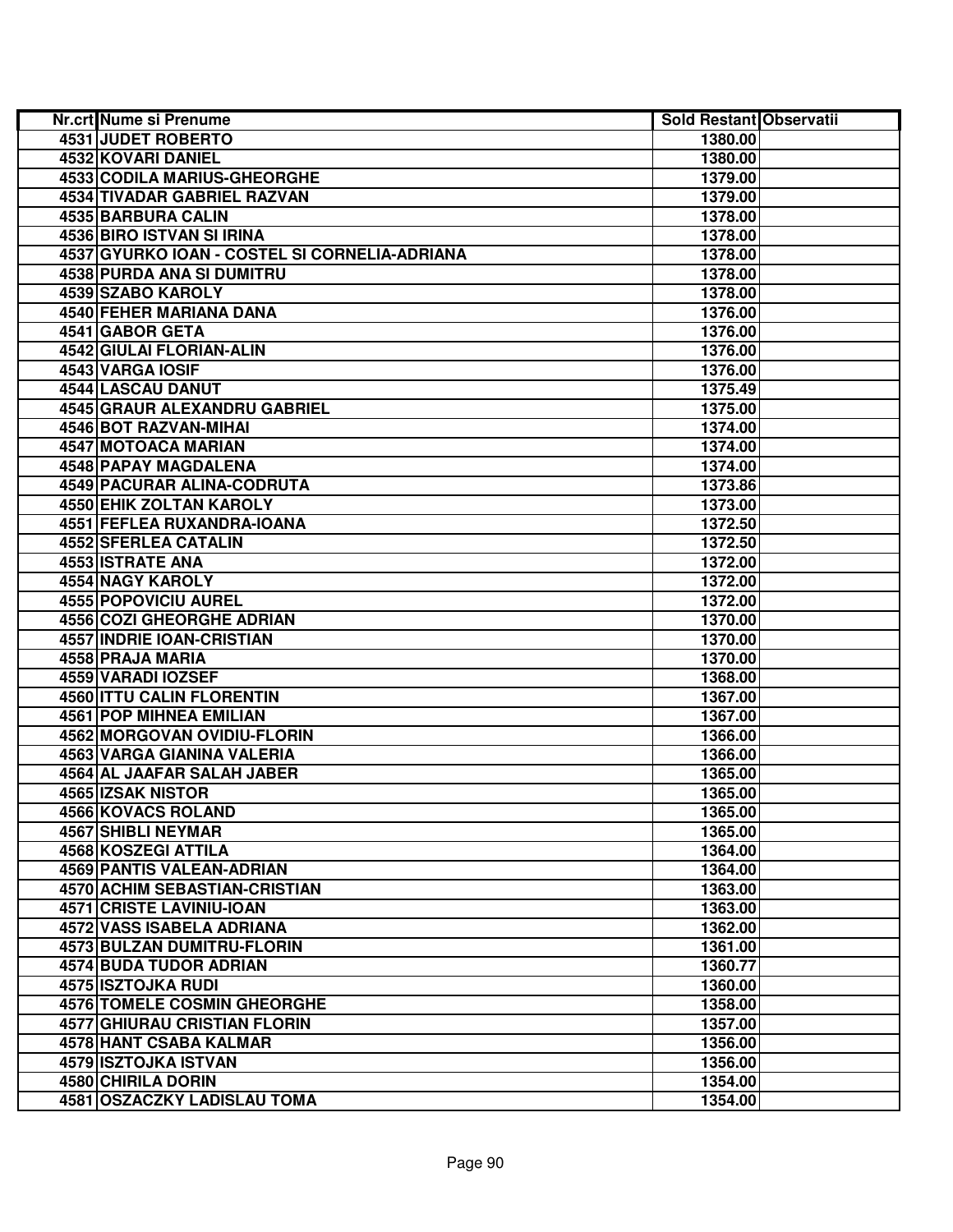| Nr.crt Nume si Prenume                  | Sold Restant Observatii |  |
|-----------------------------------------|-------------------------|--|
| <b>4582 MASCAS VIOREL ANA</b>           | 1352.00                 |  |
| 4583 RADU ZSUZSANNA KATALIN EVA         | 1352.00                 |  |
| 4584 ONITA ADRIAN                       | 1351.00                 |  |
| 4585 APETREI VIORICA                    | 1350.00                 |  |
| <b>4586 BRASSO MIHALY TAMAS</b>         | 1350.00                 |  |
| 4587 GABOR GAVRIL                       | 1350.00                 |  |
| 4588 VERES JOZSEF                       | 1350.00                 |  |
| 4589 PUSCAS CALIN-VASILE SI DANA MARIA  | 1349.00                 |  |
| 4590 BUNGAU PETRA                       | 1348.00                 |  |
| 4591 DEMIAN BOGDAN-ADRIAN               | 1348.00                 |  |
| 4592 LIPAI DUMITRU                      | 1348.00                 |  |
| 4593 PACURAR DORIN - LIVIU              | 1347.06                 |  |
| 4594 HIRTE CLAUDIU-LUCIAN               | 1346.00                 |  |
| 4595 LUNKUI GYORGY                      | 1346.00                 |  |
| 4596 VARODI FLORIN                      | 1346.00                 |  |
| 4597 LUPSE FLORIN-EMIL                  | 1345.00                 |  |
| 4598 FARCUTIU ALINA-GINA                | 1344.00                 |  |
| <b>4599 DRAGAN MUGUREL-PETRU</b>        | 1343.00                 |  |
| 4600 PUIE VIOLETA-FLORINA SI NICOLAE    | 1343.00                 |  |
| 4601 HOLLO-CSEJTEI LADISLAU-BARNA       | 1341.00                 |  |
| 4602 STANESCU NEONILA ALEXANDRA ADRIANA | 1340.71                 |  |
| 4603 KAJCZA ELISABETA                   | 1340.00                 |  |
| 4604 MAN IOAN                           | 1340.00                 |  |
| <b>4605 POPUTE VALENTIN-TUDOR</b>       | 1340.00                 |  |
| 4606 VARGA IOAN                         | 1340.00                 |  |
| <b>4607 BIRTA FERENC FLORIAN</b>        | 1339.59                 |  |
| 4608 TINCAU DELIA P.F.A.                | 1339.00                 |  |
| 4609 BULE FLORIAN                       | 1336.00                 |  |
| 4610 NACA IOANA-MARIANA                 | 1336.00                 |  |
| 4611 HORVATH EVA                        | 1335.00                 |  |
| 4612 ZBIRCEA IOAN GABRIEL               | 1334.00                 |  |
| 4613 BALAJ ADRIAN CLAUDIU               | 1333.00                 |  |
| <b>4614 BARTA ISTVAN</b>                | 1330.00                 |  |
| 4615 COLTE IOAN-DANIEL SI DANIELA       | 1330.00                 |  |
| 4616 MATEIU OVIDIU STEFAN               | 1330.00                 |  |
| <b>4617 MUT MARIUS-CORNEL</b>           | 1330.00                 |  |
| <b>4618 SOTIUT IRINA</b>                | 1329.00                 |  |
| 4619 SZUCS BORBALA-VIORICA              | 1329.00                 |  |
| 4620 UNGUR VIOREL-OCTAVIAN              | 1329.00                 |  |
| <b>4621 PARANICI CONSTANTIN</b>         | 1328.00                 |  |
| 4622 CHICHINEJDI DAVID                  | 1327.76                 |  |
| 4623 VESA DUMITRU                       | 1327.68                 |  |
| 4624 PENZES IOAN SI MARGARETA           | 1327.00                 |  |
| 4625 CIURAR AURICA                      | 1325.00                 |  |
| <b>4626 GABOR MATEL</b>                 | 1325.00                 |  |
| 4627 PAJZOS CSABA                       | 1325.00                 |  |
| <b>4628 ROSTAS CRENGUTA</b>             | 1325.00                 |  |
| 4629 BUTNARASU IOANA                    | 1324.04                 |  |
| 4630 BABAN CIPRIAN - CABINET DE AVOCAT  | 1324.00                 |  |
| <b>4631 REZMUVES IOSIF</b>              | 1324.00                 |  |
| <b>4632 JURCA GHEORGHE SI MARIANA</b>   | 1323.00                 |  |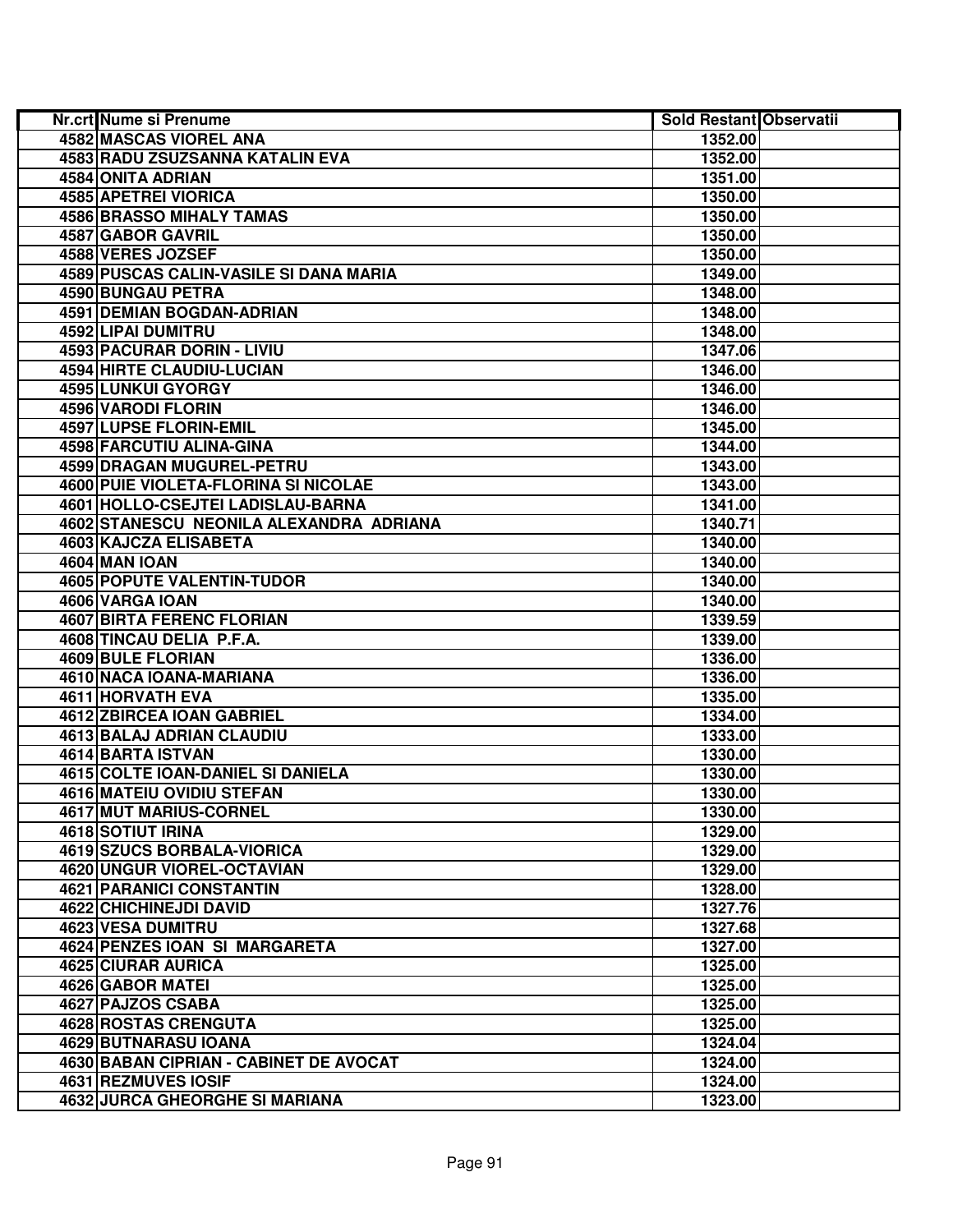| Nr.crt Nume si Prenume                                      | Sold Restant Observatii |  |
|-------------------------------------------------------------|-------------------------|--|
| 4633 SOLAR IOANA-MIHAELA                                    | 1323.00                 |  |
| 4634 PACALA IOAN-ALEXANDRU                                  | 1322.00                 |  |
| <b>4635 BIRO MARIA MAGDOLNA</b>                             | 1320.00                 |  |
| 4636 BROZBAN STELIAN-STEFAN                                 | 1320.00                 |  |
| 4637 DUDOMA SANDOR SI MARIANA-ANETA                         | 1320.00                 |  |
| <b>4638 FARKAS TIBERIU</b>                                  | 1320.00                 |  |
| 4639 HULEA PETRU SI FLOARE                                  | 1320.00                 |  |
| 4640 MILIAN-SACULTET ALINA-FLORENTINA                       | 1320.00                 |  |
| 4641 PALLO IZABELLA INT. IND.                               | 1320.00                 |  |
| 4642 POPA IOAN                                              | 1320.00                 |  |
| 4643 DODA FLAVIU-SORIN SI DELIA                             | 1318.00                 |  |
| 4644 LUPSA LUCIAN BOGDAN                                    | 1316.00                 |  |
| 4645 VARGA MONIKA-ALIZ                                      | 1316.00                 |  |
| 4646 MICU MIHAI                                             | 1314.50                 |  |
| 4647 BONILLO-BERNAL FRANCISCO SI HERNANDEZ SANTANDER MANUEL | 1313.00                 |  |
| 4648 INDRIE CORNEL                                          | 1311.00                 |  |
| 4649 MISAROS SERBAN-FLAVIU                                  | 1310.00                 |  |
| 4650 OROS GHEORGHE                                          | 1310.00                 |  |
| 4651 BRAN FLORIAN                                           | 1308.00                 |  |
| 4652 POP DANIEL GRIGORIU                                    | 1306.00                 |  |
| 4653 RIF SIMONA-FLORENITNA                                  | 1304.00                 |  |
| 4654 VARGA NICOLAE                                          | 1304.00                 |  |
| 4655 CROITORU ROBERT                                        | 1302.00                 |  |
| 4656 OLAR SEBASTIAN                                         | 1302.00                 |  |
| <b>4657 UVEGHES BOGDAN-DACIAN</b>                           | 1302.00                 |  |
| <b>4658 BUIBAS ADRIAN-DORIN</b>                             | 1301.00                 |  |
| <b>4659 HALACU GABRIELA</b>                                 | 1301.00                 |  |
| 4660 ZAH LIA                                                | 1301.00                 |  |
| 4661 BARBURA MIRCEA VLAD                                    | 1300.00                 |  |
| 4662 BOKA GHEORGHE                                          | 1300.00                 |  |
| 4663 CHIFIRIUC GHEORGHE                                     | 1300.00                 |  |
| 4664 GABOR MARIA                                            | 1300.00                 |  |
| 4665 GHIURO CIPRIAN-ADRIAN                                  | 1300.00                 |  |
| 4666 GORDAN MARIUS CASIAN SI FLORICA-LIANA                  | 1300.00                 |  |
| <b>4667 HODUT-FASIE NICOLINA</b>                            | 1300.00                 |  |
| <b>4668 LAKATOS AUGUSTIN</b>                                | 1300.00                 |  |
| 4669 PAP GILDA                                              | 1300.00                 |  |
| 4670 TOTH ANA-NICOLETA                                      | 1300.00                 |  |
| <b>4671 TRIFAN MIRCEA</b>                                   | 1300.00                 |  |
| 4672 VARGA JANOS                                            | 1300.00                 |  |
| 4673 VARGA ZOLTAN                                           | 1300.00                 |  |
| 4674 VENTEL ANDRAS                                          | 1300.00                 |  |
| 4675 SIRCA CRISTIAN-MARIUS                                  | 1299.02                 |  |
| <b>4676 CISMAS MARCEL ENESCU</b>                            | 1299.00                 |  |
| 4677 BODOGAI PETRE-MIREL                                    | 1298.00                 |  |
| 4678 POPA CARMEN- TEODORA                                   | 1297.00                 |  |
| <b>4679 BRUDASCA STEFAN-DANUT</b>                           | 1296.00                 |  |
| 4680 BUZDUG DAN                                             | 1295.00                 |  |
| <b>4681 DOCZI FRANCISC-FLORIN</b>                           | 1295.00                 |  |
| 4682 GABOR GAVRIL                                           | 1295.00                 |  |
| 4683 JUNC TUNDE                                             | 1294.00                 |  |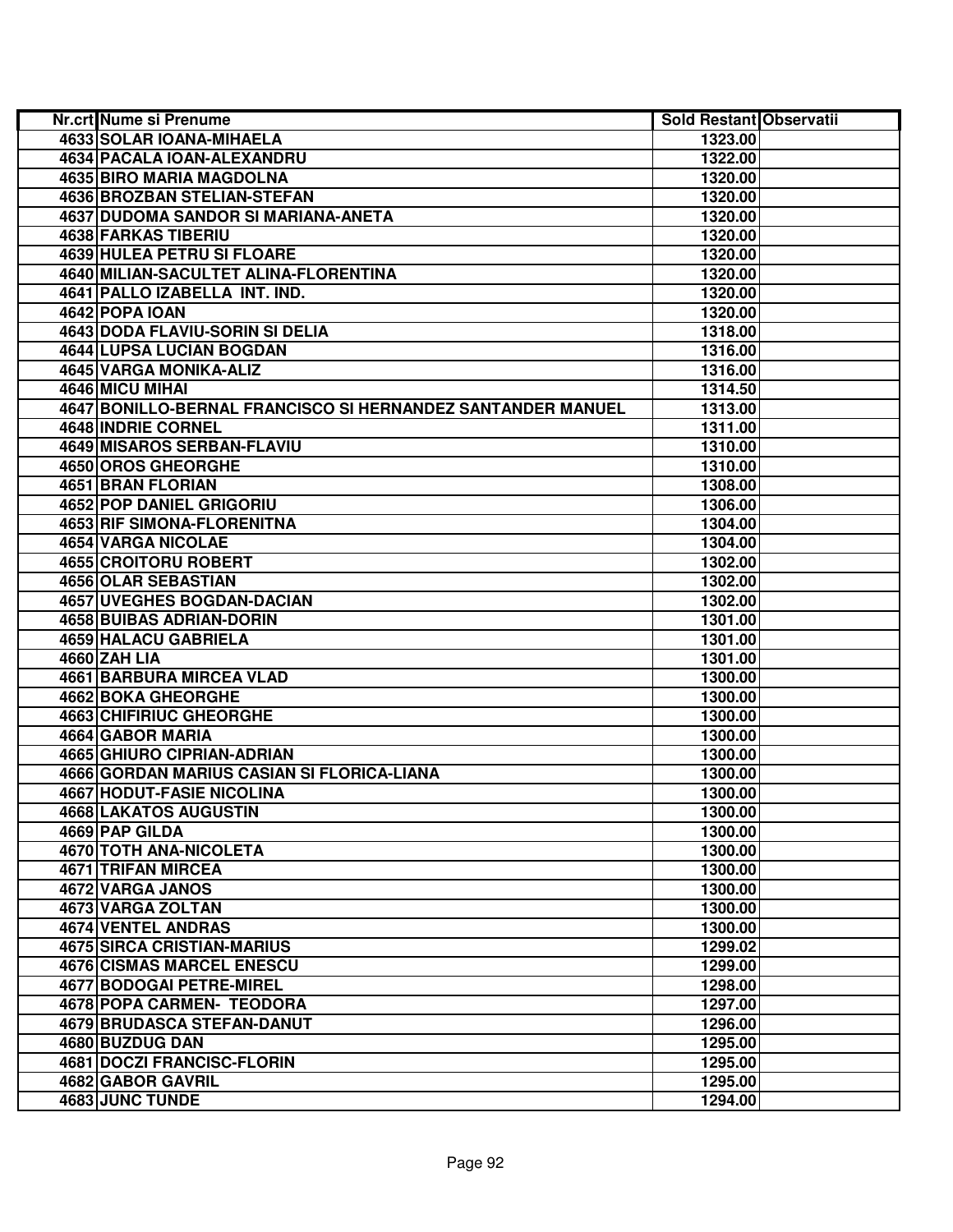| <b>Nr.crt Nume si Prenume</b>             | Sold Restant Observatii |  |
|-------------------------------------------|-------------------------|--|
| 4684 ANANI GEORGE-CRISTIAN                | 1293.00                 |  |
| <b>4685 NAGY ANDRAS</b>                   | 1291.00                 |  |
| 4686 TUDUK VIORICA-MARIA                  | 1291.00                 |  |
| 4687 BARTA ILDIKO                         | 1290.00                 |  |
| <b>4688 BOCSA MIRCEA-OVIDIU SI MONICA</b> | 1290.00                 |  |
| 4689 COITA SERGIU-EUGEN                   | 1290.00                 |  |
| 4690 DUCA IONEL                           | 1290.00                 |  |
| 4691 GEREBENES GIZELLA                    | 1290.00                 |  |
| 4692 KISS MIKLOS                          | 1290.00                 |  |
| 4693 POZSONYI ANETA-MARGARETA             | 1290.00                 |  |
| 4694 ROSTAS EVA                           | 1290.00                 |  |
| 4695 VARGA ANDREI                         | 1290.00                 |  |
| 4696 COITA FLAVIU-GLAD                    | 1289.00                 |  |
| 4697 KOPAR KALMAN                         | 1289.00                 |  |
| 4698 PETRICAS GHEORGHE                    | 1288.00                 |  |
| 4699 POPA SORIN                           | 1287.16                 |  |
| 4700 DELIMAN VIORICA                      | 1286.00                 |  |
| 4701 GULES SERGIU-IONUT                   | 1286.00                 |  |
| 4702 TORJA ALIN-IOAN                      | 1286.00                 |  |
| 4703 LESAK SANDOR                         | 1285.00                 |  |
| 4704 POPSA SILVIU-DOREL                   | 1285.00                 |  |
| 4705 TOROK ALBERT                         | 1285.00                 |  |
| <b>4706 HAPA ELVIS MARIUS</b>             | 1284.86                 |  |
| 4707 OLAR ALEXANDRU                       | 1284.00                 |  |
| 4708 SALAJEAN OVIDIU-DUMITRU              | 1284.00                 |  |
| 4709 VASILE GIGEL-BOGDAN                  | 1283.79                 |  |
| 4710 CICU NICOLETA LACRIMIOARA            | 1282.00                 |  |
| <b>4711 ISZTOIKA GAVRIL</b>               | 1282.00                 |  |
| 4712 KOVACS MAGDOLNA                      | 1282.00                 |  |
| 4713 DOBOS ISTVAN                         | 1281.00                 |  |
| 4714 NAGY ANDREI-CRISTIAN                 | 1281.00                 |  |
| 4715 CHETAN IOAN DANIEL                   | 1280.00                 |  |
| 4716 MANGRA FLORIN                        | 1280.00                 |  |
| 4717 MIHUTIU IOAN-MIHAI                   | 1280.00                 |  |
| 4718 OBERMAJER EVA                        | 1280.00                 |  |
| 4719 PLES OVIDIU                          | 1280.00                 |  |
| 4720 BULBUCA TEODOR                       | 1278.00                 |  |
| 4721 NAGY ZOIA LENCHE LUCIA SI STEFAN     | 1278.00                 |  |
| 4722 VESZPREMI ZOLTAN LASZLO              | 1277.00                 |  |
| 4723 SZOKE ANGELA                         | 1276.00                 |  |
| 4724 GEORGESCU ANA-MARIA                  | 1275.00                 |  |
| 4725 MERA CIPRIAN-ALIN                    | 1275.00                 |  |
| 4726 SERES IOSIF                          | 1275.00                 |  |
| 4727 CRET MARIA-CARMEN                    | 1274.00                 |  |
| 4728 POP RADU-ILIE                        | 1273.00                 |  |
| 4729 SZERZO IDA                           | 1273.00                 |  |
| 4730 FULOP ISTVAN                         | 1271.29                 |  |
| <b>4731 IAMBOR TEODOR-LUCIAN</b>          | 1271.08                 |  |
| 4732 CHIRICA GABRIEL-ATTILA               | 1270.00                 |  |
| <b>4733 BOTA MIHAI ADRIAN</b>             | 1268.00                 |  |
| 4734 BUDAU ILCA                           | 1267.97                 |  |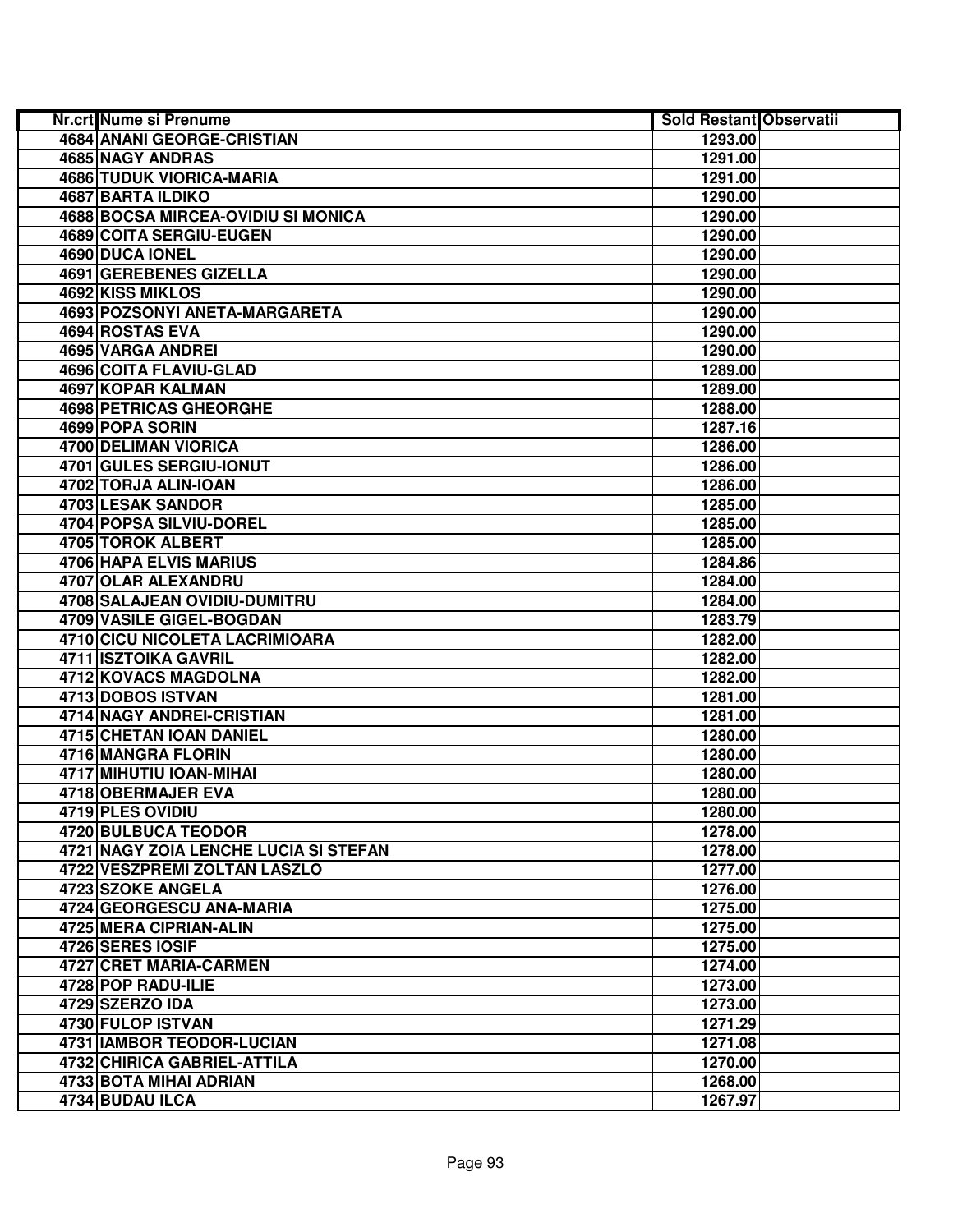| Nr.crt Nume si Prenume                      | Sold Restant Observatii |  |
|---------------------------------------------|-------------------------|--|
| <b>4735 PERTICAS GEORGE-CALIN</b>           | 1267.00                 |  |
| 4736 CIARNAU ETELCA-IBOLYA                  | 1266.00                 |  |
| 4737 SAVA VASILE SI ILEANA-ALEXANDRA        | 1266.00                 |  |
| 4738 GABOR ECATERINA                        | 1265.00                 |  |
| 4739 IONESCU OTILIA-MONICA                  | 1265.00                 |  |
| 4740 POPOVICI ALEXANDRA-DELIA               | 1265.00                 |  |
| 4741 VENTEL OLIMPIA                         | 1263.00                 |  |
| 4742 BOLDIS LUMINITA-GEORGETA               | 1262.00                 |  |
| 4743 ANDOR OLIMPIA-GABRIELA                 | 1261.00                 |  |
| 4744 MATEAS TRAIAN SORIN                    | 1261.00                 |  |
| 4745 FODOR GHEORGHE                         | 1260.00                 |  |
| 4746 BANCSA VIORICA                         | 1259.00                 |  |
| 4747 BUGHIU FLORENTINA MIHAELA              | 1259.00                 |  |
| 4748 NEDITA CARMEN-LIGIA                    | 1257.00                 |  |
| 4749 OTVOS GAVRIL SI GHETE MARIAN           | 1257.00                 |  |
| 4750 TON IOSIF                              | 1257.00                 |  |
| <b>4751 CHEREGI FLORIN-MARIUS</b>           | 1256.00                 |  |
| 4752 CIOBAN-JUNC MARIUS-VASILE              | 1256.00                 |  |
| 4753 P.F.A.SIRCA MIHAELA-FLORICA            | 1256.00                 |  |
| 4754 STROE-DURINA CATALIN-MIHAI SI CRISTINA | 1256.00                 |  |
| 4755 FLORUTA MARIA-CLAUDIA                  | 1255.00                 |  |
| 4756 GABOR MINDRA                           | 1254.00                 |  |
| 4757 I.I. FIZESAN RAMONA NICOLETA           | 1254.00                 |  |
| 4758 PURDA ADRIAN VIOREL                    | 1254.00                 |  |
| <b>4759 TOTH IOLANDA</b>                    | 1253.00                 |  |
| 4760 JAKOB RAMONA                           | 1251.00                 |  |
| 4761 TOIA-CRET NICOLAE SI DORINA            | 1251.00                 |  |
| 4762 BALINT IONUT                           | 1250.00                 |  |
| 4763 BERKE TIBOR                            | 1250.00                 |  |
| 4764 COSTA IOAN                             | 1250.00                 |  |
| 4765 COSTEA CRISTIAN-DANUT PFA              | 1250.00                 |  |
| 4766 DEAK KRISTOF                           | 1250.00                 |  |
| 4767 DUMEA DANIEL VIOREL                    | 1250.00                 |  |
| 4768 IGNA RADU IOAN                         | 1250.00                 |  |
| 4769 KAJCZA DIANA                           | 1250.00                 |  |
| <b>4770 LUPSE SERGIU-ROBERTO</b>            | 1250.00                 |  |
| 4771 MAKAI VINCZE-LORANT                    | 1250.00                 |  |
| 4772 MATEA IOAN IOSIF                       | 1250.00                 |  |
| 4773 MATYASI ROBERT                         | 1250.00                 |  |
| 4774 MEZEI ESZTER                           | 1250.00                 |  |
| 4775 PATAKI FELIX-FERENCZ                   | 1250.00                 |  |
| 4776 POP IOAN                               | 1250.00                 |  |
| <b>4777 PRAGE ADRIAN GHEORGHE</b>           | 1250.00                 |  |
| 4778 PURGE EMANUEL                          | 1250.00                 |  |
| <b>4779 SACUI CALIN-CONSTANTIN</b>          | 1250.00                 |  |
| 4780 SZTOIKA STEFAN CSABA                   | 1250.00                 |  |
| <b>4781 TURCUS TEOFIL</b>                   | 1250.00                 |  |
| 4782 ARDELEAN ANGELA                        | 1249.00                 |  |
| 4783 BERES EMIL                             | 1248.00                 |  |
| <b>4784 CIARNAU ANCA CRISTINA</b>           | 1247.14                 |  |
| <b>4785 ANTAL ZSENI-LENKE</b>               | 1247.00                 |  |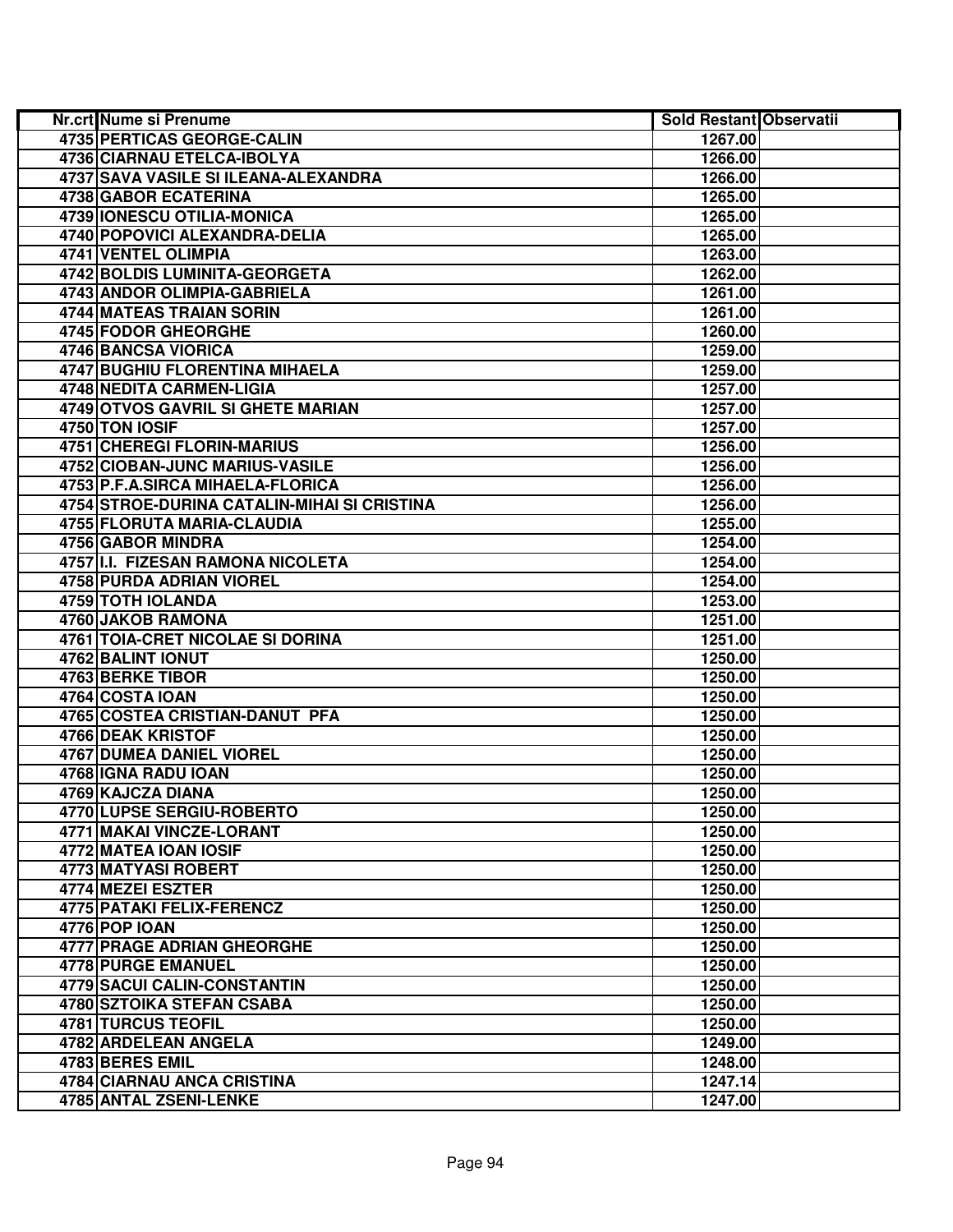| <b>Nr.crt Nume si Prenume</b>         | Sold Restant Observatii |  |
|---------------------------------------|-------------------------|--|
| 4786 BURCIA GAVRIL                    | 1247.00                 |  |
| 4787 GASCA NICOLAE-DANIEL             | 1247.00                 |  |
| 4788 SALAJAN MARIUS ADRIAN            | 1247.00                 |  |
| 4789 SZABO CSABA-ATTILA               | 1246.00                 |  |
| 4790 BOT MARIA-CAROLINA               | 1245.00                 |  |
| 4791 CINDEA MARIN                     | 1245.00                 |  |
| 4792 MATEI DANIEL                     | 1245.00                 |  |
| 4793 MINZ GEORGE-DACIAN               | 1245.00                 |  |
| 4794 SZALAI LASZLO                    | 1245.00                 |  |
| 4795 FLOREA TUDOREL                   | 1243.00                 |  |
| 4796 FILIMON ALEXANDRU                | 1242.00                 |  |
| 4797 TERHES ALIN-AUGUSTIN             | 1242.00                 |  |
| 4798 FERAR VIOREL SI FLOARE           | 1241.00                 |  |
| 4799 BOKA BARNA                       | 1240.00                 |  |
| 4800 CORDOVAN VIOLA-RENATA            | 1240.00                 |  |
| 4801 GULER IOAN SI ANGELA             | 1240.00                 |  |
| 4802 MARINCAS DANIELA-MIRELA          | 1240.00                 |  |
| 4803 POPA PAUL                        | 1240.00                 |  |
| 4804 ZAMA ROBERT-LAURENTIU            | 1240.00                 |  |
| 4805 INDRIES ALEXANDRA-MONICA         | 1238.09                 |  |
| 4806 MAKKOS ZOLTAN                    | 1238.00                 |  |
| 4807 CHERESI ALEXANDRU                | 1236.00                 |  |
| 4808 KOVACS KINGA                     | 1236.00                 |  |
| 4809 PATRONEA AUREL SI MIOARA-DANIELA | 1236.00                 |  |
| 4810 GHIURAU ALINA-MIHAELA            | 1235.00                 |  |
| <b>4811 SZABO GABRIEL CRISTIAN</b>    | 1235.00                 |  |
| 4812 SZONDI GABOR                     | 1235.00                 |  |
| 4813 TAKACS TAMAS-PAVEL SI TEREZIA    | 1235.00                 |  |
| <b>4814 CHEREGI FLORIN</b>            | 1234.00                 |  |
| 4815 PETER ANDA- CORNELIA SI CAROL    | 1234.00                 |  |
| 4816 BERTI PARDALIAN                  | 1233.00                 |  |
| 4817 DAVID ILEANA                     | 1233.00                 |  |
| 4818 GHEORGHIES CATALIN               | 1233.00                 |  |
| 4819 HORVATH IZABELLA-MELINDA         | 1233.00                 |  |
| 4820 REIZ CSABA ANTAL                 | 1233.00                 |  |
| <b>4821 BIRTA ISTVAN TAMAS</b>        | 1232.63                 |  |
| 4822 MUSCU RAMONA CORINA              | 1232.00                 |  |
| 4823 VERES DUMITRU                    | 1231.00                 |  |
| 4824 EL HAJRI M HAMED                 | 1230.00                 |  |
| 4825 KAJCZA ZSOLT FERENCZ             | 1230.00                 |  |
| <b>4826 BACIU FILOFTEIA</b>           | 1226.00                 |  |
| 4827 ISZTOJKA GABOR                   | 1226.00                 |  |
| 4828 PURTAN TEODOR                    | 1226.00                 |  |
| 4829 SANDOR DUMITRU SI MAGDALENA      | 1226.00                 |  |
| 4830 TUSAN LASZLO MIKLOS              | 1226.00                 |  |
| 4831 BORAC ELENA-VIERCA               | 1224.00                 |  |
| 4832 KALMAR GABRIELA SI IOAN          | 1223.00                 |  |
| <b>4833 TIRB GEORGETA OCTAVIA</b>     | 1223.00                 |  |
| <b>4834 ARDELEAN FLORIN NELU</b>      | 1221.00                 |  |
| 4835 DOMOCOS ARON                     | 1221.00                 |  |
| 4836 LIPTAK ZOLTAN                    | 1220.17                 |  |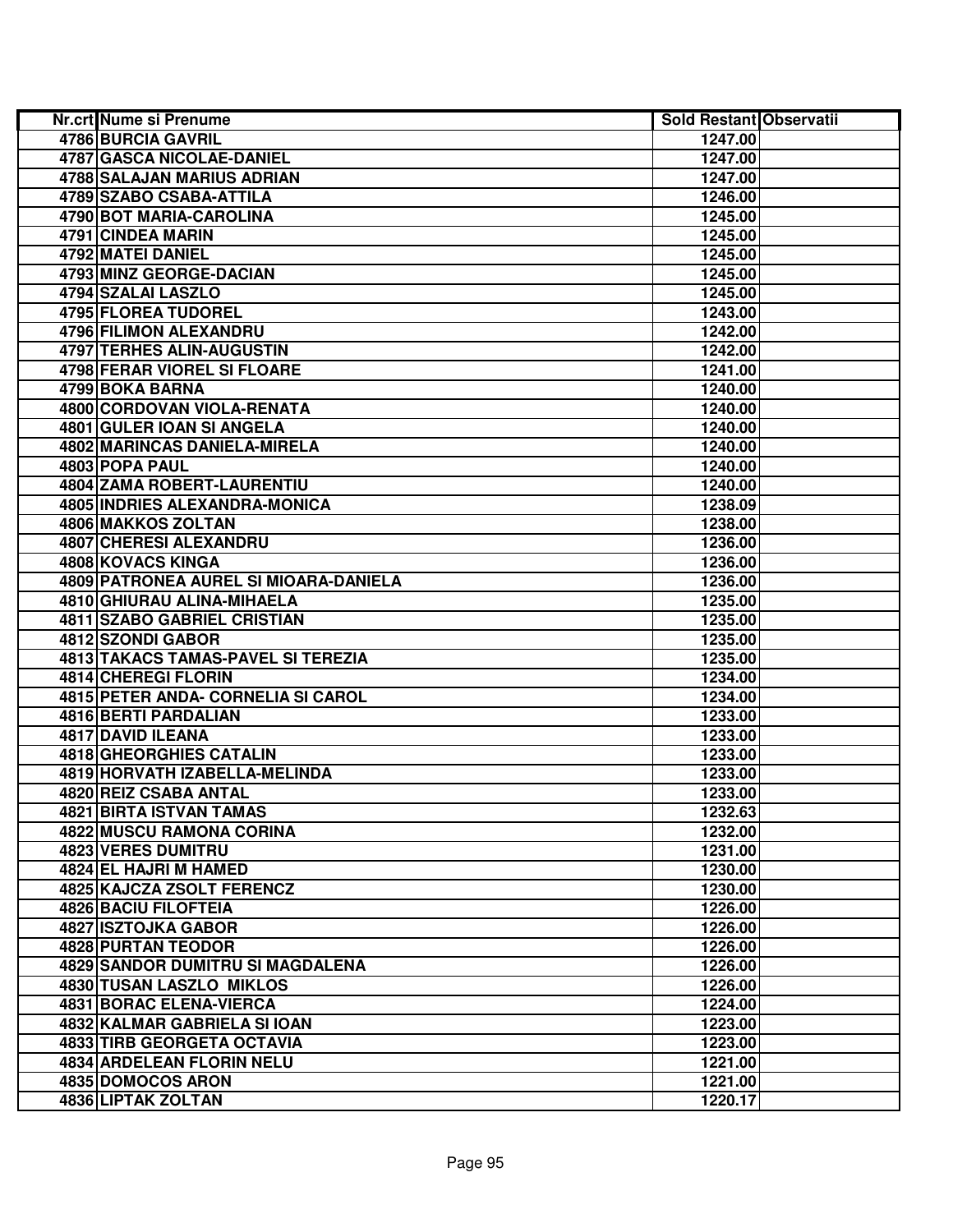| <b>Nr.crt</b> Nume si Prenume                                          | Sold Restant Observatii |  |
|------------------------------------------------------------------------|-------------------------|--|
| <b>4837 BREANC GABRIEL-DANIEL</b>                                      | 1220.00                 |  |
| <b>4838 GABOR DUMITRU</b>                                              | 1220.00                 |  |
| 4839 GEREBENES GABOR                                                   | 1220.00                 |  |
| 4840 IRIMIAS CLAUDIU                                                   | 1220.00                 |  |
| 4841 LACATUS SANDOR                                                    | 1220.00                 |  |
| 4842 TRIPA IOAN MIRCEA                                                 | 1220.00                 |  |
| 4843 GIRZ ELISABETA                                                    | 1219.00                 |  |
| 4844 POP-DURINA ADRIAN-MIRCEA                                          | 1217.16                 |  |
| 4845 BALAZSHAZI IOAN SI ILEANA                                         | 1217.00                 |  |
| 4846 TIRLA FLORICA                                                     | 1216.00                 |  |
| <b>4847 MIHES GHEORGHE TEOFIL</b>                                      | 1213.00                 |  |
| 4848 BALOGH KATALIN                                                    | 1212.00                 |  |
| 4849 MEZEI TIBOR CAROL                                                 | 1212.00                 |  |
| 4850 PLESESCU IOAN                                                     | 1212.00                 |  |
| 4851 POP CATALINA-ALEXANDRA                                            | 1211.00                 |  |
| 4852 CHIORAN COSMIN-LIVIU                                              | 1210.00                 |  |
| 4853 MILOTAI DAVID                                                     | 1210.00                 |  |
| <b>4854 ARDELEAN MARIUS GHEORGHE</b>                                   | 1207.90                 |  |
| 4855 ARANY ALEXANDRU                                                   | 1207.00                 |  |
| 4856 DANA LUCIAN DANIEL                                                | 1205.00                 |  |
| <b>4857 TOMELE CIPRIAN-NICOLAE</b>                                     | 1202.34                 |  |
| 4858 DAESCU OVIDIU-CONSTANTIN                                          | 1201.00                 |  |
| <b>4859 POPP NATALIA</b>                                               | 1201.00                 |  |
| 4860 AWAN SULTAN MUHAMMAD AITTZAZ                                      | 1200.00                 |  |
| 4861 AWAWDIN ALI                                                       | 1200.00                 |  |
| 4862 BALOG LASZLO-FERENCZ                                              | 1200.00                 |  |
| <b>4863 BARTA ATTILA</b>                                               | 1200.00                 |  |
| 4864 BERES GHIZELA                                                     | 1200.00                 |  |
| 4865 BIRTA GYORGY-ZSOLT                                                | 1200.00                 |  |
| <b>4866 BONTA MARIUS DUMITRU</b>                                       | 1200.00                 |  |
| <b>4867 CIUNTU GHEORGHE-GABRIEL</b>                                    | 1200.00                 |  |
| 4868 DEJEU ALIN                                                        | 1200.00                 |  |
| 4869 FARCAS ADRIAN SORIN                                               | 1200.00                 |  |
| 4870 GANGOS SORIN-FLORIN                                               | 1200.00                 |  |
| 4871 GAVRILA ALIN-ROBERT                                               | 1200.00                 |  |
| 4872 GEORGESCU DANIEL                                                  | 1200.00                 |  |
| 4873 HALASZ PETER-ATTILA                                               | 1200.00                 |  |
| 4874 HEGEDUS LADISLAU                                                  | 1200.00                 |  |
| 4875 HORVATH ALEXANDRU                                                 | 1200.00                 |  |
| 4876 JOBAGY MIRELA-MARCELA                                             | 1200.00                 |  |
| 4877 KASSAI ALIN-LUDOVIC                                               | 1200.00                 |  |
| 4878 KERESZTES ISTVAN                                                  | 1200.00                 |  |
| 4879 LESAK MARIA                                                       | 1200.00                 |  |
| 4880 MEER MUHAMMAD SHABBIR AHMAD                                       | 1200.00                 |  |
| <b>4881 NICORUT AURELIAN</b>                                           | 1200.00                 |  |
| 4882 ONYENOBI CHUKWUNYERE EMMANUEL<br><b>4883 OTVOS SURAJ CRISTIAN</b> | 1200.00                 |  |
| 4884 PATINTARU MIHAI                                                   | 1200.00<br>1200.00      |  |
| 4885 RADA IONUT ALEXANDRU                                              | 1200.00                 |  |
| <b>4886 SILAGHI GAVRIL</b>                                             | 1200.00                 |  |
| 4887 SONEA SEBASTIAN-IOAN                                              | 1200.00                 |  |
|                                                                        |                         |  |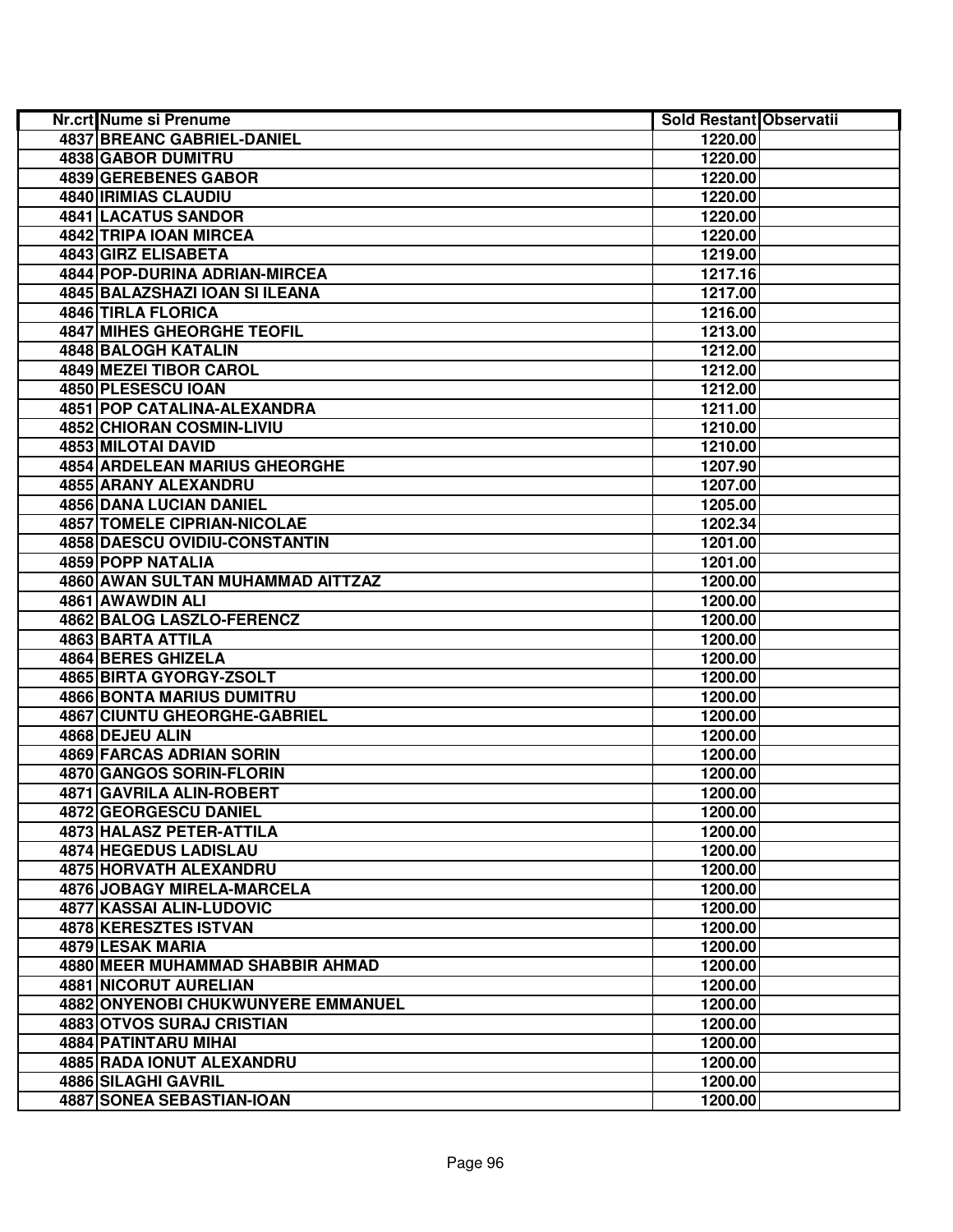| Nr.crt Nume si Prenume                            | <b>Sold Restant Observatii</b> |
|---------------------------------------------------|--------------------------------|
| <b>4888 STRANGO VLADUT-NICOLAE</b>                | 1200.00                        |
| 4889 SZABO JANOS CSONGOR                          | 1200.00                        |
| 4890 TASNADE DUMITRU                              | 1200.00                        |
| 4891 YOUNAS MOHAMMAD                              | 1200.00                        |
| <b>4892 BERE TEODORA-MARIANA</b>                  | 1199.00                        |
| 4893 GABOR GABOR                                  | 1199.00                        |
| 4894 JURCUT FLORIAN                               | 1198.00                        |
| 4895 CERNEA RAMONA                                | 1196.00                        |
| <b>4896 BILA PAUL-SEBASTIAN</b>                   | 1195.00                        |
| 4897 BUDA ANDREI                                  | 1195.00                        |
| 4898 BURESCU DANIELA-ROXANA                       | 1195.00                        |
| 4899 RETI ISTVAN                                  | 1195.00                        |
| 4900 STATE PASCARIU VALERIAN                      | 1195.00                        |
| 4901 COLEMAN BRISTENA-OLIVIA                      | 1194.00                        |
| 4902 PARA SEPTIMIU-DANIEL                         | 1194.00                        |
| 4903 SILAGHI TIBERIU-CRISTIAN SI FLORICA-GEORGETA | 1194.00                        |
| 4904 BRATEANU VASILE                              | 1193.00                        |
| 4905 MATEAS FLORINA-CRINA                         | 1193.00                        |
| 4906 GARBA VASILE FLORIN                          | 1190.00                        |
| 4907 GUBA JOSZEF                                  | 1190.00                        |
| 4908 ISZTOIKA IOAN                                | 1190.00                        |
| <b>4909 MIHALI ANDREI</b>                         | 1190.00                        |
| 4910 OROS ALEXANDRU                               | 1190.00                        |
| <b>4911 SAVITCHI SIDONIA-MELINDA</b>              | 1190.00                        |
| 4912 BAICAN PETRU-NICOLAE                         | 1189.00                        |
| <b>4913 BONCIDAI VALENTIN</b>                     | 1186.00                        |
| 4914 MIKLOS SUSANA                                | 1185.00                        |
| 4915 MUSCAS RODICA                                | 1184.26                        |
| 4916 VERCHE DORU-PETRU                            | 1184.00                        |
| 4917 LACZKO DENIS ROLAND                          | 1183.00                        |
| 4918 PALOS VLAD CRISTIAN                          | 1182.50                        |
| 4919 ABRUDAN DANIEL                               | 1181.00                        |
| 4920 ARON KAROLY SI MARIA                         | 1180.00                        |
| 4921 POTOROACA LOREDANA-MARIANA                   | 1179.00                        |
| 4922 SZENTGYORGYI ERZSEBET-IULIANA                | 1178.00                        |
| 4923 SZTUFLIAK LASZLO-SANDOR                      | 1178.00                        |
| 4924 SPATAR CATALIN                               | 1177.00                        |
| 4925 ISTOICA TEREZ                                | 1176.00                        |
| 4926 MACOVEI VASILE                               | 1176.00                        |
| 4927 SZABO MIRCEA                                 | 1176.00                        |
| 4928 VARGA ROMULUS                                | 1176.00                        |
| 4929 FRANCU RARES-MARIUS                          | 1175.00                        |
| 4930 POP EMILIA                                   | 1175.00                        |
| 4931 PORTAN ROLAND-LASZLO                         | 1175.00                        |
| 4932 PARNAVELAS MARCELA                           | 1173.00                        |
| 4933 GABOR MATEI                                  | 1171.00                        |
| <b>4934 AMARITEI FLORIN-GABRIEL</b>               | 1170.00                        |
| 4935 BRANDAS LIVIU                                | 1170.00                        |
| 4936 BURCA LUCIAN ALIN                            | 1170.00                        |
| 4937 HORVATH ELVIRA                               | 1170.00                        |
| 4938 IONOI ALEXANDRU SERBAN                       | 1170.00                        |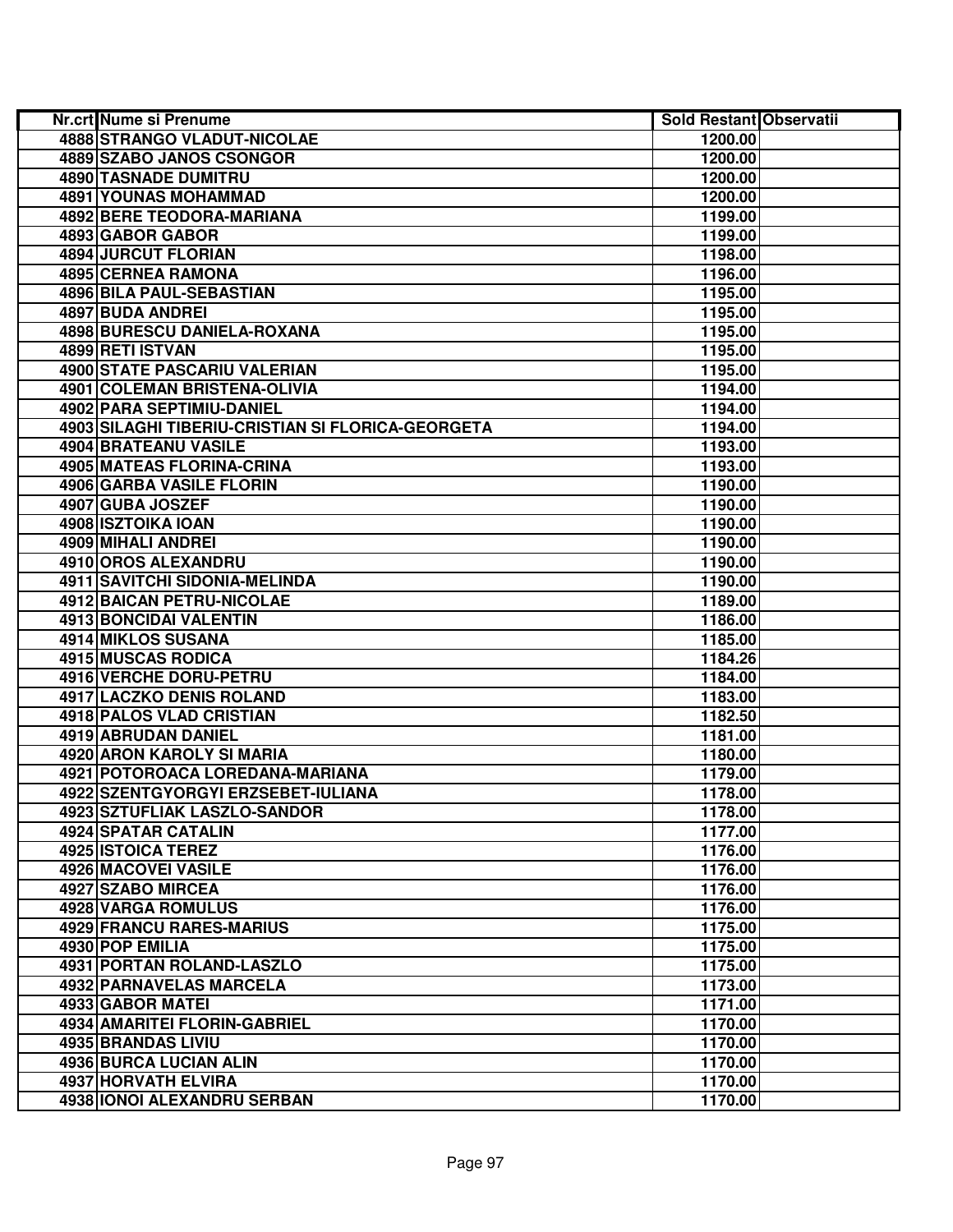| Nr.crt Nume si Prenume                       | Sold Restant Observatii |  |
|----------------------------------------------|-------------------------|--|
| 4939 IVAN IONEL                              | 1170.00                 |  |
| 4940 PORCOLAB ADRIAN                         | 1170.00                 |  |
| 4941 CACIORA NICOLAE PAUL                    | 1169.00                 |  |
| 4942 CSATI IOSIF                             | 1169.00                 |  |
| 4943 BUDAI MARIUS                            | 1168.00                 |  |
| 4944 LUDESCHER CSABA-JANOS                   | 1168.00                 |  |
| 4945 ZELINA JANOS                            | 1168.00                 |  |
| <b>4946 POPA RAUL-CIPRIAN</b>                | 1165.03                 |  |
| 4947 PETRILA MIHAI                           | 1165.00                 |  |
| 4948 SERAC CRISTINA                          | 1164.00                 |  |
| 4949 AVRAM PETRU SI VIOLETA                  | 1163.00                 |  |
| 4950 FLONTA JHONNY-DANNIEL                   | 1161.25                 |  |
| 4951 ARDELEAN PATRICIA                       | 1161.00                 |  |
| 4952 CIGHIR BOGDAN-ALEXANDRU                 | 1161.00                 |  |
| 4953 DEBRECZENI ALEXANDRU                    | 1161.00                 |  |
| 4954 KOVACS ZSOLT MIKLOS                     | 1161.00                 |  |
| 4955 GRUIE ROBERT-EDUARD                     | 1160.00                 |  |
| 4956 MARIES CODRUT RAZVAN                    | 1160.00                 |  |
| 4957 ROSCA MARIUS-DUMITRU                    | 1160.00                 |  |
| 4958 TOD SERGIU-DAN CAB.IND. DE INSOLVENTA   | 1160.00                 |  |
| 4959 VLAICA MARIUS                           | 1160.00                 |  |
| 4960 TRANDAFIR GHEORGHE                      | 1158.00                 |  |
| 4961 BICA DAN-GEORGE SI ANCA-VALERIA         | 1155.00                 |  |
| 4962 FURIC IOAN-CRISTIAN                     | 1155.00                 |  |
| 4963 IONESCU CORNEL                          | 1155.00                 |  |
| <b>4964 POP DANA-GABRIELA</b>                | 1153.00                 |  |
| <b>4965 LAZAR GABRIEL-GHEORGHE</b>           | 1152.51                 |  |
| 4966 BODEA DANIEL                            | 1152.00                 |  |
| 4967 OLAH ERNO-LASZLO                        | 1152.00                 |  |
| 4968 CAVASDAN SEBASTIAN PATRIK               | 1150.00                 |  |
| 4969 CONSTANTIN IOANA-MARIA                  | 1150.00                 |  |
| 4970 COSTE ANDREA                            | 1150.00                 |  |
| 4971 CUCI IONUT-COSTEL                       | 1150.00                 |  |
| 4972 FARKAS NORBERT                          | 1150.00                 |  |
| 4973 FAUR REMUS-IONUT                        | 1150.00                 |  |
| 4974 FEKETE CIPRIAN MARIUS SI CORINA-MIHAELA | 1150.00                 |  |
| 4975 GROZA DAN-RONALD                        | 1150.00                 |  |
| 4976 IONESCU CATALIN                         | 1150.00                 |  |
| 4977 KOLCSAR ROMEO-JOZSEF                    | 1150.00                 |  |
| 4978 MARCUS IOAN                             | 1150.00                 |  |
| 4979 ROSTAS DINU                             | 1150.00                 |  |
| 4980 VARGA FLORIN                            | 1150.00                 |  |
| 4981 VARGA MARCEL                            | 1150.00                 |  |
| 4982 ZOT LIVIU-DANIEL                        | 1150.00                 |  |
| 4983 KERSEDI PAUL-AURELIAN                   | 1148.00                 |  |
| 4984 BLAGEA NICOLIN-LUCIAN                   | 1146.09                 |  |
| 4985 DEMIAN FLORIAN SI CORINA DOINA          | 1145.00                 |  |
| 4986 MOCSAR ZOLTAN                           | 1144.00                 |  |
| 4987 MUDURA TITUS DUMITRU                    | 1144.00                 |  |
| <b>4988 SZALAI ELISABETA</b>                 | 1144.00                 |  |
| <b>4989 TARLA FLORIN-GHEORGHE</b>            | 1144.00                 |  |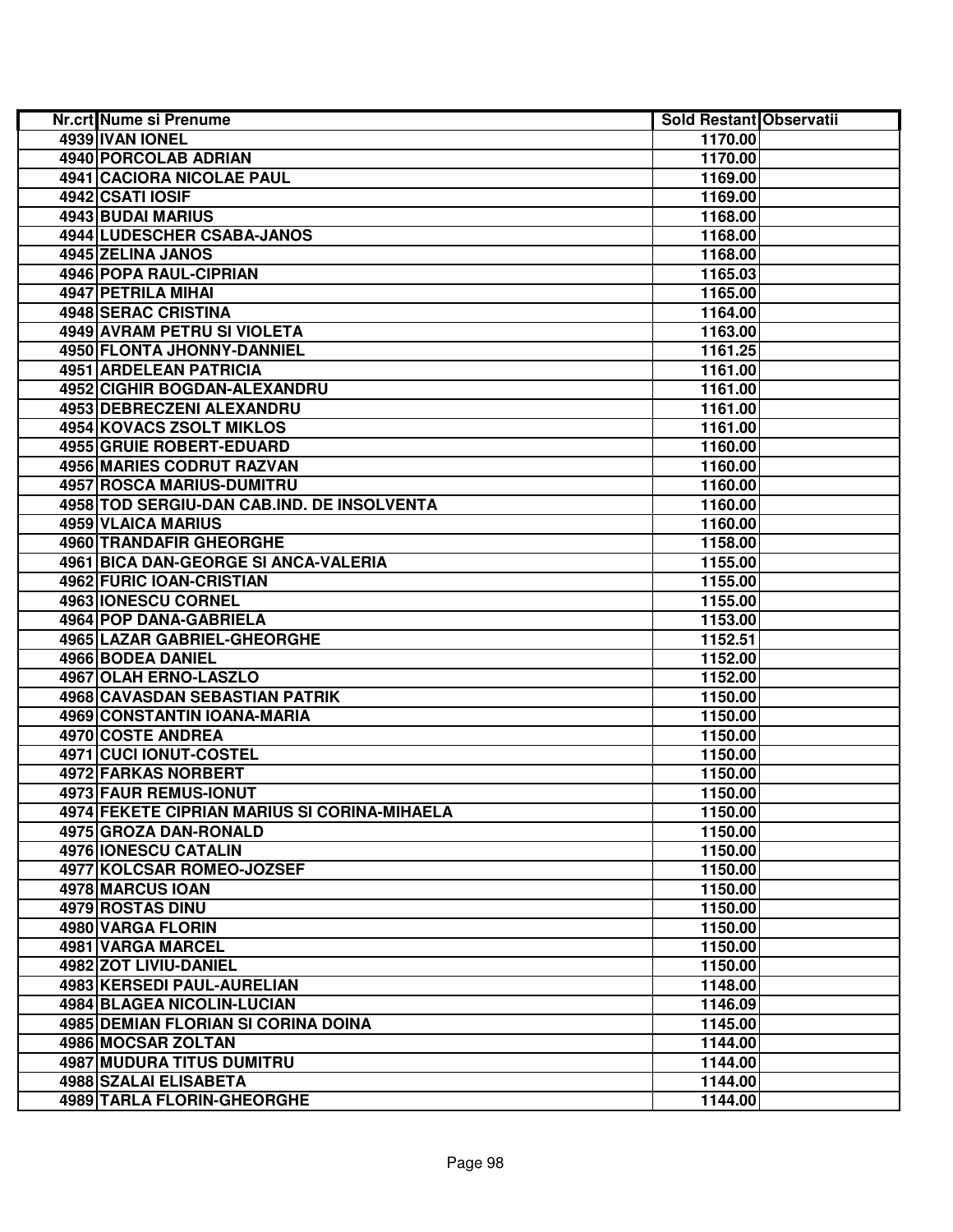| Nr.crt Nume si Prenume                         | <b>Sold Restant Observatii</b> |
|------------------------------------------------|--------------------------------|
| 4990 PORTAN MIRCEA-FLORIN                      | 1143.00                        |
| 4991 ROSTAS ARGENTINA                          | 1143.00                        |
| 4992 CORMOS RAUL                               | 1142.50                        |
| 4993 STANCA AMILIAN                            | 1141.27                        |
| 4994 SALEH AL MAHMOUD                          | 1141.00                        |
| 4995 VALKO VILMOS                              | 1141.00                        |
| 4996 BERKI ROBERT                              | 1140.00                        |
| 4997 BUHAS IOAN                                | 1140.00                        |
| 4998 CIPLEU TEOFIL                             | 1140.00                        |
| 4999 KEREZSI JOZSEF                            | 1140.00                        |
| 5000 LAZAU GHEORGHE-LEONTIN                    | 1140.00                        |
| 5001 OLAH STEFAN                               | 1140.00                        |
| 5002 SZOKE GABRIELA DANA                       | 1140.00                        |
| 5003 ABRUDAN LUCIAN-OVIDIU                     | 1139.00                        |
| 5004 ROSTAS SORIN                              | 1139.00                        |
| 5005 STEFANESCU LOREDANA-FLORENTINA            | 1139.00                        |
| 5006 ANTONICA ADRIAN-ROBERT                    | 1138.00                        |
| 5007 BLAGA OVIDIU-RADU                         | 1138.00                        |
| 5008 BOT SAMUEL                                | 1138.00                        |
| 5009 DIOS KAROLY-ROBERT                        | 1138.00                        |
| 5010 CORSEI MARIANA                            | 1137.00                        |
| 5011 MOLOCEA CLAUDIU-DUMITRU SI LOREDANA-LAURA | 1136.00                        |
| 5012 ONACA COSMIN ADRIAN                       | 1136.00                        |
| 5013 PLATONA GHEORGHE                          | 1135.00                        |
| 5014 NEDELCU SERBAN-VASILE                     | 1134.00                        |
| 5015 SZABO MAGDALENA-TUNDE                     | 1133.00                        |
| 5016 MARTIN MARCEL FLORIAN                     | 1132.00                        |
| 5017 OLA SANDA-LEONTINA                        | 1132.00                        |
| 5018 BIRAU RADU GHEORGHE                       | 1131.00                        |
| 5019 BODEA CALIN-SEBASTIAN                     | 1131.00                        |
| 5020 CURTA SERGIU-EMANUEL                      | 1130.00                        |
| 5021 IGNA GEORGE DARIUS                        | 1130.00                        |
| 5022 ISZTOICA GAVRIL                           | 1130.00                        |
| 5023 ISZTOIKA GETA                             | 1130.00                        |
| 5024 KOVACS PETER                              | 1130.00                        |
| 5025 MESAROS ALEXANDRU                         | 1130.00                        |
| 5026 MOT DANIEL-CLAUDIU                        | 1130.00                        |
| 5027 ROSTAS GABOR                              | 1130.00                        |
| 5028 STANCIU IULIU                             | 1130.00                        |
| 5029 SZEGHALMI NORBERT KALMAN                  | 1130.00                        |
| 5030 TOMA DOINA-SANDA                          | 1130.00                        |
| 5031 BORZASI LASZLO-CSABA                      | 1129.73                        |
| 5032 RUSZ CAMELIA- IOANA SI SORIN-GHEORGHE     | 1129.00                        |
| 5033 VARADI NICOLAE                            | 1129.00                        |
| 5034 CONOLOS IOAN SORIN                        | 1128.00                        |
| 5035 BRONT CRISTINA-GABRIELA                   | 1126.00                        |
| 5036 FERARU COSTEL                             | 1126.00                        |
| 5037 MOSINCAT DUMITRU SI DANIELA               | 1126.00                        |
| 5038 FINU CAMELIA LILIANA                      | 1125.00                        |
| 5039 GABOR RUPERT                              | 1125.00                        |
| 5040 HORVATH SANDOR                            | 1125.00                        |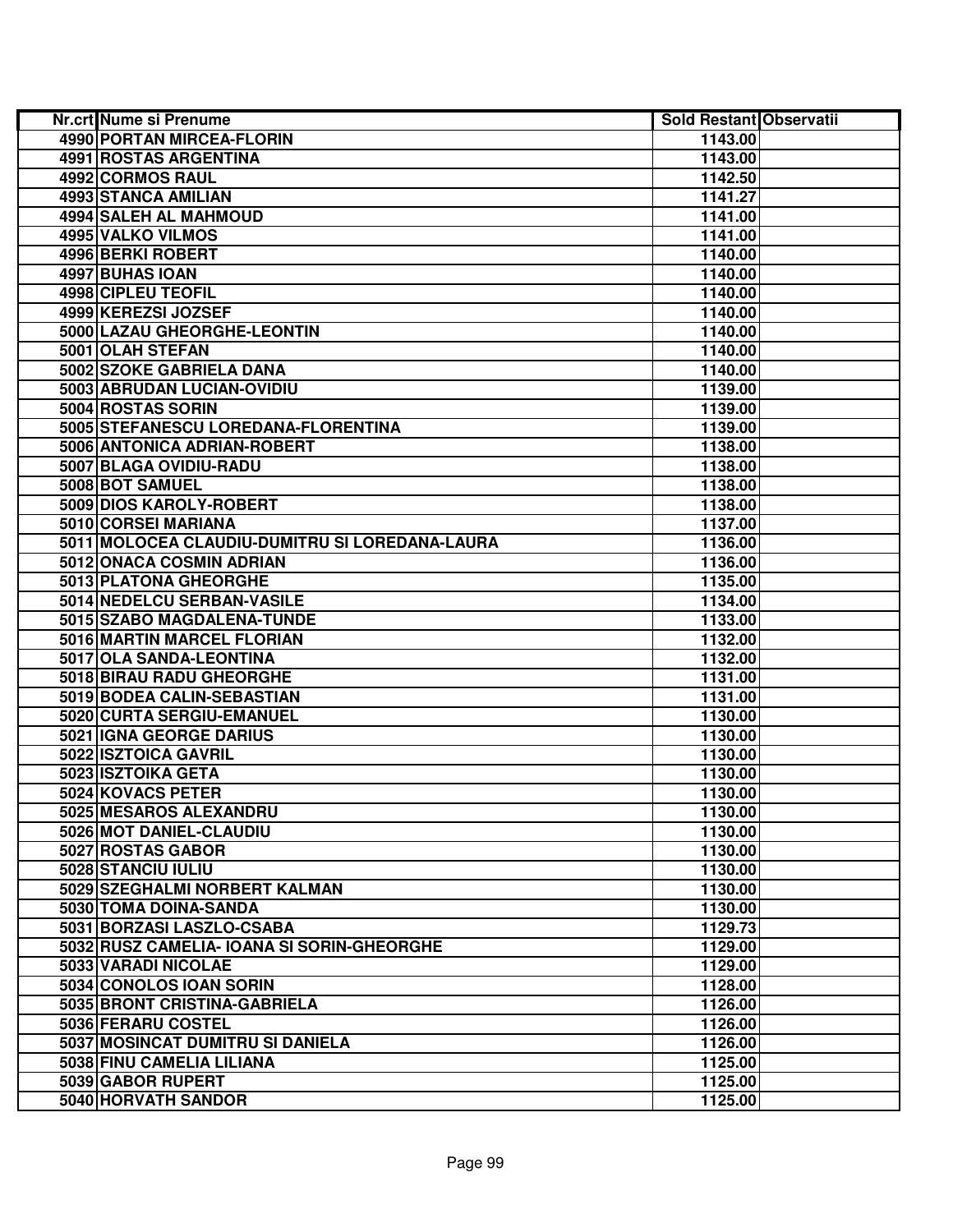| Nr.crt Nume si Prenume                    | Sold Restant Observatii |  |
|-------------------------------------------|-------------------------|--|
| 5041 MALCZAK CEZARY ADAM                  | 1125.00                 |  |
| 5042 MONUS JOZSEF-ATTILA SI OLIVIA-DENISA | 1125.00                 |  |
| 5043 POTLOG IOAN                          | 1125.00                 |  |
| 5044 PRECUP TUDOR VLAD                    | 1125.00                 |  |
| 5045 SAVER ROLAND                         | 1125.00                 |  |
| 5046 TIMAR JANOS                          | 1125.00                 |  |
| 5047 ZOMBORI JANOS                        | 1125.00                 |  |
| 5048 GHERMAN MIHAI CORNEL IOAN            | 1122.00                 |  |
| 5049 NAGHIU GABRIELA                      | 1120.00                 |  |
| 5050 NAGY SANDOR                          | 1120.00                 |  |
| 5051 PINZARIU LUMINITA-EMILIA             | 1120.00                 |  |
| 5052 REZMUVES LUCIAN-MARIUS               | 1120.00                 |  |
| 5053 STEFAN ALEXANDRU-MARIUS              | 1120.00                 |  |
| 5054 TAILBOT FRANCOIS JULIEN PIERRE       | 1120.00                 |  |
| 5055 TUDUSCIUC ADRIAN                     | 1120.00                 |  |
| 5056 ZMARANDA MARIUS-FLORIAN              | 1120.00                 |  |
| 5057 NEDELEA VICTORIA-PAULA               | 1119.00                 |  |
| 5058 SAVEANU ALINA MANUELA LUCIA          | 1119.00                 |  |
| 5059 SKRIPEK ROBERT LUCIAN                | 1119.00                 |  |
| 5060 ARON SANDOR                          | 1118.00                 |  |
| 5061 BODI ISTVAN                          | 1118.00                 |  |
| 5062 KANDRA VASILE MARIA                  | 1118.00                 |  |
| 5063 CZOBOR EMERIC SI IREN                | 1117.00                 |  |
| 5064 ARDELEAN MARIUS-IOAN                 | 1116.42                 |  |
| 5065 HORVATH EVA                          | 1116.00                 |  |
| 5066 MORAR SIMION PETRU                   | 1116.00                 |  |
| 5067 OPRIS MIRCEA-DORIN                   | 1116.00                 |  |
| 5068 BAN RAZVAN CRISTIAN                  | 1115.00                 |  |
| 5069 CHIS OLIMPIA GABRIELA                | 1115.00                 |  |
| 5070 POPOVICI IOAN SI MARIA               | 1115.00                 |  |
| 5071 ROMAN TEODOR-DOREL                   | 1114.00                 |  |
| 5072 KOTELES-GITYE ISTVAN                 | 1113.00                 |  |
| 5073 LATA LIVIU                           | 1113.00                 |  |
| 5074 MEZEI AURELIA                        | 1113.00                 |  |
| 5075 BELDEAN VALERIU-ANDREI               | 1112.00                 |  |
| 5076 SILAGHI GHEORGHE SI ILEANA           | 1111.00                 |  |
| 5077 ZECHERIU DANIEL-CONSTANTIN           | 1111.00                 |  |
| 5078 BEJUSCA IOAN                         | 1110.00                 |  |
| 5079 TRIFAN MIRCEA                        | 1109.56                 |  |
| 5080 BANYAI IOSIF                         | 1108.00                 |  |
| 5081 PURLE LARISA ROXANA                  | 1108.00                 |  |
| 5082 VARODI FLORIAN SI MARIOARA           | 1108.00                 |  |
| 5083 SUSTREAN LIDIA                       | 1107.00                 |  |
| 5084 DEGAU DANIEL-PATRIK                  | 1105.00                 |  |
| 5085 SERB CALIN-IOAN                      | 1105.00                 |  |
| 5086 SUCIU MIHAIL                         | 1105.00                 |  |
| 5087 BACIU CARLA                          | 1104.00                 |  |
| 5088 MAI LILIANA-RODICA                   | 1104.00                 |  |
| 5089 POPA VIORICA                         | 1103.00                 |  |
| 5090 AVRAM EUGEN-DUMITRU                  | 1102.00                 |  |
| 5091 BARBARO VICENZO                      | 1102.00                 |  |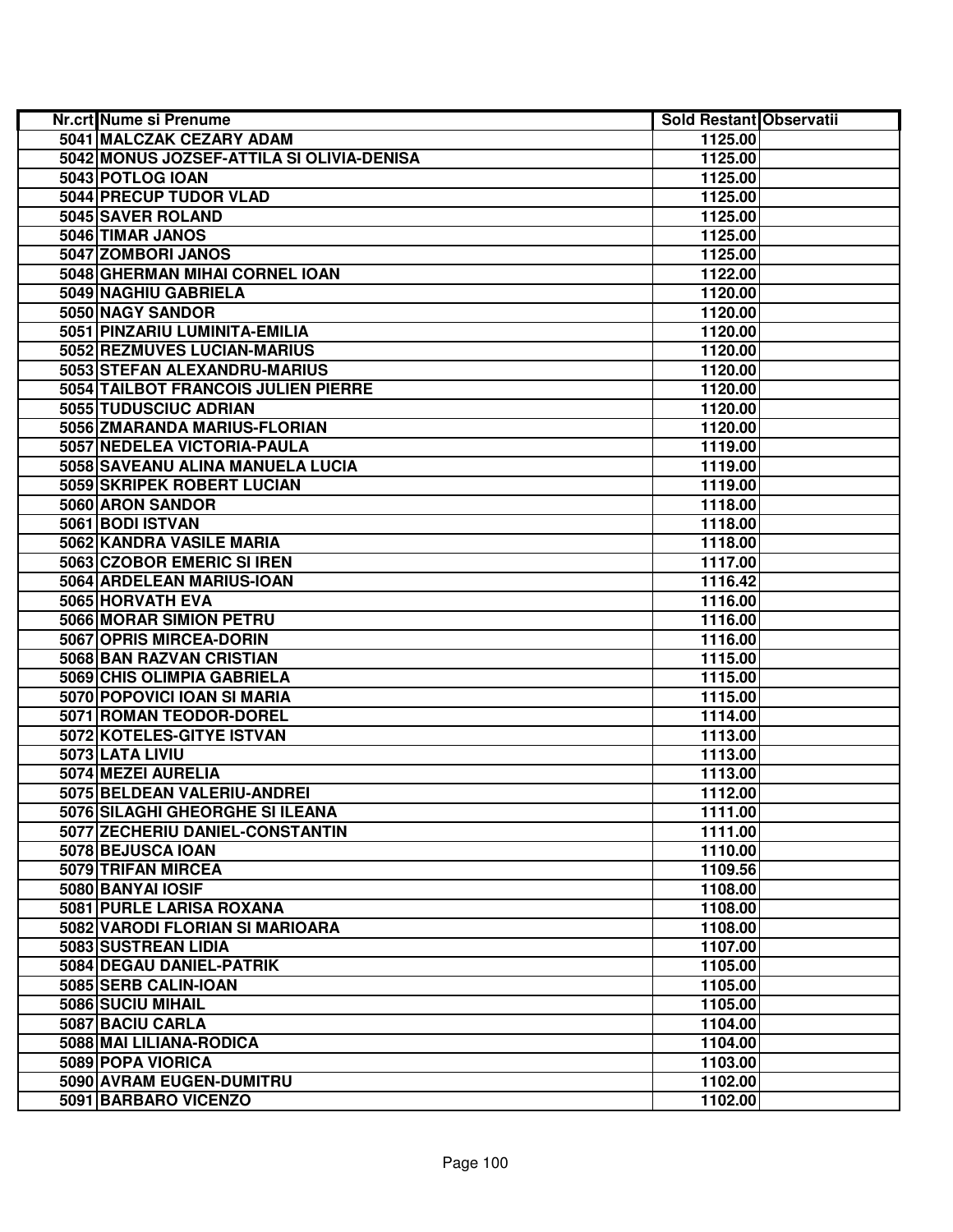| Nr.crt Nume si Prenume                             | Sold Restant Observatii |  |
|----------------------------------------------------|-------------------------|--|
| 5092 PERNEA HORIA-MIHAI                            | 1102.00                 |  |
| <b>5093 AVRAM SIMONA TEODORA</b>                   | 1101.23                 |  |
| 5094 BALOG ELENA                                   | 1100.00                 |  |
| 5095 BARTHA DAVID                                  | 1100.00                 |  |
| 5096 DAVID ROBERTO IONUT                           | 1100.00                 |  |
| 5097 EPUREANU MAGDA                                | 1100.00                 |  |
| 5098 GABOR SUSANA                                  | 1100.00                 |  |
| 5099 GAVRILA ADRIAN                                | 1100.00                 |  |
| 5100 HEGEDUS SANDOR-GYORGY                         | 1100.00                 |  |
| 5101 ILYES ZOLTAN CSABA                            | 1100.00                 |  |
| 5102 ISTOICA MARIA                                 | 1100.00                 |  |
| 5103 KISS IULIANA                                  | 1100.00                 |  |
| 5104 KOVACS MELINDA-ANGELA                         | 1100.00                 |  |
| 5105 MEMETEA CORNEL-CSABA                          | 1100.00                 |  |
| 5106 MIHAI DUMITRU                                 | 1100.00                 |  |
| 5107 MOCIAR SANDOR                                 | 1100.00                 |  |
| 5108 MOISA IONEL                                   | 1100.00                 |  |
| 5109 NICOARA BENIAMIN                              | 1100.00                 |  |
| 5110 ROSTAS ANGELINA                               | 1100.00                 |  |
| 5111 ROSTAS SAMUEL RADU                            | 1100.00                 |  |
| 5112 SARKADI ROBERT                                | 1100.00                 |  |
| 5113 SZABO FLORIN RAUL                             | 1100.00                 |  |
| 5114 SZILAGYI ZSOLT                                | 1100.00                 |  |
| 5115 BRATOSIN MARIA-CONSTANTA                      | 1099.00                 |  |
| 5116 CMS. DR. IHOS ALINA-GABRIELA                  | 1099.00                 |  |
| 5117 LUPU RAUL-RADU                                | 1099.00                 |  |
| 5118 ERDEI TRAIAN SI MELINDA                       | 1098.00                 |  |
| 5119 JOHNSON MONICA-NICOLETA                       | 1097.00                 |  |
| 5120 PARAU RADU - LUCIAN                           | 1095.62                 |  |
| 5121 COTRAU CRISTIAN IOAN                          | 1095.00                 |  |
| 5122 COVACI MELINDA                                | 1095.00                 |  |
| 5123 MARUSCA FELICIA                               | 1095.00                 |  |
| 5124 COZMA ANDREI-IOAN                             | 1094.51                 |  |
| 5125 GAVRILAS OVIDIU GHEORGHE                      | 1094.00                 |  |
| 5126 SUCIU GABRIEL-NICOLAE                         | 1092.00                 |  |
| 5127 CADAR IOAN                                    | 1090.00                 |  |
| 5128 HORVATH ATTILA                                | 1090.00                 |  |
| 5129 JURCA COSMIN ADRIAN                           | 1090.00                 |  |
| 5130 LINCAR CALIN-FLORIN<br>5131 LINGURAR VOICHITA | 1090.00<br>1090.00      |  |
| 5132 MAJOROS IULIU-EUGEN                           | 1090.00                 |  |
| 5133 OTVOS ANDREI SI DORINA                        |                         |  |
| 5134 VESA ADRIAN-TRAIAN                            | 1090.00<br>1090.00      |  |
| 5135 VOLOSEN ALEXANDRU SI MARIA                    | 1090.00                 |  |
| 5136 WOHL OTTO                                     | 1090.00                 |  |
| 5137 DAVID SIMONA                                  | 1089.00                 |  |
| 5138 KERCSO BALAZS                                 | 1088.00                 |  |
| 5139 ROSTAS PATROI SI SAVA CRIJMARITA              | 1088.00                 |  |
| 5140 BENCIC IRINA-FLORICA                          | 1086.00                 |  |
| 5141 BETEG OVIDIU-VALENTIN                         | 1085.00                 |  |
| 5142 HAJNER EMIL                                   | 1085.00                 |  |
|                                                    |                         |  |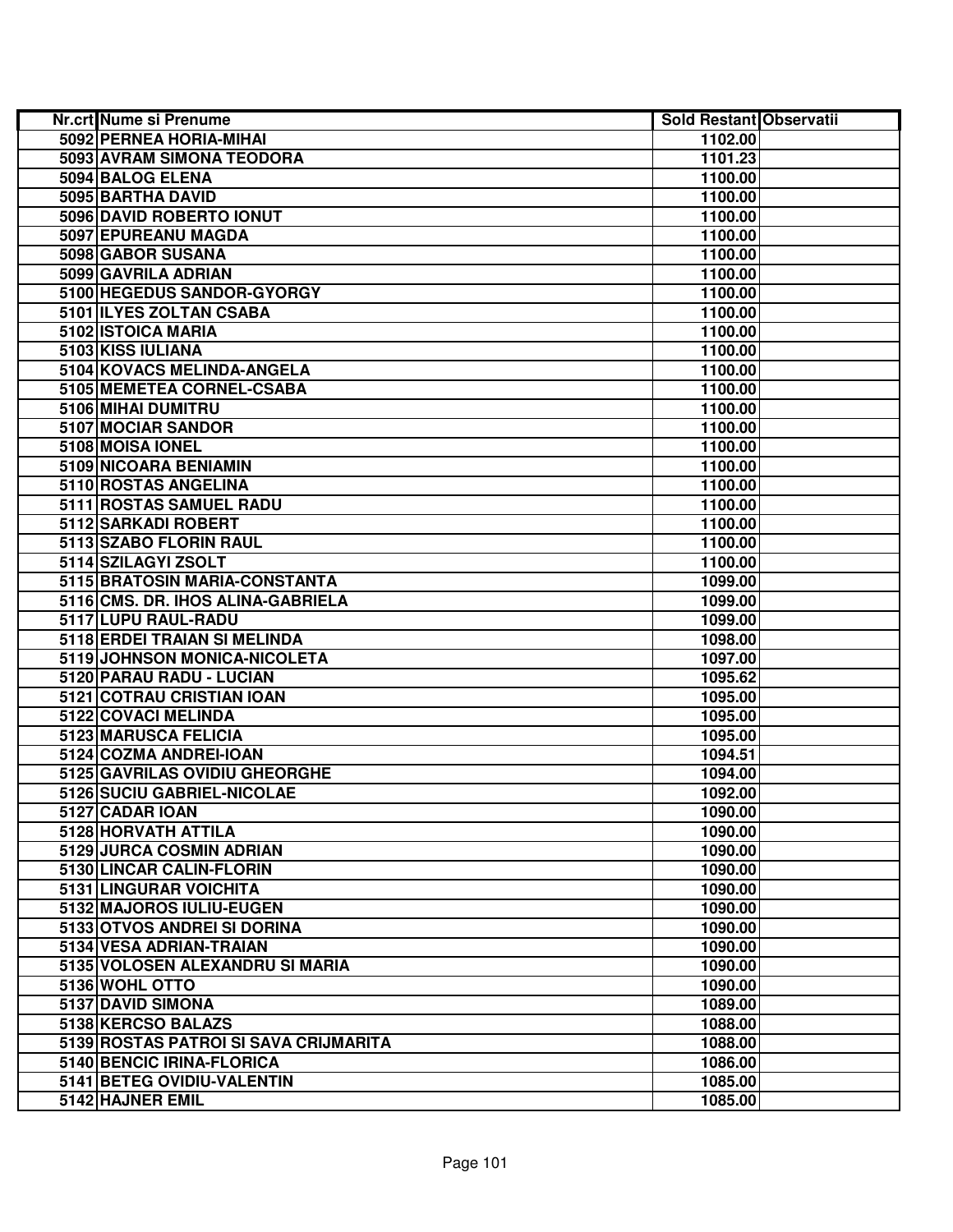| Nr.crt Nume si Prenume                     | Sold Restant Observatii |  |
|--------------------------------------------|-------------------------|--|
| 5143 KABAI AURELIA                         | 1085.00                 |  |
| 5144 PANTEA ADRIANA-ANA                    | 1085.00                 |  |
| 5145 ROSTAS IOAN                           | 1085.00                 |  |
| 5146 VERES FLORICA                         | 1085.00                 |  |
| 5147 CROITORIU VASILE                      | 1084.00                 |  |
| 5148 HAIDUC RAUL-MARIUS                    | 1084.00                 |  |
| 5149 GABOR GHITA                           | 1082.43                 |  |
| 5150 GUIAS LUCIA                           | 1082.00                 |  |
| 5151 IUHASTIC CONSTANTIN SI DANIELA        | 1081.00                 |  |
| 5152 NAGY STEFAN IOAN SI ANA MARIA         | 1081.00                 |  |
| 5153 SEICHE ELENA                          | 1081.00                 |  |
| 5154 BARATKI ADALBERT                      | 1080.01                 |  |
| 5155 BLAGA IOAN-FLORIN SI LAVINIA-LUMINITA | 1080.00                 |  |
| 5156 CHIS GRIGORE                          | 1080.00                 |  |
| 5157 DASCALU VASILE                        | 1080.00                 |  |
| 5158 HEGEDUS ANITA                         | 1080.00                 |  |
| 5159 LUPSA DAN FLORIN                      | 1080.00                 |  |
| 5160 PASARE LUCICA                         | 1080.00                 |  |
| 5161 POP SORIN-DAN SI LILIANA              | 1080.00                 |  |
| 5162 SUSANU WILIAM DAN                     | 1080.00                 |  |
| 5163 RUSU IOANA                            | 1078.00                 |  |
| 5164 MARIAN OLIVIU                         | 1077.00                 |  |
| 5165 CHIS MADALINA-LAVINIA                 | 1076.00                 |  |
| 5166 BALLA ISTVAN SI MARIANA               | 1075.00                 |  |
| 5167 BORTA MARIUS                          | 1075.00                 |  |
| 5168 GHEMES ANDREI                         | 1075.00                 |  |
| 5169 VAINA TIBOR OLIVER                    | 1075.00                 |  |
| 5170 VARGA ELISABETA                       | 1074.05                 |  |
| 5171 LASZLO ZOLTAN - KRISZTIAN             | 1074.00                 |  |
| 5172 TOCAI DRAGOS-IOAN                     | 1074.00                 |  |
| 5173 SZEKERES TIBOR-KAROLY                 | 1072.00                 |  |
| 5174 BRSTYAK IOAN                          | 1071.00                 |  |
| 5175 BALOGH ZOLTAN - P.F.A                 | 1070.00                 |  |
| 5176 LASCA MIHAI-IOAN                      | 1070.00                 |  |
| 5177 OROS SERGIU                           | 1070.00                 |  |
| 5178 IVAN PETRU MARCEL                     | 1069.70                 |  |
| 5179 FABRIS GIOVANNI                       | 1069.00                 |  |
| 5180 TUTUIANU ILIE SI LUCIA MARGARETA      | 1069.00                 |  |
| 5181 GANEA GHEORGHE                        | 1068.00                 |  |
| 5182 HANZA IOAN                            | 1068.00                 |  |
| 5183 BOTAU IOAN                            | 1066.00                 |  |
| 5184 FLORUTA LIDIA                         | 1066.00                 |  |
| 5185 PALLO MIHAIL                          | 1066.00                 |  |
| 5186 PUSTAN OLIMPIU SI FLAVIA-IOANA        | 1066.00                 |  |
| 5187 TONK IRINA-ANTAL-KAROLINA-EMIL-WILH   | 1066.00                 |  |
| 5188 JURGIU TITUS TREBONIU                 | 1065.00                 |  |
| 5189 RUS FLORIN                            | 1065.00                 |  |
| 5190 TUSA FRANCISC                         | 1064.97                 |  |
| 5191 COSTA MARIN SI IOAN EMIL              | 1064.00                 |  |
| 5192 GABOR PETRU                           | 1062.00                 |  |
| 5193 MILAS GAVRIL                          | 1062.00                 |  |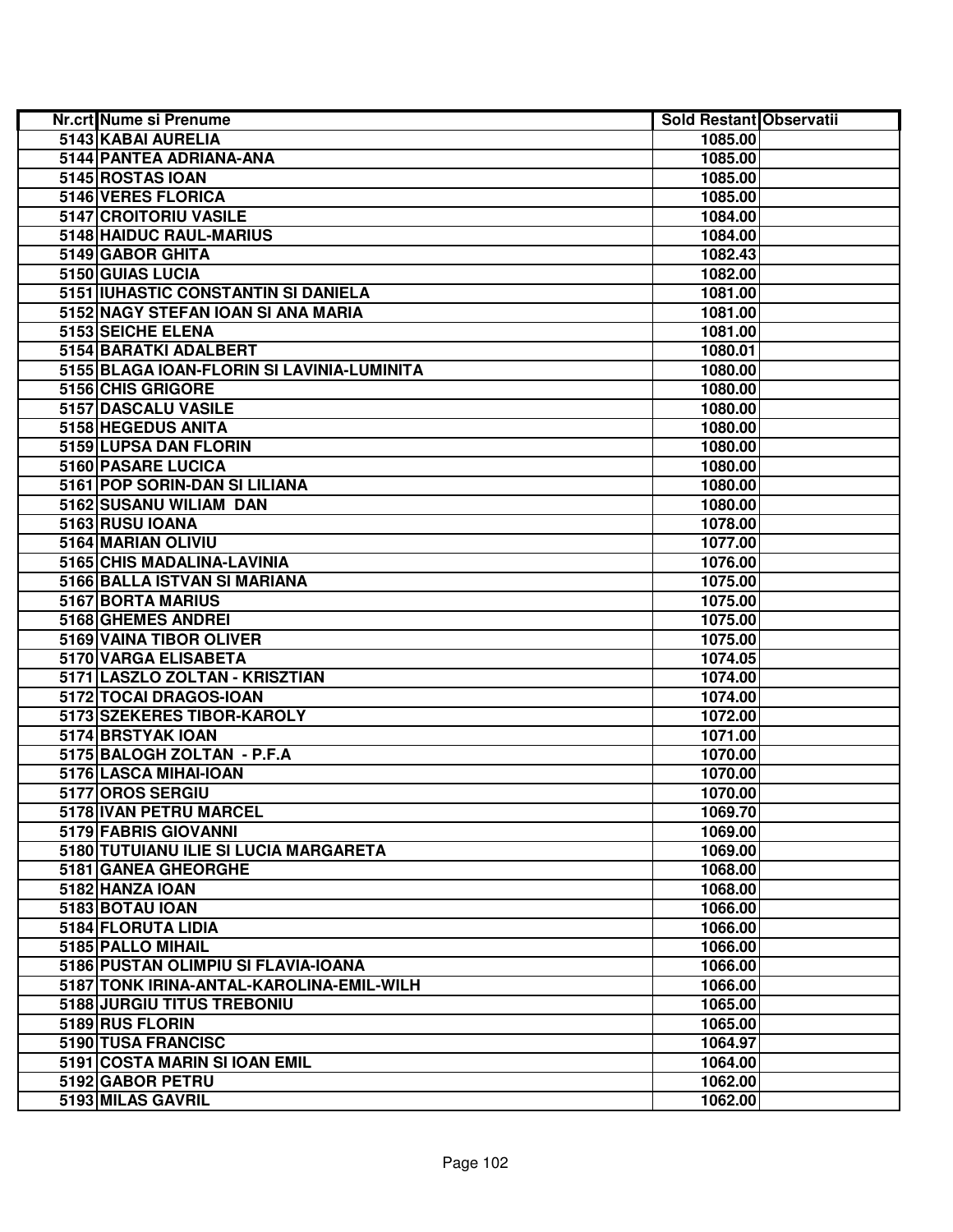| <b>Nr.crt</b> Nume si Prenume               | Sold Restant Observatii |  |
|---------------------------------------------|-------------------------|--|
| 5194 POPA GHEORGHE                          | 1062.00                 |  |
| 5195 BODEA VLAD ALEXANDRU                   | 1060.00                 |  |
| 5196 CANALAS ATTILA                         | 1060.00                 |  |
| 5197 OROSZ GABOR                            | 1060.00                 |  |
| 5198 PENZES SANDA-ADINA                     | 1060.00                 |  |
| 5199 ROSTAS ARGENTINA                       | 1060.00                 |  |
| 5200 SFERLE FLORIAN-SEBASTIAN               | 1060.00                 |  |
| 5201 SUPLACAN PETRU-DANIEL                  | 1060.00                 |  |
| 5202 SZILAGYI JANOS-ROBERT                  | 1060.00                 |  |
| 5203 VARGA NORBERT MIHALY                   | 1058.00                 |  |
| 5204 VASS IULIANA                           | 1058.00                 |  |
| 5205 BALA DANUT LIVIU                       | 1057.00                 |  |
| 5206 CHIRODEA PETRU                         | 1057.00                 |  |
| 5207 BOROS FLORIN                           | 1055.00                 |  |
| 5208 HODISAN IONUT COSMIN                   | 1055.00                 |  |
| 5209 NAGY TIBERIU                           | 1054.00                 |  |
| 5210 NOMIKOS EMMANOUIL                      | 1054.00                 |  |
| 5211 PASCALAU CRISTIAN-COSTEL               | 1054.00                 |  |
| 5212 SLIEDER KRISZTIAN-ZSOLT                | 1054.00                 |  |
| 5213 PAPP IOAN-GAVRIL                       | 1052.00                 |  |
| 5214 CABA PAULA-DENISA                      | 1050.00                 |  |
| 5215 CIONTOS AURICA-ANA                     | 1050.00                 |  |
| 5216 DERCSENYI ALEXANDRU-MARIN              | 1050.00                 |  |
| 5217 FAZECAS CRISTIAN ANDREI                | 1050.00                 |  |
| 5218 GALIS VERONICA                         | 1050.00                 |  |
| 5219 GUTI ANDREI-VIOREL                     | 1050.00                 |  |
| 5220 HERE ADRIAN DUMITRU                    | 1050.00                 |  |
| 5221 NAGY ROLAND                            | 1050.00                 |  |
| 5222 POPA FELICIA                           | 1050.00                 |  |
| 5223 TINCAU DELIA                           | 1050.00                 |  |
| 5224 VAIDA GEANINA MELANIA.                 | 1050.00                 |  |
| 5225 RUSU BOGDAN-MIHAI                      | 1048.00                 |  |
| 5226 JUNJAN NICOLAE                         | 1047.50                 |  |
| 5227 FUSCAS MARIANA-ELENA                   | 1047.00                 |  |
| 5228 TYEPAK NANDOR-ANDRAS                   | 1046.00                 |  |
| 5229 CORAS DANIEL                           | 1045.00                 |  |
| 5230 MARC IOAN-VIOREL                       | 1045.00                 |  |
| 5231 BAJZATH ANDRAS                         | 1044.00                 |  |
| 5232 HOTCA LUCIAN-GIGEL                     | 1044.00                 |  |
| 5233 BOGDAN DANIELA-GABRIELA                | 1042.00                 |  |
| 5234 PAPP IOAN SI ILEANA                    | 1041.00                 |  |
| 5235 GAIDI KRISTOF-SANDOR                   | 1040.00                 |  |
| 5236 HORVATH TIBOR RAYMOND                  | 1040.00                 |  |
| 5237   IENCIU GERARD-ADRIAN SI MIRELA MARIA | 1040.00                 |  |
| 5238 MAGO TIBERIU                           | 1040.00                 |  |
| 5239 MATE JACINT-ZSOLT                      | 1040.00                 |  |
| 5240 ORBAI COSMIN GAVRIL                    | 1040.00                 |  |
| 5241 OSACENCO RENATE-MIHAELA                | 1040.00                 |  |
| 5242 POPA FLORIAN                           | 1040.00                 |  |
| 5243 RACZ NICOLAE                           | 1040.00                 |  |
| 5244 TROK HAJNALKA MARIA                    | 1040.00                 |  |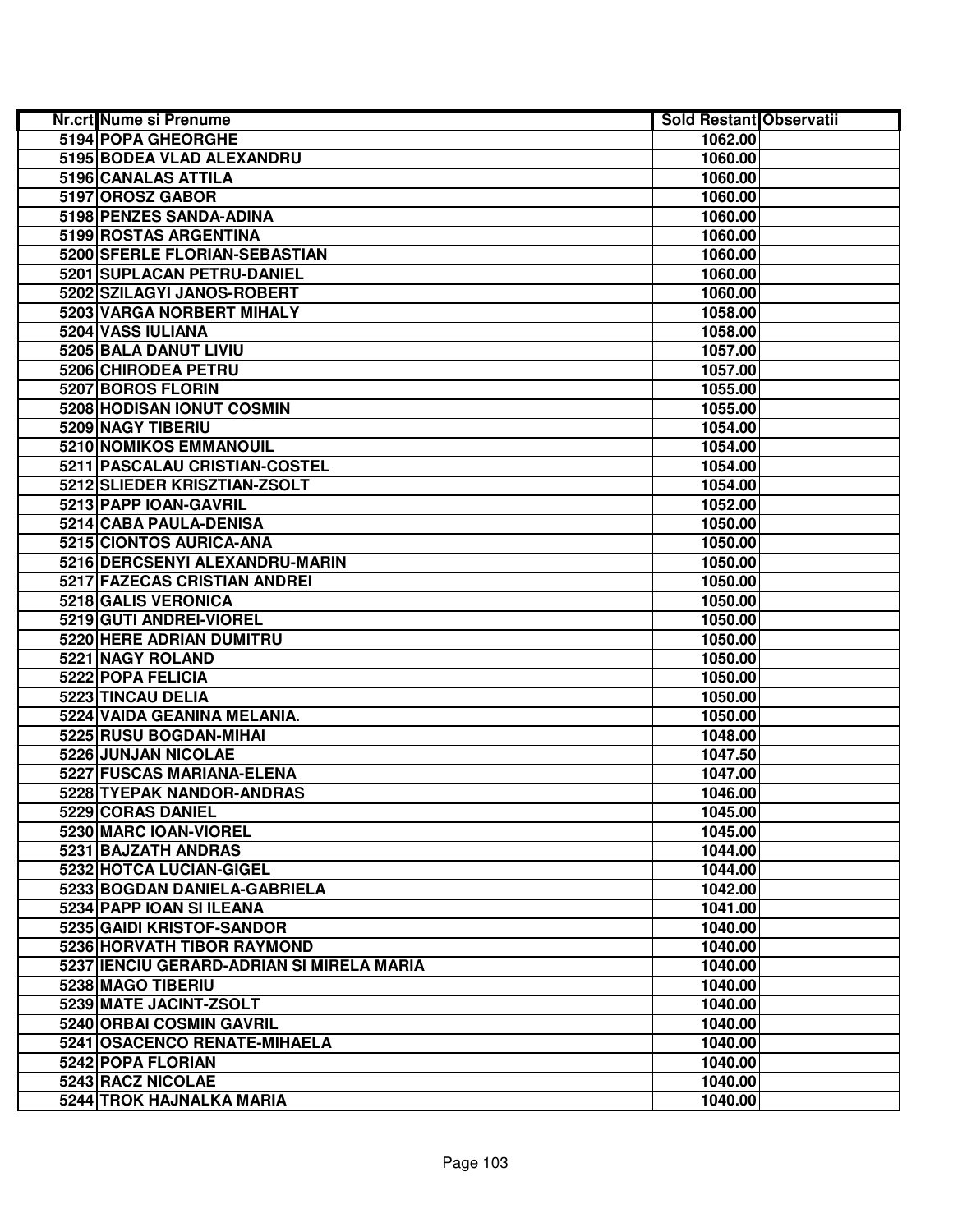| Nr.crt Nume si Prenume                                   | Sold Restant Observatii |  |
|----------------------------------------------------------|-------------------------|--|
| 5245 BODOG CRACIUN                                       | 1039.63                 |  |
| 5246 CROSMAN DRAGOIU                                     | 1039.00                 |  |
| 5247 GLIGA CIANITA SI COSTACHE VIOLETA                   | 1039.00                 |  |
| 5248 TOIA IOAN-SEBASTIAN                                 | 1038.00                 |  |
| 5249 BALAJ ADRIAN PAVEL                                  | 1037.00                 |  |
| 5250 CIPLEU SILVIA                                       | 1037.00                 |  |
| 5251 DEIAC IOANA                                         | 1036.00                 |  |
| 5252 ORBAN ATTILA-LAJOS SI GAGYI GYORGY                  | 1036.00                 |  |
| 5253 BEJUSCA HORIA SEBASTIAN                             | 1035.00                 |  |
| 5254 GYOKER IULIU                                        | 1035.00                 |  |
| 5255 BLAJ EMILIAN                                        | 1034.00                 |  |
| 5256 PIRVU ADRIAN FLORIN                                 | 1034.00                 |  |
| 5257 MUSTEATA-ERDODI ZSOLT-KRISZTIAN                     | 1033.00                 |  |
| 5258 TOTH IOZSEF                                         | 1032.00                 |  |
| 5259 BENBOUZIANE OUSSAMA ABDELHAMID                      | 1031.00                 |  |
| 5260 FODOR ROBERT                                        | 1031.00                 |  |
| 5261 BERNAT TIMEA MARIA                                  | 1030.00                 |  |
| 5262 BODOG MARIN                                         | 1030.00                 |  |
| 5263 GAZSI FERENC                                        | 1030.00                 |  |
| 5264 HEGEDUS PAMELA-LUSI                                 | 1030.00                 |  |
| 5265 LAZAR ALEXANDRA GEORGIANA                           | 1030.00                 |  |
| 5266 VERES LEVENTE ZOLTAN                                | 1030.00                 |  |
| 5267 POPA LOREDANA - BAMBUCAFE INTREPRINDERE INDIVIDUALA | 1028.00                 |  |
| 5268 VARGA IOAN LUDOVIC                                  | 1027.00                 |  |
| 5269 VESE MIRCEA PAUL                                    | 1027.00                 |  |
| 5270 ILEA GEORGE-IOSIF                                   | 1026.00                 |  |
| <b>5271 DOBRONDI MARK</b>                                | 1025.50                 |  |
| 5272 FILDAN DUMITRU SI RODICA                            | 1025.00                 |  |
| 5273 HAITA SORIN-LIVIU                                   | 1025.00                 |  |
| 5274 HAJDUCSI TIBERIU                                    | 1025.00                 |  |
| 5275 IENCIU MARIUS                                       | 1025.00                 |  |
| 5276 LUPON BOGDAN ALEXANDRU                              | 1025.00                 |  |
| 5277 MOGA PETRU                                          | 1025.00                 |  |
| 5278 BOKA ATTILA                                         | 1024.00                 |  |
| 5279 OROS CIPRIAN-NICOLAE                                | 1024.00                 |  |
| 5280 PAP-DEAC IOAN SI ANCA                               | 1024.00                 |  |
| 5281 TODUT ANA-MARIA                                     | 1024.00                 |  |
| 5282 LAZA GHEORGHE SI ANGELA                             | 1023.00                 |  |
| 5283 SINKOVICS FERENC                                    | 1023.00                 |  |
| 5284 I.I. BALOGH PAL GABOR                               | 1022.00                 |  |
| 5285 KULCSAR STEFAN-GHEORGHE SI MARIANA-CORNELIA         | 1021.00                 |  |
| 5286 SARA MELEK                                          | 1020.85                 |  |
| 5287 BUZLA SAMUEL                                        | 1020.00                 |  |
| 5288 DOBOVAN KLARA                                       | 1020.00                 |  |
| 5289 FARCUTIU CIPRIAN-ROBERT                             | 1020.00                 |  |
| 5290 FARKAS ISTVAN-MIHALY                                | 1020.00                 |  |
| 5291 IANCU RAZVAN                                        | 1020.00                 |  |
| 5292 MARINESCU RADU ADRIAN                               | 1020.00                 |  |
| 5293 NEMETI CRISTINA                                     | 1020.00                 |  |
| 5294 PAL RAZVAN OVIDIU                                   | 1020.00                 |  |
| 5295 PASCOIU SEBASTIAN TUDOR                             | 1020.00                 |  |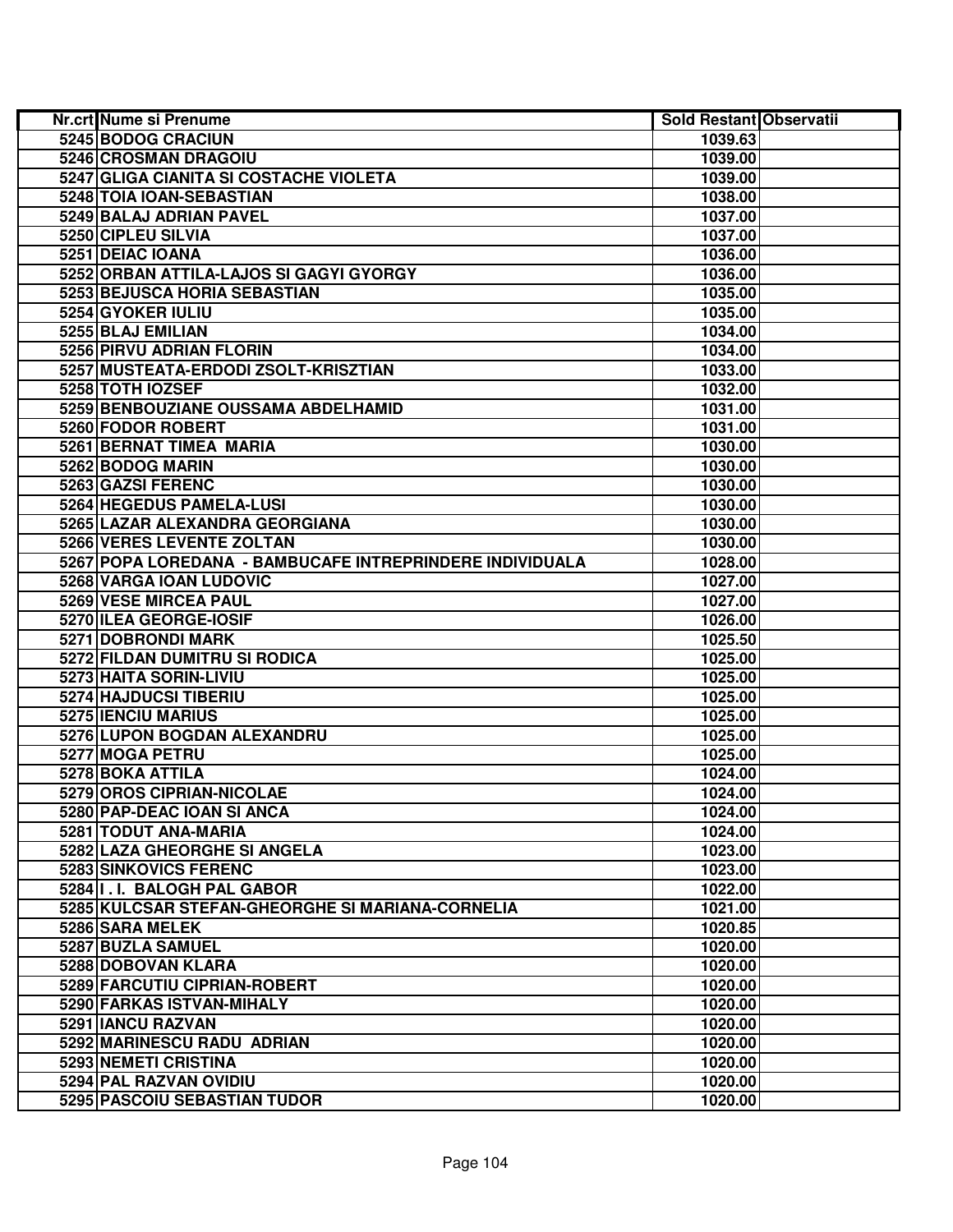| Nr.crt Nume si Prenume                   | Sold Restant Observatii |  |
|------------------------------------------|-------------------------|--|
| 5296 VARGA SILVIA                        | 1019.00                 |  |
| 5297 DOMOCOS IOAN                        | 1018.00                 |  |
| 5298 DOMOCOS IOAN                        | 1018.00                 |  |
| 5299 HALASZ NORBERT ALEXANDRU            | 1016.00                 |  |
| 5300 MAGDACI CIPRIAN SERGIU              | 1016.00                 |  |
| 5301 CIUPA ALEX-EUGEN                    | 1015.00                 |  |
| 5302 CIORNEI ERIKA-NORI                  | 1014.00                 |  |
| 5303 DOARNA FLOAREA                      | 1014.00                 |  |
| 5304 IANCU IONUT-ANDREI                  | 1014.00                 |  |
| 5305 BALOG RAUL-SORIN                    | 1013.00                 |  |
| 5306 GHERMAN SILVIA ANA                  | 1013.00                 |  |
| 5307 MOLDOVAN VASILE SI FLORINA          | 1013.00                 |  |
| 5308 TONCA VASILE                        | 1012.00                 |  |
| 5309 BAINTAN VASILE SI MIHAELA           | 1011.00                 |  |
| 5310 VALKAI ISTVAN-LASZLO                | 1011.00                 |  |
| 5311 CLEPE LIANA ROZALIA SI FLORIN SABIN | 1010.00                 |  |
| 5312 FOIA RAUL SERBAN                    | 1010.00                 |  |
| 5313 KADAS ALEXANDRU-LADISLAU            | 1010.00                 |  |
| 5314 PETRICAS EVA                        | 1010.00                 |  |
| 5315 TEGLAS DOREL                        | 1010.00                 |  |
| 5316 VANCEA VIORICA                      | 1010.00                 |  |
| 5317 BOCA FLAVIUS                        | 1009.00                 |  |
| 5318 PAUL GHEORGHE                       | 1009.00                 |  |
| 5319 FODOR TIBOR                         | 1008.00                 |  |
| 5320 SILAGHI ANDRAS                      | 1006.00                 |  |
| 5321 LINCAR IOAN                         | 1005.00                 |  |
| 5322 GURAU PAVEL DUMITRU SI SIMONA       | 1004.00                 |  |
| 5323 TRIFAN DANIEL-EMANUEL               | 1004.00                 |  |
| 5324 JUHASZ VIOLA VIRAG                  | 1003.00                 |  |
| 5325 URSU ADRIAN VIOREL INTR. IND.       | 1003.00                 |  |
| 5326 BAJTI VIORICA                       | 1002.00                 |  |
| 5327 BARUTA GABRIEL                      | 1001.98                 |  |
| 5328 BLAGA FLORICA                       | 1001.00                 |  |
| 5329 RACAZOV MILORAD-GELU                | 1001.00                 |  |
| 5330 ABRUDAN FLAVIU IONUT                | 1000.00                 |  |
| 5331 ALBU SORIN MIHAI                    | 1000.00                 |  |
| 5332 ARON SUSANA-IULIANA                 | 1000.00                 |  |
| 5333 BABAU ADINA                         | 1000.00                 |  |
| 5334 BAICAN IOAN ADRIAN                  | 1000.00                 |  |
| 5335 BALOG ATTILA                        | 1000.00                 |  |
| 5336 BAN LUCIAN                          | 1000.00                 |  |
| 5337 BARLEA GHEORGHE                     | 1000.00                 |  |
| 5338 BARNA PETRU-DAN                     | 1000.00                 |  |
| 5339 BARTAN SERGIU LUCIAN                | 1000.00                 |  |
| 5340 BATORI NORBERT ISTVAN               | 1000.00                 |  |
| 5341 BATRIN ANA                          | 1000.00                 |  |
| 5342 BIRO ISTVAN                         | 1000.00                 |  |
| 5343 BOHACS IOSIF                        | 1000.00                 |  |
| 5344 BOKA BELA                           | 1000.00                 |  |
| 5345 BOT IOAN-HOREA                      | 1000.00                 |  |
| 5346 BRATA LARISA-MARLENA                | 1000.00                 |  |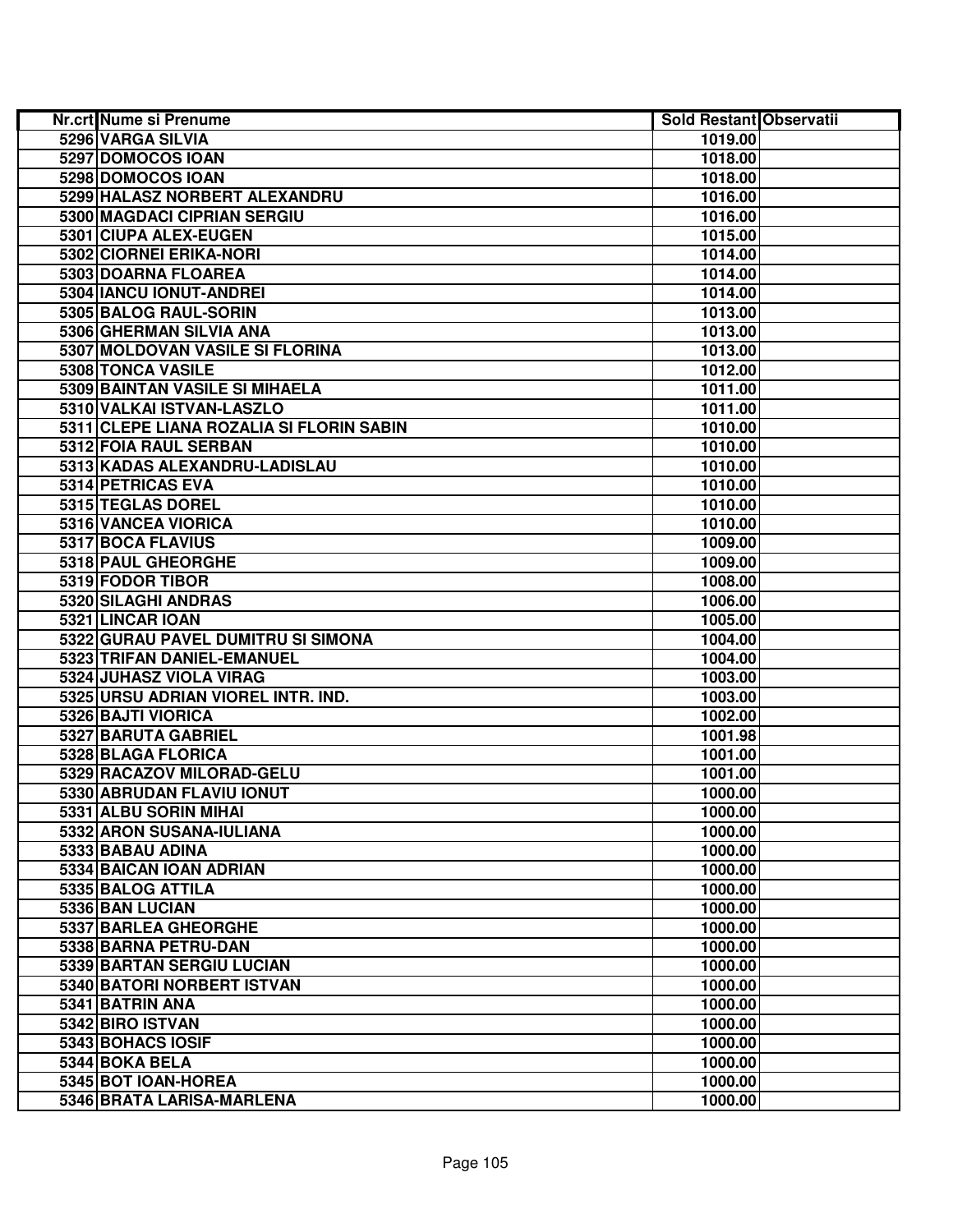| Nr.crt Nume si Prenume           | Sold Restant Observatii |                       |
|----------------------------------|-------------------------|-----------------------|
| 5347 BRINDA DOINA                | 1000.00                 |                       |
| 5348 BRUMA BIANCA                | 1000.00                 |                       |
| 5349 BUDA ADRIAN-IOAN            | 1000.00                 |                       |
| 5350 CABAU RUBEN-IOIEL           | 1000.00                 |                       |
| 5351 CABULEA VASILE-SEBASTIAN    | 1000.00                 |                       |
| 5352 CACIORA VLAD MARIUS         | 1000.00                 |                       |
| 5353 CALIN TITI                  | 1000.00                 |                       |
| 5354 CAVASDAN IOAN-RADU          | 1000.00                 |                       |
| 5355 CHEREJA CAMELIA             | 1000.00                 |                       |
| 5356 CIOCANACHE VINICIUS         | 1000.00                 |                       |
| 5357 CIOROBONTEA EDI             | 1000.00                 |                       |
| 5358 COBE SEBASTIAN              | 1000.00                 |                       |
| 5359 COPIL CIPRIAN-MADALIN       | 1000.00                 |                       |
| 5360 COVACIU CORNEL              | 1000.00                 |                       |
| 5361 CRESCIULLO LEONARD          | 1000.00                 |                       |
| 5362 DUDLER ALIONA               | 1000.00                 |                       |
| 5363 DUMITRAS CRISTIAN-MARCEL    | 1000.00                 |                       |
| 5364 ELLENES IOAN                | 1000.00                 |                       |
| 5365 FABIAN ATTILA               | 1000.00                 |                       |
| 5366 FARAGO ZOLTAN-ATTILA        | 1000.00                 |                       |
| 5367 FEHER LASZLO                | 1000.00                 |                       |
| 5368 FLORA CSABA PAL             | 1000.00                 |                       |
| <b>5369 FORGACS ALINA DORINA</b> | 1000.00                 |                       |
| 5370 GABOR BANU                  | 1000.00                 |                       |
| 5371 GABOR CATALINA              | 1000.00                 |                       |
| 5372 GABOR GABRIEL               | 1000.00                 |                       |
| 5373 GABOR GABRIEL               | 1000.00                 |                       |
| 5374 GABOR GAVRIL                | 1000.00                 |                       |
| 5375 GABOR KLARA                 | 1000.00                 |                       |
| 5376 GABOR STEFAN                | 1000.00                 |                       |
| 5377 GABOR TEREZ                 | 1000.00                 |                       |
| 5378 GABOR TEREZ                 | 1000.00                 |                       |
| 5379 GABOR ZSUZSANA              | 1000.00                 |                       |
| 5380 GAL ANDREA-IREN             | 1000.00                 |                       |
| 5381 GEREBENES MINDRA            | 1000.00                 |                       |
| 5382 HARAGALY ILDIKO-ERZSEBET    | 1000.00                 |                       |
| 5383 HEVESI RAUL IOSIF           | 1000.00                 |                       |
| 5384 HODISAN DENISA-GABRIELA     | 1000.00                 |                       |
| 5385 HORVAT KATALIN              | 1000.00                 |                       |
| 5386 HORVATH TUNDE-IRINA         | 1000.00                 |                       |
| 5387 HUMADI SALEM                | 1000.00                 |                       |
| 5388 II.I. GAVRA BIANCA SAMIRA   | 1000.00                 |                       |
| 5389 ILISIE LUCRETIA-MARIA       | 1000.00                 |                       |
| 5390 ILLE VLAD MIHI              | 1000.00                 |                       |
| 5391 IORDACHE MIHAI-STEFAN       | 1000.00                 |                       |
| 5392 ISTRATE IONEL               | 1000.00                 |                       |
| 5393 ISZTOICA MARIA              | 1000.00                 |                       |
| 5394 ISZTOIKA GEZA               |                         | 1000.00 PROCES PE ROL |
| 5395 ISZTOIKA ROZALIA            | 1000.00                 |                       |
| 5396 ISZTOJKA IOAN               | 1000.00                 |                       |
| 5397 JUHASZ MARIA                | 1000.00                 |                       |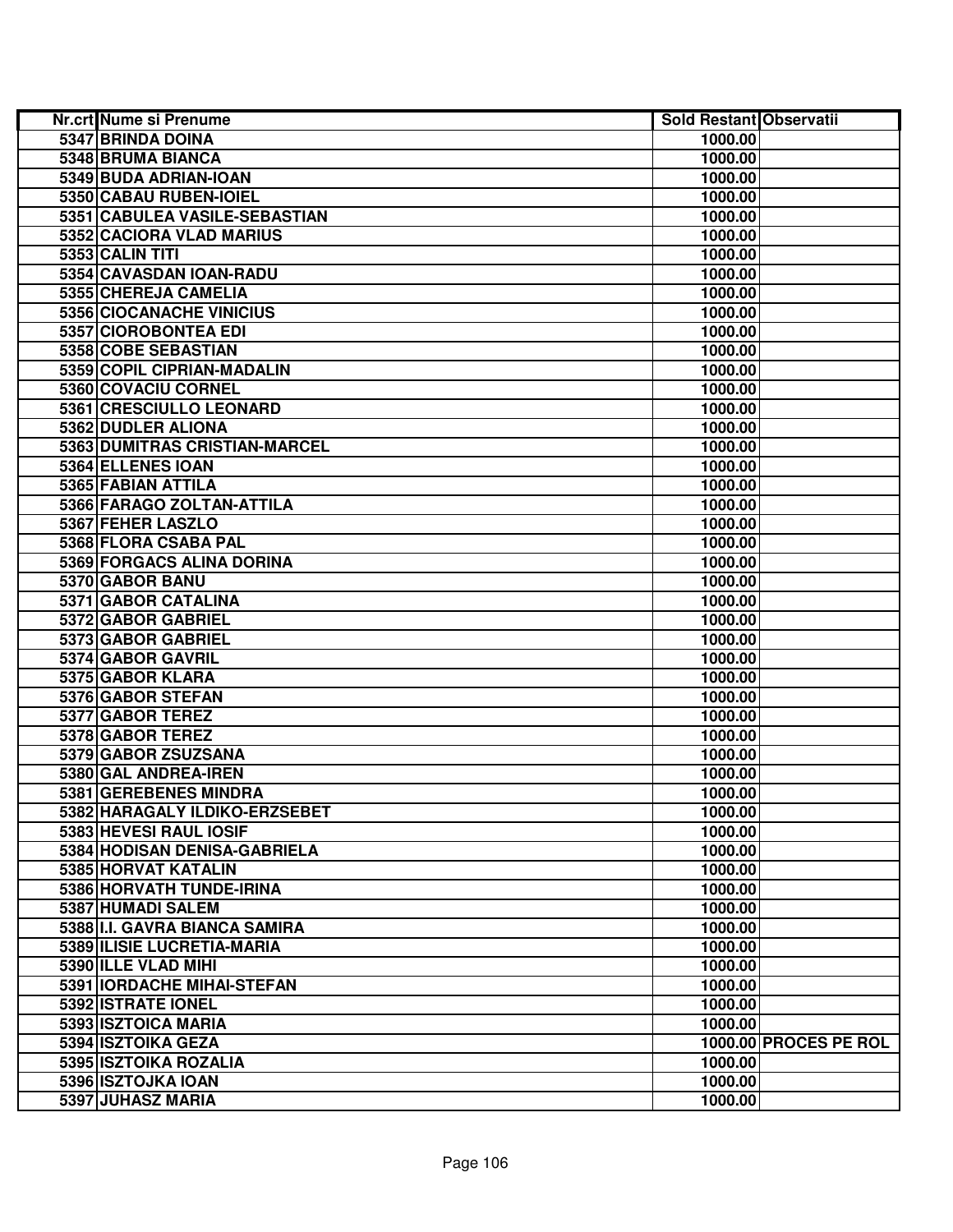| <b>Nr.crt Nume si Prenume</b>    | Sold Restant Observatii |  |
|----------------------------------|-------------------------|--|
| 5398 JUNC MARCELA                | 1000.00                 |  |
| 5399 KOVACS ALEXANDRU-MIHAI I.I. | 1000.00                 |  |
| 5400 KOVACS IMRE-MARIUS          | 1000.00                 |  |
| 5401 LAKATOS FLORICA             | 1000.00                 |  |
| 5402 LAKATOS TIBOR-JANOS         | 1000.00                 |  |
| 5403 LAKATOS ZOLTAN              | 1000.00                 |  |
| 5404 LEAHU VALENTIN              | 1000.00                 |  |
| 5405 LESAK JANOS - ROBERT        | 1000.00                 |  |
| 5406 LINGURAR CORINA             | 1000.00                 |  |
| 5407 LUCAN ANA                   | 1000.00                 |  |
| 5408 LUNGU DIANA                 | 1000.00                 |  |
| 5409 LUPO IOANA MONICA           | 1000.00                 |  |
| 5410 MAGHIAR DANA VIOLETA        | 1000.00                 |  |
| 5411 MARC IONELA                 | 1000.00                 |  |
| 5412 MARIAN SEBASTIAN DORIN      | 1000.00                 |  |
| 5413 MATEI MADALIN-COSMIN        | 1000.00                 |  |
| 5414 MERCEA NICOLAE              | 1000.00                 |  |
| 5415 MIERLUT IOAN                | 1000.00                 |  |
| 5416 MIHUTA SORIN DAN            | 1000.00                 |  |
| 5417 MOHAMED ZEESHAN ZAMEER      | 1000.00                 |  |
| 5418 MOISEI PETRU                | 1000.00                 |  |
| 5419 MUNOZ JIMENEZ JESUS         | 1000.00                 |  |
| 5420 NAGY ROZALIA                | 1000.00                 |  |
| 5421 NAGY ZSOLT                  | 1000.00                 |  |
| 5422 NEAGA NICUSOR               | 1000.00                 |  |
| <b>5423 NEMETH ANDRAS</b>        | 1000.00                 |  |
| 5424 NYISZTOR JANOS              | 1000.00                 |  |
| 5425 OLAH ERZSEBET               | 1000.00                 |  |
| 5426 OTVOS CALIN                 | 1000.00                 |  |
| 5427 OTVOS MARIUS-SANDOR         | 1000.00                 |  |
| 5428 PASCALAU ALIN-DAVID         | 1000.00                 |  |
| 5429 PAUL NICOLAIE               | 1000.00                 |  |
| 5430 PETRICA SORIN               | 1000.00                 |  |
| 5431 POP FLORENTINA              | 1000.00                 |  |
| 5432 POP FLORICA - PFA           | 1000.00                 |  |
| 5433 POP ZENOVIA                 | 1000.00                 |  |
| 5434 RAT MARIANA                 | 1000.00                 |  |
| 5435 ROSTAS ANNAMARIA            | 1000.00                 |  |
| 5436 ROSTAS TERCA                | 1000.00                 |  |
| 5437 ROSTAS VIJAN                | 1000.00                 |  |
| 5438 SAHI MARTON                 | 1000.00                 |  |
| 5439 SONEA DORIN-MARCEL          | 1000.00                 |  |
| 5440 STANESCU ADRIANA            | 1000.00                 |  |
| 5441 STOICA SORIN-STELIAN        | 1000.00                 |  |
| 5442 SZABO IDA-ILONA             | 1000.00                 |  |
| 5443 SZABO MONIKA                | 1000.00                 |  |
| 5444 SZABO SANDOR                | 1000.00                 |  |
| 5445 SZENTGYORGY LASZLO          | 1000.00                 |  |
| 5446 SZILAGHI MARGARETA          | 1000.00                 |  |
| 5447 SZILAGYI IULIU LEVENTE      | 1000.00                 |  |
| 5448 SZOKAI EVA-ILONA            | 1000.00                 |  |